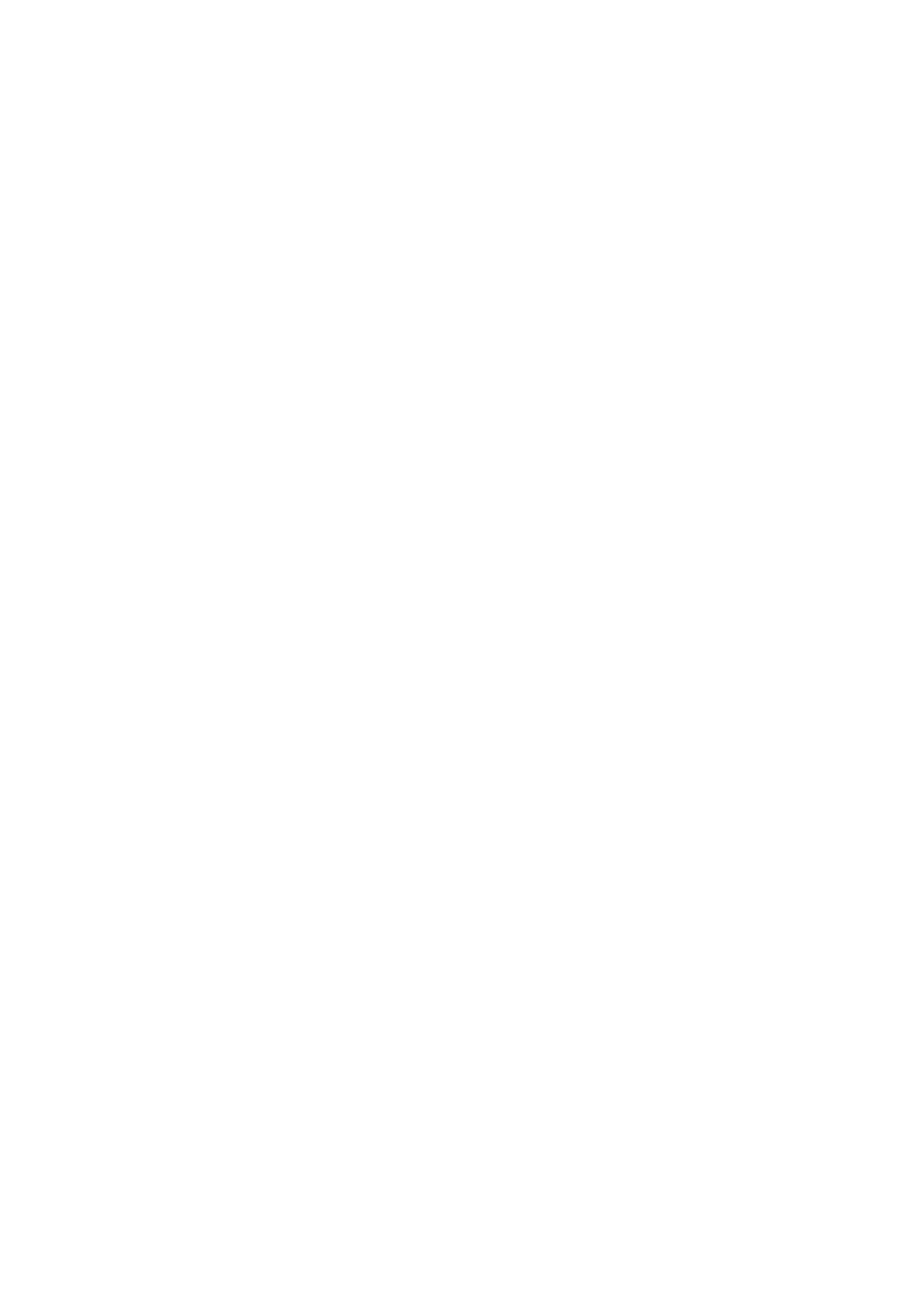Universita degli Studi di Milano ` Dipartimento di Informatica DOTTORATO DI RICERCA IN INFORMATICA Ph.D. Thesis

# Calculational Derivation of Circuits

Matteo Vaccari

Advisors: Prof. Roland Backhouse Prof. Pierangelo Miglioli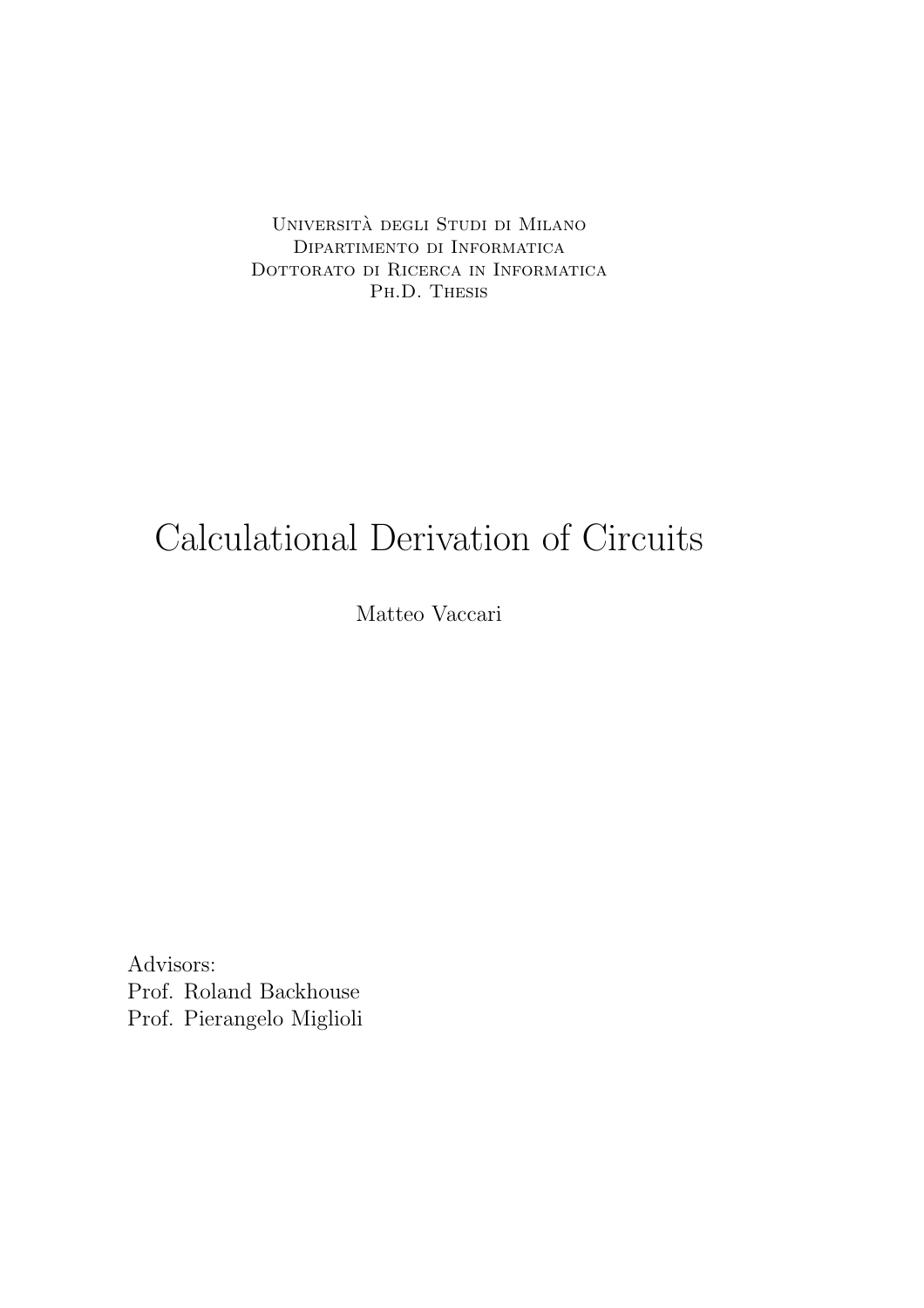Matteo Vaccari Dipartimento di Scienze dell'Informazione Universit`a degli Studi di Milano via Comelico 39, 20135 Milano–Italy vaccari@dsi.unimi.it http://eolo.usr.dsi.unimi.it/~matteo

Last Revision: January 19, 2015: recompiled with a modern distribution of TEX so that the resulting pdf is searchable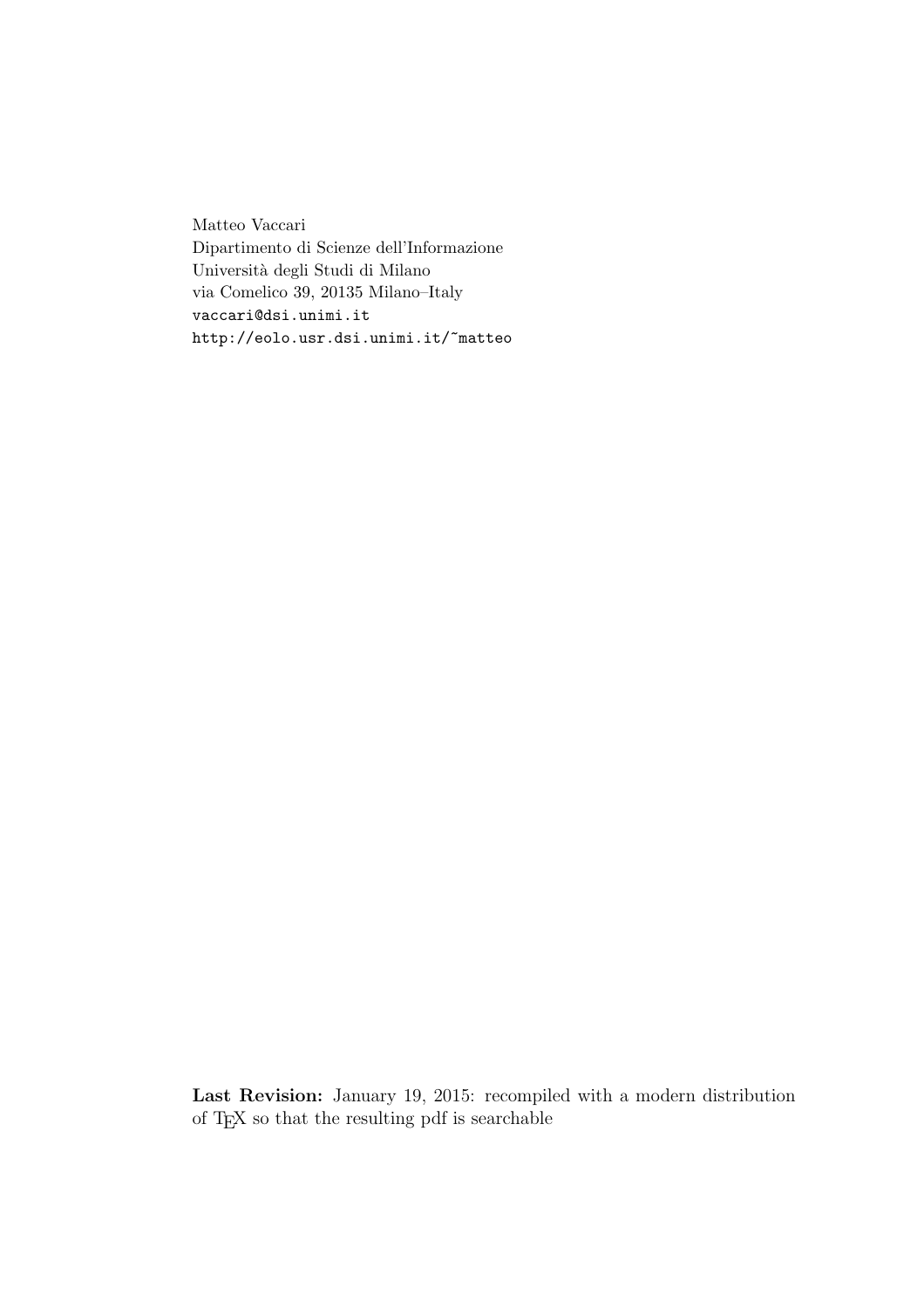#### Abstract

This work is about the calculational construction of circuits. By "construction" we mean obtaining a design by means of formal manipulation of a formal specification. "Calculational" refers to the style which we employ, that is to try to reduce all program derivations to straightforward calculation.

In other words, in this thesis we aim to develop a style of calculus that aids the designer in the derivation (and the presentation) of circuits.

We start from an established notation called Ruby, developed by Sheeran and Jones, based on the algebra of binary relations. We then develop our own style of Ruby, through a number of derivation case studies.

The main results in this thesis concerns the derivation of regular language recognizing circuits. We show how an existing design, due to Foster and Kung can be derived and explained; we point out a limitation in Foster and Kung's design and show how it can be partially overcome.

Other case studies we present are a new derivation of a circuit that solves the carré problem, and a derivation of a round-robin scheduler.

We then show how our designs can be implemented in practice. First we show how to simulate the circuits using Hutton's Ruby simulator; then we go all the way to implement a compiler from Ruby circuits to a CSP-like notation called Tangram.

Additional tool support is provided by proof checkers. Even though our method is supposed to be mainly used with pencil and paper, it is possible and sometimes useful to check the proofs by machine. We use PVS to verify part of our theory and one of the case studies.

#### Sommario

Questo lavoro tratta della costruzione per mezzo di calcolo di circuiti. Per "costruzione" intendiamo ottenere un circuito per mezzo di manipolazioni formali di una specifica formale. "Per mezzo di calcolo" si riferisce allo stile che usiamo, che consiste nel cercare di ridurre tutte le derivazione di programmi a calcolo.

In altre parole, in questa tesi si aspira a sviluppare uno stile di calcolo che aiuti il progettista nella derivazione (e l'esposizione) di circuiti.

Il punto di partenza è un calcolo preesistente chiamato  $Ruby$ , sviluppato da Sheeran e Jones, basato sull'algebra delle relazioni binarie. Di qui sviluppiamo il nostro stile di Ruby, attraverso una serie di derivazioni.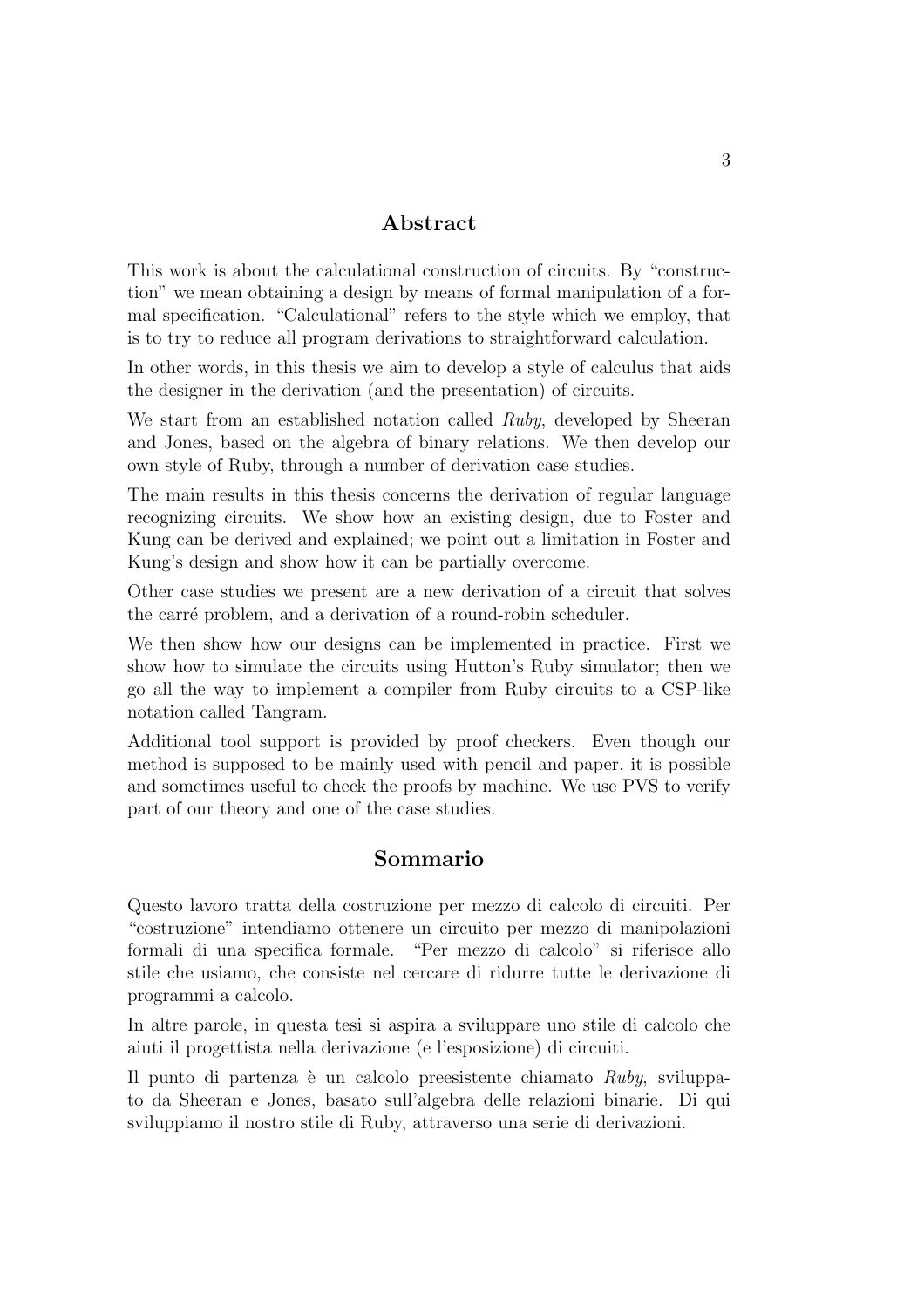I risultati principali in questa tesi riguardano la derivazione di circuiti che riconoscono linguaggi regolari. Mostriamo come una classe di circuiti progettati da Foster e Kung possano essere derivati e spiegati; sottolineiamo una limitazione di questi circuiti e mostriamo come si possa superarla, almeno in parte.

Altri casi sviluppati sono una nuova derivazione di un circuito che risolve il problema del carr´e, e un algoritmo di mutua esclusione.

Mostriamo poi come i nostri circuiti possano essere praticamente realizzati. Prima mostriamo come simularli per mezzo dell'interprete Ruby di Hutton; quindi produciamo un compilatore che traduce circuiti Ruby in una notazione simile a CSP chiamata Tangram.

I programmi che verificano dimostrazioni possono essere utili strumenti di supporto alla derivazione. Anche se il nostro metodo è pensato per essere usato con carta e matita, è possibile e a volte utile verificare le dimostrazioni meccanicamente. Usiamo il sistema PVS per verificate parte della nostra teoria, e di una derivazione.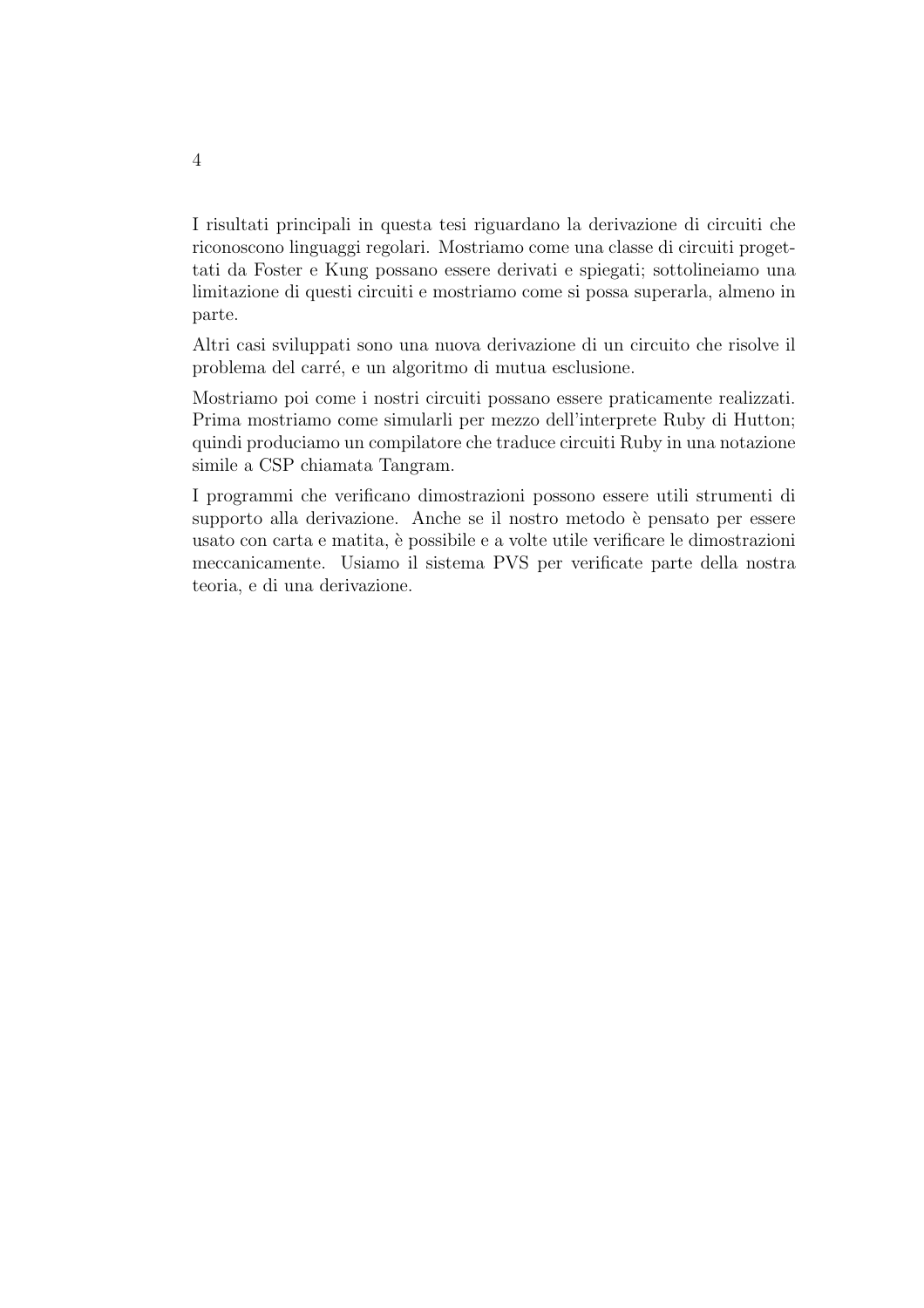| $\bf{0}$ |     | Introduction                                                                  | 9  |
|----------|-----|-------------------------------------------------------------------------------|----|
|          | 0.0 |                                                                               | 10 |
|          | 0.1 |                                                                               | 11 |
|          | 0.2 |                                                                               | 12 |
|          | 0.3 | Machine checked proofs                                                        | 12 |
|          | 0.4 |                                                                               | 13 |
| 1        |     | The calculational style                                                       | 15 |
|          | 1.0 | Proof format                                                                  | 16 |
|          | 1.1 |                                                                               | 16 |
|          | 1.2 |                                                                               | 18 |
| $\bf{2}$ |     | On the relation calculus                                                      | 21 |
|          | 2.0 |                                                                               | 21 |
|          | 2.1 |                                                                               | 23 |
|          | 2.2 |                                                                               | 25 |
| 3        |     | About circuits                                                                | 29 |
|          | 3.0 |                                                                               | 30 |
|          | 3.1 | Delays and stream identity $\ldots \ldots \ldots \ldots \ldots \ldots \ldots$ | 31 |
|          | 3.2 |                                                                               | 32 |
|          | 3.3 |                                                                               | 34 |
|          |     | On combinational paths and systolic circuits<br>3.3.0                         | 34 |
|          | 3.4 |                                                                               | 36 |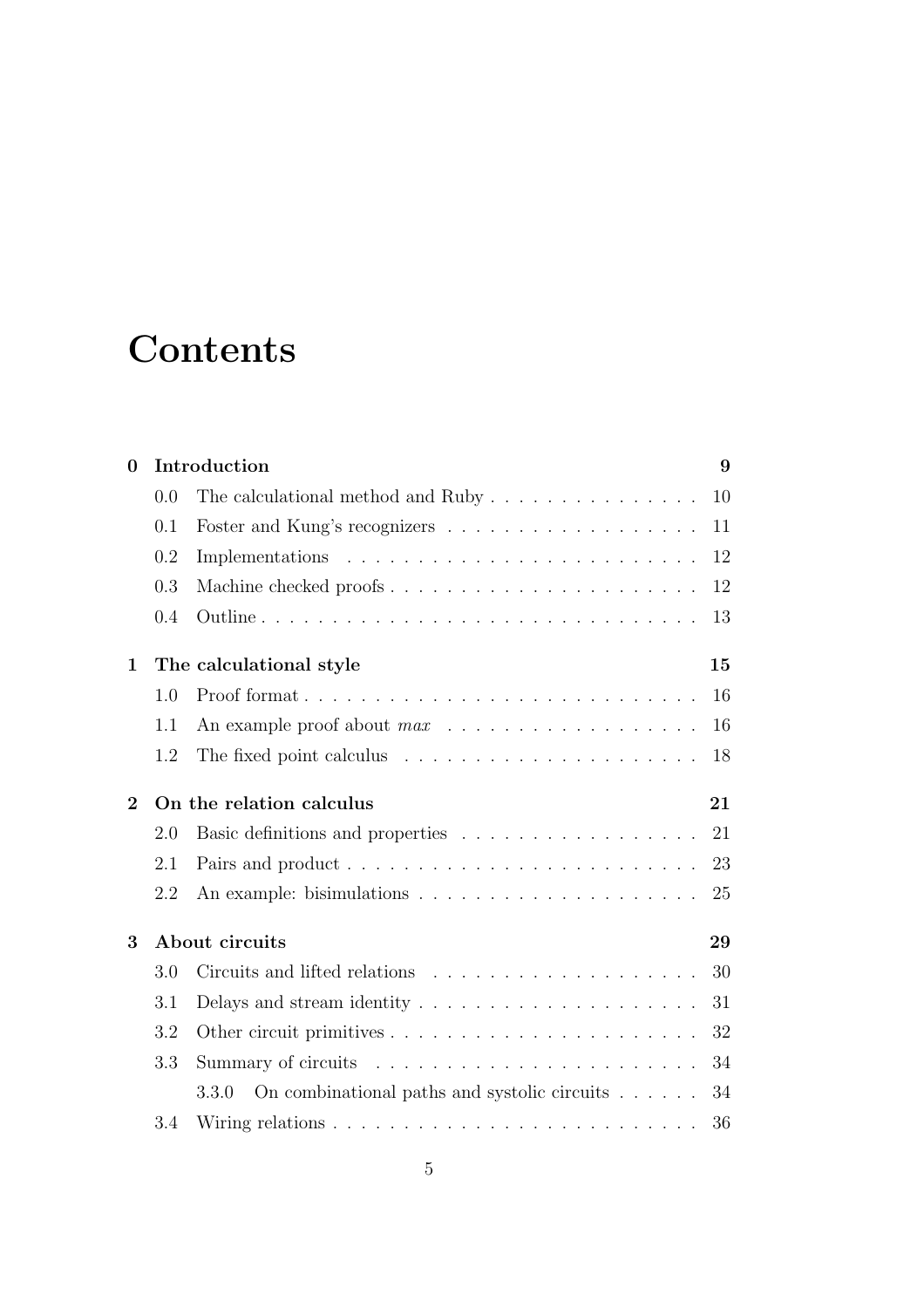|                |     | 3.4.0                                                                                 | 36 |
|----------------|-----|---------------------------------------------------------------------------------------|----|
|                |     | 3.4.1                                                                                 | 39 |
|                | 3.5 |                                                                                       | 39 |
|                |     | 3.5.0                                                                                 | 39 |
|                |     | 3.5.1<br>$Slowdown \dots \dots \dots \dots \dots \dots \dots \dots \dots \dots \dots$ | 41 |
|                |     | 3.5.2                                                                                 | 45 |
|                | 3.6 |                                                                                       | 45 |
| $\overline{4}$ |     | Tuples and generalised products                                                       | 47 |
|                | 4.0 |                                                                                       | 48 |
|                | 4.1 |                                                                                       | 50 |
|                | 4.2 |                                                                                       | 51 |
|                | 4.3 |                                                                                       | 51 |
|                | 4.4 |                                                                                       | 52 |
|                | 4.5 |                                                                                       | 54 |
|                | 4.6 |                                                                                       | 56 |
|                | 4.7 |                                                                                       | 57 |
| $\bf{5}$       |     | The carré problem                                                                     | 59 |
|                | 5.0 |                                                                                       | 63 |
| 6              |     | A round-robin scheduler                                                               | 65 |
|                | 6.0 |                                                                                       | 65 |
|                | 6.1 |                                                                                       | 65 |
|                |     |                                                                                       | 67 |
|                | 6.3 |                                                                                       | 69 |
|                |     | 6.3.0                                                                                 | 69 |
|                |     | 6.3.1<br>Implementing The Filter Component                                            | 71 |
|                | 6.4 | Efficiency Analysis and the Goal                                                      | 72 |
|                | 6.5 | Simplifying the Goal $\ldots \ldots \ldots \ldots \ldots \ldots \ldots$               | 72 |
|                | 6.6 | Construction of the flip-flops $\dots \dots \dots \dots \dots \dots \dots$            | 76 |
|                | 6.7 |                                                                                       | 78 |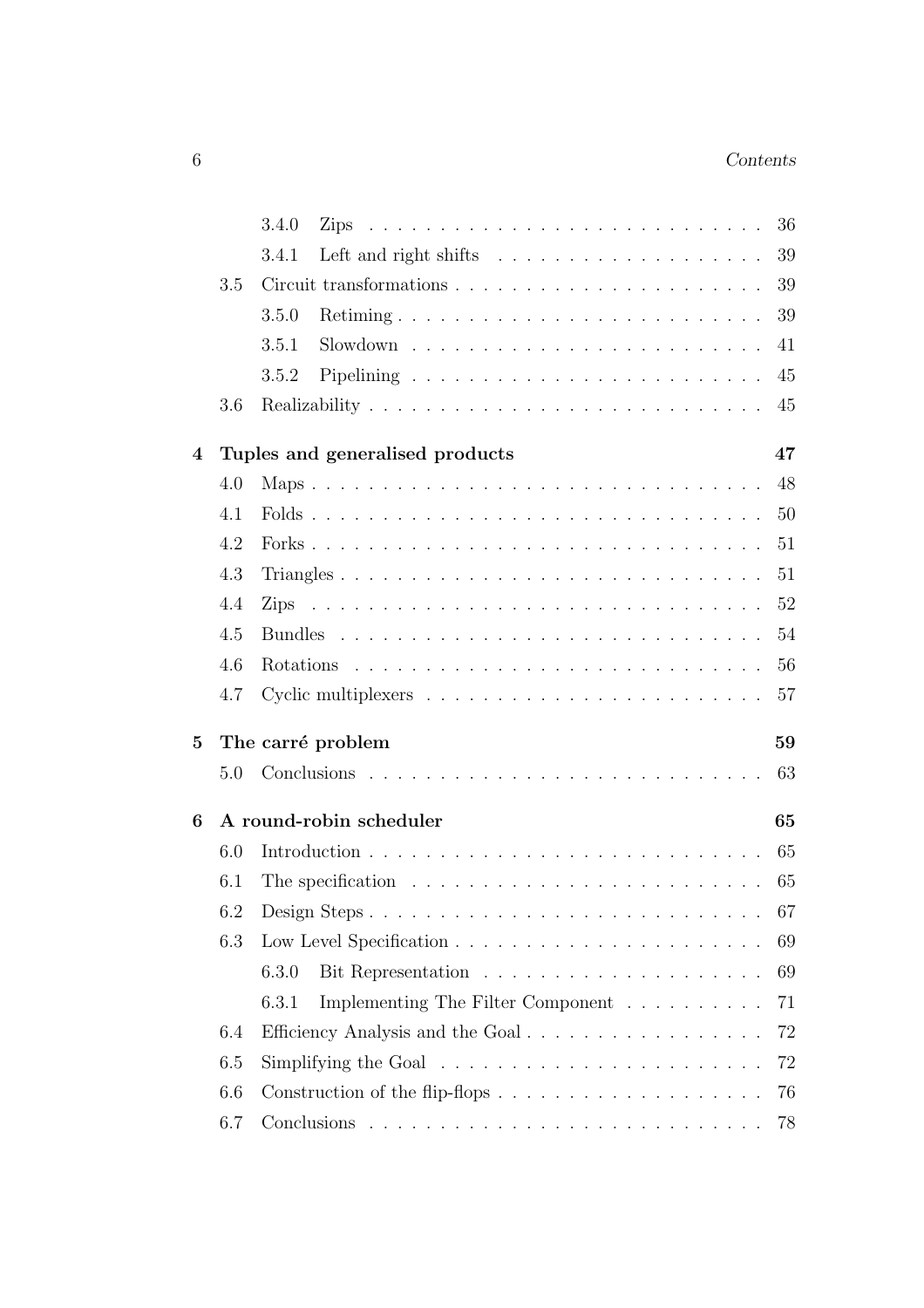| 7 |     | Regular language recognizers                                                                  | 81  |
|---|-----|-----------------------------------------------------------------------------------------------|-----|
|   | 7.0 | The specification $\ldots \ldots \ldots \ldots \ldots \ldots \ldots \ldots$                   | 82  |
|   |     | Proof of the properties of $mem \dots \dots \dots \dots$<br>7.0.0                             | 84  |
|   | 7.1 |                                                                                               | 86  |
|   | 7.2 |                                                                                               | 90  |
|   | 7.3 |                                                                                               |     |
|   | 7.4 | Some considerations $\ldots \ldots \ldots \ldots \ldots \ldots \ldots \ldots \ldots 105$      |     |
| 8 |     | Simulation with the Ruby interpreter<br>107                                                   |     |
|   | 8.0 |                                                                                               |     |
|   |     | The language $\ldots \ldots \ldots \ldots \ldots \ldots \ldots \ldots 108$<br>8.0.0           |     |
|   |     | 8.0.1                                                                                         |     |
|   | 8.1 |                                                                                               |     |
|   | 8.2 | The $\tau$ design $\ldots \ldots \ldots \ldots \ldots \ldots \ldots \ldots \ldots \ldots 110$ |     |
|   | 8.3 |                                                                                               |     |
|   | 8.4 |                                                                                               |     |
|   | 8.5 |                                                                                               |     |
| 9 |     | A Tangram implementation<br>125                                                               |     |
|   | 9.0 |                                                                                               |     |
|   | 9.1 | The compiler in detail $\ldots \ldots \ldots \ldots \ldots \ldots \ldots \ldots 129$          |     |
|   |     | Type declarations $\dots \dots \dots \dots \dots \dots \dots \dots \dots \dots 129$<br>9.1.0  |     |
|   |     | 9.1.1<br>The main program $\ldots \ldots \ldots \ldots \ldots \ldots \ldots 131$              |     |
|   |     | 9.1.2 From Ruby to networks                                                                   | 132 |
|   |     | 9.1.3<br>Syntactic sugar $\dots \dots \dots \dots \dots \dots \dots \dots \dots \dots 135$    |     |
|   |     | 9.1.4<br>Assigning type information $\dots \dots \dots \dots \dots \dots \dots 135$           |     |
|   |     | 9.1.5                                                                                         |     |
|   | 9.2 |                                                                                               |     |
|   |     | The $\tau$ design $\ldots \ldots \ldots \ldots \ldots \ldots \ldots \ldots 140$<br>9.2.0      |     |
|   |     | 9.2.1                                                                                         |     |
|   |     | 9.2.2                                                                                         |     |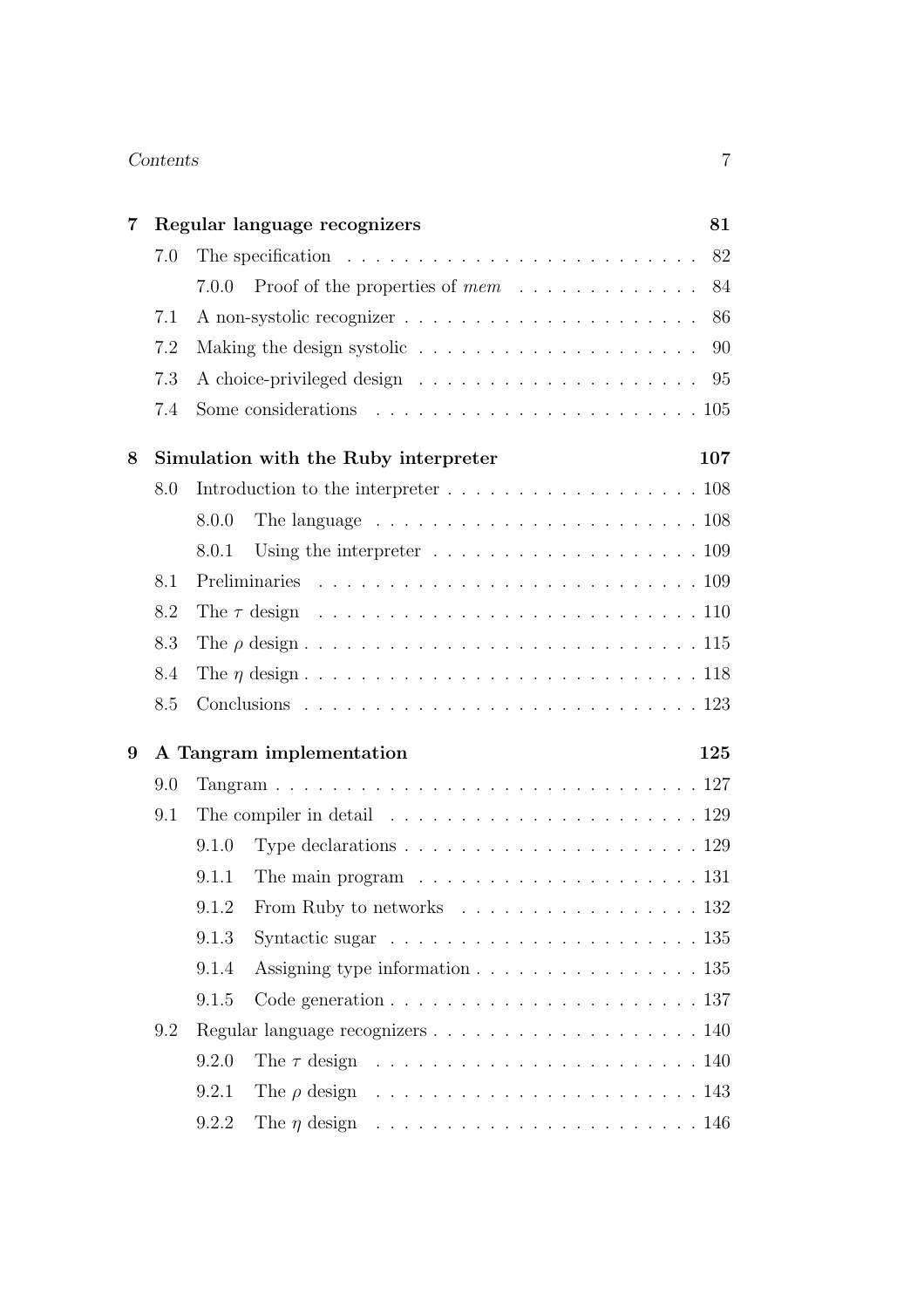|                            | 10 A machine-checked derivation<br>149 |                                                                                           |     |  |
|----------------------------|----------------------------------------|-------------------------------------------------------------------------------------------|-----|--|
|                            |                                        |                                                                                           |     |  |
|                            |                                        | 10.0.0 The theory of relations $\ldots \ldots \ldots \ldots \ldots \ldots 151$            |     |  |
|                            |                                        | 10.0.1 The theory of circuits $\ldots \ldots \ldots \ldots \ldots \ldots \ldots 154$      |     |  |
|                            |                                        | 10.0.2 The theory of tuples $\ldots \ldots \ldots \ldots \ldots \ldots \ldots 156$        |     |  |
|                            |                                        |                                                                                           |     |  |
|                            |                                        | 10.0.4 The theory of carré $\ldots \ldots \ldots \ldots \ldots \ldots \ldots 161$         |     |  |
|                            |                                        |                                                                                           |     |  |
|                            |                                        | 10.2 The carre proof $\ldots \ldots \ldots \ldots \ldots \ldots \ldots \ldots \ldots 168$ |     |  |
|                            |                                        |                                                                                           |     |  |
|                            |                                        | 11 Conclusions and discussion                                                             | 185 |  |
|                            |                                        | A Proofs of the delay and retiming laws                                                   | 189 |  |
|                            |                                        | <b>B</b> Facts about bundle and slow                                                      | 195 |  |
| 205<br><b>Bibliography</b> |                                        |                                                                                           |     |  |
|                            | Index<br>209                           |                                                                                           |     |  |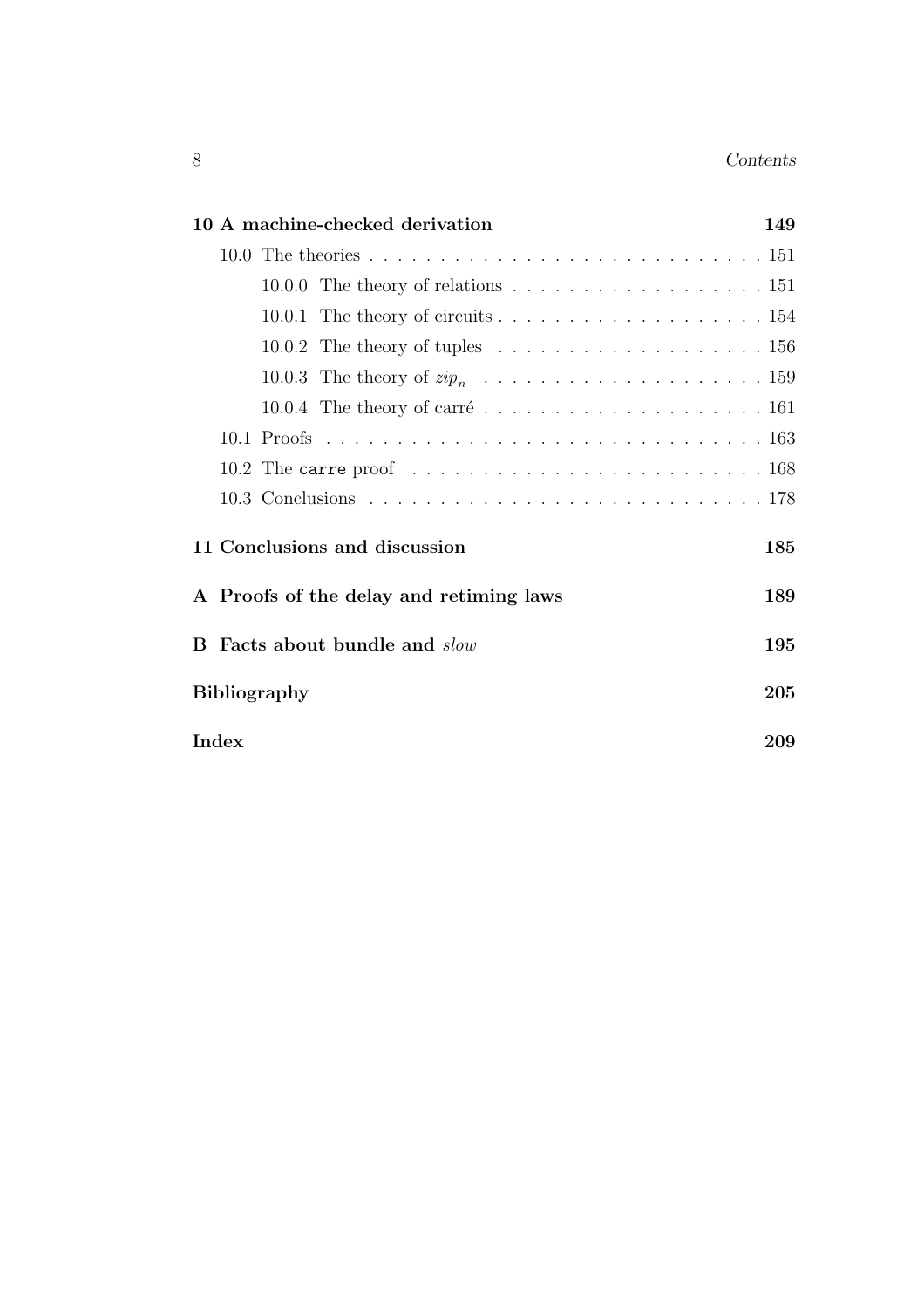# Chapter 0

# Introduction

Very few tastes are universal. A taste for programs that can visibly be seen to be correct is certainly not one of them. A great deal of programmers are very bad at what they do. We cannot measure the usefulness of a technique by counting noses. Richard O'Keefe <5kph1v\$74l\$1@goanna.cs.rmit.edu.au>

This work is about the calculational construction of circuits. By "construction" we mean obtaining a design by means of formal manipulation of a formal specification. "Calculational" refers to the style which we employ, that is to try to reduce all program derivations to straightforward calculation.

In other words, in this thesis we aim to develop a style of calculus that aids the designer in the derivation (and the presentation) of circuits.

The ultimate goal of this research is to give the individual programmer, or circuit designer, a calculus that allows the derivation of programs and circuits that are better understood, better documented, and behave as expected. We stress *individual* in the above sentence, since the techniques presented here make sense for the individual even if they are not part of the design methodology embraced by the organization the individual works in.

We start from an established notation called Ruby, developed by Sheeran and Jones [25]. Ruby is a language based on (point-free) the algebra of binary relations. We then develop our own style of Ruby, through a number of derivation case studies. We find that a judicious mixture of pointwise and point-free reasoning is needed to attain a concise exposition.

The main results in this thesis concerns the derivation of regular language recognizing circuits. We show how an existing design, due to Foster and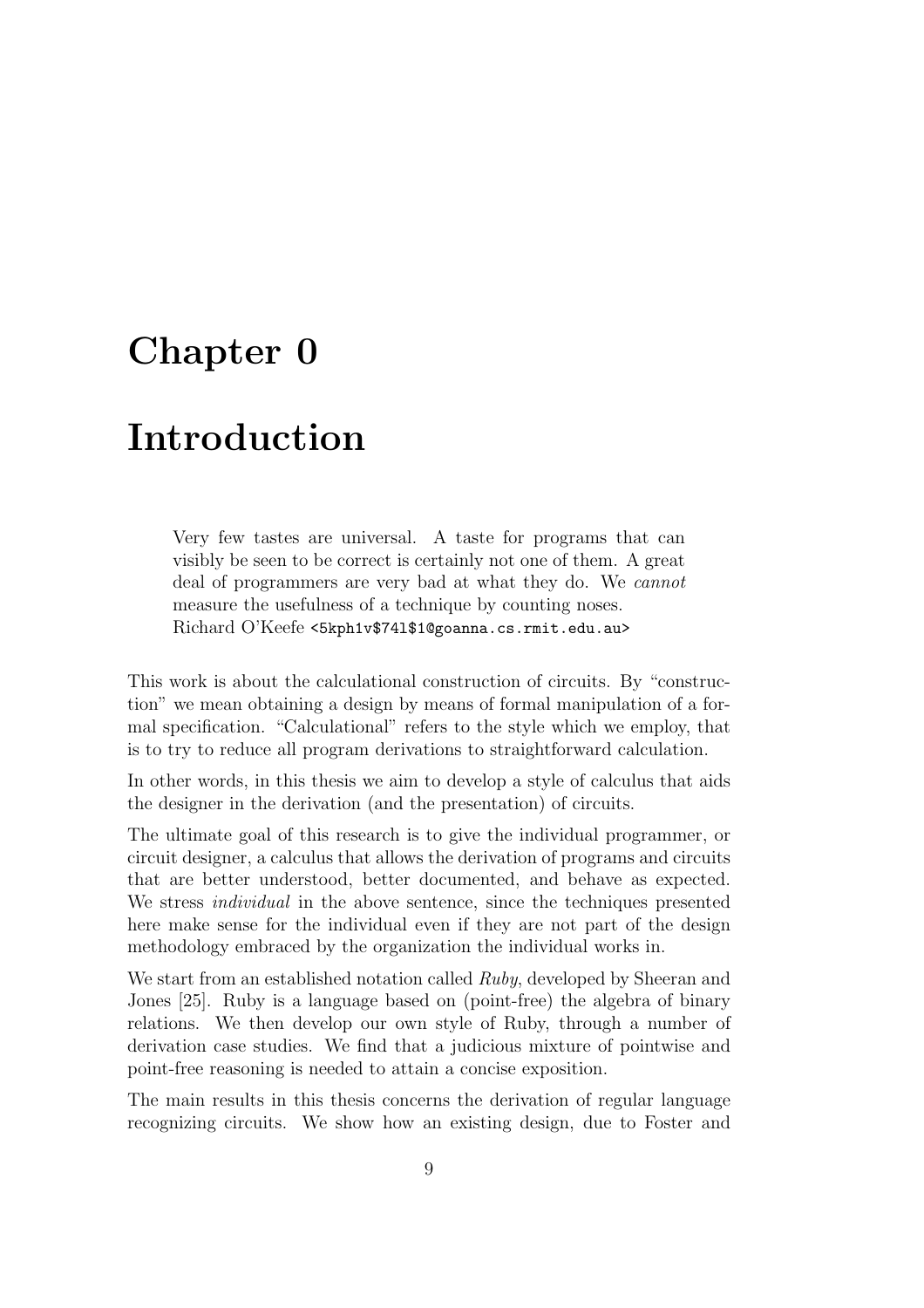Kung [18] can be derived and explained; we point out a limitation in Foster and Kung's design and show how it can be partially overcome.

Other case studies we present are a new derivation of a circuit that solves the carré problem, which is presented and solved by Rem in [45], and a derivation of a round-robin scheduler, from a specification found in a collection of benchmark circuits for verification by Kropf [29].

We then show how our designs can be implemented in practice. First we show how to simulate the circuits using Hutton's Ruby simulator [23]; then we go all the way to implement a compiler from Ruby circuits to a CSP-like notation called Tangram, developed by Van Berkel [51]. Finally we test our generated circuits with the Tangram simulator.

Additional tool support is provided by proof checkers. Even though our method is supposed to be mainly used with pencil and paper, it is possible and sometimes useful to check the proofs by machine. We use PVS [40] (a proof checker developed at SRI) to verify part of our theory and one of the case studies.

In the remainder of this chapter we have a short introduction to the calculational method and Ruby, followed by a brief summary of the thesis' contents.

# 0.0 The calculational method and Ruby

The calculational method strives to combine concision with precision. Ultimately we hope to be able to derive a program as a solution of a formal specification, much in the way the integral calculus is used in deriving a solution to an integral.

The relevance of mathematical logic to programming was made prominent by Hoare with the invention of (what is now called) Hoare logic. However, his work was aimed at *verifying* that a program satisfies a specification, rather than *deriving* a program that satisfies a given specification. An important step forward came with the calculus of weakest preconditions, by Dijkstra [11]; this enabled the programmer to derive a program from a goal assertion that must be established. To this day, this is the most effective way of deriving imperative programs operating on arrays.

A second step forward was the style of constructive functional programming introduced by Bird and Meertens [6], and known as the Bird/Meertens formalism. This allows one to derive functional programs operating on lists.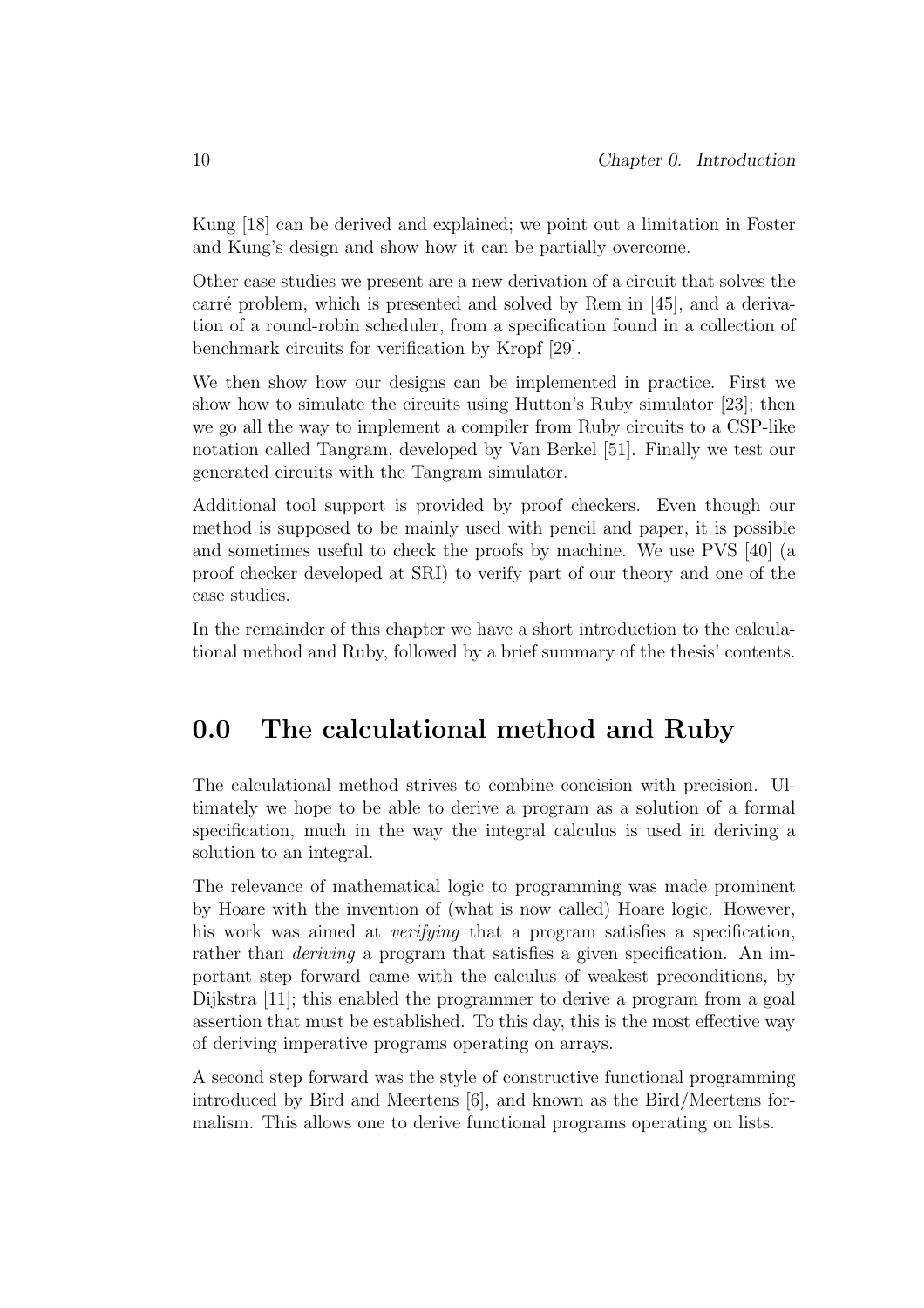A third step forward was the generalisation of Bird/Meertens calculus to arbitrary (tree-like) datatypes, by Malcolm [36]. This opened the way to programs that are parameterised by type constructors (so-called polytypic programs) rather than simply parameterised by types.

The fourth step was the extension of the Bird/Meertens formalism to relations rather than simply functions. The application of (binary) relation algebra to computing is the subject of the work of a number of researchers worldwide [9]. Bird and De Moor derive dynamic programming algorithms in a relational style [7]; the Mathematics of Program Construction group in Eindhoven extended polytypic programming to relations [0]; and Sheeran and Jones invented Ruby, a relational language of circuits [25].

In this thesis we combine techniques from all of these developments, but the work on Ruby is closest to our goals.

In Ruby a circuit is a (binary) relation between streams, a stream being a function from time (i.e., the integers) to some value domain (e.g., the booleans). A simple example of Ruby circuit is the and gate that relates the stream of pairs  $\{(a_t, b_t)\}_{t \in \mathbb{Z}}$  with the stream  $\{a_t \wedge b_t\}_{t \in \mathbb{Z}}$ .

Circuits can be composed with a number of combinators such as relational composition  $(R \circ S)$  and relational product  $(R \times S)$ . The combinators enjoy a number of useful rules, like the so-called fusion rule:

$$
(R \circ S) \times (T \circ U) = (R \times T) \circ (S \times U)
$$

Ruby circuits have an interpretation as pictures, which is useful for the presentation of circuit design, as well as for the illustration of Ruby laws. For instance, both sides of the fusion rule have the same picture interpretation:



# 0.1 Foster and Kung's recognizers

In 1982, Foster and Kung presented a specialised silicon compiler (i.e., a program that produces the description of a circuit from a specification of the circuit's behaviour) that constructs recognizers for regular languages [18]. The compiler was presented without formal justification; indeed, they did not even present a formal specification of the functionality of the compiler.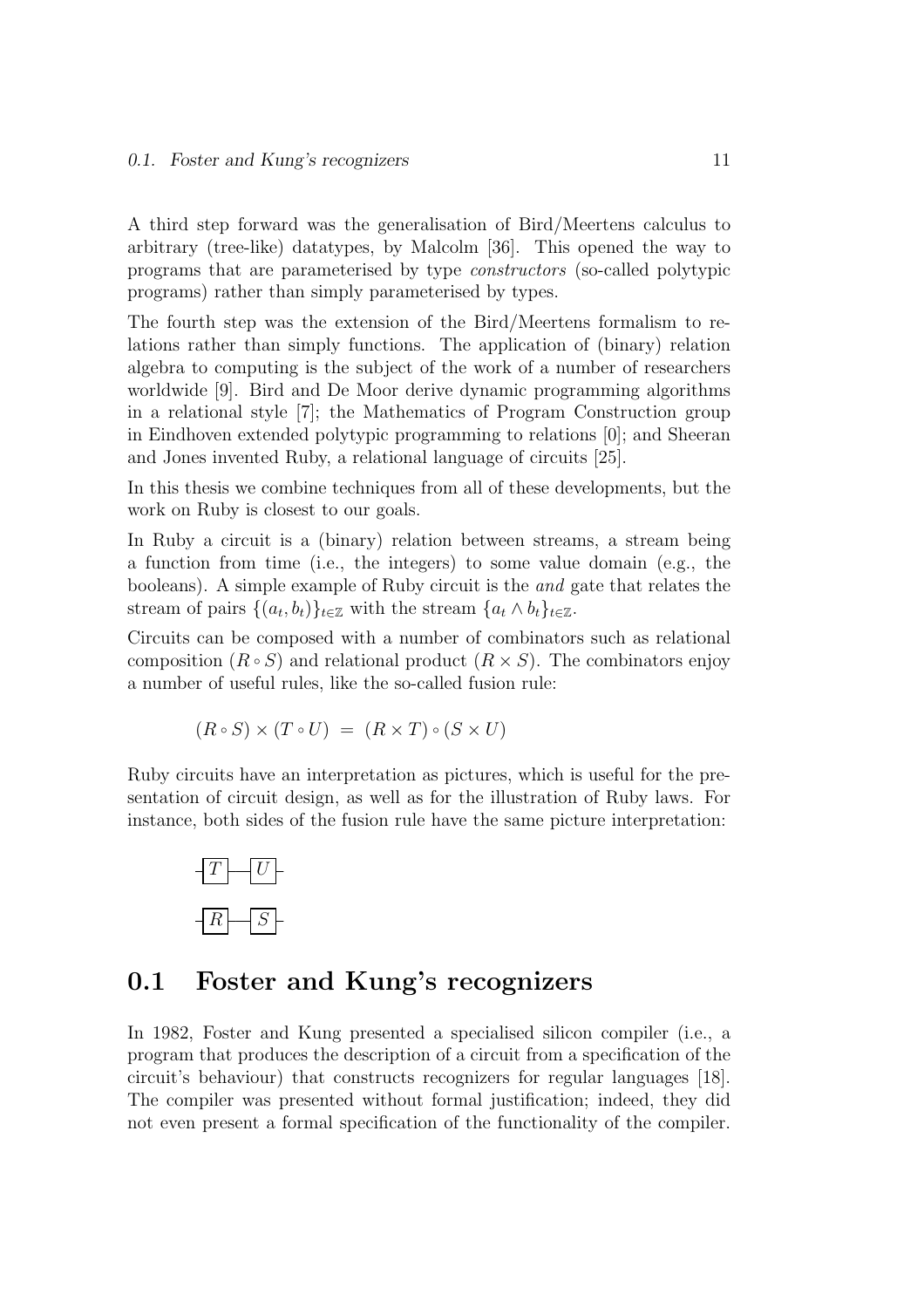Their informal description of the functioning left much room for alternative interpretations.

In this thesis we present a formal derivation of Foster and Kung's compiler. The complexity of the task is overcome in two ways: by exploiting (point-free) relation algebra rather than elementary predicate calculus, and by a judicious decomposition of the design task. Our design consists of first deriving a nonsystolic implementation, which is essentially a functional program, followed by a transformation of this design into two different systolic versions, using standard techniques of "slowdown", "retiming" and "pipelining" [25].

The technique used in specifying the problem involves mapping the problem from streams to sets, in a way that is novel in Ruby literature. Part of this work was published in the proceedings of an international conference [50].

The goal of Foster and Kung's work was to obtain recognizers that are fully systolic; i.e., circuits such that no long propagation path exists. Their design fell short of this goal, since circuits corresponding to regular expressions where the "choice" operator occurs many times can have long propagation paths. We present an alternative to Foster and Kung's design that partially overcomes this problem, by using the standard technique of "pipelining".

# 0.2 Implementations

The designs we obtain are detailed enough to be implemented. We demonstrate this first by showing how to simulate our circuits by means of Hutton's Ruby interpreter [23]. Subsequently, we present a compiler from Ruby circuits to Tangram. Tangram is a CSP-like [21] imperative programming language developed by Van Berkel [51]. Tangram programs can be compiled to asynchronous circuits in silicon. We present the result of simulating our circuits using the Tangram simulator.

These implementations contain no new technical detail; the purpose is to demonstrate that the designs are in fact implementable, and to show how it would be possible to obtain working circuits in practice.

# 0.3 Machine checked proofs

The derivations we present are meant to be done with paper and pencil; in fact, care has been taken to keep calculations as short and as simple as possible. The goal of this research is to develop a viable calculus.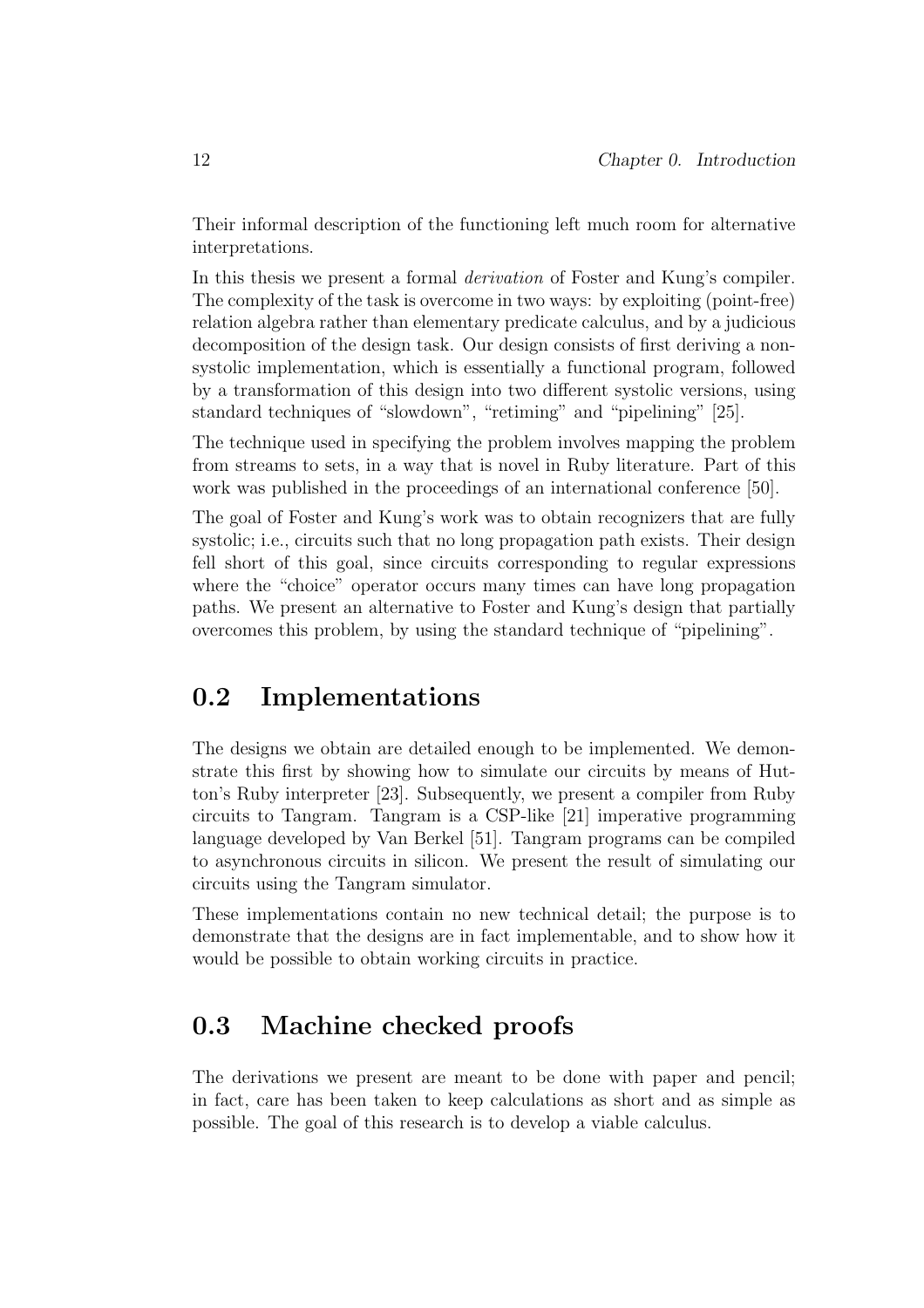#### *0.4. Outline* 13

However, converting a paper-and-pencil proof to a format that can be proved by machine is a valuable learning experience. The proof checker forces one to be explicit about every minute detail, and uncovers every unstated assumption. The specification language afforded by the proof checker cannot be as flexible as paper-and-pencil mathematics, and this sometimes forces one to find alternative, more elementary definitions; which is also useful since it makes one think of a subject from different points of view.

The proof checker we use here is the Prototype Verification System (PVS), developed by Owre, Rushby, Shankar and others at Stanford Research Institute [40]. The main advantage of this program with respect to others such as Isabelle [42], HOL [10] or NQTHM [8] is the ease of use and the powerful proof language. What we have done is to formalise and prove a part of the Ruby theory in PVS, and then check part of the carré case study of chapter 5.

# 0.4 Outline

Chapter 1 gives an introduction to the mathematical style and notation we employ. Chapter 2 introduces the algebra of binary relations. Chapter 3 shows how binary relations can be used to reason about circuits, and introduces our variant of Ruby. Chapter 4 continues the exposition of Ruby by generalising pairs to  $n$ -tuples. Chapter 5 presents the first case study, the Carré problem. Chapter 6 contains the second case study, the round-robin scheduler. Chapter 7 is about the third case study, the regular language recognizers. Chapter 8 shows how to execute the recognizers with the Ruby interpreter. In chapter 9 a compiler from Ruby to Tangram is presented, and its use is demonstrated on the regular language recognizers. Chapter 10 contains an encoding of Ruby and the Carré case study in PVS. Finally, chapter 11 discusses the work presented in this thesis and provides some conclusions.

#### Acknowledgements

I must be ever so grateful to Roland Backhouse for accepting me as a "telecommuting" student, and to his family for accepting me in their house. I thank Giovanni Degli Antoni for accepting me in his laboratory, and organizing the seminar which got me involved in program derivation; thanks to Degli Antoni and Milano Ricerche for providing funding for travel and conferences. Thanks to Henk Doornbos and Paul Hoogendijk for help and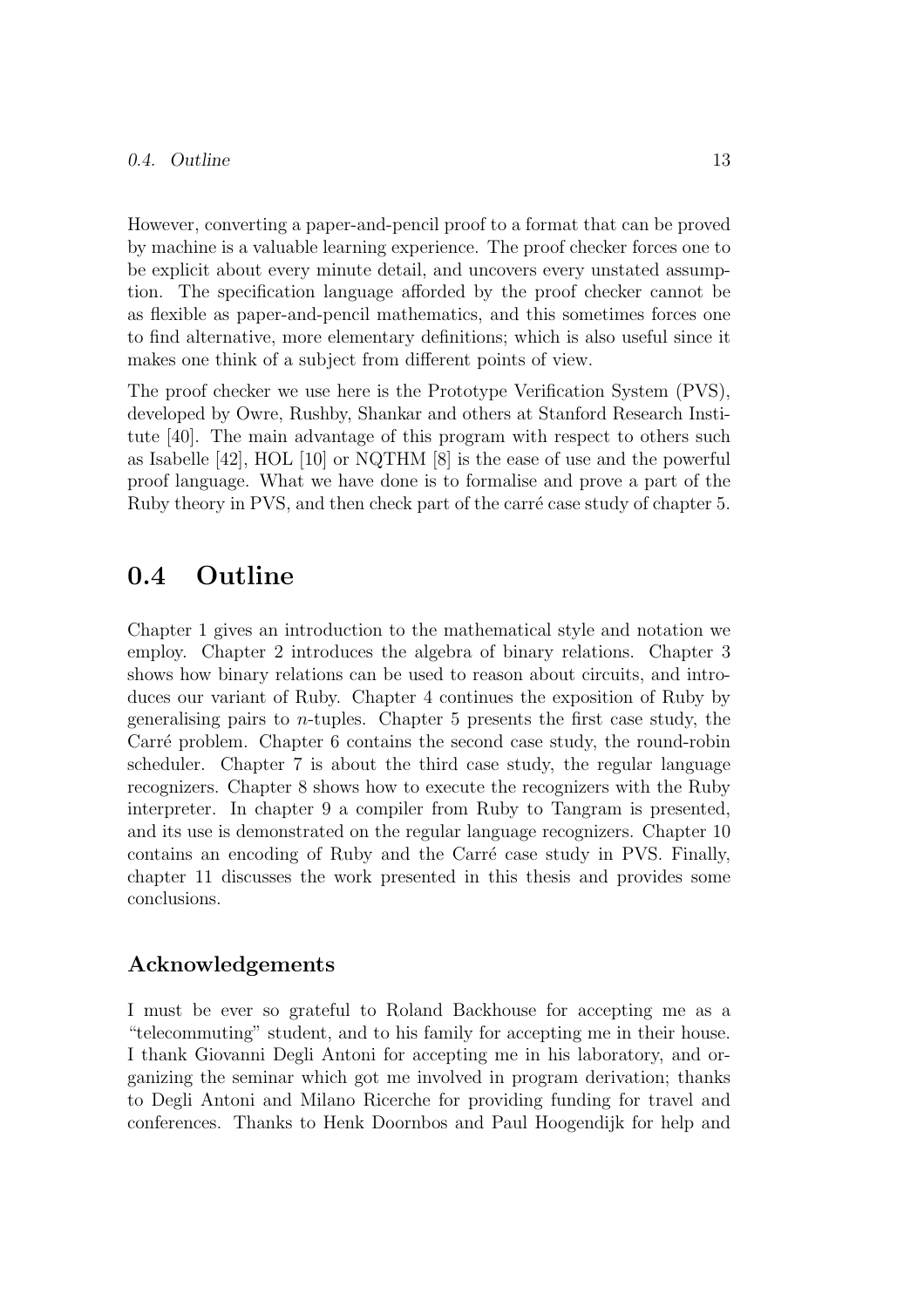interesting discussion. Thanks to Oege de Moor for encouraging me. My thanks to Philips Electronics and Kees van Berkel for allowing me to use the Tangram tools; thanks to Hans van Gageldonk for instructing me in their use. Thanks to Graham Hutton for thorough proof-reading and many suggestions for improvement (although any remaining inaccuracies are solely the fault of the author). Thanks to Richard Verhoeven for proof-reading. Thanks to all the friends of the PhD lab in Milano, and especially Marco Benini for sharing my interests. This work wouldn't exist without the help and encouragement from my parents, Francesco and Rosanna. Finally, and most importantly, thanks to Paola and Anna for putting up with all this all this time.

### T<sub>E</sub>Xnical details

This thesis was written on Linux<sup>0</sup>-powered computers.

Most of the text and the calculations were typeset with Mathfpad<sup>1</sup>, Richard Verhoeven and Roland Backhouse's mathematical editor that is particularly well suited for this kind of presentation.

The remaining text-editing work was done with Gnu Emacs<sup>2</sup>.

The output of Mathfpad for this thesis consists of a number of LATEX files.

Circuit pictures were coded in pic, Brian W. Kernighan's language for typesetting pictures<sup>3</sup>, and produced with the Gnu implementation of pic.

 $0$ http://www.linux.org

<sup>1</sup>http://www.win.tue.nl/cs/wp/mathspad/

 $<sup>2</sup>$ http://www.gnu.org</sup>

<sup>&</sup>lt;sup>3</sup>See Jon Bentley, *More Programming Pearls* for an introduction; for the manual send an e-mail message to netlib@research.att.com with a body of 'send 116 from research/cstr'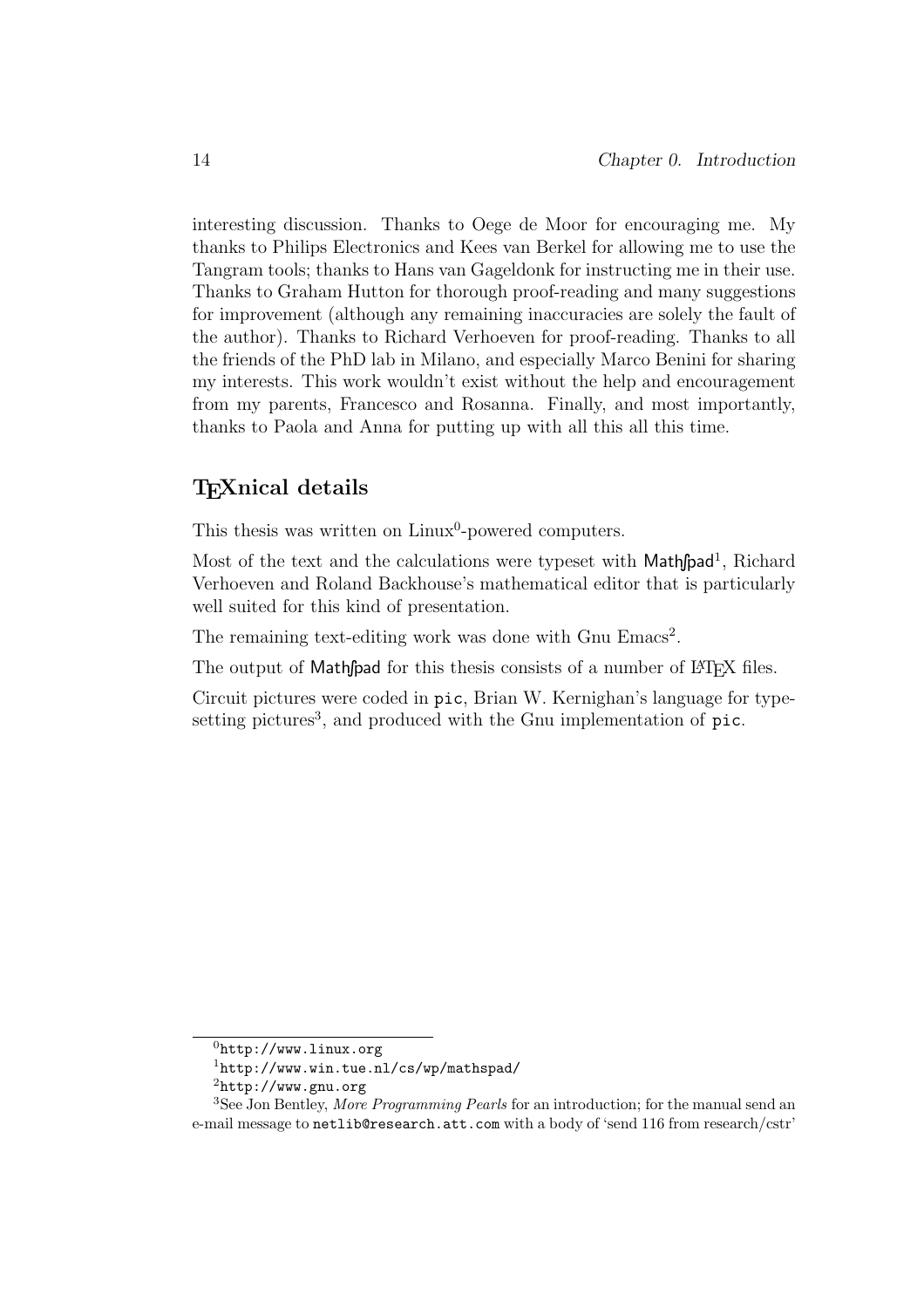# Chapter 1

# The calculational style

In this chapter we give an introduction to the notational conventions we use, along with an introduction to the calculational style, with some examples to show why we find it an effective style of reasoning and exposition.

The calculational style strives to reduce complex proofs to straightforward calculation. Quoting R. Backhouse [2]:

Whereas Mathematics is principally concerned with amassing a collection of results, Computing Science is about method: how to construct programs and systems that are reliable, ergonomic and efficient. The calculational method is about enhancing the human being's innate abilities by reducing as much as possible of the construction process to elementary syntactic calculation.

A major problem in the derivation of hardware (and software as well) is in keeping the size of the derivations manageable, while retaining precision:

The calculational method ... aims to combine precision with concision. [2]

Terms representing circuits can easily become very large. While proofchecking programs like HOL [10] or PVS [40] may help in managing the complexity, they offer little help in the way of understanding. In order for human beings to be able to understand derivations we must find ways to keep the size and complexity under control. Calculational methodists have found a number of ways to do so. Good introductions to the calculational method include [0, 1, 2, 12, 13, 53]. Some of the works that advocate the use of calculational techniques in programming are [4, 5, 7, 20, 37]. Graham et al. [19]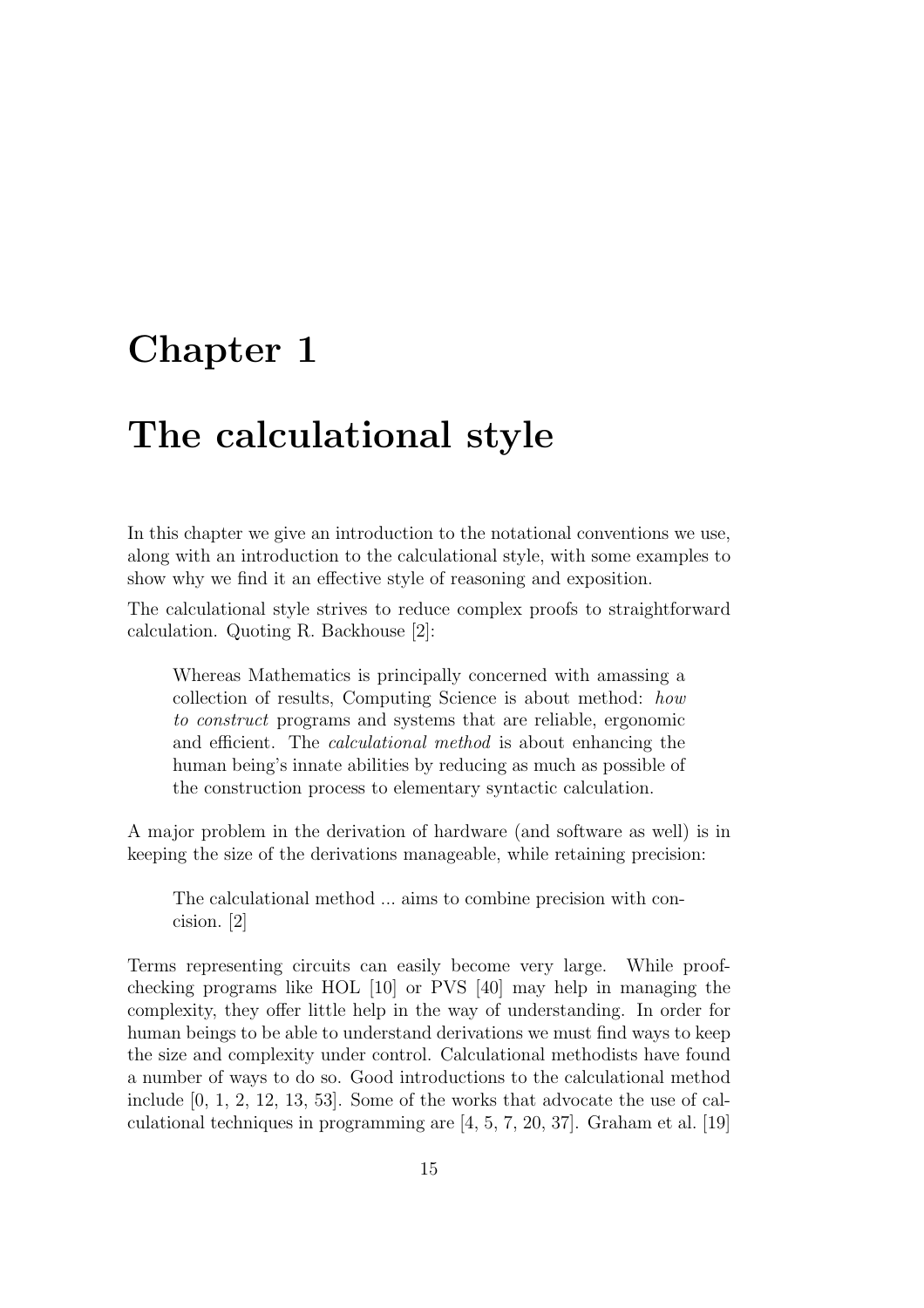propose a more calculational approach to mathematics, although the techniques they use are more useful in the analysis rather than the derivation of algorithms.

In the next section the proof format that we use is explained; then an example proof in calculational style is shown. Finally, section 1.2 deals with rules for effective reasoning with fixed points.

# 1.0 Proof format

We will structure most proofs as a chain of equalities (or inequalities). The proof that  $P \equiv Q$  because  $P \equiv R$  and  $R \equiv Q$  would be written as

$$
\equiv \begin{array}{c} P \\ R \\ \equiv \\ Q \end{array} \{ \qquad \text{hint why } P \equiv R \qquad \}
$$

(The symbol  $\equiv$  stands for logical equivalence, which is just equality on booleans.) An important variation on this theme is a proof of the form  $P \Rightarrow x = y$ , that can be written as

$$
= \begin{array}{c} x \\ y \end{array} \qquad \{ \begin{array}{c} \text{assuming } P \\ y \end{array} \}
$$

This is often used when trying to derive a condition for  $x = y$  to hold. This style of proof presentation is explained in detail in van Gasteren [53].

# 1.1 An example proof about max

As an example of what a calculational proof is, consider the following: we wish to prove that multiplication distributes through the maximum of two numbers: for any  $a \geq 0$ ,

$$
(1.0) \qquad a \cdot x \uparrow a \cdot y = a \cdot (x \uparrow y),
$$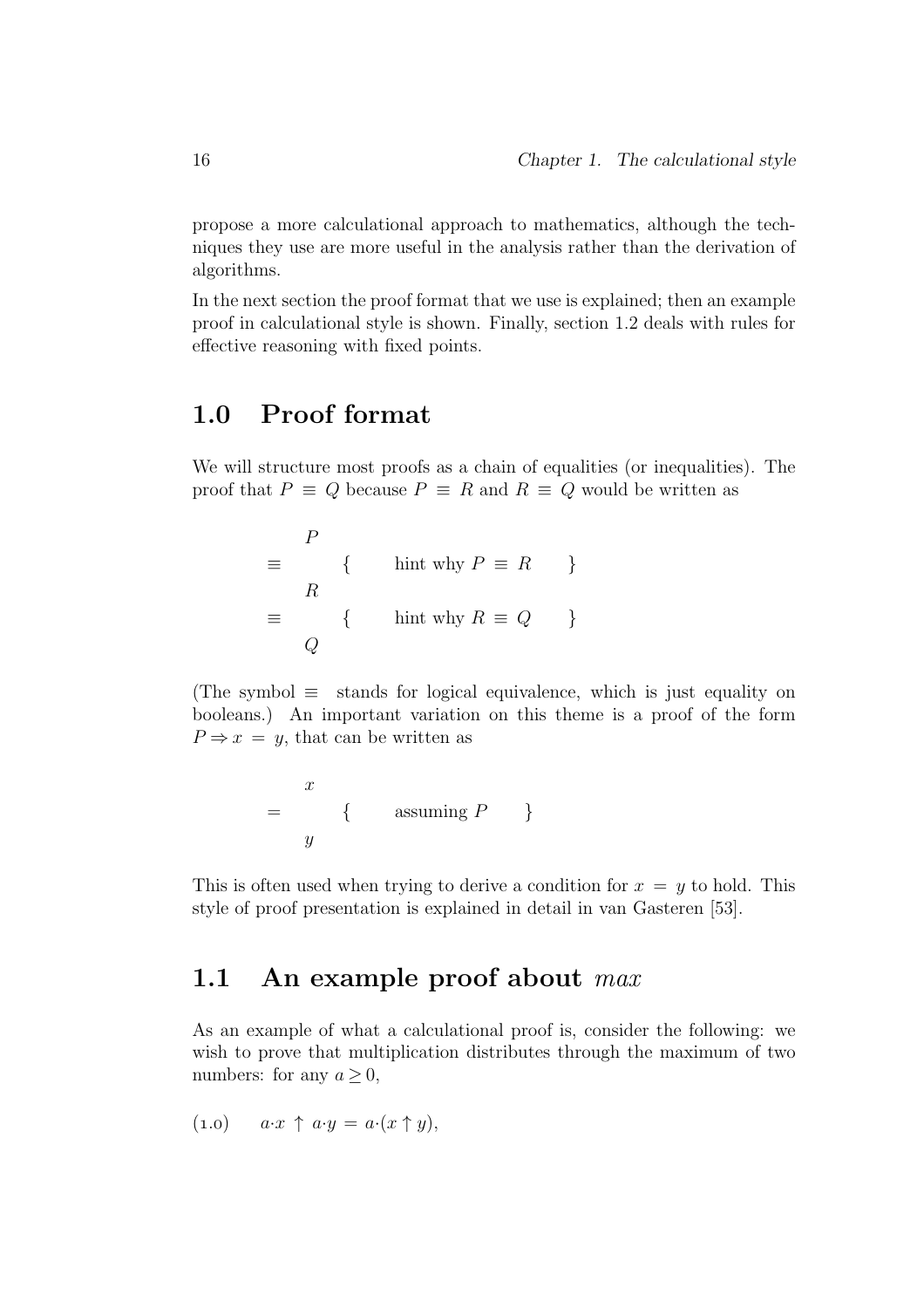where  $r \uparrow s$  is the maximum of two numbers r and s. The usual definition of ↑ is

$$
x \uparrow y = \begin{cases} x & \text{if } x \ge y \\ y & \text{if } y \ge x. \end{cases}
$$

A problem with this is that it forces you to reason by cases whenever you want to prove anything that mentions ↑. Consider instead the following characterization, discussed by Feijen and Bijlsma in [16]:

$$
x \uparrow y \leq z \equiv x \leq z \land y \leq z.
$$

This equivalence is clearly valid, according to the old definition of  $\uparrow$ . It is possible to show that there is just one function that satisfies this equation; hence it may be taken as an alternative definition of  $\uparrow$ , one that is to be greatly preferred, because it avoids case analysis.

We want to prove (1.0). For  $a = 0$  it clearly holds, so we only need to prove it for  $a > 0$ . We could do it by showing the two inclusions  $a \cdot x \uparrow a \cdot y \leq a \cdot (x \uparrow x)$ y) and  $a \cdot (x \uparrow y) \leq a \cdot x \uparrow a \cdot y$ ; but this would involve two separate arguments. We'd be eliminating a reasoning by cases, only to replace it by a two-part proof. The challenge is: can we produce a proof in one go?

There is a general law about partial orderings that can help us:

$$
x=y \equiv \forall (z:: x \leq z \equiv y \leq z)
$$

It is sometimes called the law of "indirect equality". Its usefulness is in making it easy to apply laws like the  $\uparrow$  characterization. Returning to our problem, we calculate as follows: for any z,

$$
a \cdot x \uparrow a \cdot y \leq z
$$
\n
$$
\equiv \{ \text{characterization } \}
$$
\n
$$
a \cdot x \leq z \land a \cdot y \leq z
$$
\n
$$
\equiv \{ \text{ a is positive } \}
$$
\n
$$
x \leq z/a \land y \leq z/a
$$
\n
$$
\equiv \{ \text{characterization } \}
$$
\n
$$
x \uparrow y \leq z/a
$$
\n
$$
\equiv a \cdot (x \uparrow y) \leq z.
$$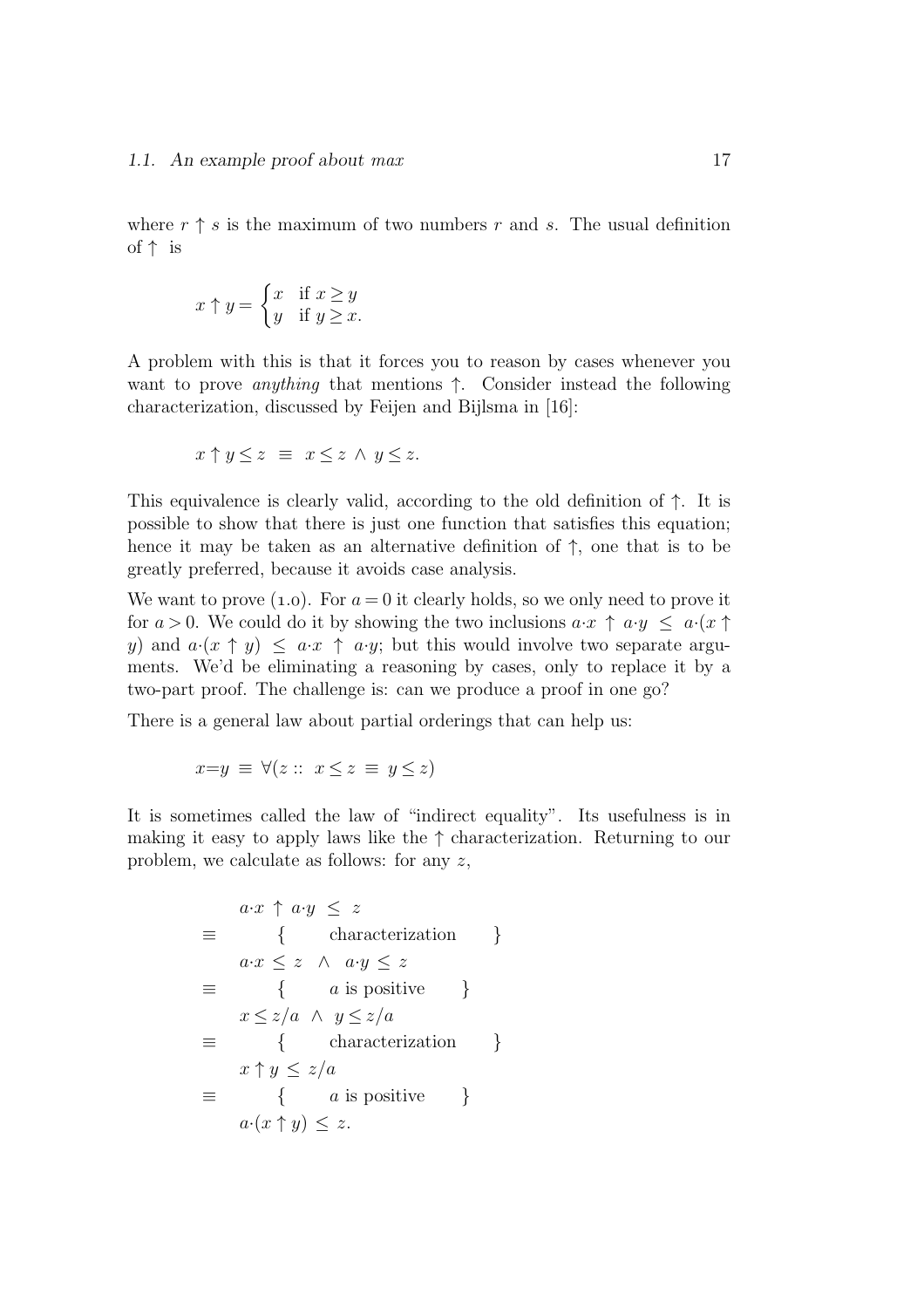The hint " $a$  is positive" refers to the use of the equivalence

$$
(a \cdot x \le y \equiv x \le y/a) \Leftarrow a > 0,
$$

which is similar in shape to the  $\uparrow$  characterization, but is much more widely known. Note that no real "reasoning" is required by the above proof; it is a simple calculation. With practice, it requires very little effort. The practical benefits are great. Proofs that required substantial effort are reduced to formal manipulation of symbols.

### 1.2 The fixed point calculus

The Eindhoven Mathematics of Program Construction group has collected a set of rules that make it easier to calculate with fixed points [39]. We give here a brief account of the fixpoint rules.

In this section, the letters  $f,g,h$  will stand for monotone functions over a complete lattice. Recall that a complete lattice is a lattice where meets and joins of arbitrary sets of elements exist. Let A be a complete lattice, and  $\leq$  be the associated order relation. An element  $a \in A$  is said to be a prefix *point* of function f iff  $f.a \leq a$ . We'll denote the least prefix point of f by  $\mu f$ . Hence the following *induction rule* holds:

$$
\mu f \le a \Leftarrow f.a \le a .
$$

An element a is said to be a *fixed point* of f iff  $f.a = a$ . The main tool that is used in what follows is the Knaster-Tarski theorem:

**Theorem 1.1 (Knaster-Tarski)** if f is a monotone function over a complete lattice, then it has a least fixed point, that coincides with the least of its prefix points.

```
\Box
```
This theorem proves the following computation rule:

$$
f.\mu f = \mu f \quad .
$$

The rest of the fixed-point calculus rules can be derived from the first two.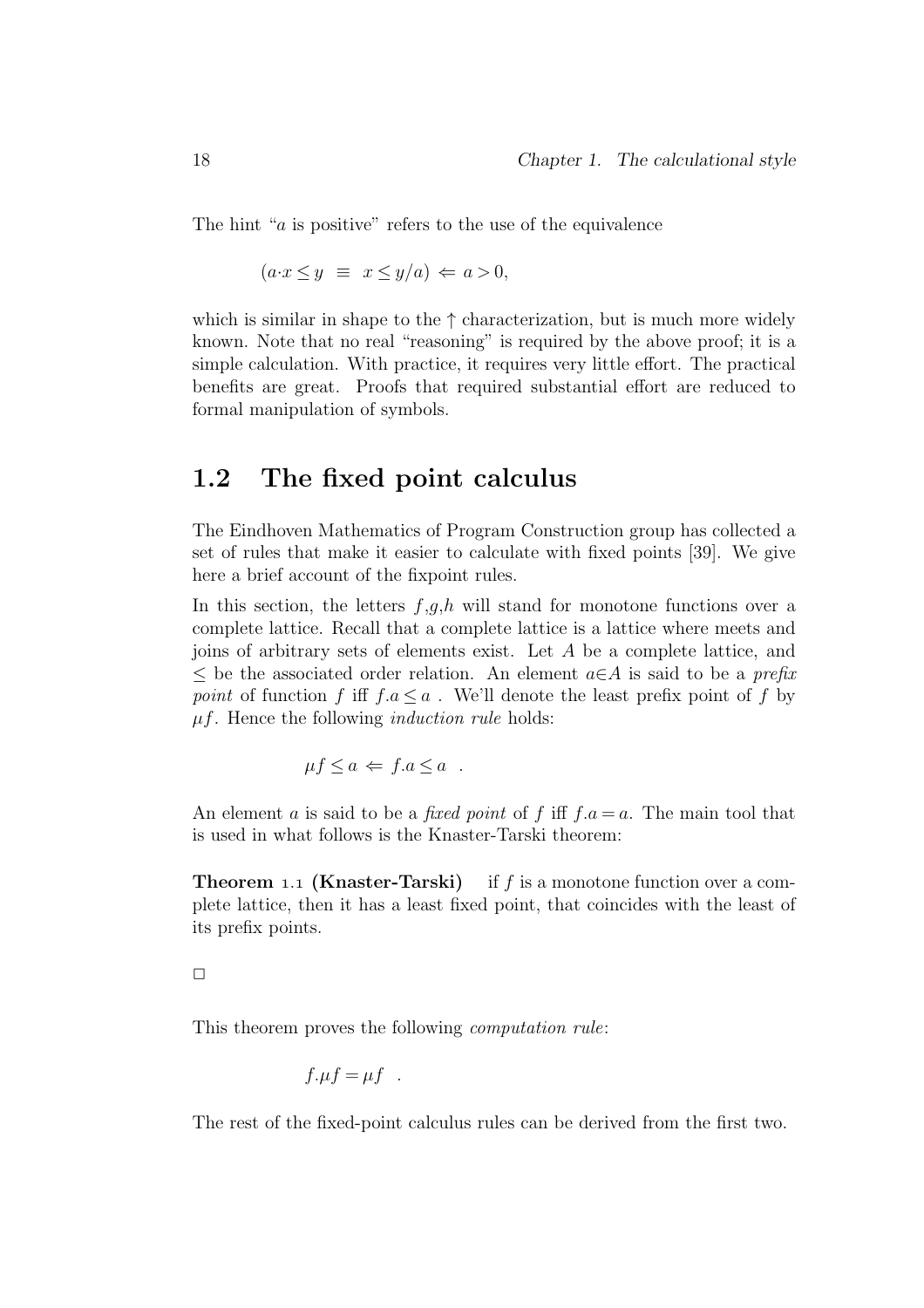Theorem 1.2 (rolling rule)  $\mu(f \circ g) = f \cdot \mu(g \circ f)$ 

 $\Box$ 

Let the pointwise ordering between functions be defined by

$$
f \sqsubseteq g \equiv \forall (x :: f.x \leq g.x) .
$$

We then have the following:

Theorem 1.3 (simple  $\mu$ -fusion)  $\mu f \leq g \mu h \iff f \circ g \sqsubseteq g \circ h$ 

 $\Box$ 

**Theorem 1.4 (diagonal rule)** Let  $\oplus$  be a binary operator that is monotone in both arguments. We then have that

$$
\mu(a \mapsto a \oplus a) = \mu(a \mapsto \mu(b \mapsto a \oplus b)) .
$$

 $\Box$ 

The last rule below is proved in [39]:

**Theorem 1.5 (** $\mu$ **-fusion)** If f distributes over arbitrary joins, then we have:

$$
f.\mu g \leq \mu h \Leftarrow f \circ g \sqsubseteq h \circ f
$$
.

 $\Box$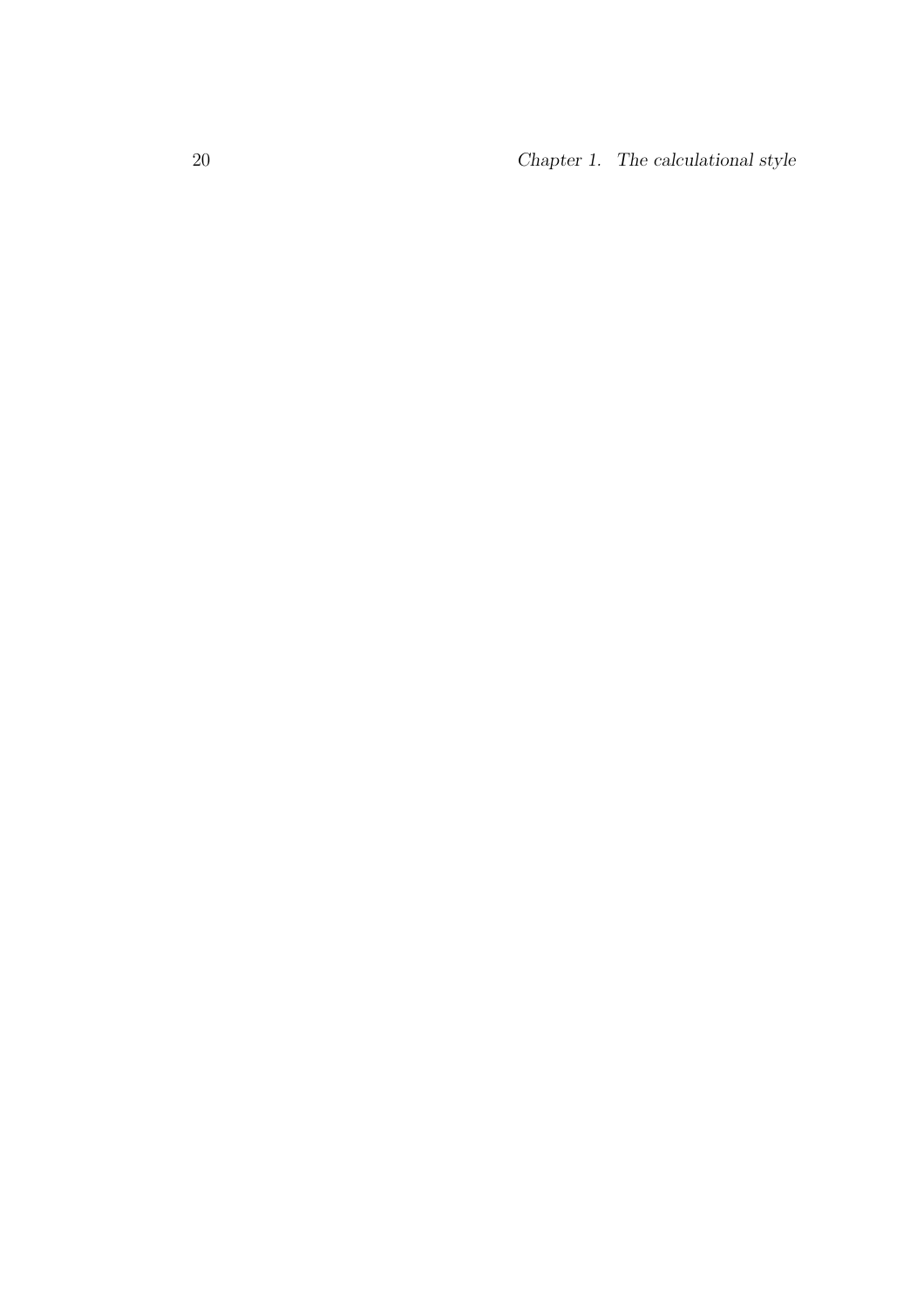# Chapter 2

# On the relation calculus

We will write our specifications and our circuits in point-free relation algebra. A brief introduction to our style of relation algebra follows; for a more complete treatment see [0].

Conducting calculations in a point-free style is advantageous, because many properties can be stated in a very concise form; for instance, the property "R is an injective relation" can be simply stated as  $R^{\cup} \circ R \subseteq I$ . However, not all calculations are possible or convenient to do in a point-free manner.

As we have tried to demonstrate, relation algebra is an excellent vehicle for concise expression of fundamental notions in computing. It should not be supposed, however, that it will ever completely replace the pointwise predicate calculus. A degree of good taste is essential to deciding where and when point-free reasoning is to be preferred.

Doornbos, van Gasteren, Backhouse [15]

# 2.0 Basic definitions and properties

A (binary) relation over a set U is a set of pairs of elements of U. For  $x,y$ in U and R a relation over U, we write  $x\langle R\rangle y$  instead of  $(x, y) \in R$ . When a relation R satisfies

$$
x \langle R \rangle y \ \land \ z \langle R \rangle y \ \Rightarrow \ x = z
$$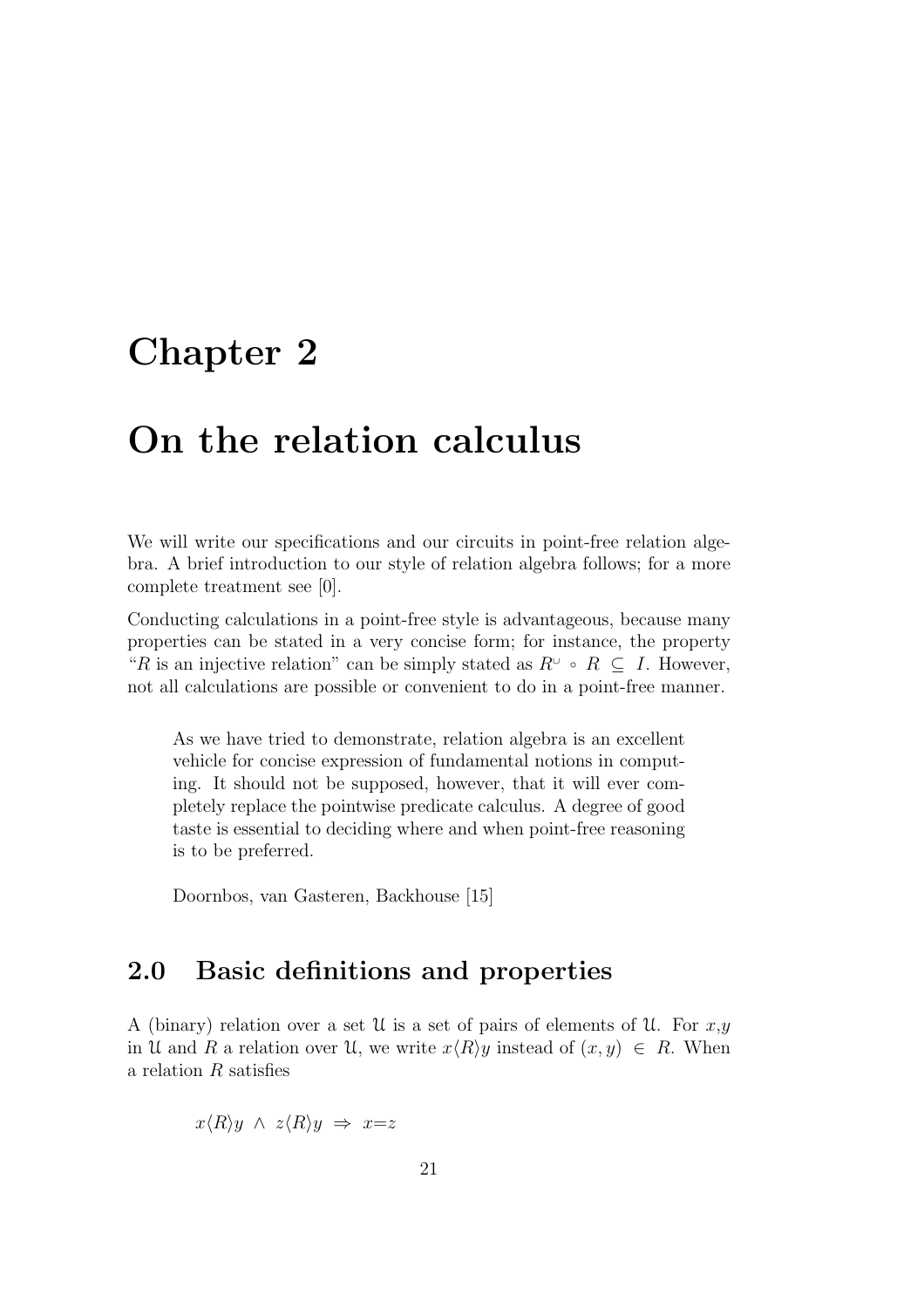we say that the relation is *deterministic*. The reason for this name is that we usually interpret relations as programs taking input from the right and producing output on the left. In this way a deterministic relation is interpreted as a program with deterministic behaviour. The reason for the choice of interpreting the right domain as input, is to follow the convention used in functional programming, where the term  $f \bullet g$  is usually interpreted as a program that first applies q to the input, and then applies  $f$  to the result. Programming with relations is then an extension of functional programming.

If R is deterministic, then it may be considered as a function with domain on the right side and range on the left side; we denote by  $R_y$  the unique x such that  $x\langle R\rangle y$  holds, if such an x exists. We usually use the letters f, g, h to stand for deterministic relations. We use the convention that "." associates to the right so that  $f.g.x$  should be parsed as  $f.(g.x)$ . (This is contrary to the convention used in the lambda calculus.)

Relations are ordered by the usual set inclusion ordering. Hence the set of relations over a given set U forms a complete lattice. The relation corresponding to the empty set is denoted by  $\perp\perp$ , and the relation that contains all pairs of elements of U is denoted by  $\top$ . The *identity relation*, I, is defined by

$$
x\langle I\rangle y \ \equiv \ x=y.
$$

The composition of two relations  $R, S$  is denoted by  $R \circ S$  and defined by

$$
x \langle R \circ S \rangle y \equiv \exists (z :: x \langle R \rangle z \land z \langle S \rangle y).
$$

Composition is associative and has unit element I:

 $R \circ I = I \circ R = R$  $(R \circ S) \circ T = R \circ (S \circ T).$ 

Furthermore, composition is monotonic in both arguments:

$$
R \circ S \subseteq R \circ T \iff S \subseteq T
$$
  

$$
R \circ S \subseteq T \circ S \iff R \subseteq T.
$$

Repeated composition of a relation  $R$  can be denoted by  $R^n$ :

$$
R^{0} = I
$$
  

$$
R^{n+1} = R^{n} \circ R \text{ for } n \ge 0.
$$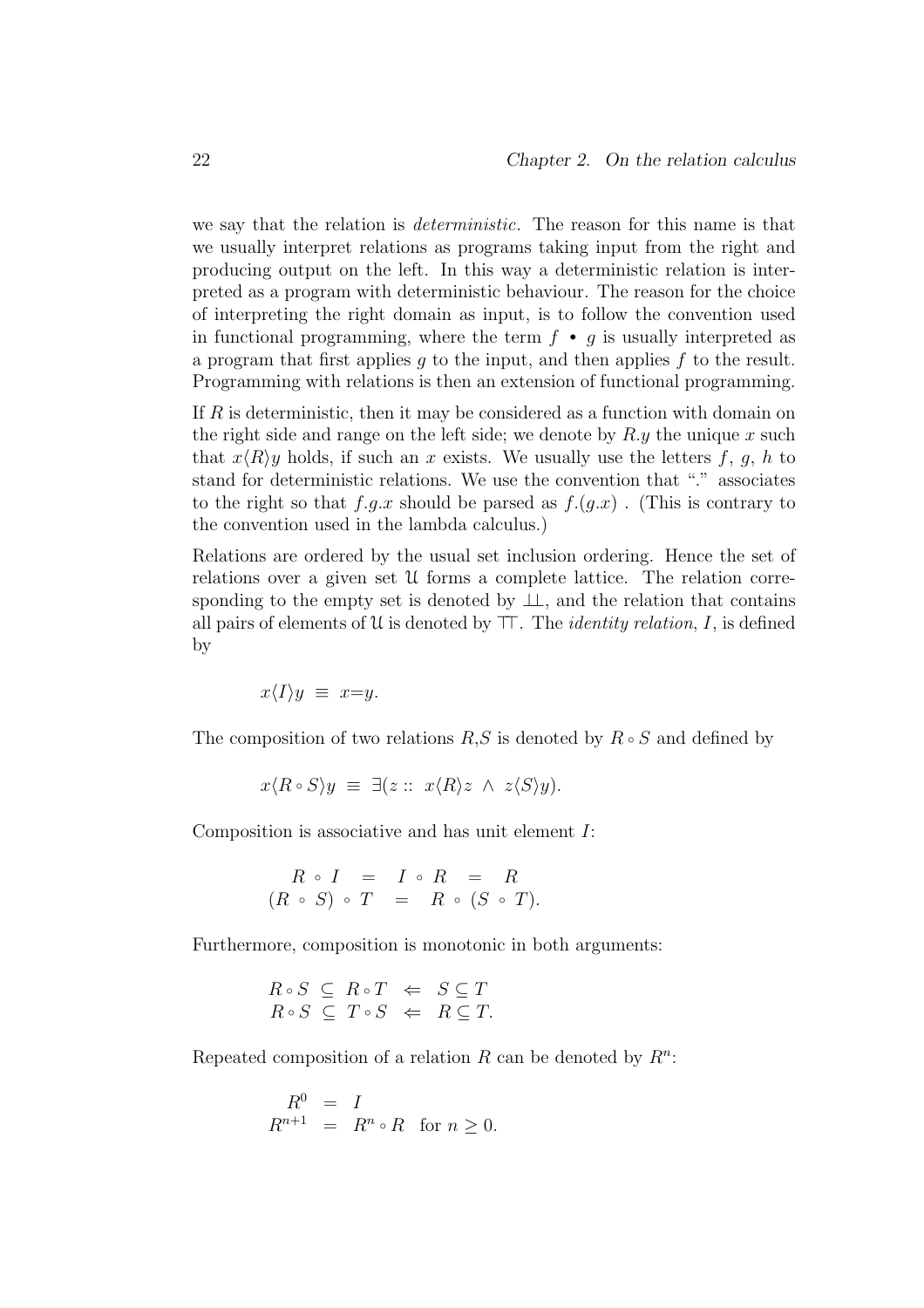The converse of a relation R is written  $R^{\cup}$  (pronounced R wok) and is defined by

$$
x \langle R^{\cup} \rangle y \ \equiv \ y \langle R \rangle x.
$$

Converse satisfies the properties

$$
R^{\cup \cup} = R
$$
  

$$
(R \circ S)^{\cup} = S^{\cup} \circ R^{\cup}.
$$

A monotype is a relation A such that  $A \subseteq I$ . An example of a monotype is N, defined by

$$
n \langle N \rangle m \equiv n = m \land (n \text{ is a natural number}).
$$

There is a clear one-to-one correspondence between the subsets of U and the monotypes; and this makes it possible to embed set calculus in relation calculus. The *left domain* of relation  $R$ , denoted  $R<sub>5</sub>$ , is the least monotype A such that  $A \circ R = R$ . As its name suggests,  $R$ < represents the set of all x such that x is related by R to some y. The right domain of relation R, denoted by  $R<sub>2</sub>$ , is defined in a similar way as the least monotype A such that  $R \circ A = R$ .

A left condition is a relation R such that  $R = R \circ \top T$ . Clearly, if R is a left condition, then for all x,  $\exists (y :: x \langle R \rangle y) \equiv \forall (z :: x \langle R \rangle z)$ . This suggests that a left condition may also be interpreted as a set, as we may take it to represent the set of values x such that  $\exists (y :: x \langle R \rangle y)$ . We usually abuse notation by writing  $x \in R$  in place of  $\exists (y :: x \langle R \rangle y)$  when R is a left condition. A right condition is defined analogously, but we will not need to use right conditions in this thesis.

There is obviously a 1–1 correspondence between monotypes and left conditions given by the functions  $R \mapsto R \circ \Pi$ . Making the right choice of which to use can simplify calculations a great deal. We use both in this thesis.

### 2.1 Pairs and product

From this point onwards we will assume that the set  $\mathfrak U$  is closed under pairing: given x and y chosen arbitrarily among the elements of  $\mathcal{U}$ , we assume that the pair  $(x, y)$  is also in U.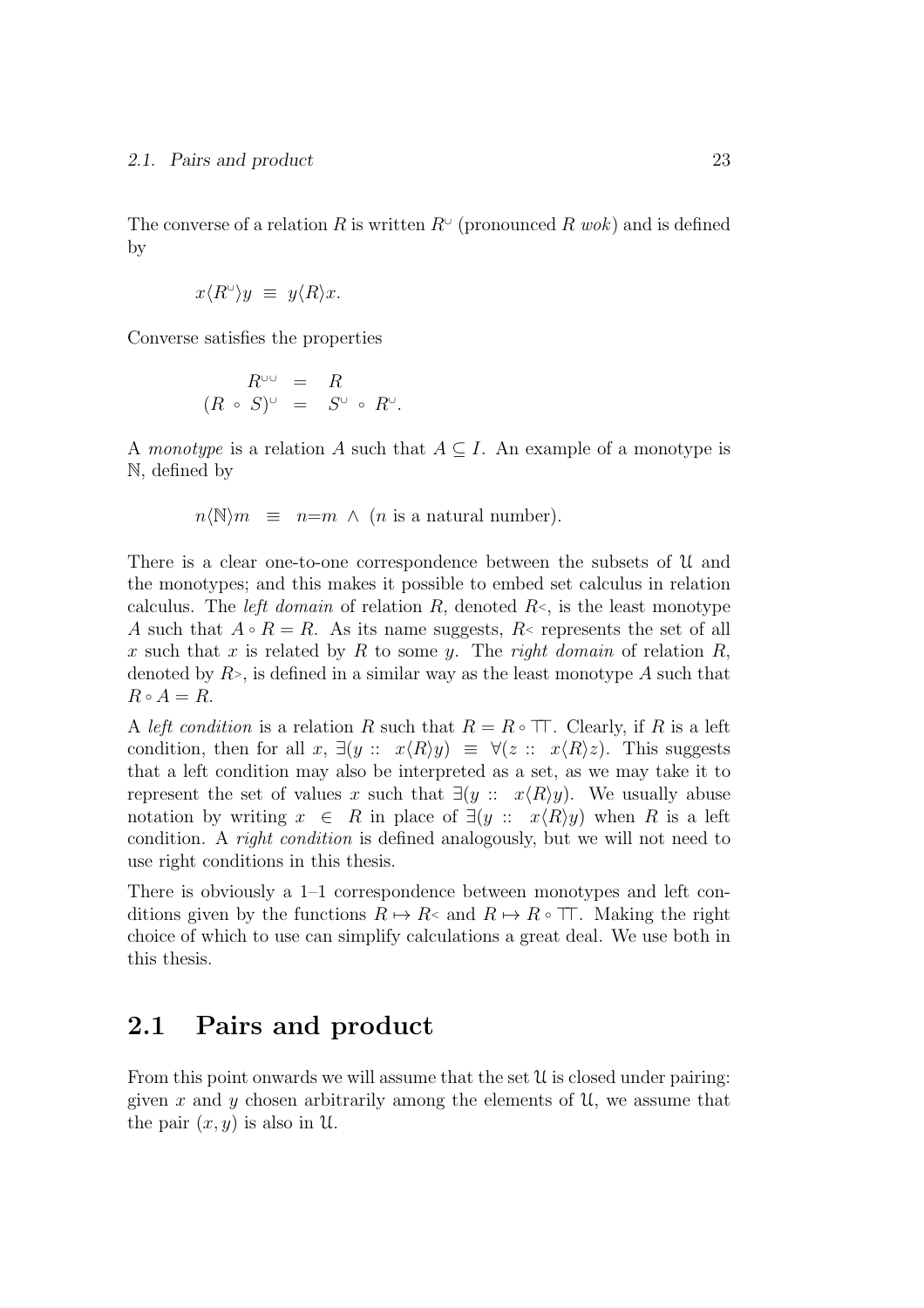The relation  $R \Delta S$  (pronounced R split S) is defined as the least relation X such that for all  $x, y$  and  $z$ ,

$$
(x,y)\langle X\rangle z \equiv x\langle R\rangle z \wedge y\langle S\rangle z.
$$

Note that the requirement that  $R \triangle S$  be the *least* relation satisfying the above equation in X implies that there is no y such that  $x\langle R \Delta S \rangle y$  when x is not a pair. That is, the left domain of  $R \Delta S$  is a set of pairs.

It is common practice in mathematics not to make explicit that what is being defined is the least solution of a certain equation. "We define the relation  $R \triangle S$  by  $(x, y) \langle R \triangle S \rangle z \equiv x \langle R \rangle z \wedge y \langle S \rangle z$ " is the more usual way to express the above definition. For brevity we adopt this practice from now on.

Split enjoys the property

$$
(2.0) \quad (R \triangle S) \circ T = (R \circ T) \triangle (S \circ T) \Leftrightarrow S \circ T \circ T^{\cup} \subseteq S.
$$

The antecedent holds, for example, when  $T$  is a deterministic relation (since then  $T \circ T^{\cup} \subseteq I$ ). It also holds if S is a left condition.

We define  $R \times S$  (pronounced R times S) by

$$
(x, y) \langle R \times S \rangle (z, v) \equiv x \langle R \rangle z \wedge y \langle S \rangle v.
$$

The *projection* relations  $\ll$  and  $\gg$  are defined by

$$
x \langle \ll \rangle (y, z) \equiv x = y
$$
 and  $x \langle \gg \rangle (y, z) \equiv x = z$ .

The following properties are easily proved:

$$
\begin{array}{rcl} (2.1) \qquad & R \times S \;\circ\; T \times U & = & (R \circ T) \times (S \circ U) \\ & & R \times S \;\circ\; T \circ U & = & (R \circ T) \;\simeq\; (S \circ U). \end{array}
$$

These laws are used most frequently in calculations. We call them fusion laws, because they allow to "fuse" two products into one (or a product and a split into a split). The fusion laws will allow us in chapter 3 to draw a picture of, say,  $R \times S \circ T \times U$  without ambiguity.

To complete this brief survey of relation algebra we must introduce the reflexive, transitive closure of a relation (see e.g.  $[14]$ ), which may be defined for relation  $R$  as a least fixed point of a certain function:

$$
R^* = \mu(X \ \mapsto \ I \cup R \circ X).
$$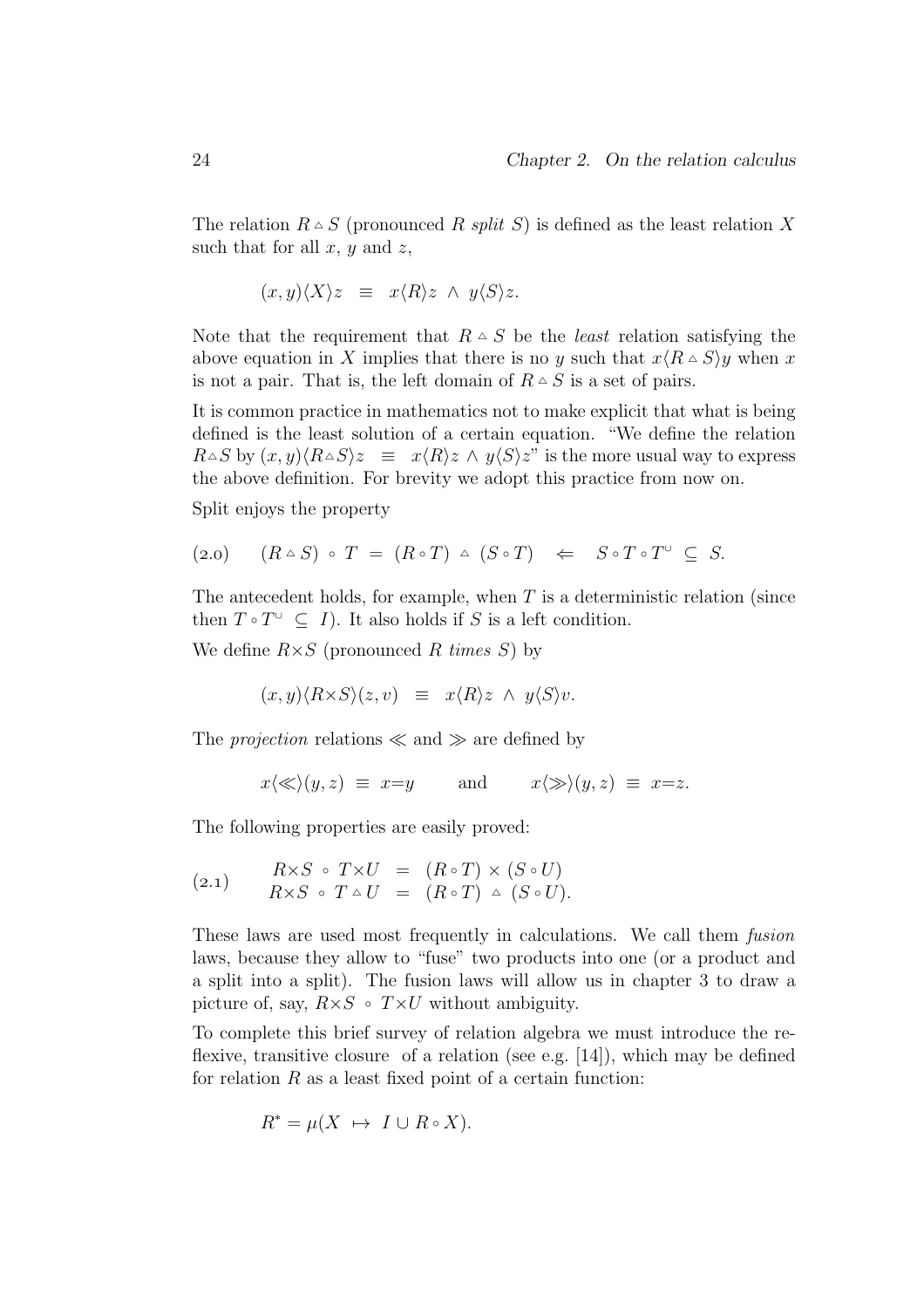| $\cup$ $<$ $>$ $^{*}$ $^{\sigma}$ | all unary operators       |
|-----------------------------------|---------------------------|
|                                   | function application      |
| $x + 4$                           | product, sum, split, junc |
| $\Omega$                          | relational composition    |
| Un                                | union, intersection       |
| $=$ $\subset$                     | equality, inclusion       |
| ΛV                                | conjunction, disjunction  |
| $\Rightarrow$ $\Leftarrow$        | implication, consequence  |
|                                   | boolean equivalence       |

Table 2.0: Precedence of operators, from highest to lowest

In [14] it is proved that the "unique extension property" (uep) of the reflexive, transitive closure:

 $(2.2)$   $R = S^* \circ T \equiv R = T \cup S \circ R$ 

holds if  $S$  is well-founded and, furthermore,  $S$  is well-founded if it enjoys the property  $X = S \circ X \Rightarrow X = \perp \perp$  for all relations X.

The large number of binary operators that we use may make it difficult to parse our expressions; but the precedences were carefully chosen in order to minimise the need for parentheses, and the spacing around operators hints at the way to read a formula. See table 2.0 for a complete list of precedences.

### 2.2 An example: bisimulations

The following example is to show the power and concision of the relational calculus.

Milner defines a theory of processes in his Calculus of Communicating Systems [38], where a process is, roughly, a graph with labelled arches. Such a graph can be modelled using a collection of relations, one relation for each label. Let's call A the set of labels; for every  $a \in A$  we'll write  $\stackrel{a}{\rightarrow}$  for the relation corresponding to the label a. Thus two vertices are connected by an a-labelled arch if and only if the relation  $\stackrel{a}{\rightarrow}$  holds between those two vertices.

A bisimulation is a relation R such that, for all  $a \in A$ :

(2.3) 
$$
p\langle R\rangle q \Rightarrow
$$
  
\n
$$
(i) \text{ if } p\langle \frac{a}{r} \rangle p', \text{ then } q\langle \frac{a}{r} \rangle q' \text{ for some } q', \text{ and } p'\langle R\rangle q'
$$
  
\n
$$
(ii) \text{ if } q\langle \frac{a}{r} \rangle q', \text{ then } p\langle \frac{a}{r} \rangle p' \text{ for some } p', \text{ and } p'\langle R\rangle q'.
$$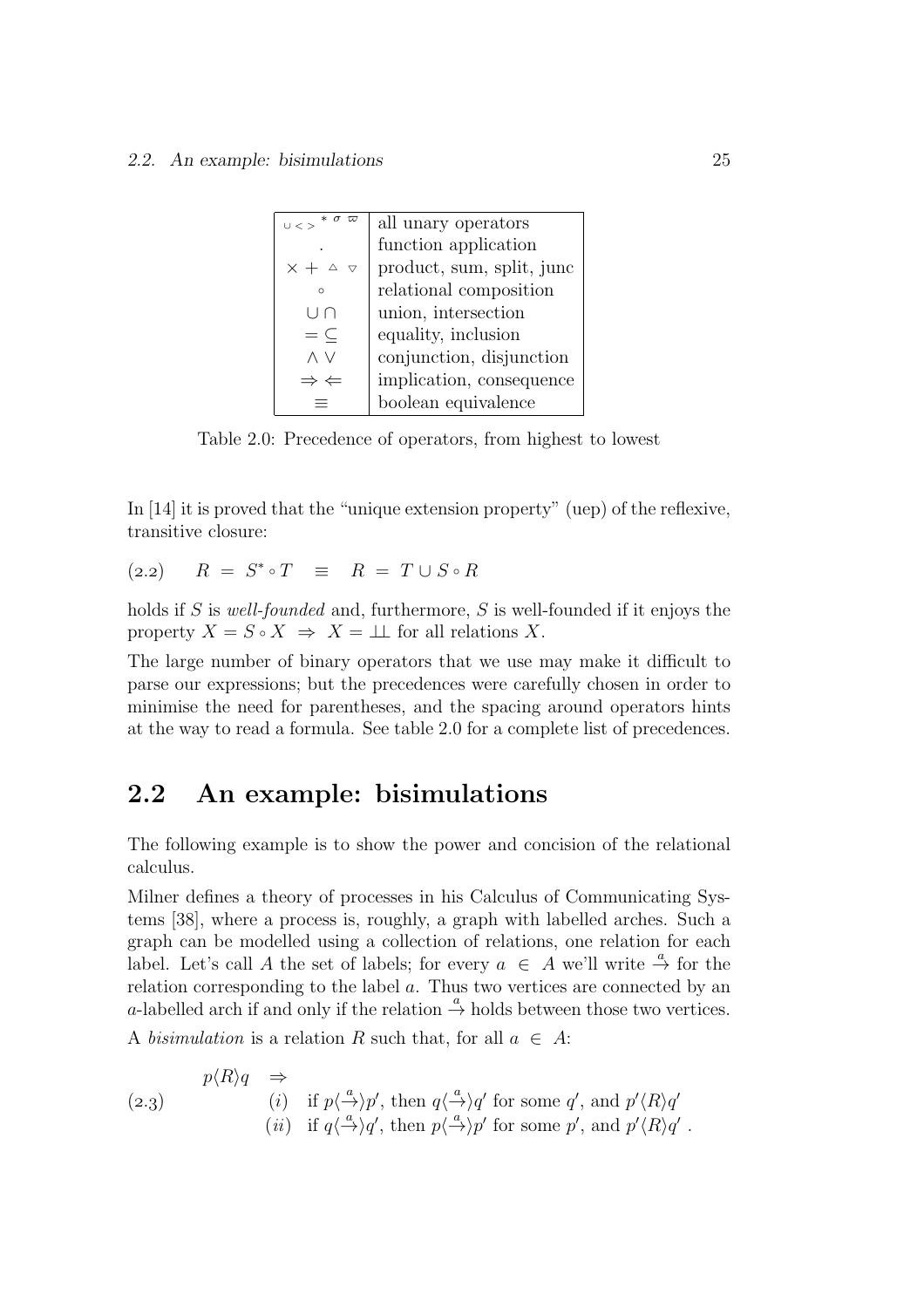This definition is bothersome to look at, not to mention to reason with. A much shorter definition of bisimilarity is the following:

(2.4) 
$$
R
$$
 is a simulation  $\equiv \forall (a : a \in A : R^{\cup} \circ \stackrel{a}{\rightarrow} \subseteq \stackrel{a}{\rightarrow} \circ R^{\cup})$ 

and R is a bisimulation if and only if both R and  $R^{\circ}$  are simulations.

Aside How does one arrive at a definition such as  $(2.4)$ ? Here is a derivation: first note that  $(2.3)$  equivales, for all  $p,q,p'$  and  $q'$ ,

$$
(p\langle R\rangle q \Rightarrow (i)) \ \wedge \ (p\langle R\rangle q \Rightarrow (ii)).
$$

Now we manipulate the first conjunct: for all  $a \in A$ , p, q and p',

$$
p\langle R\rangle q \Rightarrow (i)
$$
  
\n
$$
\equiv \qquad \{ \qquad \text{rewrite with existential quantifier} \qquad \}
$$
  
\n
$$
p\langle R\rangle q \Rightarrow (p\langle \stackrel{a}{\rightarrow}\rangle p' \Rightarrow \exists (q' :: q\langle \stackrel{a}{\rightarrow}\rangle q' \land p'\langle R\rangle q'))
$$
  
\n
$$
\equiv \qquad \{ \qquad \text{propositional calculus} \qquad \}
$$
  
\n
$$
p\langle R\rangle q \land p\langle \stackrel{a}{\rightarrow}\rangle p' \Rightarrow \exists (q' :: q\langle \stackrel{a}{\rightarrow}\rangle q' \land p'\langle R\rangle q')
$$
  
\n
$$
\equiv \qquad \{ \qquad \text{definitions of converse and composition} \qquad \}
$$
  
\n
$$
q\langle R^{\cup} \circ \stackrel{a}{\rightarrow}\rangle p' \Rightarrow q\langle \stackrel{a}{\rightarrow} \circ R^{\cup}\rangle p'
$$
  
\n
$$
\equiv \qquad \{ \qquad \text{definition of inclusion} \qquad \}
$$
  
\n
$$
q\langle R^{\cup} \circ \stackrel{a}{\rightarrow} \subseteq \stackrel{a}{\rightarrow} \circ R^{\cup}\rangle p'
$$

Hence we have proved

$$
\forall (p,q,p'::~p\langle R\rangle q\Rightarrow (i))\quad\equiv\quad R^{\cup}\,\circ\,\stackrel{a}{\to}\,\subseteq\,\stackrel{a}{\to}\,\circ\, R^{\cup}.
$$

and similarly we can prove

$$
\forall (p,q,q'::~p\langle R\rangle q\Rightarrow (ii))\;\;\equiv\;\;R\;\circ\;\;\stackrel{a}{\to}\;\subseteq\;\stackrel{a}{\to}\;\circ\;R.
$$

End aside.

Given this shorter definition, it becomes easy to prove things about bisimulations:

Fact: if  $R, S$  are bisimulations, then all of

$$
\begin{array}{ccccc}\n(i) & I & (iii) & R \circ S \\
(ii) & R \cup & (iv) & R \cup S\n\end{array}
$$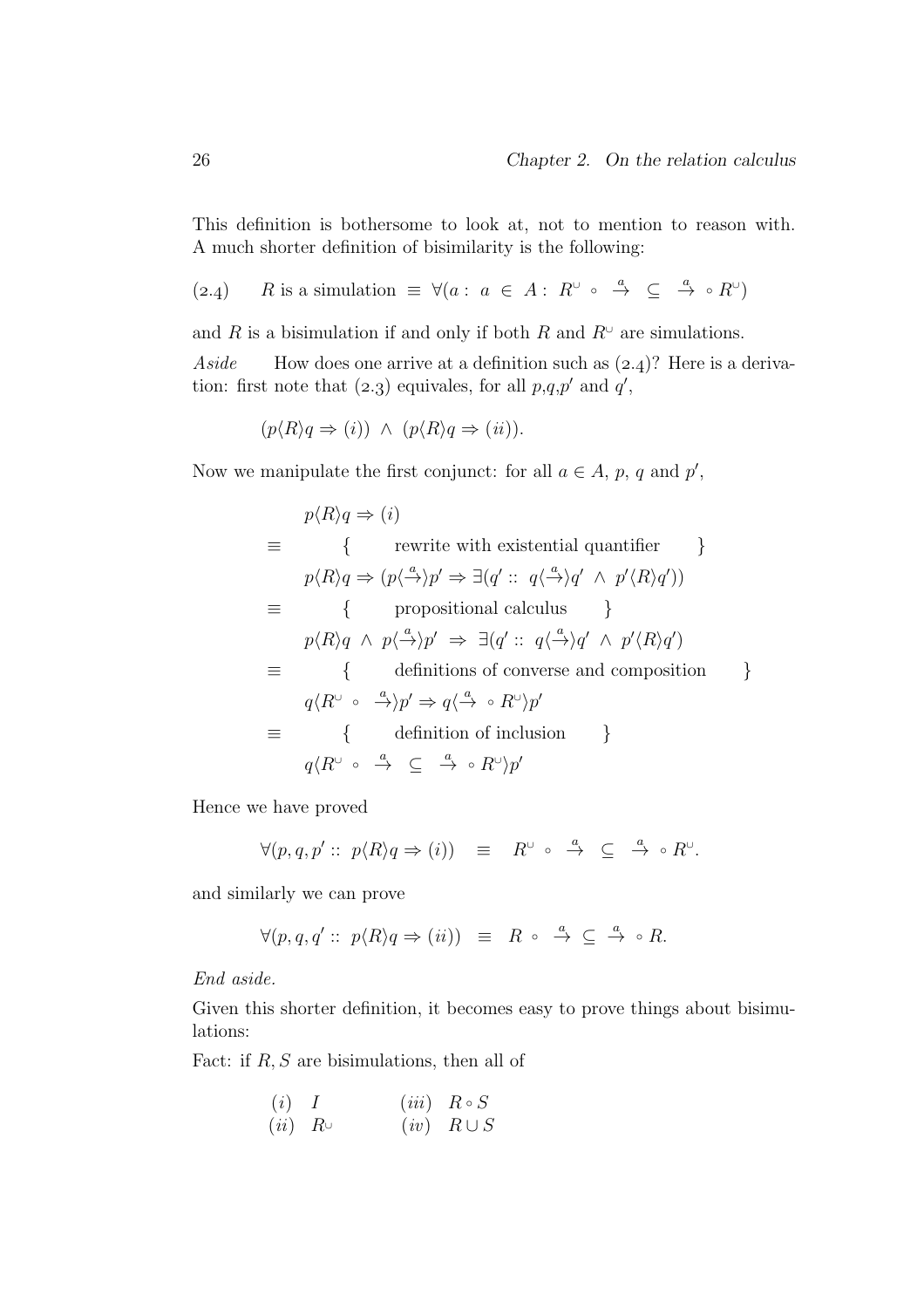are bisimulations too.

(i)

$$
\begin{array}{rcl}\nI \cup \circ \stackrel{a}{\to} & \subseteq & \stackrel{a}{\to} \circ I \cup \\
\equiv & \{I \text{ is symmetric } \} \\
I \circ \stackrel{a}{\to} & \subseteq & \stackrel{a}{\to} \circ I \\
\equiv & \{I \text{ is the unit of } \circ \} \\
\stackrel{a}{\to} & \subseteq & \stackrel{a}{\to} \\
\end{array}
$$

(*ii*) follows from  $R$ ∪∪ = R

 $(iii)$ 

$$
\equiv (R \circ S) \circ \stackrel{a}{\rightarrow} \subseteq \stackrel{a}{\rightarrow} \circ (R \circ S) \circ
$$
\n
$$
\equiv \{ \cup \text{ distributes over } \circ \}
$$
\n
$$
\Leftrightarrow S \circ R \circ \stackrel{a}{\rightarrow} \subseteq \stackrel{a}{\rightarrow} \circ S \circ R \circ
$$
\n
$$
\Leftrightarrow \{ R \text{ is a bisimulation; } \circ \text{ is monotonic; transitivity } \}
$$
\n
$$
\Leftrightarrow S \circ \stackrel{a}{\rightarrow} \circ R \circ \subseteq \stackrel{a}{\rightarrow} \circ S \circ R \circ
$$
\n
$$
\Leftrightarrow \{ \text{ monotonicity of } \circ \}
$$
\n
$$
\equiv S \circ \stackrel{a}{\rightarrow} \subseteq \stackrel{a}{\rightarrow} \circ S \circ
$$
\n
$$
\equiv \{ S \text{ is a bisimulation } \}
$$

(iv)

$$
\begin{array}{lll}\n(R \cup S) \cup \circ \xrightarrow{a} & \subseteq & \xrightarrow{a} \circ (R \cup S) \cup \\
& \downarrow \circ \text{ distributes over } \cup \} \\
(R \cup \cup S \cup) \circ \xrightarrow{a} & \subseteq & \xrightarrow{a} \circ (R \cup \cup S \cup) \\
& \downarrow \circ \text{ distributes over } \cup \} \\
(R \cup \circ \xrightarrow{a}) \cup (S \cup \circ \xrightarrow{a}) & \subseteq & (\xrightarrow{a} \circ R \cup) \cup (\xrightarrow{a} \circ S \cup) \\
& \leftarrow & \left\{ R, S \text{ are bisimulations; } \cup \text{ is monotonic; transitivity } \right\} \\
& \left( \xrightarrow{a} \circ R \cup \right) \cup \left( \xrightarrow{a} \circ S \cup \right) & \subseteq & (\xrightarrow{a} \circ R \cup) \cup (\xrightarrow{a} \circ S \cup) \\
& \downarrow & \downarrow & \downarrow & \downarrow & \downarrow & \downarrow \\
\text{true}\n\end{array}
$$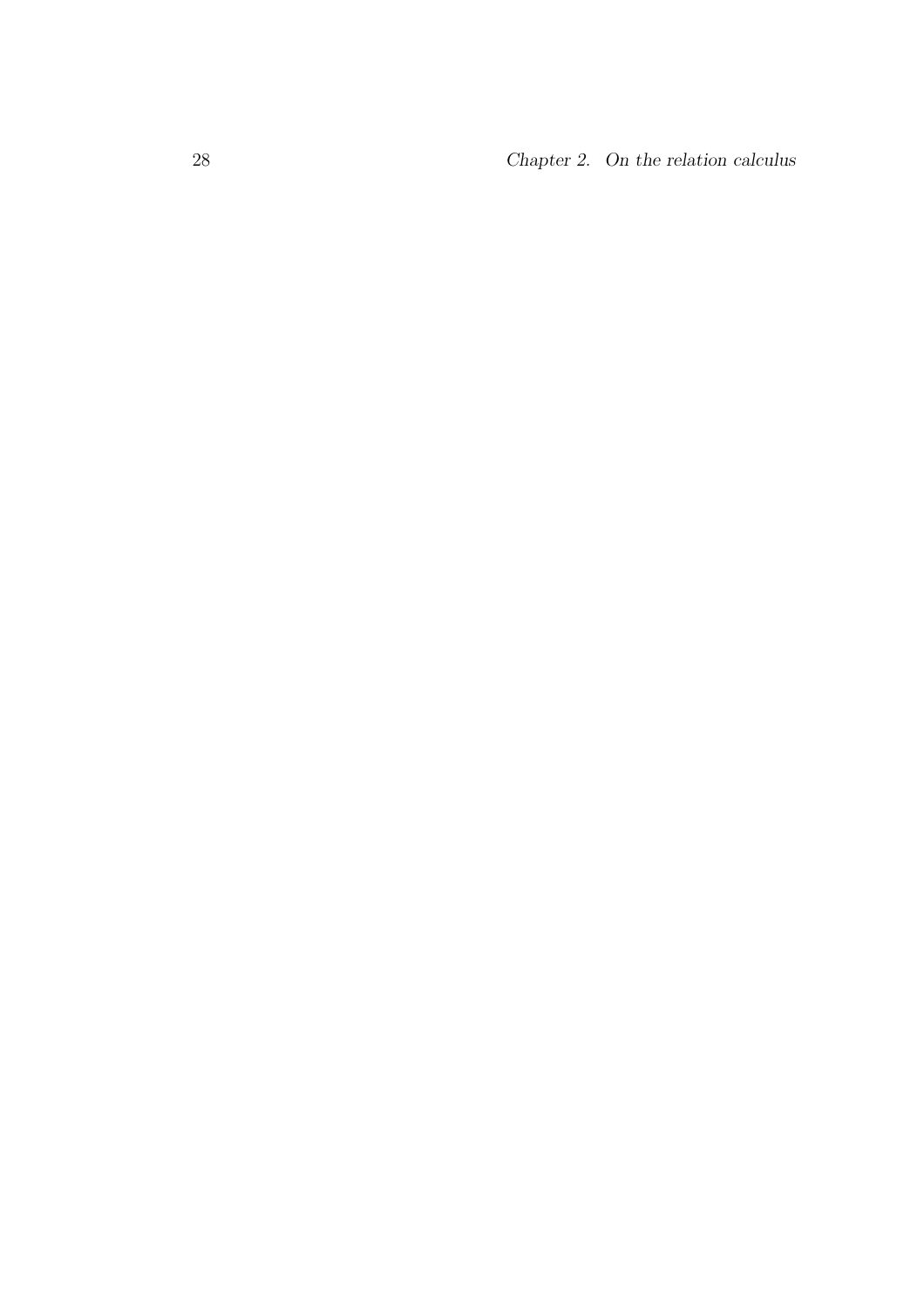# Chapter 3

# About circuits

This chapters describes a calculus of circuits based on the previous chapter's calculus of relations. In particular we are going to specify that the universe  $\mathcal U$  on which the relations are defined is a set of *streams*, that is, functions from the integers. We then define lifted relations, which model combinational circuits, and delay relations, which model memory elements, and other primitive circuits, as well as ways to build larger circuits by combining circuits together. A formal definition of what we mean by "circuit" is given. Finally, we give a number of rules for circuit transformation. Many properties of circuits are given; most of the proofs are to be found in the appendices.

The formalization of circuits we give in this chapter is along the lines of the Ruby language of Mary Sheeran and Geraint Jones. Good Ruby tutorials include [25, 24, 49]. Our version of Ruby uses a different syntax, and a different interpretation for product. The reason for our choosing a different syntax is to be "compatible" with previous work on relation algebra in Eindhoven, and to ease legibility. In fact, we feel that expressions like the Ruby

 $(3.0)$  [R; S, T; V]

are much less legible than the alternative

$$
(R \circ S) \times (T \circ V)
$$

because "," is smaller than ",", so many people incorrectly read  $(3.0)$  as

$$
[R; (S, T); V].
$$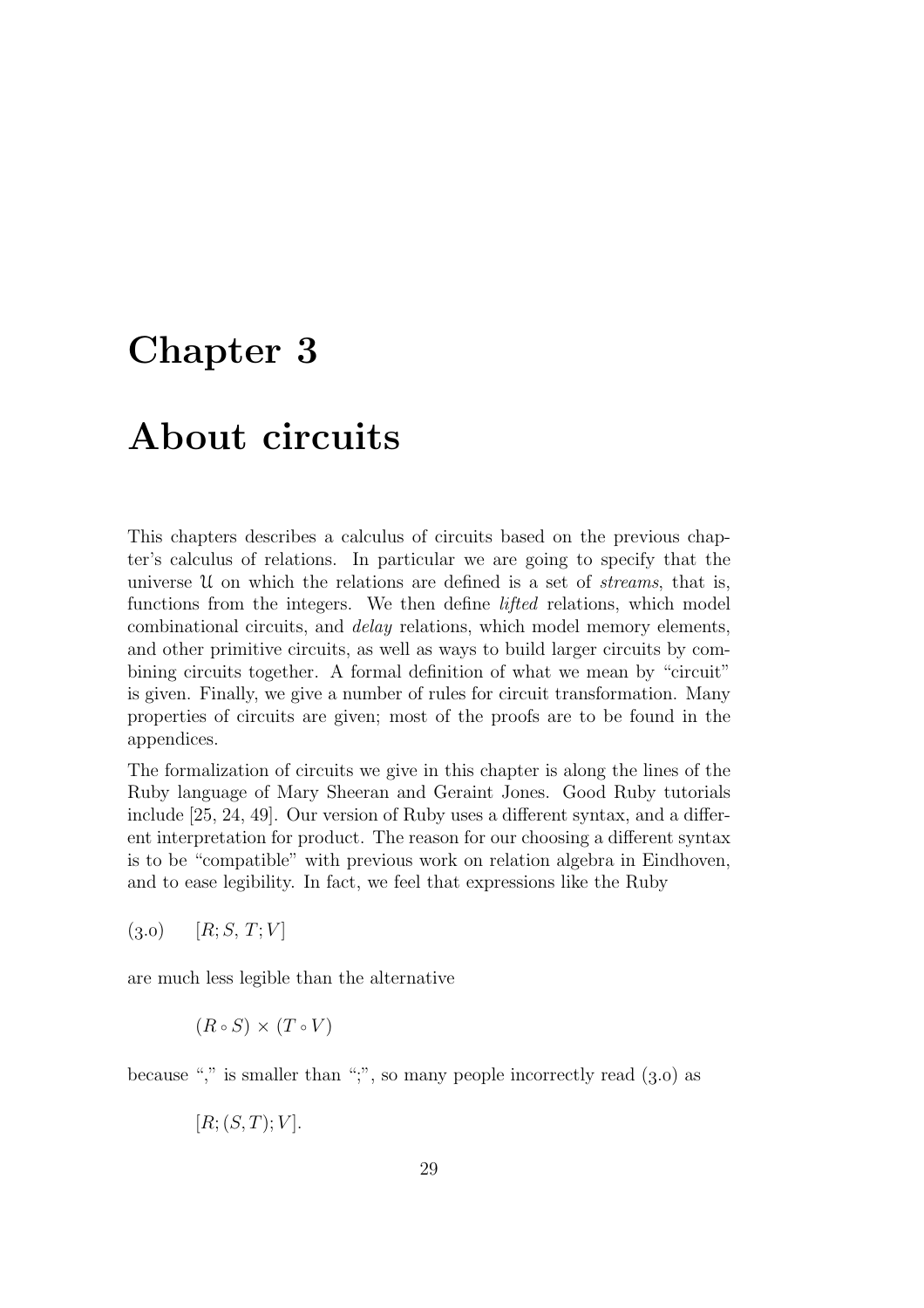In standard Ruby the term  $R \times S$  is interpreted as a relation between pairvalued streams (see below). In this thesis we interpret  $R \times S$  as a relation between pairs of streams. A discussion of this choice is in chapter 11.

A further difference between our calculus and standard Ruby is that we generally think of right-to-left as the default direction of travel of data. This corresponds to the convention used in functional programming, where  $f \bullet q$ is the program executed by first evaluating q, then  $f$ . In Ruby the opposite convention is used.

# 3.0 Circuits and lifted relations

Following established practice (see [10, 25, 46]) we model a circuit as a relation between arbitrary collections of streams, a stream being a total function with domain the integer numbers. Abusing language somewhat, we will use the word "circuit" to mean an actual circuit, or a relation between streams as described above. Context should make clear which one is meant.

We usually denote (collections of) streams by the letters  $a$  through  $e$ .

As an alternative to our definition, it is possible to define streams as functions on the natural numbers (rather than the integers); but this leads to a more complicated theory, where some equalities no longer hold (for details see [24]). Our definition corresponds in a sense to ignoring initialisation problems. One may see here an analogy with traditional derivation of programs where one can factor a proof of correctness into a proof of partial correctness together with a proof of termination. What we have instead is a derivation of a circuit that is correct provided that the circuit can be initialized. This leaves us with the obligation of proving that our circuits can be correctly initialized. We will not devote much space to this latter problem. We trust that the reader will see that our circuits can be initialized provided that there is a way to set the contents of all boolean delays to appropriate values. We assume that some "reset" wire exists in the implementation that performs this function, and we will not give further mention to this issue.

Given a relation  $R$ , a relation between streams can be constructed by "lifting":  $a \langle \dot{R} \rangle b \equiv \forall (n :: a.n \langle R \rangle b.n)$ . Hence for any R, relation  $R$  is a circuit. Note that, for deterministic relation  $f$ , stream  $a$  and integer  $m$ ,  $f.a.m = (f.a).m$ . We refer to this property in our calculations by the hint "lifting". Circuits can be built by relational composition, and product: given R and S, two circuits, the relations  $R \circ S$  and  $R \times S$  are also circuits. Other combining forms exist; a formal definition is in page 34.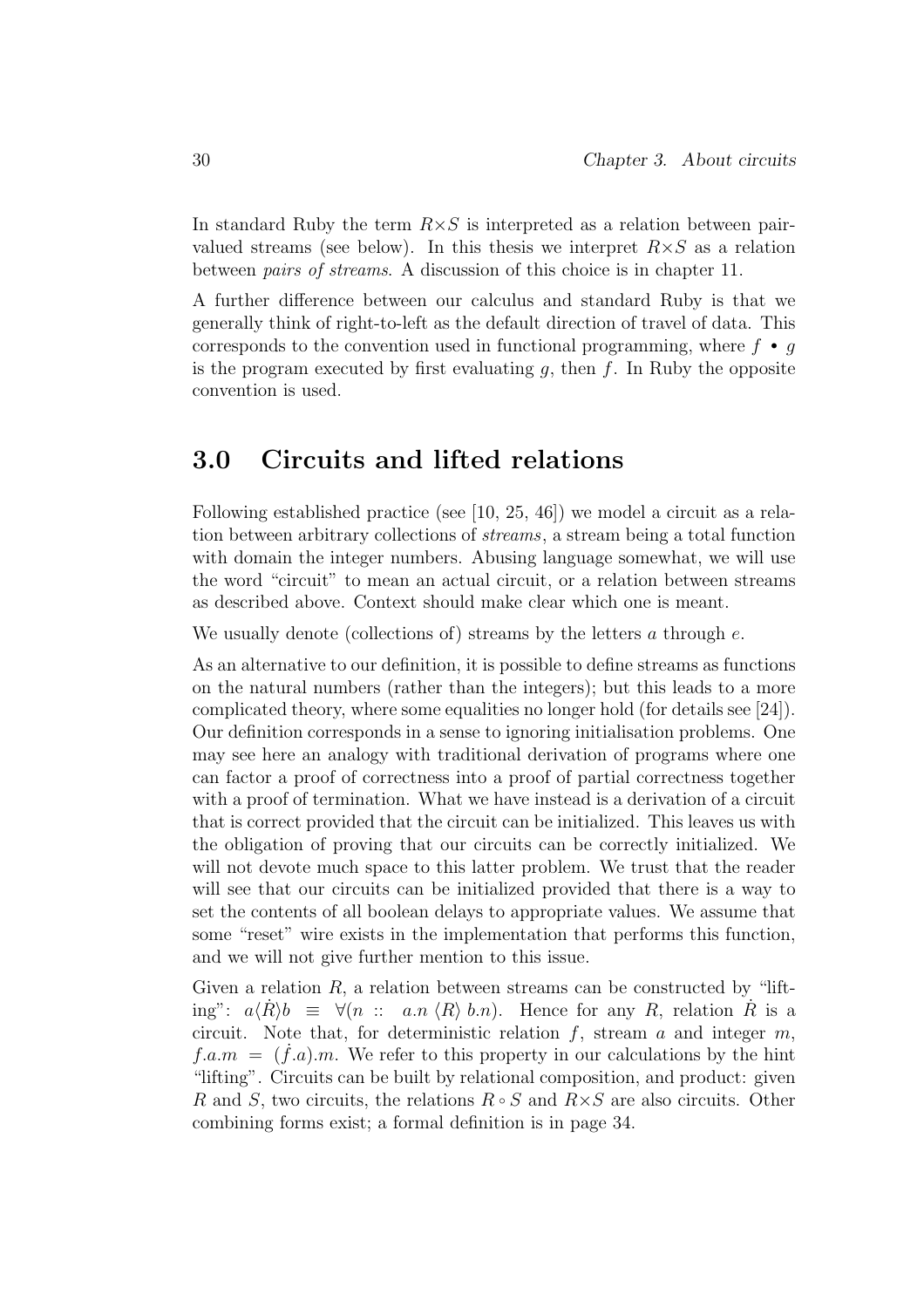### 3.1 Delays and stream identity

A particular relation on streams is the *primitive delay*, denoted by  $\partial$  and defined by

$$
a\langle \partial \rangle b \equiv \forall (n :: a.(n+1) = b.n).
$$

The *delay* relation, written  $\triangleleft$ , is a generalisation of primitive delay to arbitrary pairings of streams. It is defined as the least fixed point of function  $X \mapsto \partial \cup X \times X$ :

$$
\mathrel{\triangleleft} = \mu(X \mapsto \partial \cup X \times X).
$$

Delay can be thought of informally as the union of an infinite list of terms

$$
\vartriangleleft = \partial \cup \partial \times \partial \cup \partial \times (\partial \times \partial) \cup (\partial \times \partial) \times \partial \cup (\partial \times \partial) \times (\partial \times \partial) \cup \dots
$$

The *antidelay*  $\triangleright$  is defined to be the converse of delay. In the interpretation as circuits, a delay is a memory element that, at every clock tick, outputs the contents of memory on the left side and replaces the contents of memory with the input on its right side. The interpretation of antidelays is the same, with the role of "left" and "right" reversed. (Operationally, one should take care to interpret the right hand side of a delay as the input, and the left hand side as the output; the opposite holds for the antidelay. See section 3.6 for further details on the operational interpretation of delays.) Note that both  $\triangleleft$  and  $\triangleright$  are deterministic.

We define the identity relation for streams in a way that is similar to how we defined delay. The *primitive stream identity* is defined by

$$
a\langle \bar{\iota} \rangle b \equiv \forall (n :: a.n = b.n).
$$

The identity on arbitrary pairings of streams, denoted by  $\iota$ , is then defined by

$$
(3.1) \qquad \iota \ = \ \mu(X \ \mapsto \ \bar{\iota} \cup X \times X).
$$

The delay relations apply the primitive delay  $\partial$  to a collection of wires, independently of the shape of the collection: for  $\diamond \in \{\triangleleft, \triangleright\},\$ 

$$
(3.2) \quad \diamondsuit \circ \iota \times \iota = \diamondsuit \times \diamondsuit = \iota \times \iota \circ \diamondsuit.
$$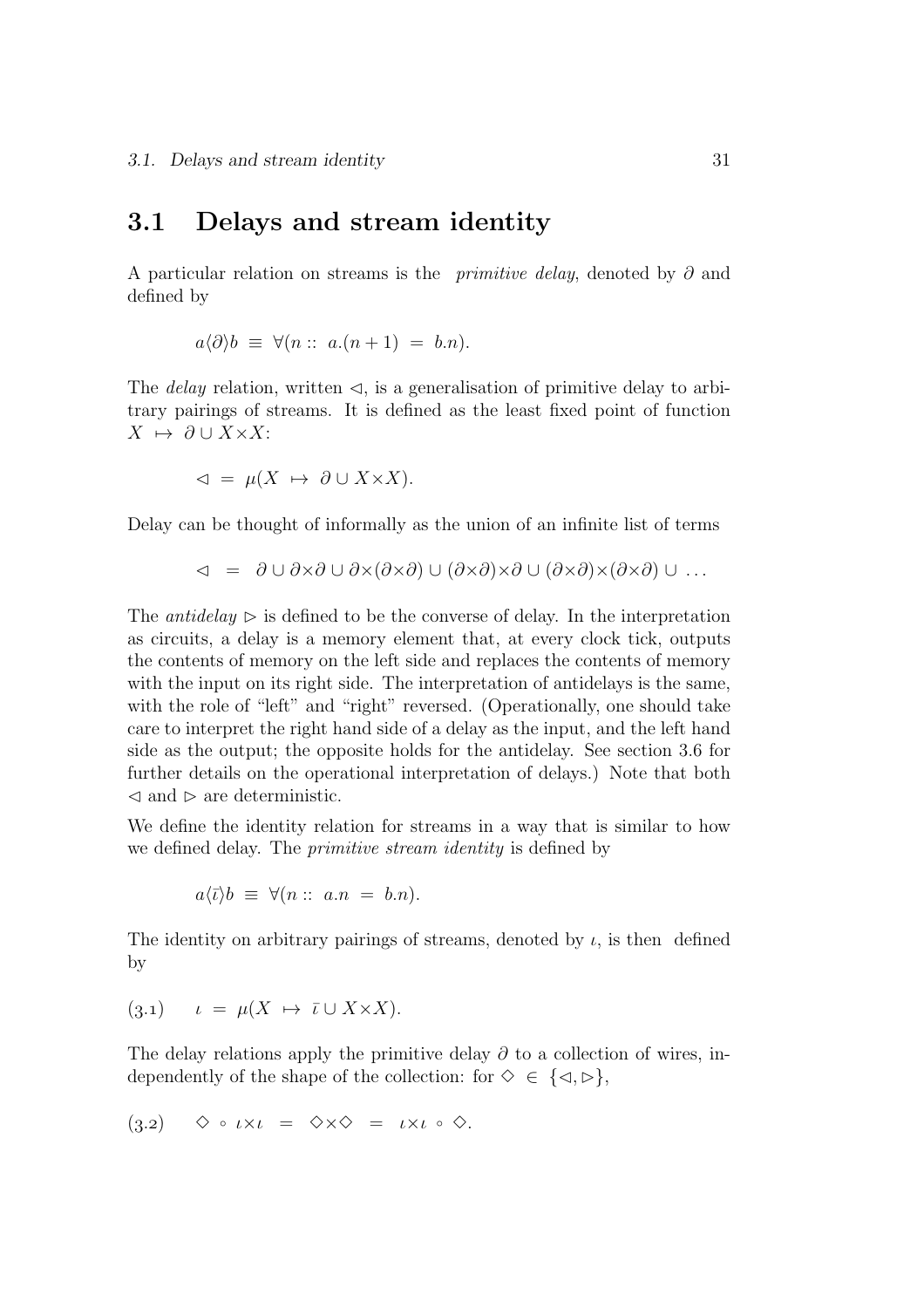(see the proof in section A). These equations express the fact that applying delay or antidelay to a pair of (collections of) wires ( $\diamond \circ \iota \times \iota$ ) is the same as applying it to each component of the pair  $(\diamond \times \diamond)$ . From this property, one immediately obtains the following useful distributivity properties: for  $\diamondsuit \in \{\triangleleft, \triangleright\},\$ 

$$
(3.3) \quad \begin{array}{rcl} \diamond & \circ & R \times S & = & (\diamond & \circ & R) \times (\diamond & \circ & S) \\ R \times S & \circ & \diamond & = & (R \circ \diamond) \times (S \circ \diamond) \\ \diamond & \circ & R \triangle S & = & (\diamond & \circ & R) \triangle (\diamond & \circ & S). \end{array}
$$

A domain property that we use frequently is

$$
(3.4) \quad \triangleleft \langle = \triangle \rangle = \iota = \triangleright \langle = \triangleright \rangle.
$$

From  $(2.0)$  and the fact that delays are deterministic, one obtains

$$
(3.5) \qquad R \triangle S \circ \diamondsuit = (R \circ \diamondsuit) \triangle (S \circ \diamondsuit).
$$

When reasoning pointwise, it is useful to remember the *delay introduction* rules: for all streams  $a$  and integers  $n$ ,

$$
a.n = (\lhd.a).(n+1)
$$
 and  $a.(n+1) = (\rhd.a).n$ 

Other important properties of delays are introduced in section 3.5.0.

# 3.2 Other circuit primitives

A particular wiring relation is term (for "terminator"), defined by

$$
\mathit{term}~=~\iota \mathbin{\scriptstyle{\triangle}} \iota \mathbin{\scriptstyle{\circ}} \mathbin{\top}.
$$

It is easy to calculate that *term* satisfies, for all  $a, b$  and  $c$ ,

$$
(a,b)\langle \textit{term} \rangle c \ \equiv \ a \ = \ b
$$

We write  $K_x$  for a "constant circuit", actually a left condition, defined by

$$
a\langle K_x\rangle b \equiv \forall (n:: a.n = x).
$$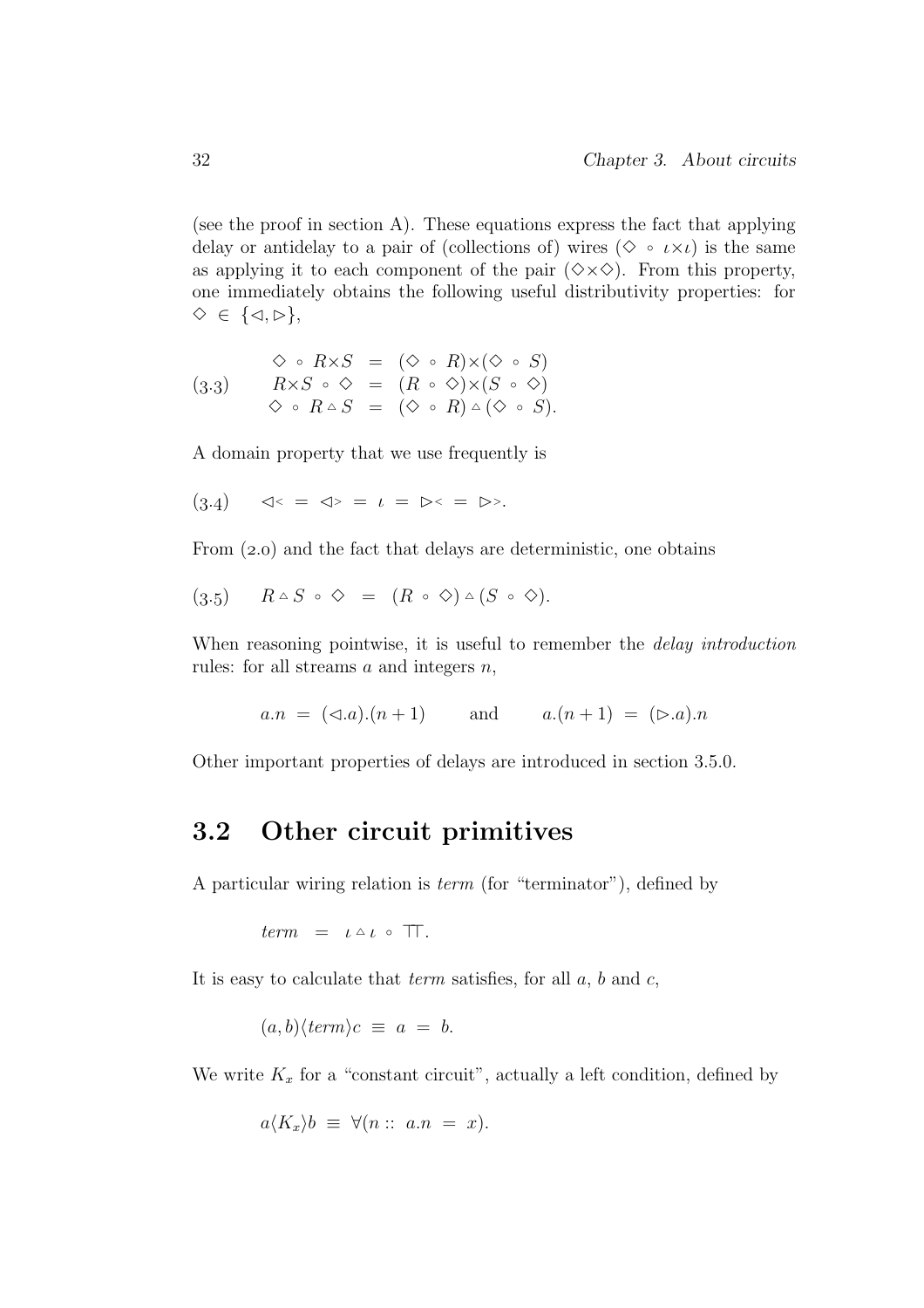An obvious property of constant circuits is

 $K_x \circ R = K_x \circ R >$ 

for all R.

Note that  $K_x$  is a lifted relation, with  $K_x = \dot{f}$  and  $f.y = x$  for all y. The feedback of a circuit R, written  $R^{\sigma}$ , is defined by

$$
(3.6) \qquad a \langle R^{\sigma} \rangle b \equiv a \langle R \rangle (b, a);
$$

for  $f$  a deterministic relation, the above can be written

$$
(3.7) \qquad a = f^{\sigma}.b \equiv a = f.(b,a) .
$$

Loop and feedback are described, e.g., in Rietman [46, pages 23–25]. The feedback can be defined within the algebra, since the following

 $R^{\sigma}$  =  $(R \cap \ll)$  ∘  $\iota \circ \top$ 

is equivalent to (3.6). The *loop* of a relation R, denoted by  $R^{\varpi}$ , is defined by

$$
a\langle R^{\varpi}\rangle b \equiv \exists (c:: (a, c)\langle R\rangle (b, c)).
$$

Loop and feedback enjoy the following properties:

$$
R^{\sigma} = (\iota \circ R)^{\varpi} \qquad \text{loop-feedback}
$$
  
\n
$$
R \circ S^{\varpi} \circ T = (R \times \iota \circ S \circ T \times \iota)^{\varpi} \qquad \text{loop fusion}
$$
  
\n
$$
(\iota \times R \circ S)^{\varpi} = (S \circ \iota \times R)^{\varpi} \qquad \text{loop leapfrog}
$$
  
\n
$$
(3.8) \qquad R^{\sigma} = (R \cap \ll) \circ \iota \circ R^{\sigma} \qquad \text{feedback unfolding}
$$
  
\n
$$
(R \times S)^{\varpi} = R \qquad \text{if } S \neq \bot
$$
  
\n
$$
R^{\varpi} \times S^{\varpi} = (zip \circ R \times S \circ zip)^{\varpi}
$$
  
\n
$$
R^{\varpi} \circ S^{\varpi} = (rsh \circ R \times \iota \circ zip \circ S \times \iota \circ Ish)^{\varpi}.
$$

For any two lifted relations  $\dot{R}$  and  $\dot{S}$ , define  $\dot{R} \sim \dot{S}$  (pronounced "junc") by

$$
a\langle \dot{R}\nabla\dot{S}\rangle (b,c) \equiv \forall (t: \neg (b.t): a.t \langle R \rangle c.t) \land \forall (t: b.t: a.t \langle S \rangle c.t);
$$

junc can be defined by means of lifting of an "if-then-else" function. Junc is especially useful within a feedback loop. For instance, the following is a circuit that counts the number of consecutive "true" values it inputs:

$$
(K_0 \nabla (\dot{+1}) \circ \iota \times \lhd)^{\sigma}.
$$

When the input is *true*, the output is one plus the previous output. When the input is false, the output is zero.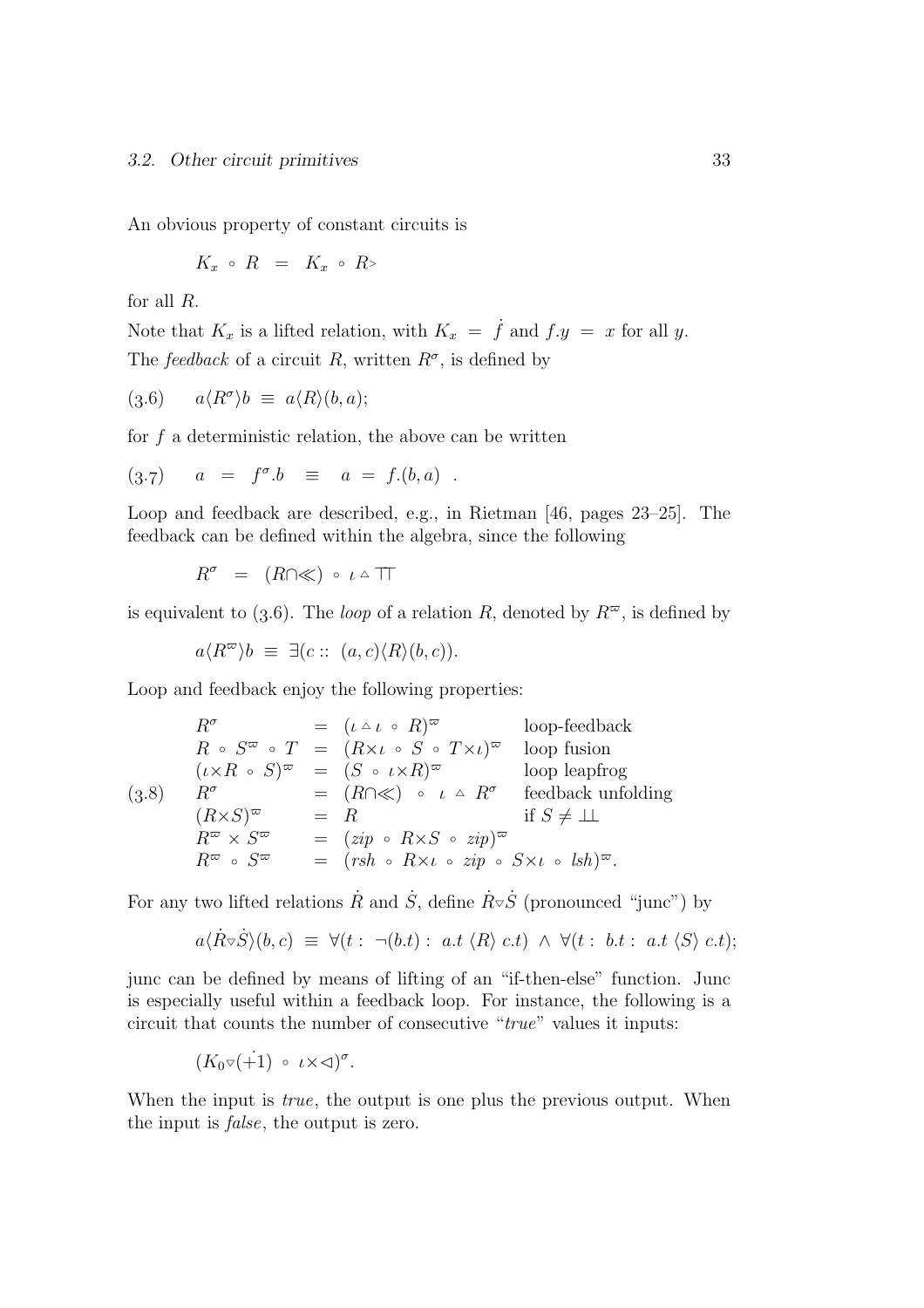### 3.3 Summary of circuits

We may now define what a circuit is:

Definition 3.9 *circuit* 

- 0. If R is a relation then  $\dot{R}$  is a circuit.
- 1. The identity  $\iota$ , the projections  $\ll$  and  $\gg$  and term are circuits.
- 2. If R,S are circuits, then  $R \circ S$ ,  $R \times S$ ,  $R \circ S$ ,  $R^{\sigma}$  and  $R^{\circ}$  are circuits.
- 3. Delays and antidelays are circuits.

A circuit R is said to be *combinational* if it is defined exclusively by means of the first three items in the above list; i.e., if delay and antidelay do not appear in its definition.  $\Box$ 

A circuit term has an interpretation as a picture that is often useful as an aid to understanding how a circuit term is interpreted as a real circuit. Figure 3.0 shows the correspondence between pictures and circuit terms. Note that the convention for drawing e.g.,  $R \times S$ , is that R is drawn below S; the same convention holds for  $R \triangleq S$ .

#### 3.3.0 On combinational paths and systolic circuits

The picture interpretation of a circuit suggests that we may interpret a circuit as a graph, where delays and lifted relations are vertices, and everything else (the wires) is the edges. A combinational path is a path in the graph that does not contain delays. For instance, in the circuit in the figure below,



there is a combinational path from node  $a$  to node  $b$ . The presence of long combinational paths is usually bad from the point of view of the performance of a circuit. The longer a combinational path is, the longer it takes for the circuit to "settle down" after a change of state of the inputs [28].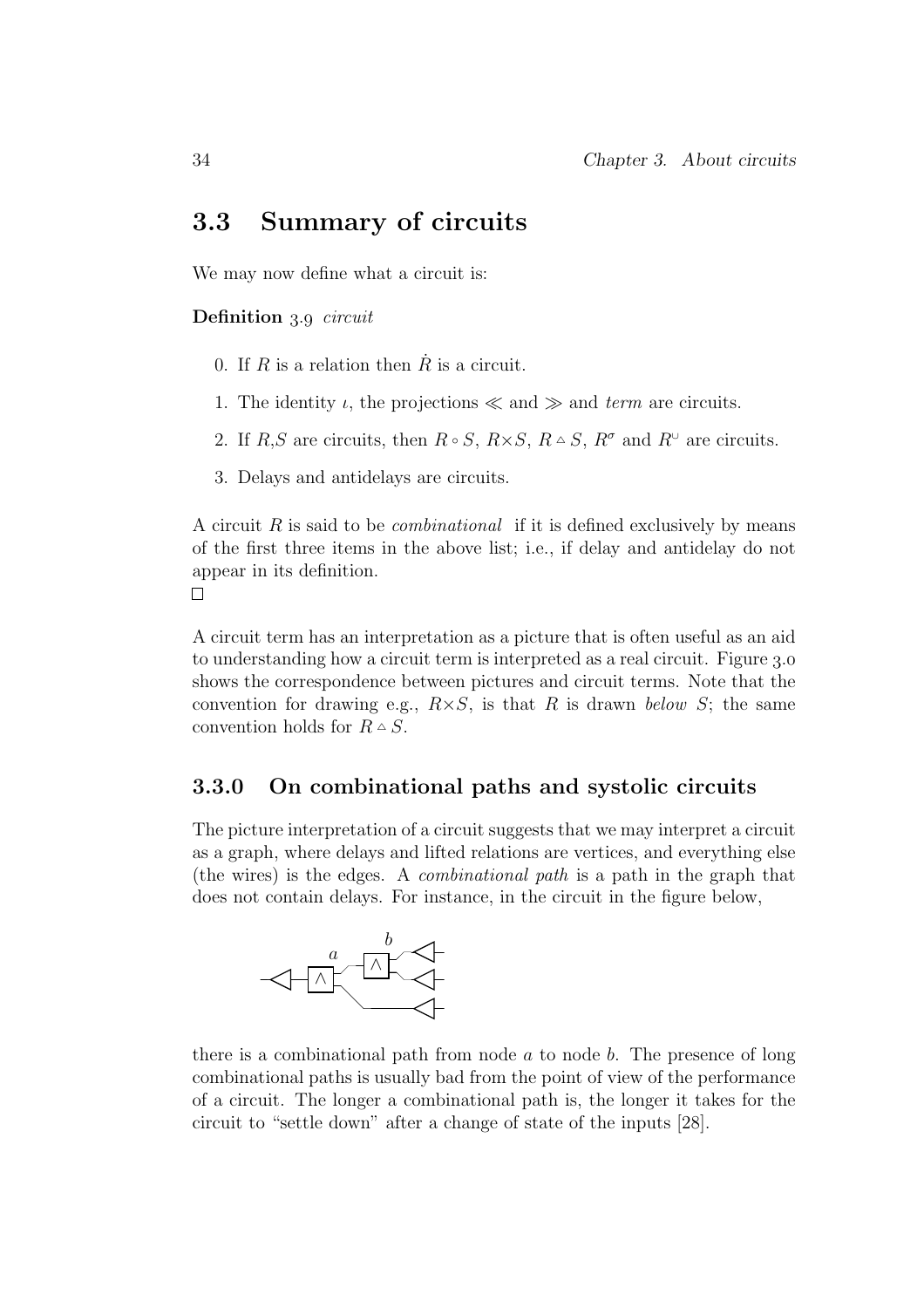

The operational interpretation that we give to our circuits is that of synchronous circuits. Lifted relations correspond to combinational circuits, and delays to memory elements. We suppose the existence of a global clock. At every tick of the clock, all delays change state, by reading their input and accepting it as their new state.

A combinational circuit, e.g.  $\dot{\wedge}$ , will not change its output immediately after a change in its input. A certain time is needed before the output becomes stable and correct; therefore after each change of state of the delays, a period of time ensues where the combinational elements compute their new output values. Only after all of the combinational elements have settled down on a value it is safe to execute the next state transition. Since all delays change state simultaneously, the clock period must be long enough to allow for the longest of all combinational paths to settle down. If one path is considerably longer than the others, this means that some parts of the system will settle down before others, and they perform no useful computation while they wait for the other parts to settle down.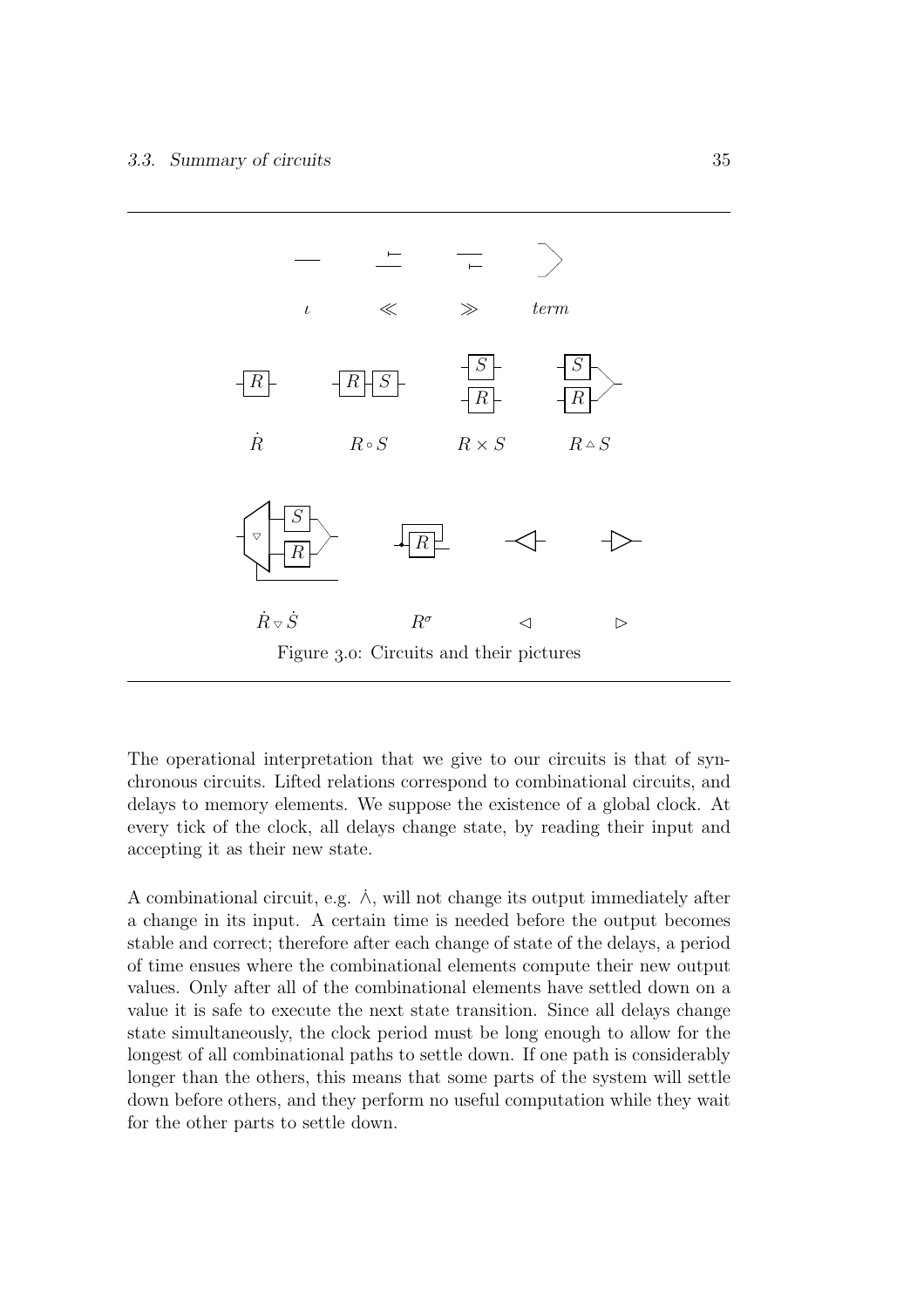For these reasons, it is preferable to keep all combinational paths as small as possible, so that no part of the circuit wastes time waiting for other parts to settle down.

A circuit is said to be systolic when there are no combinational paths; in other words, when all paths between combinational elements are interrupted by at least a delay [31].

The operational interpretation of circuits is formalized in chapter 9, where the interpretation of a circuit as a graph is used, to translate a circuit into an imperative program.

#### 3.4 Wiring relations

There is a class of relations that, rather than "performing an operation" on values, simply rearranges a structure of values into another structure. An example is the swap operation, that is defined as the smallest relation such that

$$
(a,b)\langle swap\rangle (b,a)
$$

Relations such as swap are usually pictured as a rearrangement of wires:



We call such relations "wiring" relations. Other examples of wiring relations are  $I \ll \text{and} \gg$ , and all relations built from wiring relations by composition, split and product.

#### 3.4.0 Zips

It is common in functional programming to use a function called  $\widetilde{zip}$ , which is usually defined as

$$
\begin{array}{rcl}\n\text{zip.}([.,[])] & = & [] \\
\widetilde{\text{zip.}}(a:as,b:bs) & = & (a,b): \widetilde{\text{zip.}}(as,bs)\n\end{array}
$$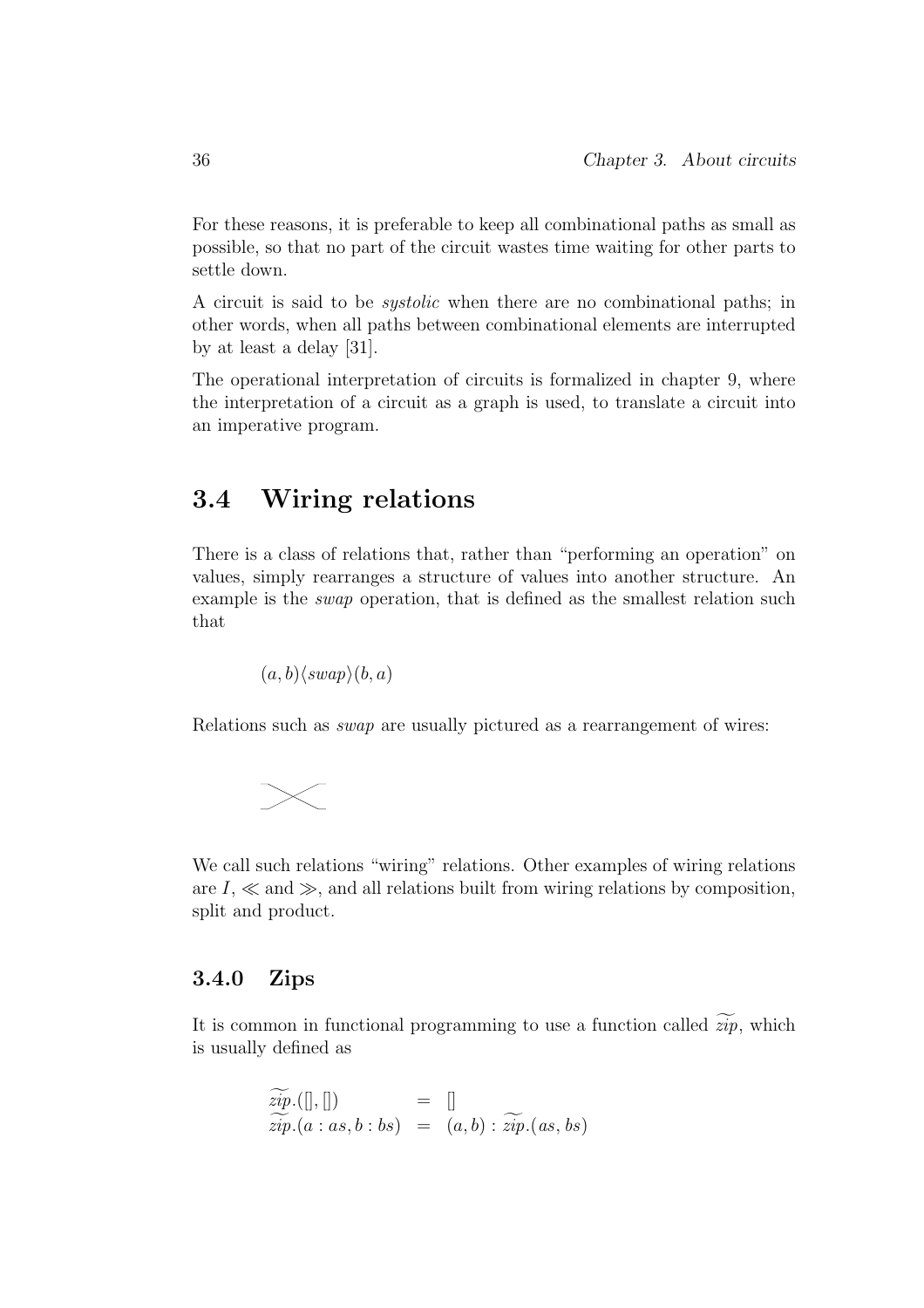

(here we write  $a : as$  for the list that has head a and tail as, and  $\parallel$  for the empty list; more on this functional programming notation in chapter 9). Function  $zip$  transforms a pair of lists into a list of pairs:

$$
(3.10) \quad zip.([a, b, c], [d, e, f]) = [(a, d), (b, e), (c, f)].
$$

(Note that the definition of zip above holds for infinite as well as finite lists.) We define a wiring relation that is the same as  $\tilde{zip}$  above, that relates a pair of pairs to a pair of pairs:

$$
(3.11)
$$
  $((a, b), (c, d)) \langle zip \rangle ((a, c), (b, d)).$ 

Figure 3.1 shows a picture interpretation of *zip*. To relate *zip* with  $\widetilde{zip}$  , note that when applied to a pair of two-elements list  $zip$  satisfies:

$$
\widetilde{zip}.([a,b],[c,d]) = [(a,c),(b,d)].
$$

From the definition, a number of properties follow immediately:

$$
zip
$$
\n
$$
= zip
$$
\n
$$
(3.12)
$$
\n
$$
zip \circ zip
$$
\n
$$
= (I \times I) \times (I \times I)
$$
\n
$$
zip \circ (R \times S) \times (T \times U)
$$
\n
$$
= (R \times T) \times (S \times U) \circ zip
$$
\n
$$
zip \circ (R \times S) \triangle (T \times U)
$$
\n
$$
zip \circ (R \triangle S) \times (T \triangle U)
$$
\n
$$
= (R \triangle T) \times (S \triangle U)
$$

All of these equations are easily proved by pointwise reasoning. The proof of the third equation is: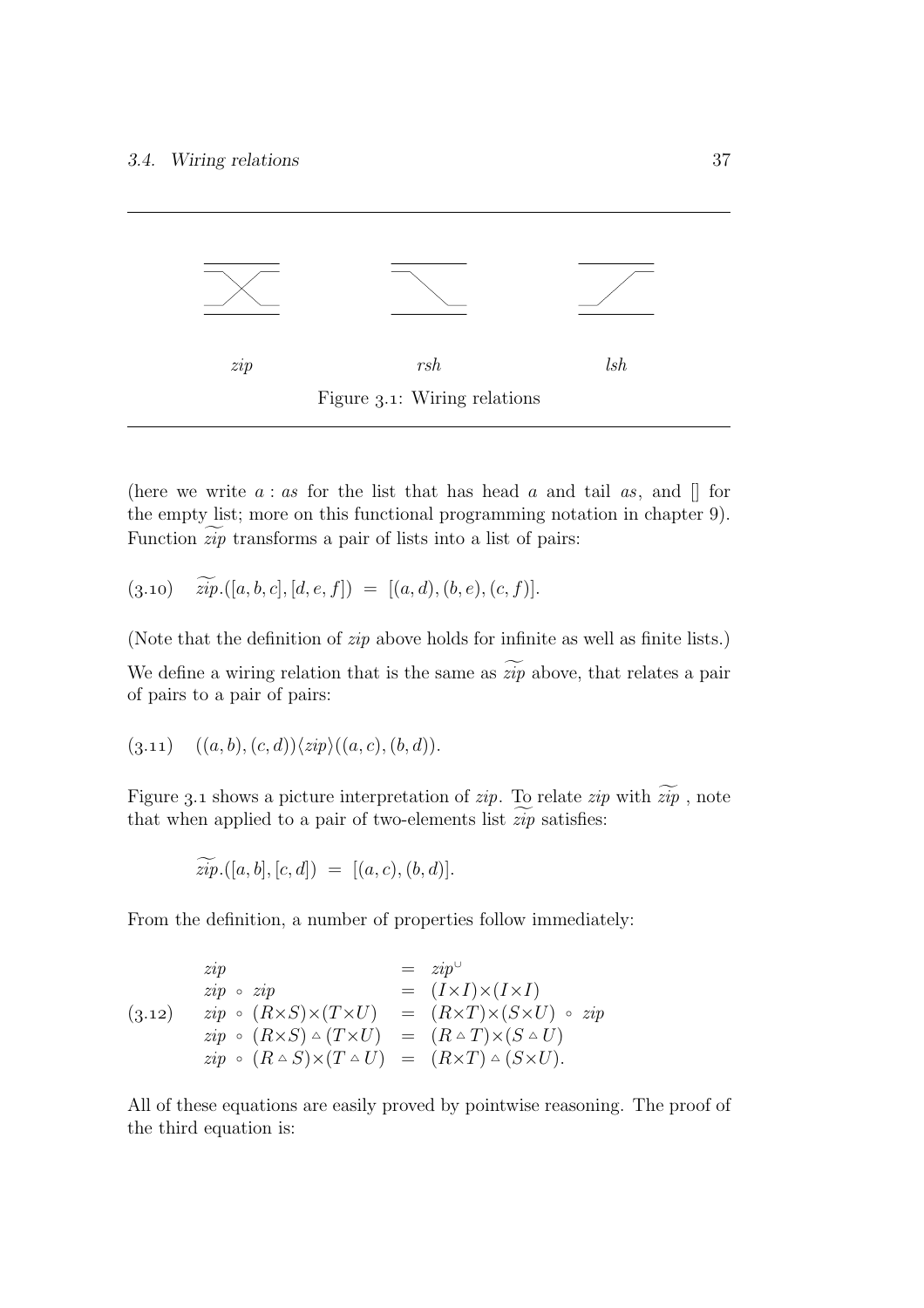$$
((a,b),(c,d))\langle zip \circ (R \times S) \times (T \times U) \rangle ((x,y),(z,w))
$$
  
\n
$$
\equiv \{ \det(\text{F}(a,b)) \langle (R \times S) \times (T \times U) \rangle ((x,y),(z,w))
$$
  
\n
$$
\equiv \{ \det(\text{F}(a,b)) \langle (R \times S) \times (T \times U) \rangle ((x,y),(z,w))
$$
  
\n
$$
\equiv \{ \det(\text{F}(a,b)) \langle (R \times T) \times (S \times U) \rangle ((x,z),(y,w))
$$
  
\n
$$
\equiv \{ \det(\text{F}(a,b)) \langle (R \times T) \times (S \times U) \rangle ((x,z),(y,w))
$$
  
\n
$$
\equiv \{ \det(\text{F}(a,b)) \langle (R \times T) \times (S \times U) \circ zip \rangle ((x,y),(z,w)).
$$

The proof of the fourth equation is

$$
((a, b), (c, d)) \langle zip \circ (R \times S) \circ (T \times U) \rangle ((x, y), (z, w))
$$
  
\n
$$
\equiv \begin{cases} \text{definition } (3.11) \\ ((a, c), (b, d)) \langle (R \times S) \circ (T \times U) \rangle ((x, y), (z, w)) \end{cases}
$$
  
\n
$$
\equiv \begin{cases} \text{definition of split and product} \\ a \langle R \rangle (x, y) \land c \langle S \rangle (z, w) \land b \langle T \rangle (x, y) \land d \langle U \rangle (z, w) \end{cases}
$$
  
\n
$$
\equiv \begin{cases} \text{definition of split and product} \\ ((a, b), (c, d)) \langle (R \circ T) \times (S \circ U) \rangle ((x, y), (z, w)), \end{cases}
$$

and the proof of the fifth equation is entirely similar to the last one:

$$
((a, b), (c, d)) \langle zip \circ (R \triangle S) \times (T \triangle U) \rangle ((x, y), (z, w))
$$
  
\n
$$
\equiv \left\{ \begin{array}{c} \text{definition } (3.11) \\ ((a, c), (b, d)) \langle (R \triangle S) \times (T \triangle U) \rangle ((x, y), (z, w)) \end{array} \right\}
$$
  
\n
$$
\equiv \left\{ \begin{array}{c} \text{definition of split and product} \\ a \langle R \rangle (x, y) \land c \langle S \rangle (x, y) \land b \langle T \rangle (z, w) \land d \langle U \rangle (z, w) \end{array} \right\}
$$
  
\n
$$
\equiv \left\{ \begin{array}{c} \text{definition of split and product} \\ (a, b), (c, d) \rangle \langle (R \times T) \triangle (S \times U) \rangle ((x, y), (z, w)). \end{array} \right\}
$$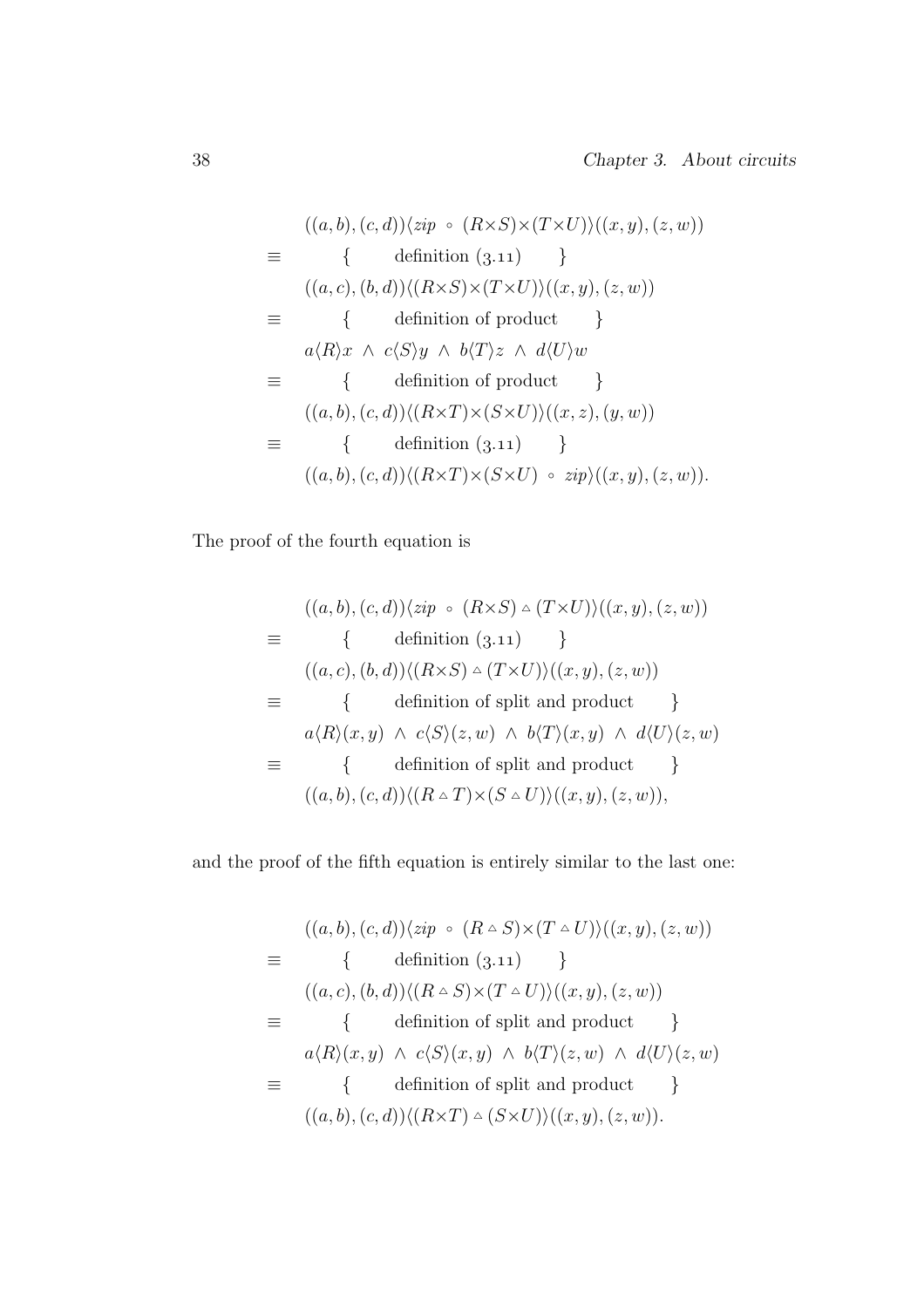#### 3.4.1 Left and right shifts

Other useful wiring relations are lsh and rsh, defined by

$$
((a, b), c) \langle \text{lsh} \rangle (a, (b, c))
$$
 and  $(a, (b, c)) \langle \text{rsh} \rangle ((a, b), c)$ .

The names stand for "left shift" and "right shift". Clearly it holds

 $lsh \circ \text{rsh} = (\iota \times \iota) \times \iota \quad \text{and} \quad \text{rsh} \circ \text{lsh} = \iota \times (\iota \times \iota).$ 

Figure 3.1 on page 37 shows picture interpretations of lsh and rsh.

### 3.5 Circuit transformations

In this section, we illustrate some techniques that can be used to improve the performance of circuits. The two most important techniques that are used to transform circuits are slowdown and retiming. These techniques were introduced in two papers by Leiserson and Saxe [32, 33]. Additional bibliography can be found in F.T. Leighton's book [30]. The presentation here is based on Jones [24].

#### 3.5.0 Retiming

Retiming [33] is a transformation that is essentially based on the following laws: given that  $R$  is a circuit as defined above,

 $(3.13)$   $\triangleleft \circ R = R \circ \triangleleft$  and  $\triangleright \circ R = R \circ \triangleright.$ 

These laws can be proved by structural induction on definition 3.9; see section A. Combining  $(3.13)$  with the property that

$$
(3.14) \quad \triangleright \circ \triangleleft = \iota = \triangleleft \circ \triangleright
$$

we obtain the properties

 $(3.15)$   $R = \triangleright \circ R \circ \triangleleft$  and  $R = \triangleleft \circ R \circ \triangleright$ 

for all circuits R. The use of the retiming law in circuit design is illustrated in example  $3.19$  on page  $42$ .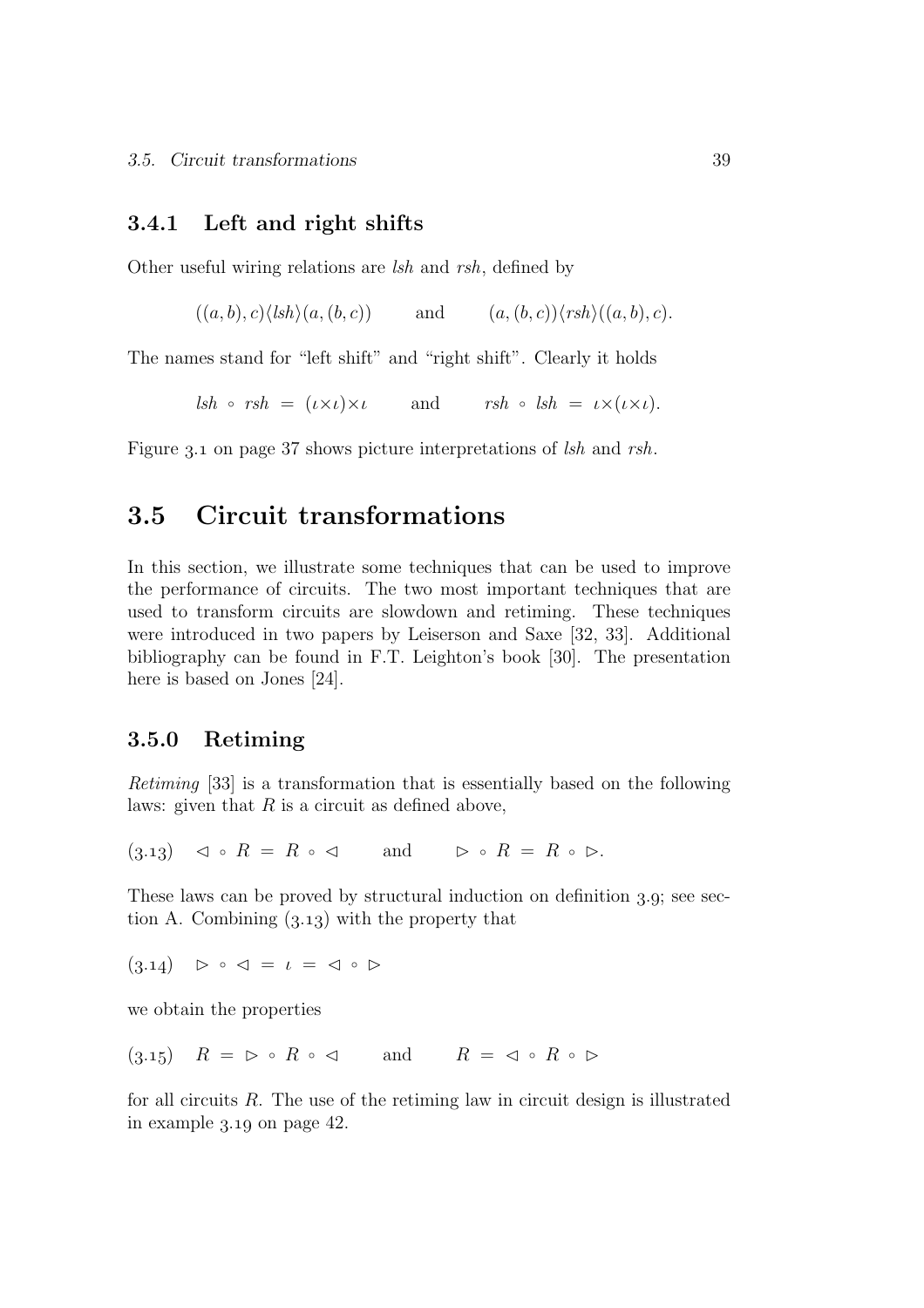

Note that the retiming law  $(3.15)$  breaks down when the domain of streams is taken to be the natural numbers rather than the integers. Instead of equalities one obtains isomorphisms up to retiming, making calculations more cumbersome.

A useful property of term is that, for  $\diamond \in \{\triangleleft, \triangleright\},\$ 

$$
(3.16) \quad \diamond \quad \text{term} \ = \ \text{term}.
$$

In fact:

✸ ◦ term = { (.) } ✸ △ ✸ ◦ ⊤⊤ = { (.) } ι △ ι ◦ ✸ ◦ ⊤⊤ = { for all R, it holds R ◦ ⊤⊤ = R<sup>&</sup>lt; ◦ ⊤⊤ } ι △ ι ◦ ✸<sup>&</sup>lt; ◦ ⊤⊤ = { (.) } term.

An intuitive understanding of why this law is true can be gained by comparing the picture interpretation of  $(3.16)$ , with the picture interpretation  $(3.15)$ , for  $R = \iota$  (see figure 3.2): the pictures are the same, modulo the orientation of the wires.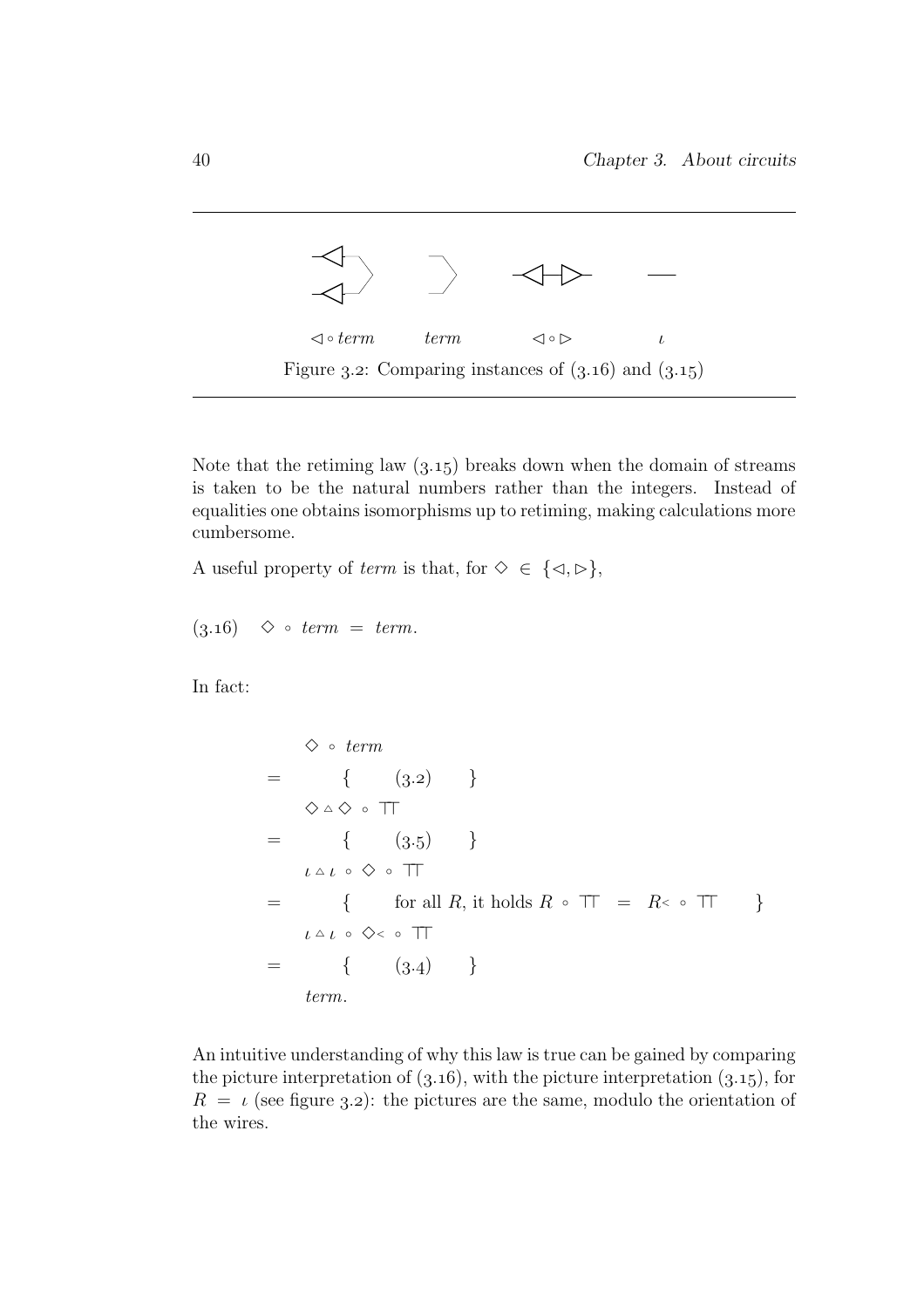#### 3.5.1 Slowdown

Another optimisation technique is slowdown [26]. Given a circuit  $R$ , the circuit slow.R is defined by

$$
slow.R = \mathcal{B} \circ R \times R \circ \mathcal{B}^{\cup},
$$

where B, pronounced "bundle", is defined by

$$
(3.17)
$$
  $\mathcal{B} = \mu(X \mapsto \overline{\mathcal{B}} \cup X \times X \circ zip)$ 

and  $\overline{B}$  is defined by

$$
a\langle \overline{\mathcal{B}}\rangle(b,c) \equiv \forall (n:: b.n = a.(2n) \land c.n = a.(2n+1)).
$$

A bundle, when seen as a circuit with input on the right, is a device that repeatedly inputs a pair on the right, and outputs the elements of the pair one at a time on the left.

An immediate consequence of  $(3.17)$  is

$$
(3.18) \quad \iota \times \iota \circ \mathcal{B} = \mathcal{B} \times \mathcal{B} \circ \sin = \mathcal{B} \circ (\iota \times \iota) \times (\iota \times \iota).
$$

It can be shown by structural induction (see section B) that, for any circuit  $R$ , the circuit  $slow. R$  is equal to the one obtained by replacing every occurrence of  $\triangleright$  and  $\triangleleft$  in R by  $\triangleright \circ \triangleright$  and  $\triangleleft \circ \triangleleft$ , respectively. The slowed circuit is not equivalent to the original one; it has different timing properties. A slowed circuit can be seen as a circuit that performs two independent interleaved calculations, one on the odd clock ticks, the other on the even ticks.

The reason for implementing a slowed version of a circuit is that the extra delays that are introduced can be shifted around by means of the retiming laws, with the general goal of making the circuit more systolic [32].

A slowed circuit generally takes more area than its non-slowed counterpart; this is the consequence of having twice as many delays. On the other hand, the slowed circuit can often be retimed in a way to make it faster. Furthermore, the slowed circuit performs an extra interleaved computation that can be exploited.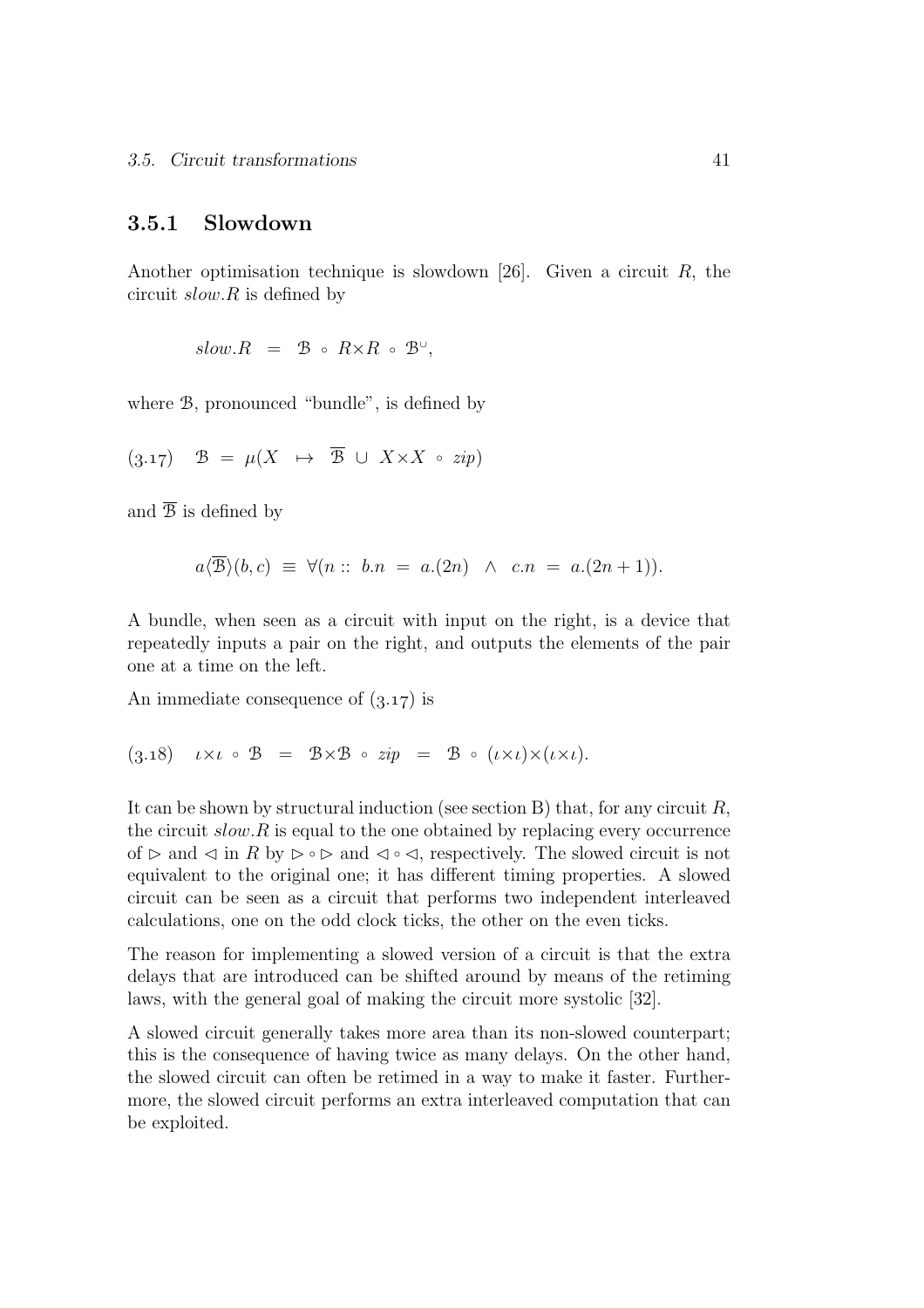#### Example 3.19 Retiming and Slowdown

To illustrate the use of slowing and retiming, suppose we are implementing circuit

 $(3.20)$   $(\iota \times \lhd \circ R)^n \circ \text{term}$ 

for some  $n > 0$ . The picture interpretation (for  $n = 3$ ) shows a long combinational path:



By retiming, one obtains:

$$
(\iota \times \lhd \circ R)^n \circ \text{term}
$$
\n
$$
= \{ \text{retiming } (3.15) \}
$$
\n
$$
(\rhd \circ \iota \times \lhd \circ R \circ \lhd)^n \circ \text{term}
$$
\n
$$
= \{ \text{delays, } (3.3) \text{ and } (3.14) \}
$$
\n
$$
(\rhd \times \iota \circ R \circ \lhd)^n \circ \text{term}
$$
\n
$$
= \{ \text{retiming } (3.13) \}
$$
\n
$$
(\rhd \times \iota \circ R)^n \circ \lhd^n \circ \text{term}
$$
\n
$$
= \{ \text{equation } (3.16) \}
$$
\n
$$
(\rhd \times \iota \circ R)^n \circ \text{term}.
$$

This transformation does not buy us anything, since the resulting circuit still has a long combinational delay:



But, if we choose to implement a slowed version of  $(3.20)$  instead, we have: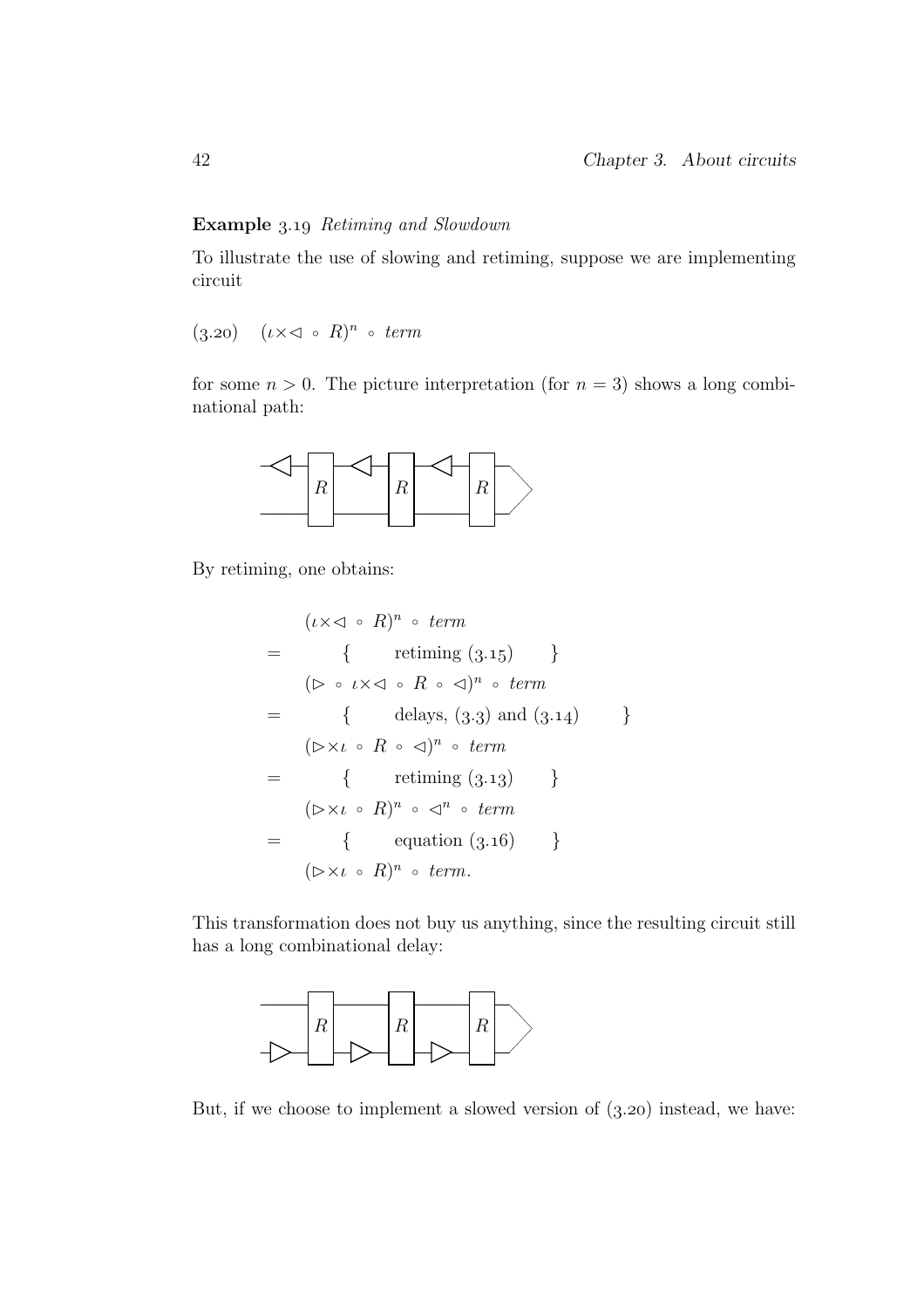$$
slow.((\iota \times \lhd \circ R)^n \circ term)
$$
\n
$$
= \{ \text{ slowing is the same as doubling the delays; assume } R \text{ is combinatorial } \}
$$
\n
$$
(\iota \times (\lhd \circ \lhd) \circ R)^n \circ term
$$
\n
$$
= \{ \text{fusion (2.1)} \}
$$
\n
$$
(\iota \times \lhd \circ \iota \times \lhd \circ R)^n \circ term
$$
\n
$$
= \{ \text{the above derivation, taking } R := \iota \times \lhd \circ R \}
$$
\n
$$
(\lhd \times \iota \circ \iota \times \lhd \circ R)^n \circ term
$$
\n
$$
= \{ \text{fusion (2.1)} \}
$$
\n
$$
(\lhd \times \lhd \circ R)^n \circ term.
$$

The last line is a circuit whose interpretation has no long combinational paths:



In fact, the length of the longest combinational path is no longer dependent on  $n$ . Note that the placement of delays and antidelays implies that the flow of data through the circuit is both from left to right and from right to left; this is called "contra-flow".

 $\Box$ 

#### Example 3.21 Tangram and shift registers

The purpose of this example is to show how the slowdown theorem allows one to reason about different implementations of buffers, and to introduce the Tangram language, which is described in more detail in chapter 9.

An *n*-places shift register is a device with an input stream *a* and an output stream  $b$ , such that for all  $t$ ,

$$
(3.22)
$$
  $b.t = a.(t - n).$ 

It is immediately obvious that  $\triangleleft^n$  is a circuit that satisfies this specification.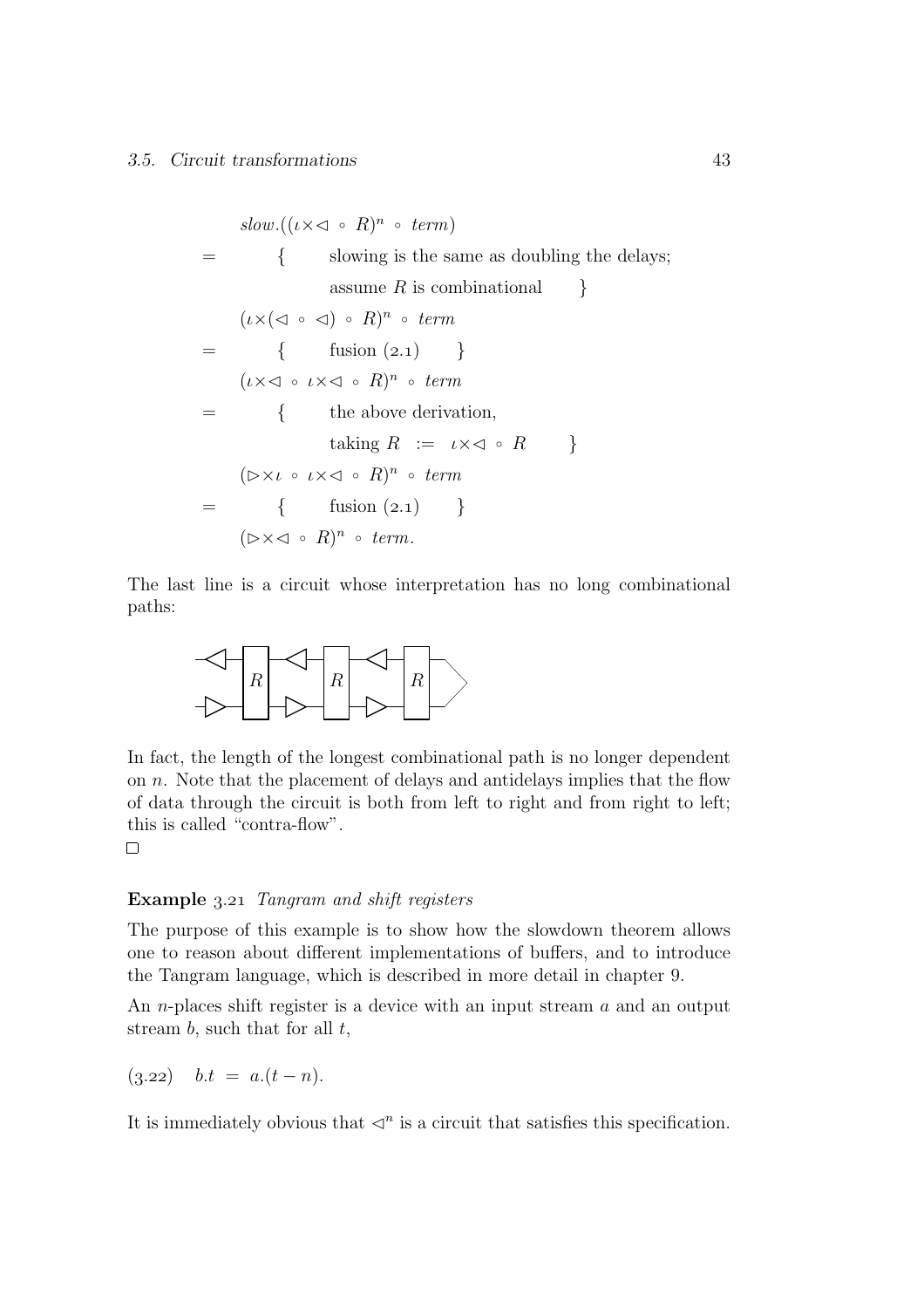In his Ph.D. thesis [51], Van Berkel discusses the pros and cons of two different designs for shift registers. Below is the Tangram code from a technical report by Van Berkel and Rem [52], for what they call a "ripple register", with  $n = 2$ .

$$
(a?T & b!T) \bullet
$$
  
\nbegin  
\n
$$
(3.23)
$$
  $x0, x1 : \text{var } T$   
\n
$$
\downarrow \text{forever do } b!x1; \ x1 := x0; \ a?x0 \text{ do}
$$
  
\nend

The circuit described by this Tangram fragment is very similar to

 $\triangleleft^2$ .

It satisfies the same specification about the input-output histories of its ports a and b; and one could identify the two memory elements named  $x0$  and  $x1$ in the above program with the two unnamed delays in  $\langle 2^2 \rangle$ , and verify that the sequences of values held in  $x0$  and  $x1$  are equal to the sequences of values "held", respectively, in the rightmost and leftmost delay. In [52] it is remarked that in ripple registers values travel through all of the memory elements before being output, thus causing a relatively large energy dissipation. The cause of the problem is the command  $x_1 := x_0$ . An alternative design is then proposed, called a "wagging register". A two-places wagging register is described by the following Tangram fragment:

$$
(a?T & b!T) \bullet
$$
  
\nbegin  
\n
$$
(3.24)
$$
beginmath>\n
$$
x0, x1 : \text{var } T
$$
  
\n
$$
\downarrow \text{forever do } b!x0; a?x0; b!x1; a?x1 \text{ do}
$$
  
\nend

The above program can be seen to satisfy  $(3.22)$ ; yet there is no internal copying of values, like in  $(3.23)$ . The input values are written first in x0 and then in  $x_1$ , in alternating fashion. The result is a circuit that dissipates less energy. The alternating behaviour of  $(3.24)$  suggests that we may obtain a similar design by means of bundles. Indeed, by the slow theorem, we know that  $\langle 2^2 = \mathcal{B} \circ \langle 2 \times \langle 2 \rangle$   $\circ$   $\mathcal{B}^{\cup}$ . The right hand side of the last formula closely corresponds closely to  $(3.24)$ .

This example shows how much more concise the relational notation is compared to CSP-like notations. It also shows that this fragment of "register theory" is a special case of the more general slow theorem.

 $\Box$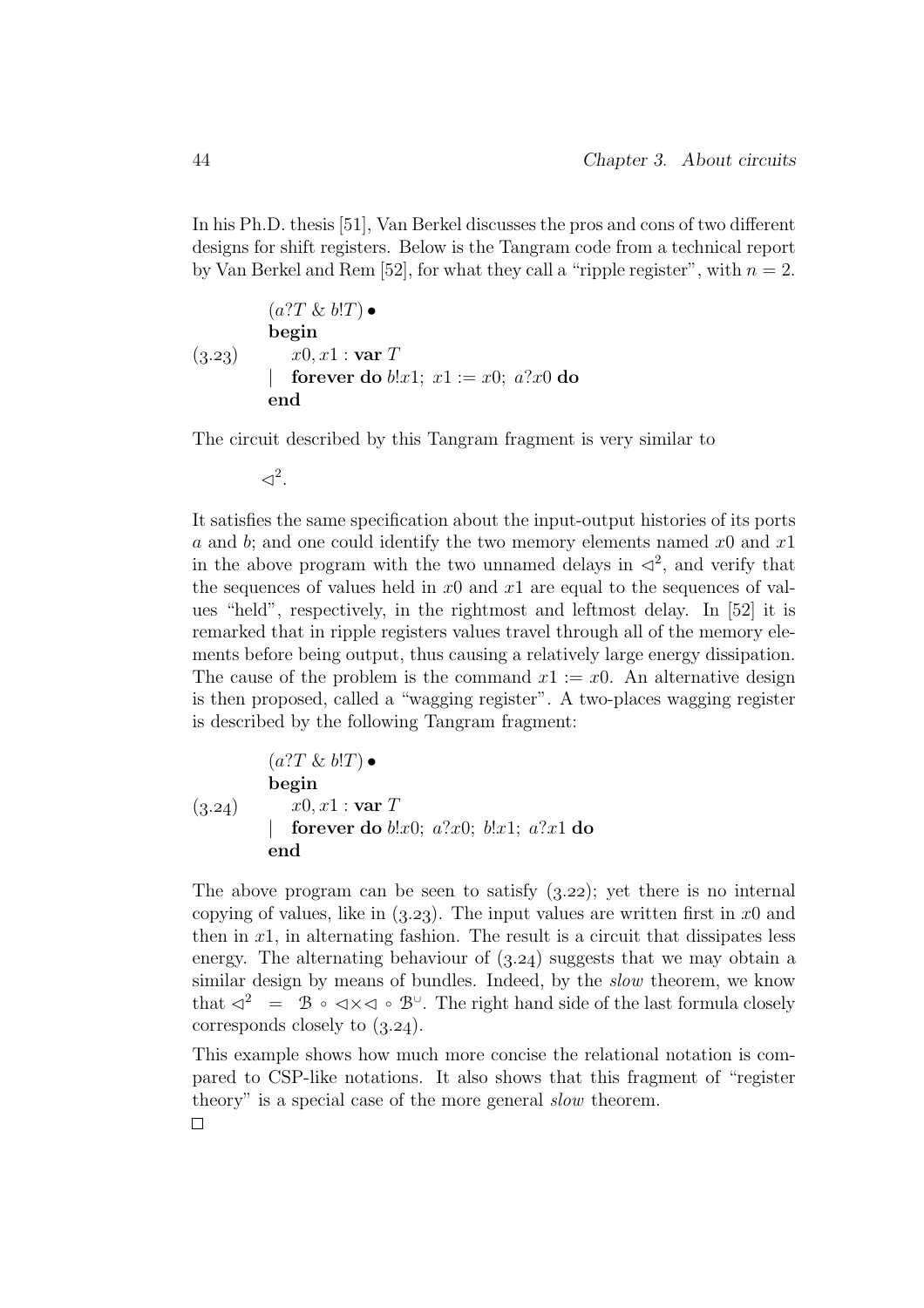#### 3.5.2 Pipelining

A standard technique that can be used to make a circuit systolic is pipelining, which consists in breaking a computation in more stages, by placing delays, in order to shorten propagation paths. This technique is illustrated in the following example. Suppose we are to implement circuit

 $R^n$  $(3.25)$ 

By the retiming law  $(3.15)$ , we have that  $(3.25)$  is equal to

$$
(3.26)
$$
  $\triangleright^n \circ (\triangleleft \circ R)^n$ .

If in  $(3.25)$  all information flows from right to left, then the term

 $(3.27)$   $(\triangleleft \circ R)^n$ .

is implementable, but (3.26) is not, because of the  $\triangleright^n$  term. The solution is to implement (3.27) only, and consider  $\triangleright^n$  as an interface that documents the difference between  $(3.25)$  and  $(3.27)$ . This interface can be interpreted to mean that the results will appear on the left side of circuit  $(3.27)$  exactly n clock ticks later than they do in the original circuit. The delay in the arrival of results is called the latency time of a pipelined circuit.

In summary, when we pipeline a circuit we trade clock period with latency time.

### 3.6 Realizability

We conclude this chapter with a remark on the realizability of the circuits we derive. In the algebra of relations there is no notion of "input" or "output". When one wishes to implement a relation algebra term as an actual circuit, input and output directions must be assigned to each wire. But not all choices of directions yield an implementable circuit. For instance, if add is a relation such that  $a\langle add \rangle(b, c) \equiv a = b + c$ , then choosing a as input and b, c as output would yield a non-deterministic circuit. One must pay particular attention to delays and antidelays, since they can be implemented in just one way: every delay must have input on the right side, and output on the left side; and the other way around for antidelays. If there is no way to choose inputs and outputs such that every delay and antidelay is driven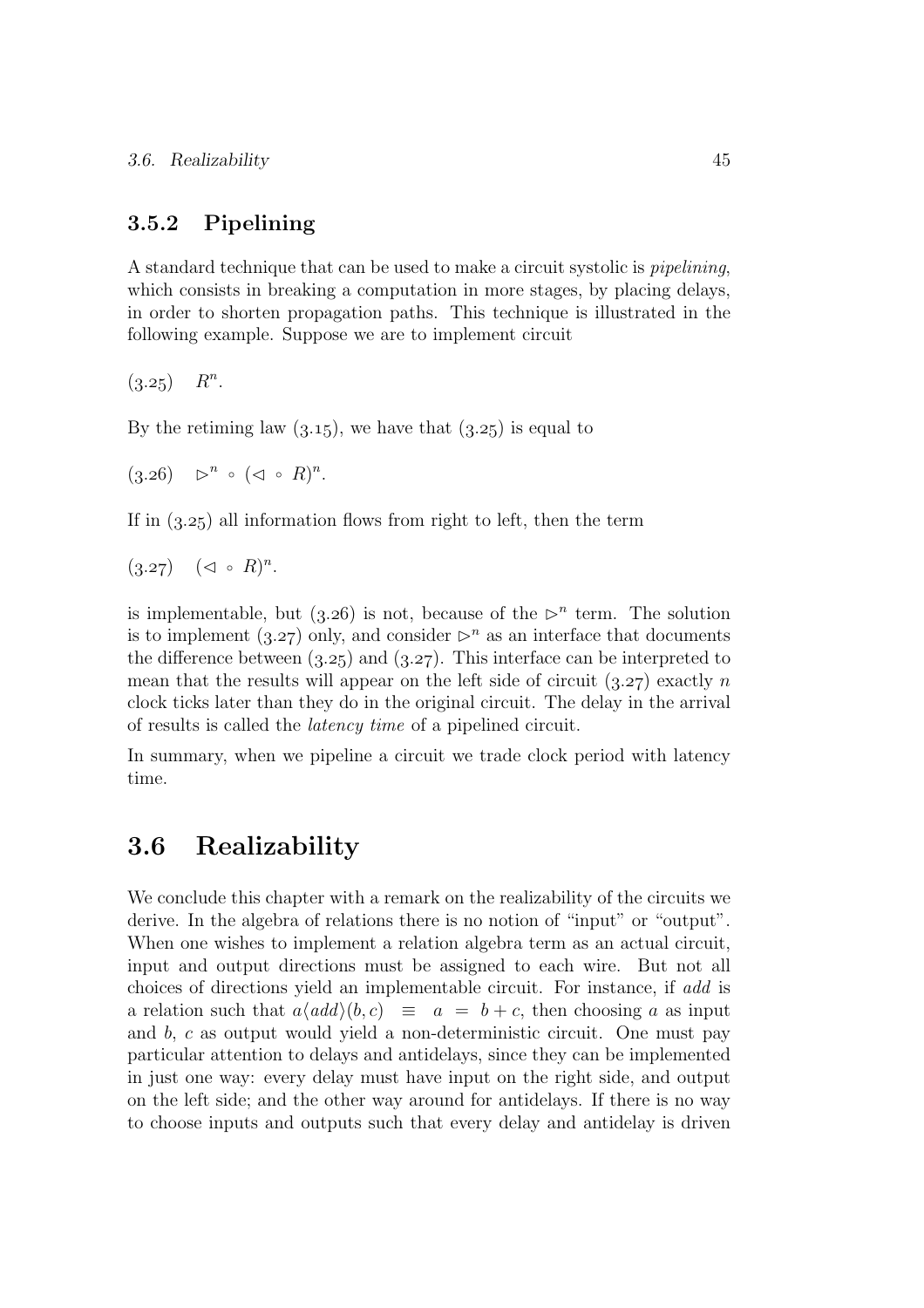in the correct direction, then the circuit is not implementable. For instance, the following program,

 $\triangleright$  ∘ add,

when assigned input on the right hand side and output on the left hand side, would produce a stream of numbers such that each one is the sum of the two numbers that will be input one clock tick in the future! Since digital technology is not (yet) able to predict the future, it is reasonable to rule out circuits such as this as non-implementable.

A more formal and thorough discussion of implementability is given in Hutton's thesis [23]. Notes on the implementability of bundle are in Sandum's report [47].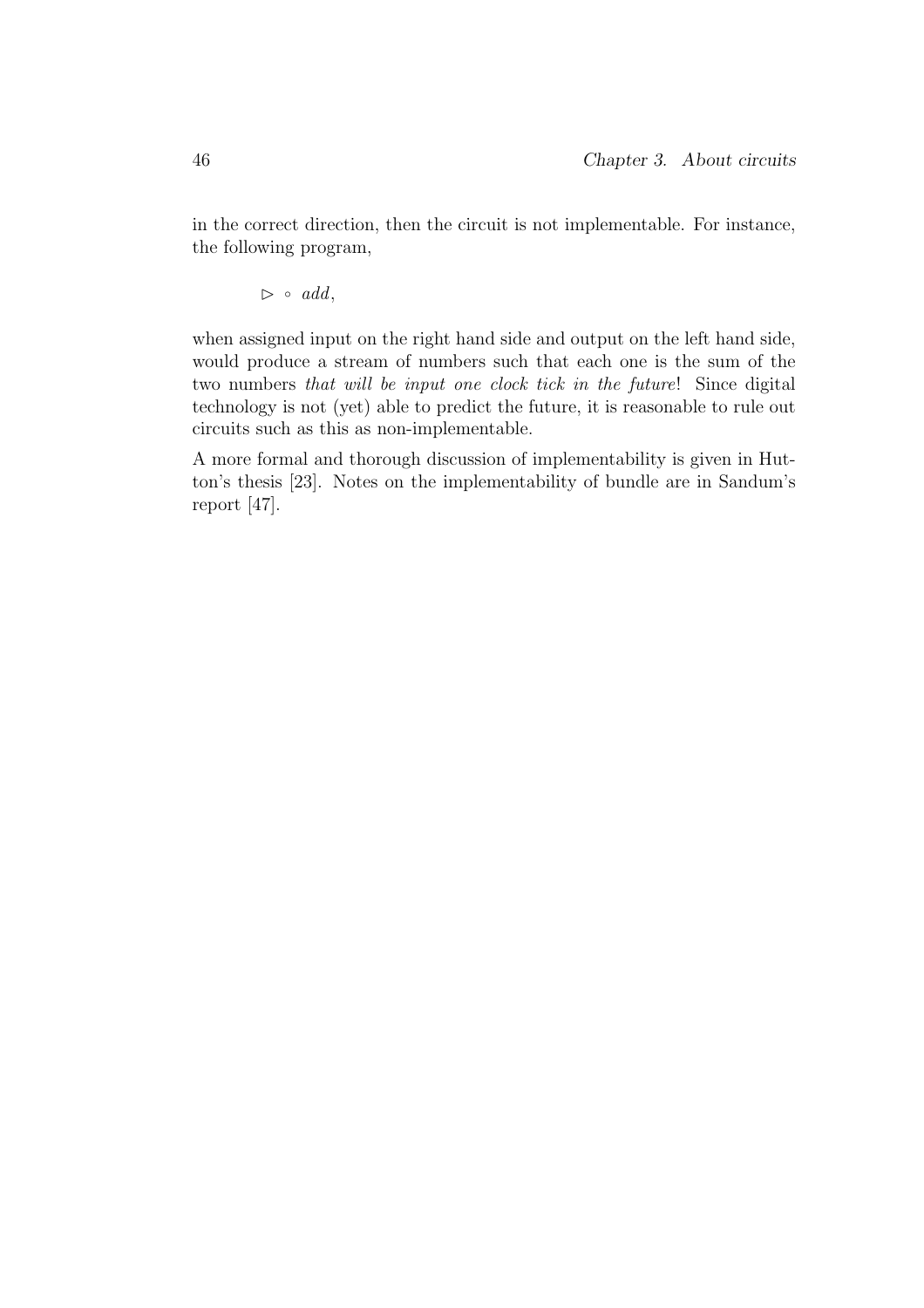## Chapter 4

# Tuples and generalised products

This chapter contains introductory material that is only needed for chapters 5, 6 and 10.

In the previous chapter a calculus of circuits is introduced. The two main combining forms are composition and product. In this chapter we generalise product to n-wide products; this will allow us to describe circuits whose size and structure depends on integer parameters. Most of the space is dedicated to combining forms, that are n-wide generalisations of operators described in the previous chapter.

We generalise the relational product to  $n$ -wide products. A product of a single relation is the relation itself. A product of two relations is the usual relational product. The product of n relations  $R_0$  through  $R_{n-1}$  is  $R_0 \times (R_1 \times R_2)$  $(\ldots \times R_{n-1})$ . By adopting the convention that  $\times$  associates to the right, we can write the above product as simply  $R_0 \times R_1 \times \ldots \times R_{n-1}$ . Corresponding to *n*-wide products we have *n*-tuples. For instance, a 3-tuple has the shape  $(a, (b, c))$  for some a, b, c. By adopting the convention that pairing associates to the right, we write the above tuple as simply  $(a, b, c)$ .

Our convention for representing tuples is ambiguous: if we substitute  $c :=$  $(d, e)$  in  $(a, b, c)$  it turns out that the "3-tuple" is also a 4-tuple. This ambiguity is not a problem for our purposes. When we write  $(a, b, c)$ , all we know is that it represents a tuple of at least three elements. The same ambiguity happens with *n*-wide products: the product  $R \times S \times T$  is 3-wide, but if we substitute  $T := U \times V$  in it we get a 4-wide product.

We now define a notion of left and right *arity* for circuits. First we introduce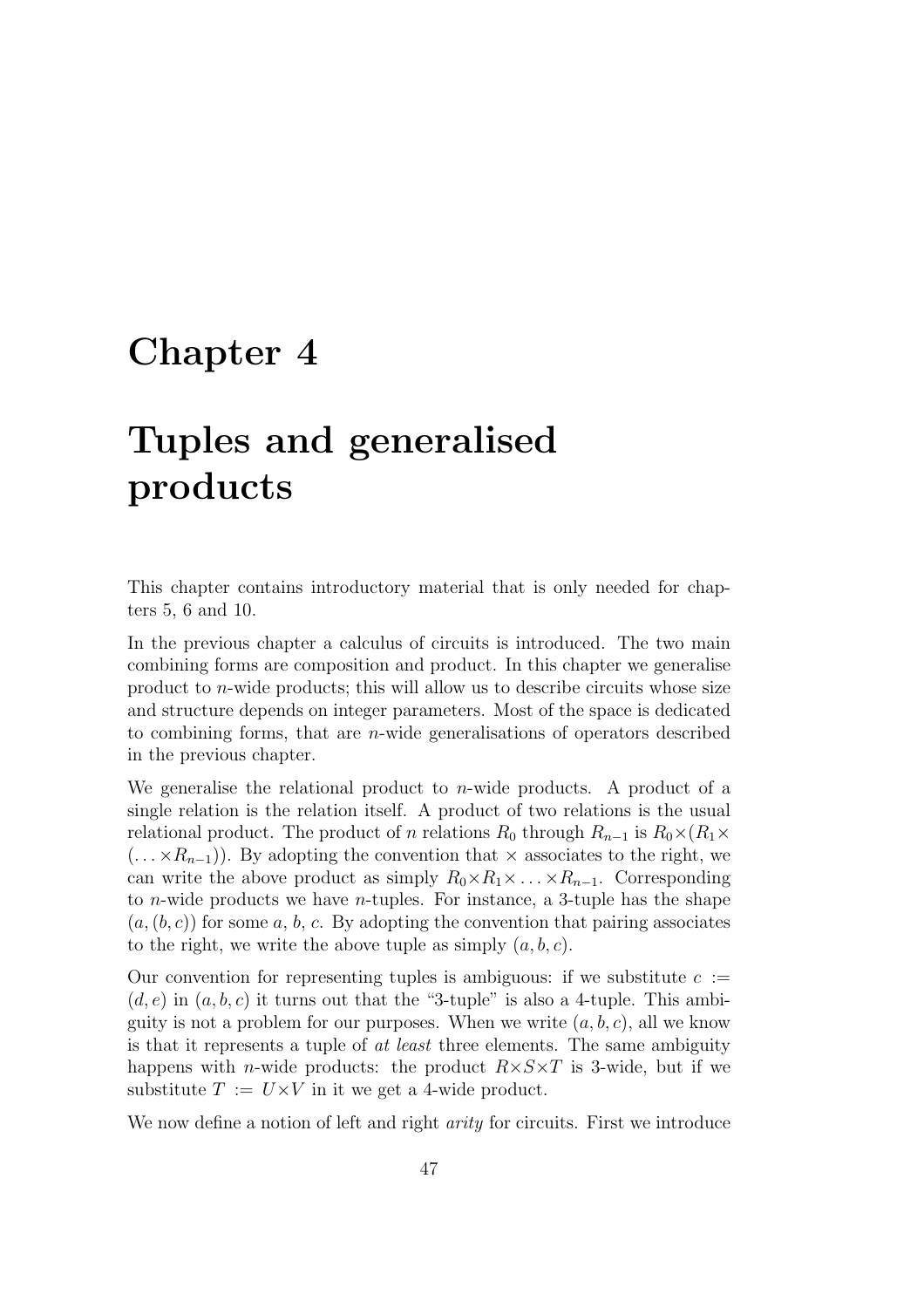the  $(n)$  family of monotypes:

(4.0) 
$$
(1) = \iota (n+1) = \iota \times (n) \text{ for } n \ge 1.
$$

For any expression  $E$  in the positive integers, we can assign a corresponding monotype  $(E)$  by means of definition  $(4.0)$ . When the expression is just a numeral or a single letter, we can drop parentheses, and write  $n$  in place of  $(n).$ 

We say that  $R$  has *right arity*  $n$  iff

 $R = R \circ n$ .

similarly, we say that  $R$  has *left arity n* whenever

 $R = n \circ R$ .

We take the expression  $R \in n \sim m$  to mean that R has left arity n and right arity m:

$$
R \in n \sim m \equiv R = n \circ R \land R = R \circ m.
$$

So for instance we can say that pointwise disjunction,  $\dot{\vee}$ , has arity 1 ∼ 2. The following is a simple consequence of  $(4.0)$  and  $(3.1)$ :

$$
(n) \subseteq (m) \Leftarrow n > m.
$$

#### 4.0 Maps

We now define new operations. The well-known map operation generates the product of n copies of a circuit:

> $map_1.R = R$  $map_{n+1}.R = R \times map_n.R \text{ for } n \geq 1$

For every R, we have  $map_n R \in n \sim n$ . Corresponding to the fusion law  $(2.1)$  we have the map fusion law:

$$
(4.1) \qquad map_n (R \circ S) = map_n R \circ map_n S.
$$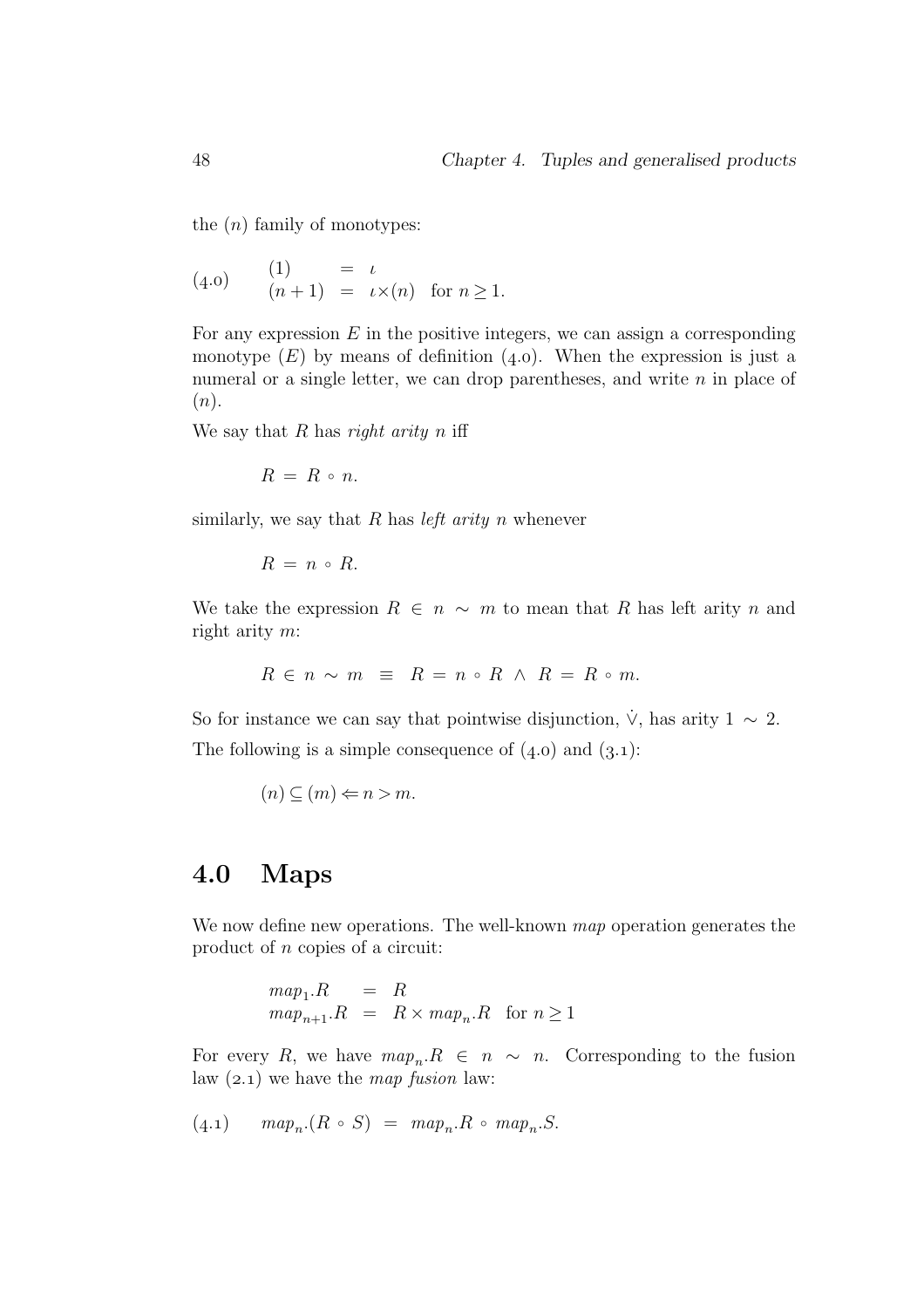

Suppose  $F$  is a function from integers to circuits. The parallel composition

 $F.0 \times F.1 \times \ldots \times F.(n-1)$ 

can be represented by extending the *map* notation in the following way:<sup>0</sup>

$$
map.(i: 0 \le i < n: F.i).
$$

In the remainder of the thesis, the subscripts will be dropped from map and similar operations where they are easily inferred from the context.

 $0$ This extension of the *map* operator is the only example of *heterogeneous combinator* that we need in this thesis. Such combinators were introduced by Wayne Luk in [34]. Luk's notation for  $map.(i: 0 \le i < n: F.i)$  is  $\bigcup_{0 \le i < n}$  $F_i$ .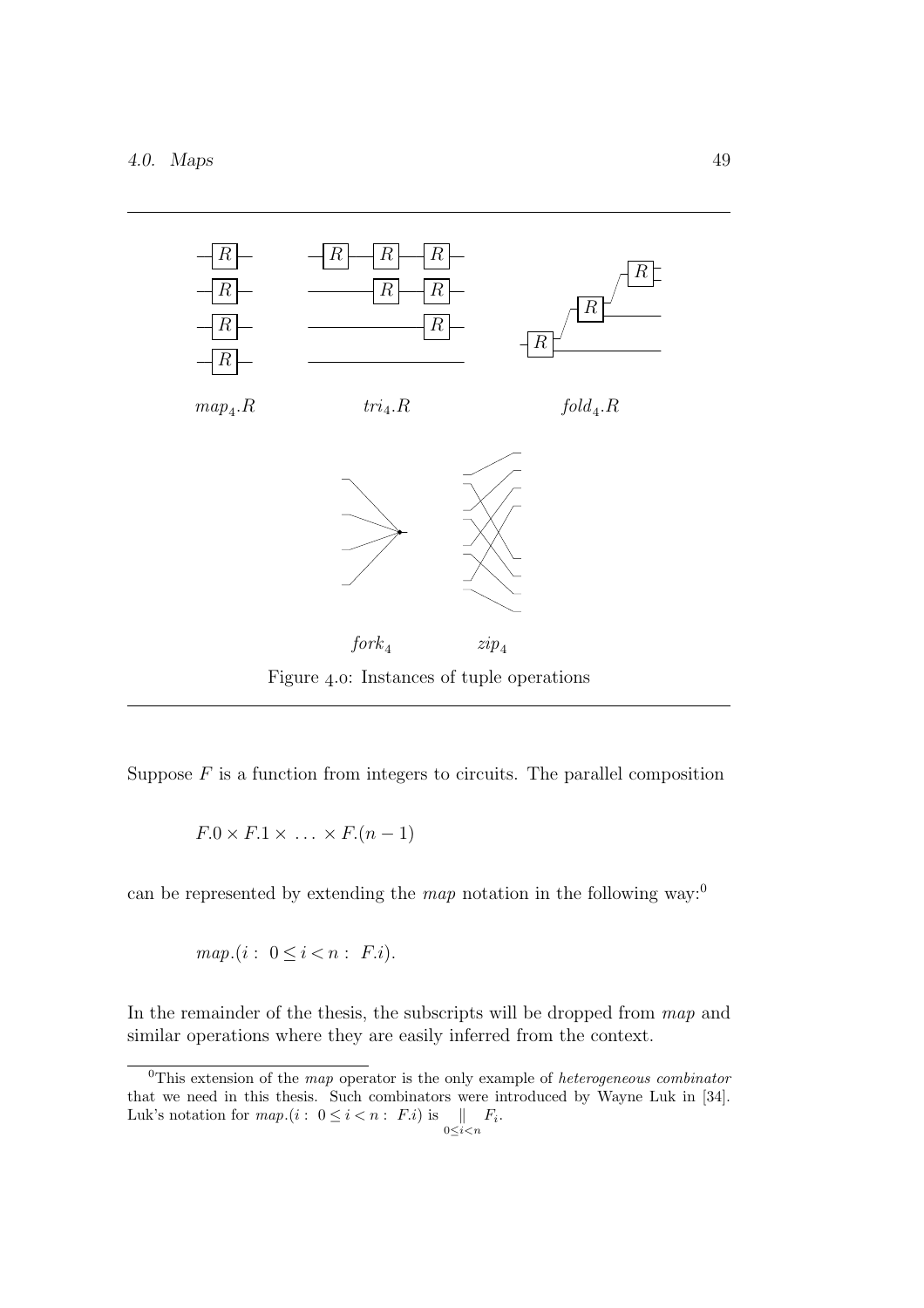### 4.1 Folds

Suppose that a circuit R has arity 1  $\sim$  2. Typical examples of this kind of circuit are lifted binary operations like ∧˙ . To "apply" ∧˙ to a collection of wires, one would use a circuit of the shape



The *fold* operation generalises the above example<sup>1</sup>. We define *fold* by

$$
fold_1.R = \iota
$$
  

$$
fold_{n+1}.R = R \circ \iota \times fold_n.R \text{ for } n \ge 1
$$

From the definition, we have

 $fold_n.R \in 1 \sim n.$ 

A law about map and fold is the following: given R and S such that

 $R \circ S \times S = S \circ R$ 

then

$$
(4.2) \qquad \ \ \text{fold}_n.R \ \circ \ \text{map}_n.S \ \ = \ \ S \ \circ \ \text{fold}_n.R.
$$

The proof is by induction on n; for  $n = 1$  it is trivially true. For  $n + 1$  we have

$$
fold_{n+1}.R \circ map_{n+1}.S
$$
\n
$$
= \{ \text{ definitions } \}
$$
\n
$$
R \circ \iota \times fold_n.R \circ S \times map_n.S
$$
\n
$$
= \{ \text{fusion, induction hypothesis } \}
$$
\n
$$
R \circ S \times (S \circ fold_n.R)
$$
\n
$$
= \{ \text{proviso: } R \circ S \times S = S \circ R; \text{fusion } \}
$$
\n
$$
S \circ R \circ \iota \times fold_n.R
$$
\n
$$
= \{ \text{definition } \}
$$
\n
$$
S \circ fold_{n+1}.R.
$$

<sup>&</sup>lt;sup>1</sup>The Ruby literature defines a similar construction called  $rdr$ .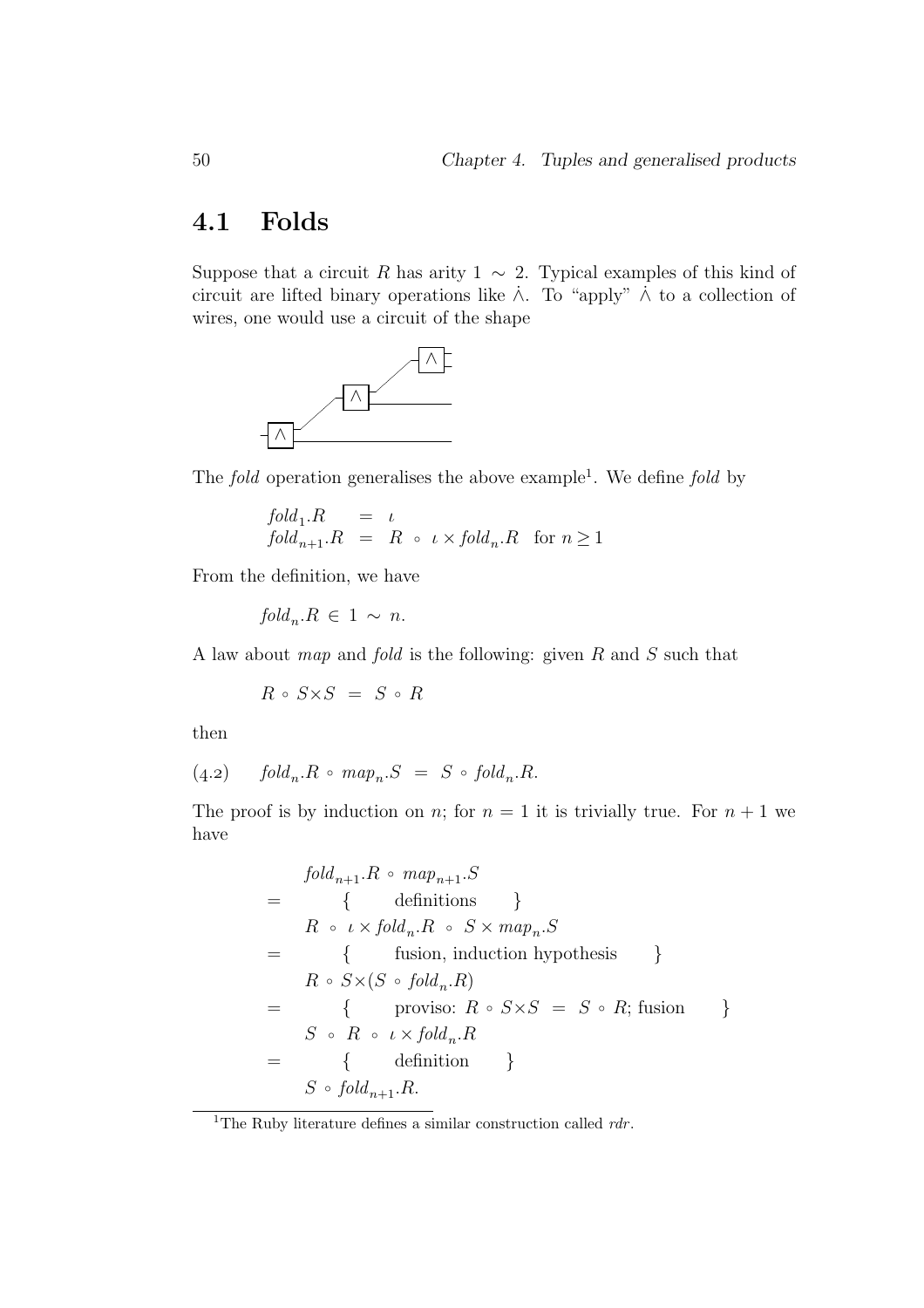The proviso  $R \circ S \times S = S \circ R$  is a distributivity requirement. For instance, if we take ordinary addition for R, and we take  $(*x)$  for S, i.e. S is the relation that multiplies the input by  $x$ , the proviso equivales the distributivity law for numbers,  $\forall (y, z :: x*y + x*z = x*(y+z))$ . The proviso is also satisfied by choosing  $S = \triangleleft$ , for any circuit R.

#### 4.2 Forks

A generalisation of  $\iota \Delta \iota$  is *fork*, defined by

$$
\begin{array}{lcl} fork_1 & = & \iota \\ fork_{n+1} & = & \iota \mathrel{\scriptstyle\triangle} fork_n \quad \text{for $n \geq 1$} \end{array}
$$

The arity of fork is

$$
fork_n \in n \sim 1.
$$

Clearly it holds that

$$
(a_1, a_2, \ldots, a_n) \langle \text{fork}_n \rangle b \equiv \forall (i : 1 \le i \le n : a_i = b).
$$

The property analogous of  $(2.0)$  is, for f a deterministic relation,

$$
(4.3) \quad \text{fork}_n \circ f \equiv \text{map}_n f \circ \text{fork}_n.
$$

## 4.3 Triangles

Another useful construct is tri (triangle), defined by

$$
tri1.R = t
$$
  

$$
trin+1.R = t \times (trin.R \circ mapn.R) \text{ for } n \ge 1
$$

The arity of *tri* is:

$$
tri_n.R \in n \sim n.
$$

An alternative definition of  $tri$  is:

(4.4) 
$$
tri_n R = map (i : 0 \le i < n : R^i).
$$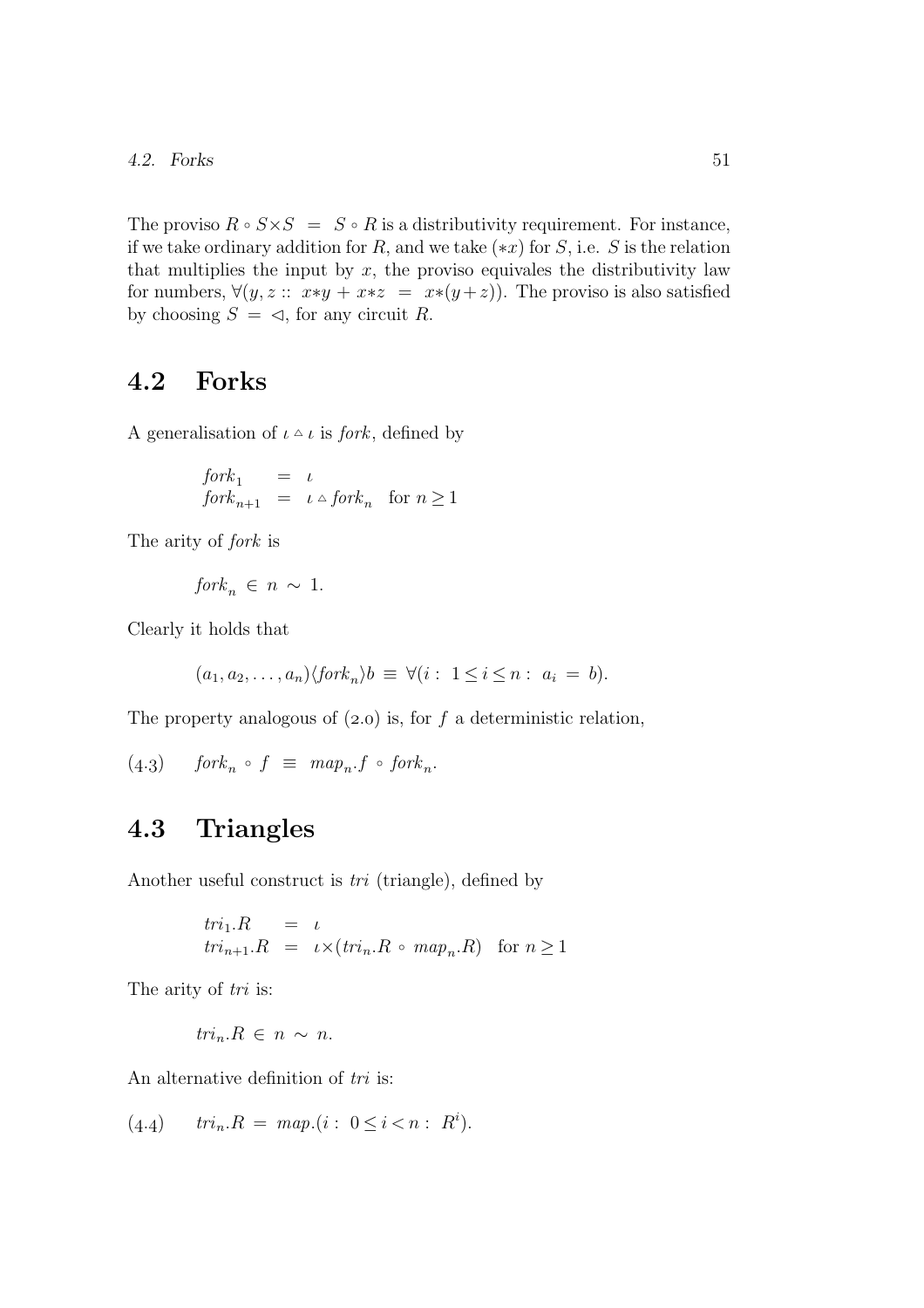There is a so-called *Horner's rule* [25] that is useful in reasoning with tri and *fold*: if it is the case that  $R \circ S \times S = S \circ R$ , then, for all  $n \geq 2$ 

$$
(4.5) \qquad \text{fold}_n.R \circ \text{tri}_n.S \ = \ \text{fold}_n.(R \circ \iota \times S).
$$

This rule is useful because the right hand side suggests an implementation that requires  $O(n)$  copies of S, whereas the left hand side requires  $O(n^2)$ . If we take ordinary addition for R, and we take  $(*x)$  for S, the rule corresponds to the well-known Horner's rule for evaluating polynomials:

$$
a_0 + a_1 \cdot x + a_2 \cdot x^2 + \cdots + a_n \cdot x^n = a_0 + x \cdot (a_1 + x \cdot (a_2 + \cdots + x \cdot a_n)).
$$

The proof of Horner's rule is by induction on n. For  $n = 2$  both sides of  $(4.5)$ reduce to  $R \circ \iota \times S$ . For  $n \geq 2$ ,

$$
fold_{n+1}.R \circ tri_{n+1}.S
$$
\n
$$
= \begin{cases}\n\text{definitions} \\
R \circ \iota \times fold_n.R \circ \iota \times (tri_n.S \circ map_n.S) \\
R \circ \iota \times (fold_n.R \circ tri_n.S \circ map_n.S)\n\end{cases}
$$
\n
$$
= \begin{cases}\n\text{tri.}X \text{ and } map.X \text{ commute; the proof is simple} \\
R \circ \iota \times (fold_n.R \circ map_n.S \circ tri_n.S)\n\end{cases}
$$
\n
$$
= \begin{cases}\n\text{by the proviso, we can use (4.2)} \\
R \circ \iota \times (S \circ fold_n.R \circ tri_n.S)\n\end{cases}
$$
\n
$$
= \begin{cases}\n\text{induction hypothesis} \\
R \circ \iota \times (S \circ fold_n.(R \circ \iota \times S))\n\end{cases}
$$
\n
$$
= \begin{cases}\n\text{fusion} \\
\text{fusion}\n\end{cases}
$$
\n
$$
= \begin{cases}\n\text{fusion} \\
\text{definition}\n\end{cases}
$$
\n
$$
fold_{n+1}.(R \circ \iota \times S).
$$

This concludes the proof of Horner's rule.

### 4.4 Zips

The generalised version of zip is as follows:

$$
zip_1.(a, b) = (a, b)
$$
  
\n
$$
zip_{n+1}.((a, b), (c, d)) = ((a, c), zip_n.(b, d)) .
$$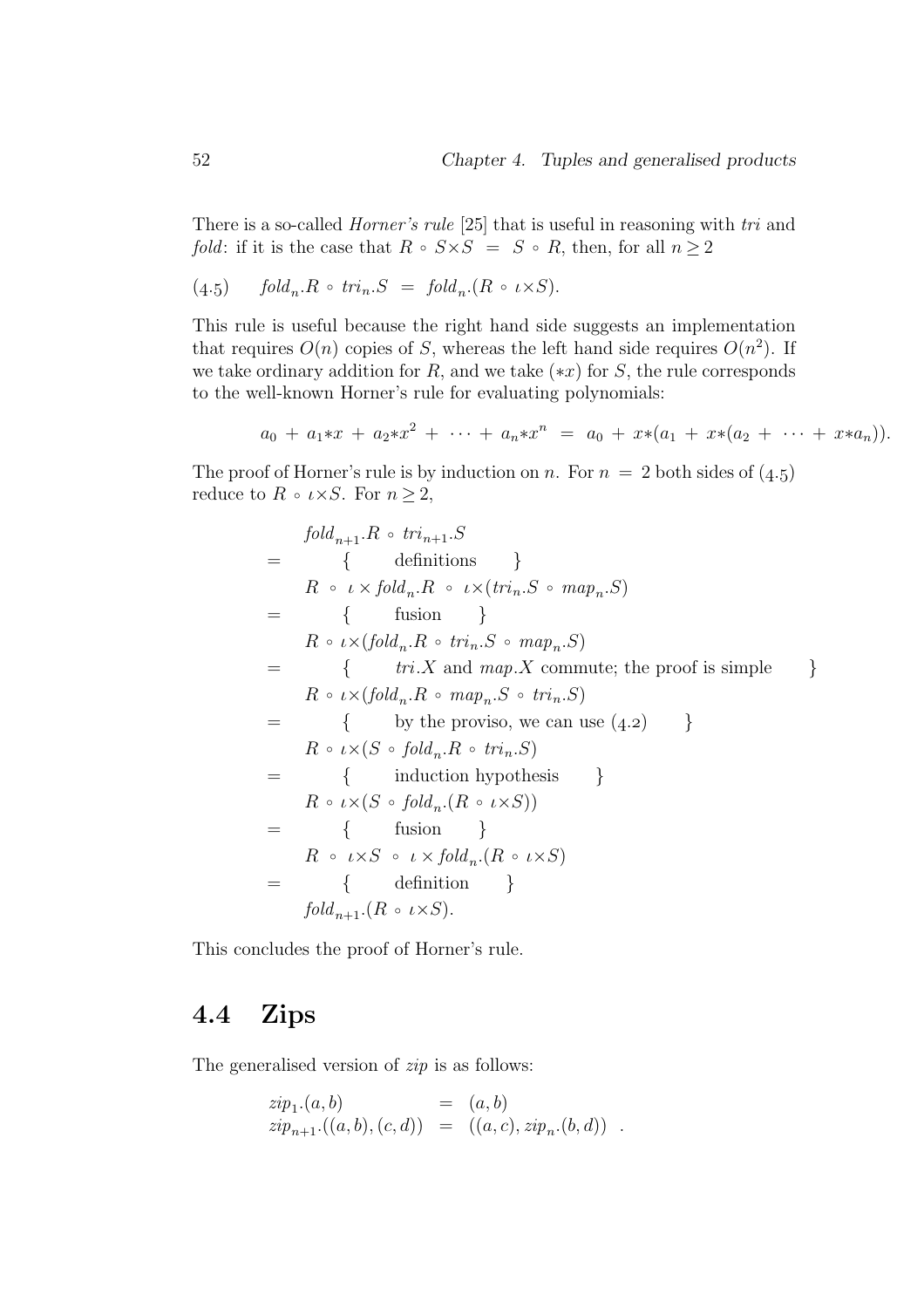The above is an acceptable relational definition, since a function is also a relation. Informally,  $zip_n$  transforms a pair of *n*-tuples into an *n*-tuple of pairs. The arity of  $zip_n$  is thus

$$
\quad\quad\!\!\!\text{zip}_n\ \in\ n\,\sim\,n\!\times\!n.
$$

For  $n = 2$  the above definition simplifies to definition (3.11). A property of  $zip$ , corresponding to one of  $(3.12)$ , is

$$
(4.6) \qquad zip_n \circ \ map_n.R \times map_n.S \quad = \quad map_n.(R \times S) \circ \ zip_n,
$$

and a similar law holds about zip and tri:

$$
(4.7) \qquad zip_n \circ \; tri_n.R \times tri_n.S \;\; = \;\; tri_n.(R \times S) \circ \; zip_n.
$$

Two other laws about  $zip_n$  are

$$
(4.8) \qquad zip_n \ \circ \ map_n.R \ \circ \ map_n.S \ \ = \ map_n.(R \circ S)
$$

and

$$
(4.9) \qquad zip_n \,\circ \,fork_n \,\circ \,fork_n \,\, = \,\, map_n.(\iota \simeq \iota) \,\circ \,fork_n.
$$

There is a law that links  $zip_n$  and  $zip_2$ : for  $n \geq 2$ ,

$$
(4.10) \quad zip_n = (fold_n . zip_2)^{\cup};
$$

the proof is by induction:

$$
zip_2 = (fold_2 \cdot zip_2)^{\cup}
$$
  
\n
$$
\equiv \{ \begin{array}{c} fold_2 = \iota \times \iota \\ zip_2 = zip_2^{\cup} \\ \{ \end{array} \}
$$
  
\n
$$
\equiv \{ \begin{array}{c} (3.12) \\ \{ \end{array} \}
$$
  
\n
$$
true
$$

and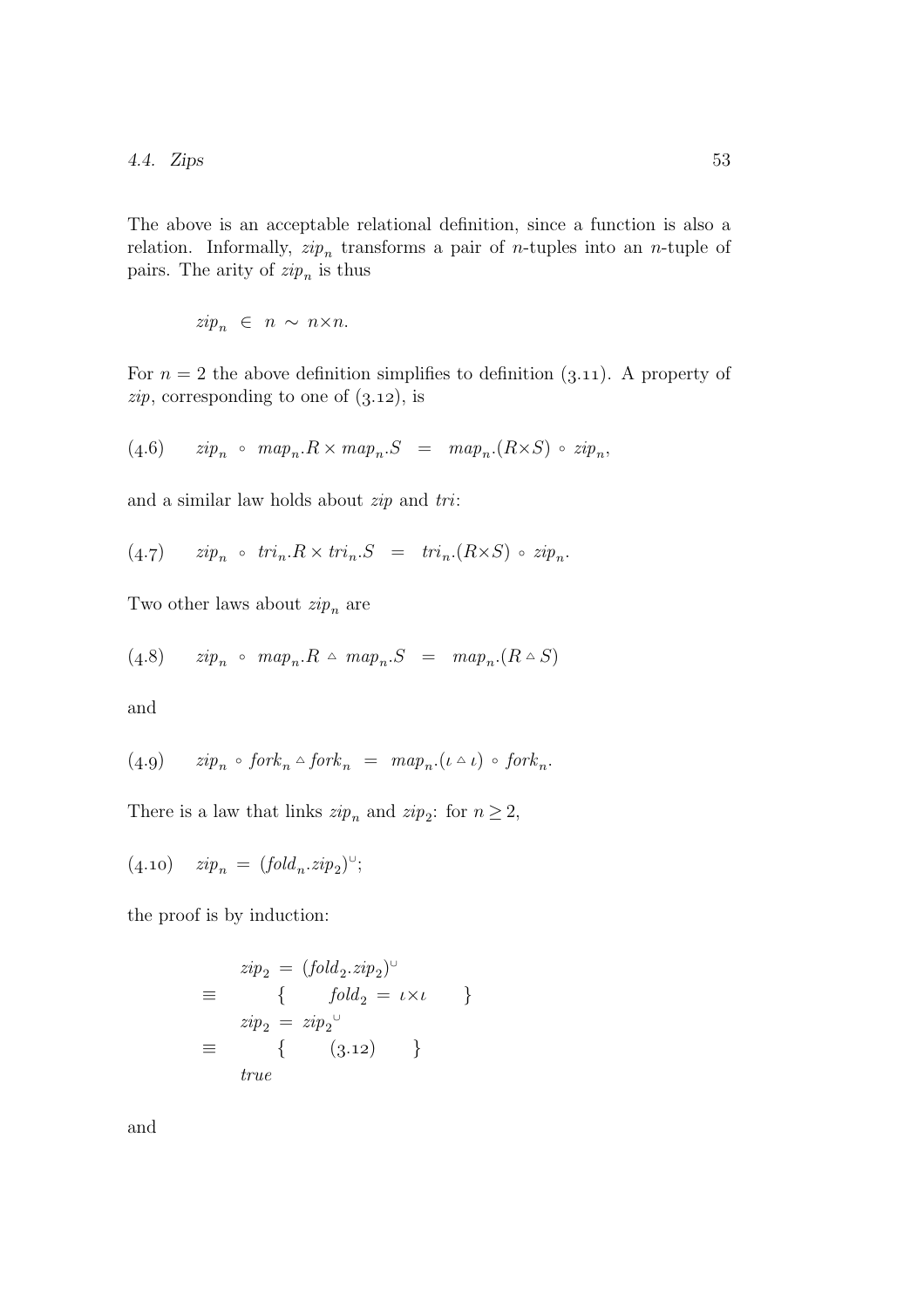$$
zip_{n+1} = (fold_{n+1}.zip_2)^{\cup}
$$
\n
$$
\equiv \{ \begin{aligned} \{ \text{definition of } fold \} \\ zip_{n+1} = (zip_2 \circ \iota \times fold_n .zip_2)^{\cup} \\ \equiv \{ \text{ inverse over composition} \\ zip_{n+1} = \iota \times fold_n .zip_2 \circ zip_2 \\ \equiv \{ \text{by induction} \} \\ zip_{n+1} = \iota \times zip_n \circ zip_2. \end{aligned} \}
$$

We continue pointwise. We can use function application notation instead of  $\langle - \rangle$  notation because *zip* is deterministic; and since *zip* is only defined on pairs of pairs, we can write:

$$
\begin{aligned}\n(\iota \times zip_n \circ zip_2).((a, as), (b, bs)) \\
= \{ \quad \text{application of } zip_2 \} \\
(\iota \times zip_n).((a, b), (as, bs)) \\
= \{ \quad \text{definition of product} \} \\
((a, b), zip_n.(as, bs)) \\
= \{ \quad \text{definition of } zip \} \\
zip_{n+1}.((a, as), (b, bs)).\n\end{aligned}
$$

This concludes the proof of  $(4.10)$ .

## 4.5 Bundles

Bundle can also be generalised. Define, for  $n\geq 1,$ 

$$
a\langle \overline{\mathcal{B}}_n\rangle(b_0, b_1, \ldots, b_{n-1}) \equiv \forall (t, k : 0 \le k < n : a.(t*n + k) = b_k.t)
$$

and

$$
(4.11) \quad \mathcal{B}_n = \mu(X \mapsto \overline{\mathcal{B}}_n \cup X \times X \circ \sin_n \circ).
$$

The last equation is a generalisation of (3.17), because  $\overline{\mathcal{B}}_2 = \overline{\mathcal{B}}$  and  $zip_2 =$  $zip = zip^{\cup}$ . The arity of bundle is then:

$$
\mathcal{B}_n \, \in \, 1 \, \sim \, n.
$$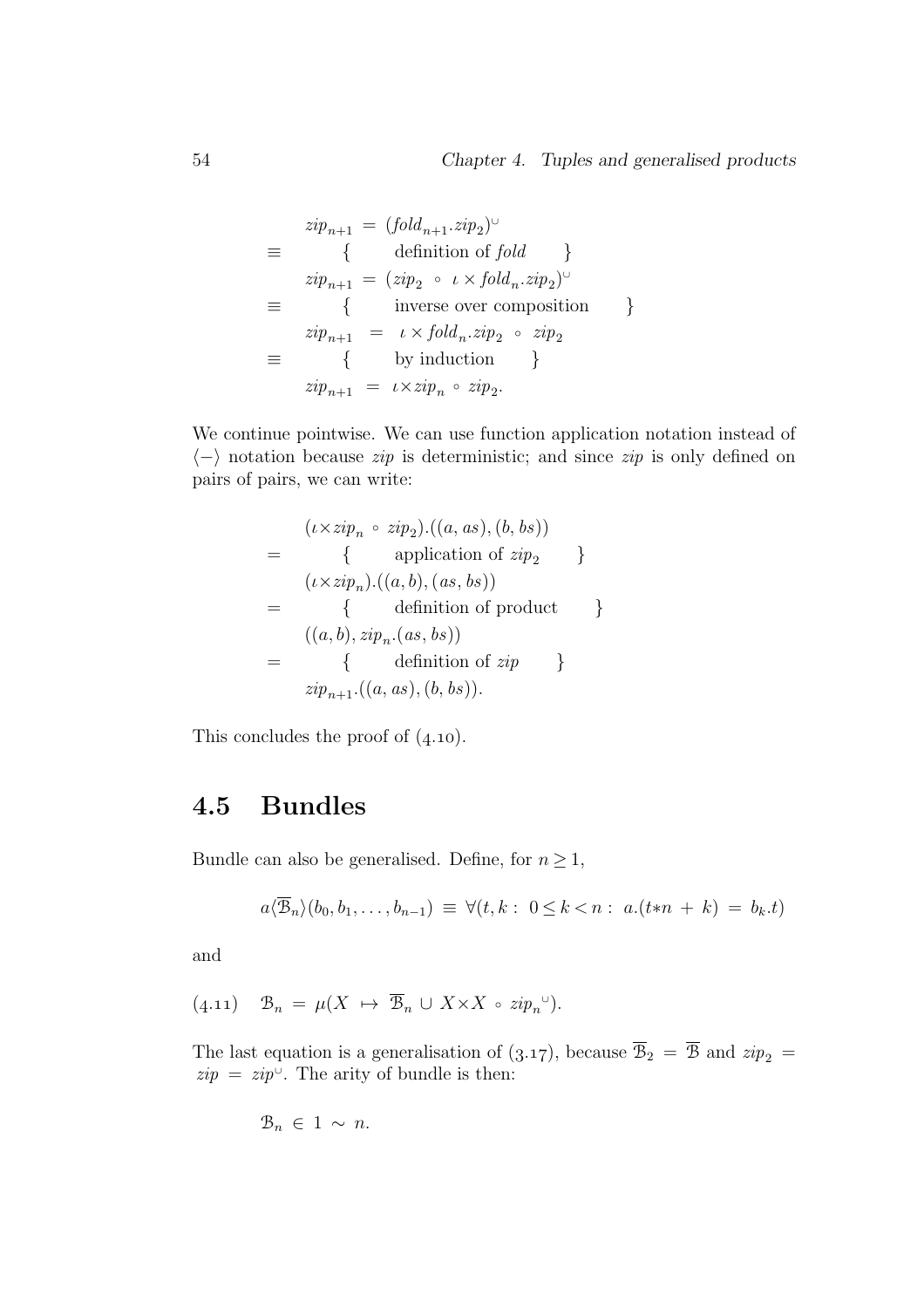

From  $(4.11)$  it is immediate to obtain

$$
(4.12) \quad \iota \times \iota \circ \mathcal{B}_n = \mathcal{B}_n \times \mathcal{B}_n \circ \operatorname{zip}_n^{\cup} = \mathcal{B}_n \circ \operatorname{map}_n.(\iota \times \iota).
$$

that is a generalisation of  $(3.18)$ . A more general result is

$$
(4.13) \quad m \circ \mathcal{B}_n = \mathcal{B}_n \circ \operatorname{map}_m.n = \operatorname{map}_m.\mathcal{B}_n \circ \operatorname{trn}_{n,m},
$$

where  $trn_{n,m}$  is the component that transposes n m-tuples into m n-tuples:

$$
((a_{1,1},\ldots,a_{1,m}),\ldots,(a_{n,1},\ldots,a_{n,m})) \langle \text{trn}_{n,m} \rangle ((a_{1,1},\ldots,a_{n,1}),\ldots,(a_{m,1},\ldots,a_{m,n}))
$$
.

In other words,  $trn$  is the transpose operation that takes a *n*-tuple of *m*tuples, interpreted as a  $n \times m$  matrix, into the transposed  $m \times n$  matrix. This component may be defined by

 $trn_{n,m} = fold_n.\dot{zip}_m.$ 

Some properties of trn are

$$
trn_{2,m} \,=\, zip_m
$$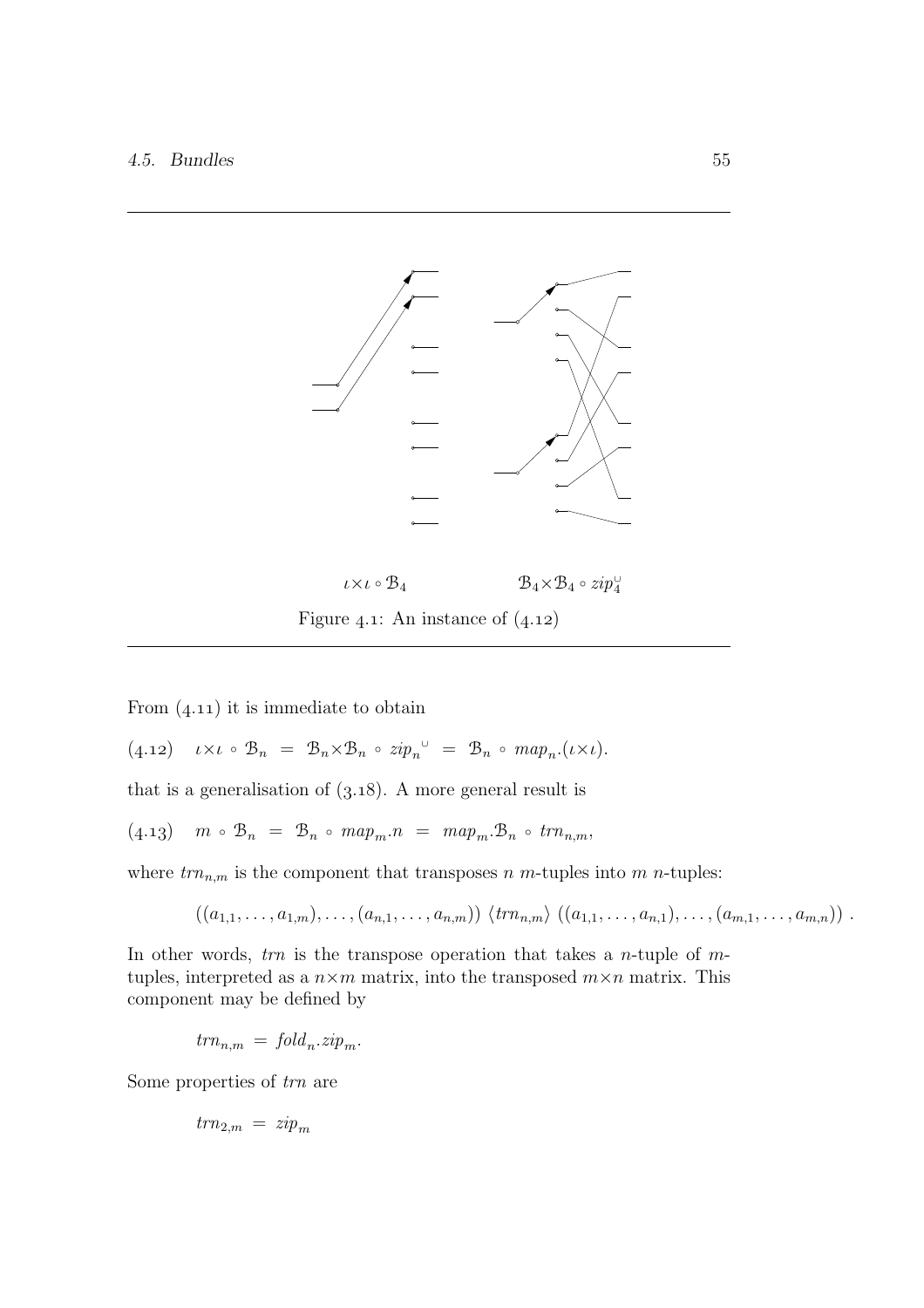

Figure 4.2:  $rot_4$ 

and

$$
trn_{n,2} = zip_n^{\quad \cup}.
$$

Another property of bundle is

 $(4.14)$   $\dot{R} \circ \mathcal{B}_n = \mathcal{B}_n \circ map_n \dot{R}.$ 

## 4.6 Rotations

A useful wiring relation is rot, defined by

 $rot_n = append_n \circ \gg \vartriangle \ll n$ 

where  $append_n$  transforms a pair of *n*-length tuples in a single  $2n$ -length tuple:

$$
(a, b) \langle append_1 \rangle (a, b)
$$
  

$$
(a, d) \langle append_{n+1} \rangle ((a, b), c) \equiv d \langle append_n \rangle (b, c) \text{ for } n \ge 1
$$

Informally, rot "rotates" the wires one position to the left (you are supposed to think of input being on the right side):

$$
(a_2,a_3,\ldots,a_n,a_1)\langle rot\rangle(a_1,a_2,a_3,\ldots,a_n).
$$

The append in the definition of rot is needed to restore the proper structure of the wires; for instance,

$$
(\gg \vartriangle \ll). (a, b, c, d) = (\gg \vartriangle \ll). (a, (b, c, d)) = ((b, c, d), a)
$$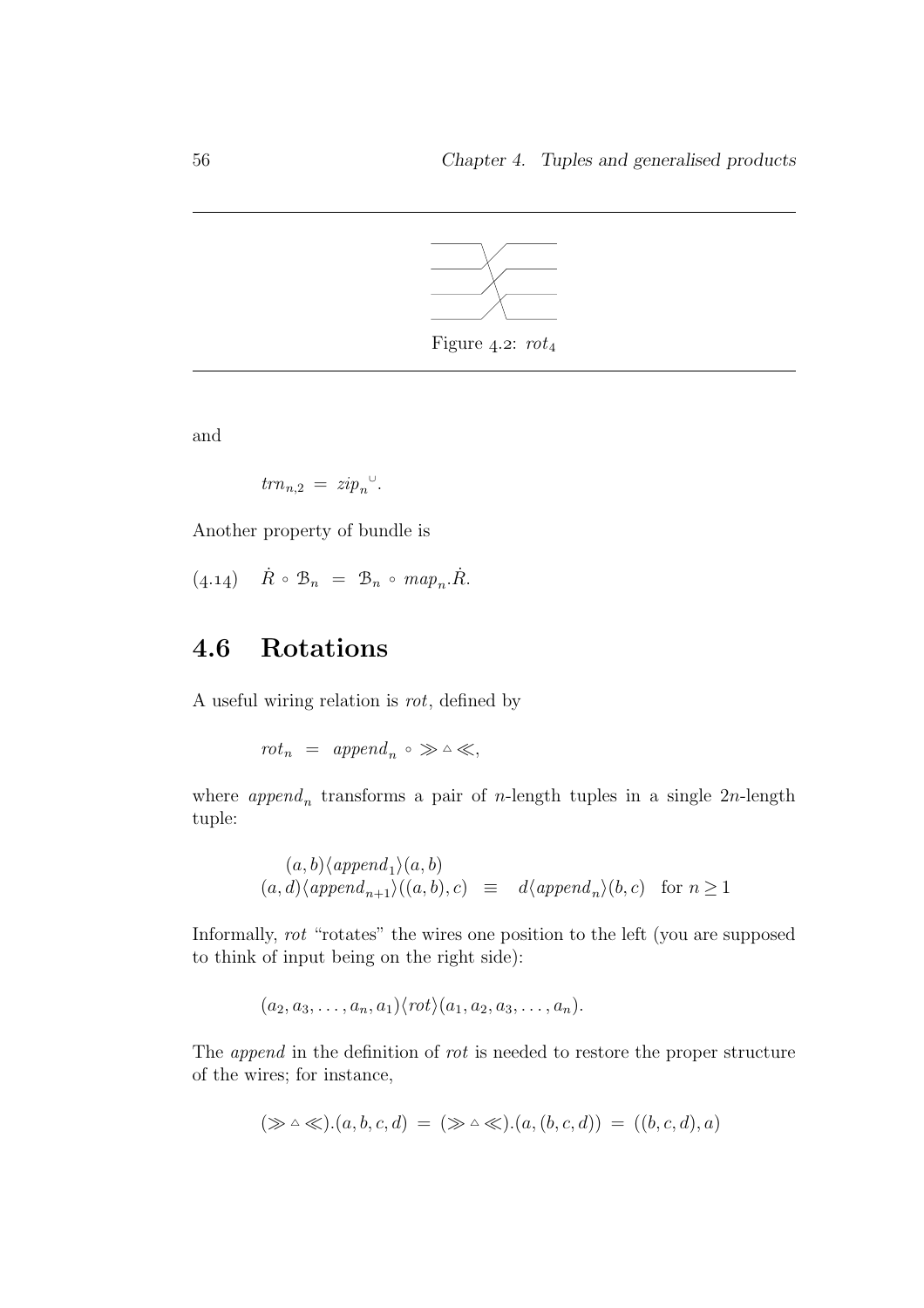and

$$
append.((b, c, d), a) = (b, (c, d, a)) = (b, c, d, a).
$$

Clearly, rot must satisfy

$$
rot_n^n = n,
$$

and

$$
rot_n^{\quad \cup} \circ rot_n = n,
$$

and

$$
rot_n^{\quad \cup} = rot_n^{n-1}.
$$

## 4.7 Cyclic multiplexers

Wayne Luk introduced in [35] the  $cmx_{i,N}$  component (from "cyclic multiplexer"), defined by

$$
cm x_{i,n} = \mathcal{B}_n \circ \text{rot}^{\cup i} \circ \ll \times \text{map}_{n-1} \gg \circ \text{rot}^i \circ \mathcal{B}_n
$$

(the definition presented here is more general; Luk's definition only considers the case  $i = 0$ ). The cyclic multiplexer can be interpreted as a device that has two inputs (on the right) and one output (on the left). At each time t, if t mod  $n = i$  then  $cmx_{i,n}$  behaves like  $\gg$ ; otherwise, it behaves like  $\ll$ . In other words, the left input "passes through" once every *n* clock ticks. Formally,  $cmx_{i,n}$  satisfies

$$
(4.15) \quad a \langle cm x_{i,n} \rangle (b,c) \equiv \forall (t: t \bmod n = i: a.t = b.t) \land \forall (t: t \bmod n \neq i: a.t = c.t).
$$

A useful property of  $cmx_{i,n}$  is

$$
(4.16) \quad cm x_{i,n} \circ \dot{R} \circ \dot{S} = \mathcal{B}_n \circ \, rot^{\cup i} \circ \dot{R} \times map_{n-1}.\dot{S} \circ \, rot^i \circ \, \mathcal{B}_n^{\cup}.
$$

The proof is easily obtained by pointwise reasoning.

A cyclic multiplexer is easily implemented in practice using a counter and a multiplexer; see for instance Katz [28].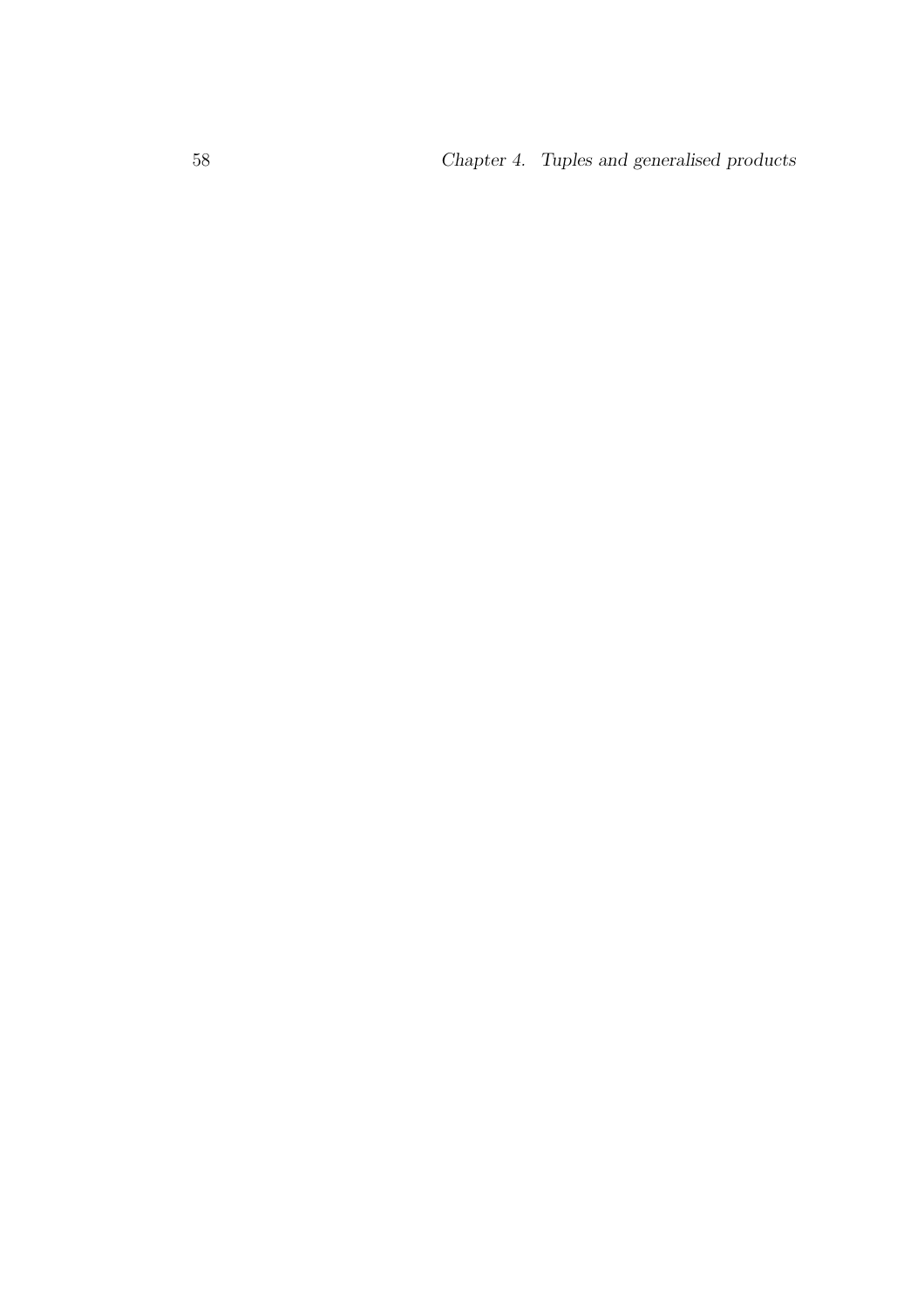## Chapter 5

# The carré problem

In this chapter we show the derivation of an efficient circuit, from a specification which is implementable, but inefficient in terms of area.

The carré problem is described, and solved, in a short note by Rem [45]. A carré is a sequence such that the first half is equal to the second half. We want to derive a circuit that, given an input stream, flags whether the last  $2N$  symbols read were a carré, for fixed N.

Rem solves the problem by deriving an imperative program, that can be interpreted as a circuit, by means of pointwise predicate calculus. Here we solve the problem in a different way: we will obtain a relation algebra term by mostly point-free relation algebra calculations. This term can be interpreted as a circuit as well. The circuit interpretation of our result is similar to the circuit presented by Rem, and is just as efficient in terms of area. However, our calculations are

We want to construct a circuit  $C$  that, given an input sequence, outputs true whenever the last  $2N$  symbols read were a carré, and outputs *false* otherwise. Formally,

$$
a\langle C\rangle b \equiv \forall (n :: a.n \equiv b(n-2N, n-N] = b(n-N, n]),
$$

where  $c(l, k]$  denotes the sequence  $[c.((l + 1), c.((l + 2), \ldots, c.k])$ . A straightforward way to translate the above pointwise specification into a point-free one is as follows (see picture  $5.0$ ):

$$
(5.0) \qquad \text{fold} \ \dot{\wedge} \ \circ \ \text{map} \doteq \ \circ \ \text{zip} \ \circ \ (\text{tri}.\lhd \ \circ \ \text{fork}_N) \times (\text{tri}.\lhd \ \circ \ \text{fork}_N) \ \circ \ \iota \vartriangle \vartriangleleft^N
$$

An informal operational interpretation of  $(5.0)$  is: reading from right to left,  $\iota \Delta \triangleleft^N$  creates two copies of the input stream, and delays one of them N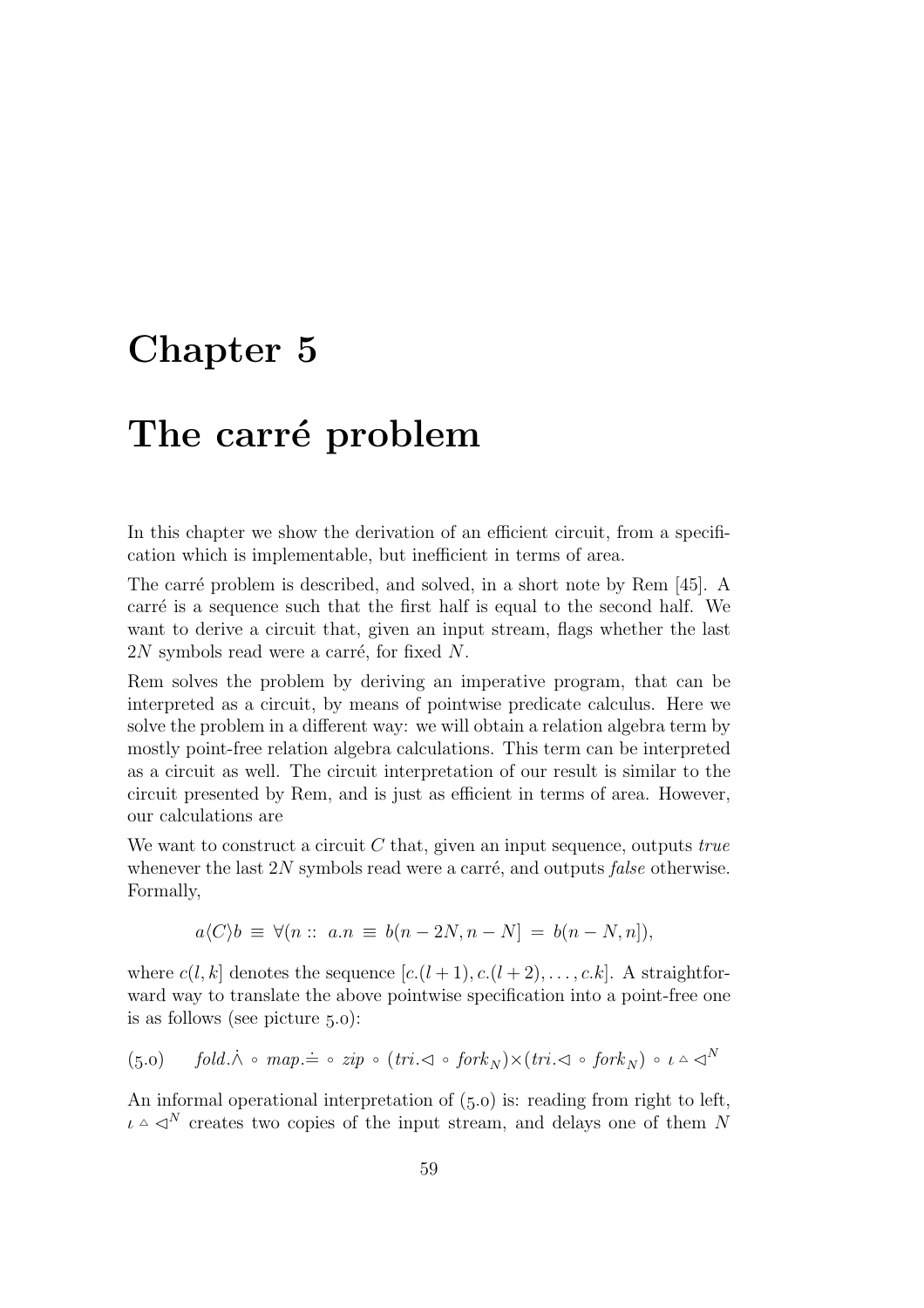

times. By applying  $(tri \triangleleft \circ for k_N)$  to a stream c one obtains the N-tuple  $(c, \lhd c, \lhd^2 c, \ldots, \lhd^{N-1} c)$ ; hence the left domain of  $(tri \lhd \lhd for k_N) \times (tri \lhd \lhd$  $fork_N$ ) "contains" the two sequences to be compared. Then composition with  $map = \circ zip$  tests for equality corresponding pairs of the two sequences. Finally,  $fold.\dot{\wedge}$  tests whether all the equality tests were successful.

Term  $(5.0)$  is implementable; however, it is wasteful in terms of area. Each tri. $\triangleleft$  component contains  $O(N^2)$  delays, and these delays are of the same width as the width of the input stream. While the retiming laws tells us that  $\leq \circ =$  and  $\neq \circ \leq$  represent the same relation, the circuit interpretations of the two terms are different: in the first circuit we have a boolean delay, while in the second we have a delay over a pair of symbols, and the representation of each symbol presumably requires more than one bit. Hence the the informal goal in the following derivation is to transform the symbol-wide delays into boolean delays. In the course of the calculation it will become clear that we can also transform  $map =$  into a single  $\doteq$ .

$$
map \doteq \circ zip \circ tri. \lhd \times tri. \lhd \circ fork \rhd (fork \circ \lhd^N)
$$
\n
$$
= \{ \quad zip \ (4.7) \text{ and delay } (3.2) \}
$$
\n
$$
map \doteq \circ tri. \lhd \circ zip \circ fork \rhd (fork \circ \lhd^N)
$$
\n
$$
= \{ \quad \text{re timing } (3.13) \}
$$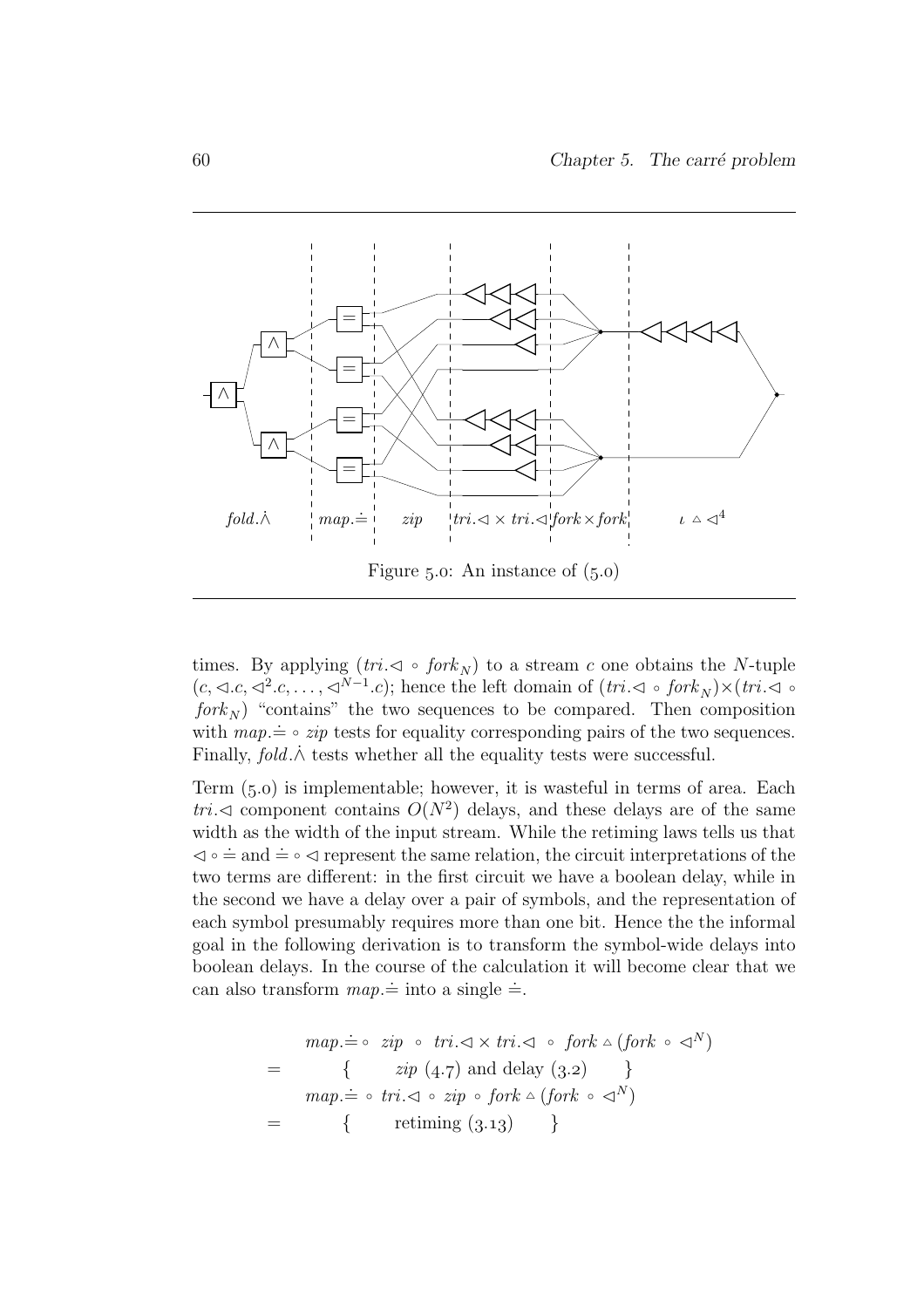

Figure  $5.1$ : An instance of the rhs of  $(5.1)$ 

$$
tri. \triangleleft \circ map. \doteq \circ zip \circ fork \triangle (fork \circ \triangle N)
$$
\n
$$
= \{ \quad \text{delay is deterministic, (4.3)} \}
$$
\n
$$
tri. \triangleleft \circ map. \doteq \circ zip \circ fork \triangle (\triangle N \circ fork)
$$
\n
$$
= \{ \quad \text{fusion (2.1); zip (4.8)} \}
$$
\n
$$
tri. \triangleleft \circ map. \doteq \circ map.(\iota \triangle \triangle N) \circ zip \circ fork \triangle fork
$$
\n
$$
= \{ \quad \text{zip (4.9)} \}
$$
\n
$$
tri. \triangleleft \circ map. \doteq \circ map.(\iota \triangle \triangle N) \circ map.(\iota \triangle \iota) \circ fork
$$
\n
$$
= \{ \quad \text{map fusion (4.1); fusion (2.1)} \}
$$
\n
$$
tri. \triangleleft \circ map. \doteq \circ map.(\iota \triangle \triangle N) \circ fork
$$
\n
$$
= \{ \quad \text{map fusion (4.1); fusion (2.1)} \}
$$
\n
$$
tri. \triangleleft \circ map. \doteq \circ map.(\iota \triangle \triangle N) \circ fork
$$
\n
$$
= \{ \quad \iota, \triangleleft^N \text{ and } \doteq \text{are deterministic, (4.3)} \}
$$
\n
$$
tri. \triangleleft \circ fork \circ \doteq \circ \iota \triangle \triangle N
$$

A law that permits the simplification of a fold composed with a triangle is Horner's rule  $(4.5)$ ; the proviso

$$
\dot{\wedge}\,\circ\,\lhd\times\lhd\;=\;\lhd\,\circ\,\dot{\wedge}\,
$$

holds by the properties of delay  $(3.13)$  and  $(3.2)$ , hence Horner's rule is applicable:

$$
fold.\wedge \circ tri.\lhd = fold.(\wedge \circ \iota \times \lhd).
$$

Summing up, we have proved

$$
(5.1) \qquad (5.0) \; = \; fold. (\dot{\wedge} \circ \iota \times \lhd) \circ fork \circ \doteq \circ \iota \wedge \lhd^N,
$$

and this brings the number of required memory elements from  $O(N^2)$  to  $O(N)$ . Figure 5.0 shows a picture interpretation of (5.1).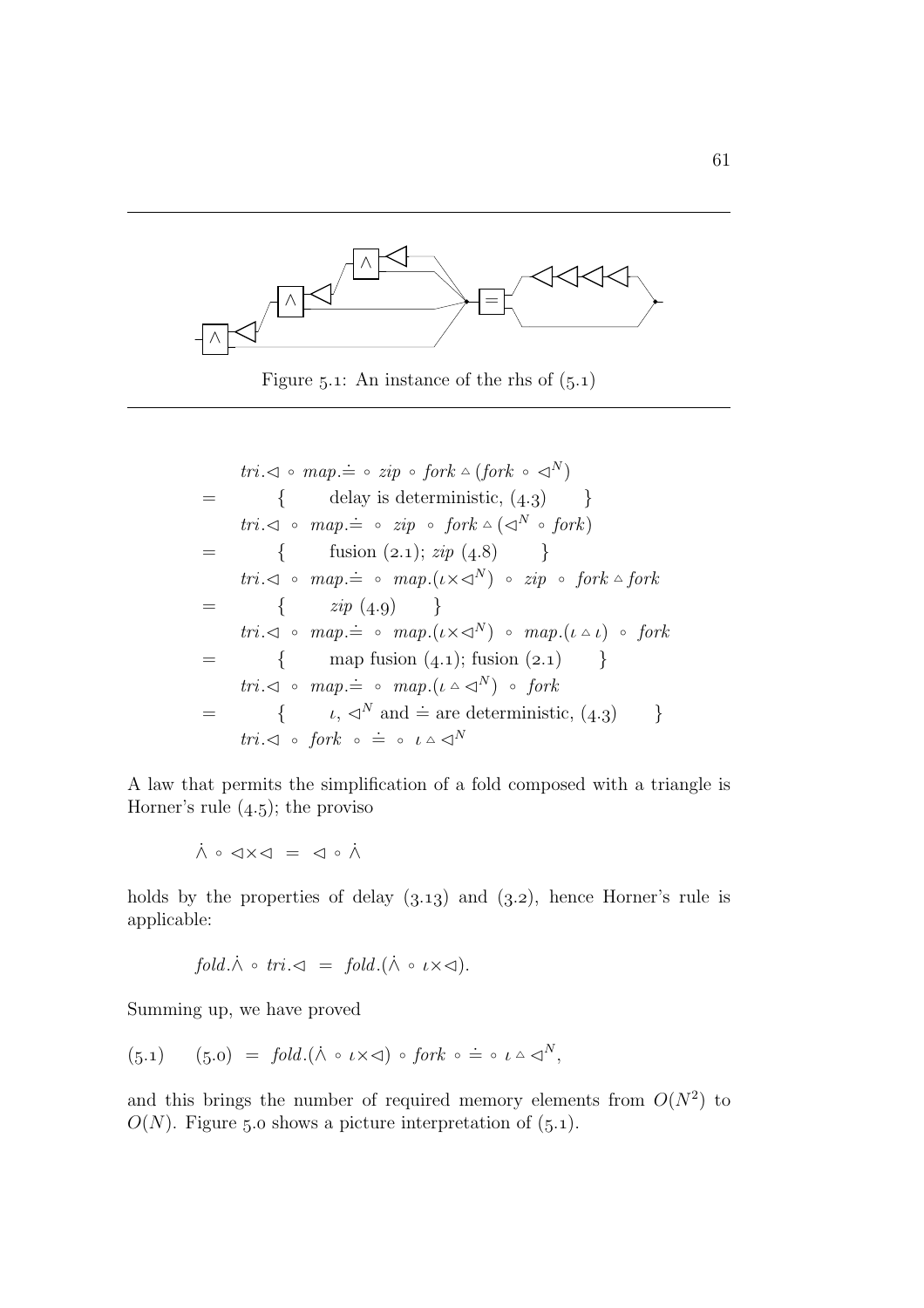Now, consider

 $(5.2)$  a $\langle \text{fold}.\dot{\wedge} \circ \text{tri}.\langle \cdot \rangle \circ \text{fork}_N \rangle b.$ 

The above holds if and only if, for all  $t$ ,

$$
a.t \equiv b.t \land b.(t-1) \land \dots \land b.(t-N+1);
$$

in words,  $a.t$  is true whenever the last consecutive N inputs were true. All that matters then is the number of consecutive true inputs. This suggests that we may implement the above machinery with a counter. It is advantageous to do so, because a counter can be realized using  $O(\log N)$  memory elements, a result that is better than what we obtained with Horner's rule.

The left domain of  $tri.\lhd \,\circ \,fork_N$  is a tuple of boolean stream, and what we are interested in is the number of consecutive true values from the left at any time t. Let's define then  $cnt<sub>n</sub>$  for all n-tuples of booleans as

$$
cnt_n.(x_0, \ldots, x_{n-1}) = \uparrow (k:: \forall (i: 0 \leq i < k: x_i \equiv true)),
$$

where  $l \uparrow m$  is the maximum of l and m. Function  $cnt_n$  counts the number of consecutive true values from the left in an *n*-tuple. Clearly  $fold_N.\dot{\wedge} \circ \dot{crit}_N^{\cup} \circ$  $cnt<sub>N</sub> = fold<sub>N</sub> \Lambda$ , so we can rewrite the circuit in (5.2) to

$$
\text{(5.3)} \qquad \text{fold} \ \dot{\wedge} \ \circ \ \text{cnt}_N \, \text{''} \ \circ \ \text{cnt}_N \ \circ \ \text{tri} \ \lhd \ \circ \ \text{fork}_N.
$$

Now,  $fold \wedge \circ \operatorname{crit}_{N} \circ \text{just } (=N)$ . For  $\operatorname{crit}_{N} \circ \operatorname{tri} \otimes \circ \operatorname{fork}_{N}$  we reason:

$$
b\langle \operatorname{crit}_{N} \circ \operatorname{tri} \langle \varphi \rangle a
$$
\n
$$
\equiv \qquad \{ \qquad \text{definitions, lifting} \} \}
$$
\n
$$
\forall (t:: b.t = \uparrow (k:: \forall (i: 0 \le i < k: (\lhd^{i}.a).t \equiv \operatorname{true})))
$$
\n
$$
\equiv \qquad \{ \qquad \text{calculus}; l \downarrow m \text{ is the minimum of } l \text{ and } m \} \}
$$
\n
$$
\forall (t:: a.t \equiv \operatorname{false}: b.t = 0)
$$
\n
$$
\land \forall (t:: a.t \equiv \operatorname{true}: b.t = (b.(t-1) + 1) \downarrow N)
$$
\n
$$
\equiv \qquad \{ \qquad \text{defining } l +_N m = (l + m) \downarrow N \} \}
$$
\n
$$
b\langle (K_0 \triangledown ((+_N1) \circ \langle \varphi \rangle))^{\sigma} \rangle a
$$

The components in the last circuit can be implemented in  $O(\log N)$  area. The reduction in area is due to the change in representation defined by  $c\dot{m}$ . while an N-tuple requires N wires, a number between 0 and N can be represented with just  $\lceil \log N \rceil$  binary digits.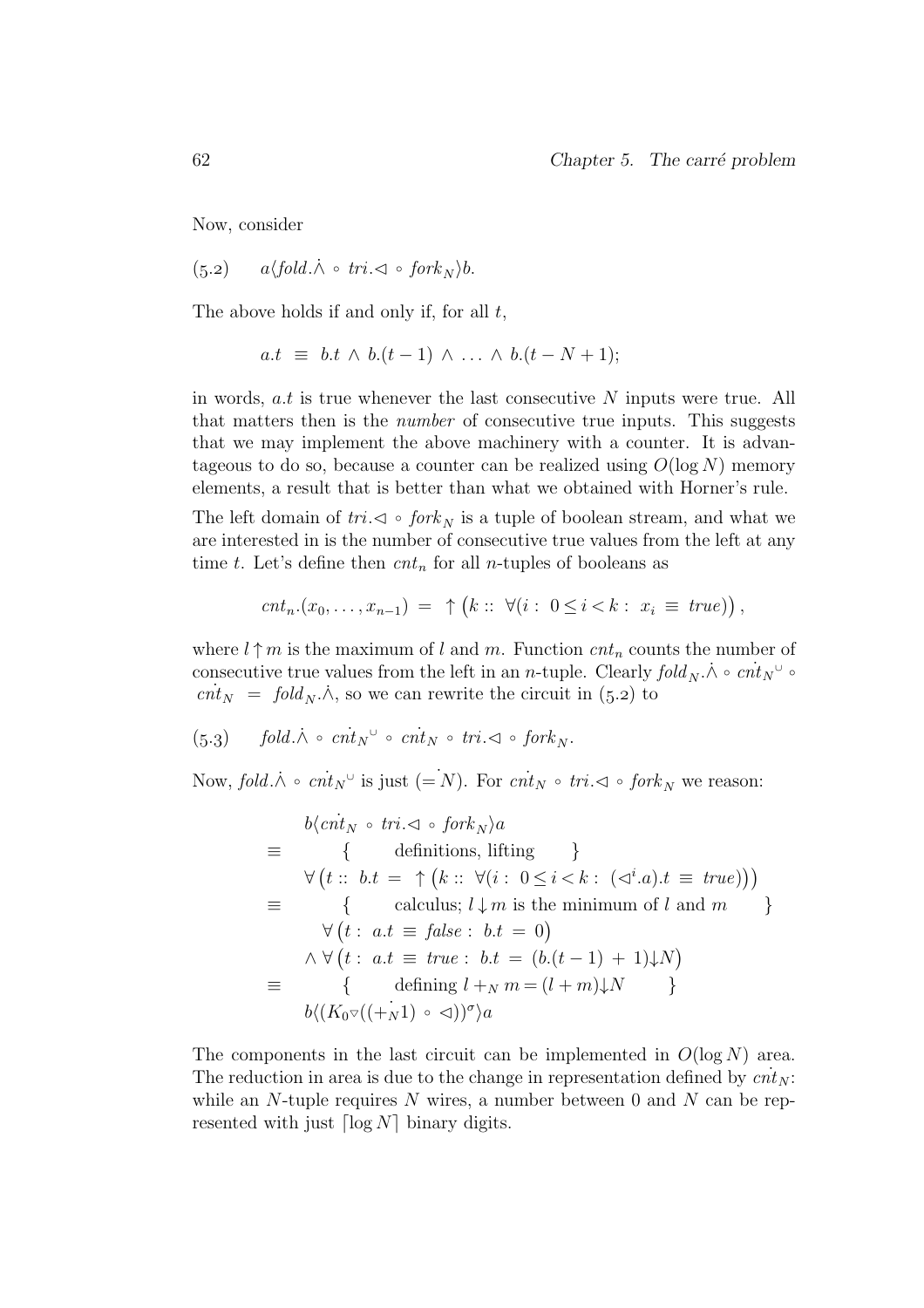

Figure 5.2: An instance of the rhs of  $(5.4)$ 

Summarizing, we have proved that

$$
(5.4) \qquad (5.0) = (=N) \circ (K_0 \circ ((+_N1) \circ \triangleleft))^\sigma \circ \doteq \circ \iota \triangle \triangleleft^N.
$$

Figure 5.2 shows an instance of the final design.

## 5.0 Conclusions

We have shown how to use Ruby to solve a simple circuit derivation problem. It is interesting to compare our derivation with the one by Rem [45]. While they are rather different, the results when interpreted as circuits are similar. Our calculations are slightly longer, but straightforward. The main invention is the introduction of  $cnt<sub>N</sub>$ , which is suggested by an analysis of the operational meaning of the circuit. The rest of the derivation is guided by the shape of the formulae.

The introduction of  $\operatorname{crit}_N$  allows us to break the derivation in two parts; this is an advantage of the algebraic style of reasoning.

One other advantage of our derivation is that the circuit terms we obtain are much smaller than Rem's corresponding CSP-like programs. It appears that Ruby is able to represent some circuits very compactly.

The carré derivation does not need the full generality of relations; all relations we use are deterministic, with the exception of  $\text{cnt}_N^{\cup}$ , since  $\text{cnt}_N$  is deterministic, but not injective. Should we want to recast the whole calculation in functional terms, we'd only have to treat the proof of  $fold_N.\dot{\wedge} \circ \operatorname{crit}_N^{\cup} \circ$  $cnt<sub>N</sub> = fold<sub>N</sub>$ . A as "special". Since all the information flow in the circuit is from right to left, it is straightforward to interpret the circuit we obtain as a functional program. But restricting our calculations to functions would lead to a dead end, since in most circuits information flows in two directions,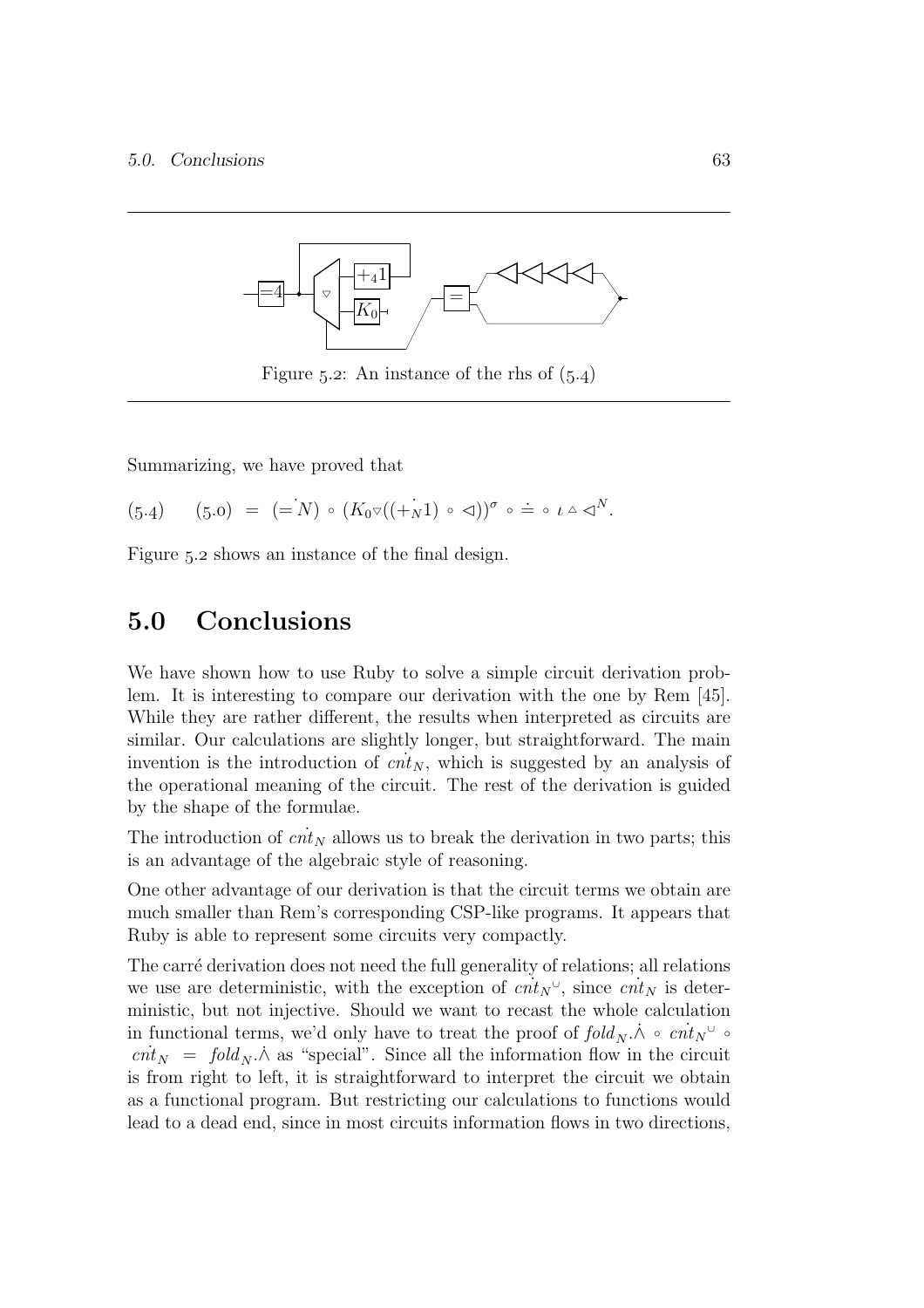so they are not functional programs; this is demonstrated by the appearance of contra-flow in the regular language recognizers of chapter 7.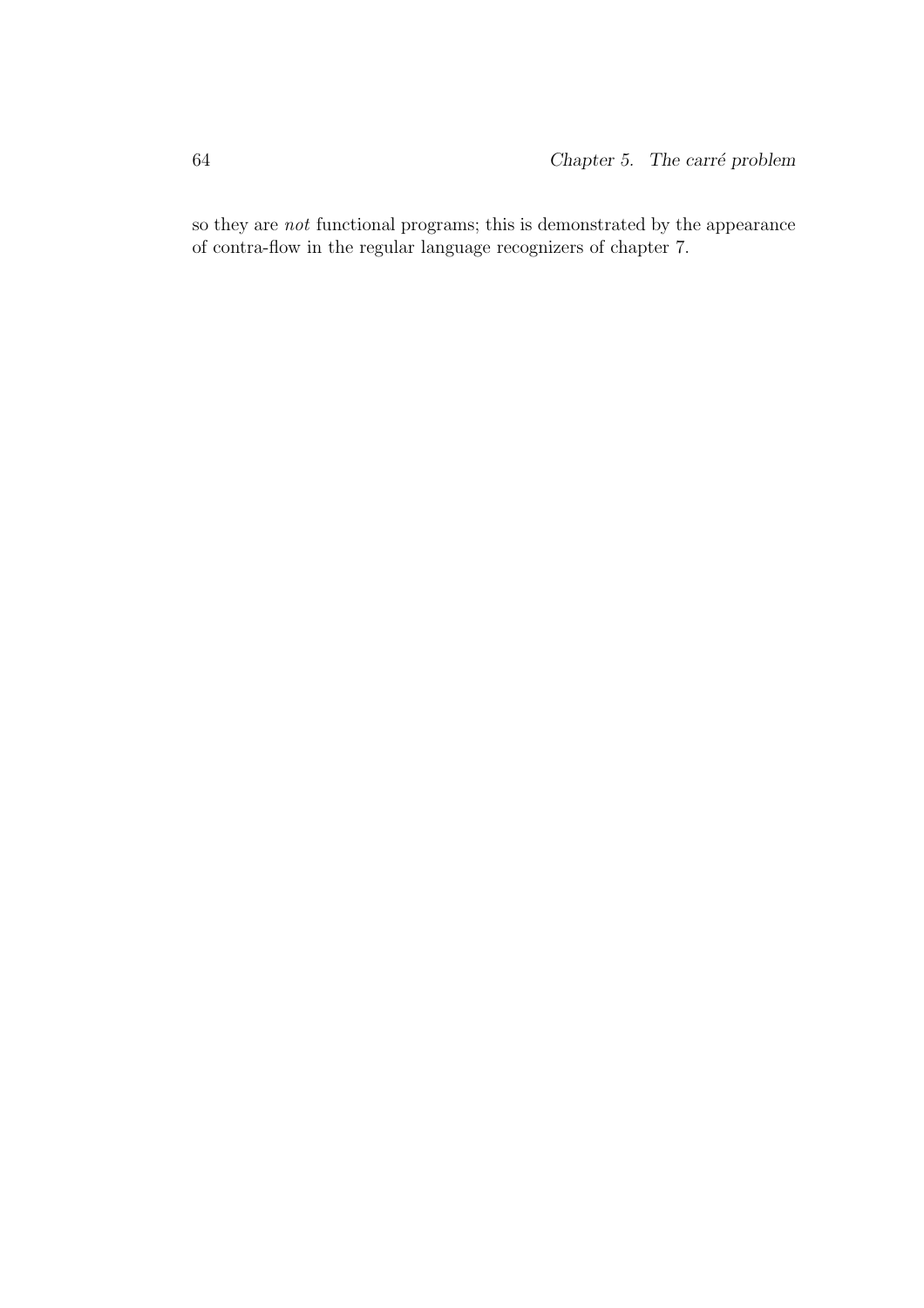## Chapter 6

# A round-robin scheduler

#### 6.0 Introduction

Kropf [29] has collected together a number of problems that can be used as benchmarks for hardware verification, one of which is a bus arbiter. The function of the bus arbiter is to assign the use of a shared resource on each clock cycle to one out of N subsystems that may want to use it, and in such a way that no subsystem is denied access forever.

In this chapter we consider the problem of constructing, rather than verifying, a component of this arbiter.

### 6.1 The specification

A bus arbiter is a device that should assign the use of a resource at each clock cycle to at most one out of  $N$  subsystems that may want to use it, and it should do it so that no subsystem is denied access forever. More specifically, a bus arbiter is a circuit that maps a stream of  $N$  tuples of booleans, representing requests to use the resource, to a stream of N tuples of booleans, representing acknowledgements that the resource may be used.

Note that we are not interested in dealing with metastability problems. Metastability is an effect that may occur whenever a signal is sampled asynchronously; what may happen is that the signal floats in a state that cannot be interpreted as a logical "true" or as a logical "false". It should be clear that this effect cannot be modelled within the framework of this thesis. What we call "wire" here is a mathematical abstraction of physical wires.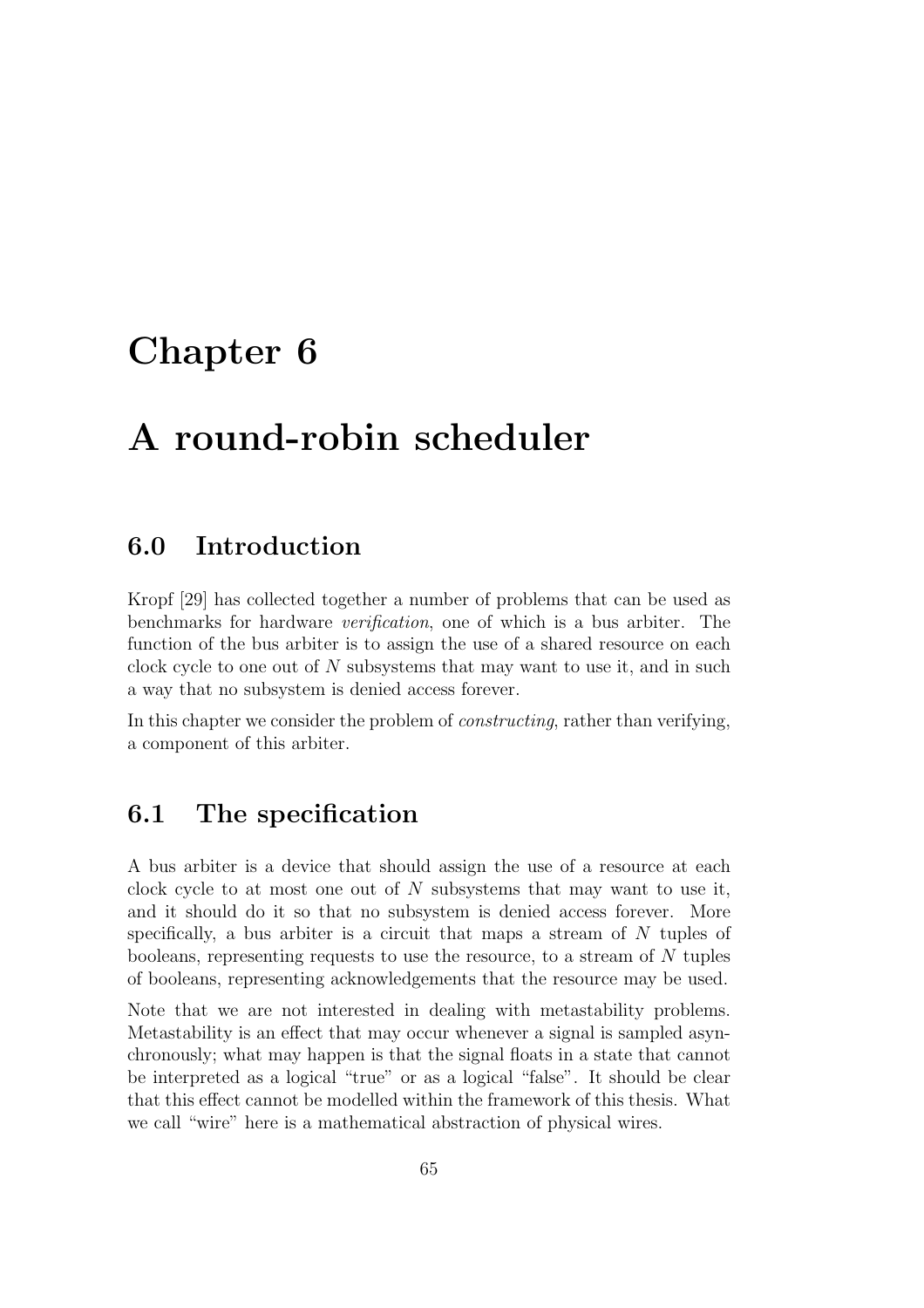Let us call the input stream req and the output stream ack. It is easier to think of  $\mathbb{B}^N$  as a subset of  $\{0,\ldots,N-1\}$ , so we write  $n \in \text{req}.t$  to mean that the *n*-th component of *req* is high at time  $t$ . The specification of the arbiter, as given by Kropf [29], is then:

0. No two output wires are asserted simultaneously: for each instant  $t$ ,

$$
| a c k.t | \leq 1 .
$$

1. Acknowledge is not asserted without request:

 $ack.t \subset \textit{req}.t$ .

2. Every persistent request is eventually acknowledged: there is no pair  $(n, t)$  such that

$$
\forall (t': t \leq t': n \in \text{req.} t' \land n \notin \text{ack.} t') .
$$

Kropf himself suggests an implementation. The arbiter should normally grant acknowledge to the request that is lowest in index, unless there is some other wire that has been asserting its request for more than a set amount of time, in which case the latter wire is granted instead. This is accomplished as follows: at any given moment there is a privileged wire. For simplicity, we may take t mod N to be the privileged wire at any time t. If wire n is privileged, and is asserting a request, and it was asserting its request the previous time it was privileged, then it is acknowledged. This way any wire will be acknowledged in less than 2N clock cycles. In the limit case where all requests are asserted at all times, they will be granted in round-robin fashion, i.e., each wire is granted once every N clock cycles.

One way to implement this arbiter is to construct two modules, called for instance LT and RR, the first one granting request to the lowest index asserted in its input, and the second one implementing the round-robin algorithm. The first module is combinational, while the second one has state. Module LT simply returns the lowest numbered signal that is asserted.

In the rest of this chapter the focus is on the development of the round-robin scheduler, RR. Suppose  $\triangleleft^N$  is a function that delays an input stream by N clock cycles. That is,

$$
(\lhd^N.b).t = b.(t - N) .
$$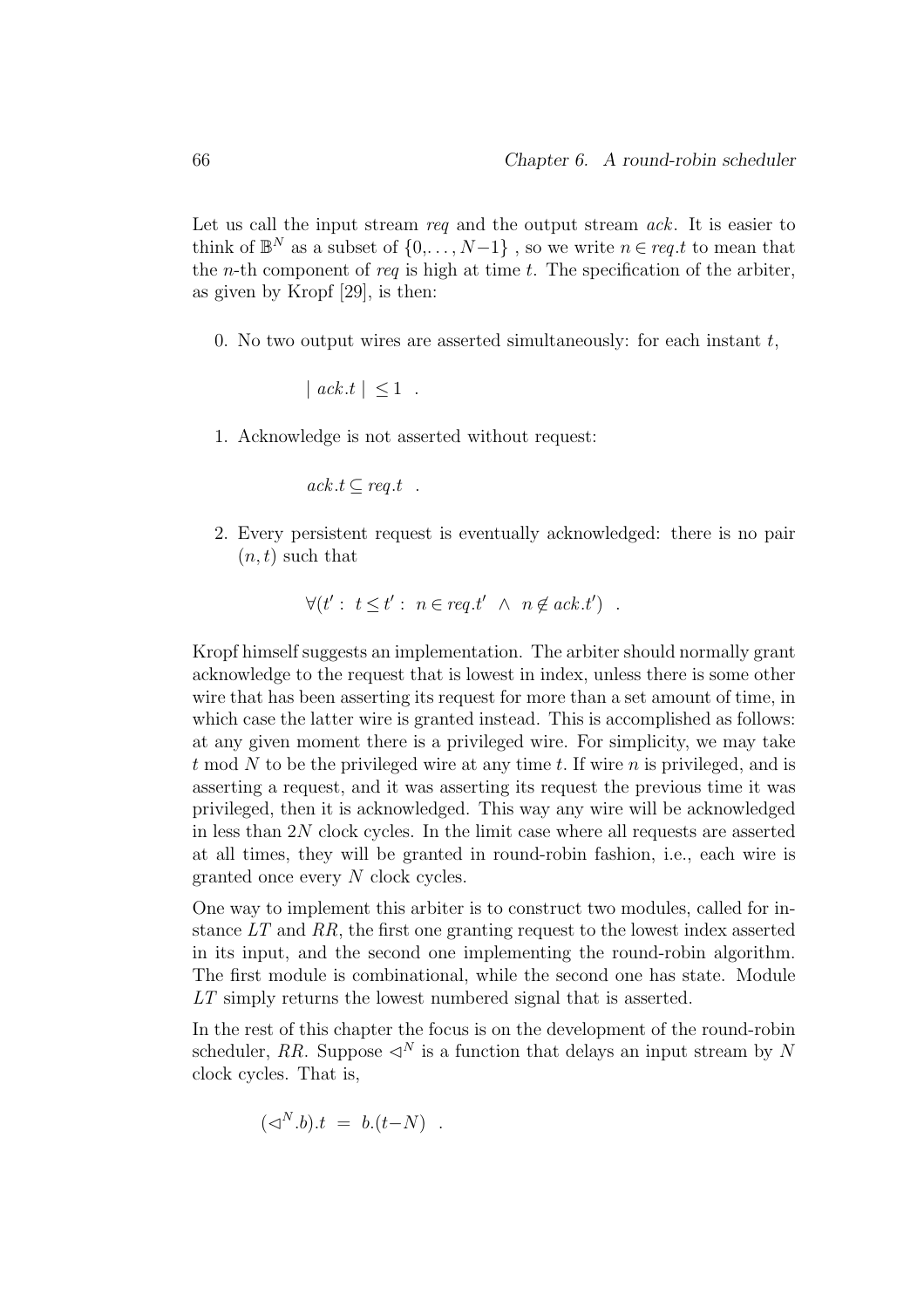Then, viewing RR as a binary relation between output  $ack$  and input req. its specification is

$$
ack \langle RR \rangle \,req \equiv \forall (t::ack.t = \{t \bmod N\} \cap req.t \cap (\lhd^N .req).t) .
$$

The above can be interpreted as follows: at each instant  $t$ , the set of acknowledged wires  $ack. t$  is the intersection of the set of requests at time  $t$ , that is req.t, of the set of requests at time  $t - N$ , that is  $\left(\triangleleft^{N} \cdot \text{req}\right).t$ , and of the singleton set  $\{t \text{ mod } N\}$ , which is the singleton set of the privileged wire number at time t. The task is to construct a circuit that implements  $RR$  as specified above.

#### 6.2 Design Steps

Because the development of the round robin scheduler is quite long we begin first by giving an overview. Some of the terms used in this overview may not be completely clear at this stage. They will however be explained in full detail later.

The steps are as follows:

0. Low level specification.

In the first step we reformulate the given specification of RR using tuples of booleans to represent sets. The new specification takes the form

(6.0) 
$$
RR = \text{filt} \circ \text{intersect} \circ \iota \circ \lhd^N
$$
.

In this specification the definition of  $RR$  has been split into three components. Reading from right to left, the first component  $\iota \Delta \triangleleft^N$  makes two copies of the input stream, one of which is delayed  $N$  time units with respect to the other. The second component *intersect* takes two streams b and c, each of which represents a stream of sets and computes the representation of  $b \cap c$  (the stream whose tth element is  $b.t \cap c.t$ ). In combination with the first component, this component maps input stream req to req  $\cap \triangleleft^N$  req. Finally, the third component filt implements the function ( $\{t \mod N\}$ ∩). In this way the output value at time  $t$  is

$$
ack.t = \{ t \bmod N \} \cap (req.t \cap (\lhd^N .req). t) .
$$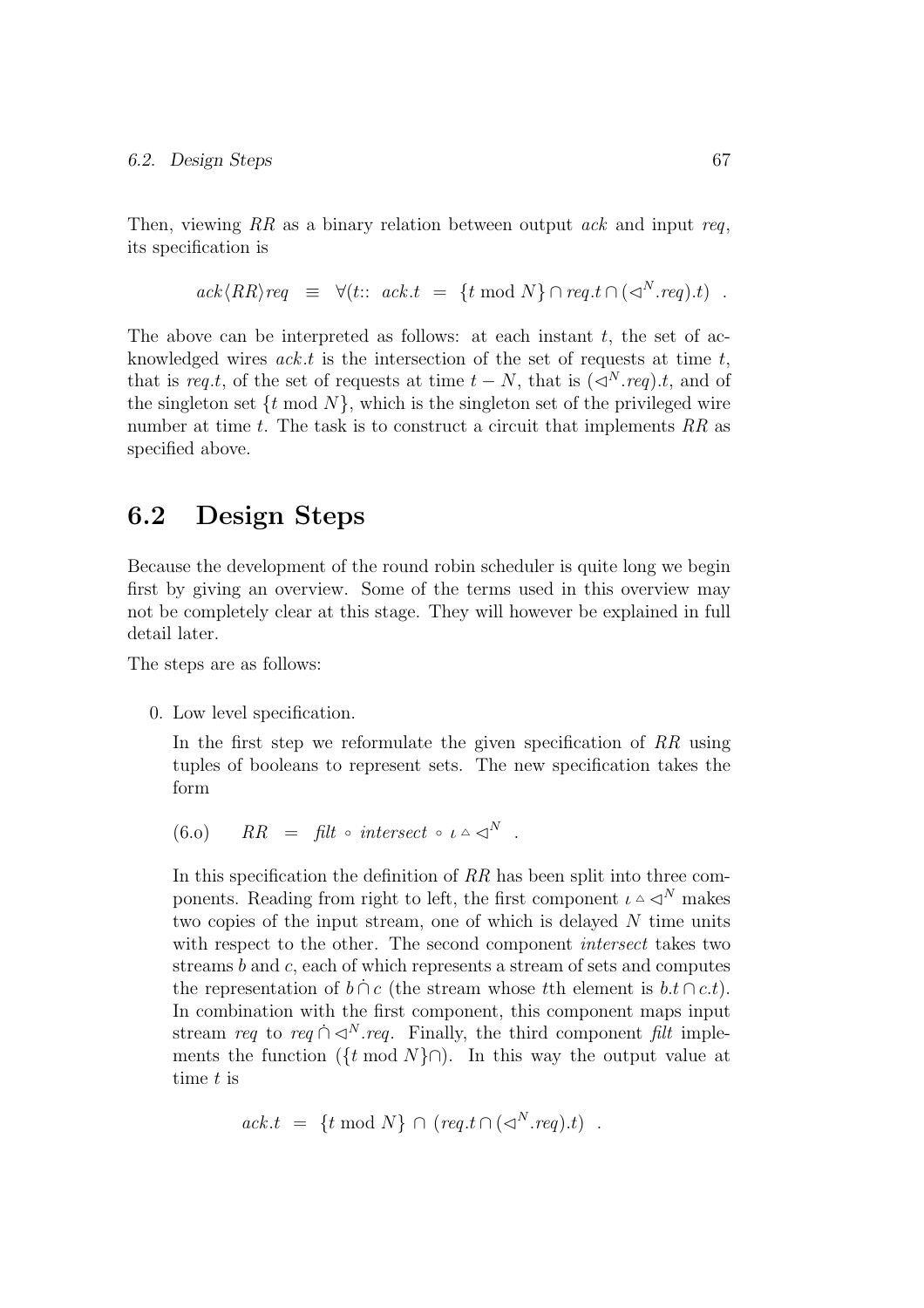where the bracketing shows the order in which the individual terms are computed.

1. Analysis of implementability.

There are two advantages of a modular specification. One is ease of understanding, which is of considerable help to ensuring that the informal requirements are correctly recorded in the formal specification. The other is that it is much easier to identify potential inefficiencies in the implementation. In the second step we analyse the three components with respect to implementability.

The filt component can be implemented in  $O(n)$  area using a cyclic multiplexer.

The problem with the implementability of  $RR$  as specified by  $(6.0)$  is the component  $\iota \Delta \triangleleft^N$ . The area required for its implementation is  $O(N^2)$  since it consists of N delays each with arity N. The conclusion of this phase is thus that it is this component on which we should focus our attention.

2. Goal.

Having analysed the source of inefficiency in  $(6.0)$  we can proceed to formulating the goal. Specifically, we wish to construct memory devices  $f_{k,N}$  such that

(6.1) 
$$
RR = \text{filt} \circ \text{intersect} \circ \iota \circ \text{map}.(k : 0 \leq k < N : f_{k,N})
$$

and such that each such component has at most one delay element. In this way the  $O(N^2)$  area required by the component

 $\triangleleft^N$ 

is replaced by the  $O(N)$  area required by the component

$$
map.(k: 0 \le k < N: f\!\!f_{k,N}) \quad .
$$

(The components are called "flip-flops" because this is a name that is commonly given to memory elements.)

3. Simplification of the goal.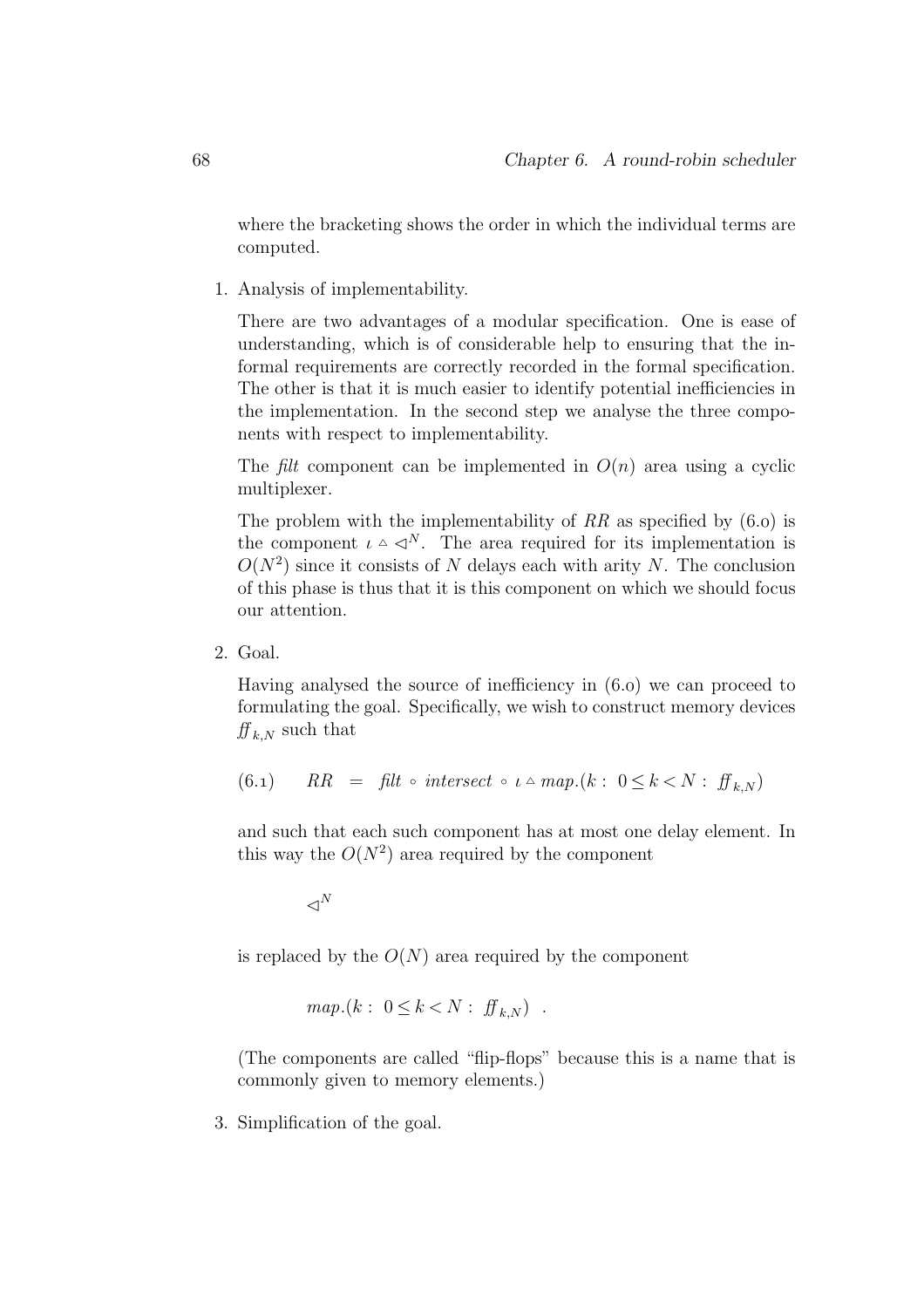#### *6.3. Low Level Specification* 69

The first step in the achievement of the goal is to simplify it so that it becomes more manageable. The requirement on  $f_{k,N}$  is that

$$
filt \circ intersect \circ \iota \circ \lhd^N
$$
  
=  $filt \circ intersect \circ \iota \circ map.(k : 0 \le k < N : f f_{k,N})$ 

However, we show, in a series of steps, how to reduce it to

$$
(6.2) \t D_{k,N} \t \circ \t \prec^N \t = D_{k,N} \t \circ f f_{k,N}
$$

(for each  $k$ ) where

$$
a\langle D_{k,N}\rangle b \equiv \forall (t:\ t \bmod N = k:\ a.t = b.t).
$$

Note that (6.2) specifies the behaviour of the flip-flop  $f_{k,N}$  only at times t such that t mod  $N = k$ . At other times its behaviour is unspecified. This increased latitude (compared to the definition of  $\triangleleft^N$  whose behaviour is specified at all instants) is what is needed to construct an efficient implementation of the circuit.

4. Construction of the flip-flops.

The final step is the construction of the components  $f_{k,N}$ . Again in a series of steps, we calculate that

$$
(6.3) \quad f\!f_{k,N} = (\langle \text{Im } x_{k,N} \rangle^{\sigma} ,
$$

where  $cmx_{k,N}$  is a cyclic multiplexer. Thus the implementation of the flip-flop does indeed require only one delay element. The combination of  $(6.1)$  and  $(6.3)$  is then the desired implementation of the round robin scheduler.

This then is the overview. Let us now present the full details.

#### 6.3 Low Level Specification

#### 6.3.0 Bit Representation

Let us recall the original specification of the round robin scheduler. For input stream  $b$  and output stream  $a$ ,

$$
a \langle RR \rangle b \equiv \forall (t :: a.t = \{ t \bmod N \} \cap b.t \cap (\lhd^N.b).t) .
$$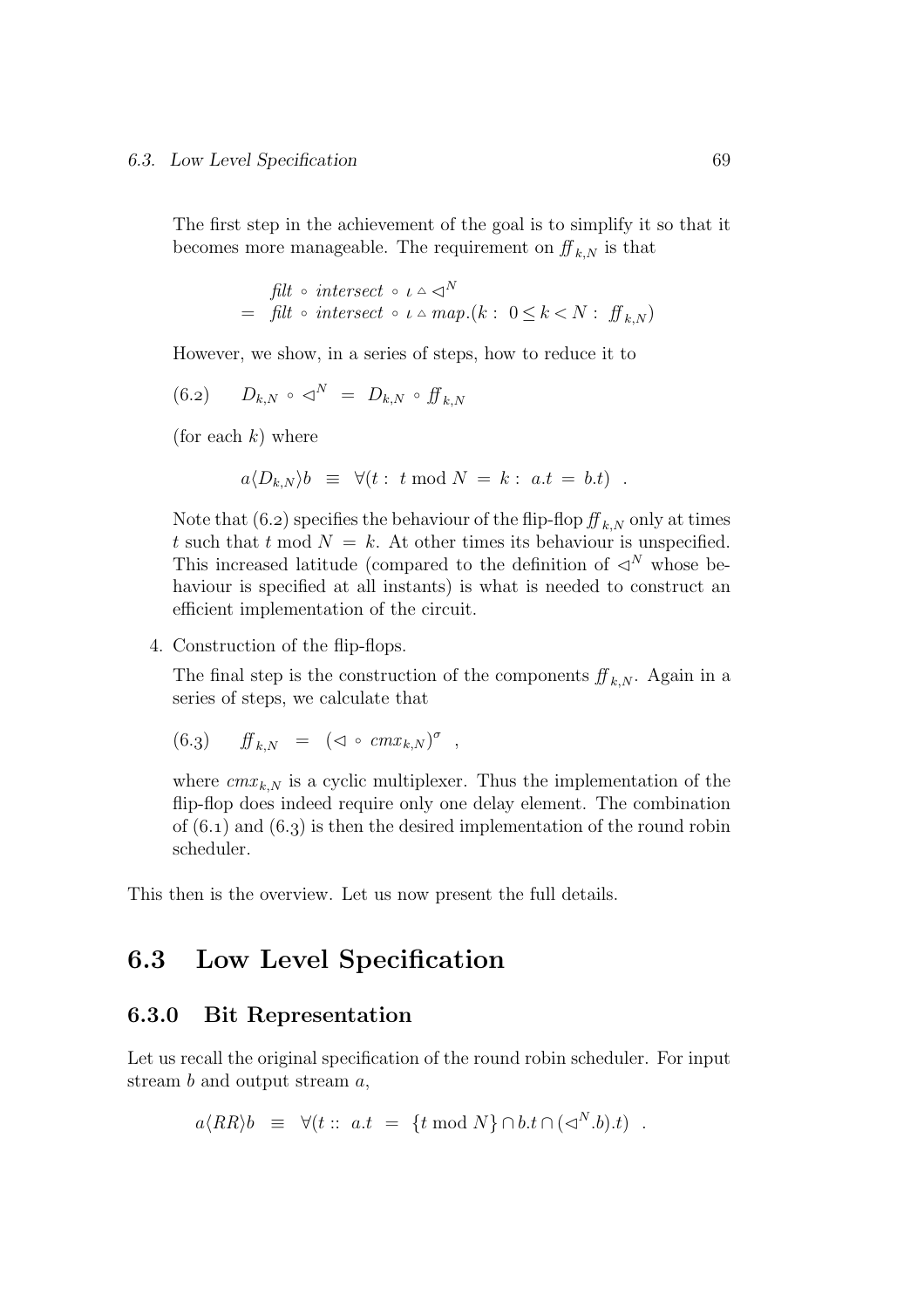As is usual we choose to represent a subset of a set of N elements by a sequence of N bits. A stream of subsets of  $\{0, \ldots, N-1\}$  is represented by a  $N$ -tuple of boolean streams. Let  $a$  be such a  $N$ -tuple. We denote the  $k$ -th stream in a by  $a_k$ ; the set that a represents at time t is  $\{k \mid 0 \leq k \leq N \; \wedge \;$  $a_k.t = true$ .

The intersection operator on sets is then translated into the conjunction operator mapped over the  $N$  input wires. The implementation of the relation  $R$  where

$$
a\langle R\rangle b \equiv \forall (t :: a.t = b.t \cap (\langle \triangle^N.b).t)
$$

is easily derived. Specifically, we have:

$$
\forall (t:: a.t = b.t \cap (\lhd^N.b).t)
$$
\n
$$
\equiv \qquad \{ \qquad \text{representation of sets as sequence of } N \text{ bits } \}
$$
\n
$$
\forall (t, k: 0 \le k < N: a_k.t \equiv b_k.t \land (\lhd^N.b_k).t)
$$
\n
$$
\equiv \qquad \{ \qquad \text{definition of } map \}
$$
\n
$$
\forall (t:: a.t = (map_N.\land).(b.t, (\lhd^N.b).t))
$$
\n
$$
\equiv \qquad \{ \qquad \text{definition of } zip \}
$$
\n
$$
\forall (t:: a.t = (map_N.\land).((zip_N.(b, \lhd^N.b)).t))
$$
\n
$$
\equiv \qquad \{ \qquad \text{lifting, definition of split and composition } \}
$$
\n
$$
a = (map_N.\dot{\land} \circ zip_N \circ \iota \Delta \lhd^N).b \ .
$$

Whence

$$
R = interest \circ \iota \wedge \lhd^N
$$

where

$$
intersect = map_N.\dot{\wedge} \circ zip_N .
$$

See figure 6.0 on the next page for a picture interpretation of  $R$ . It follows that

$$
(6.4) \qquad RR = \; filt \; \circ \; intersect \; \circ \; \iota \; \triangle \; \triangle^N
$$

where the component  $\textit{filt}$  must satisfy the requirement:

$$
a\langle\text{filt}\rangle b \equiv \forall(t:: a.t = \{t \mod N\} \cap b.t).
$$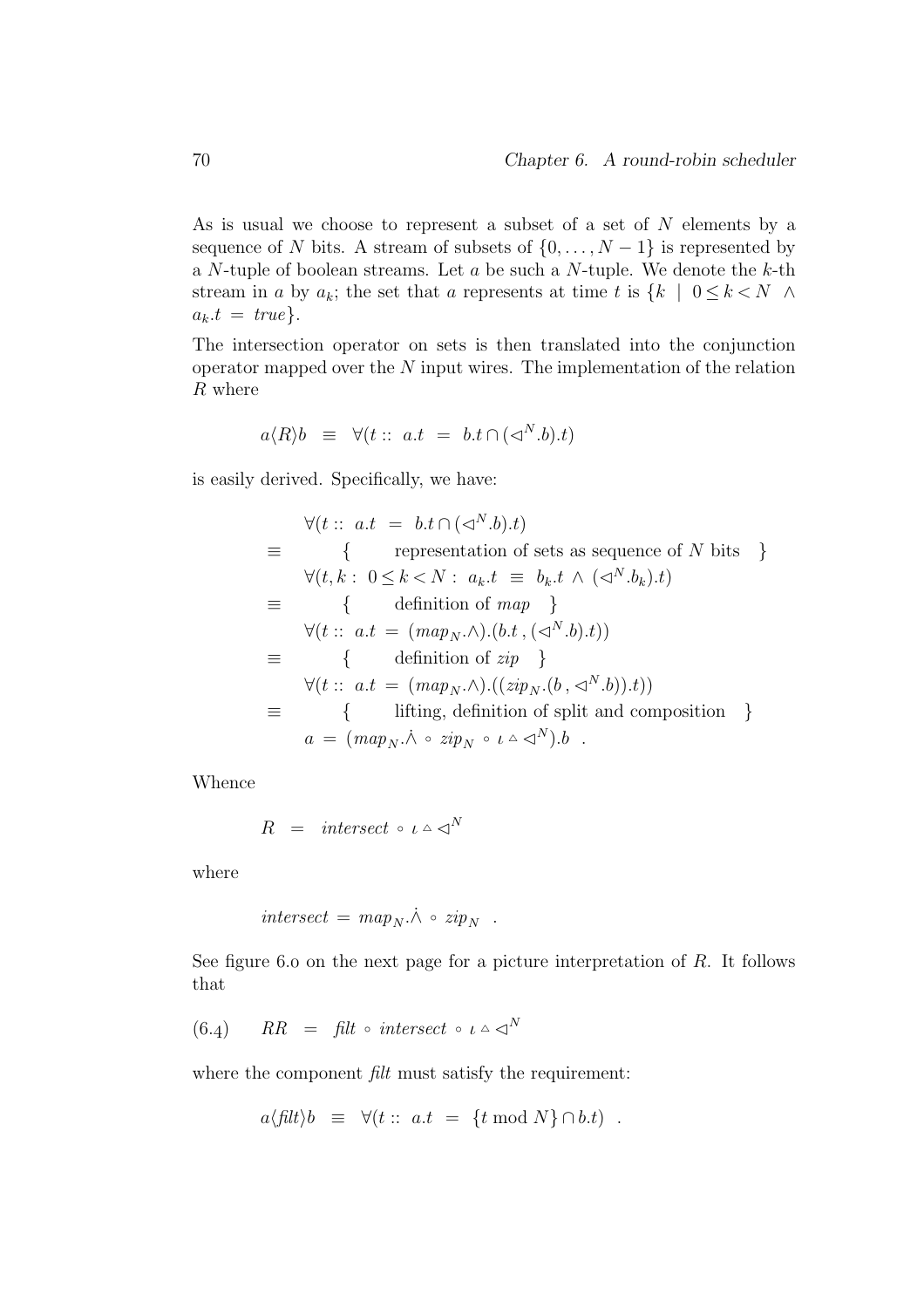

Figure 6.0: An instance of  $R$ 

#### 6.3.1 Implementing The Filter Component

With the exception of filt, it is clear that all components in  $(6.4)$  can be implemented directly. In this section we consider how filt is implemented.

In terms of the bit representation filt must satisfy:

(6.5) 
$$
a\langle \text{filt}\rangle b \equiv \forall (t, k : t \mod N = k : a_k.t = b_k.t) \land \forall (t, k : t \mod N \neq k : a_k.t = \text{false})
$$

In software, filt would be implemented with a straightforward if-then-else statement. In Ruby the full generality of an if-then-else statement is typically shunned, since it enjoys few useful algebraic properties (see Jones [24]). In this case, however, the full generality is not needed and the component can be implemented using a cyclic multiplexer  $cmx_{k,N}$ .

Comparing the definition of filt with that of  $cmx_{k,N}$  it is clear that filt can be implemented by pairing each of the  $N$  bits of the input stream with a stream of false bits and passing each pair of bits to the corresponding cyclic multiplexer. That is,

$$
(6.6) \quad \text{filt} = \text{map.}(k: 0 \le k < N: \text{cm} x_{k,N} \circ \iota \wedge K_F) \ .
$$

where  $K_F$  is a circuit that ignores its input and constantly outputs the value  $F$  (false).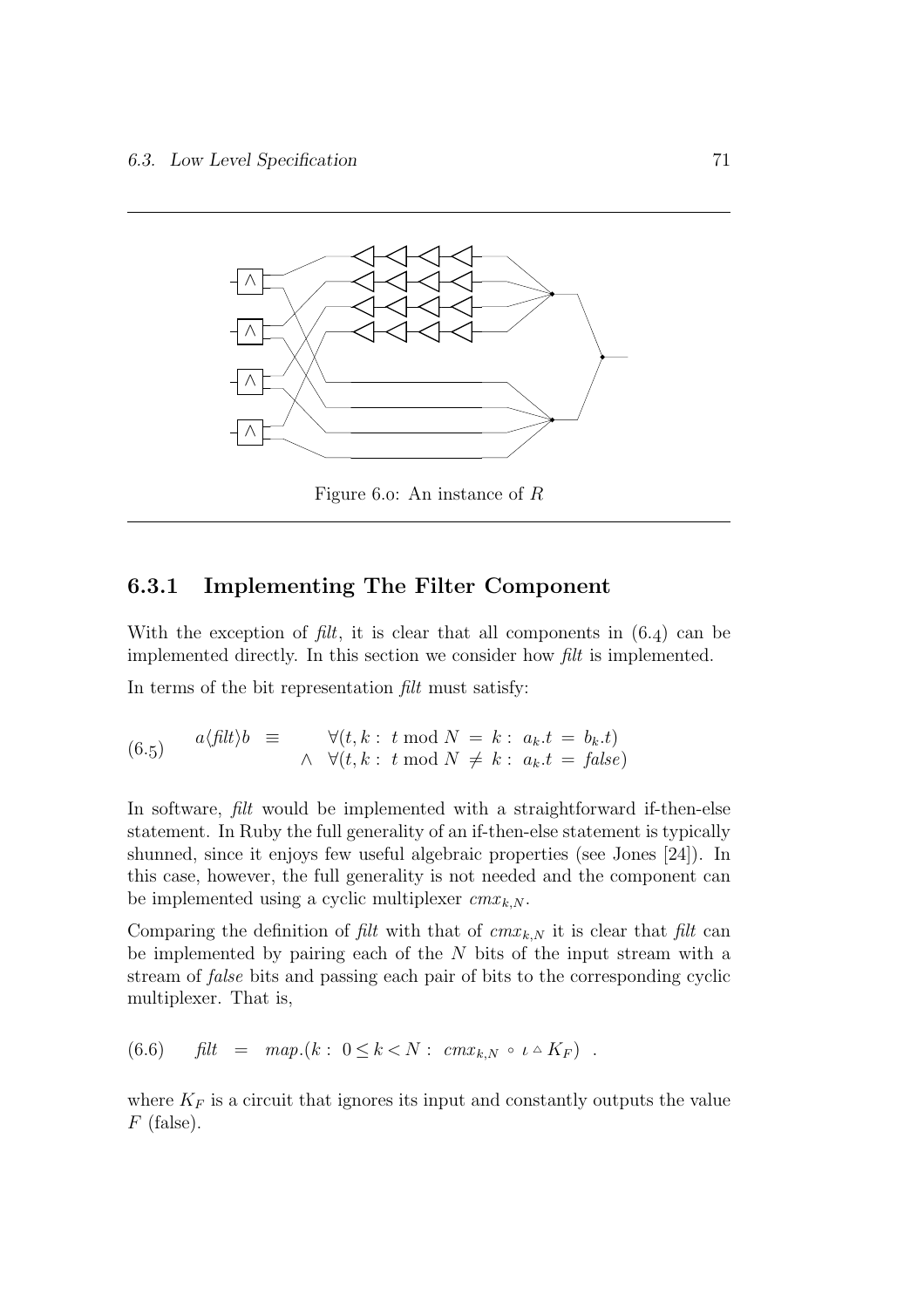This concludes this section. The combination of  $(6.4)$  and  $(6.6)$  is a correct implementation of the round-robin scheduler:

 $RR = map.(k: 0 \le k < N: cm x_{k,N} \circ \iota \wedge K_F) \circ map_N \ldotp \dot{\wedge} \circ zip_N \circ \iota \wedge \lhd^N.$ 

## 6.4 Efficiency Analysis and the Goal

One advantage of a modular specification like  $(6.4)$  is that it simplifies the task of identifying potential inefficiencies. We need only examine each component in turn.

Assuming that a cyclic multiplexer has an efficient implementation, it is clear that the two components filt and intersect have efficient implementations. The bottleneck in the implementation is in fact the component  $\triangleleft^N$ . Note that the input arity of this component is  $N$  since the input stream is in fact a stream of N bits. The total area required for its implementation is thus  $O(N^2)$ . On the other hand, it seems plausible that an  $O(N)$  implementation can be found for RR (although not the component  $\triangleleft^N$ ) since at any stage only  $N$  bits need to be recorded. Specifically, at any time  $t$  it suffices to record the value of the kth input bit only at the last time that it was privileged.

We can express our intuition about the memory component that is required as follows. For each input bit k we replace the  $\triangleleft^N$  component by a memory element  $f_{k,N}$ , "ff" standing for "flip-flop" (this being the name often given by circuit designers to memory elements). That is, we wish to design  $f_{k,N}$ such that

> filt ∘ intersect ∘  $\iota \Delta \triangleleft^N$  $=$  filt ∘ intersect ∘ ι △ map.(k :  $0 \le k \le N$  :  $f|_{k=N}$ ).

Moreover, the implementation of the flip-flops should involve at most one delay element.

## 6.5 Simplifying the Goal

In the following discussion it will be useful to introduce the name specRR for the term

$$
filt \circ \ intersect \circ \ \iota \circ \lhd^N
$$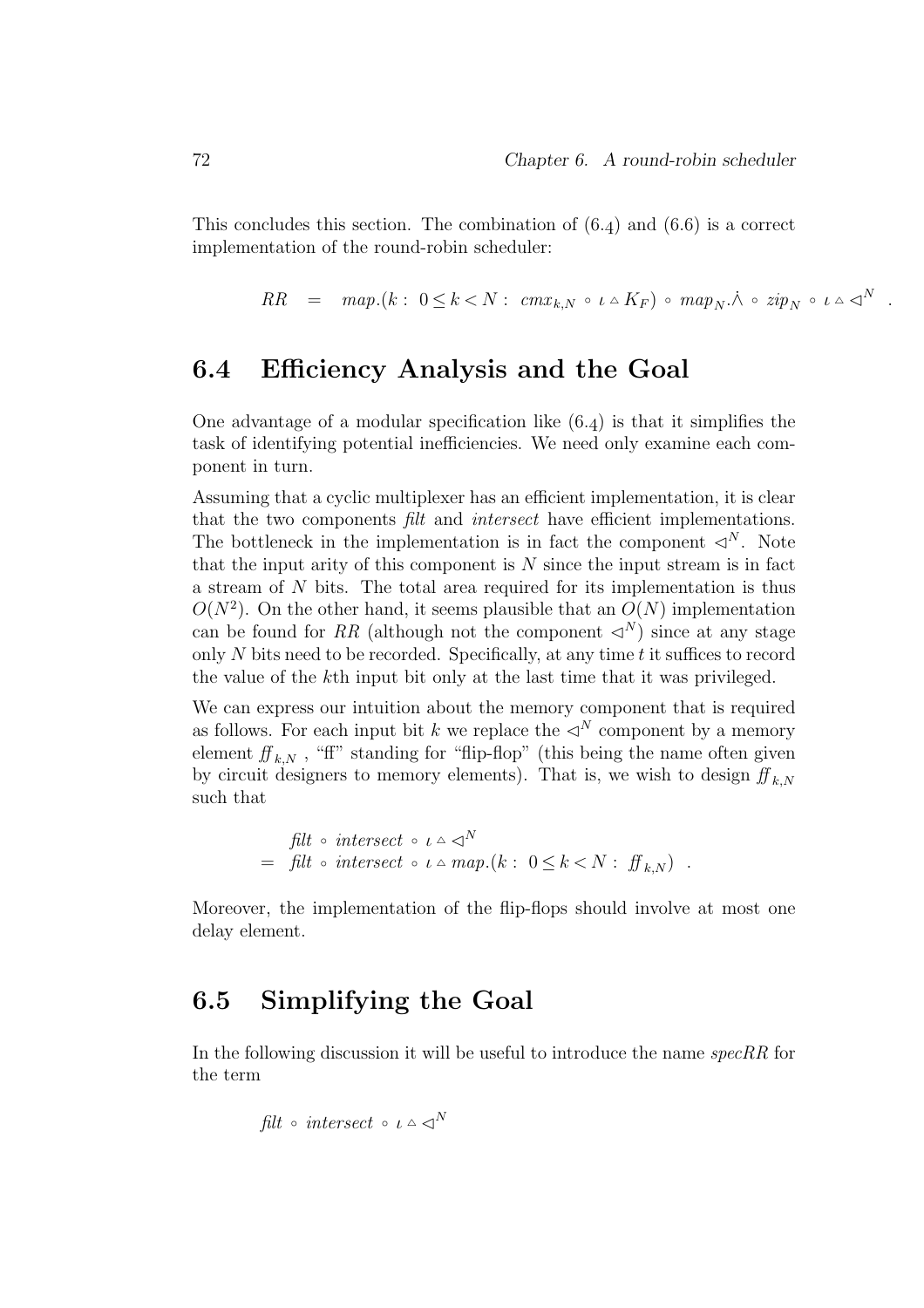and impRR for the term

$$
filt \circ intersect \circ \iota \circ map.(k: 0 \le k < N: ff_{k,N}) .
$$

The goal is to derive  $f_{k,N}$  such that  $specRR = impRR$ . In this section we simplify the goal by splitting it up into separate requirements for the individual flip-flops and by eliminating the " $map.\dot{\wedge}$ " term in the definition of intersect. We begin by splitting the goal up.

Observe first that  $zip \circ \iota \Delta \triangleleft^N$  and  $zip \circ \iota \Delta map.(k: 0 \leq k \leq N: f(k,N))$  can be written as maps. Specifically,

$$
zip_N \circ \iota \triangle \triangleleft^N
$$
  
= { $\{ \text{arity of } zip \}$   
 $zip_N \circ N \times N \circ \iota \triangle \triangleleft^N$   
= { $\{ \text{fusion, polymorphism of } \triangleleft: (3.2) \}$   
 $zip_N \circ map_N \cdot \iota \triangle map_N \cdot \triangleleft^N$   
= { $\{ (4.8) \}$   
 $map_N \cdot (\iota \triangle \triangleleft^N)$ .

Similarly,

$$
zip \circ \iota \land map.(k: 0 \le k < N: f\!\!f_{k,N})
$$
\n
$$
= map.(k: 0 \le i < N: \iota \land f\!\!f_{k,N})
$$

Substituting these terms back into the definitions of  $specRR$  and  $impRR$ , we conclude that  $f_{k,N}$  must satisfy

(6.7) 
$$
\begin{array}{rcl}\n map.(k:: cm x_{k,N} \circ \iota \wedge K_F) \circ map. \dot{\wedge} \circ map. (\iota \wedge \lhd^N) \\
 = & map.(k:: cm x_{k,N} \circ \iota \wedge K_F) \circ map. \dot{\wedge} \circ map. (k:: \iota \wedge f f_{k,N})\n\end{array}.
$$

Thus, by map fusion and introducing the abbreviation  $\varphi_{k,N}$  where, by definition,

$$
(6.8) \qquad \varphi_{k,N} \ = \ cm x_{k,N} \circ \iota \wedge K_F \ ,
$$

we have obtained individual requirements on each flip-flop. Specifically, we require that

$$
(6.9) \qquad \forall (k: 0 \le k < N: \varphi_{k,N} \circ \dot{\wedge} \circ \iota \wedge \vartriangleleft^N = \varphi_{k,N} \circ \dot{\wedge} \circ \iota \wedge f_{k,N}).
$$

In order to remove the spurious conjunction we observe that  $\varphi_{k,N}$  satisfies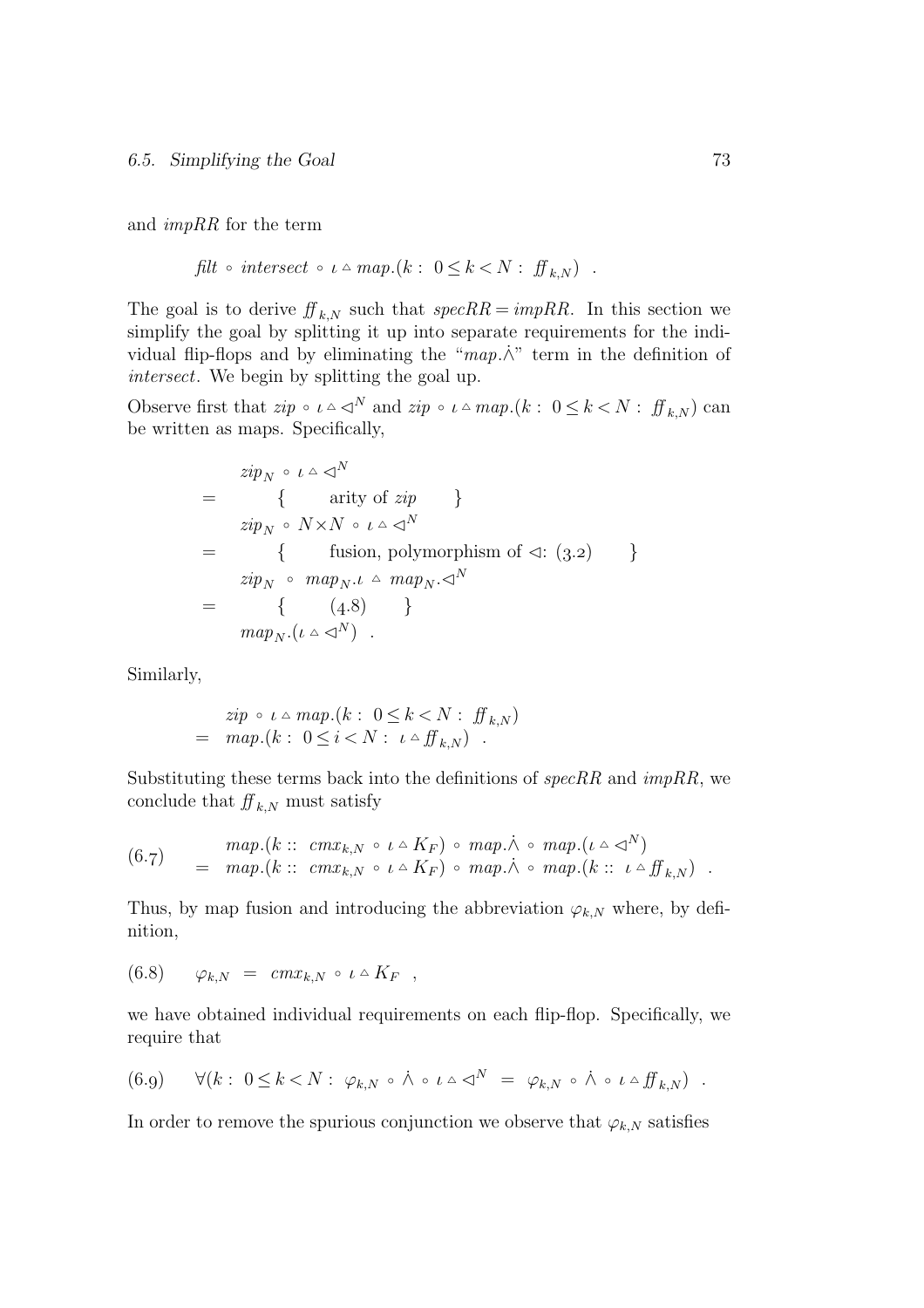$$
a\langle \varphi_{k,N}\rangle b \equiv \forall (t : t \mod N = k : a.t = b.t)
$$
  
 
$$
\land \forall (t : t \mod N \neq k : a.t = F).
$$

From this definition, using the fact that  $F \wedge F = F$ , it is easy to see that

$$
(6.10) \quad \varphi_{k,N} \circ \Lambda = \Lambda \circ \varphi_{k,N} \times \varphi_{k,N} .
$$

(We leave the proof to the reader.) Hence we may rewrite  $(6.9)$ : for all k,  $0\leq k< N$  :

$$
\varphi_{k,N} \circ \Lambda \circ \iota \Delta \triangleleft^{N} = \varphi_{k,N} \circ \Lambda \circ \iota \Delta f f_{k,N}
$$
\n
$$
\equiv \begin{cases}\n\text{above property of } \varphi_{k,N} \\
\Lambda \circ \varphi_{k,N} \times \varphi_{k,N} \\
\circ \iota \Delta \triangleleft^{N} = \Lambda \circ \varphi_{k,N} \times \varphi_{k,N} \\
\star \in \text{fusion}\n\end{cases}
$$
\n
$$
\Lambda \circ \varphi_{k,N} \Delta (\varphi_{k,N} \circ \Delta^{N}) = \Lambda \circ \varphi_{k,N} \Delta (\varphi_{k,N} \circ f f_{k,N})
$$
\n
$$
\Leftrightarrow \{\text{Leibniz }\}\n\varphi_{k,N} \circ \Delta^{N} = \varphi_{k,N} \circ f f_{k,N}.
$$

So we have reduced the specification of  $f_{k,N}$  from  $(6.7)$  to

$$
(6.11) \quad \varphi_{k,N} \circ \vartriangleleft^N = \varphi_{k,N} \circ f f_{k,N} .
$$

One further simplification is possible. Recalling the definition of  $\varphi_{k,N}$  (equation  $(6.8)$ :

$$
\varphi_{k,N} = \operatorname{cmx}_{k,N} \circ \iota \circ K_F
$$

and the definition of  $cmx_{k,N}$ 

$$
a\langle cmx_{k,N}\rangle(b,c) \equiv \forall (t: t \mod N = k: a.t = b.t)
$$
  

$$
\land \forall (t: t \mod N \neq k: a.t = c.t)
$$

it is clear that  $cmx_{k,N}$  ignores the first component of its input stream whenever t mod  $N \neq k$ . As a consequence,  $\varphi_{k,N}$  ignores its input stream entirely whenever t mod  $N \neq k$ . We can express this formally by introducing the relation  $D_{k,N}$  defined by

$$
a\langle D_{k,N}\rangle b \equiv \forall (t: t \bmod N = k: a.t = b.t).
$$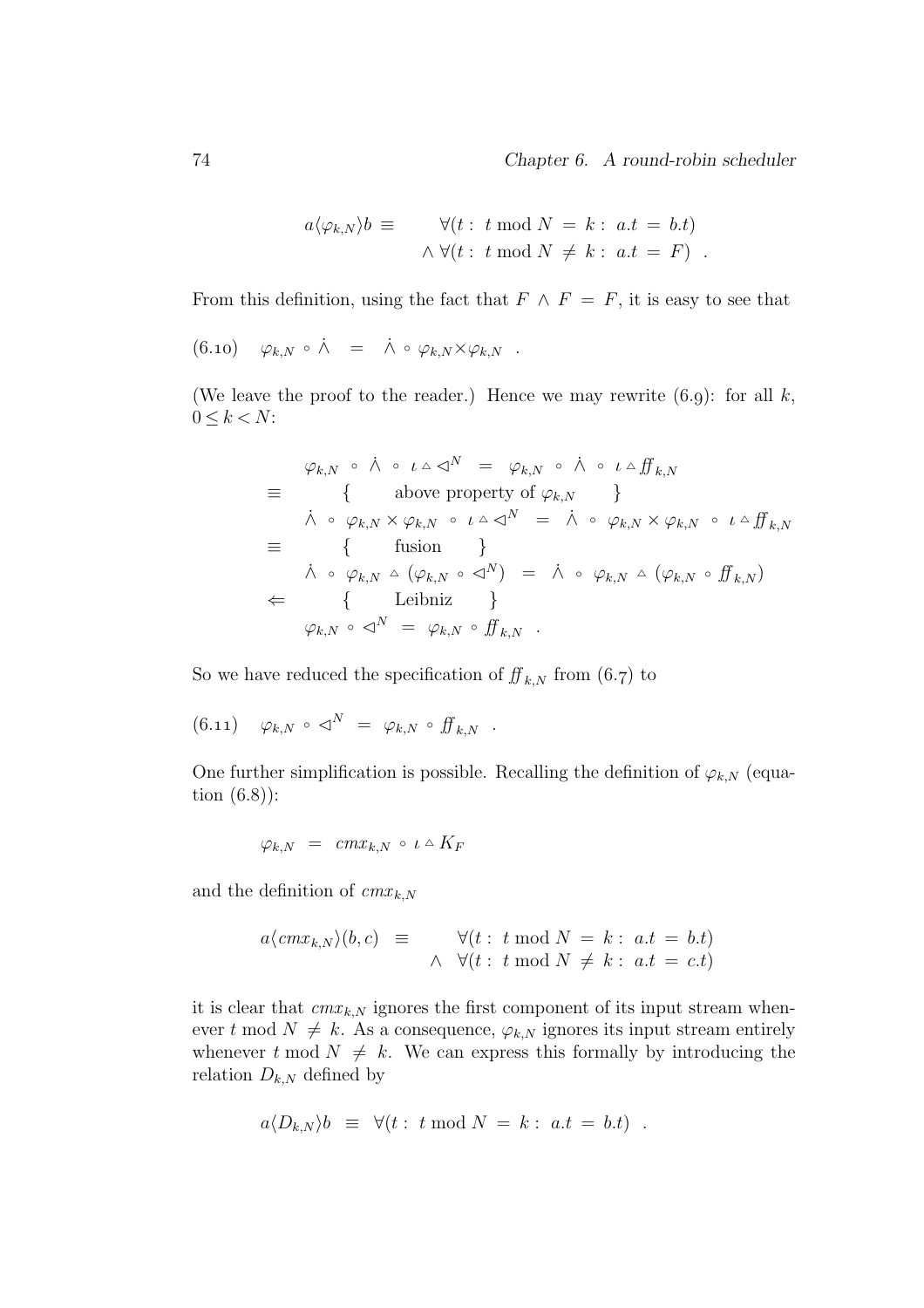Two input streams are related by  $D_{k,N}$  whenever they are equal for all times t such that t mod  $N = k$ ; at all other times no relation between the two streams is required. Thus the fact that  $cmx_{k,N}$  ignores the first input stream whenever t mod  $N \neq k$  is expressed by the equation:

$$
cm x_{k,N} \circ D_{k,N} \times \iota = cm x_{k,N} ,
$$

and the fact that  $\varphi_{k,N}$  ignores its input stream entirely whenever t mod  $N \neq$  $k$  is expressed by the equation:

$$
\varphi_{k,N} \circ D_{k,N} = \varphi_{k,N} .
$$

The verification of the former equation follows by straightforward pointwise reasoning. The derivation of the latter equation proceeds as follows:

$$
\varphi_{k,N} = \begin{cases}\n\varphi_{k,N} & \text{definition of } \varphi_{k,N} \\
\text{cm} x_{k,N} \circ \iota \Delta K_F \\
\text{above} & \text{cases}\n\end{cases}
$$
\n
$$
= \begin{cases}\n\text{above} \\
\text{fusion} \\
\text{cm} x_{k,N} \circ D_{k,N} \times \iota \circ \iota \Delta K_F \\
\text{mass} \\
\text{cm} x_{k,N} \circ D_{k,N} \Delta K_F \\
\text{mass} \\
\text{cm} x_{k,N} \circ D_{k,N} \Delta (K_F \circ D_{k,N}) \\
\text{mass} \\
\text{cm} x_{k,N} \circ \iota \Delta K_F \circ D_{k,N} \\
\text{mass} \\
\text{cm} x_{k,N} \circ \iota \Delta K_F \circ D_{k,N} \\
\text{spin} \\
\text{spin} \\
\text{spin} \\
\varphi_{k,N} \circ D_{k,N} \quad\n\end{cases}
$$

Substituting this equation in  $(6.11)$  we obtain the final simplification to the requirement on the flip-flops.

$$
\varphi_{k,N} \circ \vartriangleleft^{N} = \varphi_{k,N} \circ f f_{k,N}
$$
\n
$$
\equiv \begin{cases}\n\text{above} \\
\varphi_{k,N} \circ D_{k,N} \circ \vartriangleleft^{N} = \varphi_{k,N} \circ D_{k,N} \circ f f_{k,N} \\
\left\{\n\begin{array}{c}\n\text{Leibniz} \\
D_{k,N} \circ \vartriangleleft^{N} = D_{k,N} \circ f f_{k,N}\n\end{array}\n\end{cases}
$$

In summary, the requirement on  $f_{k,N}$  is:

$$
(6.12) \quad D_{k,N} \circ \vartriangleleft^N \ = \ D_{k,N} \circ f f_{k,N} \ .
$$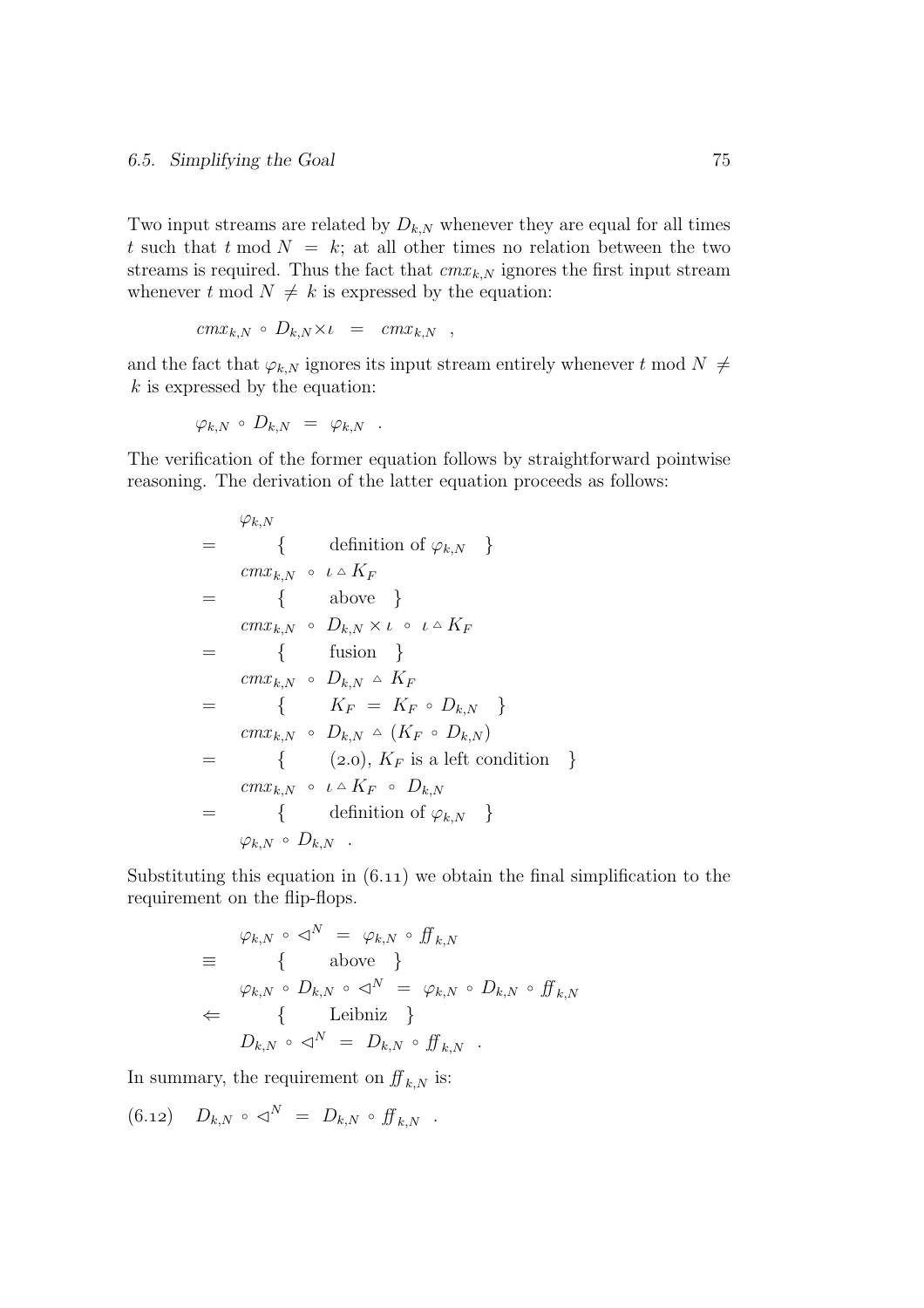### 6.6 Construction of the flip-flops

From the definition of  $D_{k,N}$  it is clear that (6.12) specifies the behaviour of  $f_{k,N}$  only at times t such that t mod  $N = k$ ; at all other times there is complete latitude in its behaviour. It is this latitude that we now exploit.

The component  $\triangleleft^N$  can be seen as a memory element that stores N input values. This is because its implementation demands that the input value at each time t is recorded for use at time  $t+N$  after which it can be discarded. From  $(6.12)$  it is clear, however, that it suffices to record the input value only at times t such that t mod  $N = k$ , that is once every N clock beats. The crucial step in the calculation of  $f_{k,N}$  below is thus to replace the function mapping t to  $t$ −N by a function that is constant for N time intervals. A well known example of such a function is the function mapping  $t$  to  $t$  div  $N$ . But this function does not suffice because of the additional requirement that the function's value should equal  $t-N$  when  $t \mod N = k$ . Noting that

$$
(t\,\mathrm{div}\,N)*N = t - t \bmod N
$$

is the clue to discovering the appropriate function.

Since it occurs twice in the following calculation it is useful to begin by observing that, in general, for arbitrary function f

$$
a\langle D_{k,N} \,\circ f \rangle b \ \equiv \ \forall (t: t \bmod N = k: a.t = (f.b).t) \ .
$$

This is because

$$
\equiv \begin{array}{c} a \langle D_{k,N} \circ f \rangle b \\ \equiv \left\{ \begin{array}{c} \text{composition and one point rule} \\ a \langle D_{k,N} \rangle f.b \\ \equiv \left\{ \begin{array}{c} \text{definition of } D_{k,N} \\ \text{definition of } D_{k,N} \end{array} \right\} \\ \forall (t: t \mod N = k: a.t = (f.b).t) \end{array} \right. .\end{array}
$$

Now,

$$
a\langle D_{k,N} \circ \vartriangleleft^{N} \rangle b
$$
  
\n
$$
\equiv \begin{cases} \text{above, definition of } \vartriangleleft^{N} \\ \forall (t: t \mod N = k: a.t = b.(t-N)) \end{cases}
$$
  
\n
$$
\equiv \begin{cases} \text{This is the crucial step discussed above.} \end{cases}
$$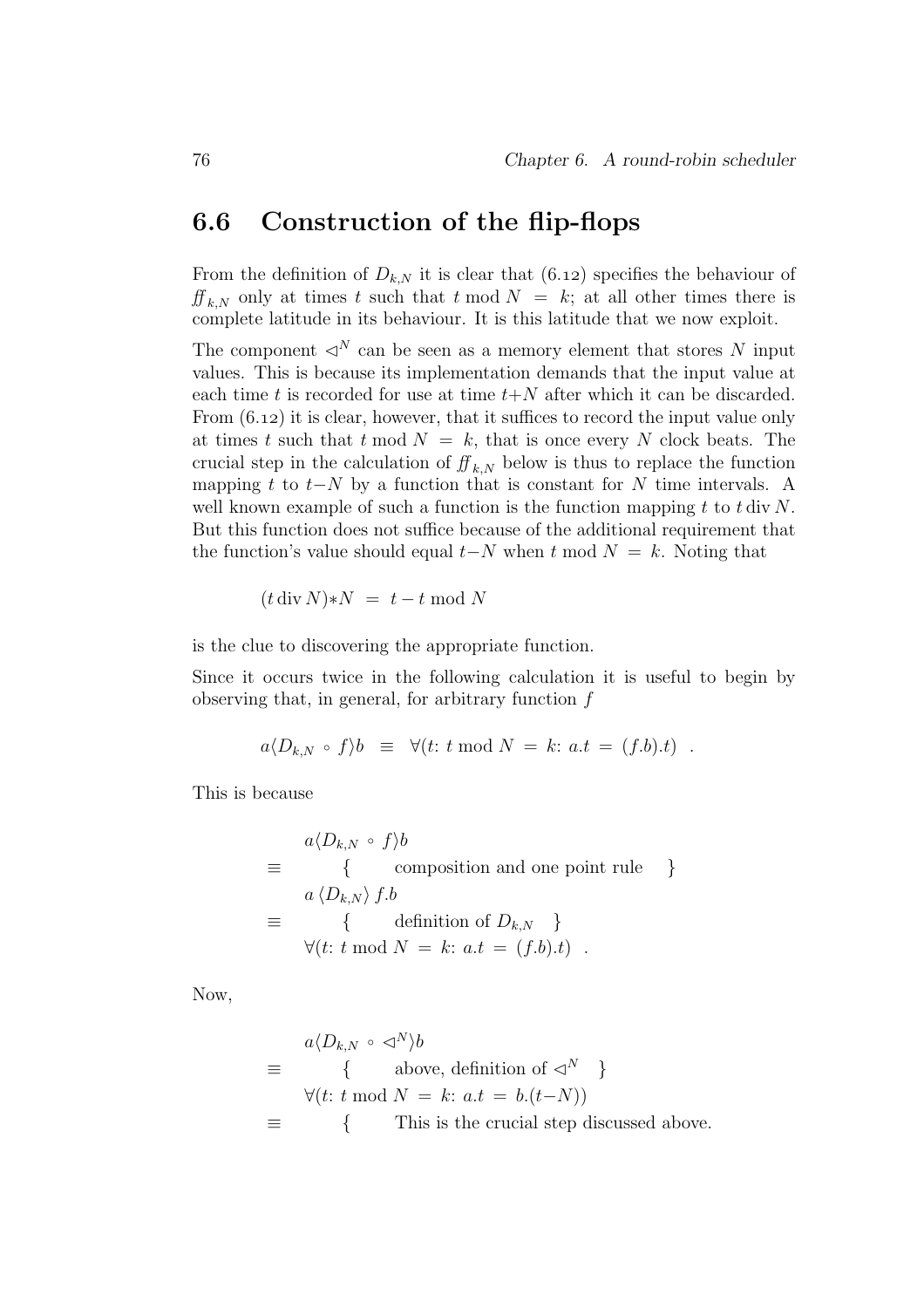We replace " $t - N$ " using the property of modular arithmetic:  $t \mod N = k \Rightarrow N-1 = (t-k-1) \mod N$  $∀(t: t \mod N = k: a.t = b.(t-1-(t-k-1) \mod N))$  $\equiv$  { Define  $f_{k,N}$  by  $(f(t)_{k,N}.b) \cdot t = b \cdot (t-1-(t-k-1) \bmod N)$  $∀(t: t \mod N = k: a.t = (f f_{k,N}.b).t)$  $\equiv$  { above }  $a\langle D_{k,N} \circ f f_{k,N} \rangle b$ .

We have thus calculated a functional specification of  $f_{k,N}$ :

$$
(f f_{k,N}.b).t = b.(t-1-(t-k-1) \bmod N)
$$
.

The construction of an implementation for  $f_{k,N}$  amounts to verifying that the function mapping t to  $t - 1 - (t - 1 - k)$  mod N is indeed constant over N time intervals. To be precise, we explore when  $(f_{k,N} b)(t + 1)$  equals  $(f\mathcal{F}_{k,N}.b).t$ :

$$
(ff_{k,N}.b).(t + 1)
$$
\n
$$
= \begin{cases}\n\text{definition} \\
\text{definition} \\
b.(t - (t - k) \mod N) \\
\text{suppose } (t - k) \mod N \neq 0 \text{ . Then} \\
(t - k) \mod N = (t - k - 1) \mod N + 1 \\
b.(t - ((t - k - 1) \mod N + 1)) \\
\text{arithmetic} \\
\text{b.}(t - 1 - (t - k - 1) \mod N) \\
\text{definition} \\
\text{f. definition }\n\end{cases}
$$

Thus if  $(t - k) \mod N \neq 0$ ,  $(f_k, N, b) \cdot (t + 1) = (f_k, N, b) \cdot t$ . Also, if  $(t - k)$ k) mod  $N = 0$ , it is obvious that  $(f_k, N, b) \cdot (t + 1) = b \cdot t$ . So  $f_k, N, b$  is defined by the following equations:

$$
\begin{array}{rcl}\n(f_{k,N}.b)(t+1) & = & (f_{k,N}.b).t \text{ if } (t-k) \bmod N \neq 0 \\
(f_{k,N}.b)(t+1) & = & b.t \text{ if } (t-k) \bmod N = 0\n\end{array}.
$$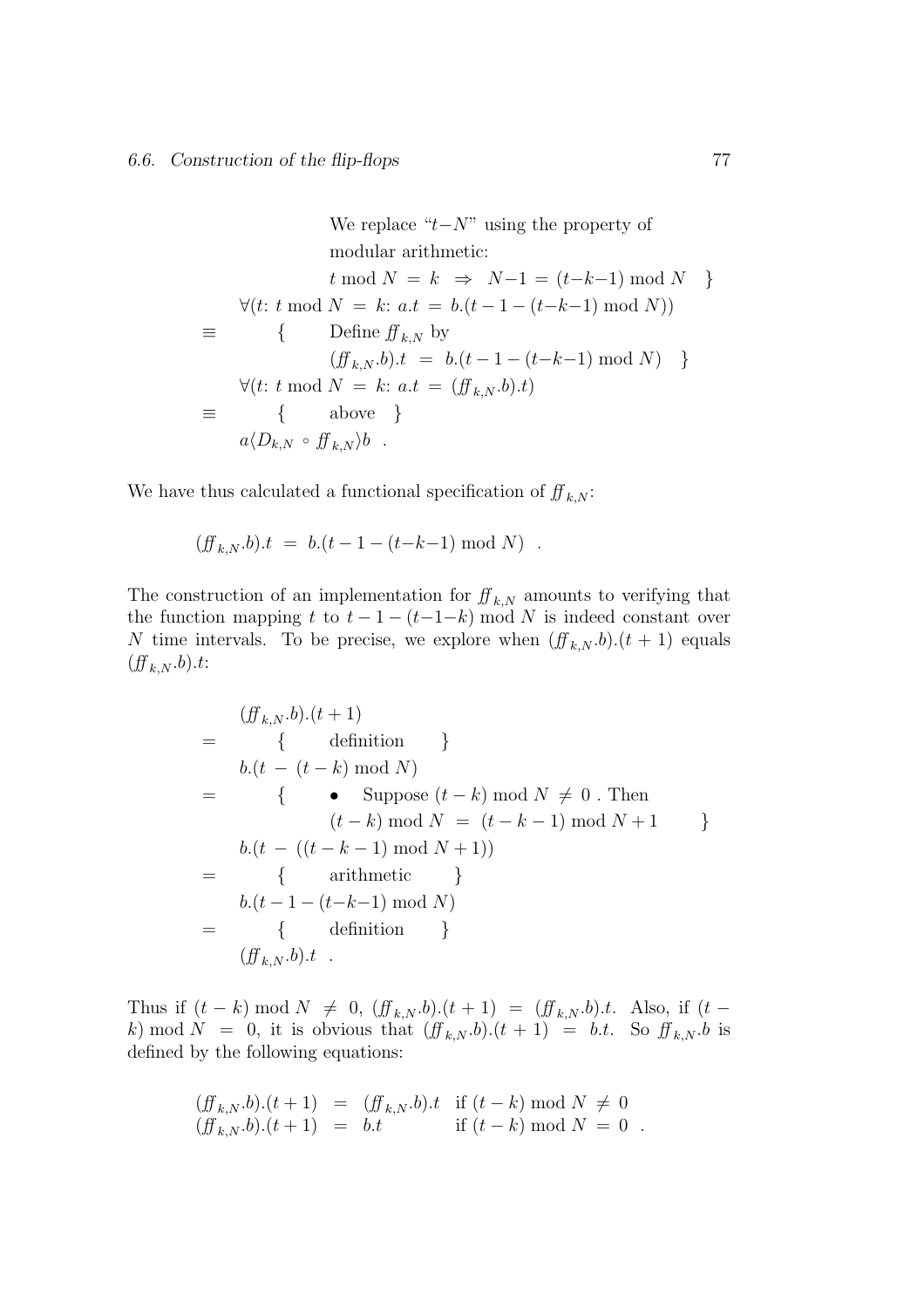We recognize in these equations a combination of the cyclic multiplexer and a feedback. Indeed,

$$
\mathbf{f}(k,N,b) \equiv m.(b, \mathbf{f}(k,N,b))
$$

where

$$
(m.(b,c)).(t+1) = c.t if (t-k) mod N \neq 0
$$
  

$$
(m.(b,c)).(t+1) = b.t if (t-k) mod N = 0.
$$

By (3.7) this equivales  $f\!f_{k,N} = m^{\sigma}$  where, as is obvious from the definitions of the circuit multiplexer and delay,  $m = \langle \cdot \rangle$   $cmx_{k,N}$ . Thus,

$$
(6.13) \quad f\!f_{k,N} = (\langle \neg \circ \mathit{cmx}_{k,N} \rangle^{\sigma} \ .
$$

In summary, the implementation of RR we have come to is

$$
RR = \nflat \circ map \land \circ zip \circ \iota \circ map.(k: 0 \le k < N: f\!\!f_{k,N}) ,
$$

or equivalently, exploiting  $(4.8)$ 

$$
(6.14) \quad RR = \text{filt} \circ map. \land \circ map. (k: 0 \le k < N: \iota \circ f_{k,N}) \enspace ,
$$

where  $f_{k,N}$  is defined by (6.13) and filt is defined by (6.6). A picture of  $(6.14)$  is in figure 6.1 on the facing page.

## 6.7 Conclusions

In this chapter we have shown how to transform a specification of a circuit into an implementation that is efficient in terms of area. The problem is complicated by the presence of cyclic multiplexers. One reason why this development is interesting is that it shows how a relatively simple optimization can be derived, rather than verified.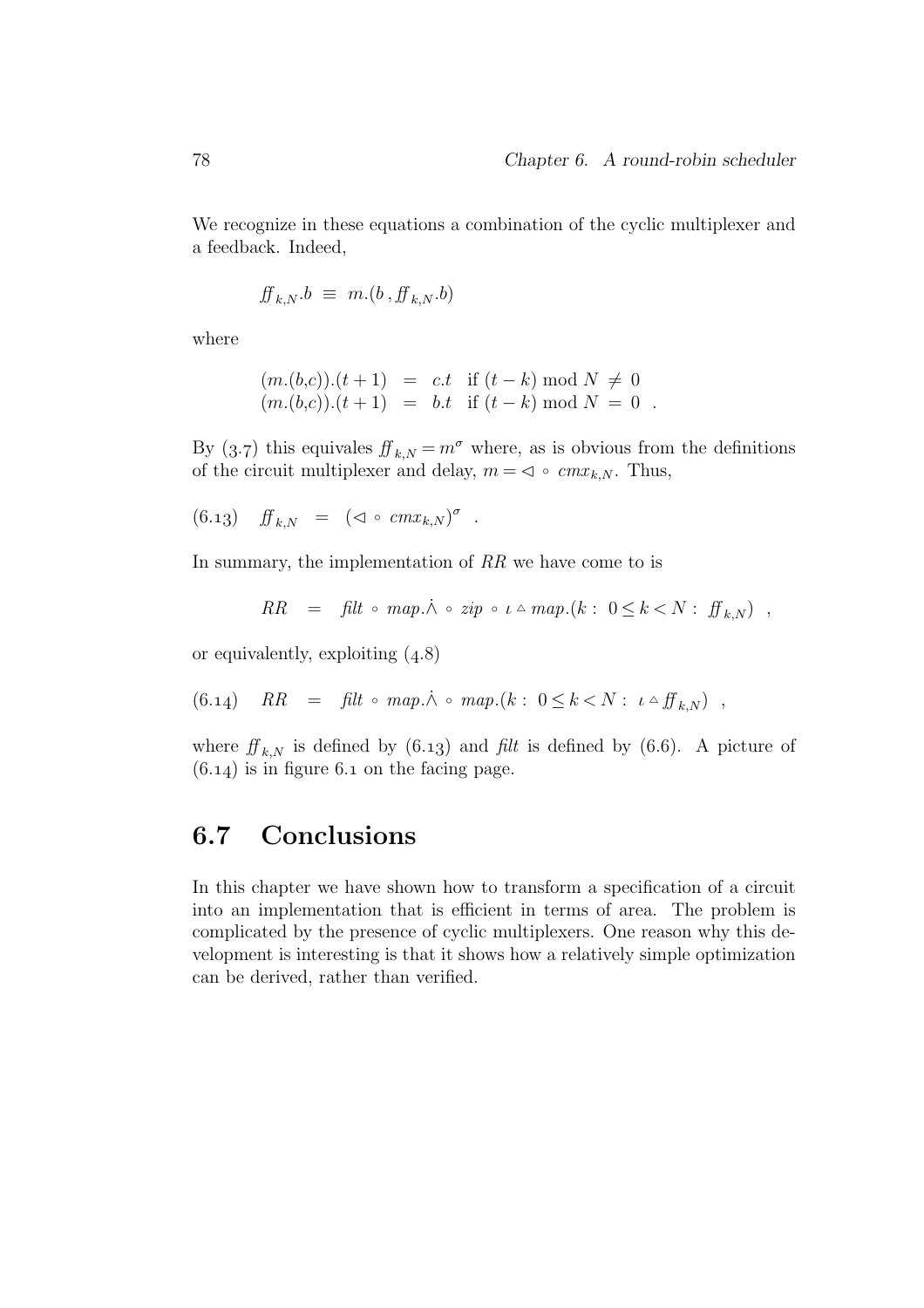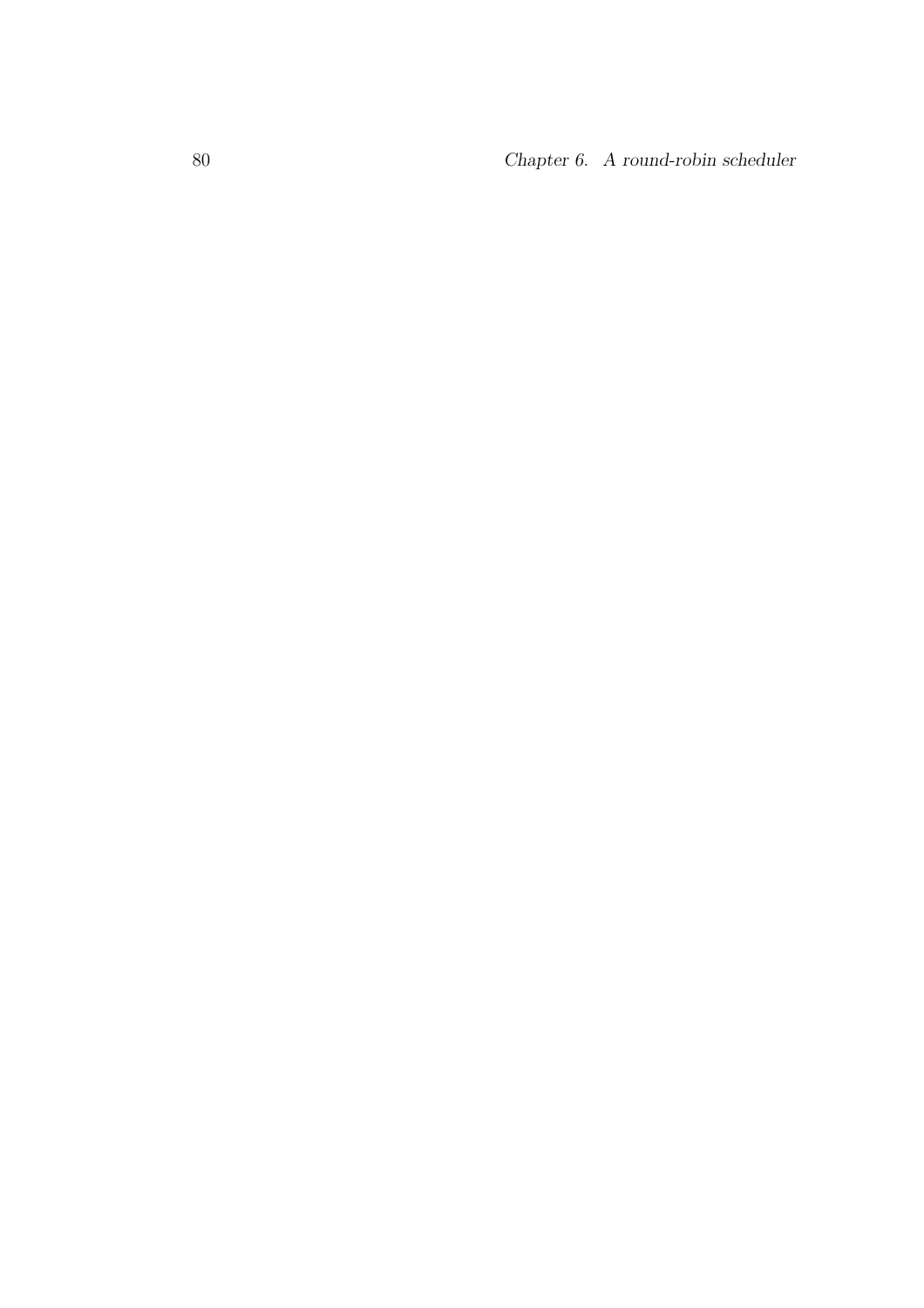## Chapter 7

## Regular language recognizers

In 1982, Foster and Kung presented a specialised silicon compiler that constructs recognizers for regular languages [18]. By "silicon compiler" a program is meant, that produces a circuit's description from a specification of the circuit's behaviour. The compiler was presented without formal justification; indeed, they did not present a formal specification of the functionality of the compiler. Their informal description of the functioning left much room for alternative interpretations.

Subsequently, Backhouse [3] verified the correctness of Foster and Kung's compiler. His task amounted primarily to reverse engineering — trying to discover the specification satisfied by the compiler. This resulted in the discovery of an error in Foster and Kung's construction — acknowledged by Foster in his Ph.D. thesis [17]. Otherwise the formal calculations in Backhouse's report were disappointingly complicated and not judged by its author to be worthy of widespread publication.

Here we present a formal derivation of Foster and Kung's compiler. The complexities of the earlier verification have been overcome in two ways: by exploiting (point-free) relation algebra rather than elementary predicate calculus, and by a judicious decomposition of the design task.

Our design consists of first deriving a non-systolic implementation, that is essentially a functional program, followed by a transformation of this design into two different systolic versions, using standard techniques of "slowdown", "retiming" and "pipelining" [25].

A formal derivation of a similar compiler has also been given by Kaldewaij and Zwaan [27], but their implementation is not systolic, in the sense that the minimum clock period that can be assigned to their circuits is a function of the length of the regular expression to be matched. In contrast, we present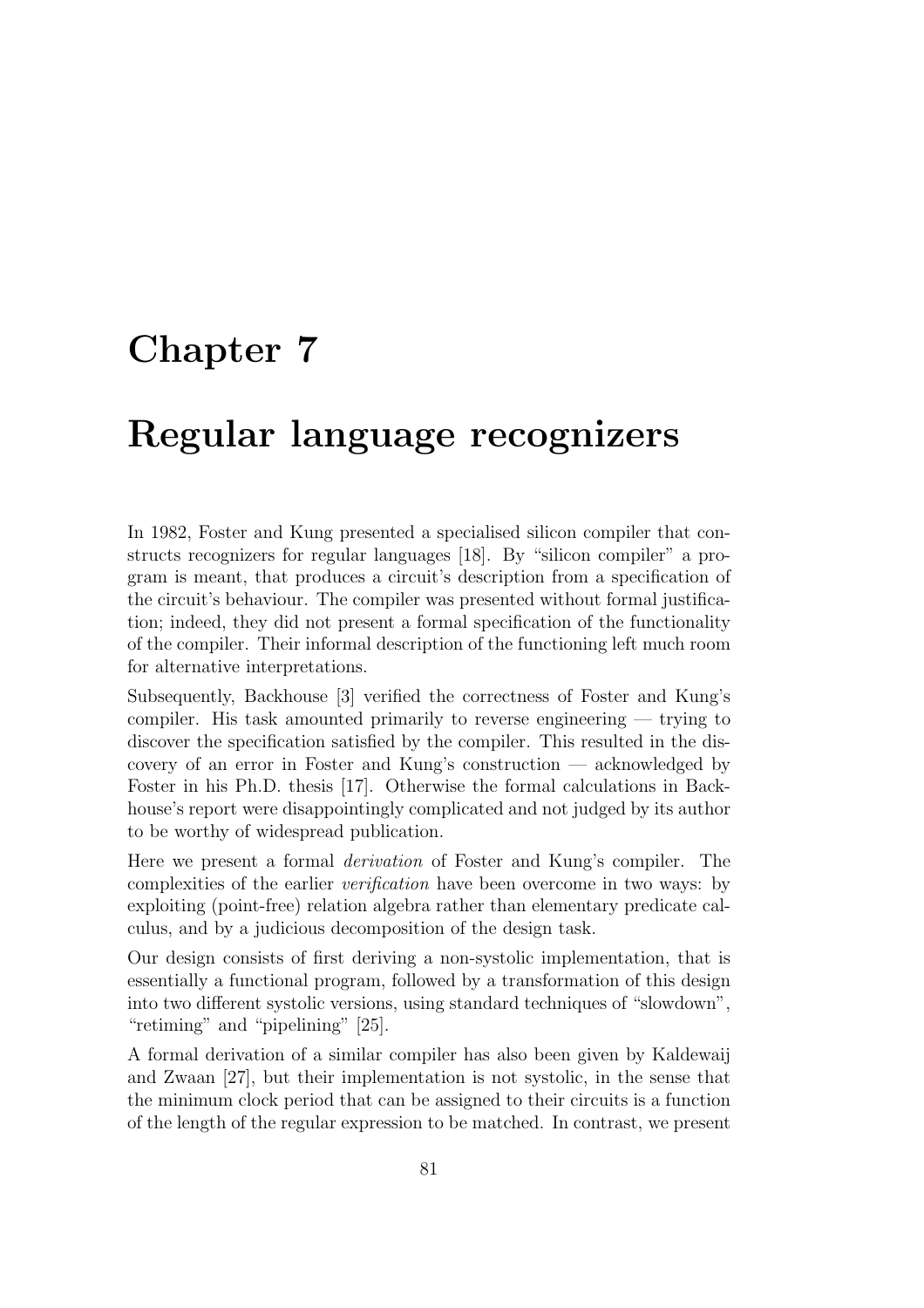a class of recognizers that can be assigned a clock period that is independent of the number of sequence operators in the regular expression, although it does depend on the number of star and choice operators; and a second class of recognizers that can be assigned a clock period independent of the number of choice operators, although it depends on the number of sequence and stars operators.

This chapter is organized as follows: we first present the specification of the problem; then a non-systolic implementation is derived, in a style similar to functional program derivation. Then we present two different ways to transform the non-systolic design into systolic ones, each of which has different properties.

## 7.0 The specification

The problem we want to consider is that of formulating a syntax-directed construction of a systolic circuit that (repeatedly) recognizes strings in the language denoted by a regular expression. The syntax of a regular expression is given by the BNF grammar

$$
\mathcal{E} \ ::= t \mid \mathcal{E} + \mathcal{E} \mid \mathcal{E}; \mathcal{E} \mid \mathcal{E}^*,
$$

where t stands for all elements of a given finite alphabet  $\mathcal{T}$ . The language associated with a regular expressions is defined as usual:

$$
\mathcal{L} \cdot t = \{t\} \quad \text{for all } t \in \mathcal{T}
$$
\n
$$
\mathcal{L} \cdot (E + F) = \mathcal{L} \cdot E \cup \mathcal{L} \cdot F
$$
\n
$$
\mathcal{L} \cdot (E; F) = \{w \cdot z \mid w \in \mathcal{L} \cdot E, z \in \mathcal{L} \cdot F\}
$$
\n
$$
\mathcal{L} \cdot (E^*) = \mu(X \mapsto \varepsilon \cup \{w \cdot z \mid w \in X, z \in \mathcal{L} \cdot E\}).
$$

In what follows we will identify the language associated with a regular expression with the regular expression itself; i.e., we will write  $E$  in place of  $\mathcal{L}.E$ . The context should make clear which one is meant.

To begin with, we will define a mapping from  $\mathcal E$  to the set of circuits. Thus, given a regular expression  $E$ , the recognizer for  $E$  maps a pair consisting of a stream of characters (elements of T) and a stream of booleans into another stream of booleans. The boolean input is a so-called "enable" signal. A value of true for the enable input indicates the start of a new input sequence of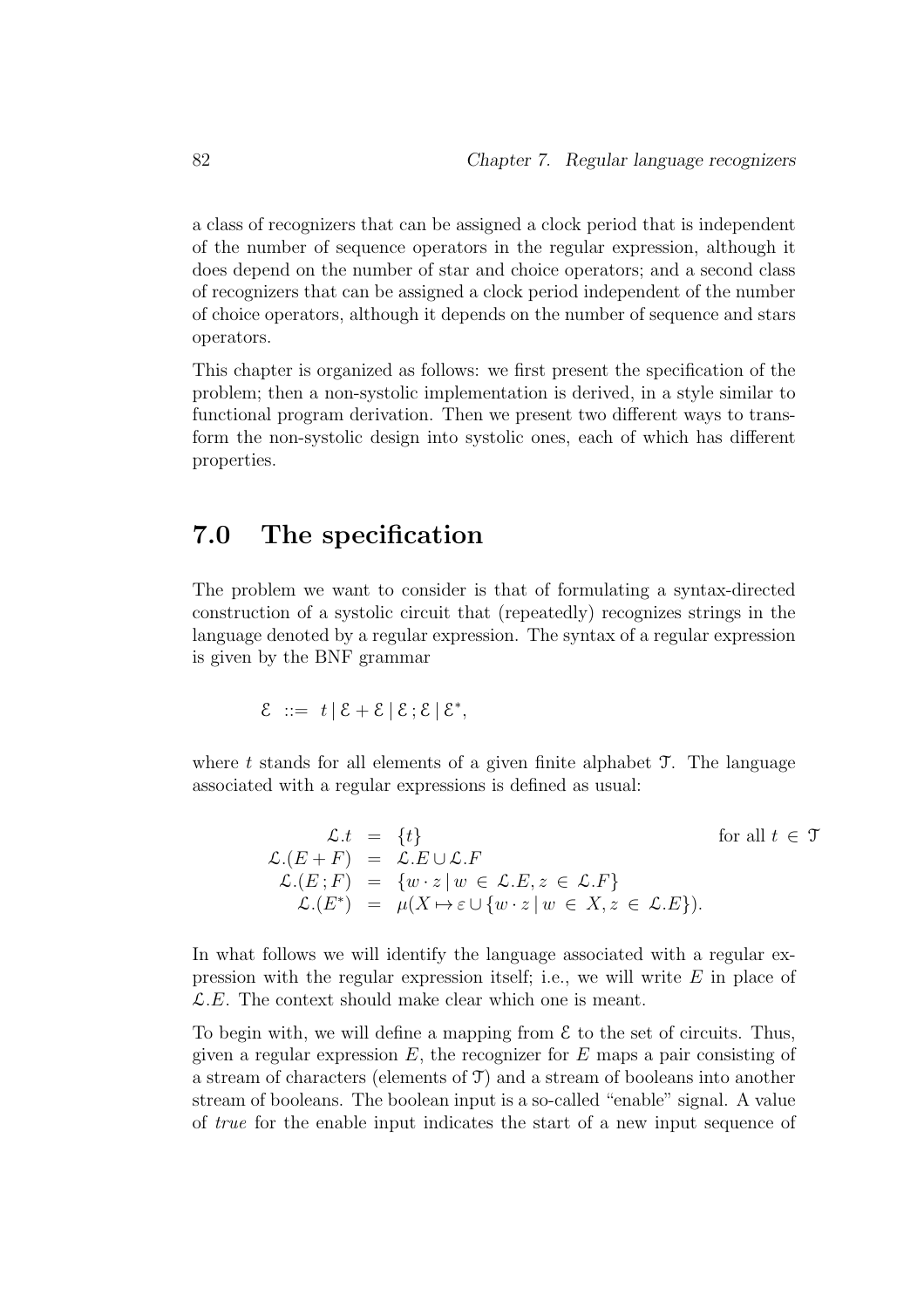#### *7.0. The specification* 83

characters. For instance, if the expression to be recognized is  $t:t$ , and the set of symbols is  $\mathcal{T}=\{t, u\}$ , we expect the following behaviour:

| output   character $(a)$ | enable bit $(e)$ |
|--------------------------|------------------|
|                          |                  |
|                          |                  |
|                          |                  |
|                          |                  |
|                          |                  |
| $\boldsymbol{u}$         |                  |
|                          |                  |

(We shall use 1 and 0 as shorthands for true and false). As we shall see, a value of true for the enable input does not terminate any foregoing sequence of characters. The following is another example of required behaviour:

| output   character $(a)$   enable bit $(e)$ |  |
|---------------------------------------------|--|
|                                             |  |
|                                             |  |
|                                             |  |
|                                             |  |
|                                             |  |
|                                             |  |

Usually we use  $a$  to range over a stream of input characters and  $e$  (for enable bit) to range over a stream of input booleans.

In order to avoid the error in [18] we shall restrict the regular expressions to those expressions not including a subexpression  $E^*$  such that the empty word is a member of  $E$ . It is well known that this does not reduce the expressive power of regular expressions and that every regular expression can be easily transformed to one of this form.

We denote the isomorphism between strings of booleans and left conditions by tt (standing for "times true") and define it by, for all integers  $m$  and  $n$ and all streams of booleans e,

 $m \langle tt.e \rangle n \equiv e.m.$ 

For instance, if the stream e is defined for all n by  $e.n \equiv n > 0 \land (n$  is odd), then  $tt.e = \{1, 3, 5, \ldots\}$ . We also introduce a relation,  $mem.(E, a)$ , on integers for each expression  $E$  and each stream of letters  $a$ , defined by

 $m\langle mem.(E, a)\rangle n \equiv a[n, m] \in E,$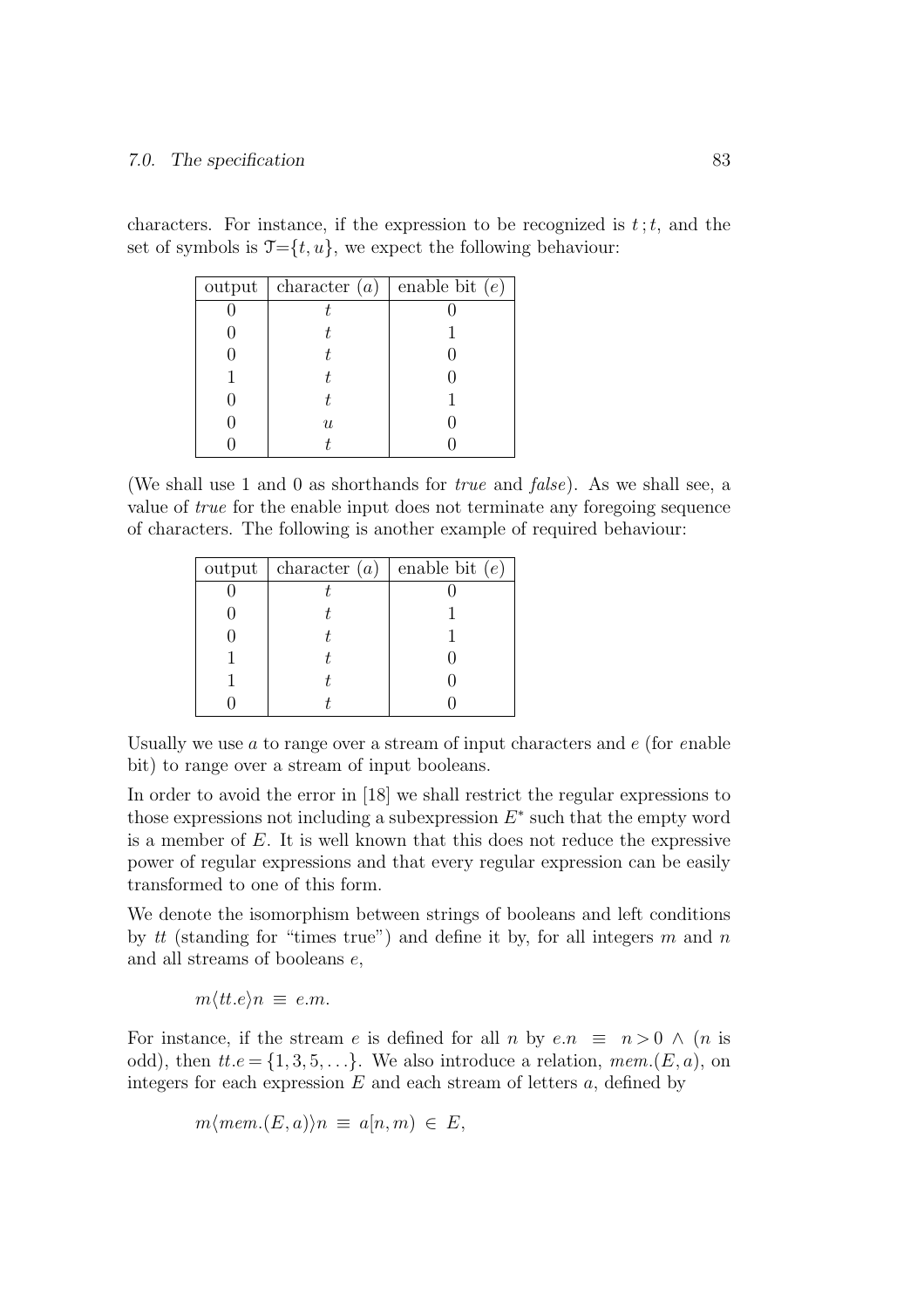where  $a(n, m)$  denotes the string  $a.n$ ;  $a.(n + 1)$ ; ...;  $a.(m - 1)$ . Note the switch in the order of  $m$  and  $n$ . Returning to the example where  $E = t : t$ , we have that if the stream a is defined by  $a.n = t$  for all n, then  $m(mem.(t;t, a))n \equiv m = n + 2$ . Another way to look at mem is as a set transformer. If we compose  $mem.(E, a)$  after a left condition, we obtain another left condition:

$$
mem.(E, a) \circ (R \circ \top) = (mem.(E, a) \circ R) \circ \top.
$$

So if R ∘  $\Box$  can be interpreted as the set  $\{0, 1, 5\}$ , then, given a defined as above,  $mem.(t:t,a) \circ R \circ \top \top$  could be interpreted as  $\{2,3,7\}.$ 

The following properties of *mem* are easily verified (see section  $(7.0.0)$ ):

$$
m\langle mem.(t, a)\rangle n \equiv m = n + 1 \wedge a.n = t \quad \text{for all } t \in \mathcal{T}
$$
  
\n
$$
mem.(E+F, a) = mem.(E, a) \cup mem.(F, a)
$$
  
\n
$$
mem.(E; F, a) = mem.(F, a) \circ mem.(E, a)
$$
  
\n
$$
mem.(E^*, a) = (mem.(E, a))^*.
$$

These properties provide ample justification for choosing to use relation algebra in the formal specification of the recognizer: the function  $E\rightarrow mem.(E, a)$ is a homomorphism from the algebra of expressions to the algebra of relations.

We are now ready to give the specification. We say that a circuit  $f$  recognizes regular expression E when the following holds, for all  $a \in Stream(\mathcal{T})$  and  $e \in \text{Stream}(\mathbb{B})$ :

$$
tt.f.(a, e) = mem.(E, a) \circ tt.e.
$$

A way to read this is: the set of times at which  $e$  is *true*, that is *tt.e*, is transformed by mem into a set that must be exactly the same as the set of times at which  $f(a, e)$  is true.

#### 7.0.0 Proof of the properties of mem

We prove the laws claimed in section 7.0 about *mem*, equations  $(7.0)$ . Note that we will write e.g.,  $E + F$  to mean both the regular expression, and the language it denotes. The context should make clear which one we intend. In the remainder of this section, we let a stand for any stream of characters from  $\mathfrak{T}$ . Letting  $t \in \mathfrak{T}$ , we have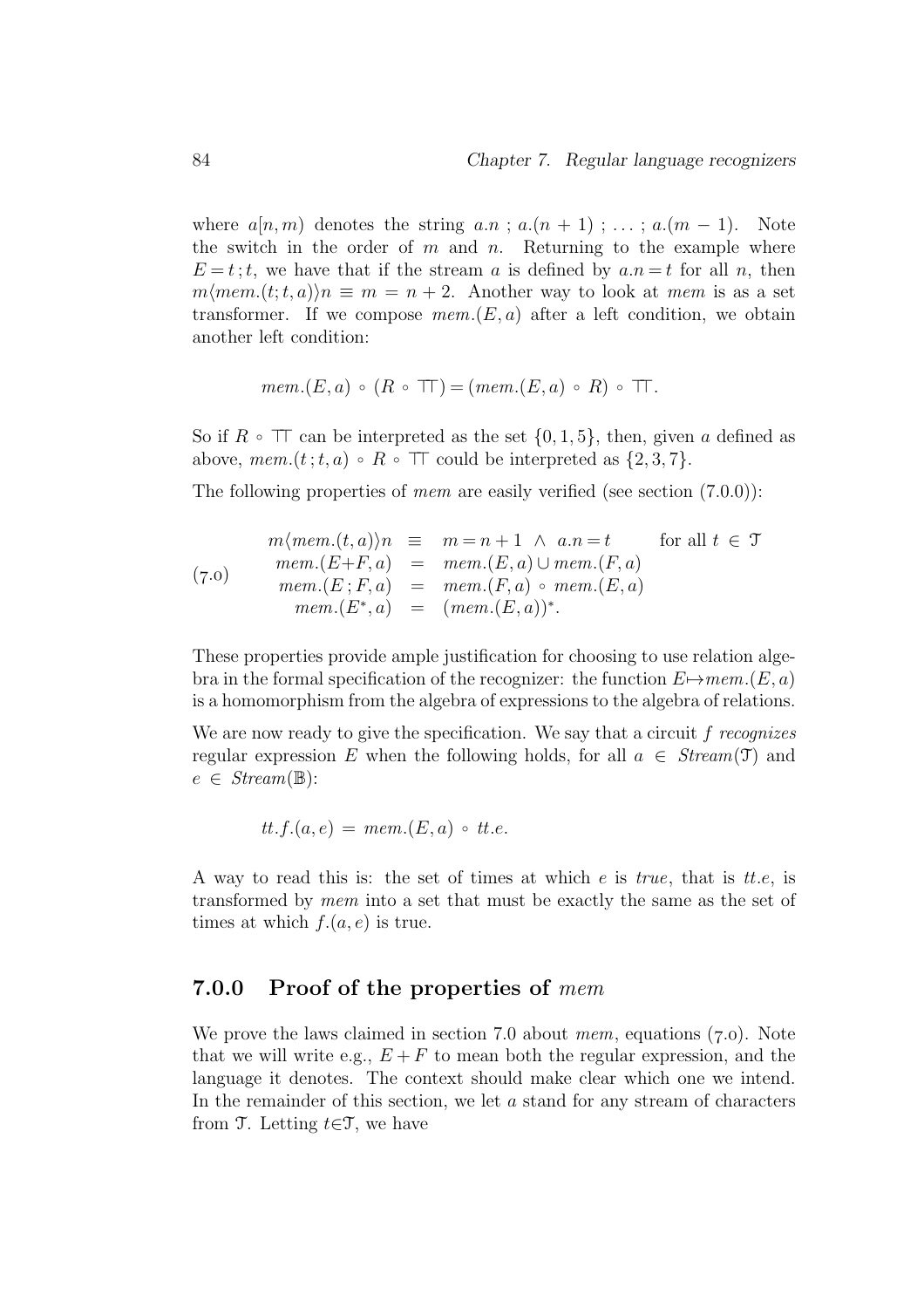$$
m\langle mem.(t, a)\rangle n
$$
  
\n
$$
\equiv \begin{cases} \text{definition} \\ a[n, m) \in t \end{cases}
$$
  
\n
$$
\equiv \begin{cases} \text{here } t \text{ denotes the language } \{t\} \\ a.n = t \ \land \ m = n + 1 \end{cases}
$$

So much for the base case. Now, for the "choice" operator we have:

$$
m\langle mem.(E+F, a)\rangle n
$$
  
\n
$$
\equiv \{ \quad \text{definition of } mem \}
$$
  
\n
$$
a[n, m) \in E+F
$$
  
\n
$$
\equiv \{ \quad \text{regular expressions} \}
$$
  
\n
$$
a[n, m) \in E \lor a[n, m) \in F
$$
  
\n
$$
\equiv \{ \quad \text{definition of } mem, \text{ twice} \}
$$
  
\n
$$
m\langle mem.(E, a)\rangle n \lor m\langle mem.(F, a)\rangle n
$$
  
\n
$$
\equiv m\langle mem.(E, a) \cup mem.(F, a)\rangle n
$$

Similarly, for composition:

$$
m\langle mem.(E;F,a)\rangle n
$$
\n
$$
\equiv \{ \text{definition of } mem \}
$$
\n
$$
a[n,m) \in E; F
$$
\n
$$
\equiv \{ \text{regular expressions } \}
$$
\n
$$
\exists (k :: a[n,k) \in E \land a[k,m) \in F)
$$
\n
$$
\equiv \{ \text{definition of } mem, \text{ twice } \}
$$
\n
$$
\exists (k :: k\langle mem.(E,a)\rangle n \land m\langle mem.(F,a)\rangle k)
$$
\n
$$
\equiv \{ \text{composition of relations } \}
$$
\n
$$
m\langle mem.(F,a) \circ mem.(E,a)\rangle n
$$

Finally, for "star" we have:

$$
mem.(E^*, a) = mem.(E, a)^*
$$
  
\n
$$
\equiv \{ \begin{array}{c} \text{definitions of "star" on languages and relations} \\ \text{mem.}(\mu(X \mapsto \varepsilon + X; E), a) = \mu(X \mapsto I \cup X \circ mem.(E, a)) \\ \leftarrow \{ \begin{array}{c} E \mapsto mem.(E, a) \text{ is universally } \cup \text{distributive} \end{array} \end{array} \}
$$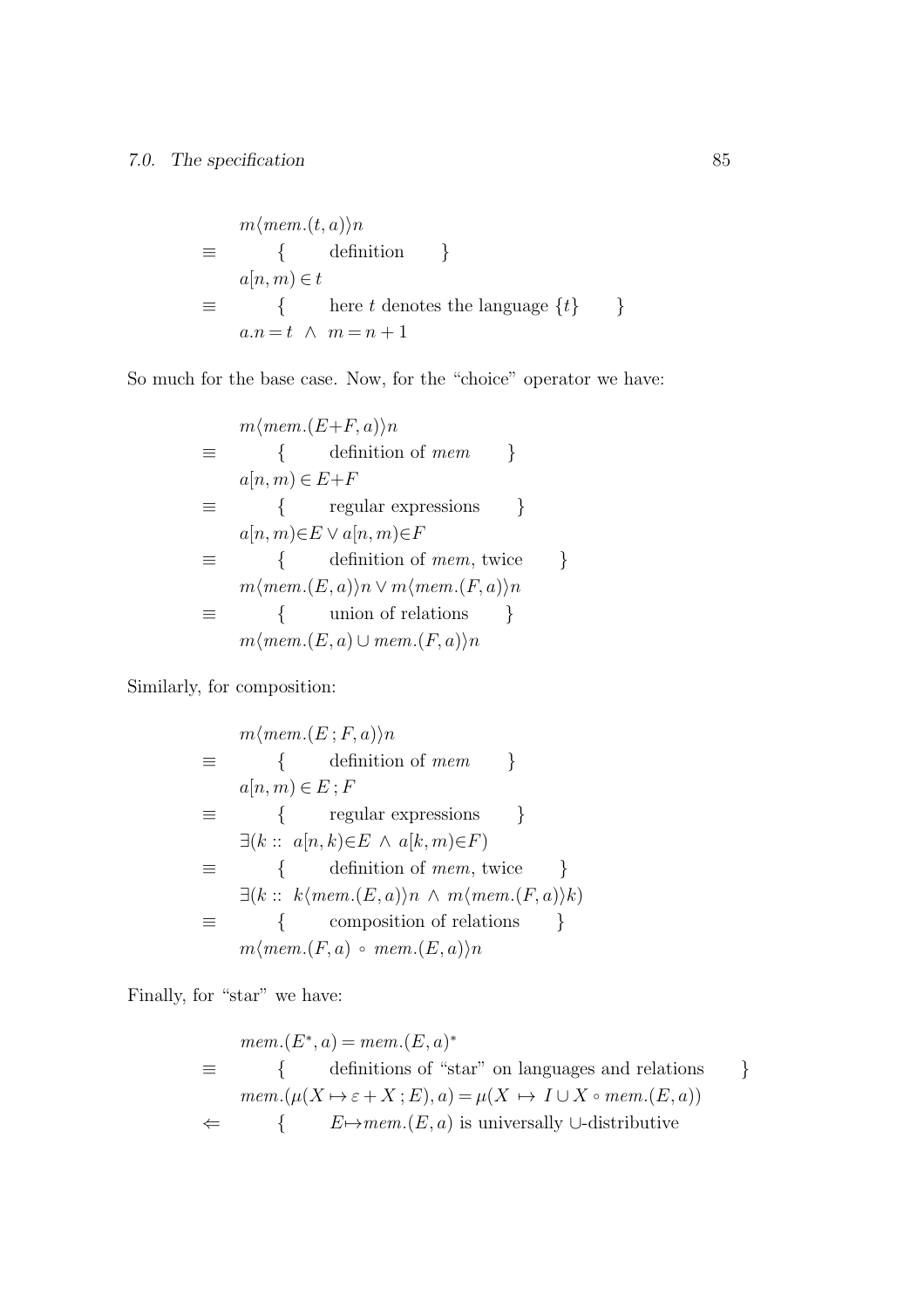so we may use 
$$
\mu
$$
-fusion [39]   
\n
$$
\forall (X :: mem.(\varepsilon + X : E, a) = I \cup mem.(X, a) \circ mem.(E, a))
$$
\n
$$
\equiv \{ \quad \text{above} \quad \}
$$
\ntrue

This concludes the proof of the properties of mem.

## 7.1 A non-systolic recognizer

Once the specification is made clear, deriving a (non-systolic) recognizer is easy. We begin by deriving the recognizer for a single character. We start with a lemma:

$$
m \in mem.(t, a) \circ tt.e
$$
\n
$$
\equiv \{ \text{composition } \}
$$
\n
$$
\exists (n :: m(mem.(t, a))n \land n \in tt.e)
$$
\n
$$
\equiv \{ \text{mem } \}
$$
\n
$$
\exists (n :: n = m - 1 \land a.n = t \land n \in tt.e)
$$
\n
$$
\equiv \{ \text{one-point rule } \}
$$
\n
$$
a.(m - 1) = t \land m - 1 \in tt.e
$$
\n
$$
\equiv \{ \text{lifting, } tt \}
$$
\n
$$
((-t).a).(m - 1) \land e.(m - 1)
$$
\n
$$
\equiv \{ \text{lifting } \}
$$
\n
$$
(e \land (=t).a).(m - 1)
$$
\n
$$
\equiv \{ \text{delay } \}
$$
\n
$$
(\triangle(e \land (=t).a)).m
$$
\n
$$
\equiv \{ \text{tt } \{ \text{tilting } \}
$$
\n
$$
m \in tt.(\triangle(e \land (=t).a)).
$$

From this we obtain:

$$
f \text{ recognizes letter } t
$$
  
\n
$$
\equiv \begin{cases} \text{definition} \\ \forall (a, e :: tt.f.(a, e) = mem.(t, a) \circ tt.e) \end{cases}
$$
  
\n
$$
\equiv \begin{cases} \text{sets} \end{cases}
$$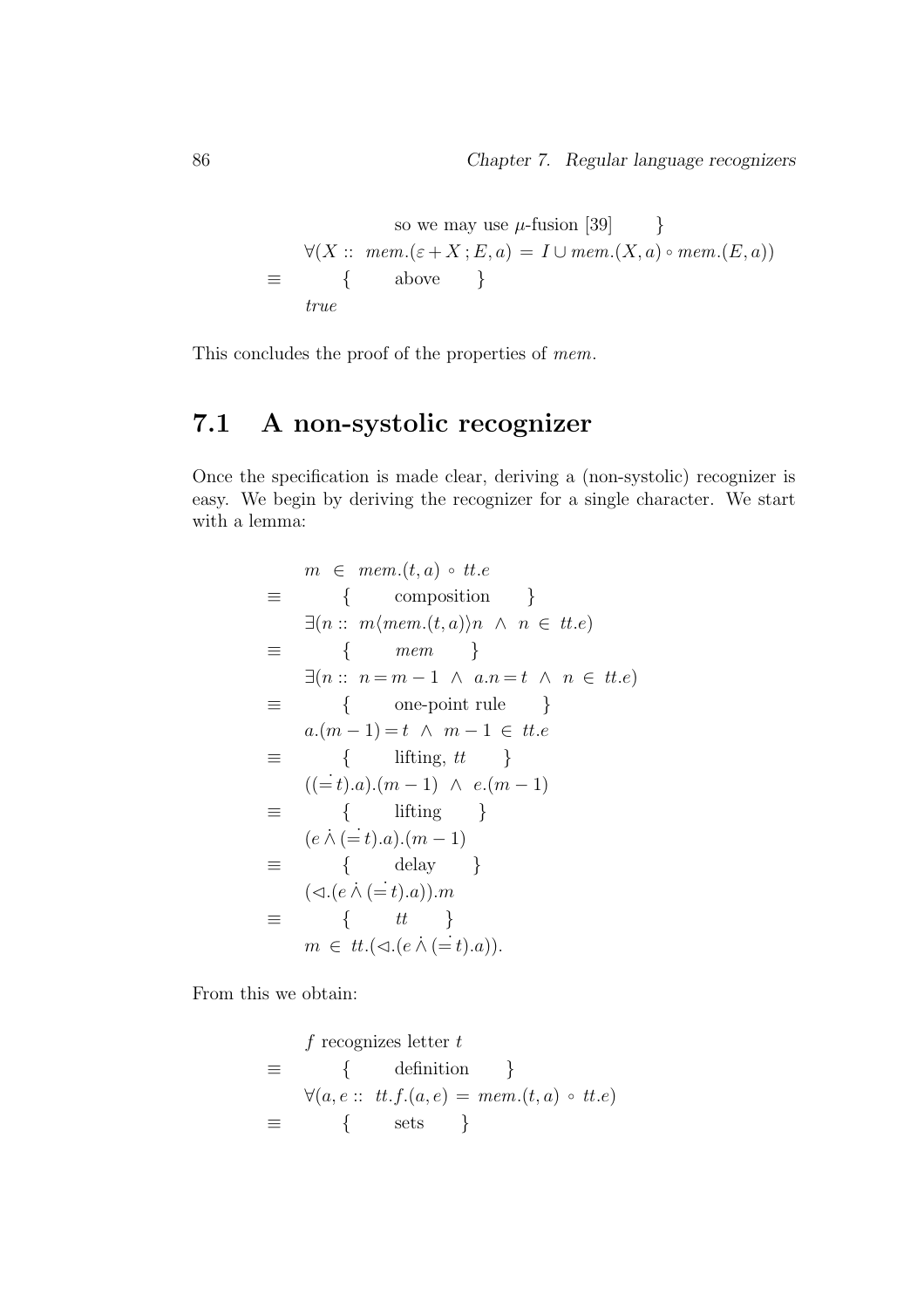$$
\forall (m, a, e:: m \in tt.f.(a, e) \equiv m \in mem.(t, a) \circ tt.e)
$$
  

$$
\equiv \{ \text{above } \}
$$
  

$$
\forall (m, a, e:: m \in tt.f.(a, e) \equiv m \in tt.(\lhd.(e \land (\dot = t).a)))
$$
  

$$
\equiv \{ \text{calculus } \}
$$
  

$$
f = \lhd \circ \land \circ (\dot = t) \times t.
$$

A picture of the recognizer for  $t$  is below:



The character recognizer is clearly implementable, since the direction of the delay is compatible with the direction of information through the "and" component.

Next we consider that the expression has the form  $E+F$  for some expressions  $E$  and  $F$ . Suppose that  $f, g$  recognize  $E, F$  respectively. Then,

$$
h \text{ recognizes } E + F
$$
  
\n
$$
\equiv \qquad \{ \qquad \text{definition} \qquad \}
$$
  
\n
$$
\forall (a, e :: tt.h.(a, e) = mem.(E + F, a) \circ tt.e)
$$
  
\n
$$
\equiv \qquad \{ \qquad mem, distributivity \qquad \}
$$
  
\n
$$
\forall (a, e :: tt.h.(a, e) = mem.(E, a) \circ tt.e \cup mem.(F, a) \circ tt.e)
$$
  
\n
$$
\equiv \qquad \{ \qquad \text{hypothesis} \qquad \}
$$
  
\n
$$
\forall (a, e :: tt.h.(a, e) = tt.f.(a, e) \cup tt.g.(a, e))
$$
  
\n
$$
\equiv \qquad \{ \qquad tt and \cup; tt is an isomorphism \qquad \}
$$
  
\n
$$
\forall (a, e :: h.(a, e) = f.(a, e) \lor g.(a, e))
$$
  
\n
$$
\equiv \qquad \{ \qquad \text{calculus} \qquad \}
$$
  
\n
$$
h = \lor \circ f \triangle g.
$$

The next case is an expression of the form  $E$ ;  $F$  for some expressions  $E$  and  $F$ . Suppose again that  $f, g$  recognize  $E, F$  respectively. Then,

$$
h \text{ recognizes } E; F
$$
  
\n
$$
\equiv \quad \{ \quad \text{definition} \quad \}
$$
  
\n
$$
\forall (a, e :: tt.h.(a, e) = mem.(E; F, a) \circ tt.e)
$$
  
\n
$$
\equiv \quad \{ \quad mem \quad \}
$$
  
\n
$$
\forall (a, e :: tt.h.(a, e) = mem.(F, a) \circ mem.(E, a) \circ tt.e)
$$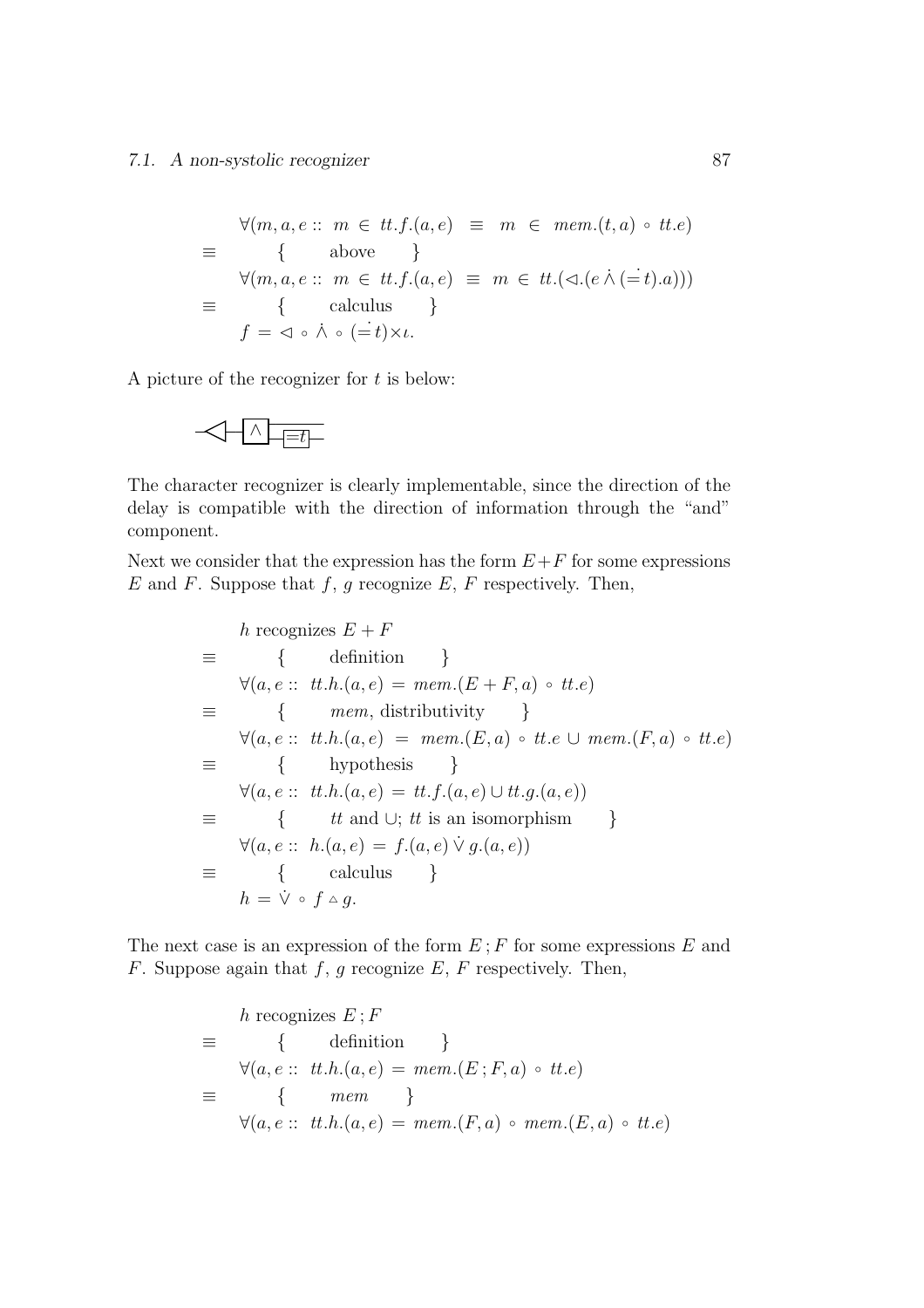$$
\equiv \qquad \{ \qquad \text{hypothesis} \}
$$
\n
$$
\equiv \qquad \forall (a, e :: tt.h. (a, e) = mem.(F, a) \circ tt.f.(a, e))
$$
\n
$$
\equiv \qquad \{ \qquad \text{hypothesis} \}
$$
\n
$$
\forall (a, e :: tt.h. (a, e) = tt.g.(a, f.(a, e)))
$$
\n
$$
\equiv \qquad \{ \qquad tt \text{ is an isomorphism; calculus} \}
$$
\n
$$
h = g \circ \ll \Delta f.
$$

The final, and most interesting case, is when the given expression has the form  $E^*$  for some  $E$ . A circuit containing feedback is clearly needed. This is the case where Foster and Kung's original design contained an error.

The problem occurs because the defining equation of  $R^*$ , for any given relation R, does not necessarily have a unique solution. It does have a unique solution if  $R$  is well-founded. Anticipating the forthcoming calculation somewhat, we determine a condition for the relation  $mem.(E, a)$  to be well-founded. For all  $E$  and  $a$ , we have:

$$
X = mem.(E, a) \circ X
$$
  
\n
$$
\Rightarrow \{ \text{Leibniz } \} \qquad X \circ \top \top = mem.(E, a) \circ X \circ \top \top
$$
  
\n
$$
\equiv \{ \text{ pointwise interpretation; define } S = X \circ \top \top,
$$
  
\n
$$
\text{a left condition which we regard as a set } \} \qquad \forall (m :: m \in S \equiv \exists (n :: m \langle mem.(E, a) \rangle n \land n \in S))
$$
  
\n
$$
\equiv \{ \text{ assume } mem.(E, a) \subseteq \mathbb{N} \} \qquad \forall (m :: m \in S \equiv \exists (n : n \in \mathbb{N} : m \langle mem.(E, a) \rangle n \land n \in S))
$$
  
\n
$$
\equiv \{ \text{ definition of } mem \} \qquad \forall (m :: m \in S \equiv \exists (n : n \in \mathbb{N} : a[n, m) \in E \land n \in S))
$$
  
\n
$$
\Rightarrow \{ \text{ assume } \varepsilon \notin E \} \qquad \forall (m :: m \in S \equiv \exists (n : n \in \mathbb{N} : n < m \land n \in S))
$$
  
\n
$$
\Rightarrow \{ \text{ predicate calculus } \} \qquad \forall (m : m \in \mathbb{N} : m \in S \equiv \exists (n : n \in \mathbb{N} : n < m \land n \in S))
$$
  
\n
$$
\land S \subseteq \mathbb{N}
$$
  
\n
$$
\equiv \{ \text{ the natural numbers are well-founded } \}
$$
  
\n
$$
S = \bot \bot
$$
  
\n
$$
\exists \text{ calculus, } S = X \circ \top \top \}
$$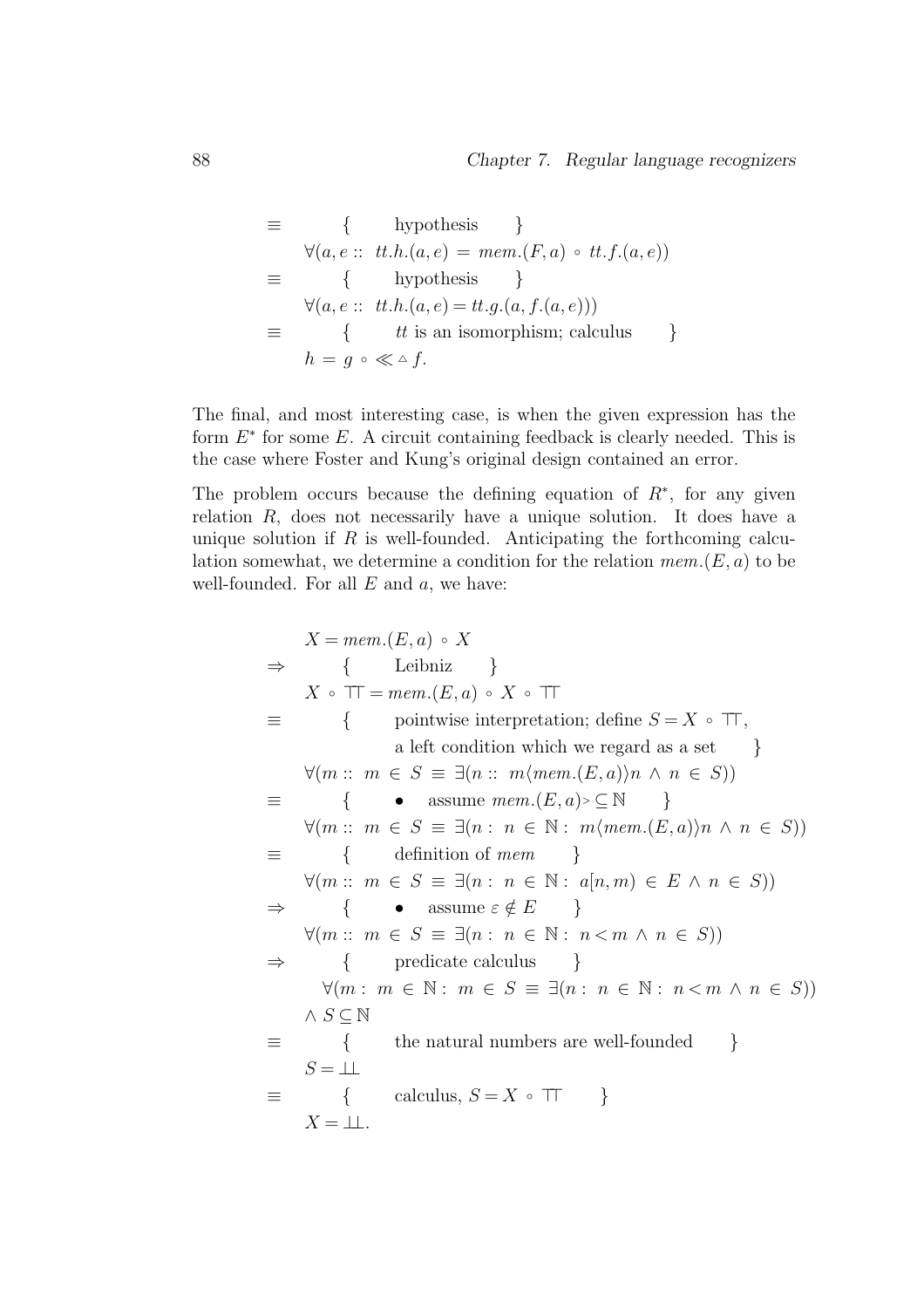#### *7.1. A non-systolic recognizer* 89

We have thus found that the assumptions  $\varepsilon \notin E$  and  $mem.(E, a) > \mathbb{C} \mathbb{N}$  together imply that  $mem.(E, a)$  is well-founded. The second of these assumptions is equivalent to postulating that the stream  $a$  is such that if a segment of  $a$  is a word in  $E$ , then this segment is wholly contained in the non-negative "half". Actually, it simplifies matters if we make an even stronger postulate, namely that for all  $n < 0$ , the value of a.n is some character not appearing in  $E$ . This corresponds to asserting that the circuit is fed invalid input until time 0. One may think of time 0 as the moment after the circuit is reset. Given this assumption, we may henceforth just say that  $mem.(E, a)$ is well-founded if  $\varepsilon \notin E$ .

We are now ready to tackle the derivation of the circuit that recognizes  $E^*$ . Assume f recognizes E. Assume also that  $\varepsilon \notin E$ . Then

$$
\begin{array}{rcl}\ng \text{ recognizes } E^* \\
\equiv & \{ \quad \text{definition} \quad \} \\
\forall (a, e, b :: b\langle g \rangle (a, e) \equiv tt.b = mem.(E^*, a) \circ tt.e).\n\end{array}
$$

Now,

$$
tt.b = mem.(E^*, a) \circ tt.e
$$
  
\n
$$
\equiv \{ \begin{array}{c} \{ mem (7.0) \} \\ \{t.b = (mem.(E, a))^* \circ tt.e \\ \{ \epsilon \notin E, \text{ so } mem.(E, a) \text{ is well-founded.} \\ \text{Unique extension property (2.2).} \} \end{array}
$$
  
\n
$$
tt.b = tt.e \cup mem.(E, a) \circ tt.b
$$
  
\n
$$
\equiv \{ \begin{array}{c} \{ f \text{ recognizes } E \\ \{ t.b = tt.e \cup tt.f.(a, b) \\ \{ t.b = tt.(e \lor f.(a, b)) \\ \} \end{array} \}
$$
  
\n
$$
\equiv \{ \begin{array}{c} \{ tt \\ \{ t \text{ is an isomorphism} \} \\ \{ b = e \lor f.(a, b) \end{array} \}
$$
  
\n
$$
\equiv \{ \begin{array}{c} \{ dt \text{ is an isomorphism} \\ \{ c \text{alculus; define } reorg.((x, y), z) = (y, (x, z)) \} \\ \{ b = (\lor \circ \iota \times f \circ reorg).((a, e), b). \end{array} \}
$$

Thus

g recognizes  $E^*$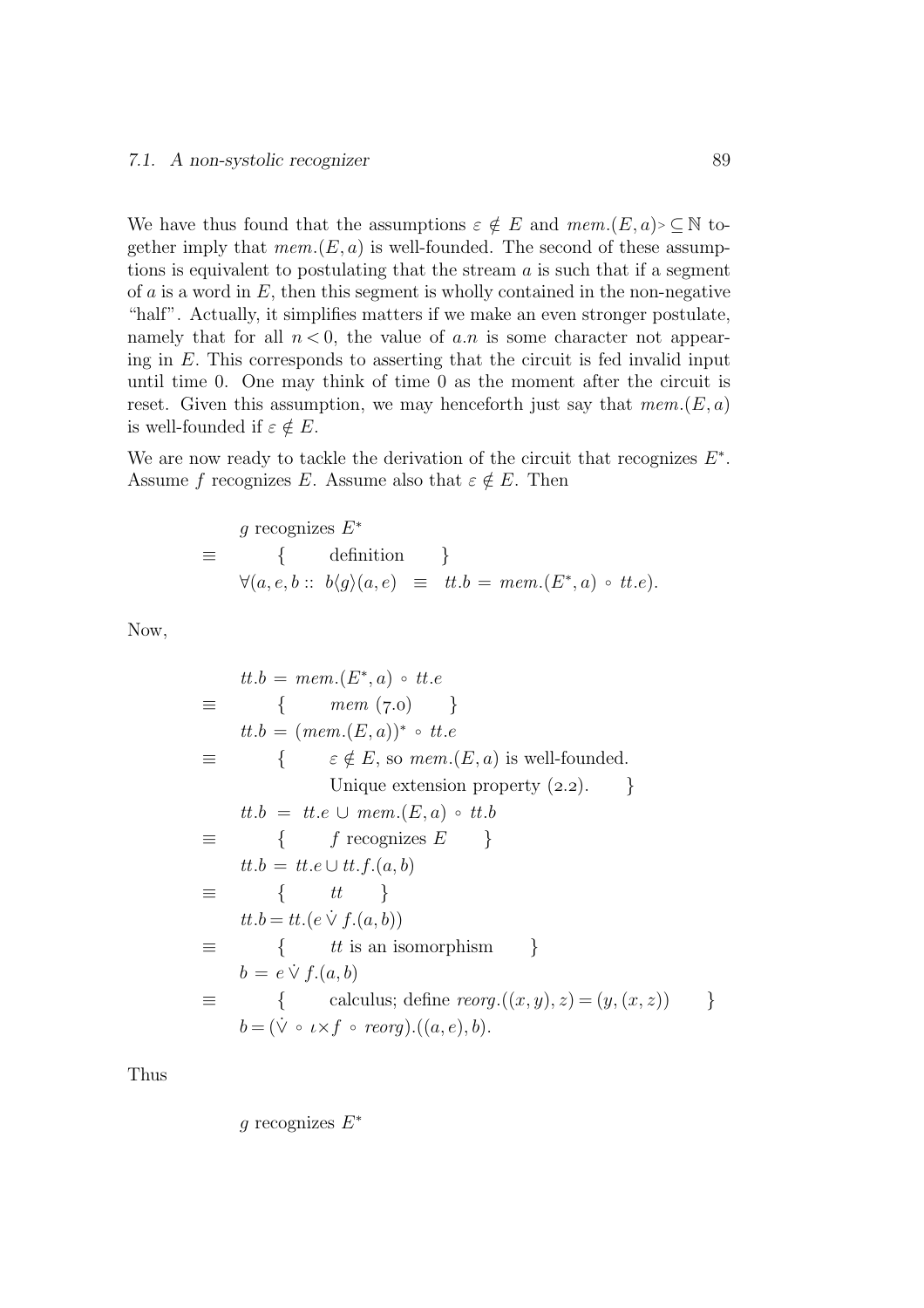$$
\equiv \{ \text{ above } \}
$$
  
\n
$$
\forall (a, e, b :: b\langle g \rangle (a, e) \equiv b = (\dot{\vee} \circ \iota \times f \circ reorg).((a, e), b))
$$
  
\n
$$
\equiv \{ \text{ feedback } \}
$$
  
\n
$$
g = (\dot{\vee} \circ \iota \times f \circ reorg)^{\sigma}.
$$

Summarising the results so far, we have derived a syntax directed translation from  $\epsilon$  to  $\mathcal{F}$ , which we may call  $\tau$ , defined as follows:

$$
\tau.t = \vartriangleleft \circ \wedge \circ (=t) \times \iota \qquad \text{for all } t \in \mathcal{T}
$$
  
(7.1) 
$$
\tau.(E+F) = \vee \circ \tau.E \wedge \tau.F
$$

$$
\tau.(E;F) = \tau.F \circ \ll \wedge \tau.E
$$

$$
\tau.E^* = (\vee \circ \iota \times \tau.E \circ reorg)^{\sigma}
$$

and such that, for all regular expressions  $E, \tau.E$  recognizes  $E$ .

## 7.2 Making the design systolic

The circuits we have derived so far are not systolic; for instance, if one were to build a recognizer for the string " $t; u; v$ ", with  $t, u$  and  $v$  all elements of T, the resulting circuit would be

$$
(\lhd \circ \dot{\wedge} \circ (=v) \times \iota) \circ \ll \vartriangle (\lhd \circ \dot{\wedge} \circ (=u) \times \iota) \circ \ll \vartriangle (\lhd \circ \dot{\wedge} \circ (=t) \times \iota).
$$

It is apparent from the picture interpretation of the above circuit



that there is a combinational path from one side to the other of the circuit. Even worse is the fact that for every string recognizer, this path grows in length with the length of the string.

Our strategy for making the design systolic is in three steps. First we rearrange the wires, in order to introduce contra-flow in the circuits (see section 3). Then we make the design modular, by designing a separate cell for each operator (except for sequence, which we regard as the "basic" operator). Finally we apply retiming and slowdown, in order to make the design as systolic as possible.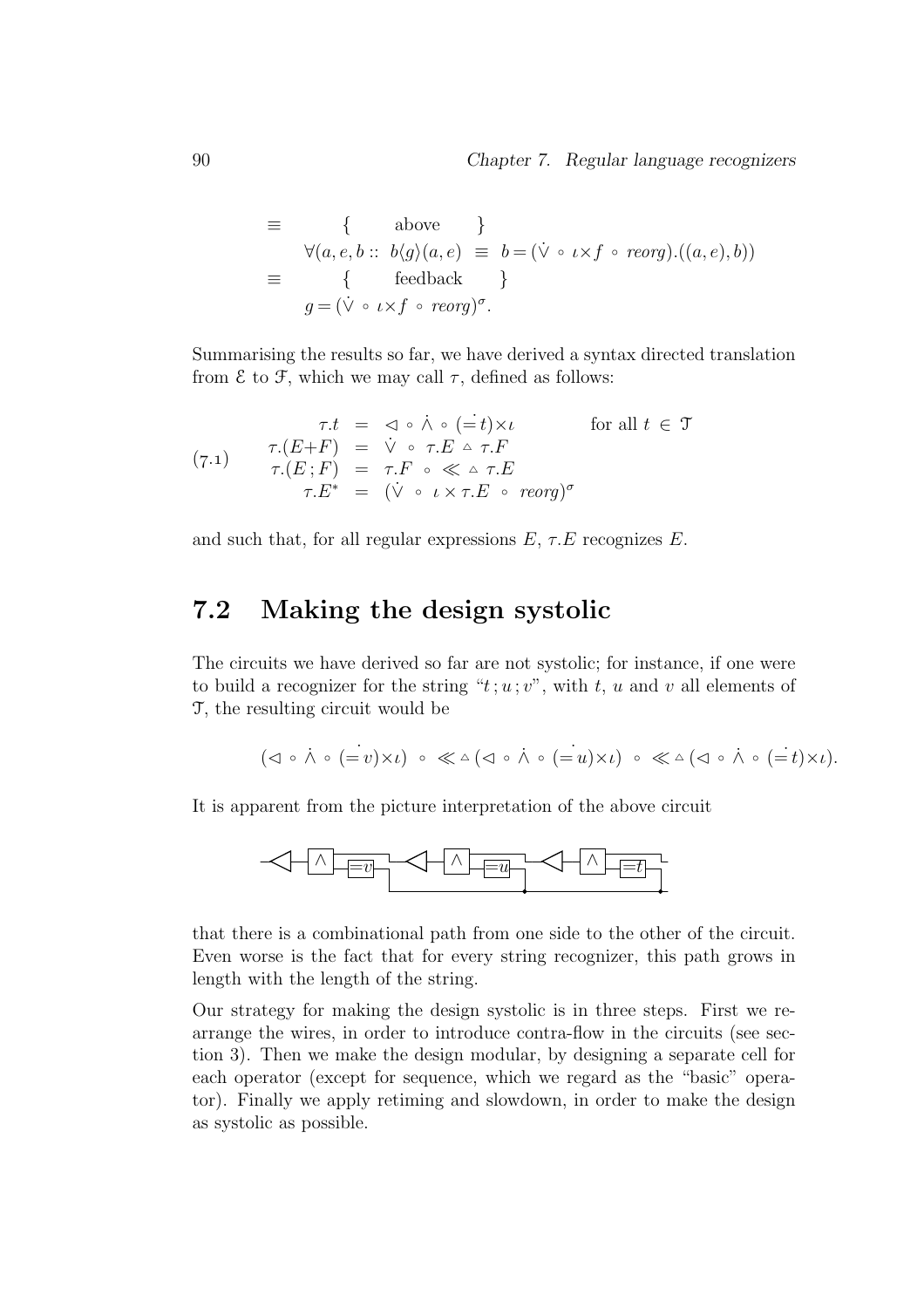

As we saw in the example at the end of section 3, a standard way to make a circuit systolic is to apply slowdown and retiming. However, the transformation shown in that example only works when the circuit has contra-flow; that is, when there are two parallel wires where data travel in opposite directions. Given a circuit  $R$ , a simple way to introduce contra-flow in it is to implement  $bend.R$  instead of R, defined by

$$
bend.R = \iota \times R \circ \text{ term}.
$$

It is easy to calculate that, for all  $a, b$  and  $c$ ,

$$
(a,b)\langle bend.R\rangle c \ \equiv \ b\langle R\rangle a
$$

(Note the inversion of  $a$  and  $b$ , and that  $c$  does not appear on the right side.) We may define a transformation  $str$  (from "straighten") by

$$
b\langle str.R\rangle a \equiv \exists (c:: (a,b)\langle R\rangle c),
$$

so that

$$
(7.2) \quad str. bend. R = R
$$

(see figure  $(7.0)$ . Since *bend* is defined without mentioning delays, we have that for all  $R$ ,

$$
(7.3) \qquad slow. bend. R = bend. slow. R.
$$

Given the above discussion, we propose to change the specification so that instead of implementing  $\tau.E$  we decide to implement  $\rho.E$  instead, defined by

$$
\rho.E = slow. bend. \tau.E.
$$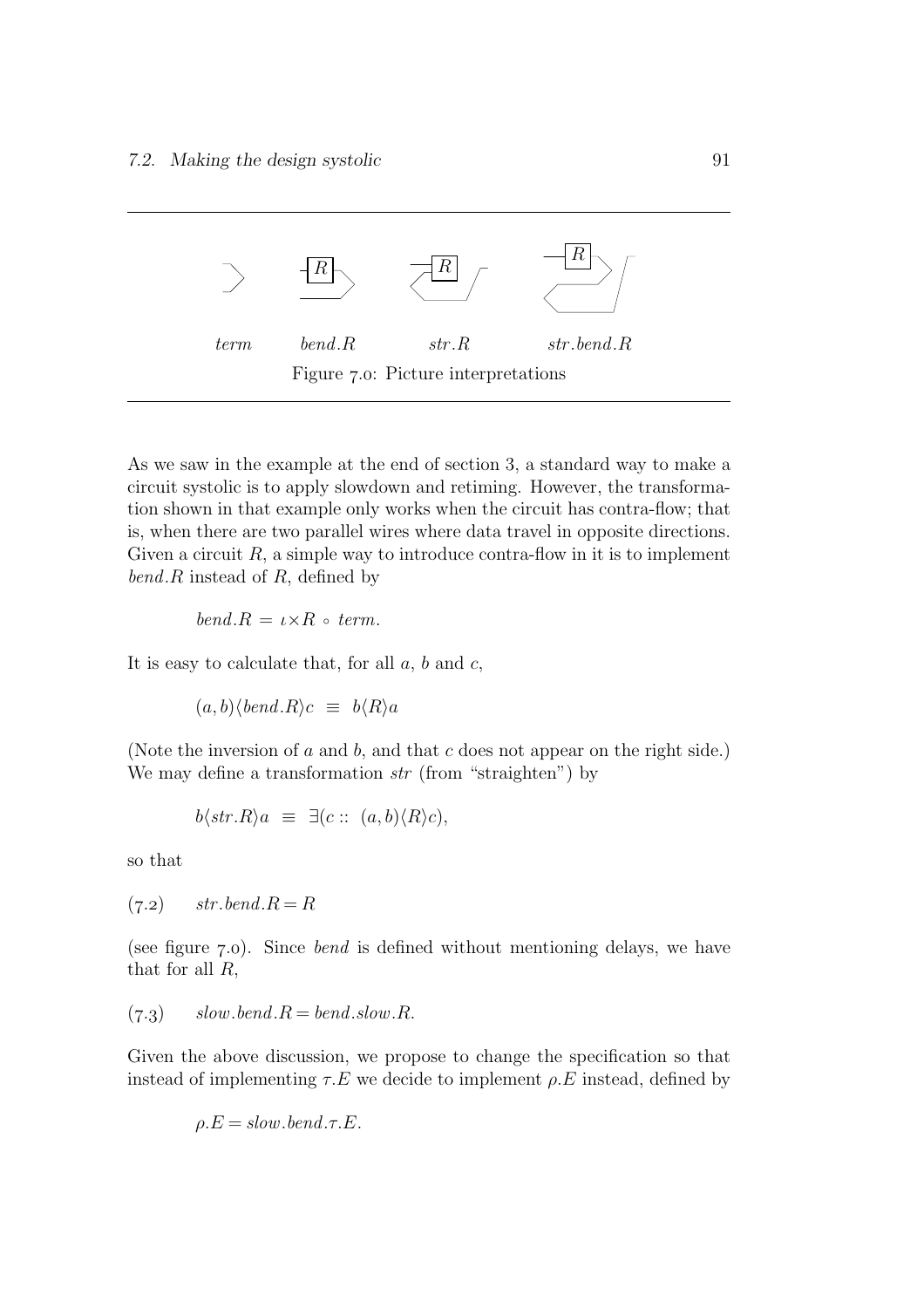

Note that in the definition of  $\rho$  we foresee the need to apply slowdown; hence the occurrence of slow. So much for the introduction of contra-flow.

Another strategy for systolic design is to break the design down into small modules or "cells" of the same "shape", connected in some regular way. Taking inspiration from Foster and Kung, we concentrate on sequence. Consider the expression  $\rho(E; F)$ . Its picture interpretation suggests a simplification: see figure  $7.1$ . Let *plumb* be a wiring relation defined by

$$
plumb.((x, y), z) = ((x, y), (x, z)).
$$

It holds that

$$
(7.4) \qquad \iota \times (g \circ \ll \vartriangle f) \circ \text{ term} = \iota \times g \circ \text{plumb} \circ \iota \times f \circ \text{ term}
$$

(The proof is omitted. A simple pointwise calculation establishes the property.) By defining a new function  $v.E = \iota \times slow.\tau.E$ , equation (7.4) may be rewritten as

$$
(7.5) \qquad \rho(E;F) = v.F \circ plumb \circ \rho.E.
$$

This result provides the insight for our next step in the process of making the design systolic, i.e. the breaking down of the design into cells. We choose sequence as the "privileged" operator in our design, and implement it by means of equation (7.5). Every regular expression  $E$  other than a sequence will be implemented by a "cell" equal to  $v.E$ . For instance, the interconnection of the cells of the recognizer for the expression  $t^*$ ;  $v$ ;  $(t+(u; u))$  would have the shape shown in figure 7.2.

What we are left to do is to come up with designs for the cells  $v.(E + F)$ ,  $v.E^*$  and  $v.t$ , for all  $t \in \mathcal{T}$ . Let E, F be regular expressions; we calculate for choice: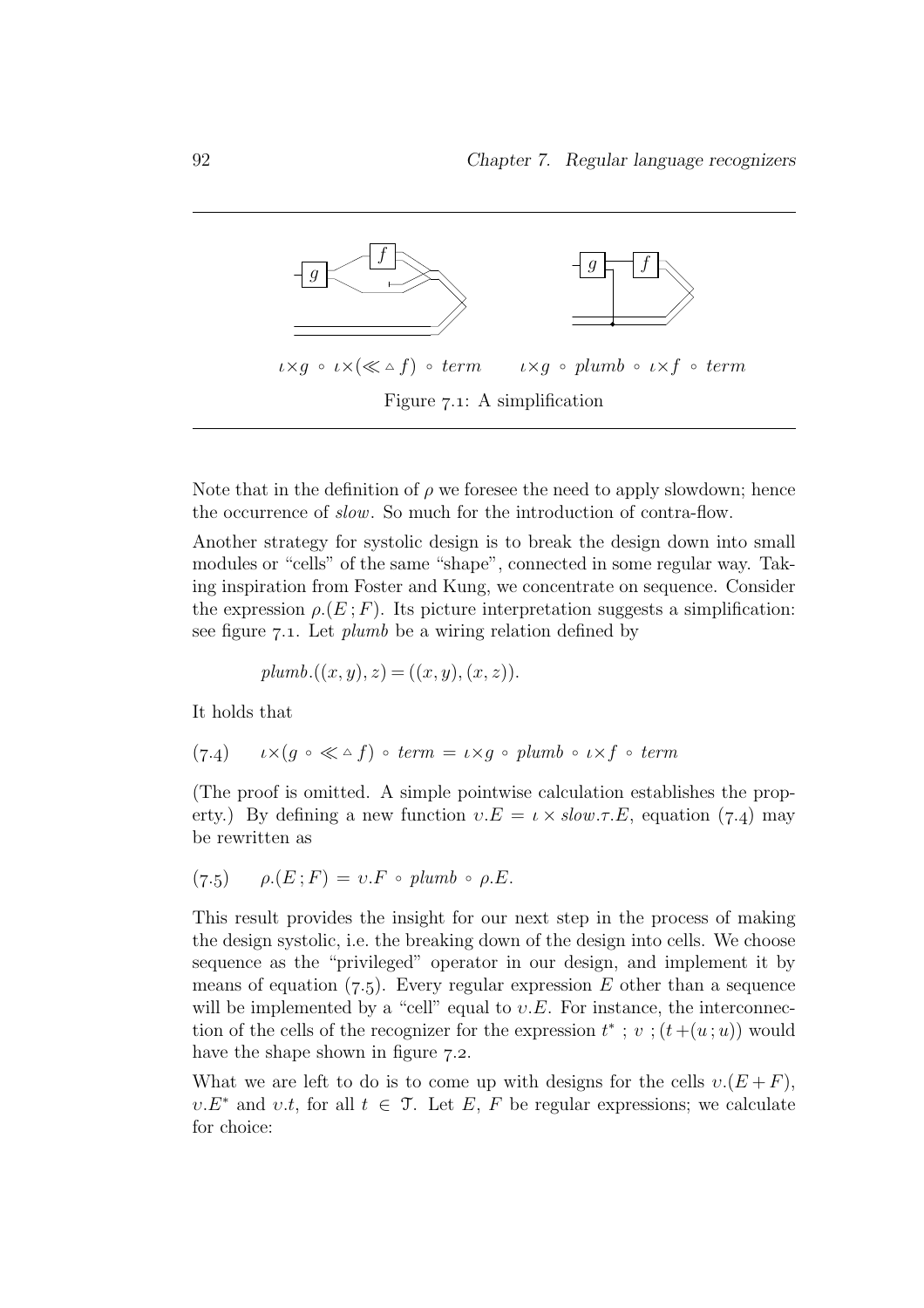

Figure 7.2: Cells layout for the recognizer of  $t^*$ ;  $v$ ;  $(t+(u;u))$ 

$$
v.(E + F)
$$
  
= { definition of v}  
= { definition of  $\tau$  }  
= { definition of  $\tau$  }  
= {  $\kappa$  solution. ( $\dot{\vee} \circ \tau$ . $E \circ \tau$ . $F$ )  
= { showing is the same as doubling delays }  
 $\iota \times (\dot{\vee} \circ slow.\tau$ . $E \circ slow.\tau$ . $F$ )  
= { equation (7.2) }  
 $\iota \times (\dot{\vee} \circ str. bend. slow.\tau$ . $E \circ str. bend. slow.\tau$ . $F$ )  
= { slow commutes with bend (7.3) }  
 $\iota \times (\dot{\vee} \circ str. slow. bend.\tau$ . $E \circ str. slow. bend.\tau$ . $F$ )  
= { definition of  $\rho$  }  
 $\iota \times (\dot{\vee} \circ str.\rho$ . $E \circ str.\rho$ . $F$ )

Note that in the above derivation we have exploited the property  $slow. \tau.E = str. \rho.E$ in order to have  $\rho$  reappear. By doing so we ensure that the systolic optimizations can be applied recursively. The picture interpretation for  $v.(E + F)$  can be seen in figure  $7.3$ .

We have a similar derivation for *star*:

$$
v.E^*
$$
  
= {{ definitions of v,  $\tau$  and slow  
 $\iota \times (\dot{\vee} \circ \iota \times slow.\tau.E \circ reorg)^{\sigma}$   
= { { *slow*. $\tau.E = str.\rho.E$  }  
 $\iota \times (\dot{\vee} \circ \iota \times str.\rho.E \circ reorg)^{\sigma}$ .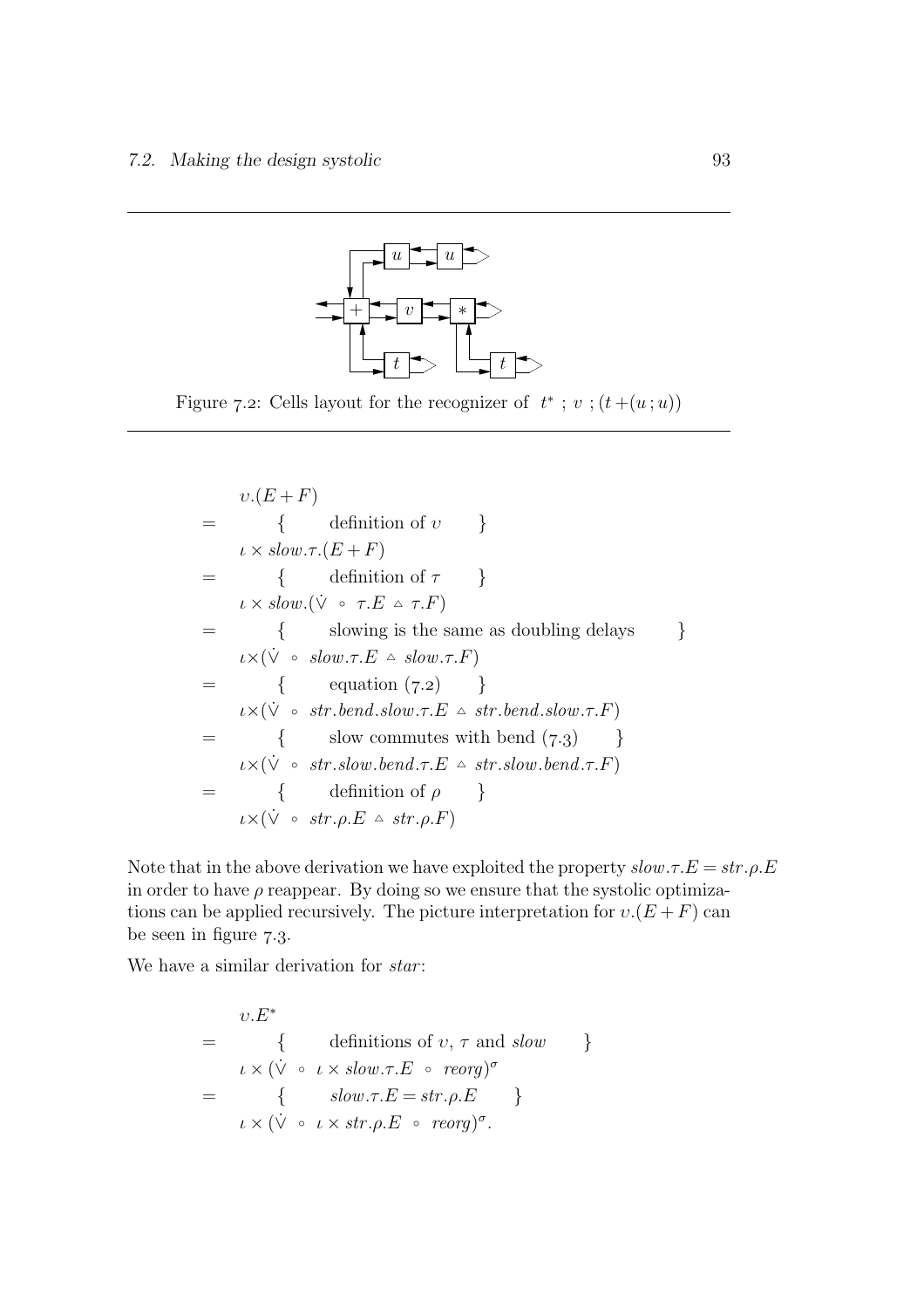

Figure 7.3: Picture interpretation of  $v.(E + F)$ 

Finally, for any  $t \in \mathcal{T}$ , we have

$$
v.t = \begin{cases} v.t & \text{definitions of } \rho, \tau \text{ and } slow \\ t \times (\lhd \circ \lhd \circ \dot{\wedge} \circ (\doteq t) \times t) \\ & \text{return } \{ \text{minim}(3.13) \text{ and delays}(3.14), (3.3) \} \\ \rhd \times (\lhd \circ \dot{\wedge} \circ (\doteq t) \times t) \circ \lhd. \end{cases}
$$

Here we'd like to get rid of the rightmost  $\triangleleft$ , but with the current definition of  $v$  we can't. However, the circuits we generate are always of the shape  $v.E \circ \ldots \circ \rho.F$ , and by the definition of  $\rho$  and equation (3.16) we have  $\varphi \circ \rho.F = \rho.F$ . So it's easy to see that dropping the delay is harmless. Formally, all we have to do is to weaken the defining property of  $v$  to

$$
\forall (R :: v.E \circ R \circ \top) = \iota \times slow.\tau.E \circ R \circ \top).
$$

By this definition, the expressions for  $v.(E+F)$  and  $v.E^*$  that we previously derived are still valid, as well as equation  $(7.5)$ ; and the derivation of  $v.t$ becomes:

$$
v.t \circ R \circ \top
$$
\n
$$
= \{ \text{ above } \}
$$
\n
$$
\triangleright \times (\triangleleft \circ \land \circ (=t) \times \iota) \circ \triangleleft \circ R \circ \top
$$
\n
$$
= \{ \text{ equation (3.16)} \}
$$
\n
$$
\triangleright \times (\triangleleft \circ \land \circ (=t) \times \iota) \circ R \circ \top.
$$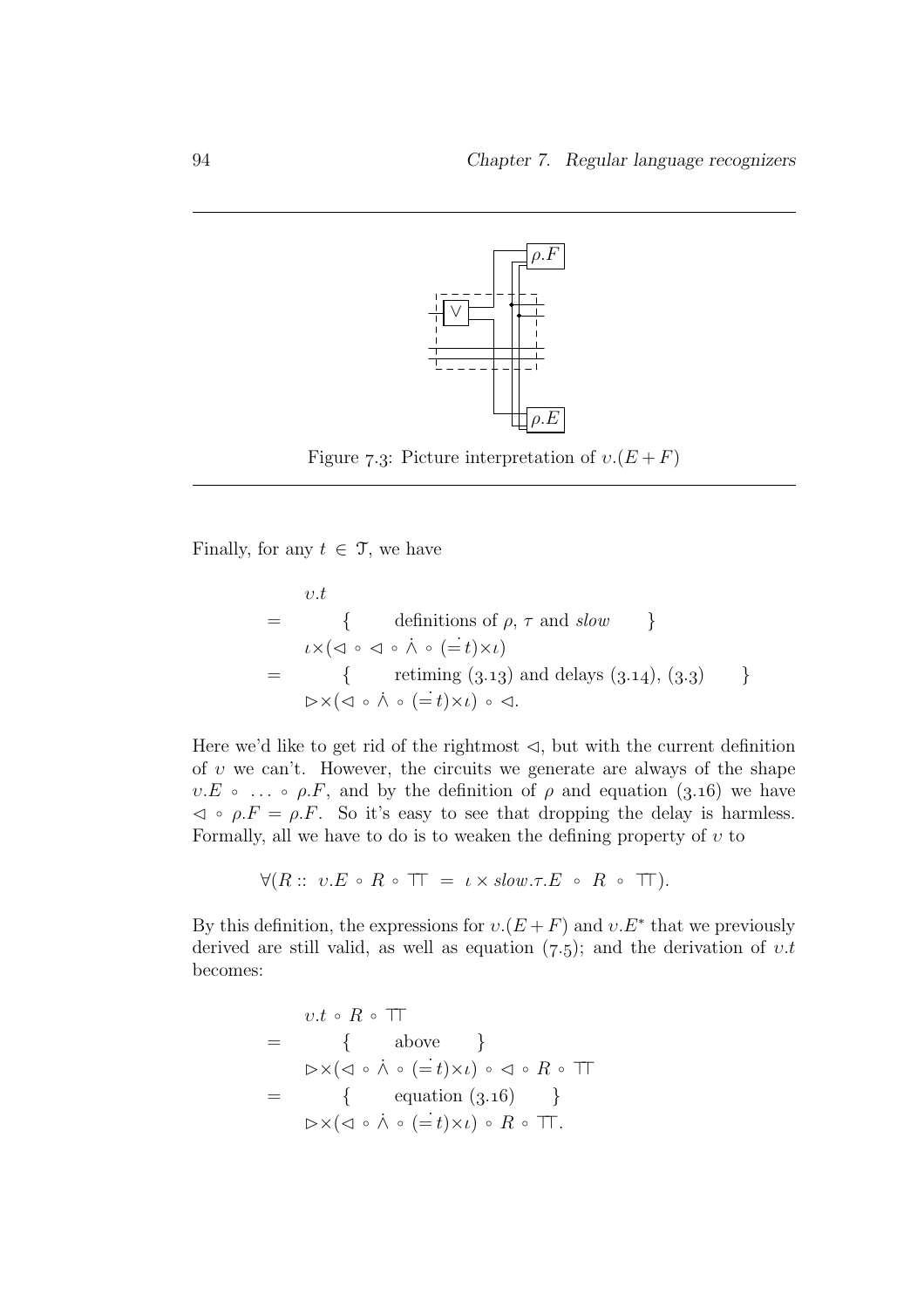

Figure 7.4: A systolic recognizer for the expression  $t; u; v$ 

Summarizing our results, we have

$$
\rho(E; F) = v.F \circ plumb \circ \rho.E
$$
  
\n
$$
\rho.E = v.E \circ term
$$
  
\n(7.6) 
$$
v(E+F) = \iota \times (\dot{V} \circ str.\rho.E \simeq str.\rho.F)
$$
  
\n
$$
v.E^* = \iota \times (\dot{V} \circ \iota \times str.\rho.E \circ reorg)^{\sigma}
$$
  
\n
$$
v.t = \rhd \times (\lhd \circ \dot{\wedge} \circ (=t) \times \iota) \qquad \text{for all } t \in \mathcal{T}.
$$

These equations can be interpreted as a functional program that translates regular expressions to systolic recognizers; see section 8.

## 7.3 A choice-privileged design

The transformation  $\rho$  that we derived in the last section generates circuits that are very similar to the ones presented by Foster and Kung. If the regular expression to be recognized does not contain choice or star, i.e. it is just a string of characters, then  $\rho$  generates a fully systolic string recognizer. The picture interpretation of the recognizer for the string  $t; u; v$  can be seen in figure  $7.4$ .

If the regular expression does not have this very special shape the benefit is diminished. Consider for instance expressions of the form

$$
E_1+E_2+E_3+\ldots
$$

The translation of such expressions has the form shown in figure  $7.5$ , and here we have combinational paths whose length depends on the number of occurrences of " $+$ " in the expression. The design presented in section 7.2 is well-optimized for expressions that contain many more ";" operators than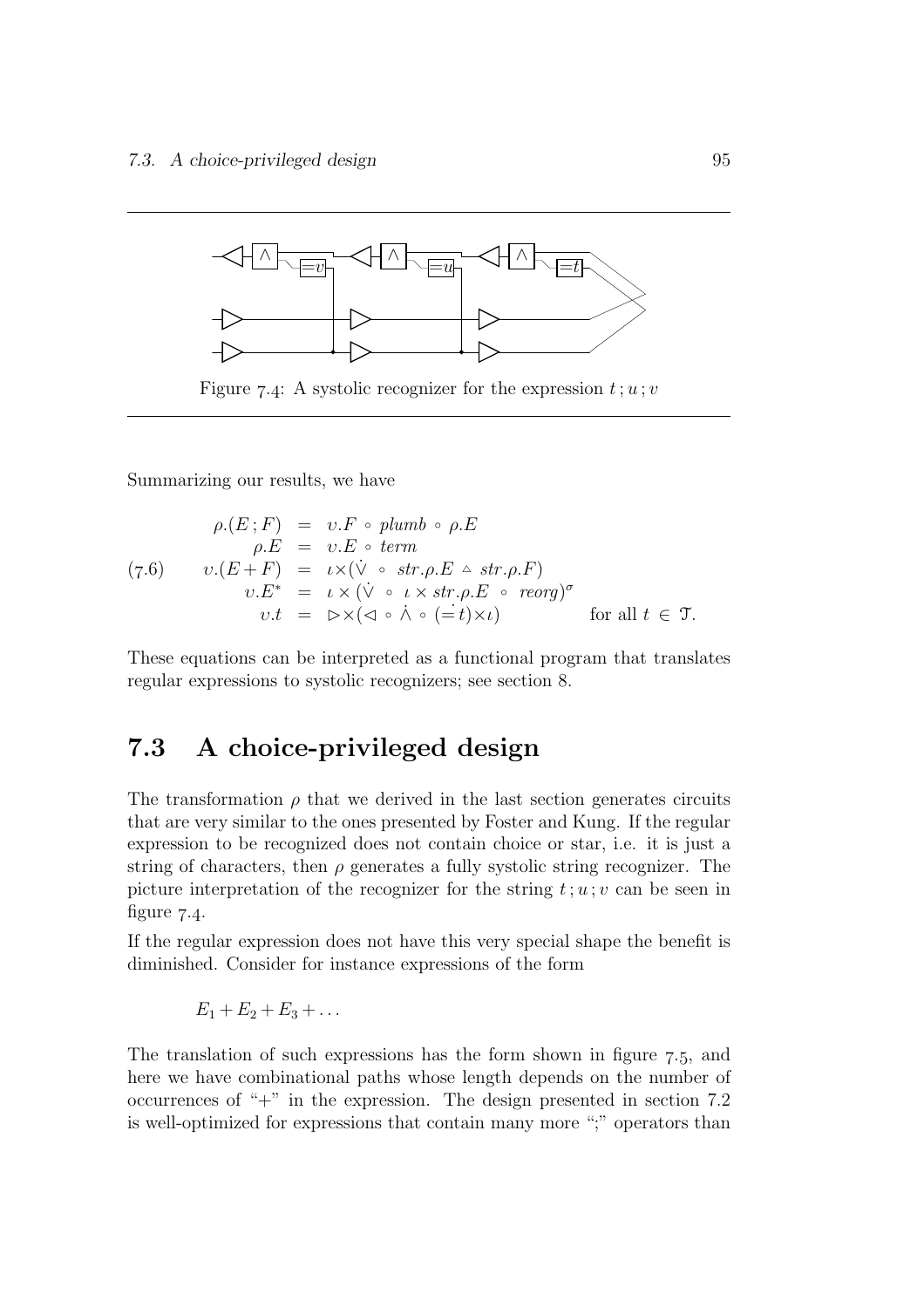

Figure 7.5: A composition of choice cells:  $\rho$ . $(E + F + G + H)$ 

"+". This problem is also present in Foster and Kung's work; they simply fail to observe it.

In this section we start again from the  $\tau$  design of section 7.2 and show that if we choose "choice" as the privileged operator, we arrive at a totally different design.

The first step is to decide on a standard "shape" for the cells. The translation for  $\tau.(E + F + G)$  is

$$
\dot{\vee} \circ \tau.E \circ (\dot{\vee} \circ \tau.F \circ \tau.G).
$$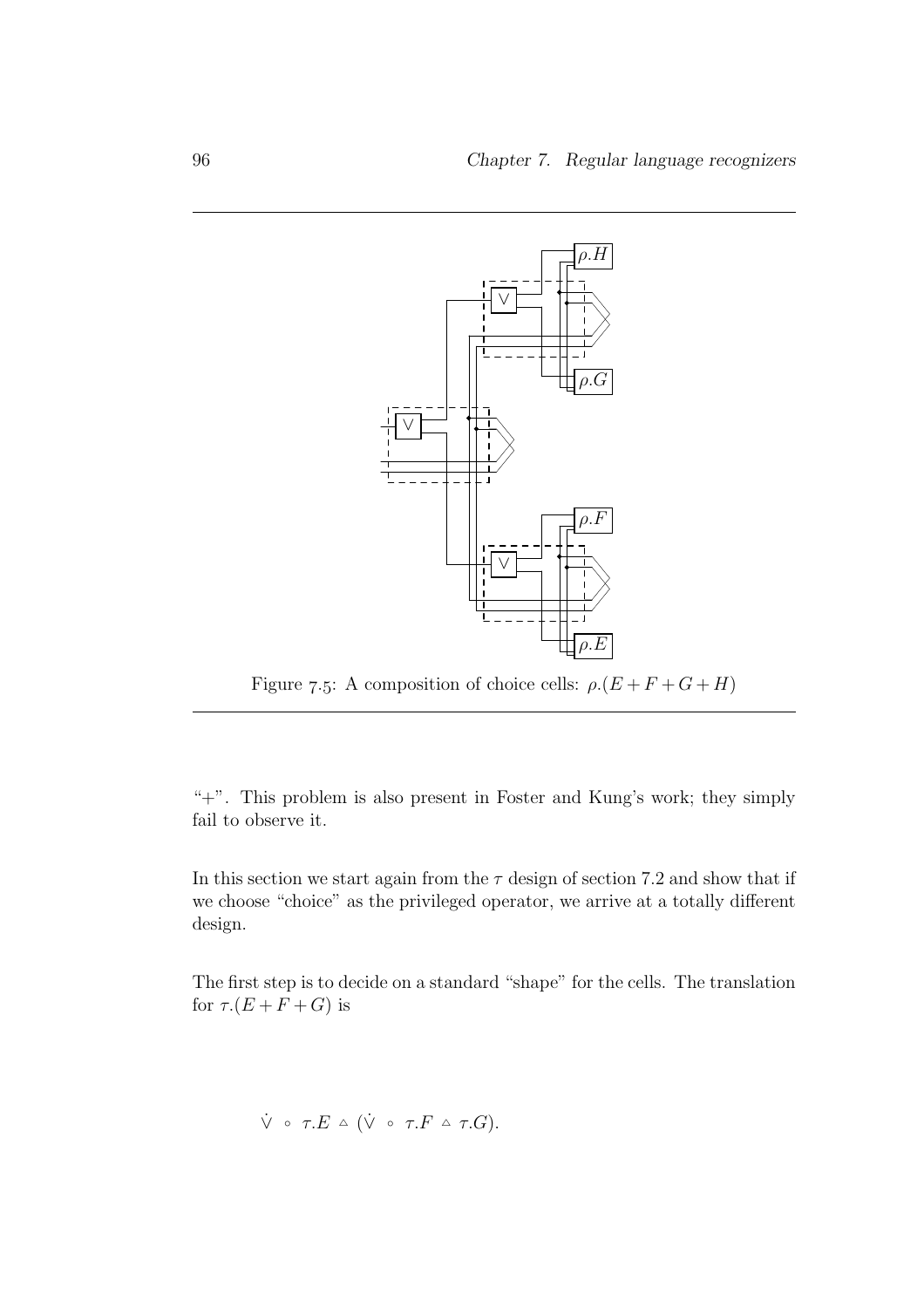The corresponding picture is



A way to make this structure modular is suggested by the following picture,



where we may see a composition of three cells of the same shape.

Note that the retiming transformation that we used in section 7.2 does not work here. In fact, even if we interpret the design  $(7.7)$  as having contraflow (the lower wire is not constrained, so we may decide that information flows from left to right on the lower wire), we are not able to design a systolic recognizer for expressions of the kind  $t_0 + t_1 + \cdots + t_n$ , where for all  $i, t_i \in \mathcal{T}$ . In fact, in that case we'd have a circuit of the following shape:



Applying slowdown and retiming, like we did in the section 7.2, would result in a design that cannot be implemented:



This circuit cannot be implemented because the antidelays in the upper wire are driven in the wrong direction.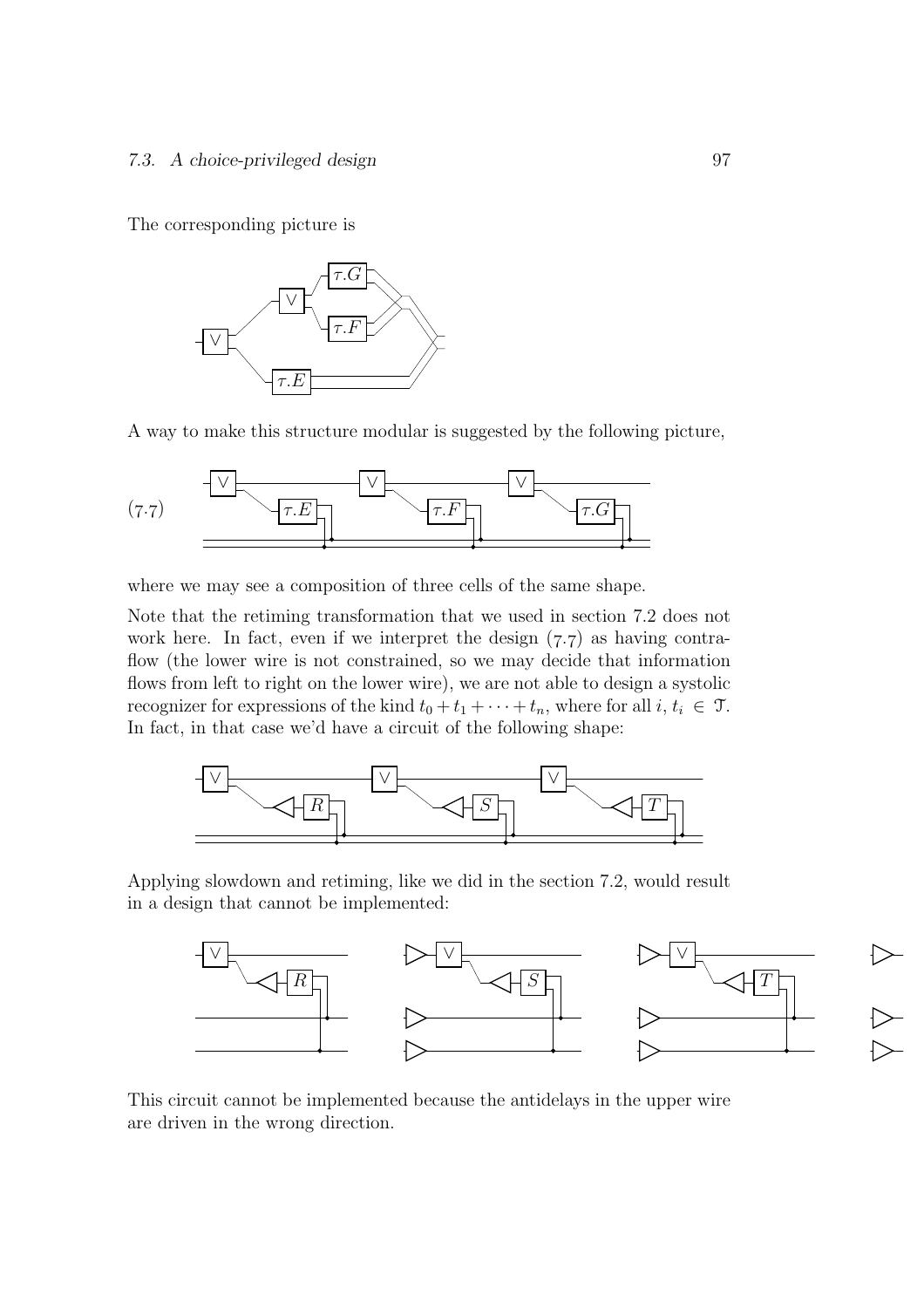This fact is not surprising: if we were able to design a recognizer for choice with zero latency time and a response time that does not depend on the number of choices, that would mean we are able to design an "or" gate with unbounded fan-in; and it is well known that no such component exists. For this reason we are forced to try a different design.

Formally, we define a cell for choice as

$$
\kappa.E = cc.\tau.E,
$$

where

$$
cc.R = \iota \times \dot{\vee} \circ \operatorname{rsh} \circ (\iota \circ R) \times \iota.
$$

It will be useful later to generalize the definition of cc to

$$
cc_n.R = \iota \times \dot{\vee} \circ \operatorname{rsh} \circ (\triangleleft^n \triangle R) \times \triangleleft^n.
$$

Note that  $cc.R = cc_0.R$ . The relation  $cc.R$  can be proved to be the least relation satisfying

$$
(7.8) \quad (a,b)\langle cc.R\rangle(a,c) \equiv \exists (d:: b=c\dot{\vee}d \ \wedge \ d\langle R\rangle a),
$$

and from this we obtain

$$
(7.9) \qquad (a,b)\langle \kappa.E \rangle (a,c) \quad \equiv \quad b = (\tau.E).a \vee c.
$$

Here wire a is actually a pair of wires (the ones we call a and  $e$  in section 7.0). It's easy to construct a left inverse of cc: we try to derive a function ccli such that for all  $R$ ,

$$
(7.10) \quad \text{ccli.} cc.R = R.
$$

We calculate:

$$
a\langle ccli.cc.R\rangle b
$$
  
= { $\{ \bullet \text{ assume } ccli.X = S \circ X \circ T, \text{ for some } S \text{ and } T \}$   
=  $\{ \bullet \text{ calculus } \}$   
= { $\{ \bullet \text{ calculus } \}$   
 $\exists (c, d, e :: a\langle S \rangle (c, d) \land (c, d) \langle cc.R \rangle (c, e) \land (c, e) \langle T \rangle b)$   
= { $\{ \bullet \} \{ \rangle (7.8) \}$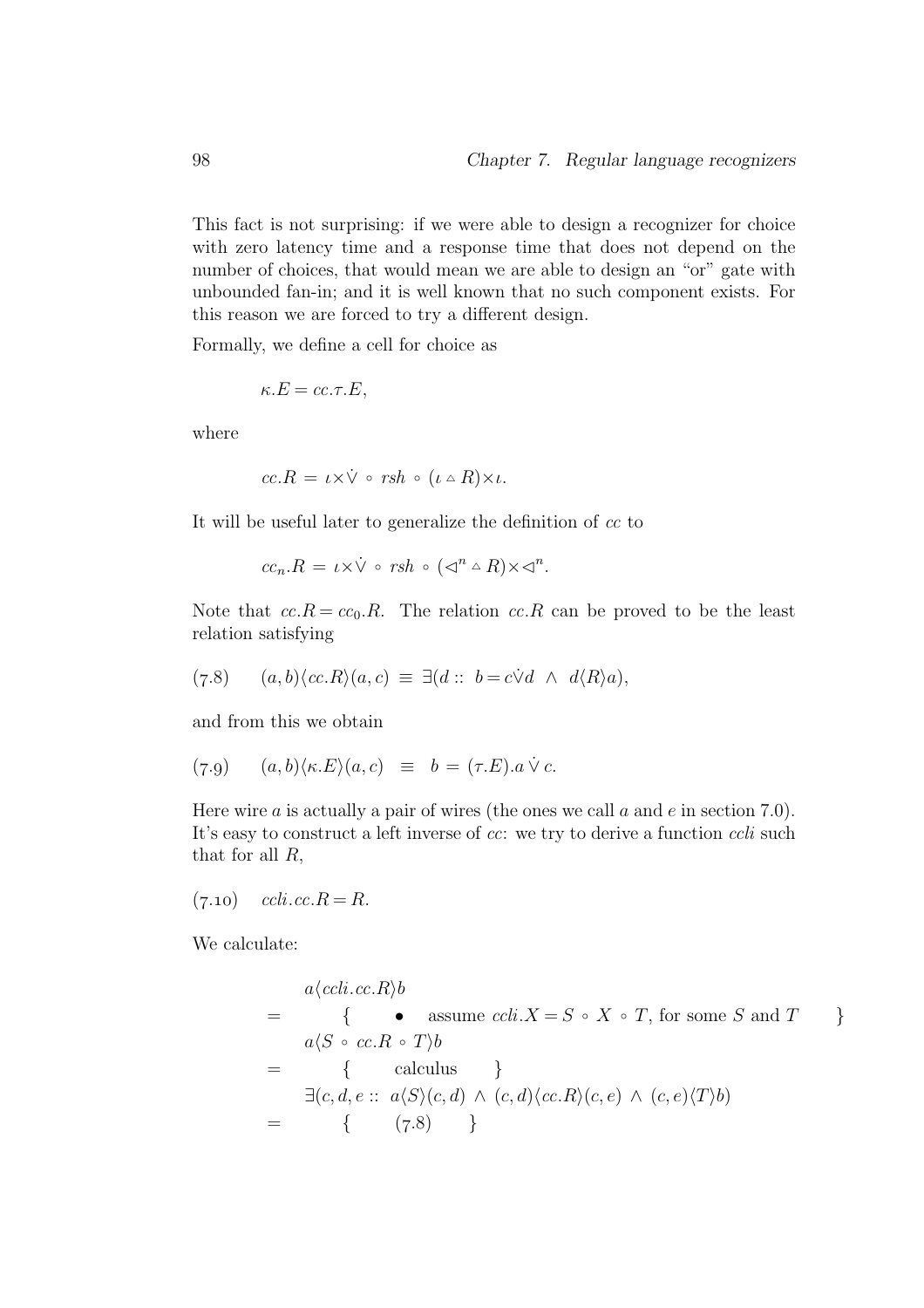

$$
\exists (c, e, f :: a \langle S \rangle (c, f \lor e) \land f \langle R \rangle c \land (c, e) \langle T \rangle b)
$$
\n
$$
= \{ \bullet \text{ choose } S = \gg \} \}
$$
\n
$$
\exists (c, e, f :: a = f \lor e \land f \langle R \rangle c \land (c, e) \langle T \rangle b)
$$
\n
$$
= \{ \bullet \text{ assume } (x, y) \langle T \rangle z \Rightarrow y = false \} \}
$$
\n
$$
\exists (c :: a \langle R \rangle c \land (c, false) \langle T \rangle b)
$$
\n
$$
= \{ \bullet \text{ assume } (x, y) \langle T \rangle z \Rightarrow x = z \} \}
$$
\n
$$
a \langle R \rangle b.
$$

It is easily verified that the two assumptions on  $T$  can be satisfied by choosing

$$
T\,=\,\iota\!\times\!K_F\,\circ\,\ll^\cup.
$$

In summary, equation  $(7.10)$  holds by defining

$$
ccli.R = \gg \circ R \circ \iota \times K_F \circ \ll^{\cup}.
$$

Since we chose the cell shape  $\kappa$  in order to privilege choice, we expect to be able to express  $\kappa$ . $(E + F)$  in a compact way in terms of  $\kappa$ . E and  $\kappa$ . F. In fact we have, for all  $a, b, c$  and  $d$ :

$$
(a,b)\langle \kappa.(E+F)\rangle (a,c)
$$
\n
$$
\equiv \begin{cases}\n\text{interpretation of } \kappa: (7.9) \\
b = (\tau.(E+F)).a \,\forall c \\
\equiv \begin{cases}\n\text{definition of } \tau \\
b = (\dot{\vee} \circ \tau.E \land \tau.F).a \,\dot{\vee}\,c \\
b = (\tau.E).a \,\dot{\vee} \,(\tau.F).a \,\dot{\vee}\,c\n\end{cases}\n\end{cases}
$$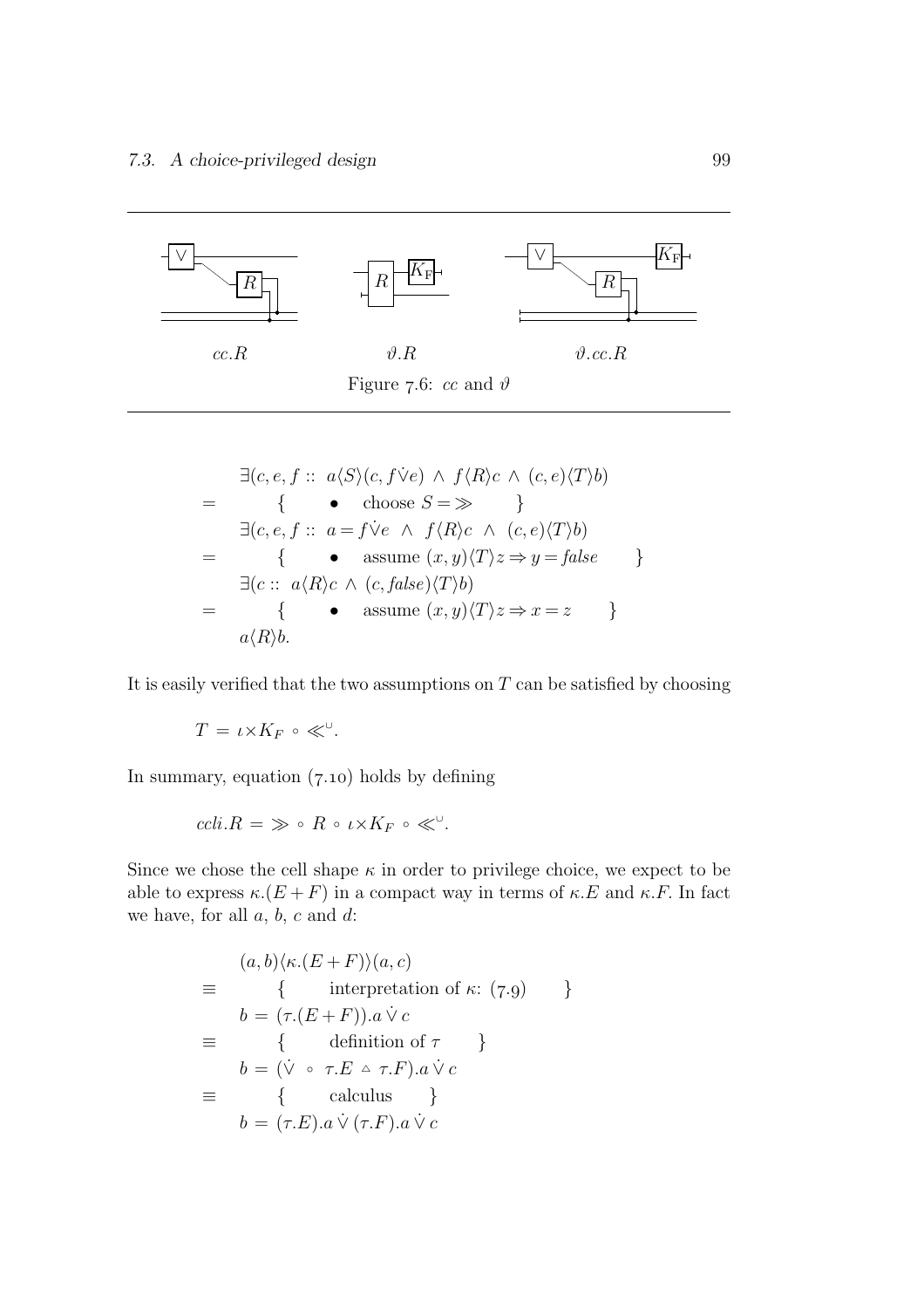

Figure 7.7: The cell for sequence

$$
\equiv \{ \text{ single-point rule } \}
$$
  
\n
$$
\exists (d:: b = (\tau.E).a \lor d \land d = (\tau.F).a \lor c)
$$
  
\n
$$
\equiv \{ (\tau.g) \} \}
$$
  
\n
$$
\exists (d:: (a,b)\langle cc.\tau.E \rangle (a,d) \land (a,d)\langle cc.\tau.F \rangle (a,c))
$$
  
\n
$$
\equiv \{ \text{ calculus } \}
$$
  
\n
$$
(a,b)\langle \kappa.E \circ \kappa.F \rangle (a,c).
$$

Hence we have found, as expected, that

$$
(7.11) \quad \kappa.(E+F) = \kappa.E \circ \kappa.F.
$$

All we are left to do is to find a design for the cells for sequence, star and the character recognizer. We calculate:

$$
\equiv \begin{array}{ccc} \kappa.E^* & \text{definition} & \\ \epsilon c.\tau.E^* & \text{definition} & \\ \equiv & \{ & \text{definition} & \\ cc.(\dot{\vee} \circ \iota \times \tau.E \circ reorg)^{\sigma} \\ \equiv & \{ & (\mathbf{7.10}) & \} \\ cc.(\dot{\vee} \circ \iota \times \text{ccli}.\kappa.E \circ reorg)^{\sigma}. \end{array}
$$

This calculation boils down to opening up definitions. We exploit  $(7.10)$ to make  $\kappa$  reappear, so that the transformation is applied recursively. In a similar way we obtain the cell for sequence:

$$
(7.12) \quad \kappa.(E;F) = cc.(ccli.\kappa.F \circ \ll \vartriangle ccli.\kappa.E).
$$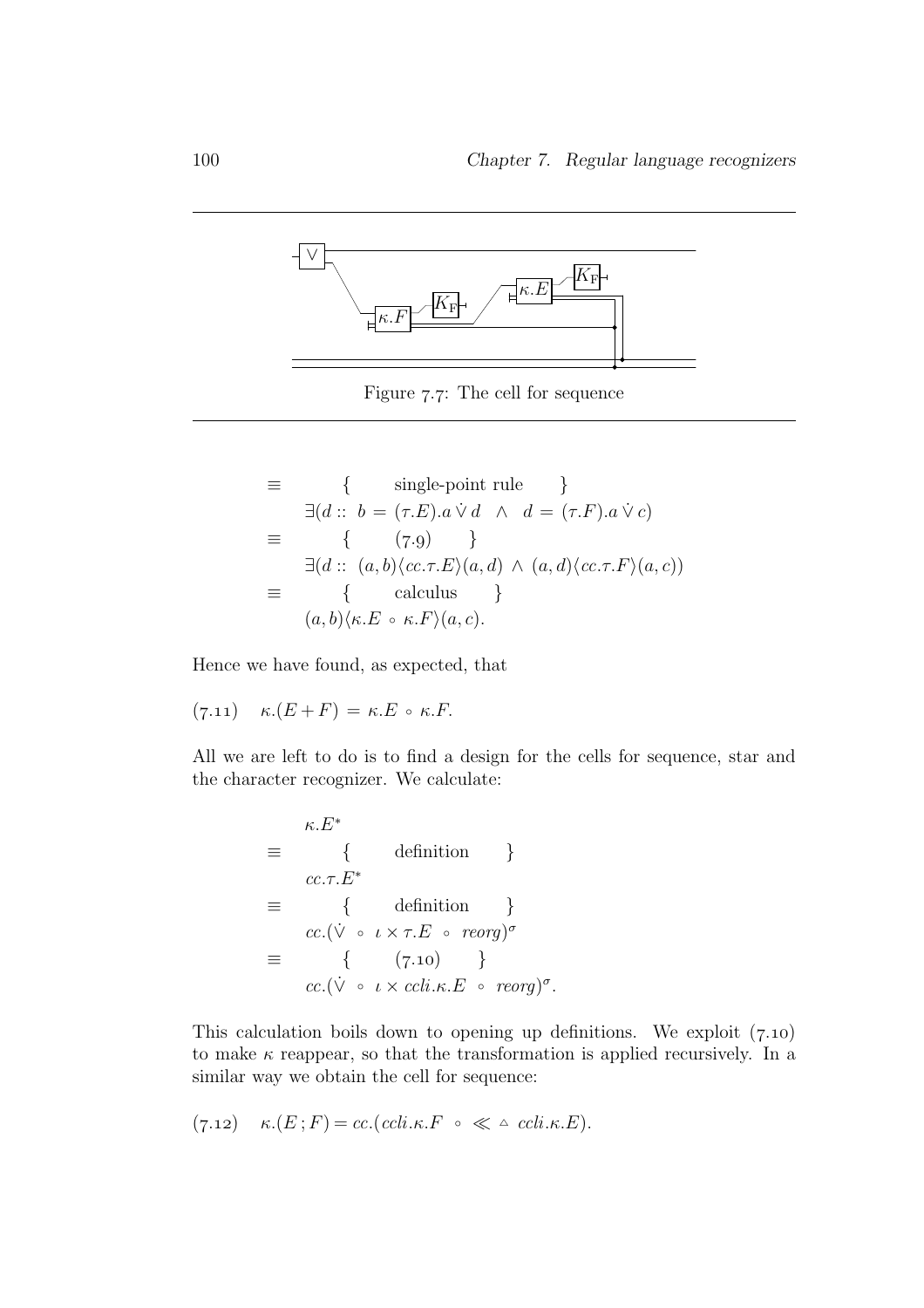The character recognizer is obtained directly from the definition: for  $t \in \mathcal{T}$ ,

$$
\kappa.t=cc.\tau.t.
$$

This concludes the first part of our task, that is finding a common "shape" for the implementation of all regular expression operators. The definitions so far are summarized below:

$$
\kappa.t = cc.\tau.t
$$
  
\n
$$
\kappa.(E+F) = \kappa.E \circ \kappa.F
$$
  
\n
$$
\kappa.(E;F) = cc.(ccli.\kappa.F \circ \ll \sim ccli.\kappa.E)
$$
  
\n
$$
\kappa.E^* = cc.(\forall \circ \iota \times ccli.\kappa.E \circ reorg)^{\sigma}
$$

and

$$
cc.R = \iota \times \dot{\vee} \circ \operatorname{rsh} \circ (\iota \wedge R) \times \iota
$$
  
\n
$$
cc_n.R = \iota \times \dot{\vee} \circ \operatorname{rsh} \circ (\triangle^{n} \triangle R) \times \triangle^{n}
$$
  
\n
$$
ccli.R = \gg \circ R \circ \iota \times K_F \circ \ll^{\cup}.
$$

\* \* \*

We now apply pipelining to the " $\kappa$ " design. As usual, we suppose we have implementations that correspond to  $\kappa.E$  and  $\kappa.F$ , for arbitrary regular expressions  $E$  and  $F$ ; we also suppose that some pipelining has been applied to them, so that they have arbitrary extra latency time. We model this by assuming our building blocks are  $\lhd^n \circ \kappa.E$  and  $\lhd^m \circ \kappa.F$ , for some  $n, m \geq 0$ .

Let's begin with choice:

$$
\kappa.(E+F)
$$
\n
$$
= \{ (7.11) \} \}
$$
\n
$$
\kappa.E \circ \kappa.F
$$
\n
$$
= \{ \text{re timing } \} \}
$$
\n
$$
\triangleright^{n+m+1} \circ (\lhd^n \circ \kappa.E) \circ \lhd \circ (\lhd^m \circ \kappa.F).
$$

This proves that given that R implements  $\kappa.E$  with n extra latency, and S implements  $\kappa$ . F with m extra latency, then  $R \circ \vartriangleleft \circ S$  implements  $\kappa$ .  $(E + F)$ with  $n + m + 1$  extra latency.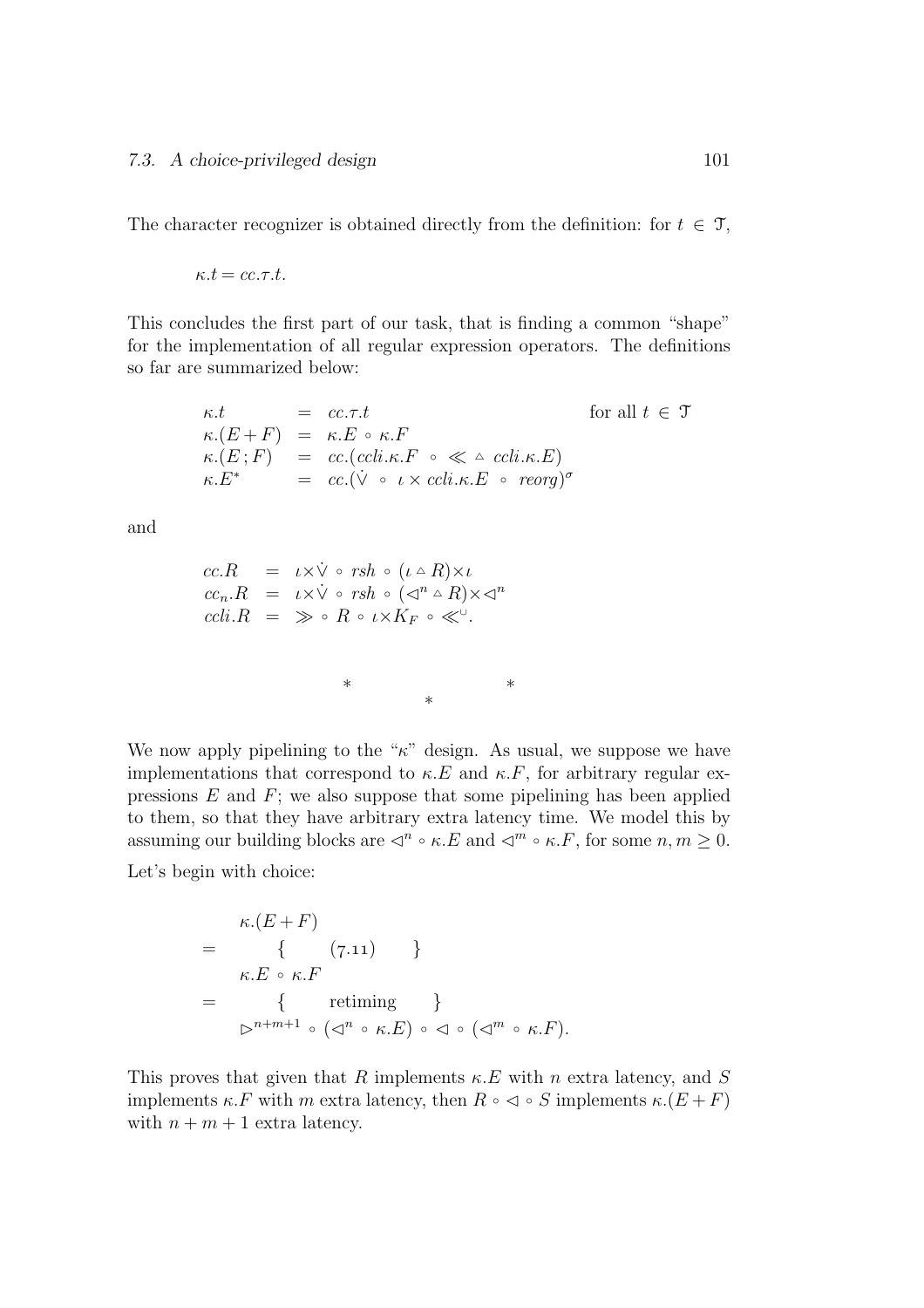

Figure 7.8: The pipelined cell for choice

We continue with sequence. Recall that, by the laws of delays,

 $(7.13)$   $\iota \times \triangleright = \triangleright \circ \triangleleft \times \iota$  and  $\iota \triangleq \triangleright = \triangleright \circ \triangleleft \triangle \iota$ .

By retiming, we also obtain that for all R and  $\diamond \in \{\triangleleft, \triangleright\},\$ 

$$
(7.14) \quad \diamond \circ \operatorname{ccli} R = \operatorname{ccli} (\diamond \circ R).
$$

We will need a lemma that allows us to "pull out" an antidelay from the scope of cc. We derive such a lemma below; the calculation is performed in very small steps to reduce the risk of errors:

$$
cc.(\triangleright^n \circ R)
$$
\n
$$
= \{ \det(\triangleright^n \circ R) \mid \exists \forall x \in \mathbb{R} \text{ such that } x \in \mathbb{R} \text{ such that } x \in \mathbb{R} \text{ such that } x \in \mathbb{R} \text{ such that } x \in \mathbb{R} \text{ such that } x \in \mathbb{R} \text{ such that } \{ \forall x \in \mathbb{R} \text{ such that } \{ \forall x \in \mathbb{R} \} \text{ such that } \{ \forall x \in \mathbb{R} \text{ such that } \{ \forall x \in \mathbb{R} \} \text{ such that } \{ \forall x \in \mathbb{R} \text{ such that } \{ \forall x \in \mathbb{R} \} \text{ such that } \{ \forall x \in \mathbb{R} \text{ such that } \{ \forall x \in \mathbb{R} \} \text{ such that } \{ \forall x \in \mathbb{R} \text{ such that } \{ \forall x \in \mathbb{R} \} \text{ such that } \{ \forall x \in \mathbb{R} \} \text{ such that } \{ \forall x \in \mathbb{R} \text{ such that } \{ \forall x \in \mathbb{R} \} \text{ such that } \{ \forall x \in \mathbb{R} \} \text{ such that } \{ \forall x \in \mathbb{R} \text{ such that } \{ \forall x \in \mathbb{R} \} \text{ such that } \{ \forall x \in \mathbb{R} \} \text{ such that } \{ \forall x \in \mathbb{R} \} \text{ such that } \{ \forall x \in \mathbb{R} \} \text{ such that } \{ \forall x \in \mathbb{R} \} \text{ such that } \{ \forall x \in \mathbb{R} \} \text{ such that } \{ \forall x \in \mathbb{R} \} \text{ such that } \{ \forall x \in \mathbb{R} \} \text{ such that } \{ \forall x \in \mathbb{R} \} \text{ such that } \{ \forall x \in \mathbb{R} \} \text{ such that } \{ \forall x \in \mathbb{R} \} \text{ such that } \{ \forall x \in \mathbb{R} \} \text{ such that } \{ \forall x \in \mathbb{R} \} \text{ such that } \{ \forall x \in \mathbb{R} \} \text{ such that } \{ \forall x \in \mathbb{R} \} \text{ such that } \{ \forall x \in \mathbb{R}
$$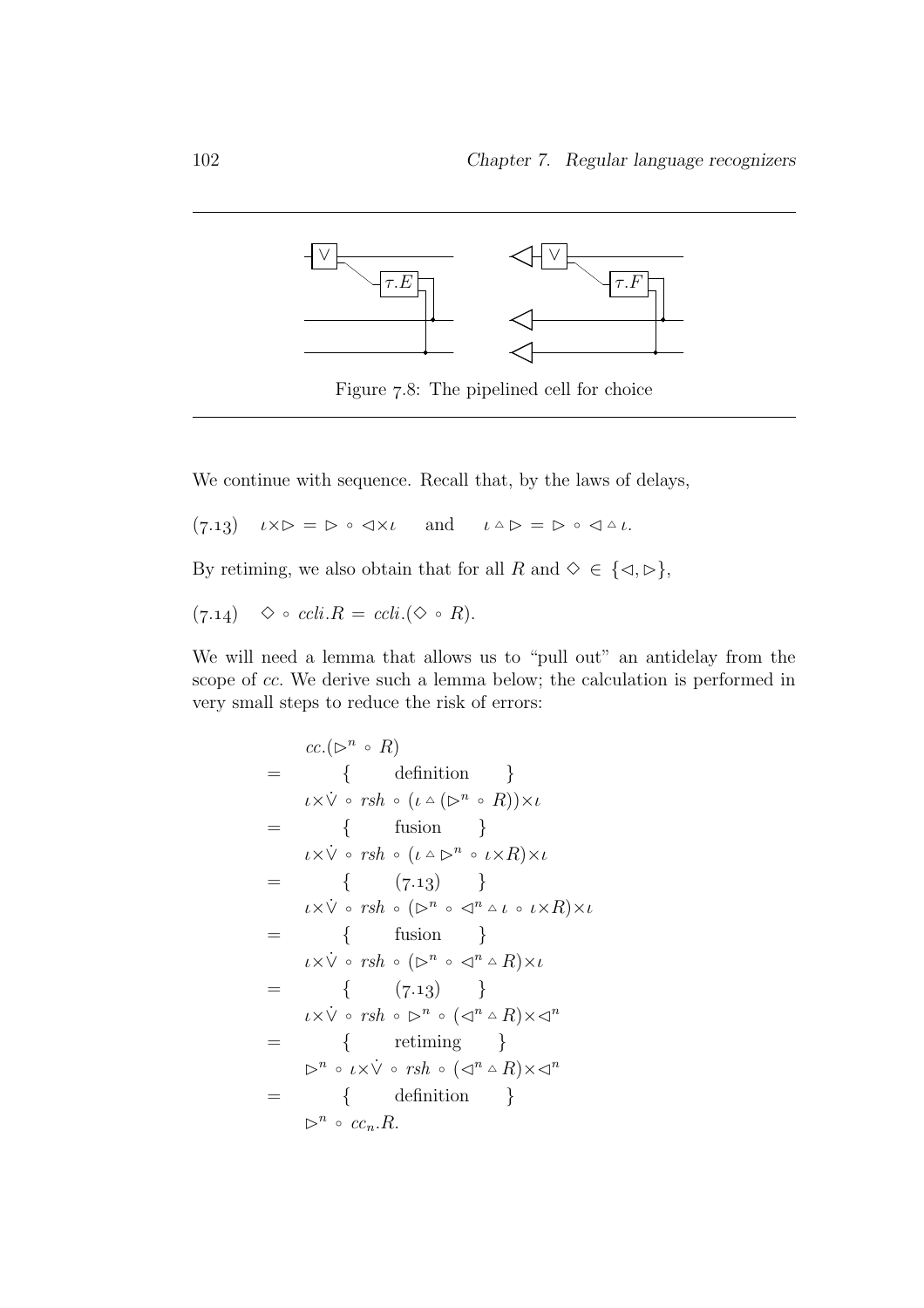Hence,

$$
(7.15) \quad cc.(\triangleright^n \circ R) = \triangleright^n \circ cc_n.R.
$$

Suppose now that R implements  $\kappa.E$  with n extra latency, and S implements  $\kappa$ . F with m extra latency:

$$
R = \lhd^n \circ \kappa.E \quad \text{ and } \quad S = \lhd^m \circ \kappa.F.
$$

By the properties of delays, this is the same as

(7.16) 
$$
\triangleright^n \circ R = \kappa.E
$$
 and  $\triangleright^m \circ S = \kappa.F$ .

Given these preliminaries, we calculate for sequence:

$$
\kappa(E; F)
$$
\n
$$
= \begin{cases}\n\kappa(E; F) \\
\text{cc.}(ccli.\kappa.F \circ \ll \Delta ccli.\kappa.E) \\
= \begin{cases}\n(7.16) \text{ and } (7.14) \\
\text{cc.}(ccli.\kappa.F \circ \ll \Delta(\mathcal{D}^n \circ ccli.R))\n\end{cases} \\
= \begin{cases}\n(7.13) \\
\text{cc.}(ccli.\kappa.F \circ \mathcal{D}^n \circ (\lhd^n \circ \ll) \Delta ccli.R) \\
\text{cc.}(ccli.\kappa.F \circ \mathcal{D}^n \circ (\lhd^n \circ \ll) \Delta ccli.R) \\
= \begin{cases}\n(7.16), \text{re timing} \\
\text{cc.}(\mathcal{D}^{n+m} \circ ccli.S \circ (\lhd^n \circ \ll) \Delta ccli.R) \\
\text{or} \\
\text{C.}(\mathcal{D}^{n+m} \circ ccli.S \circ (\lhd^n \circ \ll) \Delta ccli.R).\n\end{cases} \\
\mathcal{D}^{n+m} \circ ccl_{n+m}.(ccli.S \circ (\lhd^n \circ \ll) \Delta ccli.R).
$$

We have thus shown that given that R implements  $\kappa.E$  with n extra latency, and S implements  $\kappa$ . F with m extra latency, then  $cc_{n+m}$ . (ccli. S ∘ ( $\lhd^n$  ∘  $\ll$ )  $\triangle$  *ccli.R*) implements  $\kappa$ .(*E*; *F*) with  $n+m$  extra latency. Unfortunately, it's not possible to apply the same reasoning to the cell for star. This is because it's not possible to take an anti-delay out of the scope of a feedback. The "closest thing" that holds is the following theorem:

$$
(\triangleright \circ R)^{\sigma} = \triangleright \circ (R \circ \iota \times \triangleright)^{\sigma}.
$$

The proof is: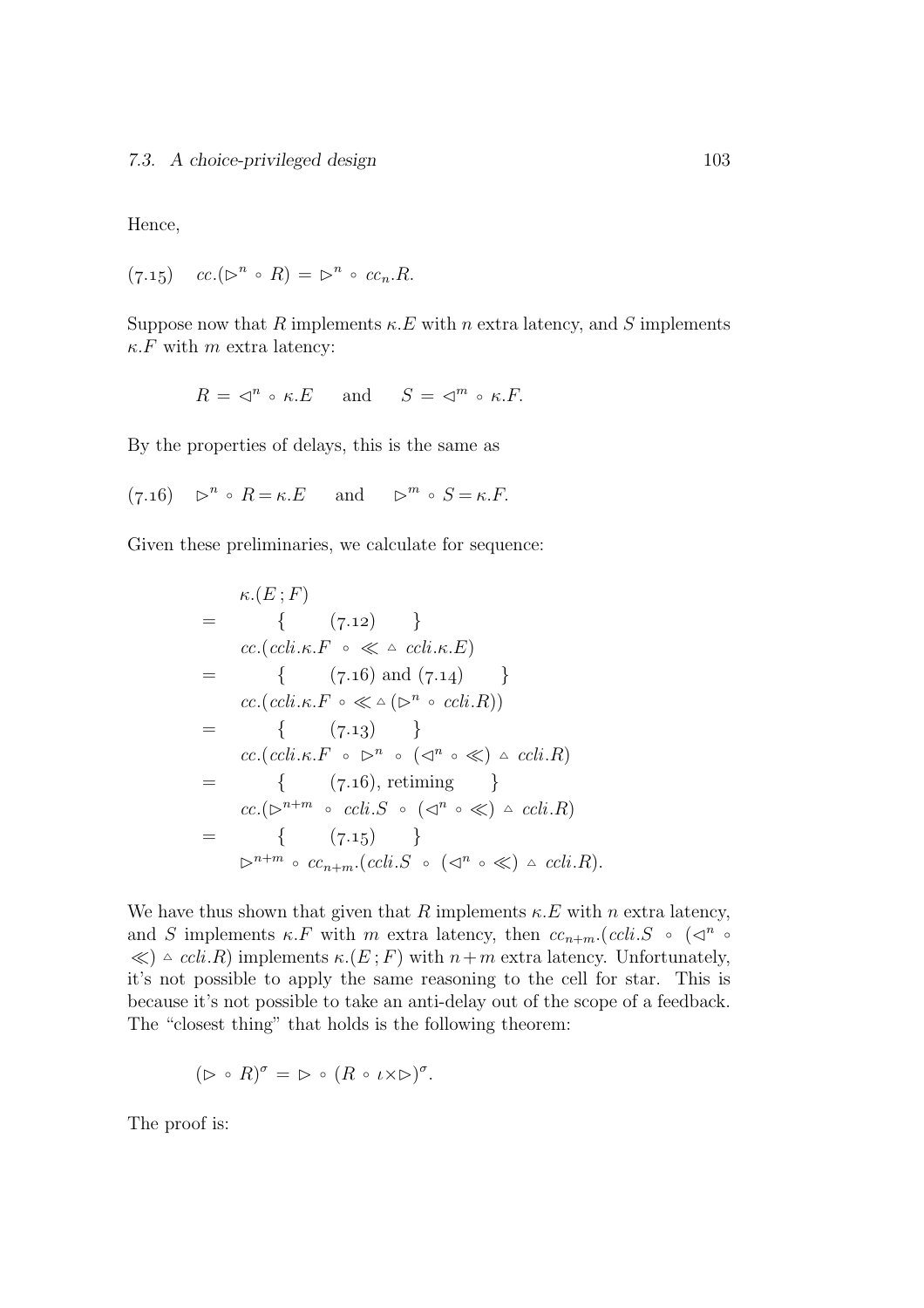

Figure 7.9: The pipelined cell for sequence

$$
(\triangleright \circ R)^{\sigma}
$$
\n
$$
= \begin{cases}\n(\triangleright \circ R)^{\sigma} \\
(\iota \triangle \iota \circ \triangleright \circ R)^{\varpi}\n\end{cases}
$$
\n
$$
= \begin{cases}\n(\triangleright \times \triangleright \circ \iota \triangle \iota \circ R)^{\varpi} \\
(\triangleright \times \triangleright \circ \iota \triangle \iota \circ R)^{\varpi}\n\end{cases}
$$
\n
$$
= \begin{cases}\n(\triangleright \vee \triangleright \circ \iota \triangle \iota \circ R)^{\varpi} \\
(\iota \times \triangleright \circ \iota \triangle \iota \circ R)^{\varpi}\n\end{cases}
$$
\n
$$
= \begin{cases}\n\text{loop leapfrog} \\
\triangleright \circ (\iota \triangle \iota \circ R \circ \iota \times \triangleright)^{\varpi}\n\end{cases}
$$
\n
$$
= \begin{cases}\n\text{loop-feedback} \\
\downarrow \text{loop-feedback}\n\end{cases}
$$
\n
$$
\triangleright \circ (R \circ \iota \times \triangleright)^{\sigma}.
$$

We cannot isolate the antidelays out of a circuit with feedback; hence such a circuit cannot be implemented, given that we expect data to flow from the right to the left. For this reason, the pipelining transformation cannot be applied recursively to the circuit for star. Of course the circuit will still behave correctly; but we have to give up the full systolization of the recognizer for an expression that has a choice operator within the scope of a star.

Summarizing our results, we have a function that produces, for every regular expression, the extra latency of the pipelined recognizer:

$$
\ell.t = 0 \quad \text{for all } t \in \mathcal{T}
$$
  
\n
$$
\ell.(E+F) = \ell.E + \ell.F + 1
$$
  
\n
$$
\ell.(E;F) = \ell.E + \ell.F
$$
  
\n
$$
\ell.E^* = 0,
$$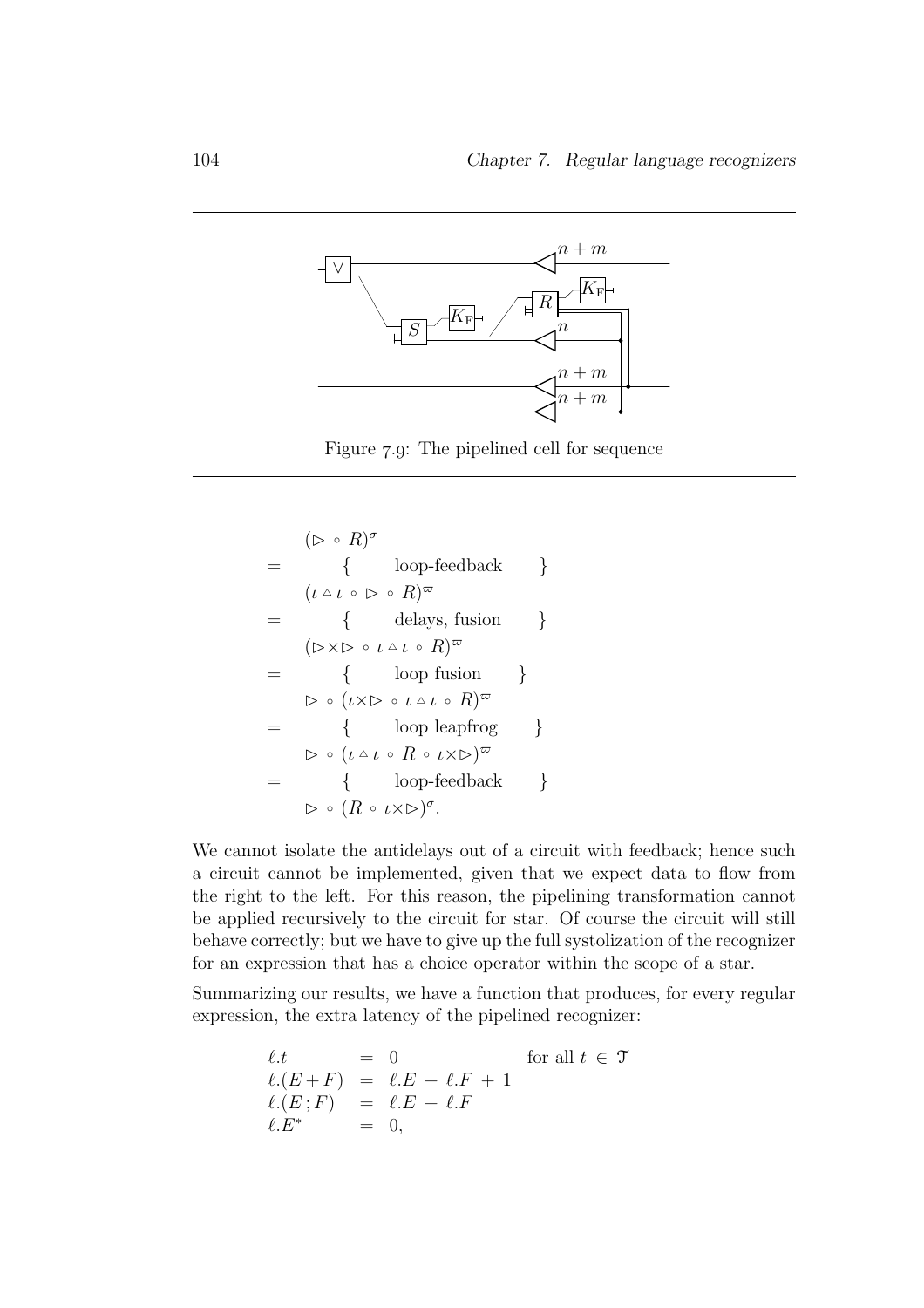and a function that produces the pipelined recognizer itself:

$$
\eta.t = \kappa.t \quad \text{for all } t \in \mathcal{T}
$$
\n
$$
\eta.(E+F) = \eta.E \circ \vartriangleleft \circ \eta.F
$$
\n
$$
\eta.(E;F) = c c_{n+m}.(c cl i. \kappa.F \circ (\vartriangleleft^{n} \circ \ll) \vartriangle c cl i. \kappa.E)
$$
\nwith  $n, m = \ell.E, \ell.F$   
\n
$$
\eta.E^* = \kappa.E^*.
$$

### 7.4 Some considerations

In the usual squiggol style, one works with syntactic terms that can be interpreted as both mathematical functions, and computer programs. What one does then is to take a term and transform it according to rules that do not change the functional interpretation, but may  $-$  and should  $-$  change the efficiency of the term interpreted as a program. What we did in the last section is very similar, except that instead of working with a simple term, we had to improve the efficiency of a term-valued function,  $\tau$ . This is how functions like  $\rho$  come into being. Its characterisation as a function from relations to relations is simple; but it is not as easy to specify formally what we expect  $\rho$  to do as a function from syntactical terms to syntactical terms. What we had in mind as we worked is "apply the useful transformations as thoroughly as possible." It could prove fruitful to apply further work to develop notations for cleanly specifying term transformation functions of this kind.

An interesting element of the  $\tau$  derivation is the use of the unique extension property (uep) for regular languages in the case of a starred expression. The fact that the subexpression should not include the empty word is a necessary and sufficient condition for application of the uep. This is where the error occurred in Foster and Kung's original paper. The non-uniqueness of solutions to certain equations in relation calculus corresponds to indeterminate behaviour in the corresponding circuits.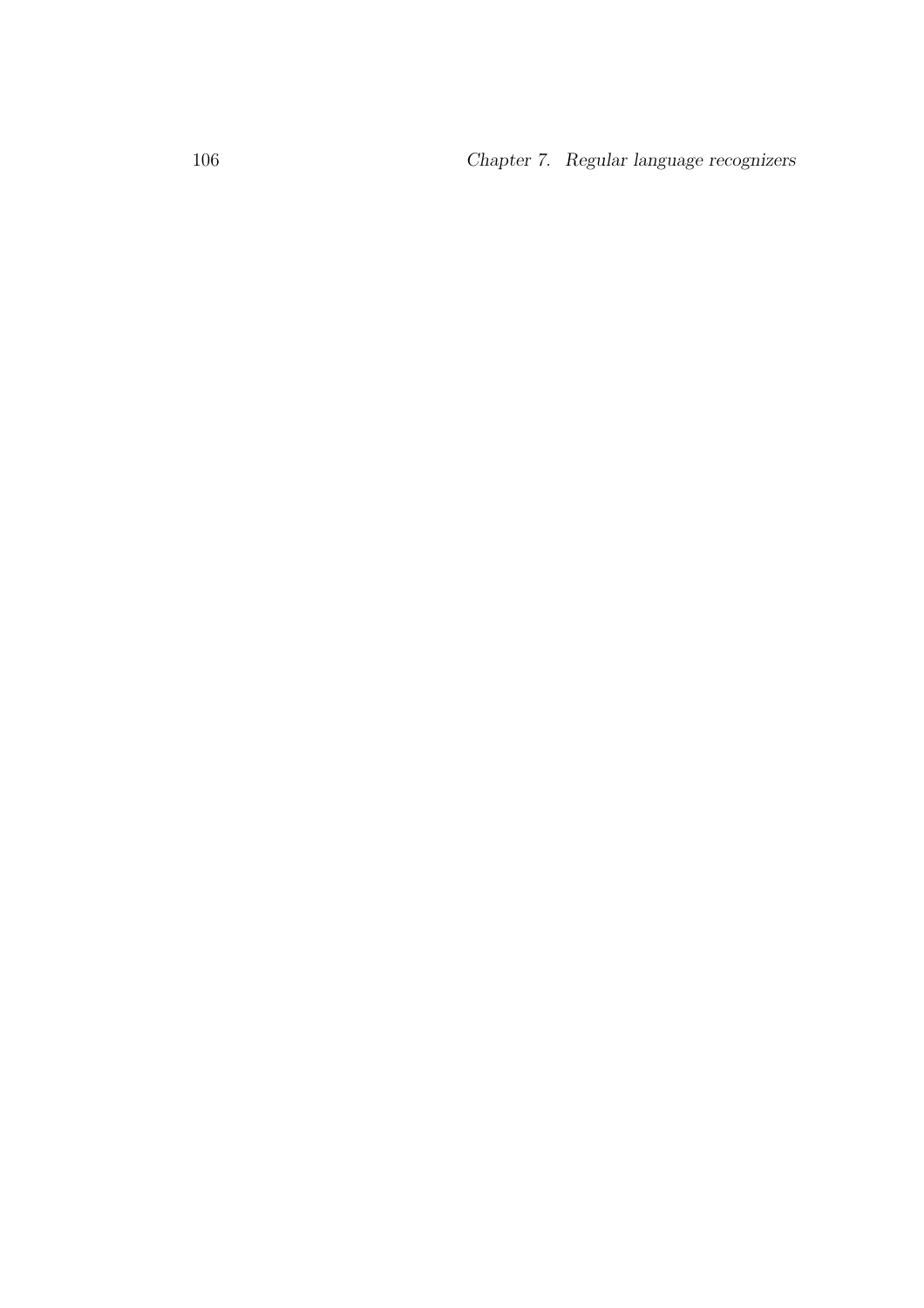## Chapter 8

# Simulation with the Ruby interpreter

To demonstrate that the designs presented in chapters 5, 6 and 7 are detailed enough to be implemented, we present here an example implementation for the Ruby interpreter written by Hutton, and documented in his thesis [23].

The implementation shown here is straightforward, and contains no new technical details; however, it bears some interest from a practical point of view.

The interpreter is written in an variant of ML (see e.g., [43]) called "Lazy ML" It can be found as of 1997 by ftp at ftp.cs.chalmers.se, in directory /pub/misc/ruby. The language Lazy ML has been superseded by Haskell; hence it is no longer widely available. Again, as of 1997 one can find it by ftp at ftp.cs.nott.ac.uk, directory /haskell/chalmers/old, or by looking for the files lml-0.999.7.doc.tar.gz and lml-0.999.7.src.tar.gz with Internet indexing services such as ftpsearch.

The next section gives a short introduction to the Ruby interpreter. After that, section 8.1 introduces a few basic definitions that make the interpreter's syntax more consistent with the rest of the thesis. In sections 8.2, 8.3 and 8.4, the  $\tau$ ,  $\rho$  and  $\eta$  designs from chapter 7 are implemented with the Ruby interpreter.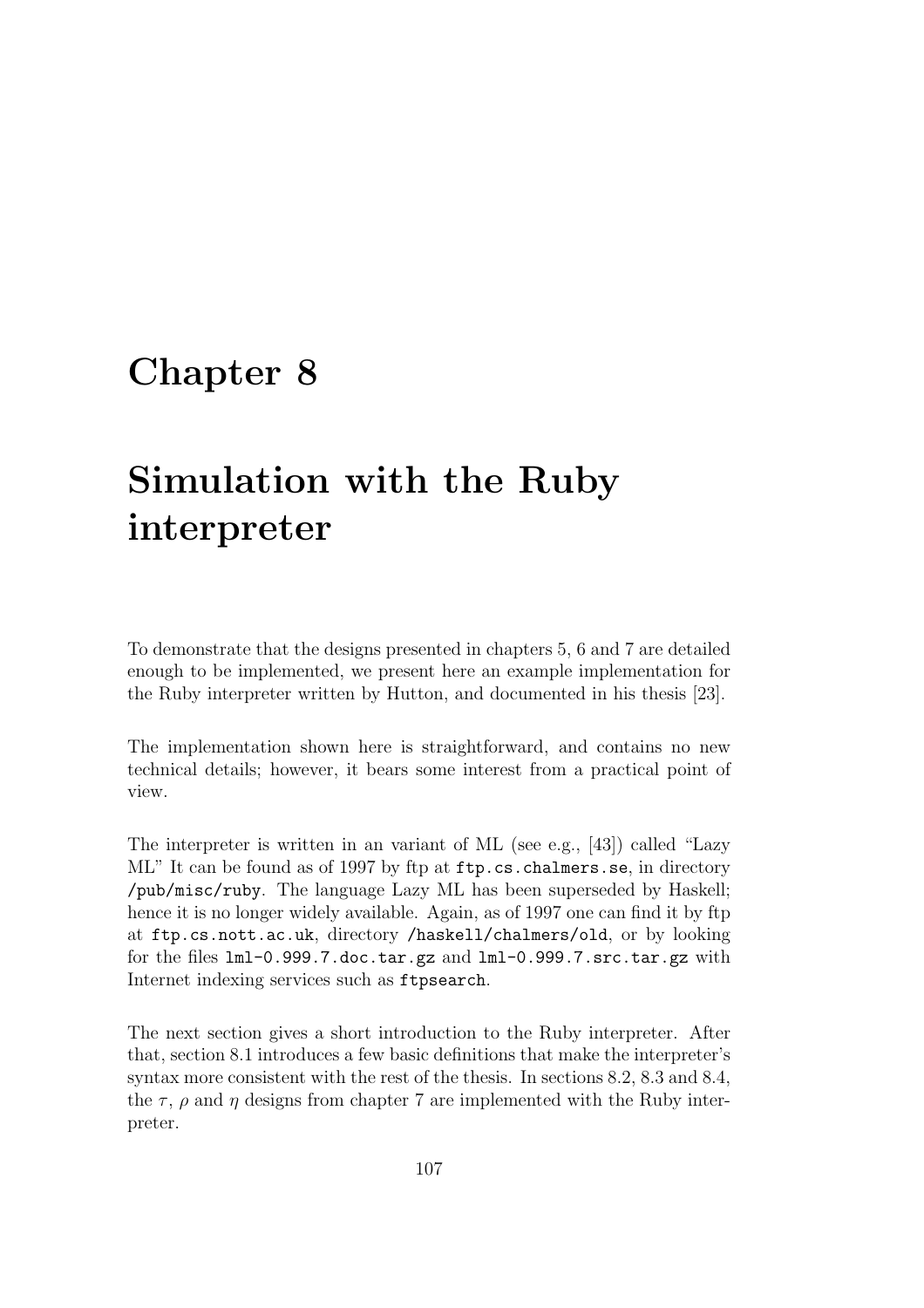## 8.0 Introduction to the interpreter

#### 8.0.0 The language

As is common in ML implementation of interpreters, there is no parser. The user program is not represented by text; one uses the underlying ML system to build data structures that have the correct type. In this case, the type of Ruby terms. This is particularly advantageous to us, since what we derived in the previous sections are functions from the datatype of regular expressions to the datatype of Ruby programs. These functions can be nicely implemented in ML.

There are of course a few differences between the mathematical presentation of the designs and their implementation. Mainly these differences have to do with the implementation of delays. While our calculus is essentially untyped, so that one can place a delay in front of an arbitrary wire, Hutton's interpreter distinguishes between integer-valued delays and boolean-valued delays. Moreover, delays to be placed on arbitrary collections of wires must be constructed with the product combinator.

While until now we pretended that a circuit's execution persists indefinitely in the future as well as in the past, in reality a circuit is switched on at some moment. Therefore, delay elements must either be initialized with some definite value, or left uninitialized (i.e., their value is undefined at time 0.) Hutton's interpreter chooses the former, thus forcing one to specify the initialization value of all delays.

A secondary difference is that the crisp mathematical notation must be replaced by the ascii-based syntax of ML programs. There is little we can do about this, short of writing a syntax-directed graphical editor for Rubygenerating programs. Furthermore, there are differences between our style of relation calculus and standard Ruby, mainly because in Ruby input is generally thought of as coming from the left; we embrace the opposite convention. For this reason we had to redefine the primitive components such as logic gates.

The composition operator is written " $\ldots$ "; for instance, where we usually write  $R \circ S$ , here we must write R ... S. The reason for this choice of symbol is that the symbol . (a single dot) is already defined in ML to stand for function composition.

The product is written "!!": instead of  $R \times S$ , we have R !! S. Again, the reason for this choice of symbol is that the symbol || has a predefined meaning in Lazy ML.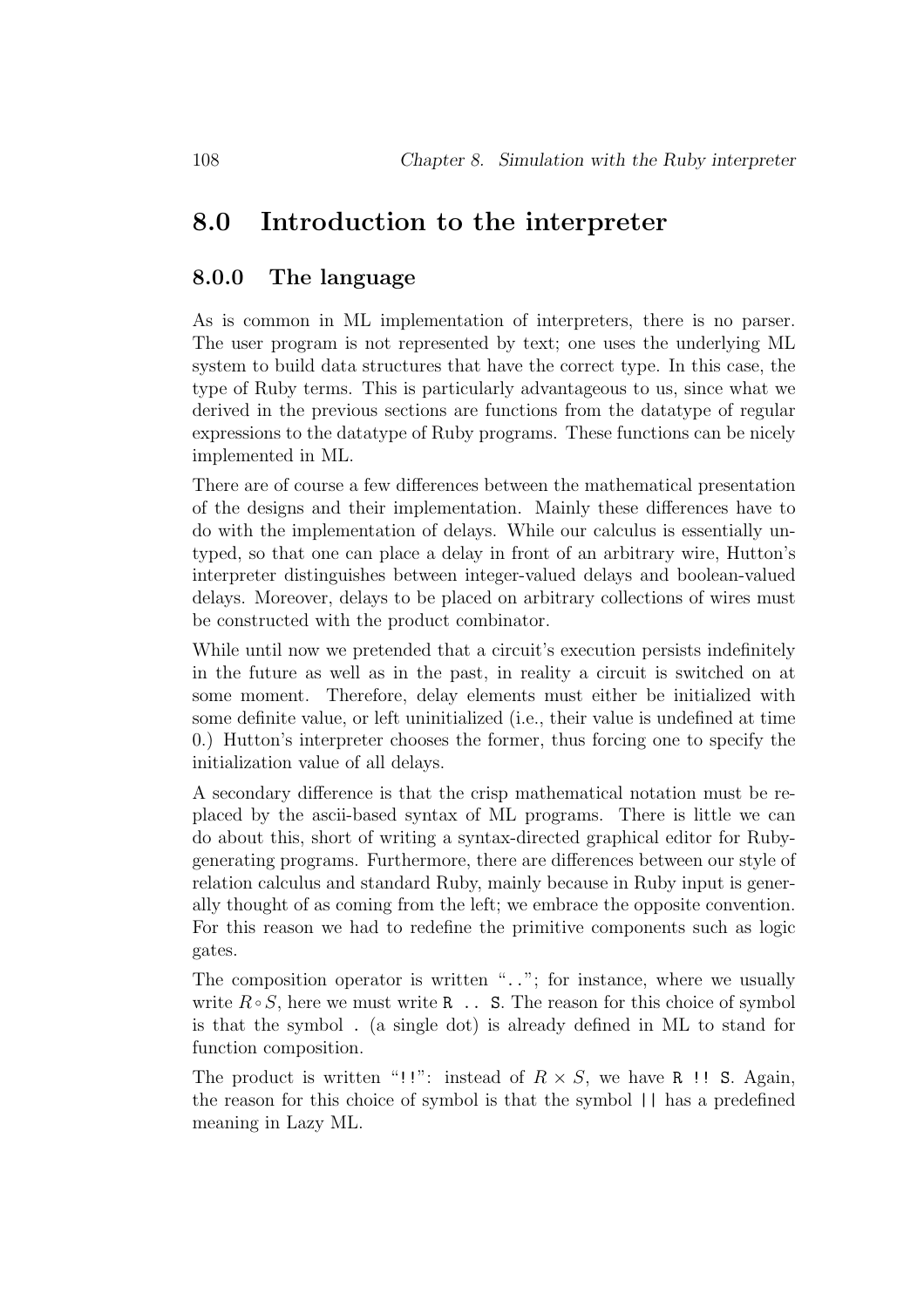The converse of a circuit "R" is written "inv R". The identity circuit is "rid" (for "Ruby identity"). The repeated composition of a circuit  $R$ , that is  $R<sup>n</sup>$ , is written "repeat n  $R<sup>n</sup>$ . There is a special notation for defining wiring relations. For instance, the Ruby relation swap would be defined as

```
wiring (list [wire 1; wire2], list [wire 2; wire 1])
```
### 8.0.1 Using the interpreter

The rc command (Ruby Compiler) enters a circuit in the interpreter. For instance, after the command  $rc$  rid; the interpreter is ready to simulate the circuit rid (that is  $\iota$ ). To execute a simulation one must provide a sequence of input data, by means of the command rsim (Ruby Simulator). For instance, after entering the identity circuit with rc, the command rsim "0;2;4" produces as output

 $0 - 0 \times 0$  $1 - 2 \t 2$  $2 - 4 \t 4$ 

The first column contains the clock tick number; the second and third show the data that appear on the left and right sides of the circuit, respectively.

## 8.1 Preliminaries

The first thing to do is to load the Ruby simulator.

```
source "/home/matteo/rubysim/rubysim";
```
We continue with a number of definitions, aimed at bringing the syntax of what follows as close as possible to the mathematical definitions.

These are the projection on products, corresponding to  $\ll$  and  $\gg$ . They are defined to be the inverse of the projection primitives offered by the interpreter. The reason is that in standard Ruby input is by convention thought of as coming from the left, while we embrace the opposite convention.

```
let outl = (\text{inv } p1);let outr = (\text{inv } p2);
```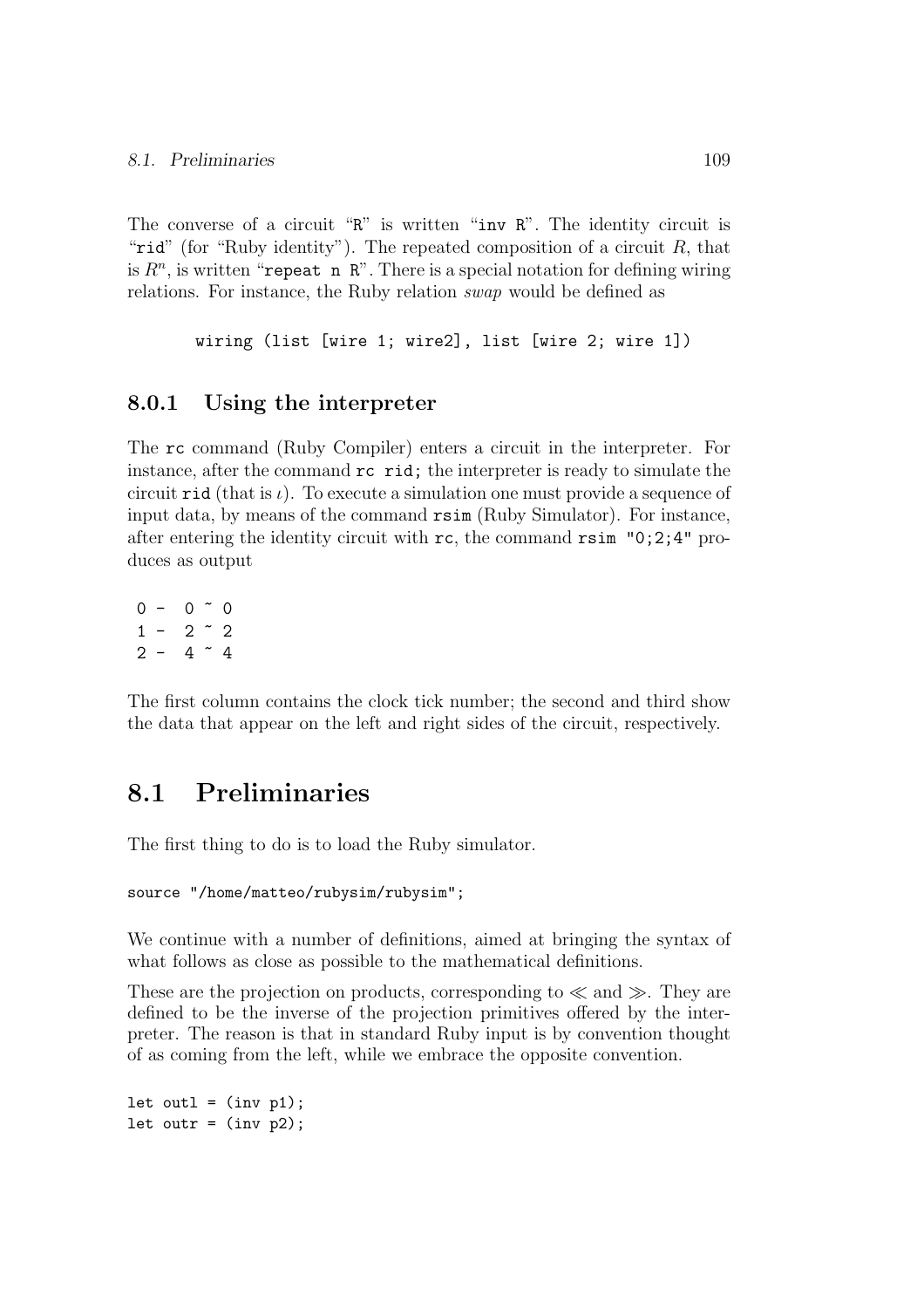The split operator,  $R \triangleq S$ :

let split  $r s = (r \, ! \, ! \, s)$  .. (inv fork);

The feedback operator,  $R^{\sigma}$ ; it is built by means of

let rrr = wiring (list [list [wire 1; wire 2]; wire 2], wire 1); let feedback  $r =$  fork .. (r !! rid) .. rrr;

A few boolean gates:

 $let ANDG = (inv AND)$ ;  $let ORG = (inv OR);$ 

The character comparator (the one written  $(= t)$  in the mathematical presentation)

let EQL  $t = (inv EQ)$ .. (first (icon  $t$ )).. p2;

As discussed above, here are several delay definitions, one for each type of wire that we need: boolean, integer, and the  $(a, e)$  bus.

```
let \text{ bdelay} = (inv \text{ (bdel false)});let idelay = (inv (ideal 0));let busdelay = idelay !! bdelay;
```
The following are the definitions of repeated delays: bdelays n corresponds to  $\triangleleft^n$ , on a boolean wire. The other definitions are for integer and "bus" delays.

let rec bdelays  $n =$  repeat n bdelay; let rec idelays  $n =$  repeat n idelay; let rec busdelays  $n =$  repeat n busdelay;

## 8.2 The  $\tau$  design

The datatype of regular expressions. Since this Ruby interpreter does not support the type of "characters", we'll use integers in place of them.

let rec type  $E = char Int + choice E E + seq E E + star E;$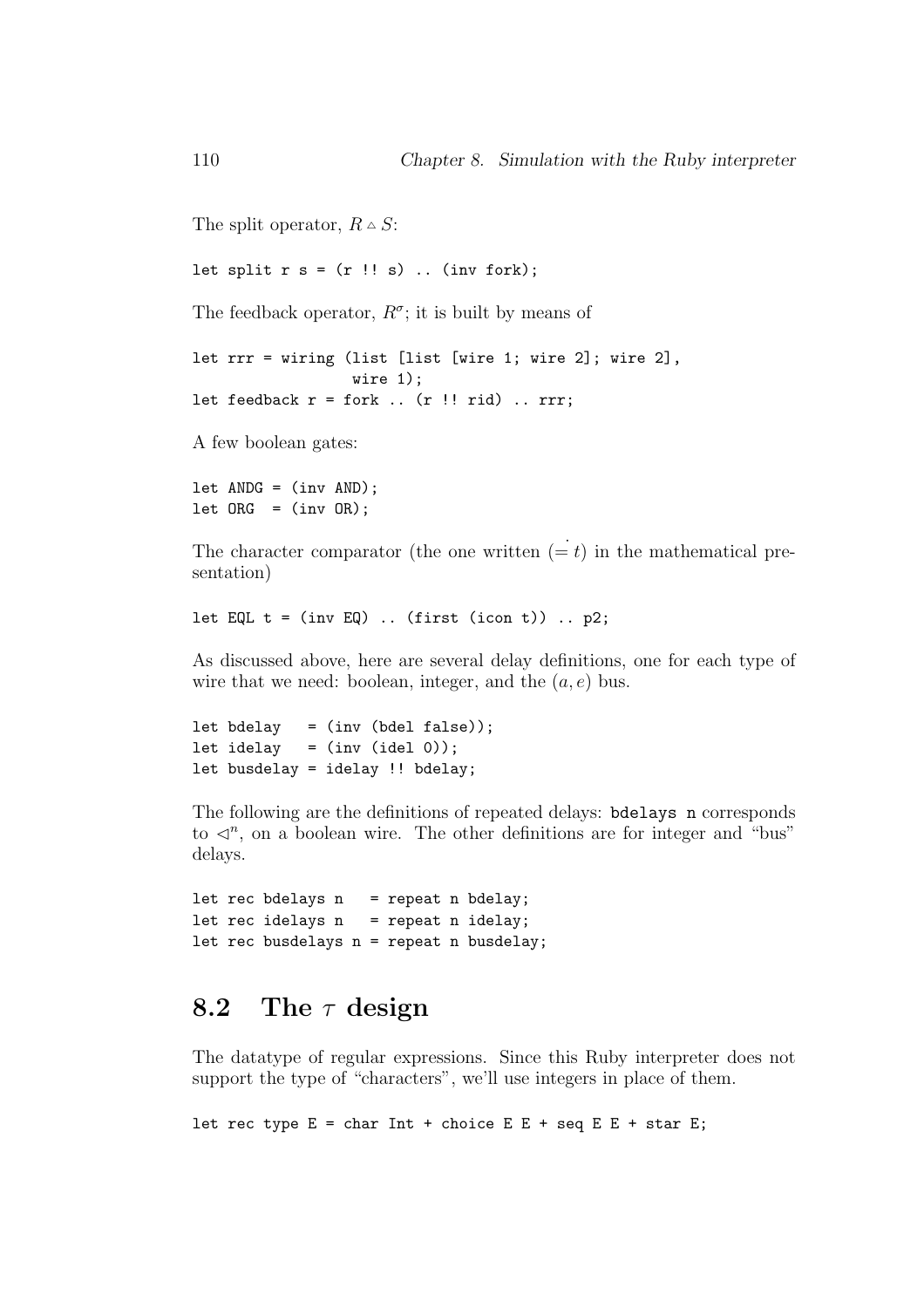From now to the end of this section, we will identify the characters  $t, u, v, z$ with the numbers 19,20,21,25 respectively (these are the ordinals of the letters t,u,v,z in the alphabet.)

let  $t = 19$ and  $u = 20$ and  $v = 21$ and  $z = 25$ ;

The wiring relation *reorg* is defined by

```
let reorg = wiring (list [wire 2; list [wire 1; wire 3]],
                    list [list [wire 1; wire 2]; wire 3]);
```
The definition of  $\tau$  is now easily done, based on  $(7.1)$ :

|               |  | let rec tau (char t) |  | bdelay<br>ANDG<br>$\ldots$ ((EQL t) !! rid)                     |
|---------------|--|----------------------|--|-----------------------------------------------------------------|
| $\vert \vert$ |  | $tau$ (choice E F) = |  | ORG<br>$(split$ $(tau E)$ $(tau F)$                             |
| $\mathbf{  }$ |  | $tau (seq E)$ =      |  | (tau F)<br>$\ldots$ (split (outl) (tau E))                      |
| $\vert \vert$ |  | tau (star E)         |  | = (feedback (<br>ORG<br>$(rid!! (tau E))$<br>$\ldots$ reorg $)$ |
|               |  |                      |  |                                                                 |

We may now try a few examples. We begin with the examples in section 7.0. The regular expression is t; t. The following command enters  $\tau.(t;t)$  in the interpreter:

rc (tau (seq (char t) (char t)));

The interpreter responds with:

Name Domain Range ---------------------------------- EQ  $< 0, w1 >$   $w2$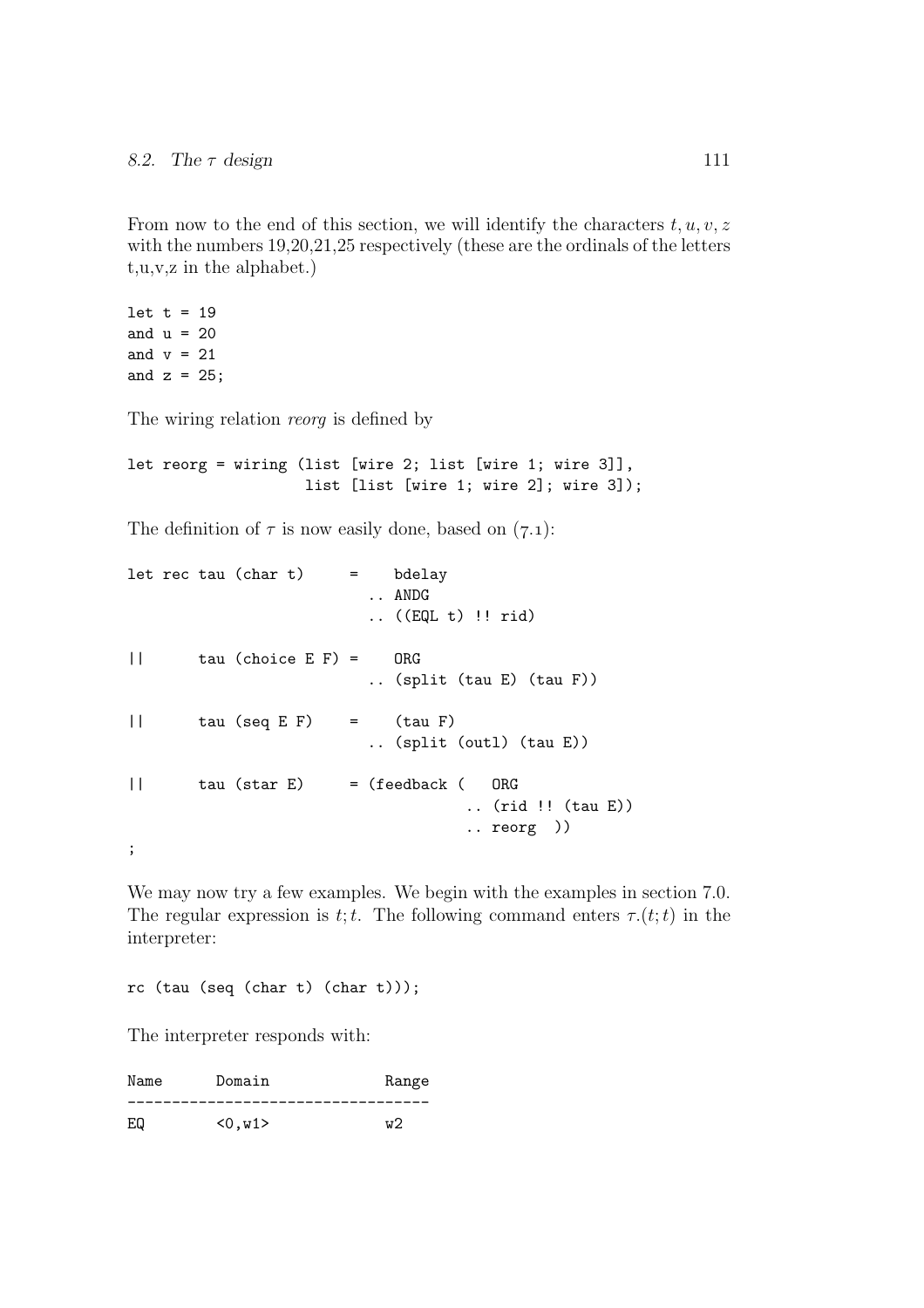EQ  $< 0, w1 >$   $w3$ ---------------------------------- AND <w2,w4> w5 AND <w3,w6> w7 ---------------------------------- D\_F w5 w8  $D_F$  w7 w4 ---------------------------------- Primitives - 4 Delays - 2 Longest path  $-3$ Parallelism - 20% Directions - out " <in, in> Wiring -  $w8 \sim \langle w1, w6 \rangle$ Inputs  $-$  w1 w6

The output begins with a list of the "components" in the circuit, and lists their connections. Then some statistics are printed, and then —most importantly the direction of data through the wires: the line Directions - out  $\tilde{\phantom{a}}$  < in,in> says that the circuit accepts pair of values on the right, and outputs single values on the left.

Let's submit some data: the input part of the first table in section 7.0 is submitted to the circuit with the command

rsim "19 F; 19 T; 19 F; 19 F; 19 T; 20 F; 19 F";

the number 19 here stands for character  $t$ , and  $T$ ,  $F$  are the boolean true and false. The system responds with

 $0 - F$   $(19,F)$  $1 - F$   $(19, T)$  $2 - F$   $(19,F)$  $3 - T \sim (19,F)$  $4 - F \sim (19, T)$  $5 - F \sim (20,F)$  $6 - F$   $(19,F)$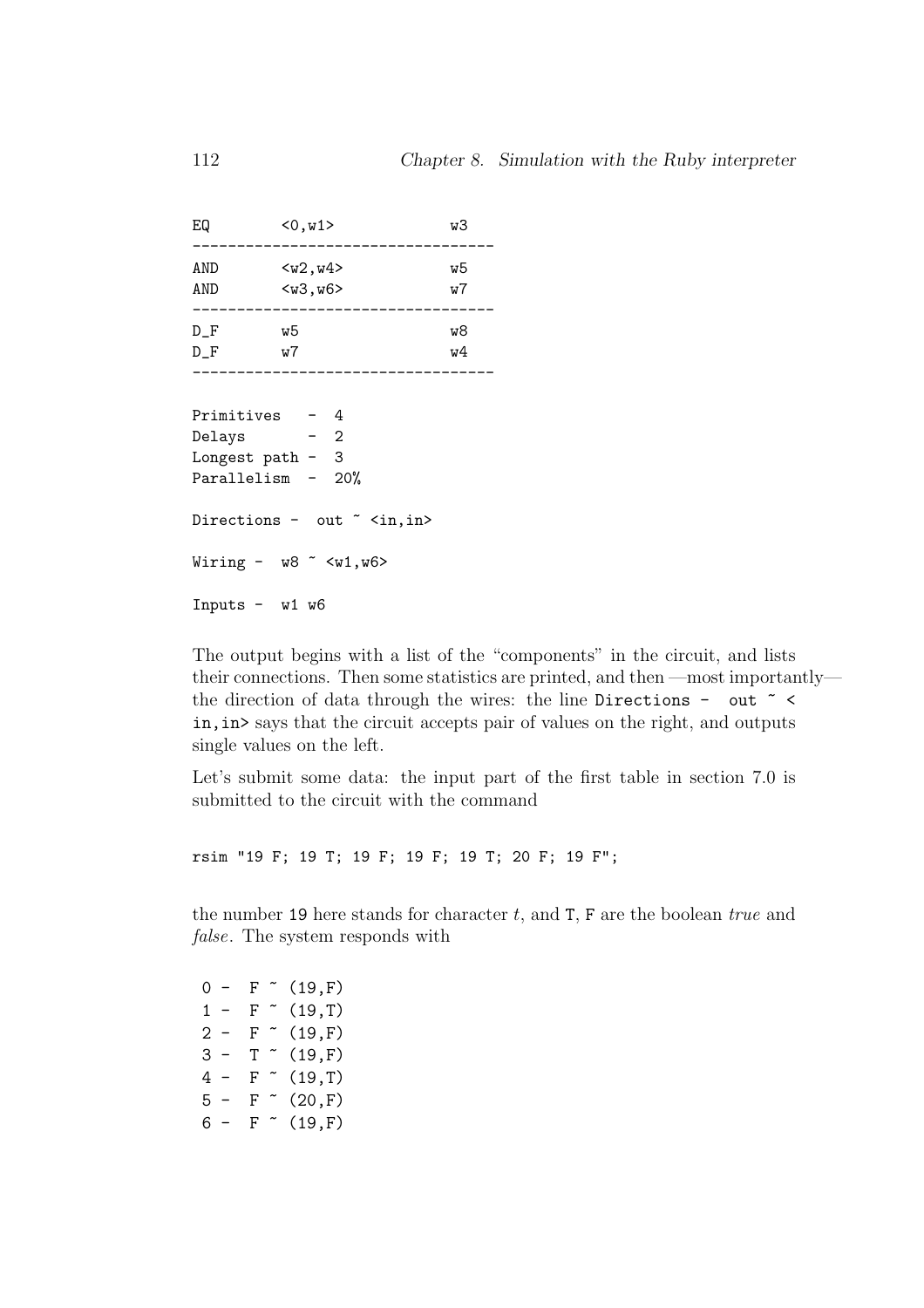which is exactly the result we expected. The second table in section 7.0 is reproduced with the command

rsim "19 F; 19 T; 19 T; 19 F; 19 F; 19 F";

The output is

 $0 - F$   $(19,F)$  $1 - F$   $(19, T)$  $2 - F \sim (19, T)$  $3 - T \sim (19,F)$  $4 - T \sim (19,F)$  $5 - F$   $(19,F)$ 

Aside. A more convenient way to feed data to the interpreter is by means of helper functions. It is not necessary to understand the definitions of feed\_data and feed\_data1, as long as the examples of their use are clear.

```
let feed_data [] = ""|| feed_data (i.is) =show_int i @ " T"
      @ (conc (map (\chi. "; " @ show_int x @ " F') is));
```
For instance, the output of

```
feed_data [t;u;v];
```
is the string

"19 T; 20 F; 21 F"

The variant feed\_data1 keeps the enable signal true for the first two clock ticks, instead of one.

```
let feed_data1[] = "|| feed_data1 [i] = show_int i @ " T"
|| feed_data1 (i0.ii.is) =
       show_int i0 @ " T; " @ feed_data (i1.is);
```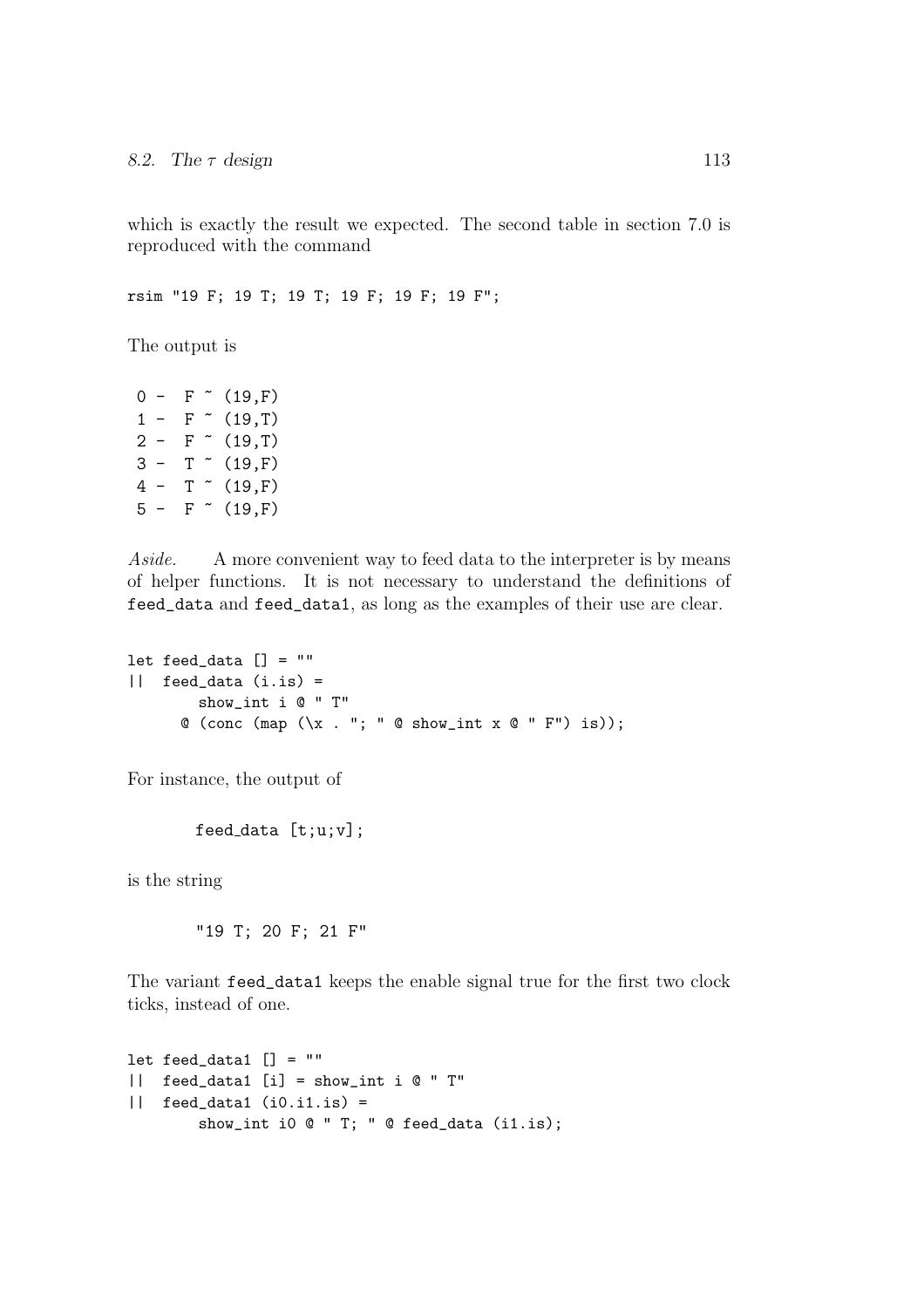The output of

feed\_data1 [t;u;v];

is the string

"19 T; 20 T; 21 F"

End Aside.

Let's now try a more substantial example, to exercise all branches of the definition of  $\tau$ . We want to recognize  $(t+u)^{*}$ ;  $(u+v)^{*}$ :

rc (tau (seq (star (choice (char t) (char u)))  $(\text{star} \ (\text{choice} \ ( \text{char} \ u) \ (\text{char} \ v))))$ ;

Here is some test data:

```
rsim (\text{feed_data } [t; u; t; u; v; u; v; t; u; v]);
```
 $0 - T$   $(19, T)$  $1 - T$   $(20,F)$  $2 - T \sim (19,F)$  $3 - T \sim (20, F)$  $4 - T \sim (21, F)$  $5 - T \sim (20,F)$  $6 - T \sim (21, F)$  $7 - T \sim (19,F)$  $8 - F \sim (20,F)$  $9 - F \sim (21, F)$ 

The circuit correctly recognizes that all prefixes of the given string, except the last three characters, belong to the target language. Note that we have given a single enable impulse, at time 0.

Suppose we were to ignore the prohibition on placing an expression containing the empty word inside the scope of a "star"; let's say we try to compile  $\tau.(t^{**})$ :

rc (tau (star (star (char t))));

The system responds with

```
ERROR: unbroken loop in {OR,OR,D_F,AND}
```
Thus theory and implementation agree that such a circuit is not correct.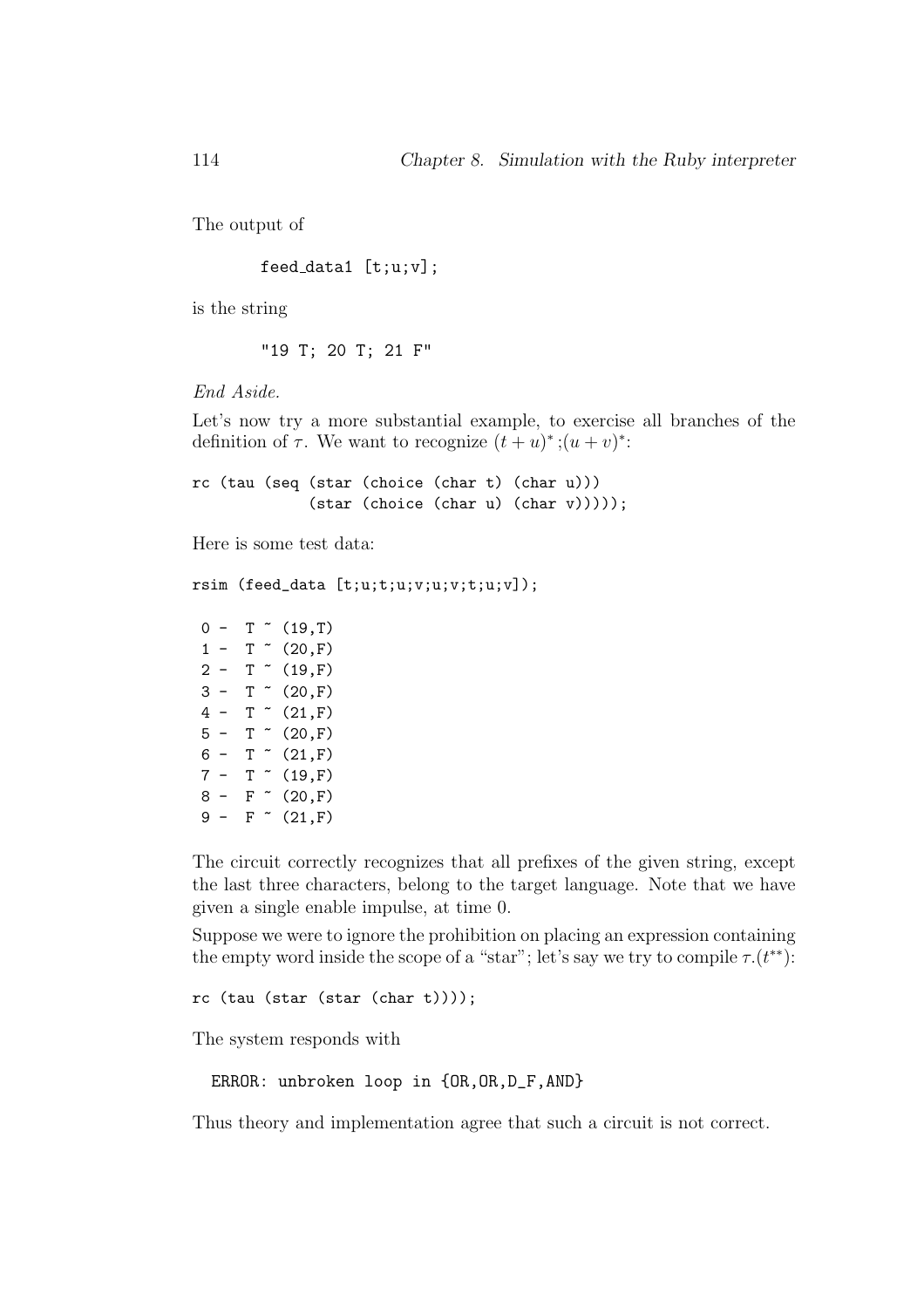## 8.3 The  $\rho$  design

A few auxiliary definitions:

```
let plumb = wiring ( list [list [wire 1; wire 2];
                             list [wire 1; wire 3]]
                      list [list [wire 1; wire 2];
                             wire 3]);
let str R =let 11 = wiring ( wire 1
                        list [wire 2;
                              list [wire 2; wire 1]])
    in ll .. (rid !! R) .. (inv outl);
```
About term, the definition in section 3 cannot be accurately translated in the language accepted by the Ruby interpreter, since the ⊤⊤ relation is not among its primitives.

Trying to cope with this problem, we first observe that in our programs, the value on the right side of a term is never "used"; in fact term either appears "at the outer level" in circuits of the form  $R \circ term$ , where we are only interested in the values on the left domain, or in subcircuits of the shape  $str(R \circ term)$ , where by the definition of str the value on the right domain of term is ignored. Hence we are free to regard the right domain of term as an input or an output; the choice will not affect the interpretation of our circuits.

We exploit this freedom of choice by regarding the right domain of term as an output. Now, we'd like to be able to express that this output value is always chosen at random. But since Hutton's interpreter does not allow for nondeterministic circuits (for a precise definition of what it means to be deterministic for a Ruby program see Hutton's thesis [23]), we arbitrarily choose the value to be equal to the ones on the left domains. In other words, we replace  $\iota \circ \iota \circ \top$  by  $\iota \circ \iota$ . This choice amounts to fixing one out of all possible behaviours; again, this choice will not affect the interpretation of the circuits.

```
let term = wiring (list [wire 1; wire 1], wire 1);
```
We can now represent  $\rho$  and  $v$  (upsilon). The first clause of the definition of rho rewrites a three-places sequence so that the operators associate to the left. This is needed for the translation to be done correctly. Apart from this, the LML definition is very close to the original mathematical definition.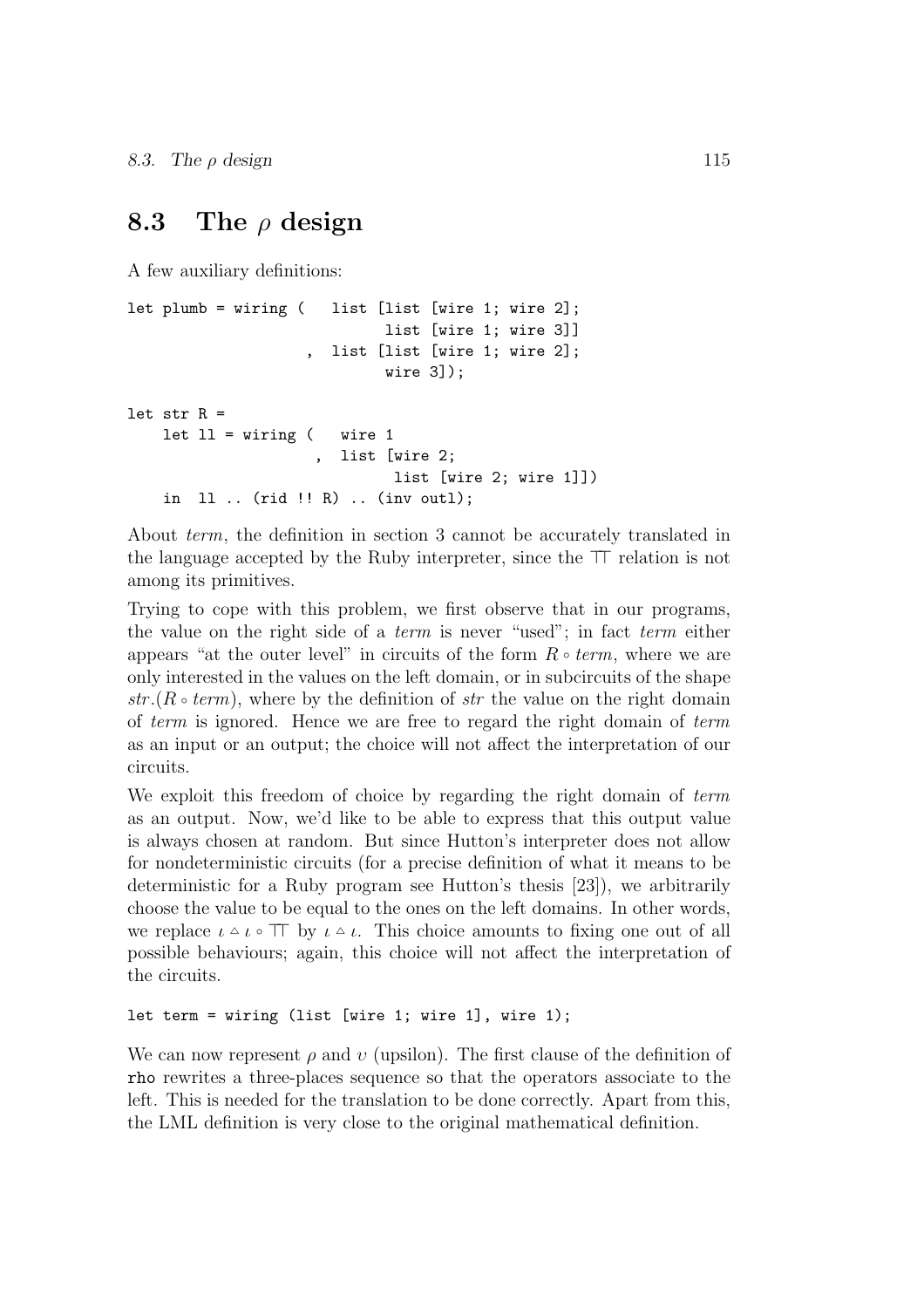```
let rec rho (seq E (seq F G)) = rho (seq (seq E F) G)
|| rho (seq E F) = (ups F) .. plumb .. (rho E)
|| rho E = (ups E) .. term
and rec ups (choice E F) =
          rid !! ( ORG
                 .. (split (str (rho E))
                          (str (rho F)) ))
|| ups (star E) =
          rid !! (feedback ( ORG
                          .. (rid !! (str (rho E)))
                          .. reorg))
|| ups (char t) =
             (inv busdelay)
          !! (bdelay .. ANDG .. ((EQL t) !! rid))
;
```
We may now again test a few examples. Let's start with a simple string pattern:  $t; u; v$ .

rc (rho (seq (seq (char t) (char u)) (char v)));

The output is:

| Name   | Domain     | Range |  |
|--------|------------|-------|--|
| $D_0$  | w1         | w2    |  |
| $D\_F$ | wЗ         | w4    |  |
| EQ     | < 21, w2   | w5    |  |
| $D_0$  | w2         | w6    |  |
| $D_F$  | w4         | w7    |  |
| EQ     | <20, w6    | w8    |  |
| $D_0$  | w6         | w9    |  |
| $D_F$  | w7         | w10   |  |
| EQ     | <19, w9    | w11   |  |
| AND    | $w5, w12>$ | W13   |  |
| AND    | $w8, w14>$ | W15   |  |
| AND    | $w11, w10$ | w16   |  |
| $D_F$  | w13        | w17   |  |
| $D_F$  | w15        | w12   |  |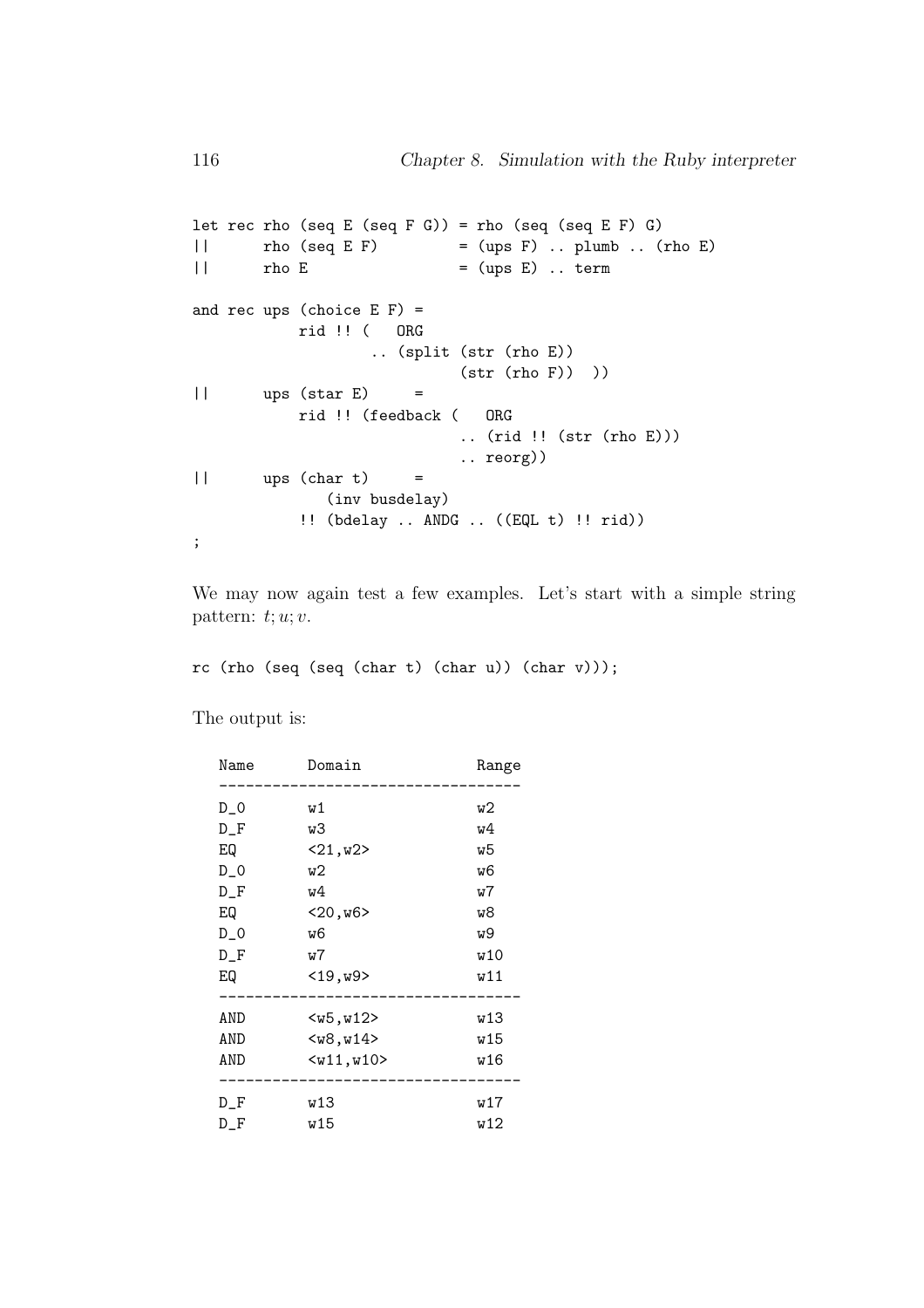$D_F$  w16 w14 ---------------------------------- Primitives - 6 Delays - 9 Longest path - 3 Parallelism - 28% Directions - <<in,in>,out> ~ <out,out> Wiring -  $\langle 4.5, 2.5, 2.5 \rangle$  +  $\langle 4.7, 2.5, 2.5 \rangle$ Inputs - w1 w3

The "Directions" section shows that both input and output occur on the left side of the circuits — the right side should be be ignored, as discussed above.

Since  $\rho$  is a slowed circuit, the input must be interleaved with a second sequence (see [25]). For this execution, the second sequence is composed of "don't care" values.

rsim (feed\_data [t;0;u;0;v;0;0;0]);

The output is:

 $0 - ((19, T), F)$   $(0, F)$  $1 - ((0,F),F)$   $(0,F)$  $2 - ((20,F),F)$   $(0,F)$  $3 - ((0,F),F)$  (19,T)  $4 - ((21,F),F)$   $(0,F)$  $5 - ((0,F),F)$   $(20,F)$ 6 -  $((0, F), T)$   $(0, F)$  $7 - ((0,F),F)$   $(21,F)$ 

As we said before, the values on the right domain should be ignored. The string is recognized at step 6, as the left domain is  $((0, F), T)$ , the output part being the second element of the pair.

To demonstrate that a slow circuit performs two separate, interleaved computations, we compile the recognizer for  $(t; u; v) + (z; z)$ . For clarity, we put the whole circuit inside the scope of str, so that input occurs on the right and output on the left side. This will make it easier to read the execution transcript.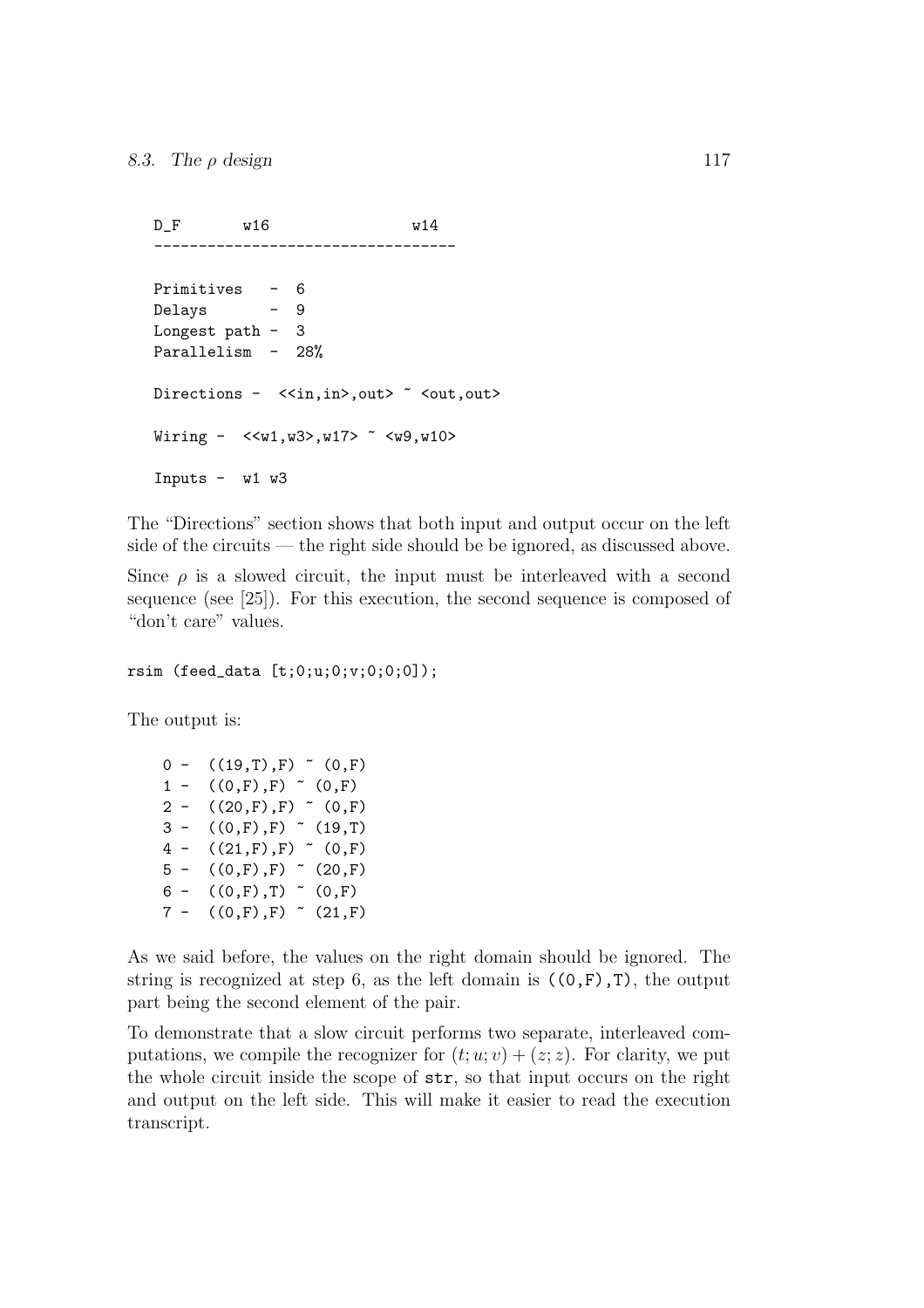rc (str (rho (choice (seq (seq (char t) (char u)) (char v))  $(\text{seq} (\text{char } z) (\text{char } z))$ ));

The tail of the output is:

```
Primitives - 11
Delays - 15
Longest path - 3
Parallelism - 30%
Directions - out " <in, in>
Wiring - w3 \sim 4, w6Inputs - w4 w6
```
We now demonstrate the circuit with an interleaving of the sequences  $z; z; 0...$ and  $t; u; v; 0 \ldots$ :

```
rsim (feed_data1 [z;t;z;u;0;v;0;0]);
```
(Note that we've used feed\_data1 so that the enable input be asserted for the first two clock ticks.) The output is:

 $0 - F$   $(25, T)$  $1 - F$   $(19, T)$  $2 - F \sim (25, F)$  $3 - F \sim (20,F)$  $4 - T \sim (0, F)$  $5 - F \sim (21, F)$  $6 - F \sim (0, F)$  $7 - T \sim (0, F)$ 

## 8.4 The  $\eta$  design

We define the "shape" of a  $\kappa$  cell:

```
let ccn n R = (rid !! ORG)
             .. rsh
             .. ((split (busdelays n) R) !! rid);
let cc R = ccn O R;
```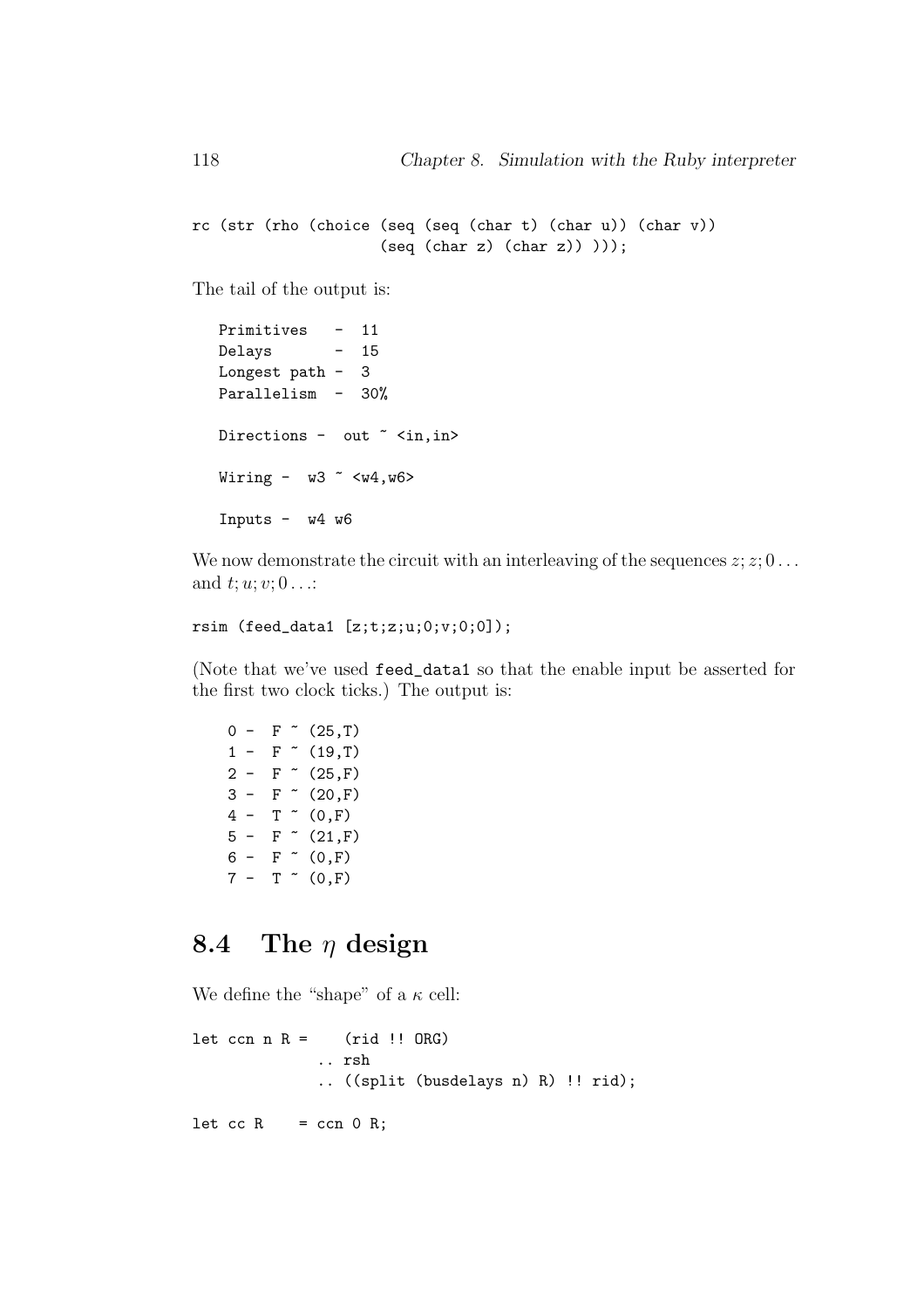And now the left-inverse of cc:

```
let ccli R = outr
            .. R
             .. second (bcon false)
             .. (inv outl);
```
The κ cell:

```
let rec kappa (char t) = cc (tau (char t))|| kappa (choice E F) = (kappa E) .. (kappa F)
| kappa (seq E F)
            cc ( (ccli (kappa F))
                .. (split outl
                         (ccli (kappa E)) ))
|| kappa (star E) =
            cc (feedback ( ORG
                         .. (rid !! (ccli (kappa E)))
                         .. reorg))
;
```
Finally, here is the definition of the latency function  $\ell$ , and of the pipelined recognizer,  $\eta$ .

```
let rec ell (char t) = 0| ell (choice E F) = ell E + (ell F) + 1
|| ell (seq E F) = ell E + (ell F)
|| ell (star E) = 0
;
let rec eta (char t) = kappa (char t)
|| eta (choice E F) =
             eta E
          .. (busdelay !! bdelay)
          .. (eta F)
|| eta (seq E F) =
          let n = e11 Eand m = e11 F
          in ccn (n+m) ( (ccli (kappa F))
                        .. (split (idelays n .. outl)
```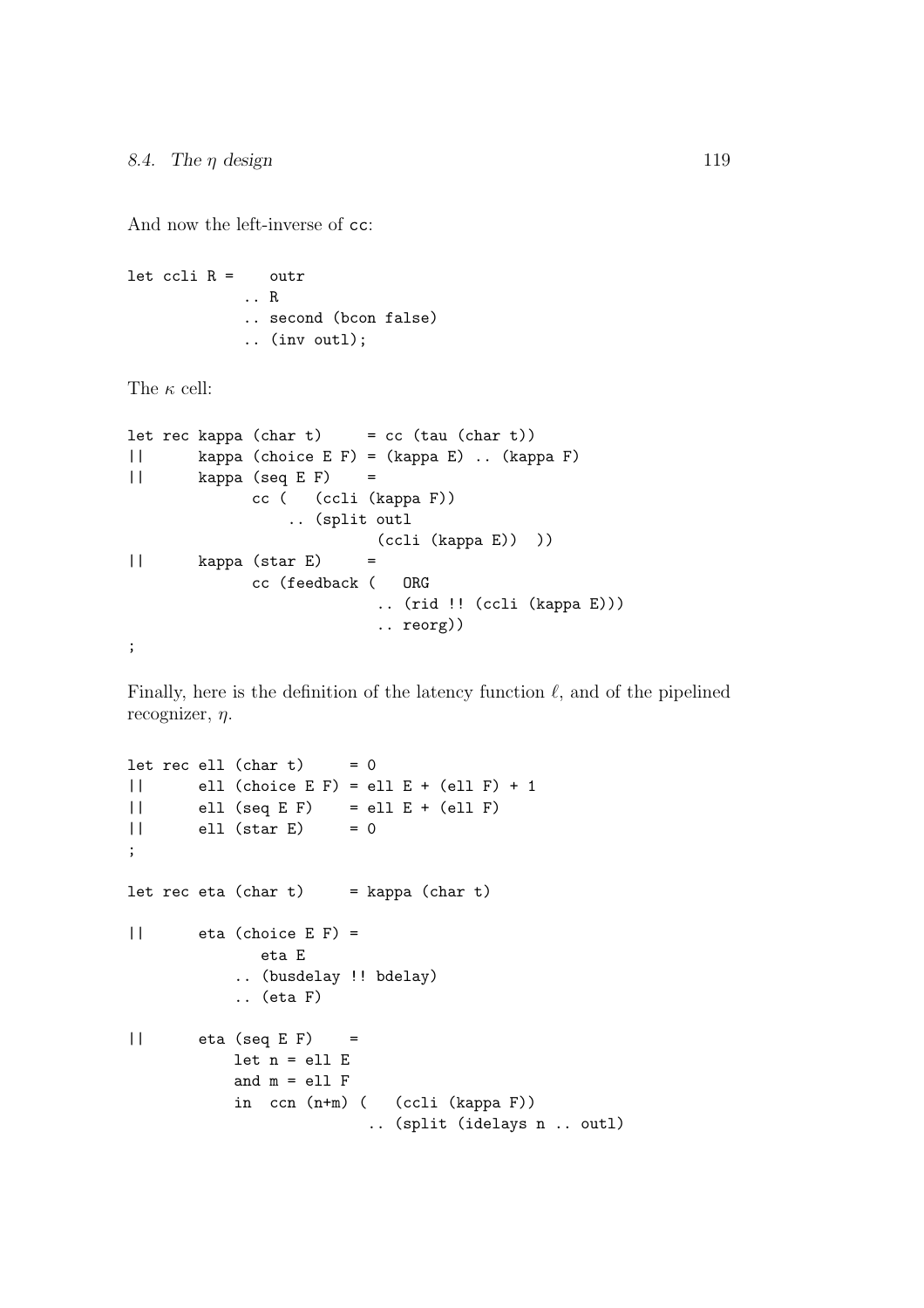```
(ccli (kappa E)) ))
```

```
|| eta (star E) = kappa (star E)
;
```
We compile now the pipelined recognizer for  $t + (u; u) + (v; v; v)$ .

```
let e = choice (char t)
               (choice (seq (char u) (char u))
                       (seq (seq (char v) (char v)) (char v)) );
```

```
rc (eta e);
```
The tail of the output is

```
Primitives - 21
Delays - 12
Longest path - 4
Parallelism - 22%
Directions - <<out,out>,out> ~ <<in,in>,in>
Wiring - <<w4,w8>,w3> ~ <<w15,w16>,w31>
Inputs - w15 w16 w31
```
The circuit has the shape of a  $\kappa$ : as the "Directions" line shows, there are two more outputs and one more input than needed. The extra input should be always set to *true*, and the extra output are just copies of the  $(a, e)$  bus. The purpose of the cc left inverse, ccli, is to convert a  $\kappa$ -shape recognizer to the usual Directions - out  $\tilde{\phantom{a}}$   $\langle \text{in,in} \rangle$  shape, taking care of these details. Therefore, we compile instead

```
rc (ccli (eta e));
```
and obtain, as expected,

```
Primitives - 21
Delays - 12
Longest path -4Parallelism - 22%
```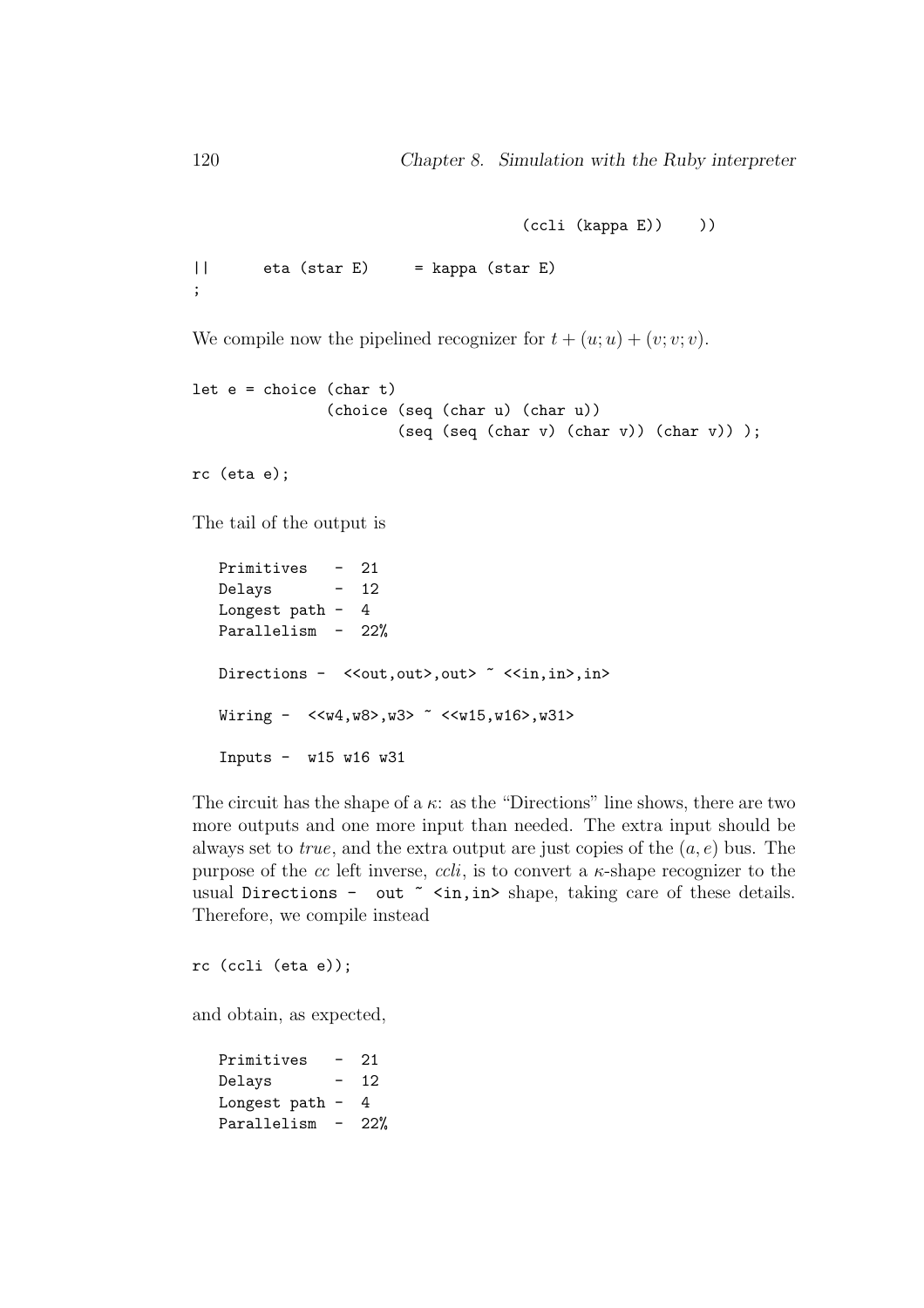```
Directions - out " <in, in>
Wiring - w3 \sim \langle w15, w16 \rangleInputs - w15 w16
```
Since this is a pipelined recognizer, we should expect some extra latency. Executing

ell e;

we obtain 2. Hence the results will appear two clock ticks later than expected. We demonstrate this recognizer:

```
rsim (feed_data [v;v;v;0;0;0;0]);
```
produces, as expected,

| 0 -   |     | F ~ | (21, T) |
|-------|-----|-----|---------|
|       | 1 - | F ~ | (21, F) |
| 2 -   |     | F ~ | (21,F)  |
| $3 -$ |     | F ~ | (0,F)   |
| 4 -   |     | F ~ | (0,F)   |
|       | 5 – | T ~ | (0,F)   |
|       | 6 - | F ~ | (0,F)   |
|       |     |     |         |

and

rsim (feed\_data [u;u] @ ";" @ (feed\_data [t;0;0;0]));

produces

| 0 -   | F ~           | (20,T)  |
|-------|---------------|---------|
| 1 -   | F ~           | (20,F)  |
| $2 -$ | $F \tilde{ }$ | (19, T) |
| $3 -$ | F ~           | (0,F)   |
| 4 -   | ፐ ~           | (0,F)   |
| 5 -   | ፐ ~           | (0,F)   |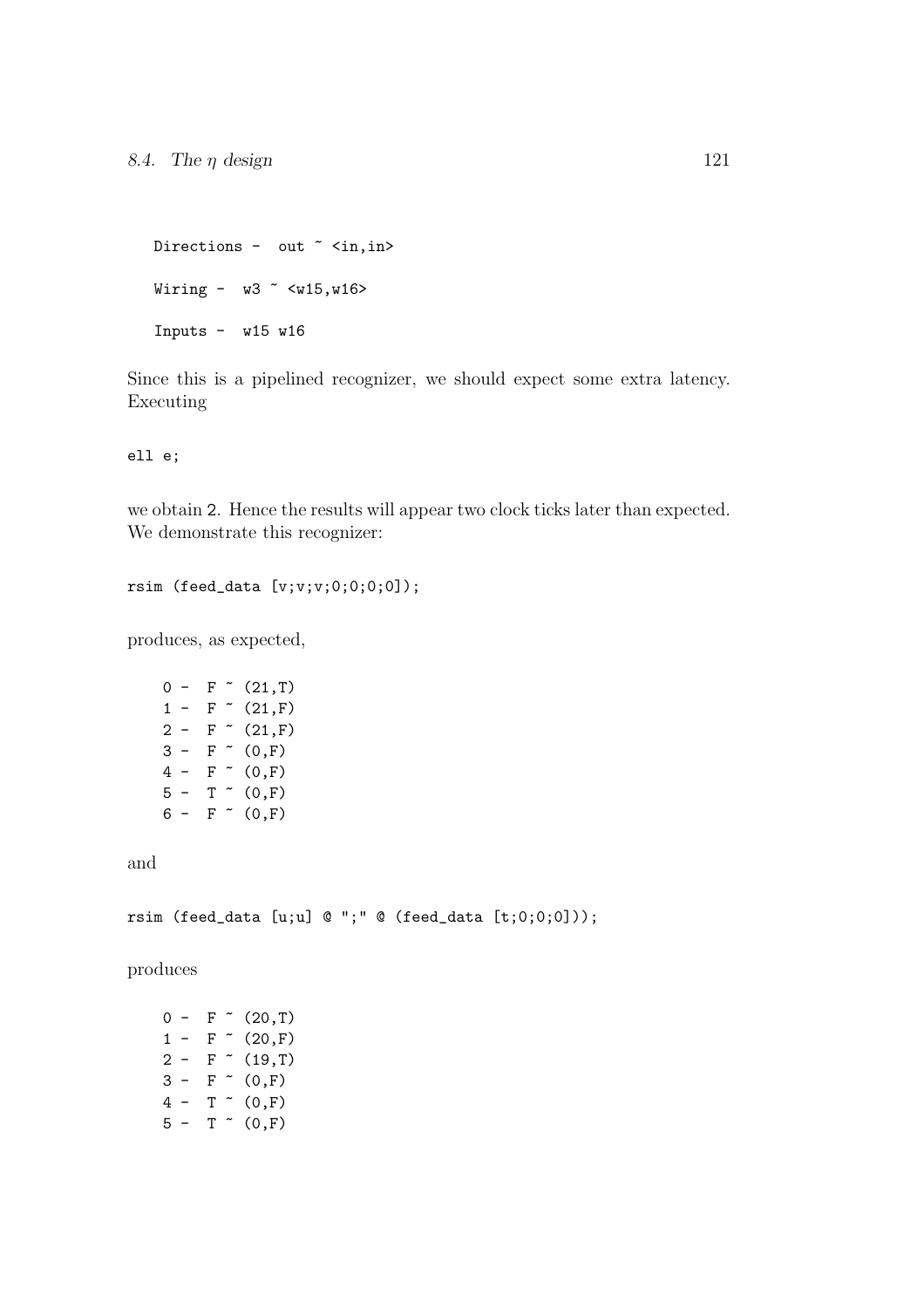(Note that in step 2, the tick after the pattern  $u; u$  is input, we input the pattern  $t$  and we assert again the enable signal. This results in the pattern  $t$ being recognized, while the output of the previous elaboration is still in the pipeline. the T result in step 4 signals that the pattern  $u; u$  was recognized; the  $T$  result in step  $5$  is for the  $t$  pattern.)

Let's now demonstrate our claims about combinatorial path length. We claimed that our  $\eta$  design results in circuits such that the length of longest combinational path does not increase as the number of "+" operators in the regular expression increases. According to the compiler output, the longest path is 4 units long. We now add more choice branches to the previous regular expression:

```
let e1 = (choice e (choice (char z)
                           (choice (char u) (char v))));
```
thus e1 corresponds to the regular expression  $t + (u; u) + (v; v; v) + z + u + v$ .

```
rc (ccli (eta e1));
```
the interpreter responds with

```
Primitives - 30
Delays - 24
Longest path - 4
Parallelism - 23%
Directions - out " <in, in>
Wiring - w3 \sim <w38, w39>
Inputs - w38 w39
```
The price for this is an increased latency: in fact, the latency of this circuit is ell e1 = 5. On the other hand, increasing the number of ";" operators may increase the longest path length: let  $e2 = (t + (u; u) + (v; v; v)); t; t$ 

let  $e2 = seq e (seq (char t) (char t));$ 

then

rc (ccli (eta e2));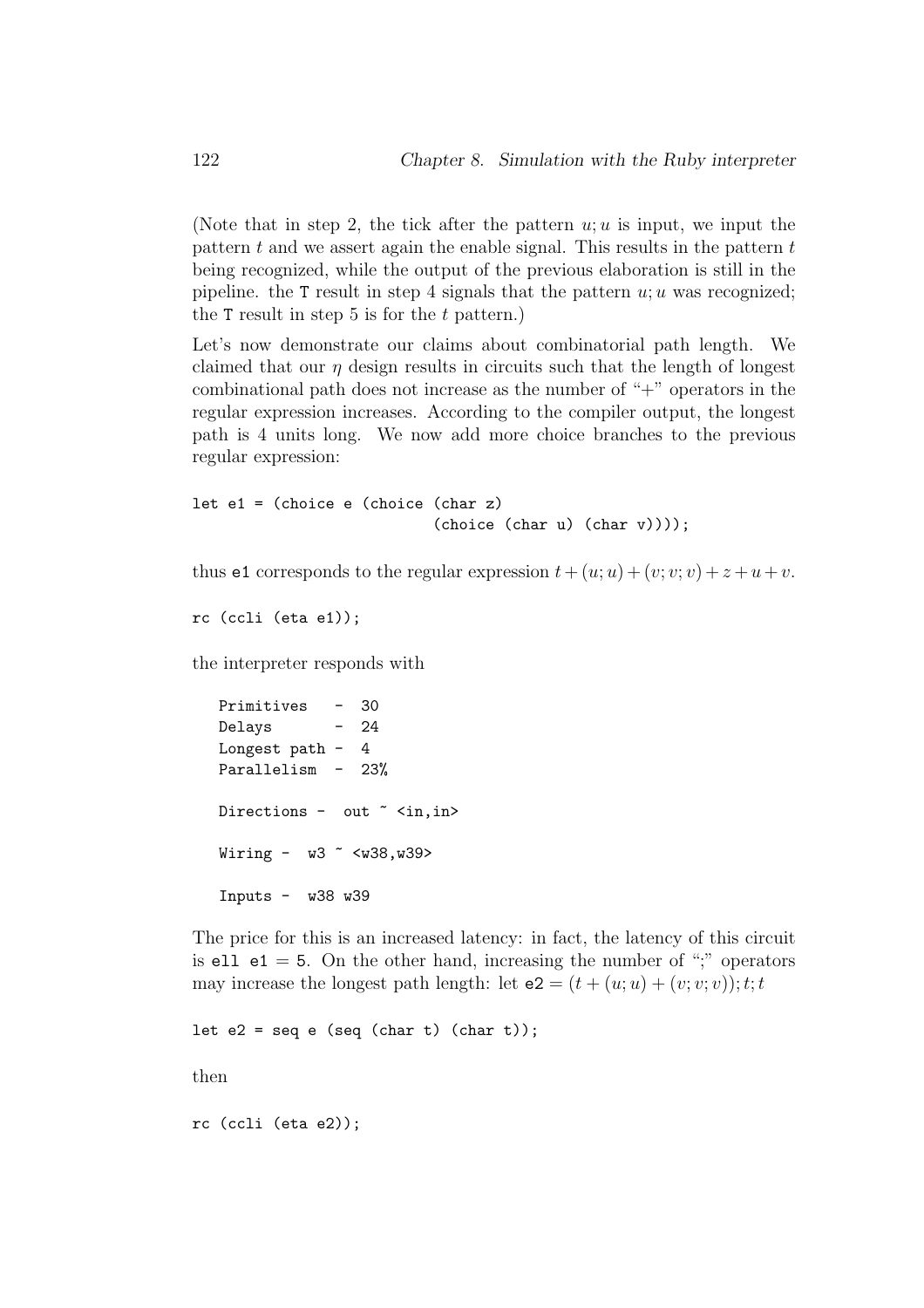results in

```
Primitives - 29
Delays - 14
Longest path - 6
Parallelism - 14%
Directions - out " <in, in>
Wiring - w40 \sim \langle w5, w6 \rangleInputs - w5 w6
```
Hence the longest combinational path was 4 for e, but increases to 6 for e1.

## 8.5 Conclusions

We have demonstrated how the regular language recognizers from chapter 7 can be straightforwardly implemented using an existing Ruby interpreter. While no new technical details are shown, the implementation has some interest from a practical point of view, and it demonstrates that the circuits that we derived are indeed implementable.

The Ruby interpreter does not have a parser, so that ML terms representing circuits must be directly constructed by the user. This fact is not an hindrance at all; in fact it greatly helps since it makes it very easy to write Ruby-generating programs. Our designs  $(7.1)$ ,  $(7.6)$  and  $(7.17)$  are actually functional programs that transform regular expressions into circuits, so the translation from the mathematical notation to the interpreter's syntax was very simple and direct. Although there are surface differences, as all ML programs are ASCII strings in the end, the structure of the Ruby interpreter implementations of tau, rho and eta is very close to the structure of the corresponding equations.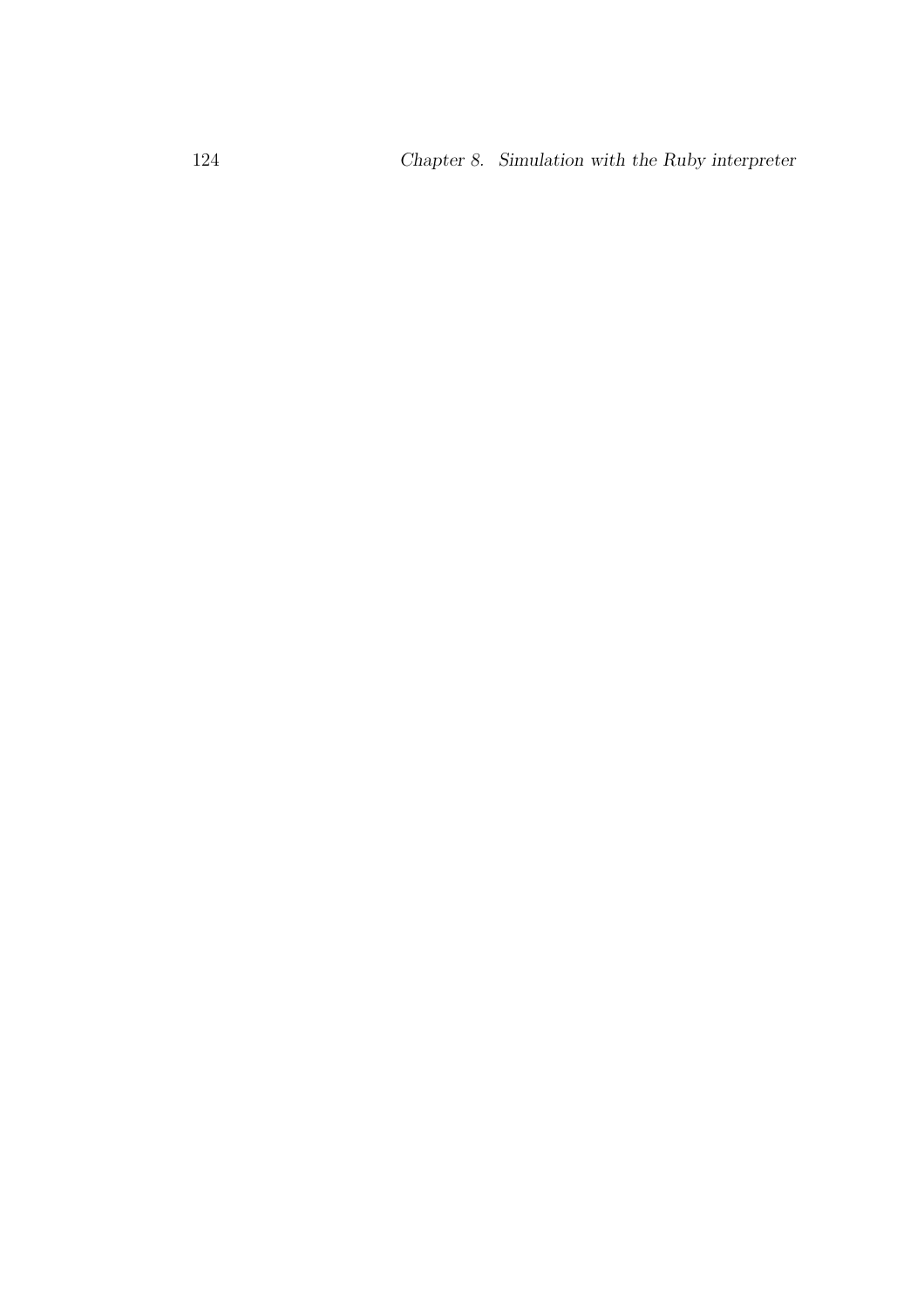## Chapter 9

# A Tangram implementation

We present a simple compiler for the language of Ruby terms into Tangram circuits. Tangram is a language for the description of asynchronous circuits that was devised by Van Berkel [51]. Tangram programs can be compiled to asynchronous circuits by means of a compiler developed under van Berkel's supervision at the Philips research laboratories in Eindhoven. The Tangram compiler tg2hc translates Tangram programs into an intermediate notation called handshake circuits, which can then be interpreted (i.e., simulated) or compiled to silicon. Tangram as a programming language is derived from Hoare's CSP [21]. A similar language is Handel, developed by Ian Page [41]; the main difference is that Handel is compiled to synchronous circuits.

Our compiler performs a syntax-directed translation from Ruby circuits to Tangram. Part of it is derived from Hutton's interpreter [23]; see chapter 8. The compiler is written in Gofer<sup>0</sup>, a functional programming language very similar to Haskell, devised and implemented by Mark P. Jones.

It must be noted that although Tangram is implemented in asynchronous circuits, the Tangram programs we produce are still essentially synchronous. So they do not take advantage of many of the features that Tangram offers. We use Tangram as a means of showing that our designs are actually implementable; but we do not claim that the Tangram programs we produce are the best possible Tangram implementation for the task at hand.

As is usual for this kind of experimental compiler, there is no parser. Ruby terms are just a defined datatype, and the user is expected to construct the element of this datatype that represents the Ruby term he wants to compile. Besides eliminating the problem of inventing a concrete syntax and writing

 ${}^{0}$ ftp://ftp.cs.nott.ac.uk/nott-fp/languages/gofer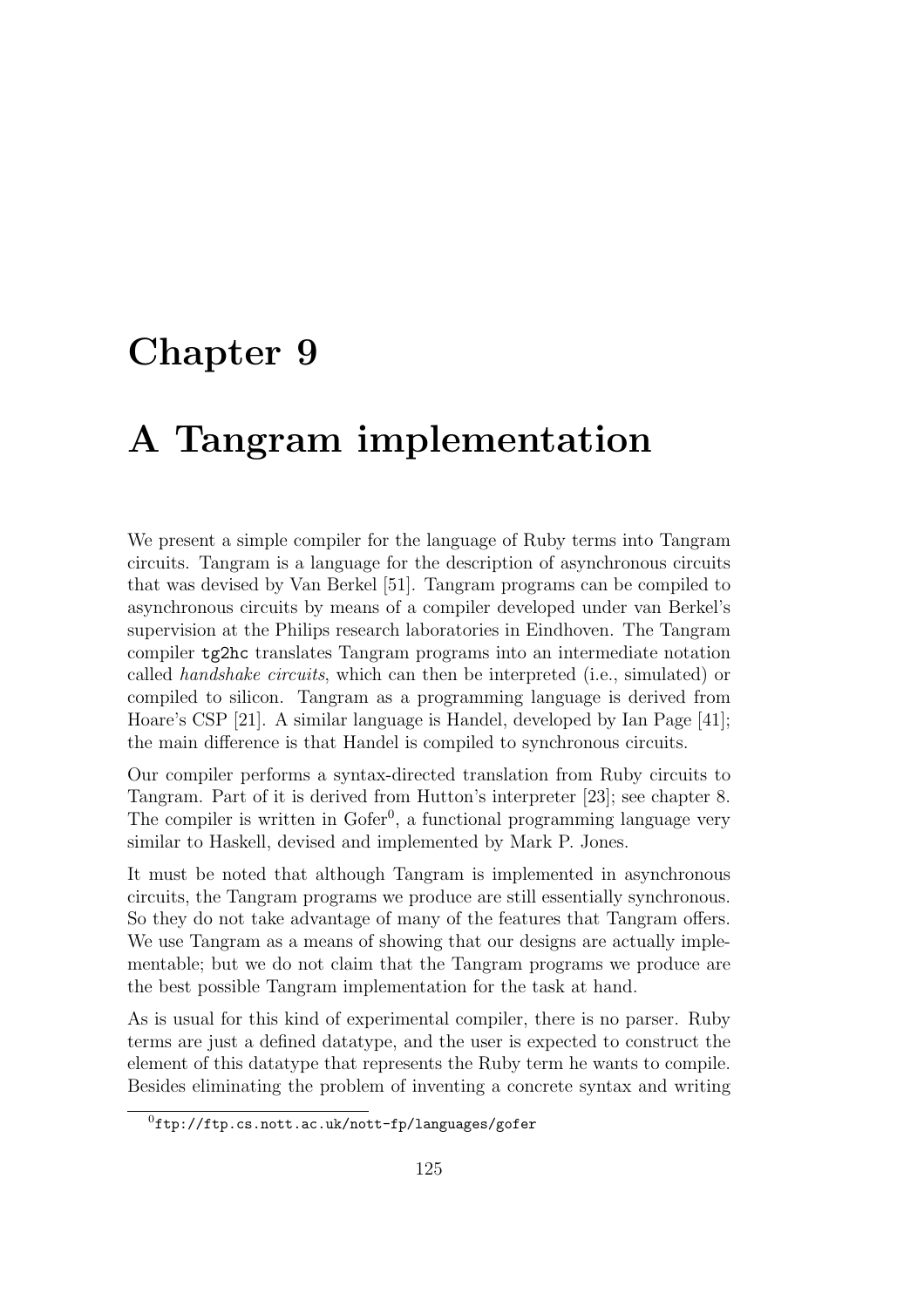a parser, this approach has the advantage to make it easy to write programs that write programs, such as the definitions of  $\tau$ ,  $\rho$  and  $\eta$  in section 9.2.

The compilation is better described as a sequence of phases. In the first phase the Ruby term is translated to a datastructure we call "Network" along with Hutton [23]. This first phase is a modification of the code Hutton presented in his thesis.

In the second phase, the network is checked against a number of requirements to see that it is implementable. The requirements are:

- All wires should be assigned a type.
- All wires should be driven by at most 1 gate. Wires that are led by no gate are inputs, and must appear in the list of external symbols.

(Ideally, we should also check that there are no cycles that are not interrupted by delays, but presently the compiler does not enforce this. Simulating a program with such a cycle, such as the Tangram program produced for  $\check{\wedge}^{\sigma}$ , results in an error from the Tangram tools.) There is a further restriction that our compiler enforces, that is that all output wires must be outputs of delays. It would be possible to modify the compiler to remove this restriction, but it would add complexity to the compiler code. If the above requirements are met, then compilation proceeds to the third phase.

In the third phase, the network is translated to a string of characters which happens to be a Tangram program.

Once we have obtained a Tangram program, we can simulate its operation with the tangram simulator hcsim. We will try the same examples we tried with the Ruby interpreter in chapter 8. We will use the definitions of  $\tau$  and  $\rho$ , from that section, (hand-)translated from Lazy ML to Gofer.

By running our examples with the Tangram simulator we have the guarantee that our examples could be compiled to silicon, should we want to. In addition, the simulator provides a host of data about the circuit's performance in terms of area, speed, and energy consumption.

As an example of what the compiled Tangram programs look like, consider the translation of  $(\langle \cdot \rangle \circ \dot{\wedge}) \circ (\langle \cdot \rangle \circ \dot{\vee})$  in figure 9 on the next page All our Tangram programs have this structure: they communicate with the external environment through channels; there is one channel for each wire entering or exiting the circuit. The body of the program consists of a "forever" loop that executes two commands in sequence. The first command performs communication on all the channels; the second updates the contents of all local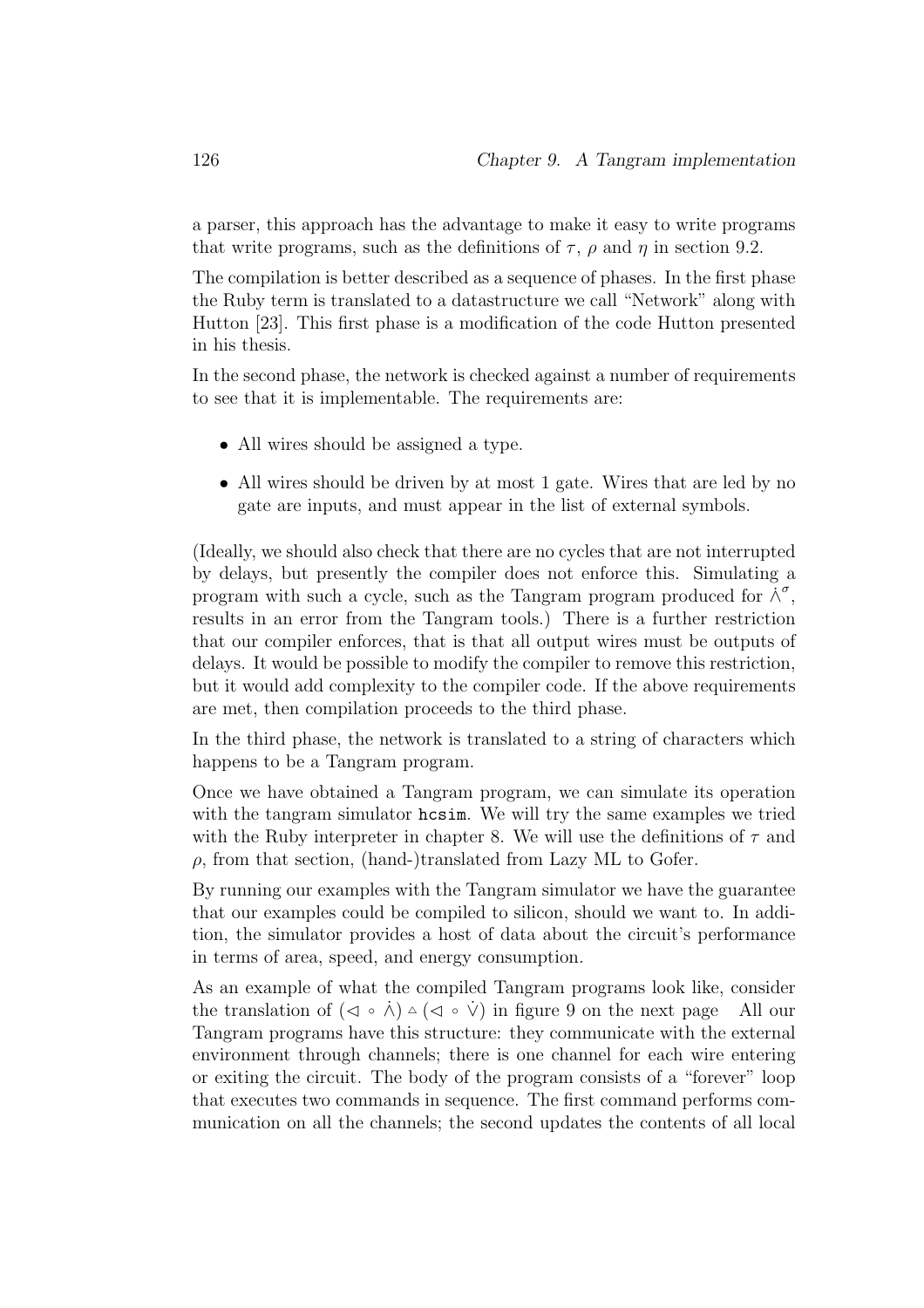```
(c1!bool & c6!bool & c2?bool & c3?bool).
begin
    v1: var bool
  & v2: var bool
  & v3: var bool
  & v6: var bool
|
  forever do
      c1!v1 || c6!v6 || c2?v2 || c3?v3
    ; <<v1, v6>>:= begin
             w0 = val v2 * v3& w5 = val v2 + v3| <<sub>w0, w5>>end
  od
end
```
Figure 9.0: A Tangram program example

variables, except for those that are used to hold the inputs (v2 and v3 in the above example).

## 9.0 Tangram

A simple introduction to Tangram is given here, where we only mention the language features that we use in this thesis. For a complete description of the language, see Van Berkel [51] or Schalij [48].

A Tangram program is composed of an "external declaration", followed by a command. The external declaration is a list of the channels that the program uses to communicate with the environment, together with their types. For instance

(a?bool & b![0..127])

is an external declaration of two channels, one of which (a) is an input channel of type boolean; (this means that the external environment writes data on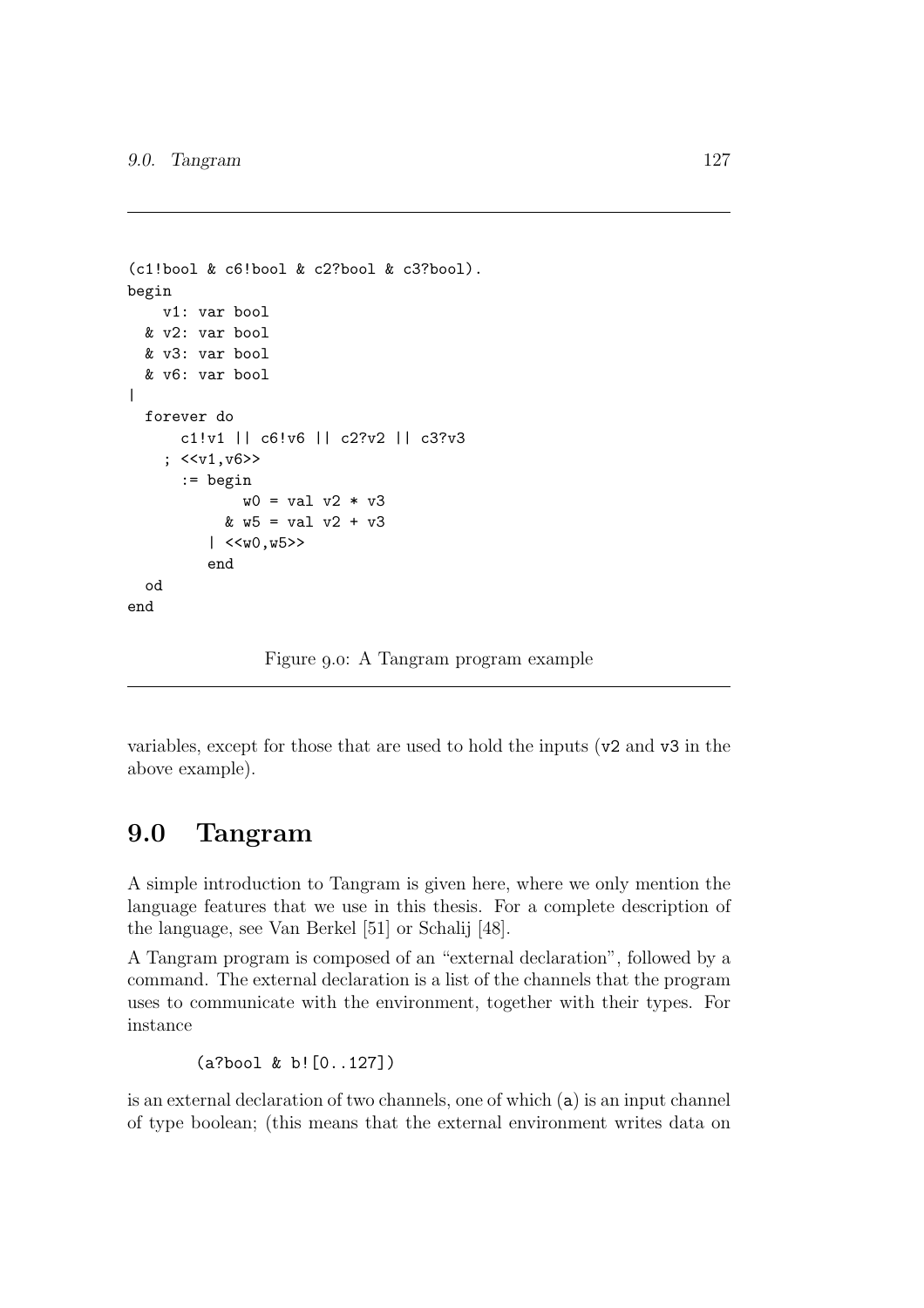it.) The other channel, b, is an output channel of type [0..127], that is a channel that the environment is supposed to read, and carries values of type integer between 0 and 127, included.

Boolean and integer subranges are the only scalar types available in Tangram. Among the structured types, the only one we use here is the tuple, written

```
<< E0, E1, E2, ..., En>>
```
The simplest kind of command is the assignment command, which has the ordinary Pascal syntax and meaning. Communication commands have the shape  $a$ ?x or b!E, where a is an input channel, x is a variable, b is an output channel and E is an expression. The effect of a communication command is to communicate a value through a channel. The environment must "collaborate" for a communication to occur; no communication occurs unless the other party is ready to participate in it. This is the usual meaning of the communication actions in CSP.

Commands can be composed in sequence or in parallel; if C0 and C1 are commands, then C0 ; C1 is the sequential composition, while C0 || C1 is the parallel composition of the two commands.

The forever do command implements unbounded repetition. The syntax for the unbounded repetition of command C is

forever do C od

The block command permits the introduction of local declarations. The syntax is

```
begin D | C end
```
where D is a sequence of declarations, and C is a command. In our circuits, the block command will only be used for local variables, although other kinds of declarations are allowed.

The syntax for expressions is standard, except that the operators  $*, +$  and unary - are overloaded. When applied to integers, they have their usual meaning of multiplication, addition, and negation respectively. When applied to booleans, they mean conjunction, disjunction and logic negation. It should be noted that integer multiplication is only allowed if one of the two operands is a constant.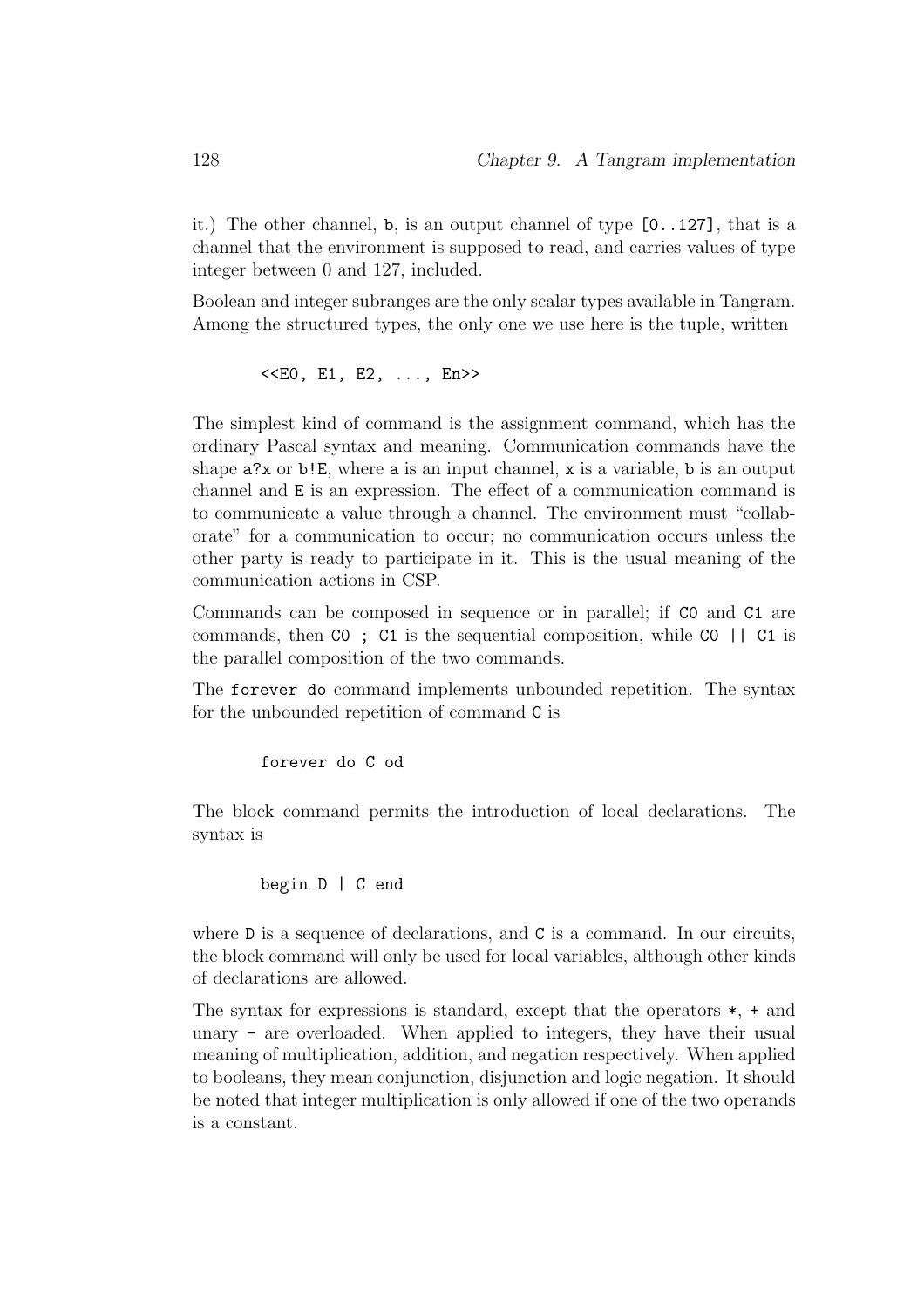A particular kind of expression is the block expression, which is used to declare local names within an expression: for D a list of declarations and E an expression,

begin D | E end

The main purpose of block expression is to factor common subexpressions, in order to save area. This is done by means of a particular declaration called value declaration, that is only allowed in block expressions. For instance, the expression

```
f(x+y, x+y)
```
has the same value as

begin  $a = val x+y$  |  $f(a, a)$  end,

except that for the latter a single adder is generated, instead of two.

## 9.1 The compiler in detail

#### 9.1.0 Type declarations

We begin the description of the compiler with the type declarations.

data Tree a = Nil | LEAF a | PAIR (Tree a) (Tree a)

type Wiretree = Tree Wire

type Wire = Int

Trees are defined in the usual way. A tree of wires, or Wiretree, models what we call "arbitrary collection of wires" in section 3. We identify each wire with a number.

```
data Ruby = PRIM Prim
          | WIRING (Wiretree, Wiretree)
          | SEQ Ruby Ruby
          | PAR Ruby Ruby
          | INV Ruby
```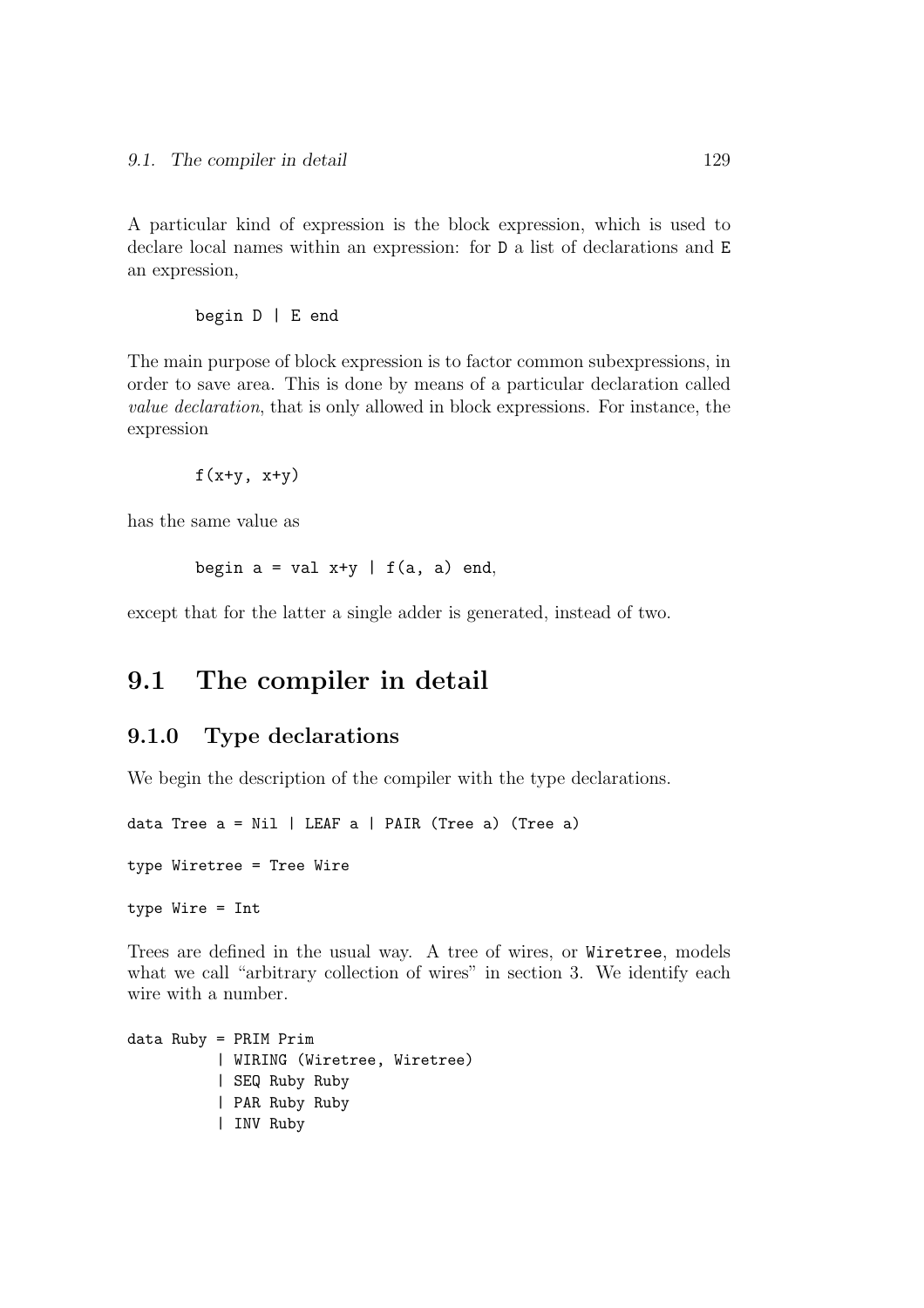```
data Prim = AND | OR | NOT | EQL | CONST TValue
          | DELAY | NOP | TYPE TType | TOP
data TType = TBool | TRange Int
data TValue = TFalse | TTrue | TInt Int
```
A Ruby program is described by cases: it is either a primitive, or a wiring relation, or the sequence, parallel composition or inverse of other Ruby programs.

Recall that a wiring relation captures all components that only perform a rearrangement of wires, such as, for instance  $\iota$ , fork, or rsh. Wirings are represented by a pair of wiretrees. Essentially, a wiring represents a set of equations on wires. For instance,  $fork<sub>2</sub>$  is represented by

```
WIRING (PAIR (LEAF 0) (LEAF 0), LEAF 0).
```
In actual use the numbers that appear in the definition of a wiring are consistently substituted for the wire numbers of the circuits that the wiring is connected to.

The primitives comprise all the standard combinational components such as  $\dot{\wedge}$ ,  $\dot{\vee}$  and  $\dot{=}$ , the constant circuit  $K_n$ , the delay  $\triangleleft$ , and top  $\top$ . The TYPE primitive is special: it is used to introduce type constraints on the wires. When we did our calculations in the preceding chapters we could reason about character-valued streams without specifying what the set of characters was. But in order to obtain a Tangram implementation, we must assign each wire a type. The only scalar types supported by Tangram are the booleans, and (finite) subranges of the integers. All wires connected to boolean primitives like  $\Lambda$  are automatically assigned boolean type. But the inputs to the  $\dot{=}$  primitive could be of any subrange type. The natural way to assign a constraint in relation algebra is by composition with a monotype. Therefore we introduce the primitive TYPE to be the monotype such that

$$
m\langle \text{TYPE (Change n)} \rangle m \equiv 0 \le m < 2^n
$$

and

$$
m\langle \text{TYPE TBool}\rangle m \;\equiv\; m \;=\; \text{TFalse}\; \vee \; m \;=\; \text{TTrue}
$$

(The T prefix in TBool and other identifiers stands for "Tangram" and is meant to avoid name clashes with Gofer standard types.) A Node is a triple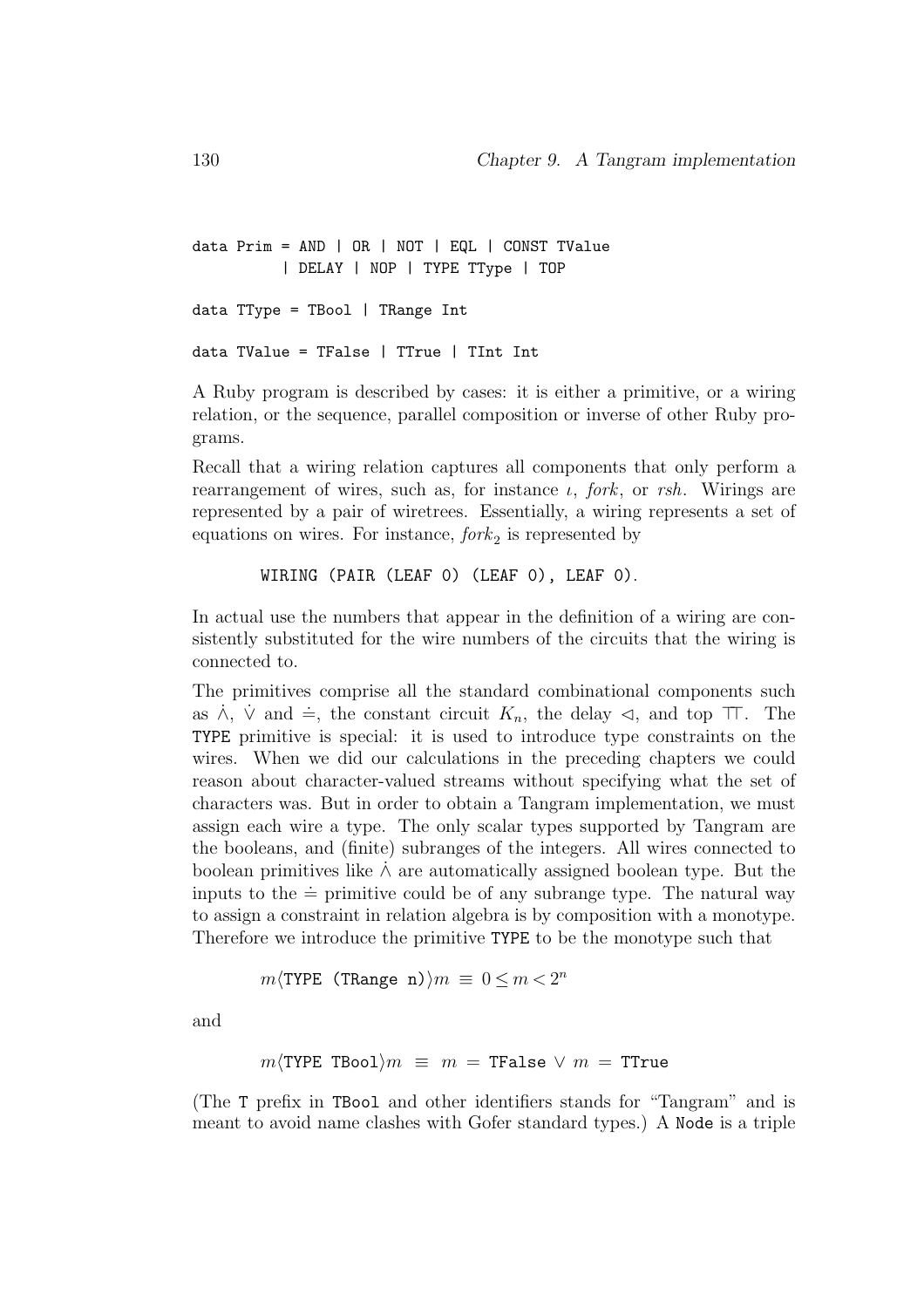that associates a primitive to a left and right domain, represented by two wiretrees.

```
type Node = (Wiretree , Prim , Wiretree)
```
A Network is a triple where the first element is a list of nodes, and the second and third element are the left and right domain of the network. The domains are wiretrees rather than simply lists of wires because the shape information is needed when two networks are to be combined to implement a sequential composition. In that case it is necessary to check that the domains of the two networks are compatible, i.e., that they have the same shape.

```
type Network = ([Node], Wiretree, Wiretree)
```
#### 9.1.1 The main program

The structure of the compiler is evident in its top function, r2t (from "Ruby to Tangram").

```
r2t :: Ruby -> String
r2t prog =
  let (net, ) = translate (prog, 0)types = type_assign net
      clnet = clean net
     ws = wires clnet
     und = undefs ws types
      od = over_driven clnet
      ud = under_driven clnet
      err str = str ++ "\n\frac{n}{+} ++ pp_network clnet
  in if not (null und)
     then err ("*** Error: wires " ++ show und ++ " have no type constraint")
     else if not (null od)
    then err ("*** Error: wires " ++ show od ++ " driven more than once")
     else if not (null ud)
    then err ("*** Error: wires " ++ show ud ++ " internal and not driven")
     else tgskel (net2tangram clnet types)
```
The compiler returns a string of characters, which contains a Tangram program in case the compilation was successful, or an error message otherwise. Compilation of a Ruby program consists of first translating it into a network with translate; then types are assigned to all wires with type\_assign; hence the network is "cleaned" by removing all nodes of type NOP (no operation)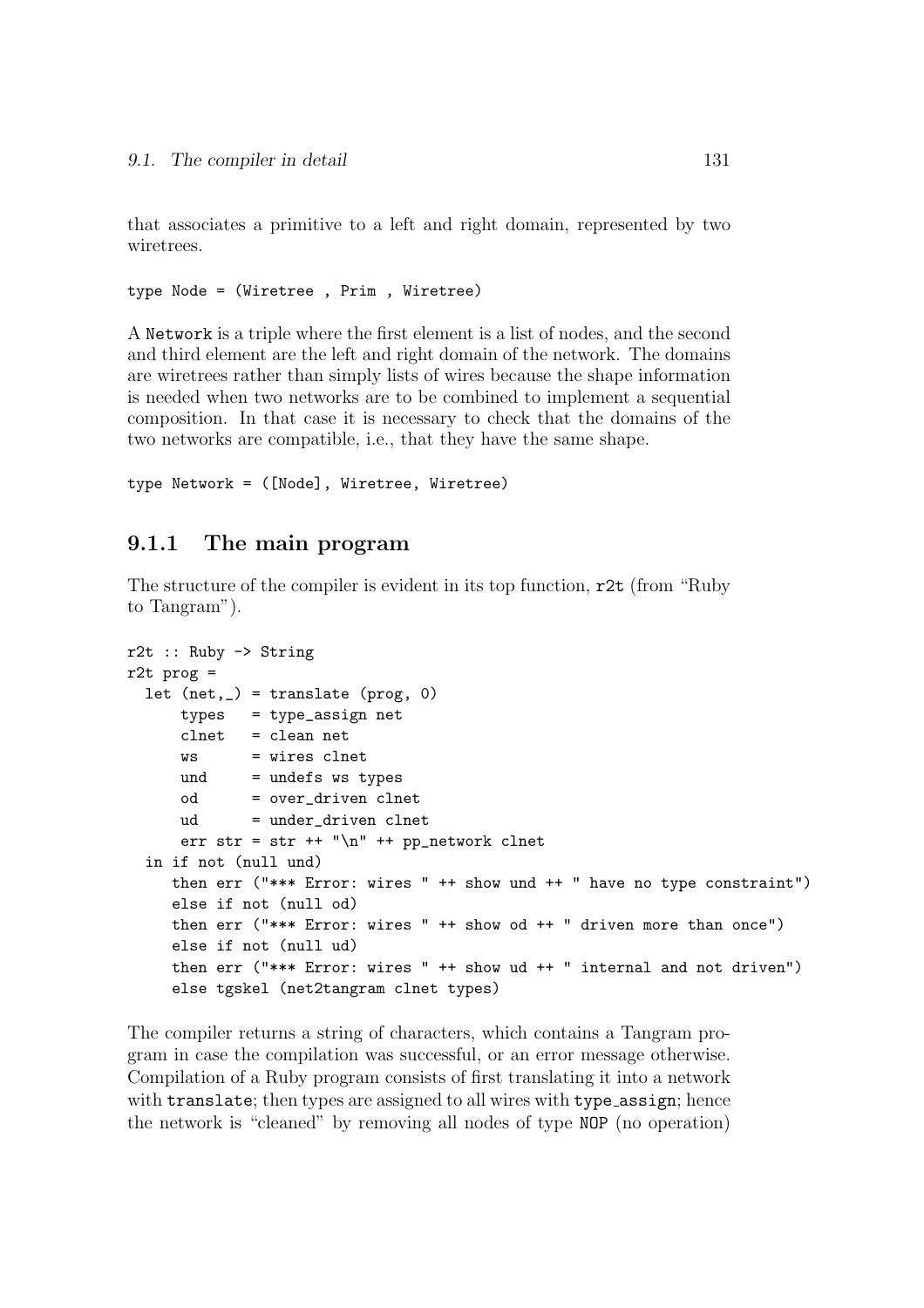or TYPE (type constraint), which are not needed in subsequent phases. Then a number of lists of wires are built: ws is the list of all wires, und is the list of wires that were not assigned a type. List od contains the wires that are driven more than once; this list would be non-empty when trying to compile, for instance,  $\dot{\wedge}^{\cup} \circ \dot{\wedge}$  (since the outputs of the two  $\dot{\wedge}$  components are connected together). List ud contains the wires that are not driven, and do not occur in the external interface of the network. If all of the three lists und, od and ud are empty, then compilation proceeds with the call to net2tangram, which produces a compact representation of the Tangram program, to be then expanded by tgskel into a legal Tangram program.

#### 9.1.2 From Ruby to networks

The first step is the translation from Ruby programs to networks. This is done by means of a modification of Hutton's Ruby interpreter [23]. For instance, the translation of a simple program consisting of a single " $\lambda$ " gate is:

```
? translate (PRIM AND, 0)
(([(LEAF 2, AND, PAIR (LEAF 0) (LEAF 1))], LEAF 2, PAIR (LEAF 0) (LEAF 1)),3)
```
(Here and in the following information typed by the user is right after the ? prompt, while the text in the lines below are output by the gofer system.) The second argument given to translate, a 0 in the example above, is needed to generate wire "names": we associate a unique number to each wire. Function translate returns the network together with a number, which by the definition of translate is "fresh", i.e. it is not associated to any wire in the network that is returned.

The above example is hard to read, and the "fresh wire" numbers are cumbersome for interactive use; for this reason, in the following examples the shortcut function ppn (short for Pretty Print Network) will be used:

```
? ppn (PRIM AND)
\Gamma(w2, AND, (w0, w1))]
w2 \sim (w0, w1)
```
Function translate is defined by cases. For combinational gates, all cases share a similar structure. For instance, the definition for  $\dot{\wedge}$  is: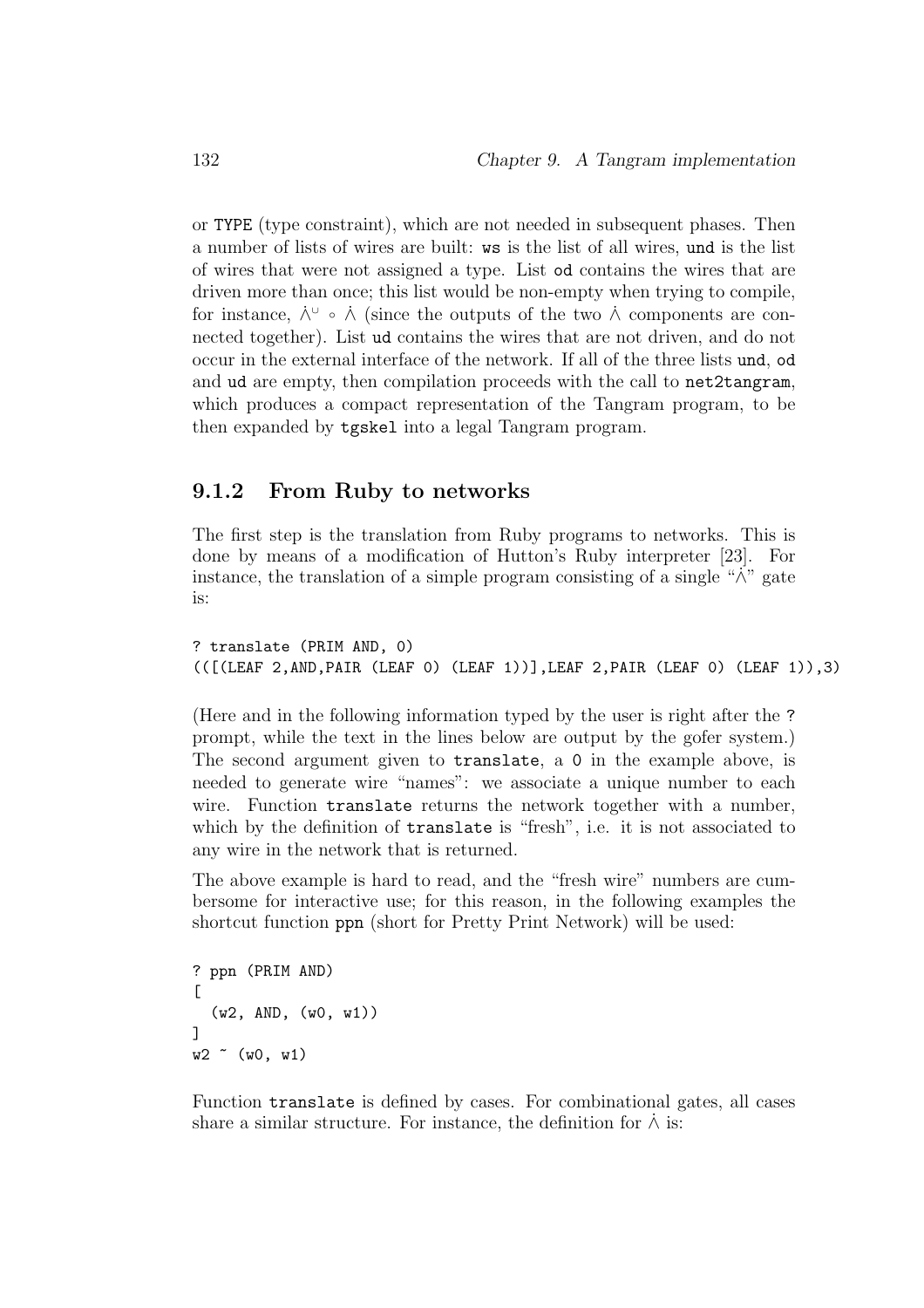```
translate :: (Ruby , Wire) -> (Network , Wire)
translate (PRIM AND, x) =
  let rdom = PAIR (LEAF x) (LEAF (x+1))
      ldom = LFAF (x+2)node = (ldom, PRIM AND, rdom)
  in ( ([node], ldom, rdom), x+3 )
```
The definition for product is recursive; it is very simple, and the only point to note is that care must be taken to handle correctly the fresh wire numbers.

```
translate (PAR p0 p1, x) =
  let ((10, 1d0, rd0), y) = translate (p0, x)((11, 1d1, rd1), z) = translate (p1, y)rdom = PAIR rd0 rd1
     1dom = PAIR 1d0 1d1nodes = 10 ++ 11in ( (nodes, ldom, rdom), z )
```
The definition for sequential composition is more interesting, since the right domain of the first network and the left domain of the second network must be unified. The unification algorithms that we employ is rather simplistic, since it fails whenever two wiretrees differ in shape (unless one of the two is Nil). Unification, when successful, returns an Eqnset, which is defined as a list of pair of wires. This is interpreted as a set of equations on wires.

```
unify :: Wiretree -> Wiretree -> Eqnset
unify t0 t1 = \text{unify'} t0 t1 = \text{empty\_eqnset}where unity' Nil _s = sunify' \_ Nil s = sunify' (LEAF x0) (LEAF x1) s =
          if x0 == x1 then s
          else let t = (x0, x1):s
                in unify' (apply t (LEAF x0)) (apply t (LEAF x1)) t
        unify' (PAIR v0 v1) (PAIR w0 w1) s =let t = unify' v0 w0 s
          in unify' v1 w1 t
        unify' x y = = match_error x y
```
"Applying" an Eqnset e to a wiretree t means to substitute for every wire  $w$ occurring in  $t$  a canonical element of the equivalence class of  $w$  with respect to e.

```
apply :: Eqnset -> Wiretree -> Wiretree
apply s = tree map f
 where f w = head (equiv\_class w s)
```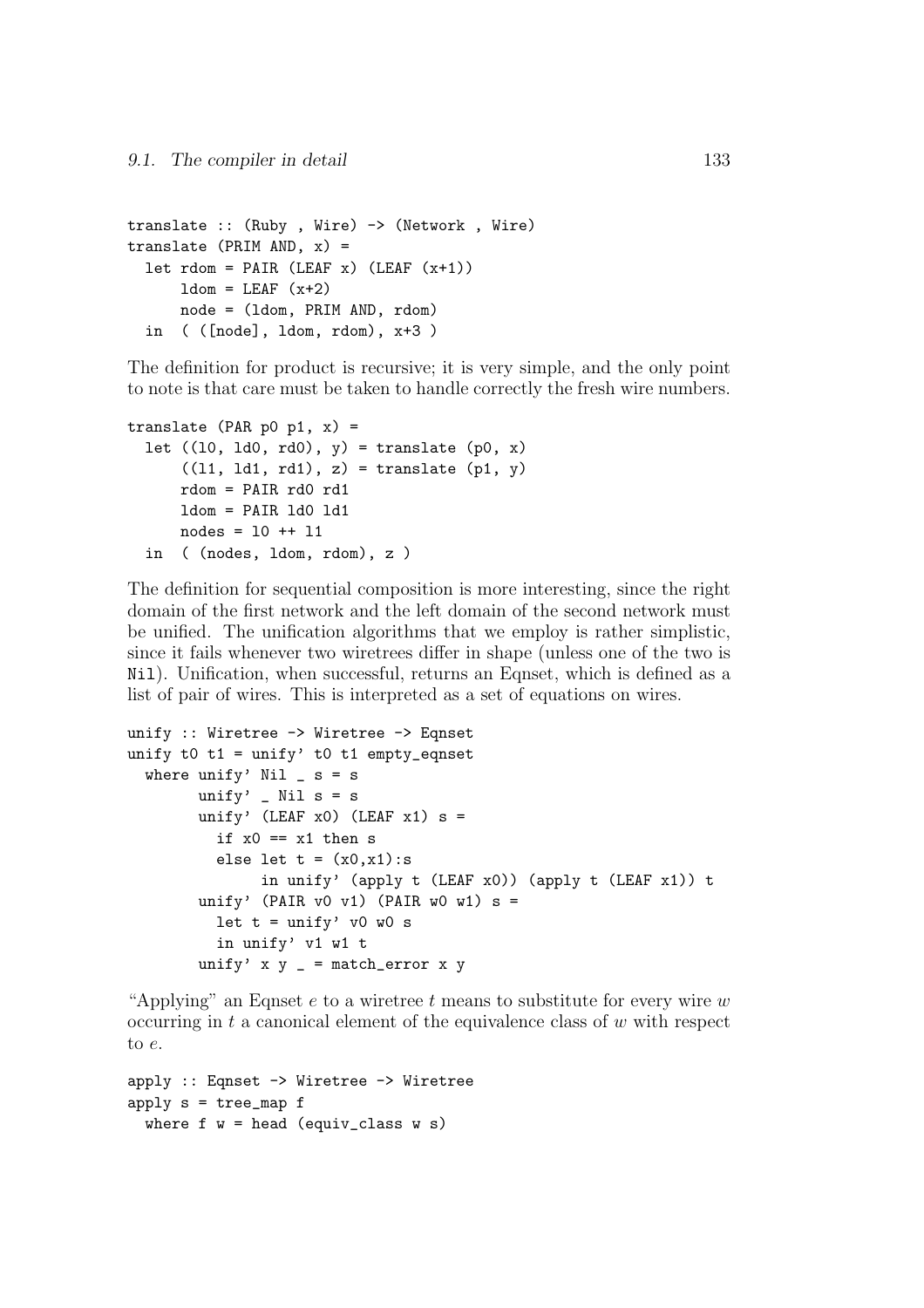The unify procedure has the property that, when applied to a pair of non-Nil wiretrees, it produces an Eqnset that when applied to either wiretrees produces the same result.

Having introduced unification, the translation of sequential composition can be defined as:

```
translate (SEQ p0 p1, x) =
 let ((10, 1d0, rd0), y) = \text{translate } (p0, x)((11, 1d1, rd1), z) = translate (p1, y)s = \text{unify } r d0 ld1
     1dom = apply s 1d0
     rdom = apply s rd1
     nodes = map (apply\_node s) (10 ++ 11)in ( (nodes, ldom, rdom), z )
```
A point to note is that this definition assumes unify always succeeds; failure of unification is reported via Gofer's exception reporting mechanism, function error.

For instance,  $\dot{\wedge} \circ \dot{\wedge}$  is not a well-formed program, because the right domain of  $\Lambda$  is a pair while the left domain is not:

```
? ppn (SEQ (PRIM AND) (PRIM AND))
\Gamma(w
Program error: *** Wire structures incompatible: (w0, w1) and w5
```
(The partial output before the error message is due to Gofer's lazy evaluation: some of the output is available before the expression is fully evaluated.) Conversely,  $\dot{\neg} \circ \dot{\wedge}$  can be nicely translated to a network:

```
? ppn (SEQ (PRIM NOT) (PRIM AND))
\Gamma(w1, NOT, w4)
  (w4, \text{AND}, (w2, w3))]
w1 (w2, w3)
```
Note how wire  $w4$  is both on the right domain of the  $\dot{\neg}$  and on the left domain of the  $\dot{\wedge}$ , thanks to unification.

The CONST primitive is translated to a network by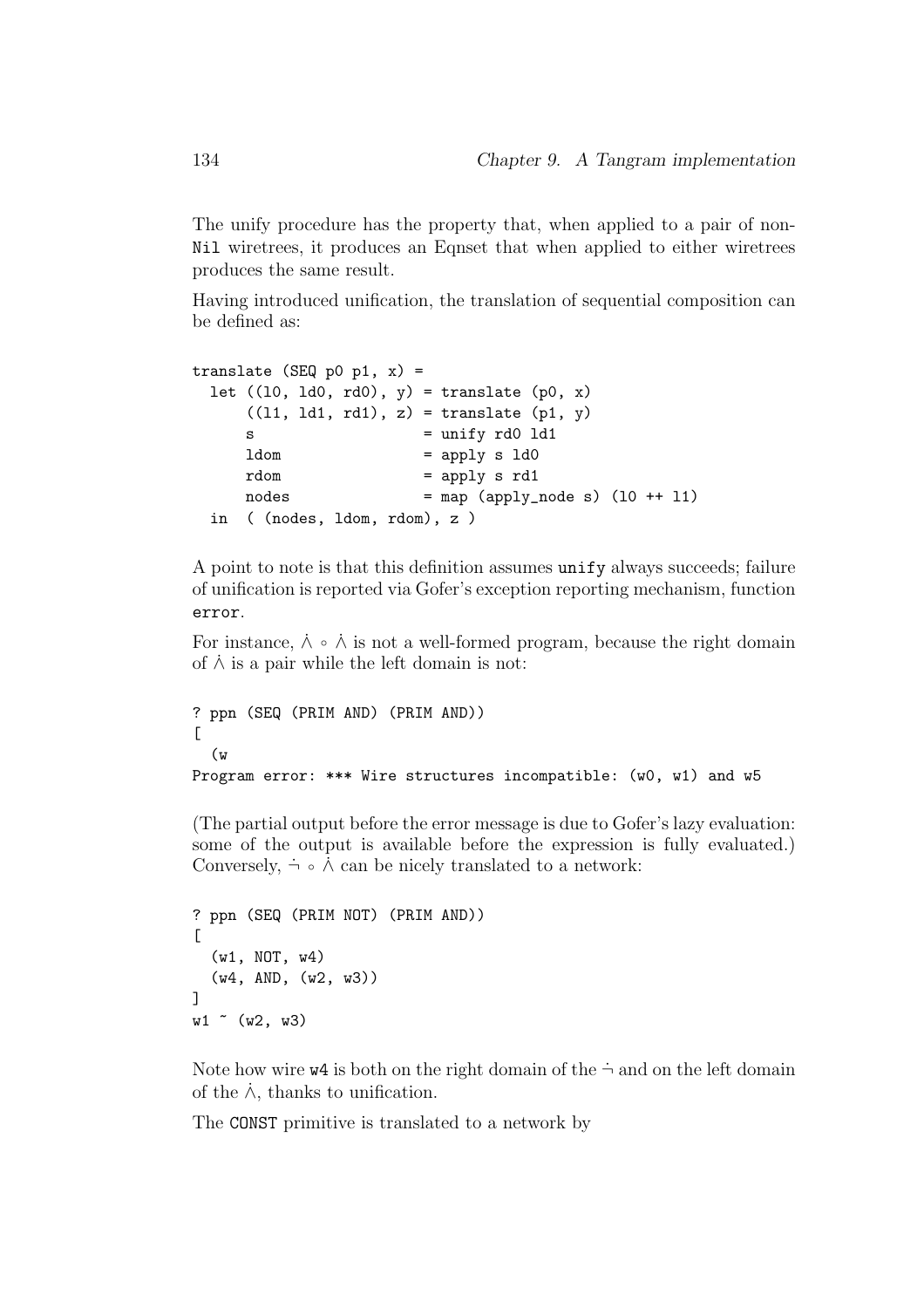```
translate (PRIM (CONST n), x) =
  let ldom = (LEAF x)rdom = Nil
     node = (ldom, CONST n, rdom)
  in ( ([node], ldom, rdom), x+1 )
```
The point to note here is that the right domain is Nil. This allows to connect any wire shape to the right of a constant component. The TOP primitive is translated similarly:

translate (PRIM TOP,  $x$ ) = ( ([(Nil, NOP, Nil)], Nil, Nil),  $x$ )

#### 9.1.3 Syntactic sugar

Typing Ruby programs in terms of the type constructors SEQ and PAR is tedious, and the result is hard to read. For this reason some "syntactic sugar" may help:

```
x \r s = PAR r sors = SEQrs
andg = PRIM AND\text{org} = PRIM OR
notg = PRIM NOT
eqlg = PRIM EQL
delay = PRIM DELAY
width n = PRIM (TYPE (TRange n))
pair n m = PAIR (LEAF n) (LEAF m)
false = PRIM (CONST TFalse)
true = PRIM (CONST TTrue)
k n = PRIM (CONST (TInt n))
```
With these definitions, term  $R \times S \circ T \times U$  can be written more naturally as r 'x' s 'o' t 'x' u.

### 9.1.4 Assigning type information

For a network to be implementable in Tangram, it is necessary to assign a type to all wires. Some nodes always carry their own type information; for instance, an AND node can only be connected to boolean wires. Other primitives have more flexible type constraints; notably the EQL primitive where the output must be boolean, but the inputs could have any type as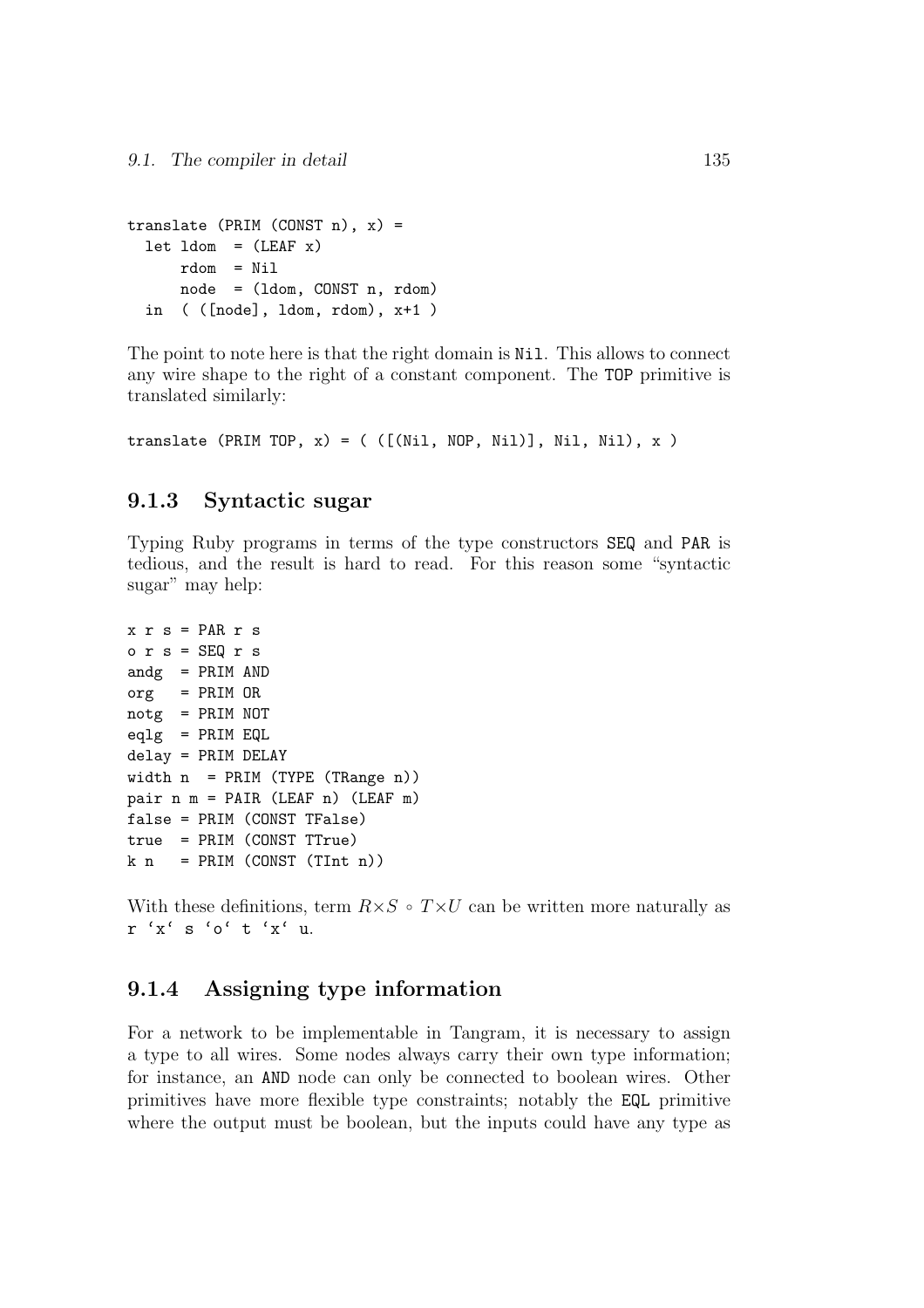long as both have the same type. Type assignation is then a matter of propagating the constraints to all wires.

Function type assign has type

```
type_assign :: Network -> Map Wire TType
```
where type Map is a mapping defined, for arbitrary types a and b, by

type Map a  $b = [(a,b)]$ 

(that is, a mapping is represented by a list of pairs). The definition of type assign is then

```
type_assign net =
  fixpoint (type_assign' net) empty_map
  where type_assign' ([],\_,\_) map = map
         type_assign' (node:rest,l,r) map =
           type_assign' (rest,l,r) (type_assign_node node map)
```
Here fixpoint f  $x = \lim_{n\to\infty} f^n x$ . The auxiliary function type\_assign\_node extends a map with the type information provided by a single node; it is defined by cases over the primitives.

```
type_assign_node :: Node -> Map Wire TType -> Map Wire TType
type_assign_node node map =
  case node of
    (LEAF l, AND, PAIR (LEAF r0) (LEAF r1)) ->
       extend_many [1,r0,r1] TBool map
    (LEAF 1, OR, PAIR (LEAF r0) (LEAF r1)) ->
       extend_many [1,r0,r1] TBool map
    (LEAF 1, NOT, LEAF r) ->
       extend_many [l,r] TBool map
    (LEAF l, EQL, PAIR (LEAF r0) (LEAF r1)) ->
       let map' = extend map (1, T_{\text{Bool}})in if defined r0 map'
          then extend map' (r1, (value r0 map))
          else if defined r1 map'
          then extend map' (r0,(value r1 map))
          else map'
    (LEAF l, DELAY, LEAF r) ->
       if defined l map
       then extend map (r, (value l map))
       else if defined r map
```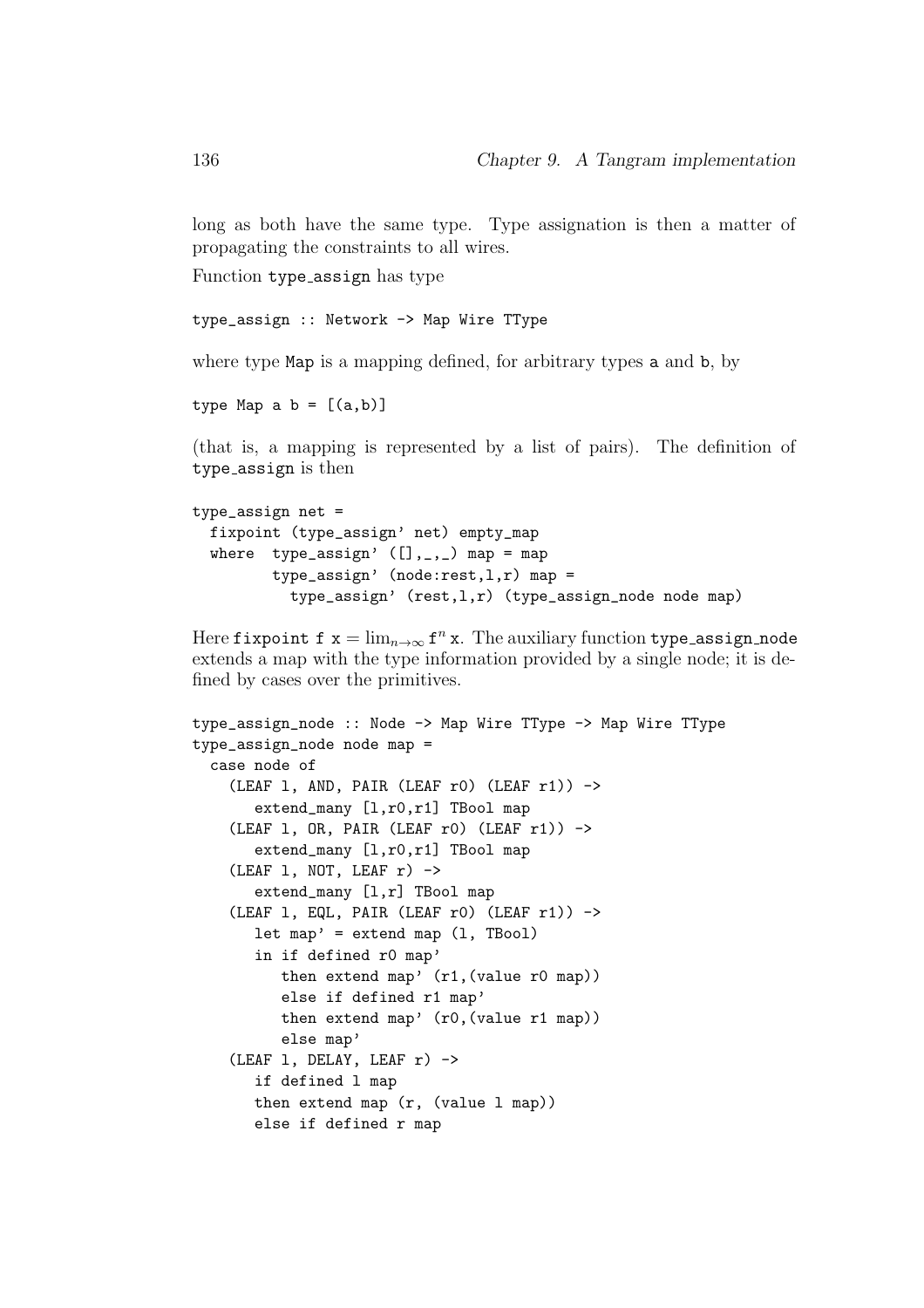```
then extend map (l, (value r map))
  else map
(, NOP, ) -> map
(, TOP, _) -> map
(LEAF l, CONST TFalse, Nil) -> extend map (l, TBool)
(LEAF l, CONST TTrue, Nil) -> extend map (l, TBool)
(LEAF 1, CONST _, Nil) \rightarrow map
(LEAF 1, TYPE t, LEAF r) -> extend_many [1,r] t map
```
Functions extend and extend many are used to update a map. They do not allow redefinition of a value, i.e. a map can only be extended in a point where it is not defined, unless the extension leaves the map unchanged. The error message is over-specific; we are relying on the fact that extend is only used in the context of assigning type constraints to wires in a network.

```
extend :: (Eq a, Eq b) \Rightarrow Map a b \Rightarrow (a,b) \Rightarrow Map a bextend m (a,b) =if not (defined a m)
  then (a,b):m
  else if value a m == b then m
  else error "Type constraints incompatible"
```
The error message would be generated, for instance, when trying to compile eqlg 'o' (width 1) 'x' (width 2). Function extend many is a shortcut: it extends a map  $m$  with the pair  $(x,b)$  for all x in the given list.

```
extend_many :: (Eq a, Eq b) => [a] -> b -> Map a b -> Map a b
extend_many [] b m = m
extend_many (a:as) b m = extend_many as b (m 'extend' (a,b))
```
### 9.1.5 Code generation

The Tangram programs we generate are all instances of the following schema:

```
(O & I).
begin
   \mathcal{D}| forever do
          IO
       ; \mathcal{L} := begin \mathcal{V} | \mathcal{R} end
   od
end
```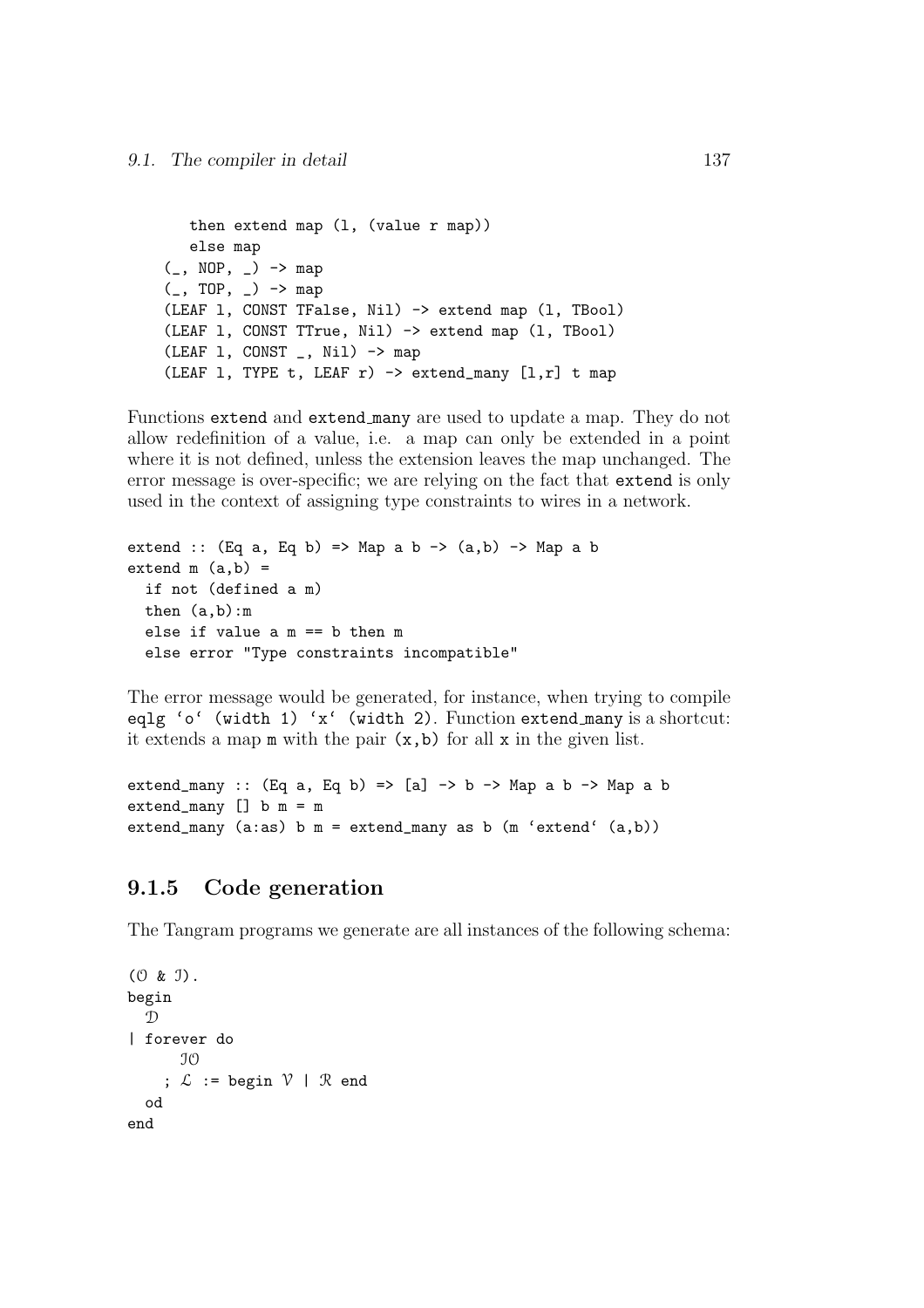where  $\mathcal I$  and  $\mathcal O$  are lists of input and output channel declarations, respectively; D is a list of variable declarations; IO is a parallel composition of communication statements;  $\mathcal{L}$  is a tuple of variables,  $\mathcal{V}$  is a list of value declarations, and  $\mathcal R$  is a tuple of value names.

An instance of this schema is represented in a compact way by a sixtuple  $(i, o, l, a, n, t)$ , where i is a list of input wires, o is a list of output wires, l is a list of wires that have a corresponding Tangram variable, a is a list of pair of wires that is used to generate the tuples  $\mathcal L$  and  $\mathcal R$  above, n is a list of nodes, and  $t$  is a map that assigns a type to each wire. Such tuples are represented in Gofer by the type TangramP:

```
type TangramP =
```
([Wire], [Wire], [Wire], [(Wire, Wire)], [Node], Map Wire TType)

Function net2tangram has type

net2tangram :: Network -> Map Wire TType -> TangramP

and is defined by

```
net2tangram net types =
  let (nodes, ldom, rdom) = net
      in_wires = inputs net
      out_wires = outputs net
      dels = sort (filter is_delay_node nodes)
      del_outs = map (\left(\left(\begin{matrix}LEAF & w, , \end{matrix}\right) \rightarrow w\right) dels
      var_wires = sort (del_outs ++ in_wires)
      val\_nodes = sort (nodes \ \ \ \ \assign = map (\angle(LEAF wl, _, LEAF wr) -> (wl, wr)) dels
  in (in_wires, out_wires, var_wires, assign, val_nodes, types)
```
Finally, function tgskel transforms a TangramP sixtuple into a full Tangram program:

```
tgskel :: TangramP -> String
tgskel tp =(write_header tp) ++ "."
    ++ "\nbegin"
    ++ "\n " ++ (write_vardecls tp)
    ++ "\ln|"
    ++ "\n forever do"
    ++ "\n " ++ (write_iocmds tp)
```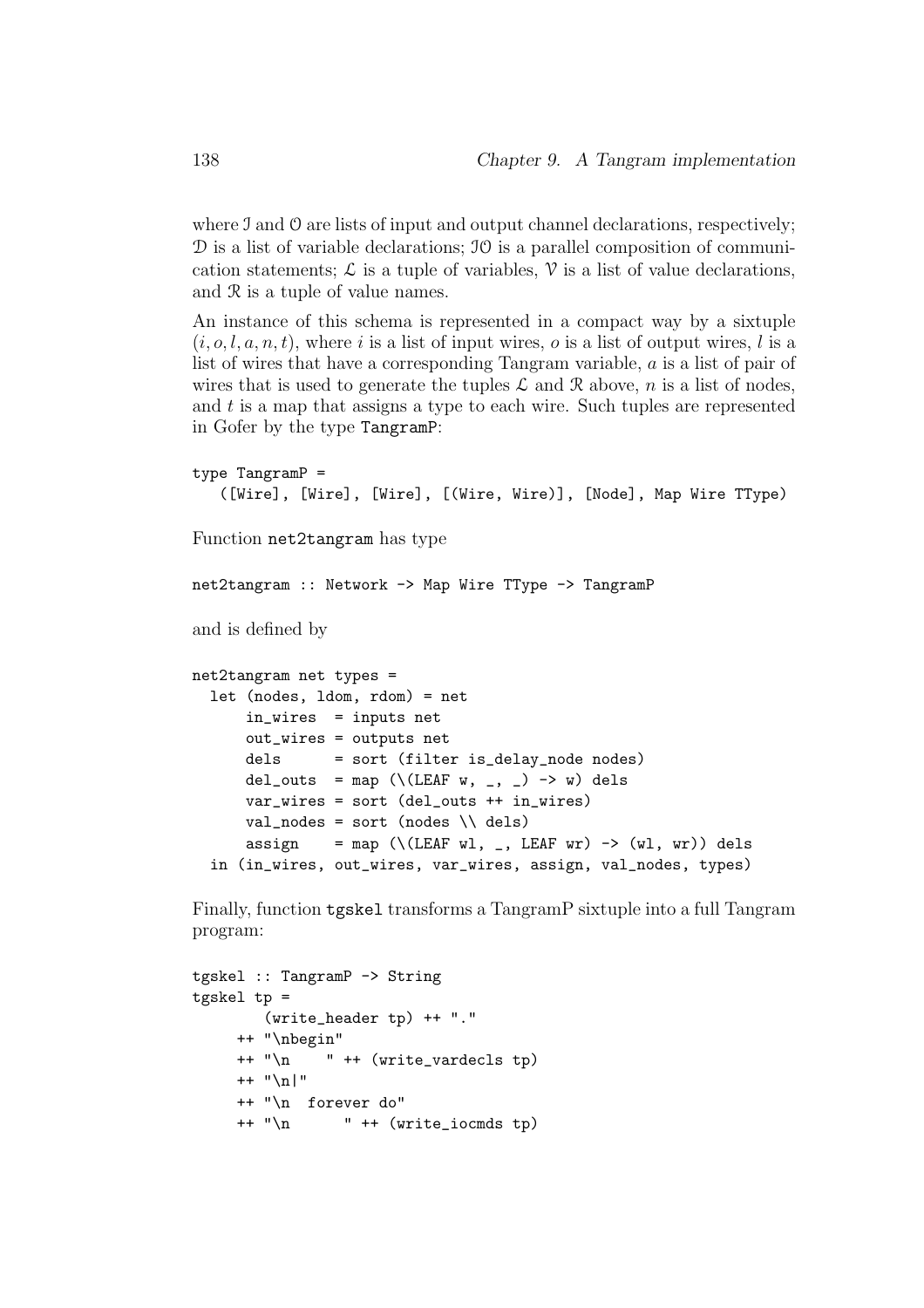```
++ "\n ; " ++ (write_lhs tp)
++ "\n\lambda := begin "
++ "\n\lambda" ++ (write valdefs tp)
++ "\n\frac{1}{n} | " ++ (write_rhs tp)
++ "\n\times " end"
++ "\n od"
++ "\nend"
```
In the above definition a number of auxiliary functions are used to generate the concrete syntax for certain Tangram syntactic categories. Here is the function that produces the external declaration part:

```
write_header :: TangramP -> String
write_header (inputs, outputs, \frac{1}{2}, \frac{1}{2}, \frac{1}{2}, \frac{1}{2}let in_decls = map (\xrightarrow{x} input_decl x (value x types)) inputs
      out\_decls = map (\x \rightarrow \text{output\_dec1 x} (value x types)) outputs
      input\_decl w typ = chan_name w ++ "?" ++ show typ
      output_decl w typ = chan_name w ++ "!" ++ show typ
  in
      "(" ++ (cat_with " & " (out_decls ++ in_decls)) ++ ")"
```
The following produces the list of variable declarations:

```
write_vardecls :: TangramP -> String
write_vardecls (\_, \_, local_vars, \_, \_, types) =
  let var_decls = map (\xrightarrow x \text{ or } \text{decl } x \text{ (value } x \text{ types})) local_vars
  in (cat_with "\n & " var_decls)
```
This function returns the parallel composition of the communication commands:

```
write_iocmds :: TangramP -> String
write_iocmds (inputs, outputs, local_vars, \overline{z}, \overline{z}, \overline{z}) =
  let in\_cmds = map f inputsout_cmds = map g outputs
      f x = chan_name x ++ "?" ++ var_name xg x = if x 'notElem' local_varsthen error "*** Output wires must be driven by delays"
                  else chan_name x ++ "!" ++ var_name x
  in (cat_with " || " (out_cmds ++ in_cmds))
```
The following functions produce the strings that take the roles of  $\mathcal{V}, \mathcal{L}$  and R in the above Tangram program schema, respectively.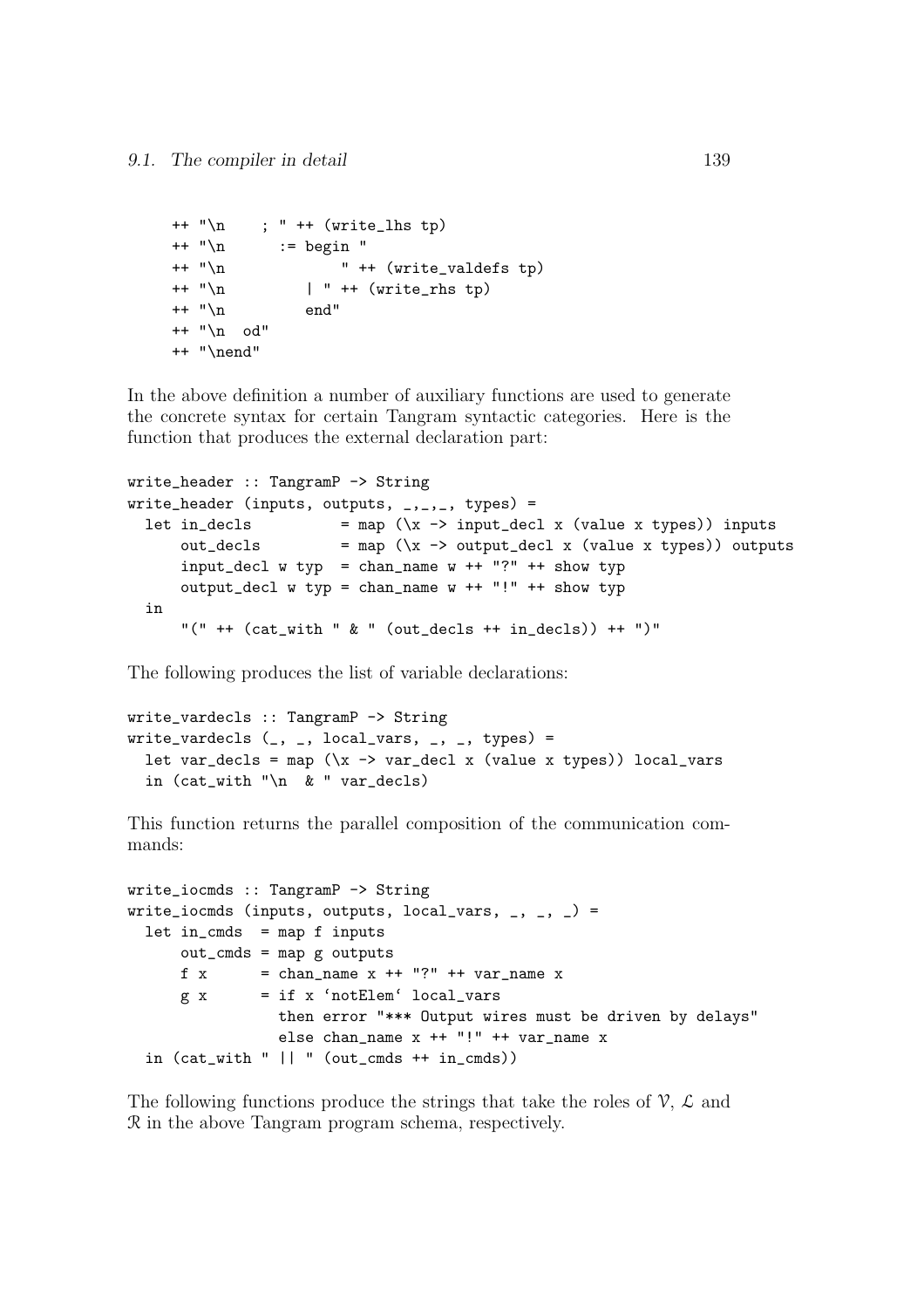```
write_valdefs :: TangramP -> String
write_valdefs (inputs, \overline{\ }, local_vars, \overline{\ }, nodes, \overline{\ }) =
  cat_with "\n & " (map (val_def local_vars) nodes)
write_lhs :: TangramP -> String
write_lhs (\_, \_, \_, assign, \_, \_) =
  let left_vals = map fst assign
  in "<<" ++ (cat_with "," (map var_name left_vals)) ++ ">>"
write_rhs :: TangramP -> String
write_rhs (\_, \_, local_vars, assign, \_, \_) =
  let right_vals = map snd assign
      f x = if x 'elem' local_vars
            then var_name x
            else wire_name x
  in "<<" ++ (cat_with "," (map f right_vals)) ++ ">>"
```
This concludes the exposition of the program code of the Ruby to Tangram compiler.

## 9.2 Regular language recognizers

#### 9.2.0 The  $\tau$  design

Before we can compile the recognizers in Tangram, we need a small library of standard Ruby components:

```
rid = WIRING (LEAF 0, LEAF 0)
rid2 = WIRING (pair 0 1, pair 0 1)swap = WIRING (pair 0 1, pair 1 0)fork = WIRING (pair 0 0, LEAF 0)
fork2 = WIRING (PAIR (pair 0 1) (pair 0 1), pair 0 1)
rsh = WIRING (PAIR (LEAF 0) (pair 1 2), PAIR (pair 0 1) (LEAF 2))
lsh = INV rsh
rsh2 = WIRING ( PAIR (pair 0 1) (pair 2 3)
              , PAIR (PAIR (pair 0 1) (LEAF 2)) (LEAF 3) )
lsh2 = INV rsh2
outl = WIRING (LEAF 0, pair 0 1)
outr = WIRING (LEAF 1, pair 0 1)
split r s = r 'x' s 'o' fork
```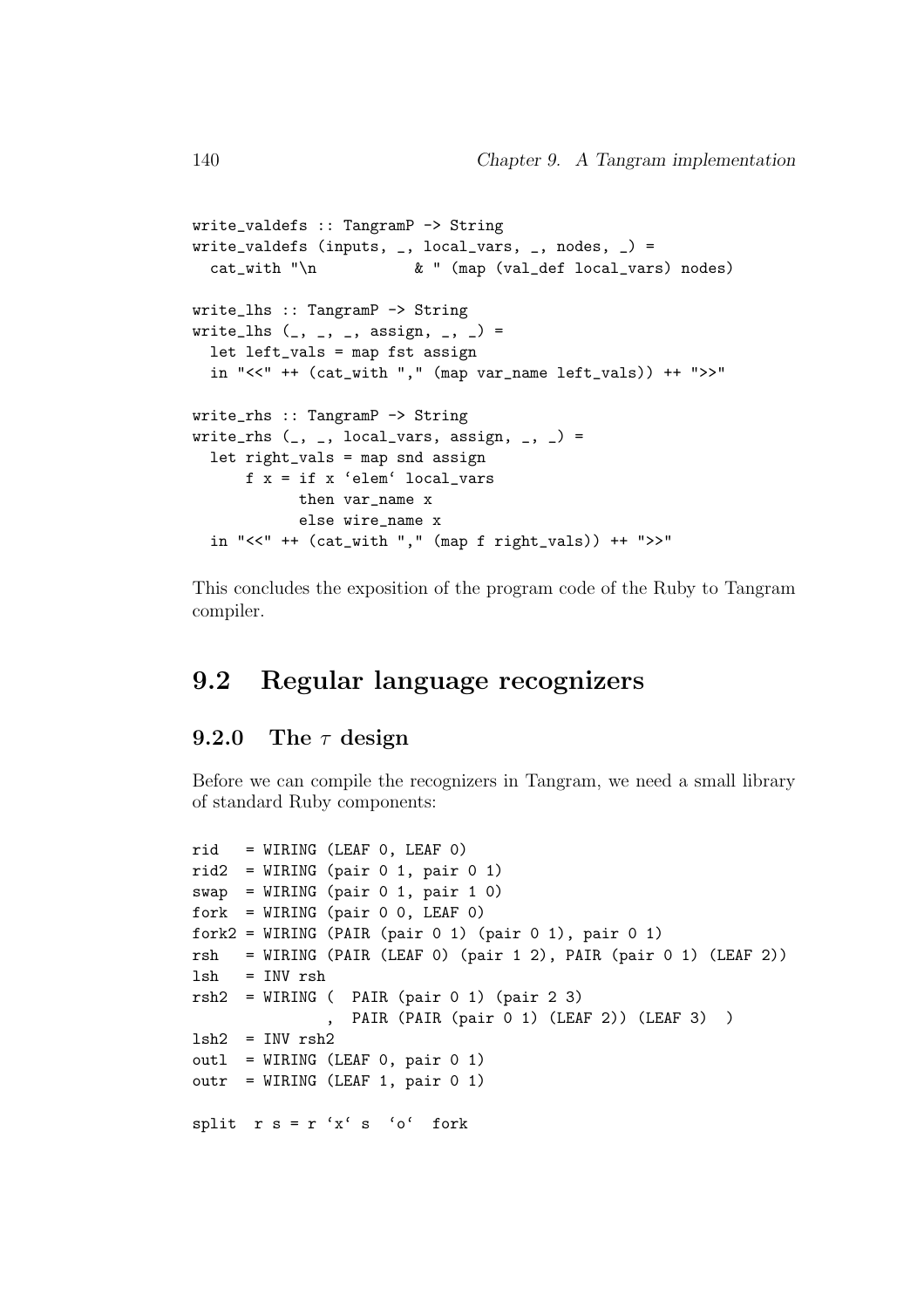```
split2 r s = r 'x' s 'o' fork2
feedback r = (INV fork) 'o' (r 'x' rid)' o' rrrwhere rrr = WIRING (PAIR (pair 1 2) (LEAF 2), LEAF 1)
feedback2 r = (INV fork) 'o' (r 'x' rid)' o' rrr2where rrr2 = WIRING (PAIR (PAIR (pair 0 1) (LEAF 2)) (LEAF 2), pair 0 1)
```
Because of the simple unification algorithm that we employ, we cannot connect a single wire to a pair of wires. In other words, our rid primitive corresponds to  $\bar{\iota}$  rather than  $\iota$ . This means that we must define different versions of various wiring primitives: for instance, rid2 corresponds to  $\overline{\iota} \times \overline{\iota}$ .

The type of regular expression is defined this way:

data  $E = Char Char \mid Choice E E \mid Seq E E \mid Star E$ 

We define a function to encode uppercase characters into integers:

```
char_encode :: Char -> Int
char_encode c = if isUpper c
                then ord c - (ord 'A')else error
                     "char_encode is only defined on uppercase characters"
```
The following defines eqlc t to be the correspondent of  $(=t)$ :

```
eqlc :: Char -> Ruby
eqlc c = eqlg 'o' rid 'x' (k (char_encode c)) 'o' (INV outl) 'o' (width 5)
```
Note that this definition includes a type constraint (width). Now the definition of  $\tau$  is straightforward:

```
reorg = WIRING (PAIR (LEAF 1) (pair 0 2), PAIR (pair 0 1) (LEAF 2))
tau :: E \rightarrow Rubvtau (Char t) = delay
                  'o' andg
                  'o' (eqlc t) 'x' rid
tau (Choice e f) = org 'o' ((tau e) 'split2' (tau f))
tau (Seq e f) = tau f 'o' (outl 'split2' (tau e))
tau (Star e) = feedback2 (org 'o' rid 'x' (tau e) 'o' reorg)
```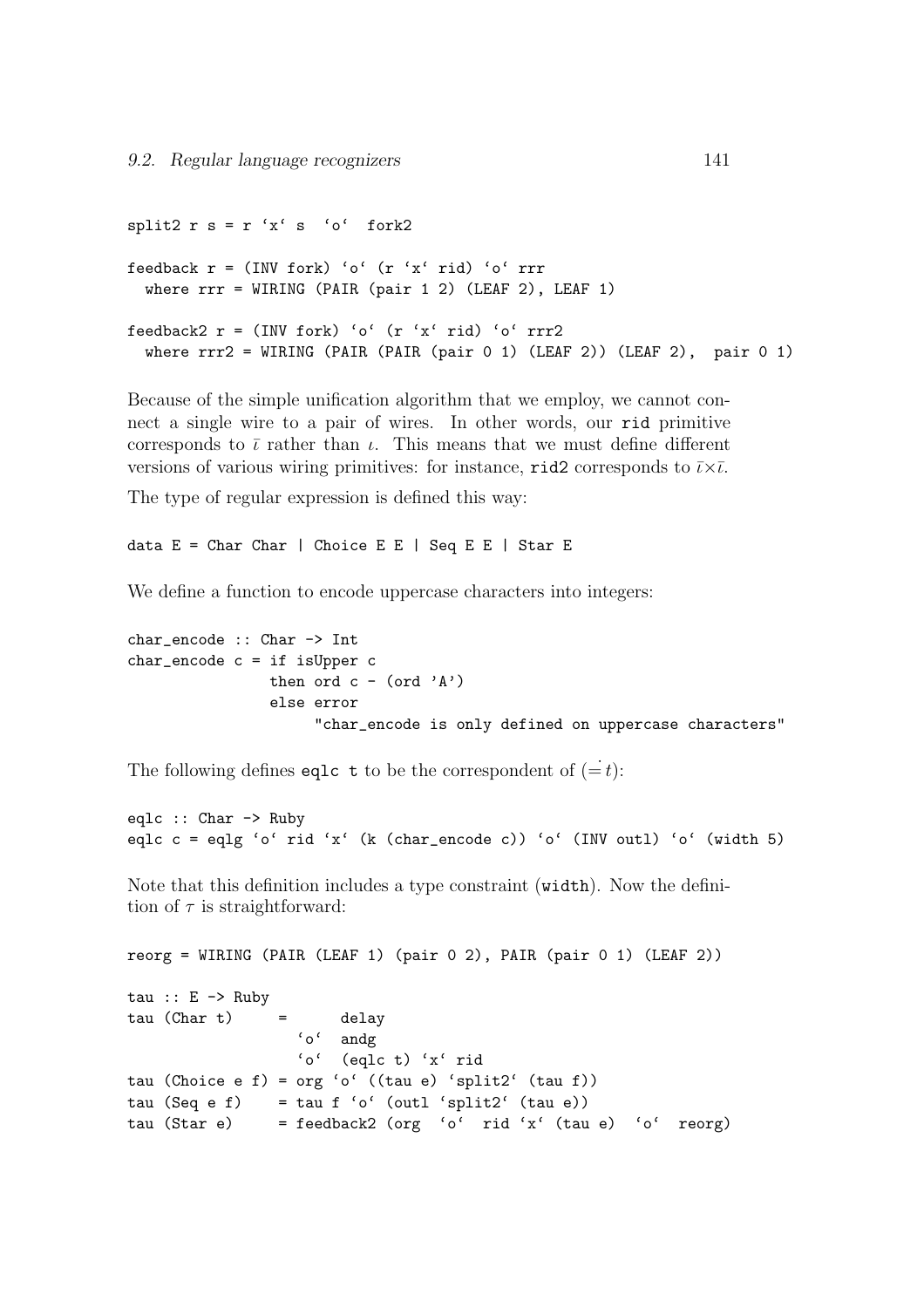```
? r2t (tau (Seq (Char 'T') (Char 'T')))
(c1!bool & c5?[0..31] & c19?bool).
begin
    v1: var bool
  & v3: var bool
 & v5: var [0..31]
 & v19: var bool
|
  forever do
      c1!v1 || c5?v5 || c19?v19
    ; <<v1, v3>>:= begin
             w0 = val w2 * v3& w2 = val v5 = w6& w6 = val 19& w20 = val w22 * v19& w22 = val v5 = w26
           & w26 = val 19| <<sub>w0</sub>, w20>>end
  od
end
```
Figure 9.1: The recognizer for  $\tau.(t;t)$ .

We can now test an example: we compile the recognizer for  $\tau.(t;t)$ ; see figure 9.2.0 We compile the Tangram program with the Tangram compiler tg2hc, and then simulate it with hcsim. The output is as follows:

```
% hcsim tau0 out in_a in_e
 HC2HC V1.0.3
 Copyright 1997 Philips Electronics N.V.
 All rights reserved
 HCSIM V1.0.3
  Copyright 1997 Philips Electronics N.V.
```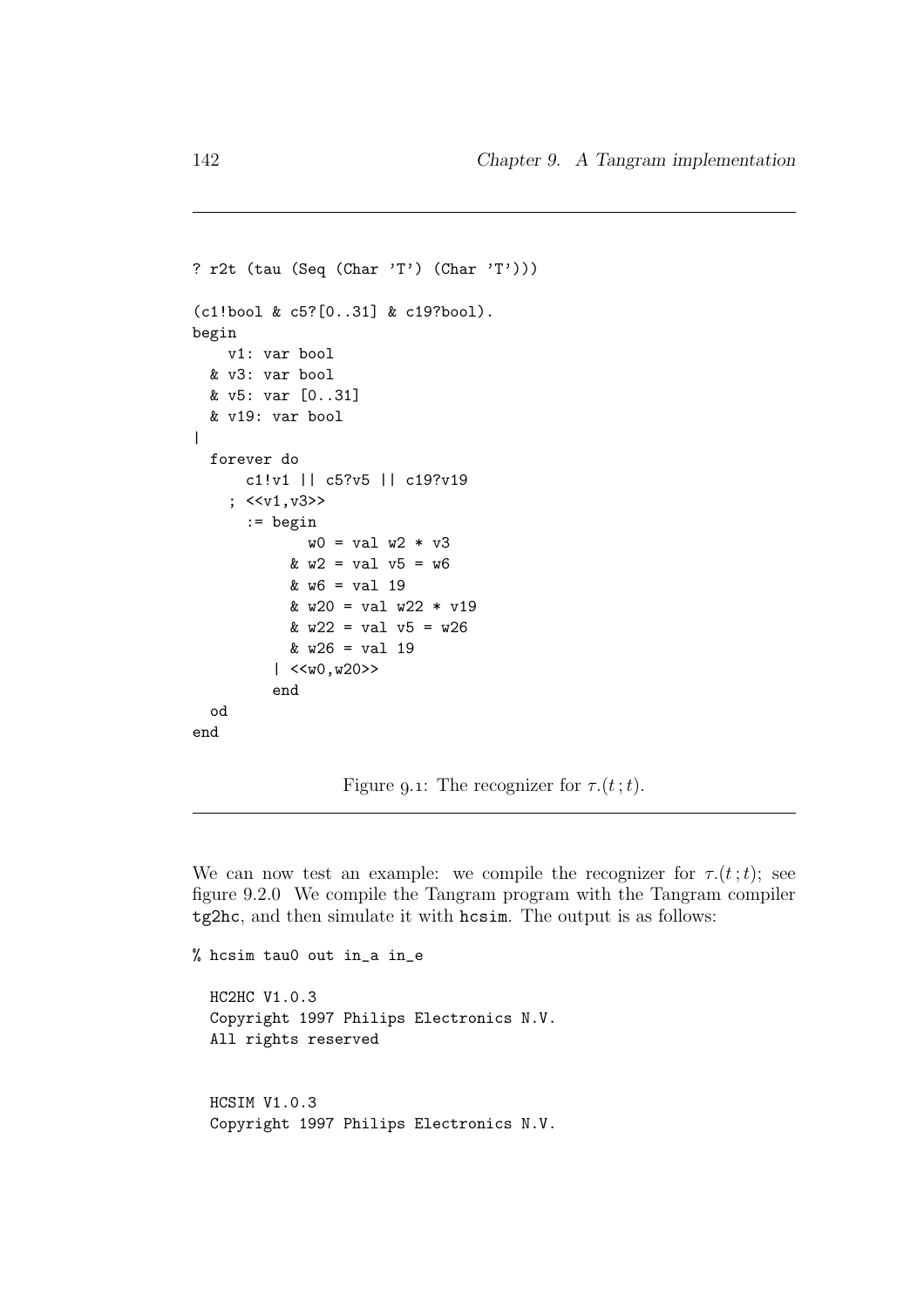All rights reserved

Reading handshake circuit. Starting simulation. End of input file in\_e End of input file in\_a Simulation finished.

Simulation took 0.00 seconds CPU time. Simulated 983 communication events. Simulation speed: Inf events per second.

Total time: 198 ns Total energy: 2.211 nJ Average power: 11.131 mW

The command that starts the simulation is the one after the % prompt. The arguments are the name of the Tangram program, followed by a filename for each of the program's channels. The contents of the files out, in\_a and in\_e for this simulation are collated together in the following table:

|   |    | % paste out in_a in_e |
|---|----|-----------------------|
| 0 | 19 | 0                     |
| 0 | 19 | 1                     |
| 0 | 19 | 0                     |
| 1 | 19 | 0                     |
| 0 | 19 | 1                     |
| 0 | 20 | 0                     |
| 0 | 19 | 0                     |
| Ω |    |                       |

(Here paste is the Unix command that adjoins a number of files line by line.) The output corresponds to what we expect. Compared with the table on page 112 obtained from Hutton's Ruby interpreter there is an extra line (the last one). The Tangram simulator performs an extra output action, since the Tangram program is ready to perform it. Then it stops, since the input actions cannot be performed, having exhausted the input.

### 9.2.1 The  $\rho$  design

A few auxiliary definitions that we need are: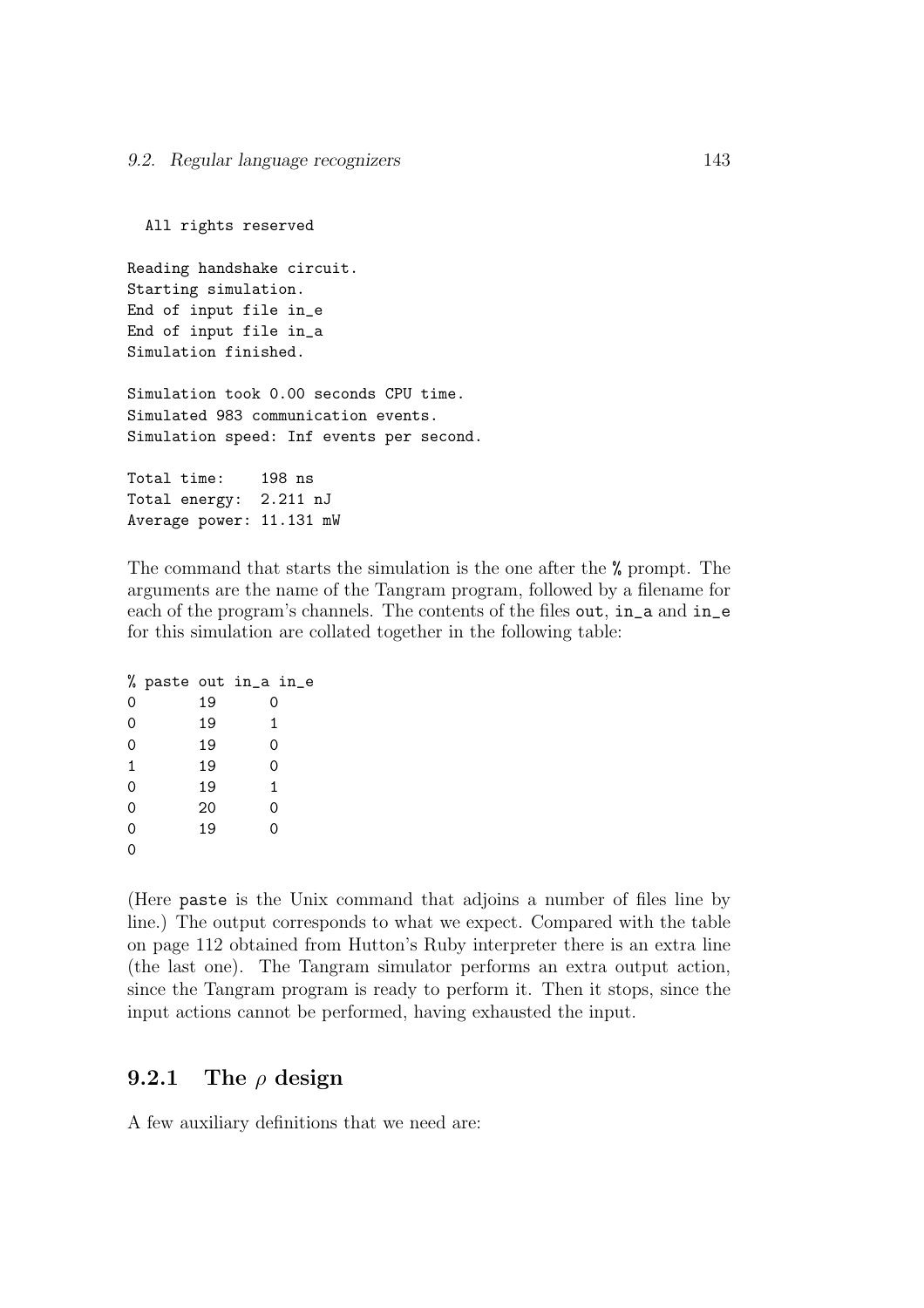```
plumb = WIRING ( PAIR (pair 1 2) (pair 1 3)
               , PAIR (pair 1 2) (LEAF 3) )
str :: Ruby -> Ruby
str r = let 11 = WIRING ( LEAF 0
                         , PAIR (pair 1 2) (PAIR (pair 1 2) (LEAF 0)) )
           rr = WIRING ( PAIR (pair 1 2) (LEAF 3)
                           , (pair 1 2) )
        in ll 'o' (rid2 'x' r) 'o' rr
term2 = fork2 'o' (PRIM TOP)
```
The only place where we need the TOP primitive is in the definition of term2, above. The definitions of  $\rho$  and  $v$  are then:

```
rho :: E -> Ruby
rho (Seq e (Seq f g)) = rho (Seq (Seq e f) g)
rho (Seq e f) = (ups f) 'o' plumb 'o' (rho e)
rho e = (ups e) 'o' term2
ups (Choice e f) = rid2 'x' ( org'o' (split2 (str (rho e))
                                      (str (rho f)))
ups (Star e)
           rid2 'x' (feedback2 ( org
                               'o' (rid 'x' (str (rho e)))
                               'o' reorg))
ups (Char t)(INV (delay 'x' delay))
           'x' (delay 'o' andg 'o' ((eqlc t) 'x' rid))
```
This definition is very close to the one we used for the Hutton interpreter, except for minor syntactic differences. Again we may try an example: we define test0 to be the Gofer representation of the regular expression  $(t; u; v) + (z; z)$ 

```
test0 = Choice (Seq (Seq (Char 'T') (Char 'U')) (Char 'V'))
                    (Seq (Char 'Z') (Char 'Z'))
```
the compiled Tangram program is in figure  $9.2$  on the next page. Note that we cannot compile rho test0 directly, since this would lead to a Tangram program whose output is not driven by a delay (the main regular expression operator is choice, hence the output is driven by an "or" gate. So we have to compile (rid2 'x' delay 'o' (rho test0) instead. The result of simulating this circuit with the inputs used on page 118 is as follows: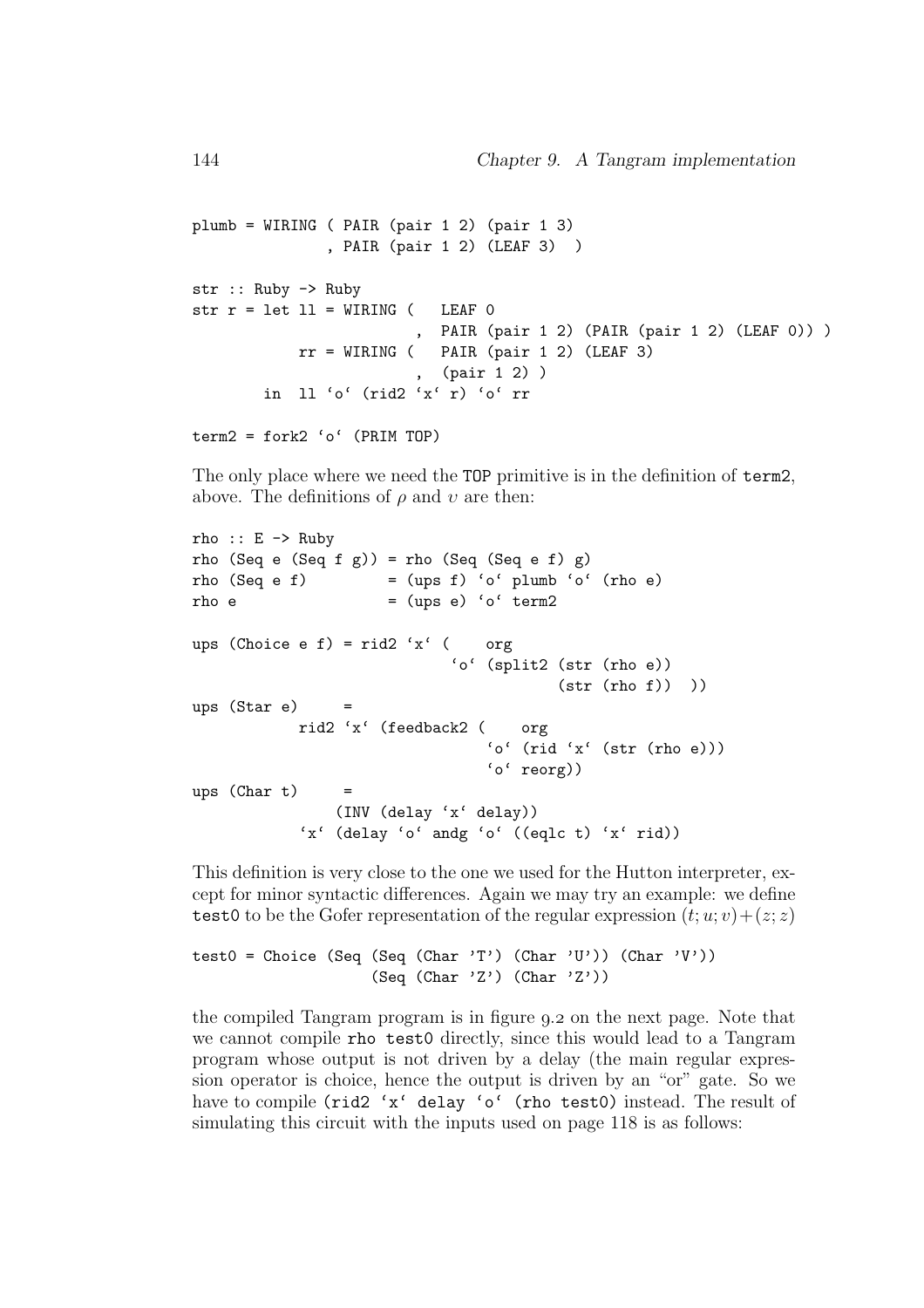```
(c5!bool & c0?[0..31] & c1?bool).
begin
   v0: var [0..31]
 & v1: var bool
 & v5: var bool
 & v10: var bool
 & v11: var bool
 & v24: var [0..31]
 & v26: var bool
 & v30: var bool
 & v52: var [0..31]
 & v54: var bool
 & v58: var bool
 & v80: var [0..31]
 & v82: var bool
 & v122: var [0..31]
 & v124: var bool
  & v128: var bool
 & v150: var [0..31]
 & v152: var bool
|
  forever do
      c5!v5 || c0?v0 || c1?v1
    ; <<v5,v10,v11,v24,v26,v30,v52,v54,v58,v80,v82,v122,v124,v128,v150,v152>>
      := begin
             w4 = val v10 + v11& w27 = val w29 * v30& w29 = val v24 = w33
           & w33 = val 21& w55 = val w57 * v58
           & w57 = val v52 = w61& w61 = val 20& w83 = val w85 * v82
           & w85 = val v80 = w89& w89 = val 19& w125 = val w127 * v128
           & w127 = val v122 = w131
           & w131 = val 25& w153 = val w155 * v152
           & w155 = val v150 = w159
           & w159 = val 25
         | <<w4,w27,w125,v0,v1,w55,v24,v26,w83,v52,v54,v0,v1,w153,v122,v124>>
         end
  od
end
```
Figure 9.2: The Tangram program for rid2 'x' delay 'o' (rho test0)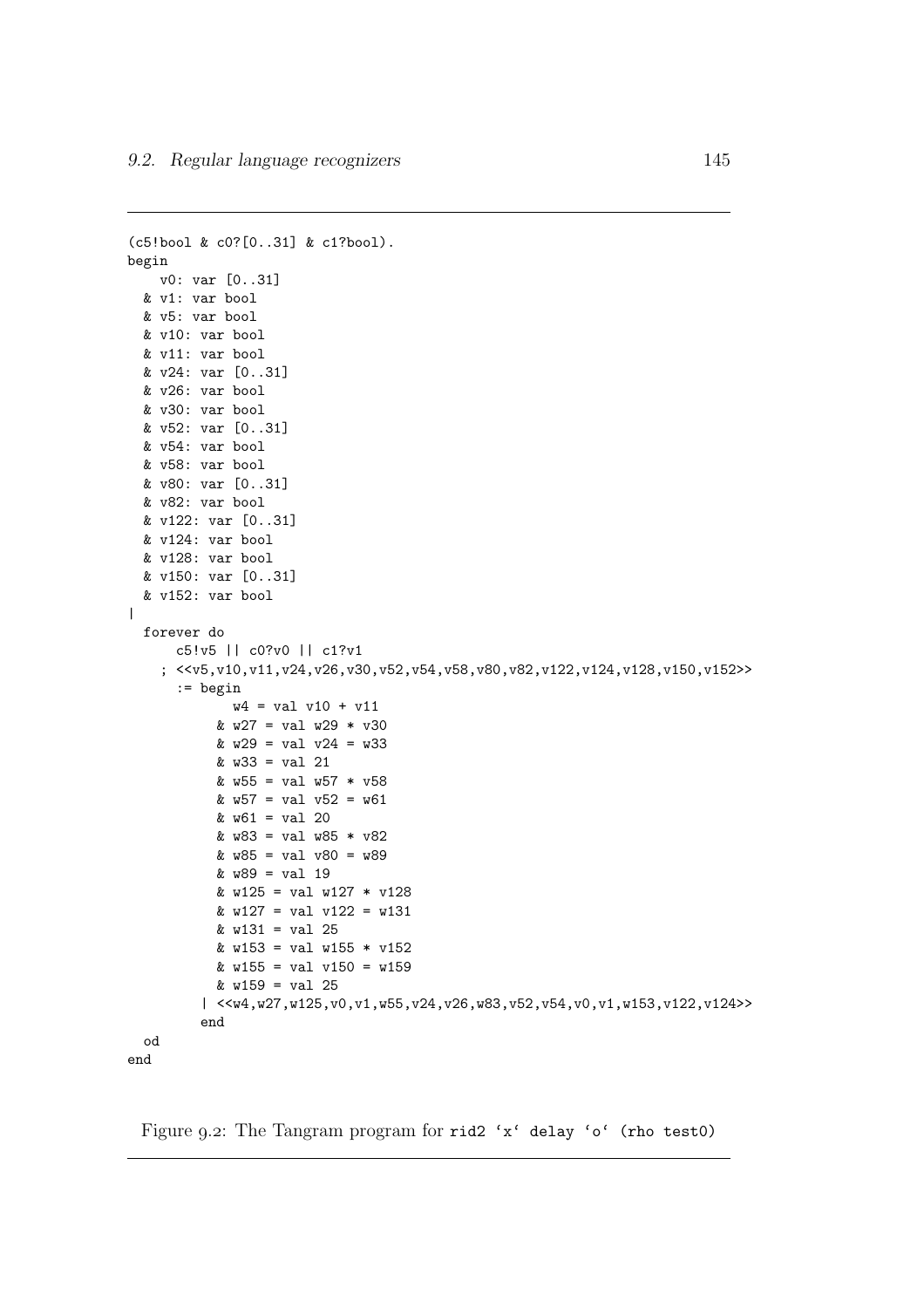```
% paste out in_a in_e
0 25 1
0 19 1
0 25 0
0 20 0
0 0 0
1 21 0
0 0 0
0 0 0
1
```
The results correspond to the ones on page 118, except that the outputs appear one clock tick later due to the extra delay we placed on the output wire.

### 9.2.2 The  $\eta$  design

We start again with a few auxiliary definitions:

delays 0 = rid delays n = delay 'o' (delays (n-1)) busdelays  $n = (delays n) 'x' (delays n)$ 

The following definitions are entirely similar to the one in section 8.4 on page 118. The "shape" of a  $\kappa$  cell:

```
ccn n r = (rid2 'x' org)
         'o' rsh2
         'o' ((split2 (busdelays n) r) 'x' rid)
cc r = cc 0 r
```
The left-inverse of cc:

```
ccli r = let outr2 = WIRING (LEAF 2 , PAIR (pair 0 1) (LEAF 2) )outl2 = WIRING ((pair 0 1) , PAIR (pair 0 1) (LEAF 2) )
         in outr2
            'o' r
            'o' rid2 'x' false
            'o' (INV outl2)
```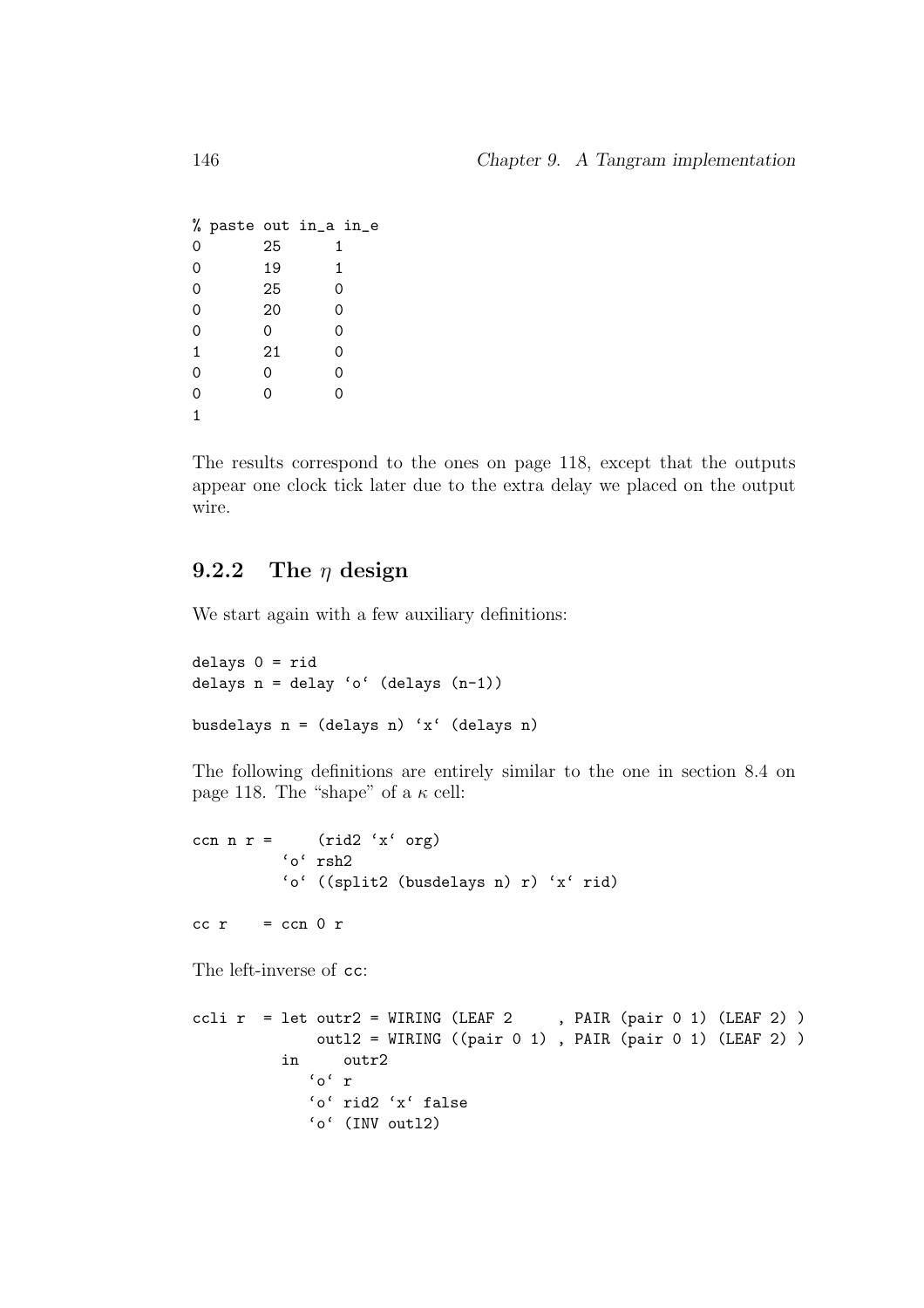```
The \kappa cell:
kappa (Char t) = cc (tau (Char t))
kappa (Choice e f) = (kappa e) 'o' (kappa f)
kappa (Seq e f) =
             cc ( (ccli (kappa f))
                 'o' (split2 outl
                             (ccli (kappa f)) ))
kappa (Star e) =cc (feedback2 ( org
                            'o' (rid 'x' (ccli (kappa e)))
                            'o' reorg))
Finally, the definitions of \ell and \eta:
ell (Char t) = 0ell (Choice e f) = ell e + (ell f) + 1
ell (Seq e f) = ell e + (ell f)ell (Star e) = 0eta (Char t) = kappa (Char t)
eta (Choice e f) = eta e
                  'o' ((delay 'x' delay) 'x' delay)
                  'o' (eta f)
eta (Seq e f) =
           let n = e11 e
               m = e11 fin ccn (n+m) ( (ccli (kappa f))
                          'o' (split2 ((delays n) 'o' outl)
                                      (ccli (kappa e)) ()
eta (Star e) = kappa (Star e)
Let's now define the regular expression t + u; u + v; v; v:
test1 = Choice (Char 'T')(Choice (Seq (Char 'U') (Char 'U'))
                      (Seq (Seq (Char 'V') (Char 'V')) (Char 'V')) )
```
The output of compiling delay 'o' (ccli (eta test1)) can be seen in figure  $9.3$  on the next page.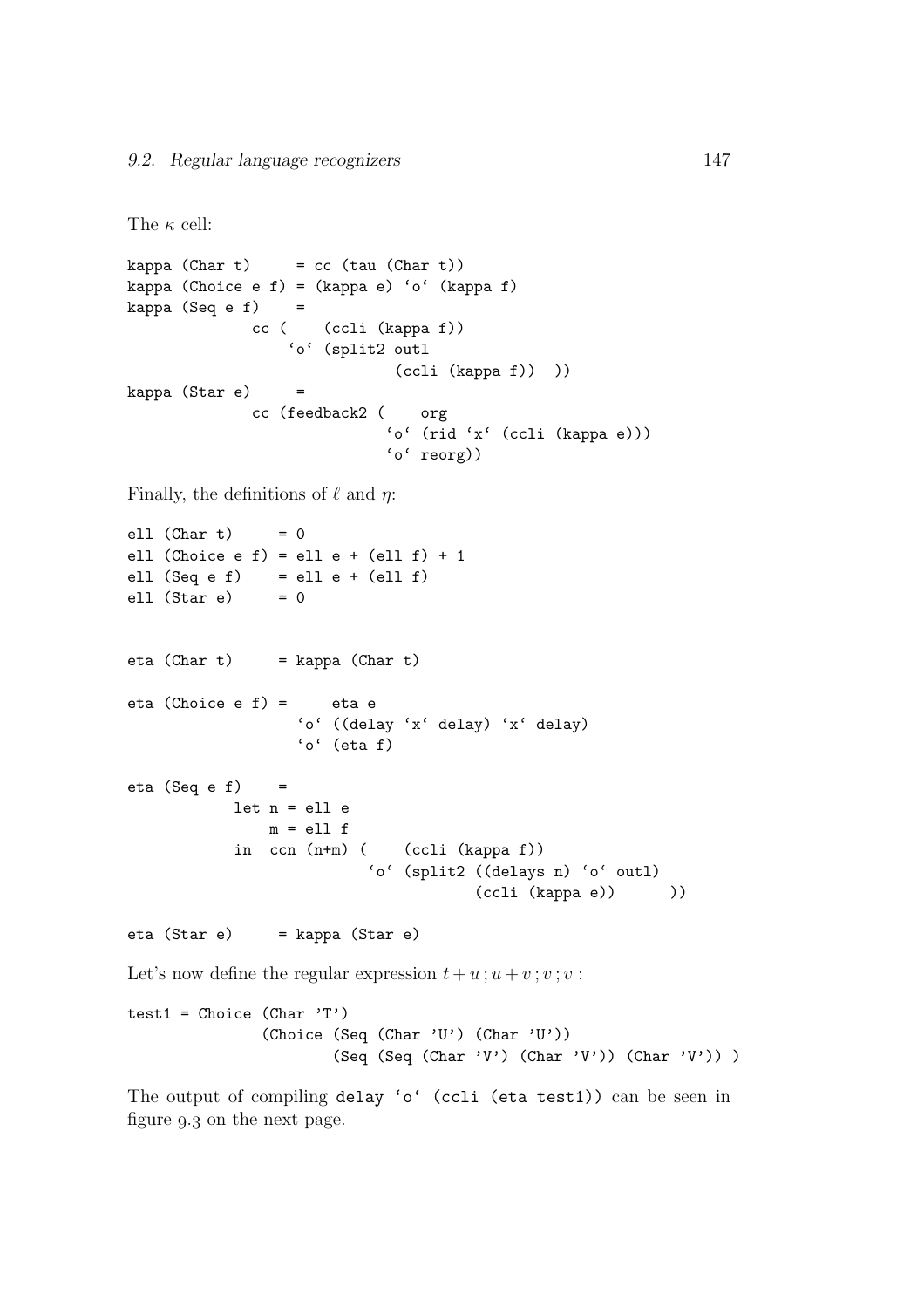```
(c1!bool & c210?[0..31] & c212?bool).
 begin<br>
v1: var bool<br>
& v3: var [0..31]<br>
& v10: var bool<br>
& v11: var bool<br>
& v50: var [0..31]<br>
& v52: var bool<br>
& v61: var bool<br>
& v61: var bool<br>
& v63: var bool
       & v146: var bool
& v210: var [0..31]
& v212: var bool
     & v243: var bool
       & v329: var bool
& v390: var bool
\blacksquareforever do
c1!v1 || c210?v210 || c212?v212
           ; <<v1, v3, v4, v10, v11, v50, v52, v61, v83, v146, v243, v329, v390>:= begin w0 = val v10 + v11<br>
k w25 = val w27 * v4<br>
k w31 = val v3<br>
k w31 = val 19<br>
k w54 = val 19<br>
k w54 = val v60 + v61<br>
k w60 = val v83 + w84<br>
k w77 = val v146 + v147<br>
k w84 = val v146 + v147<br>
k w98 = val v100 * w77<br>
k w100 = val 100<br>
k w147 = val 100<br>
k w147 = val 100<br>
k w147 = val& w260 = val v210 = w264
& w264 = val 21
& w306 = val v329 + w330
& w307 = val false
                                  & w323 = val v390 + w391
& w330 = val false
& w344 = val w346 * w323
& w346 = val v210 = w350
                                  & w350 = val 21
& w391 = val false
& w405 = val w407 * v212
& w407 = val v210 = w411
& w411 = val 21
                          | <<w0,v50,v52,w25,w54,v210,v212,w214,w98,w161,w258,w344,w405>>
                           end
     od
end
```
Figure 9.3: The Tangram program for delay 'o' (ccli (eta test1))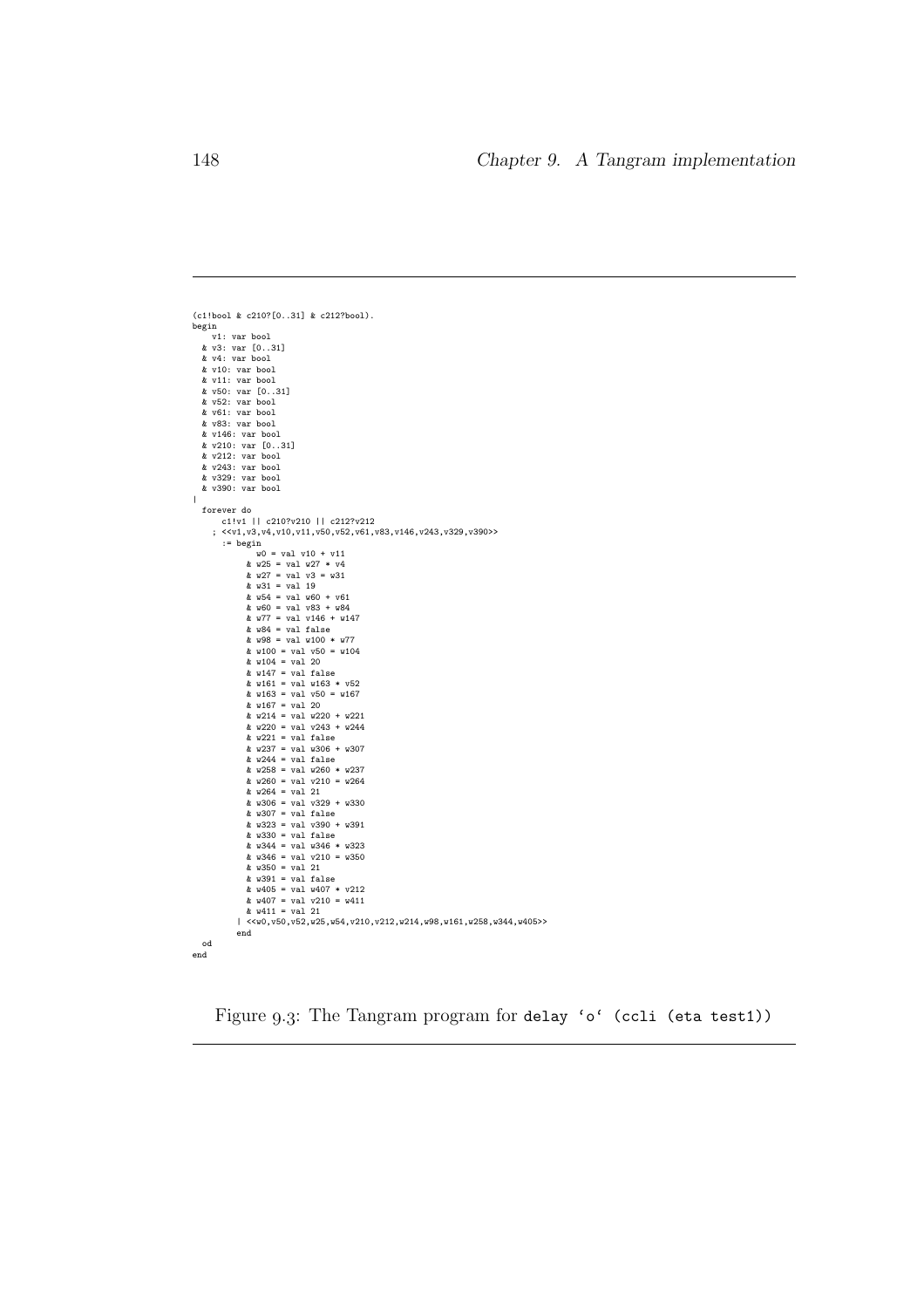# Chapter 10

# A machine-checked derivation

In this section we use a proof checker called PVS (Rushby et al. [40]) to verify part of the carré derivation. This entails the definition and verification of part of the theory of chapters 2 and 3, as well as the introductory material of section 4. The work consists in rewriting the relevant definitions and theorems in the language of PVS, and in leading the theorem prover to verify all theorems. The resulting body of equality lemmas can be used as a calculus that allows us to reproduce the proof of  $(5.1)$ .

The work described in this chapter is not a report on a complete and practically usable embedding of Ruby in PVS, but rather a demonstration that such an embedding is feasible and useful. Rasmussen [44] describes a much more in-depth work, using the Isabelle theorem prover (Paulson [42]). The present exposition may be useful for didactic purposes, since it is small enough to be quickly understood.

PVS is a system designed to assist in the job of formally verifying theorems. Its main parts are a specification language, a type-checker and a theorem prover. The specification language is based on a higher order logic, similar to the one used by HOL (Gordon [10]). The main difference with respect to HOL is that it is possible to define arbitrary subtypes, by restricting a type with a predicate. For instance, the set of non-zero integers is defined in PVS by

NZI: TYPE = {  $x:int$  |  $x$  /= 0 }

It is then possible to declare integer division as a total function:

div: [int,NZI -> int]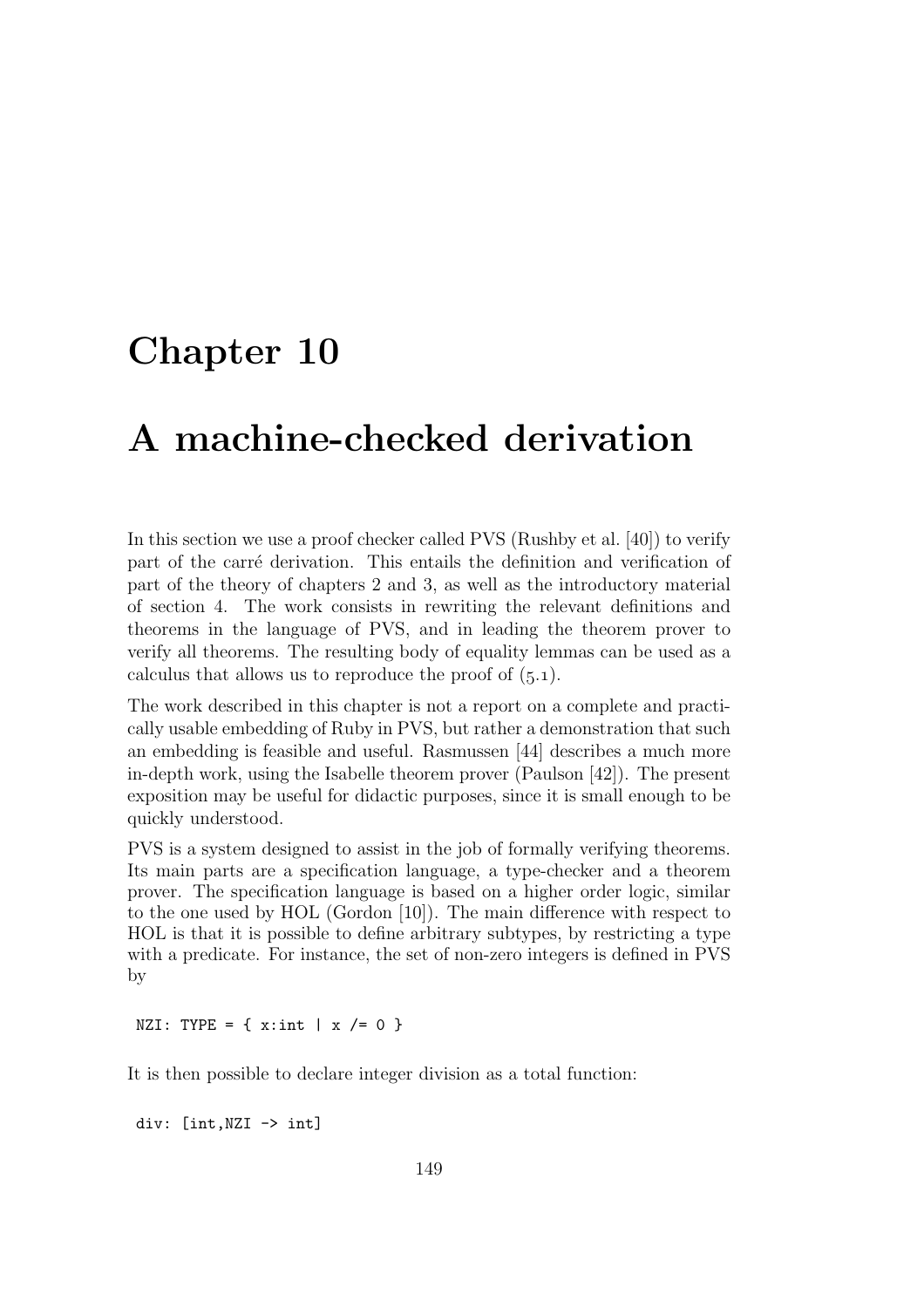This flexibility makes type-checking undecidable, since to type-check a formula may involve arbitrary theorem proving. In this respect the high automation of the theorem prover is helpful, since many type-checking conditions can be discharged by the theorem prover without human assistance.

The theorem prover makes use of decision procedures to allow many simple facts about arithmetic to be automatically discharged. PVS comes with a number of theories and theorems pre-proved, the so-called "prelude". It is possible to define tree-like datatypes of the kind provided in Gofer or ML; for each such datatype a number of axioms is generated, such as rules for structural induction.

The general philosophy of PVS is to allow the maximum ease of use at the expense of flexibility (theorem proving systems are well-known to be awkward to use). By contrast, systems like HOL are somewhat harder to use, but allow greater scope for customization. Both HOL and PVS have their own logic language; but HOL has a programmable meta-language called ML (this is in fact a variant of the general-purpose ML programming language described e.g., in [43]). Terms in the logic language are just elements of the ML type "term"; interaction with the theorem prover happens through interaction with the ML interpreter prompt. This is analogous to the use of Lazy ML to interact with the Ruby interpreter [23] or the use of Gofer to interact with the Ruby-to-Tangram compiler of chapter 9.

Having a programming language as a meta-language makes it much more natural to automate various things such as proof procedures, or the parsing and pretty-printing of embedded languages. The downside is that it makes the syntax more cluttered; for instance, the definition of an "and" gate may look like the following:

```
let AND_DEF = new_definition
    ('AND_DEF', "AND_DEF(a:num->bool,b:num->bool,out:num->bool)
    = !t. out t = ((a \tanh AND (b \tanh))");;
```
As is evident by this example, one is forced to mix the logic language and the meta-language at all times.

PVS instead lacks a meta-language. This makes it much more difficult to embed custom languages in the PVS language; for instance, it is difficult to write a term representing an imperative program using a syntax that resembles the traditional Algol syntax. On the other hand, one does not have to learn and use two languages at the same time. All interaction with PVS is done through the Emacs editor window; commands to the theorem prover are given by means of commands defined in Emacs. This makes interaction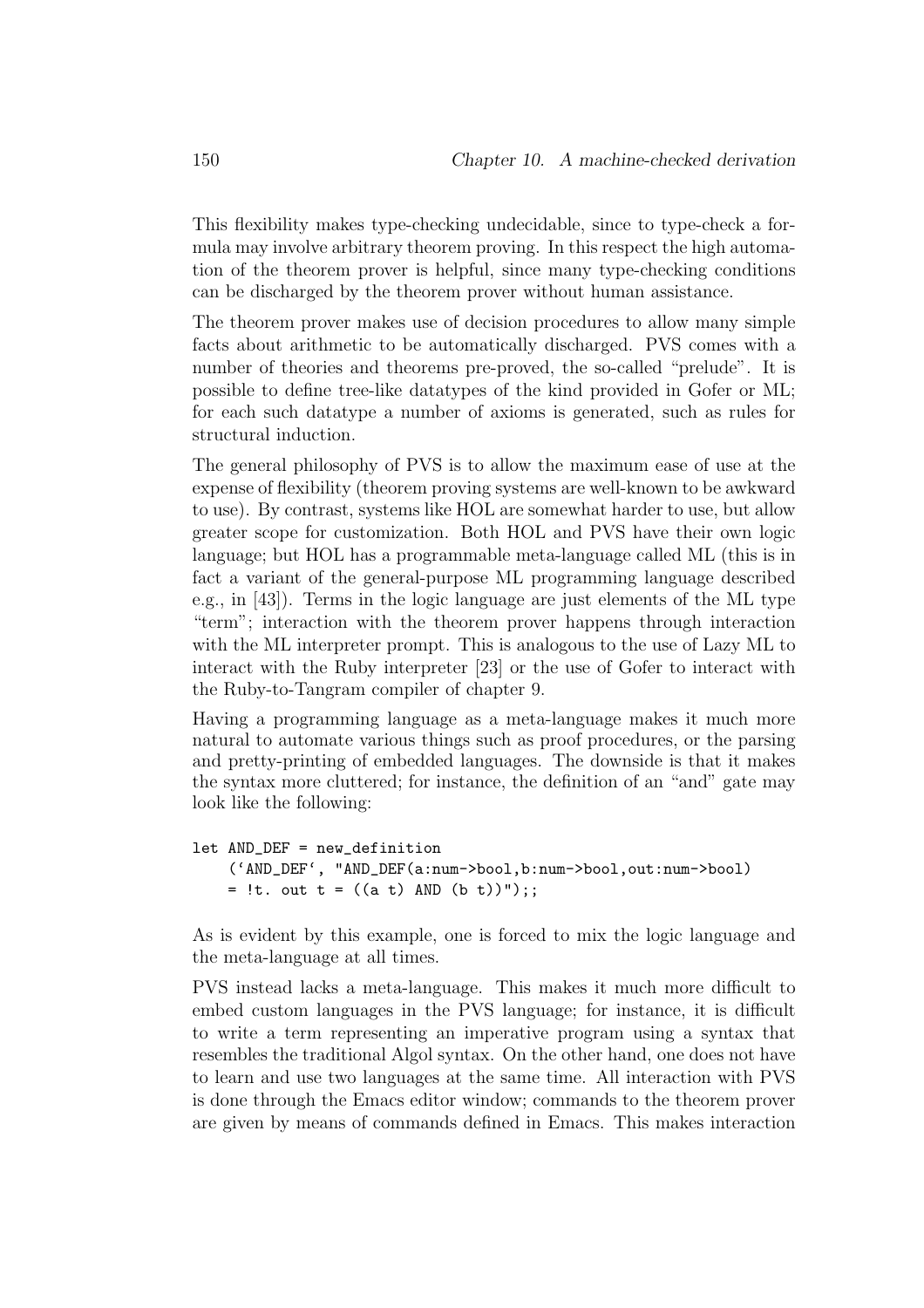simpler. Proof procedures can still be coded when needed (they are called "strategies" in PVS jargon.) We'll see an example of a custom PVS strategy later.

The main reason for doing this work is to get a chance to look at the theory with fresh eyes. Working within the limitations of a fixed specification language forces one to think about the definitions under a different light. For instance, compare the definition of delay from chapter 2 with the one given below. A second advantage is that small details that may be overlooked in paper-and-pencil work come to the forefront. For instance, before starting this work we didn't realize that the "lifting" operation described in chapter 3 is actually a collection of operations, one for each arity of the operation to be lifted.

## 10.0 The theories

Our verification effort is structured in a number of "theories", a theory being simply a collection of definitions and theorems (the PVS equivalent of programming languages "modules"). Theories can be parameterized, so that one can, for instance, build a theory of relations over arbitrary types. Theories can "import" other theories; this means that all the definitions and theorems of the imported theory are made available to the theory that imports them. Theories are a means of keeping one's work organized; it would be possible to work with a single, large theory. Our work is divided into six theories; six other theories were automatically generated (those whose name begins with tree\_adt or plus\_adt), and one, sets, is from the PVS prelude. The diagram in figure 10.0 on page 180 shows the inclusion relation between the theories. The main theorem we aim to prove is enunciated in theory carre.

All the theorems and lemmas enunciated in the theories that follow were proved with PVS.

In the rest of this section we examine the contents of each theory.

### 10.0.0 The theory of relations

The first step is to define a theory of relations; this is done in theory rel, which in turn is based on the PVS prelude theory sets. Sets are represented in PVS by predicates. Binary relations are just a special case of predicates. In this we follow closely the exposition of relational calculus given in chapter 2.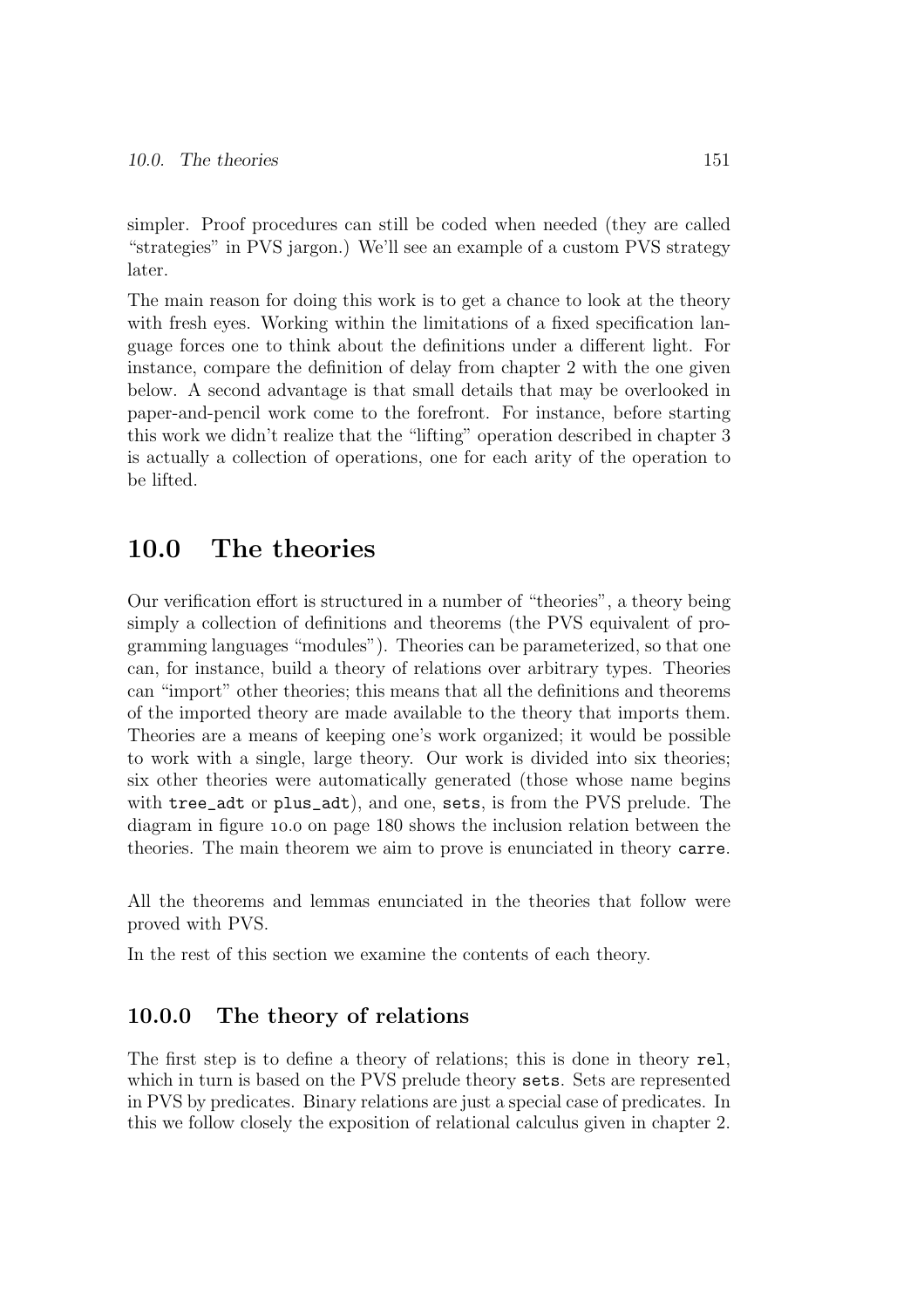The main notational difference is that we are forced to write  $R(x,y)$ , where we previously wrote  $x\langle R\rangle y$ . The theory is parameterized by a type t, and our relations are relations between arbitrary pairings of elements of t. The notion of "arbitrary pairing" is captured by binary trees. The definition of the tree datatype is as follows:

```
tree[t:TYPE+] : DATATYPE
 BEGIN
   scalar (scalar: t): scalar?
   pair (left: tree, right: tree): pair?
 END tree
```
For any type X, this defines tree[X] to be a type, with the unary constructor scalar and the binary constructor pair, with corresponding predicates scalar? and pair? and accessor functions scalar, left and right. Theory tree\_props defines simple lemmas about trees that we needn't describe in detail.

The theory starts with the declaration of the parameters, and of the imported theories. We declare U (for "Universe") an abbreviation for the set of trees of elements of  $t$ . Theory set is imported with argument  $[U,U]$ , which is the cartesian product of U with itself. This means that whenever we refer to an element of the type set, we mean "a subset of [U,U]". Type rel is declared as a synonym for set.

```
rel [ t : TYPE+ ] : THEORY
 BEGIN
 IMPORTING tree[t]
 U: TYPE = tree
 IMPORTING sets[[U,U]]
 rel: TYPE = set
```
Next we declare some variables; these declarations mean, for instance: "R is a variable ranging over rel", and allow us to use the name R freely without need to declare its type in every formula it occurs.

R,S,T,U: VAR rel x,y,z,v: VAR U f: VAR [U -> U]

Next we declare o as the operator symbol for relational composition, so that we can write R  $\circ$  S for  $R \circ S$ .

;  $o(R,S)(x,y)$ : bool = EXISTS z:  $R(x,z)$  AND  $S(z,y)$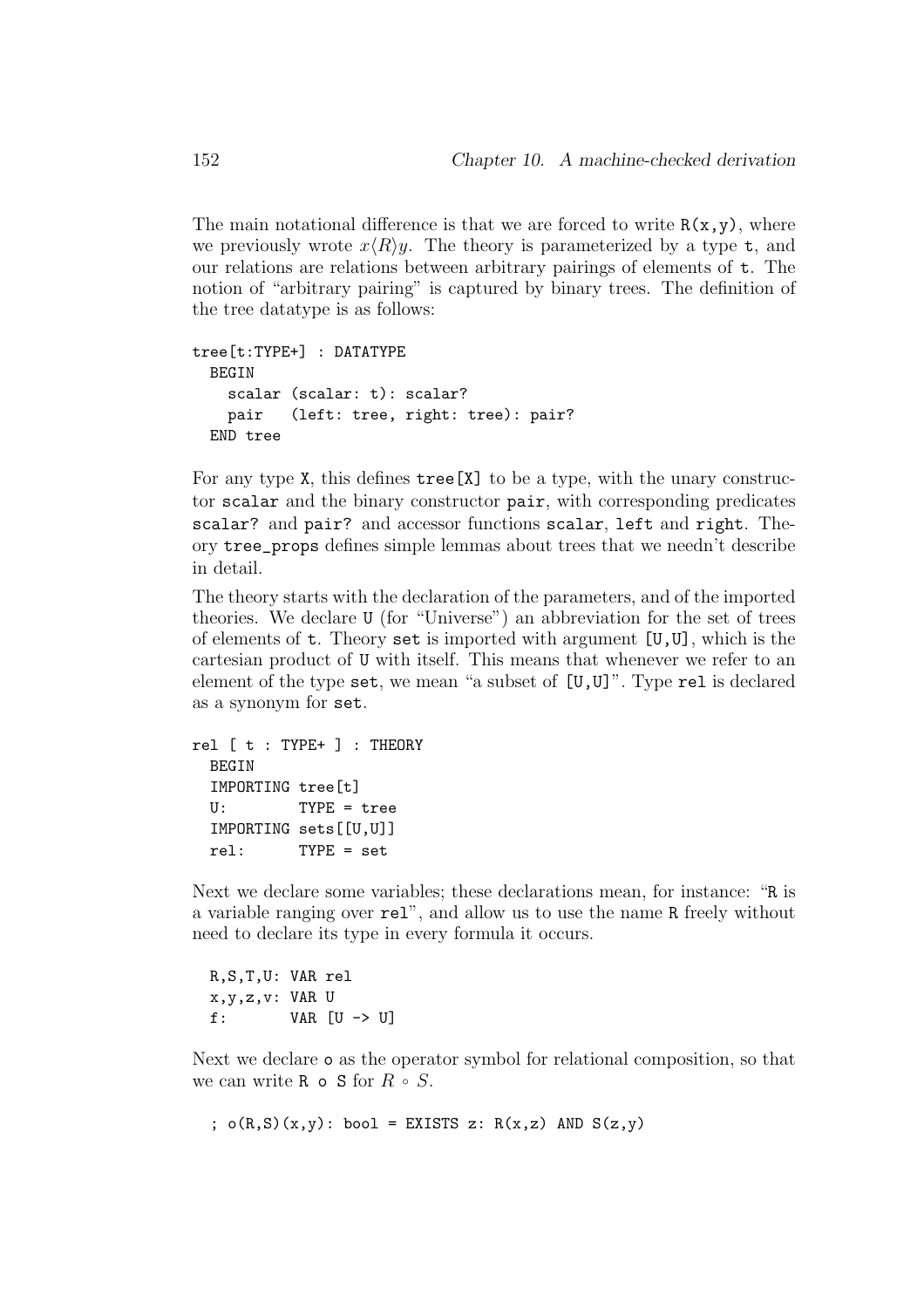The definition of inverse, identity,  $\top$  and  $\bot$  are natural:

```
inv(R)(x,y): bool = R(y,x)I(x,y) : bool = (x = y)top(x,y) : bool = TRUE
bot(x,y) : bool = FALSE
```
We define a predicate that states that a relation is deterministic:

```
determ?(R) : bool = FORALL x,y,z: R(y,x) AND R(z,x) IMPLIES y = z
```
Now a number of basic facts is enunciated about the definitions so far:

```
id0: THEOREM R o I = R
id1: THEOREM I \circ R = R
comp0: THEOREM R o union(S,T) = union(R \circ S, R \circ T)comp1: THEOREM union(R, S) o T = union(R o T, S o T)comp_assoc: THEOREM (R \circ S) \circ T = R \circ (S \circ T)comp_determ: THEOREM (determ?(R) AND determ?(S)) IMPLIES determ?(R o S)
det_rel_absorb_r: LEMMA (FORALL x,y: R(x,y) = (x=f(y)))
                           IMPLIES (S \circ R)(z,v) = S(z,f(v))det_{rel\_absorb\_l: LEMMA (FORALL x, y: R(x, y) = (y = f(x)))IMPLIES (R \circ S)(z,v) = S(f(z),v)inv\_inv: THEOREM inv(inv(R)) = Rinv_{\text{comp}}: THEOREM inv(R \text{ o } S) = inv(S) o inv(R)inv_id: THEOREM inv(I) = Iinv_eq: THEOREM inv(R) = inv(S)) = (R = S)inv\_inter: THEOREM inv(intersection(R,S)) = intersection(int(N,R), inv(S))inv\_union: THEOREM inv(union(R,S)) = union(inv(R), inv(S))
```
Now we define product and split. For product we choose the symbol \* since it is the closest to  $\times$  among the ones that can be used in infix notation. For split, we use functional notation.

```
; *(R,S)(x,y): bool =
         IF pair?(x) AND pair?(y)THEN R(left(x),left(y)) AND S(right(x),right(y))
```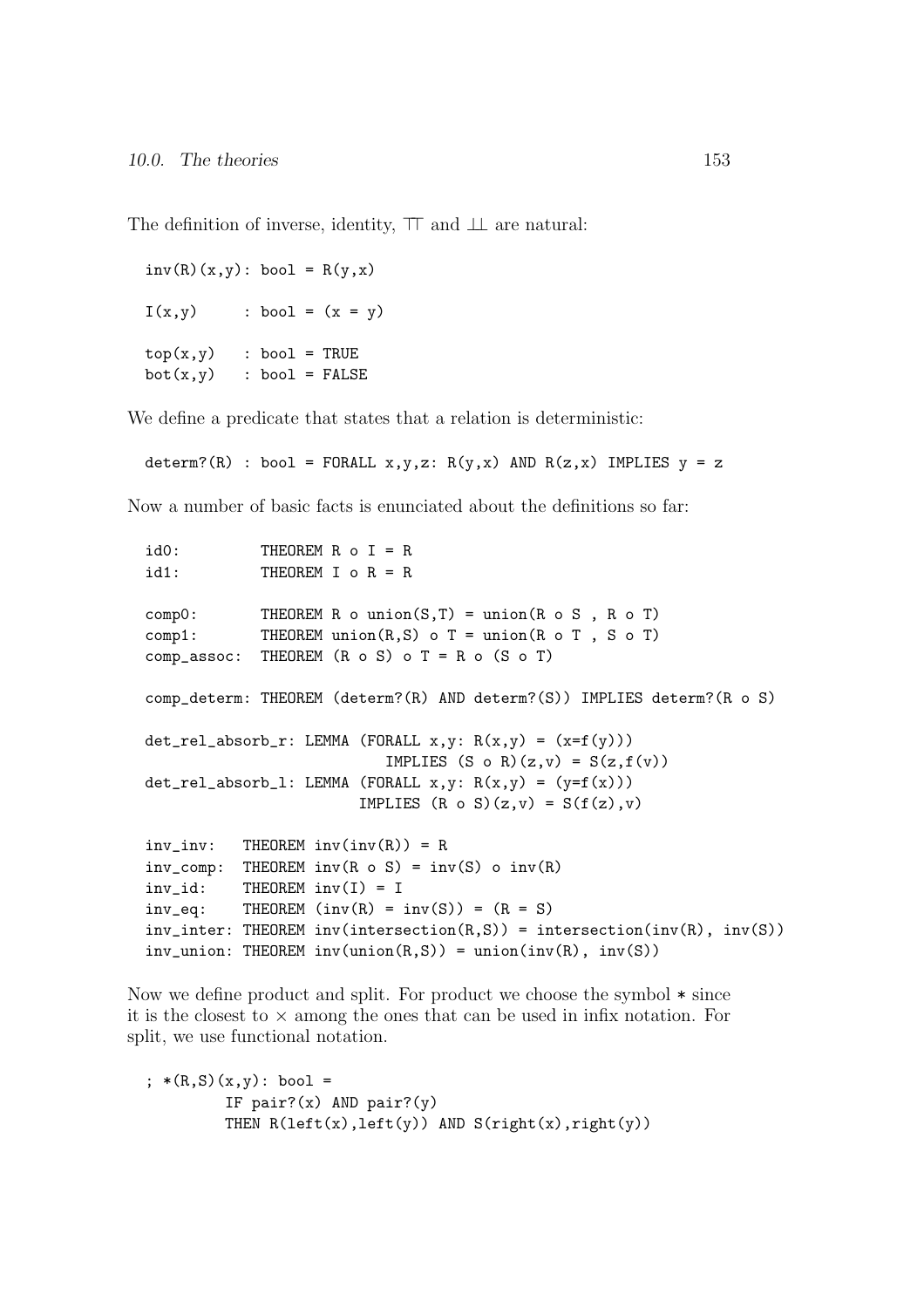ELSE FALSE ENDIF

```
split(R,S)(x,y): bool =IF pair?(x) THEN R(\text{left}(x), y) AND S(\text{right}(x), y)ELSE FALSE ENDIF
```
Again, we have the enunciation of a number of basic facts:

 $inv\_prod$ : THEOREM  $inv(R*S) = inv(R)*inv(S)$ fusion: THEOREM  $(R \circ S) * (T \circ U) = (R * T) \circ (S * U)$  $split_f$ usion $0:$  THEOREM  $(R * S)$  o split $(T, U) = split(R \circ T, S \circ U)$ split\_fusion1: THEOREM determ?(T) IMPLIES split $(R, S)$  o T = split $(R o T, S o T)$  $split\_Idomain: THEOREM split(R,S) = (I*I) o split(R,S)$ split\_determ: THEOREM determ?(R) AND determ?(S) IMPLIES determ?(split(R,S)) END rel

This concludes the theory of relations.

#### 10.0.1 The theory of circuits

Theory circuits is mainly concerned with delay and its properties. It also defines the lifting operation for unary and binary functions. It defines type stream to be the type of functions from the integers to the theory parameter t. By importing theory rel with parameter stream we obtain that our circuits are relations over trees of streams. (The t parameter in theory rel is bound to type stream.)

```
circuits [ t: TYPE+ ] : THEORY
  BEGIN
  stream: TYPE = \lceil \text{int} \rangle t]
  IMPORTING rel[stream]
  IMPORTING tree_props[stream]
  R,S,T,U: VAR rel
  x,y,z,w: VAR tree[stream]
  l,m,n: VAR int
```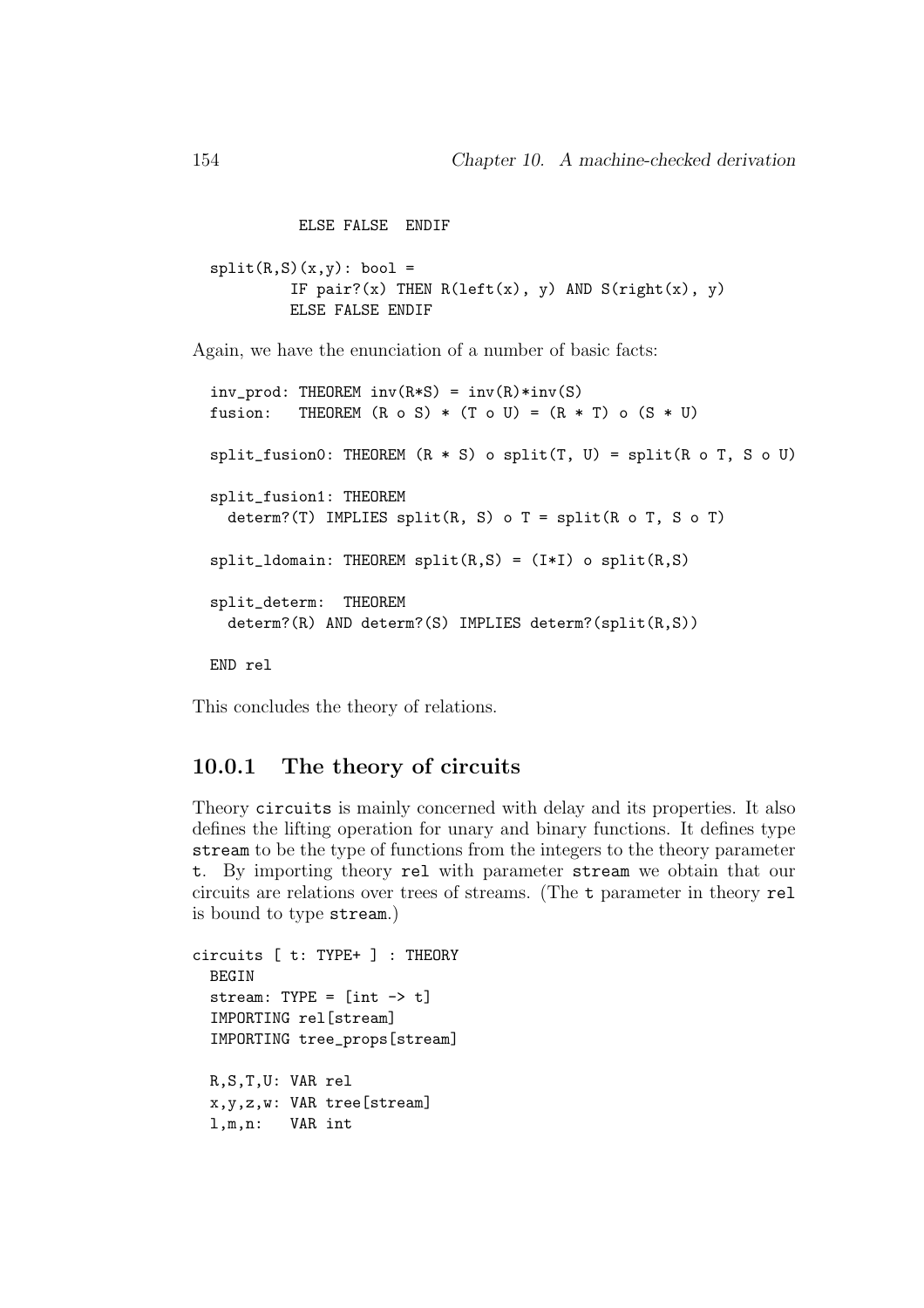The following predicates characterize particular classes of trees. Theorem pair of pairs eta facilitates manipulation of pair-of-pairs.

```
pair_of_scalars?(x): bool =
     pair?(x) AND scalar?(left(x)) AND scalar?(right(x))
pair_of_pairs?(x): bool =pair?(x) AND pair?(left(x)) AND pair?(right(x))
pair_of_pairs_eta: THEOREM
      (FORALL (x: (pair_of_pairs?)):
         pair(
             pair(left(left(x)), right(left(x))), pair(left(right(x)), right(right(x))) )
         = x)
```
While we talked in previous chapters of lifting as a single operation, to be more precise we should define a different lifting operation for each arity of the lifted relation. For our needs it suffices to define lifting for binary deterministic relations; lifting of unary functions is also given for demonstration.

```
lift1(f: [t \rightarrow t])(x,y): bool =IF scalar?(x) AND scalar?(y)
 THEN FORALL n: scalar(x)(n) = f(scalar(y)(n))ELSE FALSE ENDIF
lift2(f: [t, t \rightarrow t])(x, y): bool =IF pair_of_scalars?(y) AND scalar?(x)
 THEN FORALL n: scalar(x)(n) = f(scalar(left(y))(n), scalar(right(y))(n) )ELSE FALSE ENDIF
```
Delay and antidelay are deterministic relations; it helps to define them in such a way that the functional dependence between the left and right arguments is easily shown. So, we first define a function that when applied to a tree of streams it applies primitive delay to all the leaves of the tree; then we use these functions in the definition of delay as a relation. As we said, the definition of delay given here is syntactically much different from the one given in chapter 3, making use of tree map rather than fixed points. The tree map can be defined recursively, in a way that is probably more readily understandable by people with a knowledge of computer programming than a definition using fixed points. On the other hand, the meaning of recursive definitions is usually given by means of fixed point, so the difference between the two ways of defining delay is not great. Basic theorems about delays follow.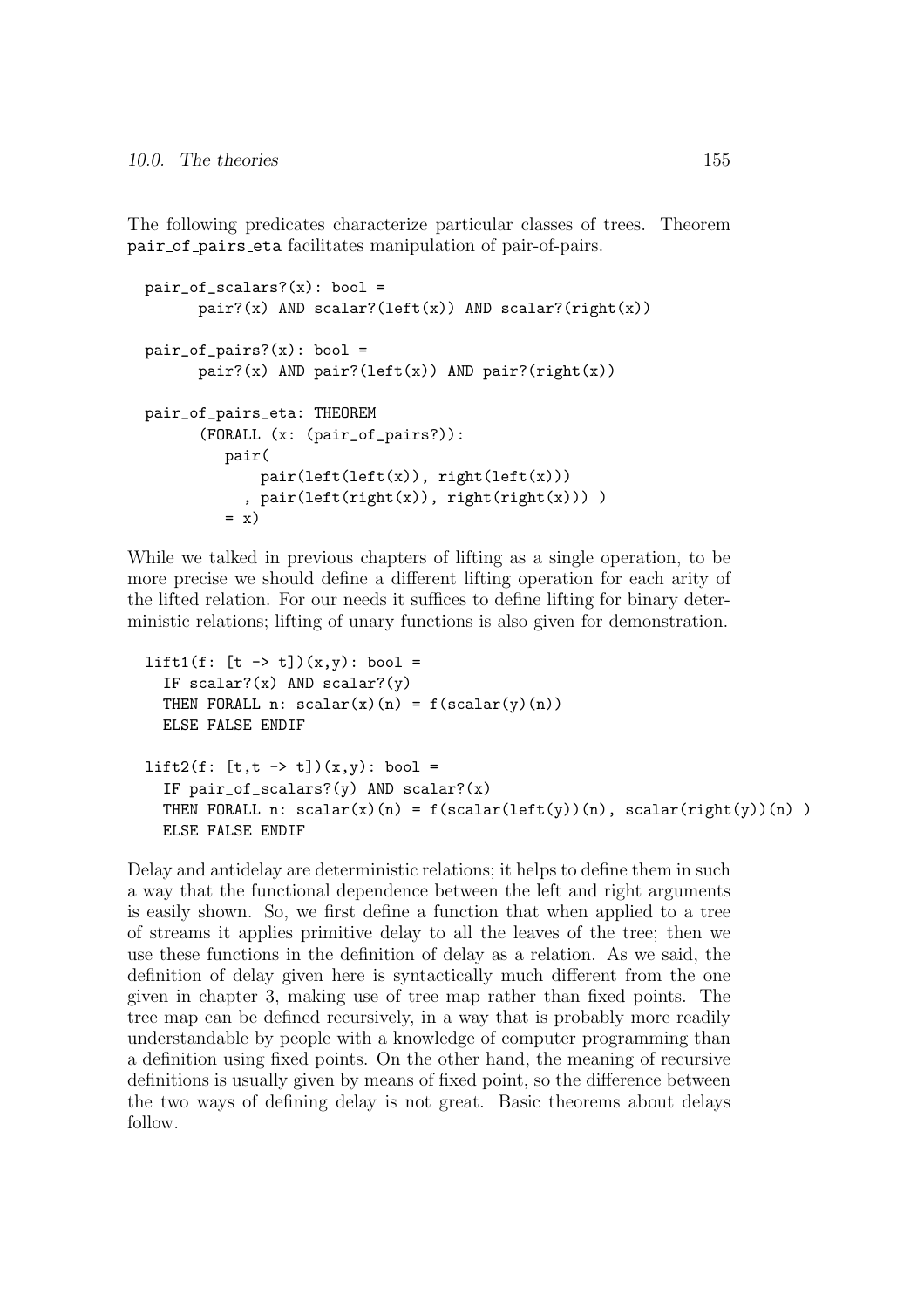```
delayed: [U \rightarrow U] = map (LAMBDA (f:stream): LAMBDA n: f(n-1))antidelayed: [U \rightarrow U] = \text{map} (LAMBDA (f:stream): LAMBDA n: f(n+1))
delay(x,y): bool = (x = delayed(y))yaled(x,y): bool = (y = delayed(x))del_antidel_inverse: THEOREM delayed(antidelayed(x)) = xantidel\_del\_inverse: THEOREM antidelayed(delayed(x)) = xdelay_invertible: THEOREM delay(x,y) = (y = antidelayed(x))yaled_invertible: THEOREM yaled(x,y) = (x = antidelayed(y))inv_delay: THEOREM inv(delay) = yaled
inv_yaled: THEOREM inv(yaled) = delay
delay_poly0: THEOREM delay o (I*I) = delay*delay
delay_poly1: THEOREM (I*I) o delay = delay*delay
delay_yaled: THEOREM delay o yaled = I
yaled_delay: THEOREM yaled o delay = I
delay_determ: THEOREM determ?(delay)
```
Finally, we have some theorems about lifted functions:

```
lift2_rdom: THEOREM FORALL (f: [t, t \rightarrow t]): lift2(f) o (I * I) = lift2(f)lift2_determ: THEOREM FORALL (f: [t,t -> t]): determ?(lift2(f))
lift2_delayed: LEMMA FORALL (f: [t,t -> t]):
   lift2(f)(x,pair(delayed(y),delayed(z))) = lift2(f)(antidelayed(x),pair(y,z))
retiming_lift2: THEOREM FORALL (f: [t,t -> t]):
                        lift2(f) o delay = delay o lift2(f)
```
END circuits

So much for the theory of circuits.

#### 10.0.2 The theory of tuples

Theory tuples reproduces part of the material from section 4. It defines a way to interpret trees as tuples. Type upfrom(1) used below is the type of positive integers.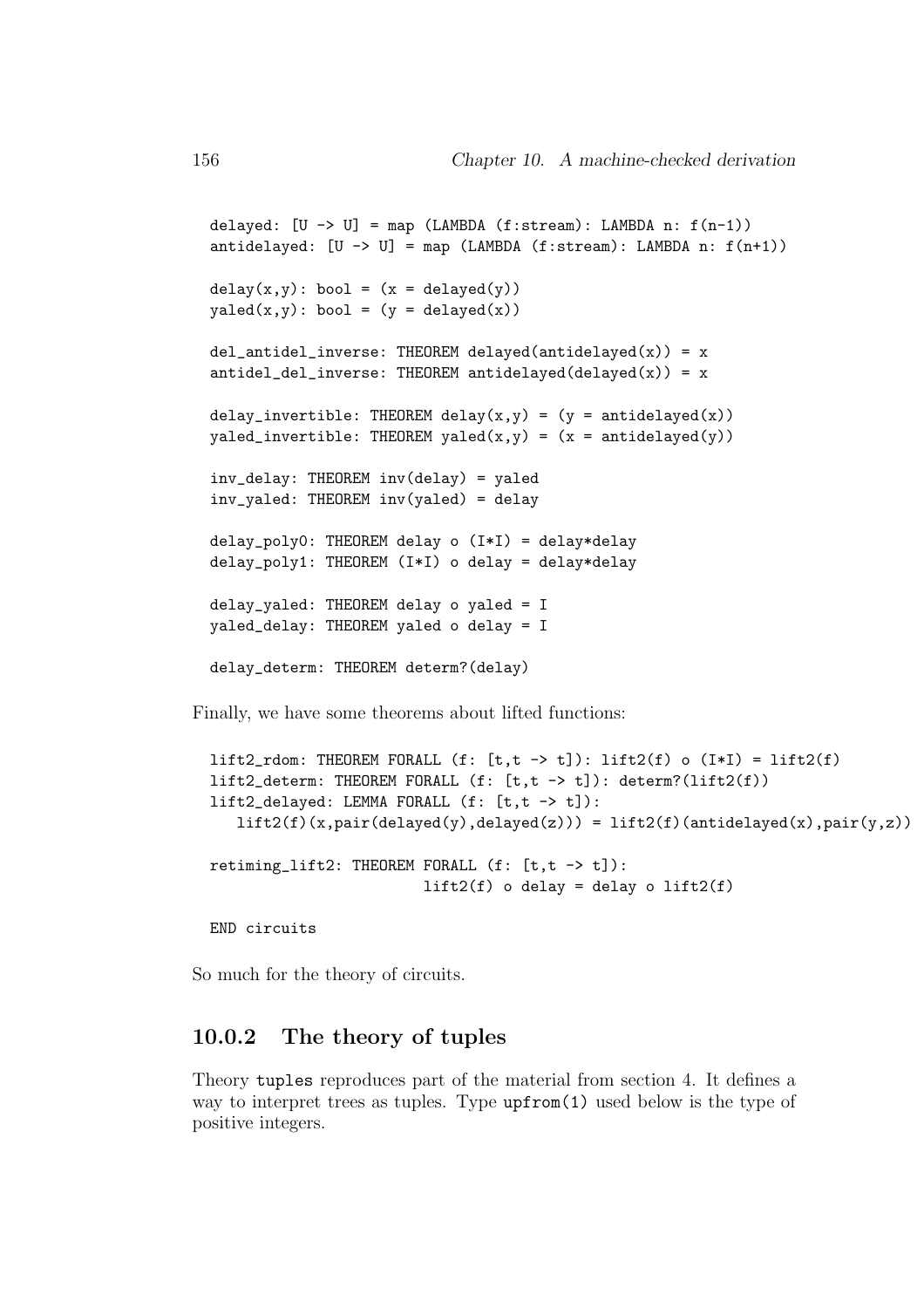```
tuples [t: TYPE+] : THEORY
  BEGIN
  IMPORTING circuits[t]
 n,m: VAR upfrom(1)
 R,S,T,U: VAR rel
  a,b,c,d: VAR U
```
The max width of a tree is the maximum tuple width of a tree; i.e., the number of times we can take the "right" path from the root of the tree.

```
max\_width(a): RECURSIVE upfrom(1) =IF scalar?(a) THEN 1
 ELSE 1+max_width(right(a)) ENDIF
 MEASURE a BY <<
```
The following predicates characterise certain classes of trees; a tree that satisfies n\_tuple?(n) can be interpreted as a tuple of (at least) n elements.

```
n_tuple?(n)(a): bool = n \leq max_width(a)n_tuple_of_scalars?(n)(a): RECURSIVE bool =
  IF n = 1THEN scalar?(a)
 ELSE pair?(a)
       AND scalar?(left(a))
       AND n_tuple_of_scalars?(n-1)(right(a)) ENDIF
 MEASURE n
```
Next are the definitions of various combinators, all of which closely follow the ones in section 4.

```
map(n,R): RECURSIVE rel =
  IF n = 1 THEN R ELSE R * map(n-1, R) ENDIF
  MEASURE n
arity(n): rel = map(n, I)fold(n, R): RECURSIVE rel =
  IF n = 1 THEN I ELSE R o (I * fold(n-1, R)) ENDIF
 MEASURE n
fork(n): RECURSIVE rel =
```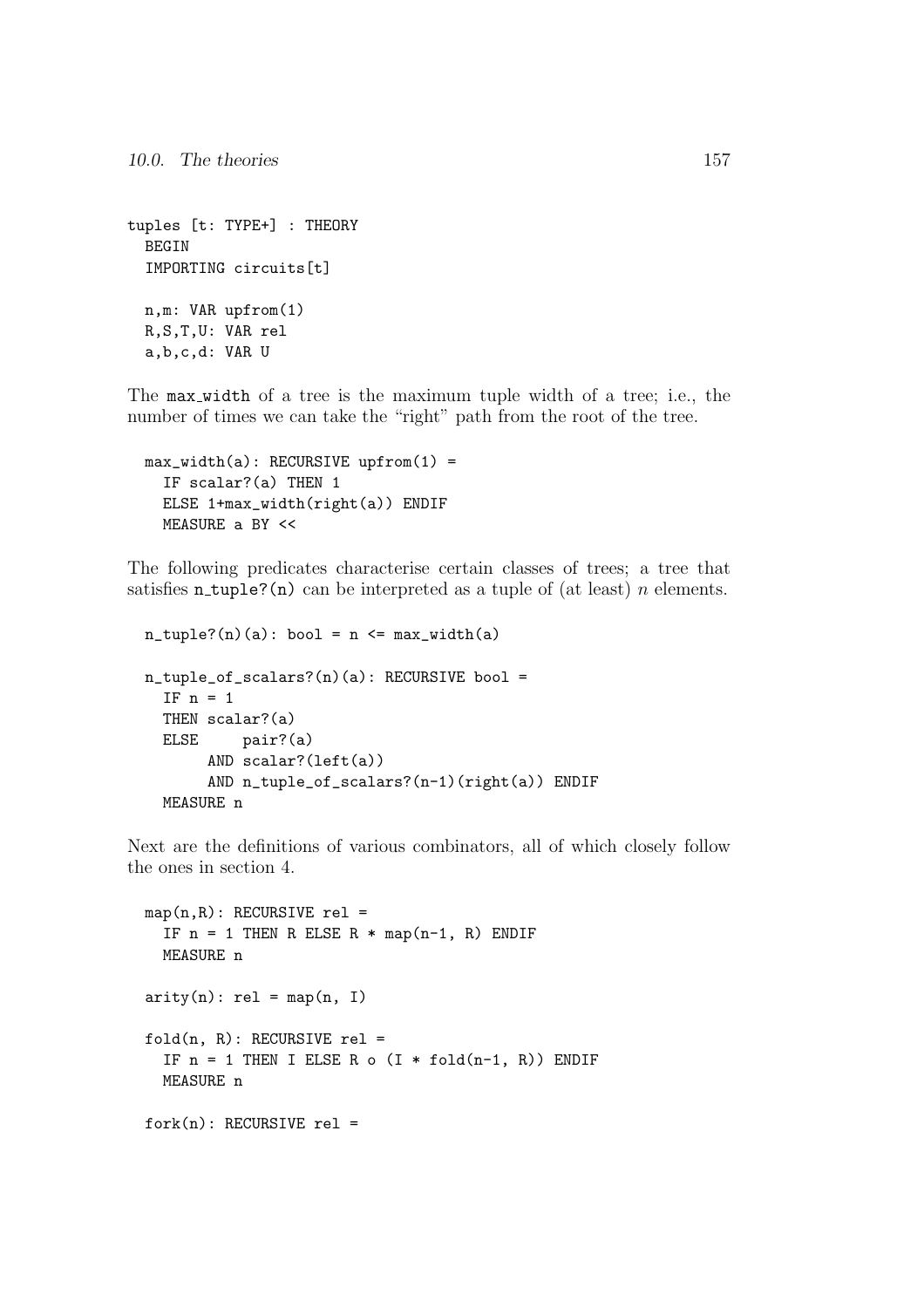```
IF n = 1 THEN I ELSE split(I, fork(n-1)) ENDIF
 MEASURE n
tri(n,R): RECURSIVE rel =
  IF n = 1 THEN I ELSE I * (tri(n-1, R) o map(n-1, R)) ENDIF
 MEASURE n
```
The label CHALLENGE is formally equivalent to THEOREM; it can be used to label things that can be used to "challenge" a definition; when a definition is complicated it may take some care to become convinced that what was defined is indeed what one had in mind. One way to "test" a definition is to see if some simple expected consequences are indeed provable. Here are a few such challenges.

map: CHALLENGE map $(2,R) = R * R$ fold: CHALLENGE R o  $(I*I) = R$  IMPLIES fold $(2, R) = R$ fork: CHALLENGE fork $(2)$  = split $(I,I)$ tri: CHALLENGE  $tri(2,R) = I * R$ 

Then we have a list of theorems; all of these were proved by induction on  $n$ .

```
map_step: THEOREM map(n+1, R) = R*map(n, R)tri_step: THEOREM tri(n+1, R) = I*(tri(n,R) o map(n,R))map_fusion: THEOREM map(n, R) o map(n, S) = map(n, R o S)
fold_map: THEOREM R \circ (S*S) = S \circ R
                  IMPLIES fold(n, R) o map(n, S) = S o fold(n, R)fork_fusion1: THEOREM determ?(R)
                      IMPLIES fork(n) o R = map(n, R) o fork(n)fork_ldom: THEOREM map(n, I) o fork(n) = fork(n)
map_map: THEOREM T o S = S o R
                   IMPLIES map(n,T) o map(n,S) = map(n,S) o map(n,R)tri_map: THEOREM T \circ S = S \circ RIMPLIES tri(n,T) o map(n,S) = map(n,S) o tri(n,R)horner: THEOREM R o (S*S) = S o R
                 IMPLIES fold(n, R) o tri(n, S) = fold(n, R o (I*S))END tuples
```
This concludes the theory of tuples.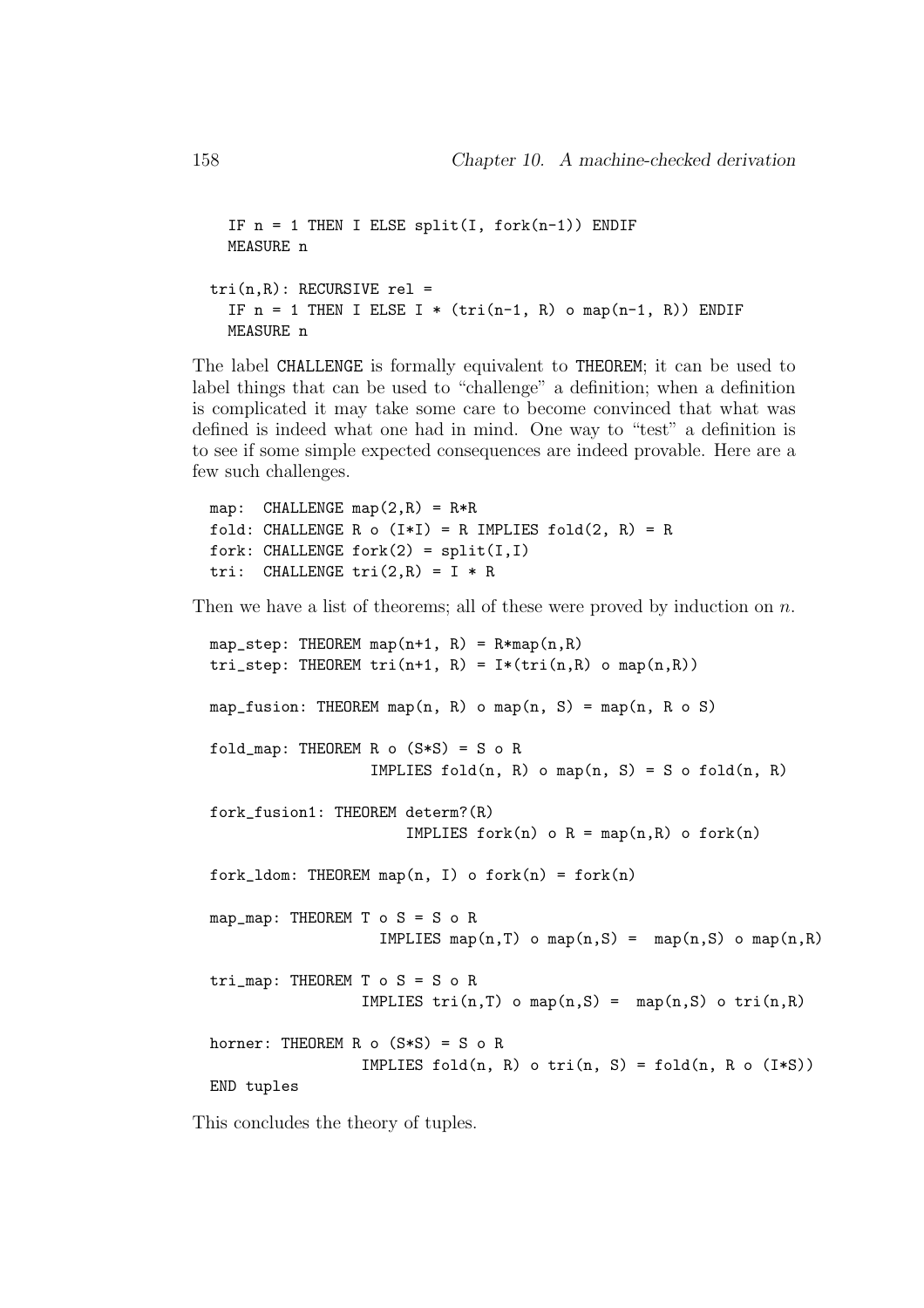#### 10.0.3 The theory of  $zip_n$

The definitions and proofs for  $zip_n$  are complicated enough to deserve a theory of their own. The theory begins with the usual declarations, and then defines predicates that are later used as subtypes of trees.

```
zip [t: TYPE+] : THEORY
  BEGIN
  IMPORTING tuples[t]
 n,m: VAR upfrom(1)
  R,S,T,U: VAR rel
  a,b,c,d: VAR U
  pair_of_n_tuples?(n)(a): bool =pair?(a) AND n_tuple?(n)(left(a)) AND n_tuple?(n)(right(a))
  tuple of pairs?(n)(a): RECURSIVE bool =
    IF n = 1 THEN pair?(a)
    ELSE pair?(a) AND pair?(left(a)) AND tuple_of_pairs?(n-1)(right(a))
    ENDIF
    MEASURE n
  tuple_of_pairs_pair: LEMMA tuple_of_pairs?(n)(a) => pair?(a)
  tuple_of_pairs0: LEMMA (n /= 1 AND tuple_of_pairs?(n)(a))
                              \Rightarrow pair?(left(a))
  tuple_of_pairs1: LEMMA (n /= 1 AND tuple_of_pairs?(n)(a))
                              \Rightarrow tuple_of_pairs?(n-1)(right(a))
  tuple_of_pairs2: LEMMA FORALL (n: upfrom(2)):
                              tuple_of_pairs?(n)(a)
                              \Rightarrow tuple_of_pairs?(n-1)(a)
```
We observed earlier that delay, being a deterministic relation, is better defined by means of a function; for this makes it easier to manipulate it in proofs. The same applies to zip, so here we define fzip (for "functional zip") in much the same way as it is defined in functional programs. Note that the predicate pair of n tuples?(n) defined earlier is used to type the second argument.

```
fzip(n: upfrom(1), a: (pair_of_n_tuples?(n)))
 : RECURSIVE (tuple_of_pairs?(n)) =
 IF n = 1 THEN a
 ELSE LET b = left(a), c = right(a)
```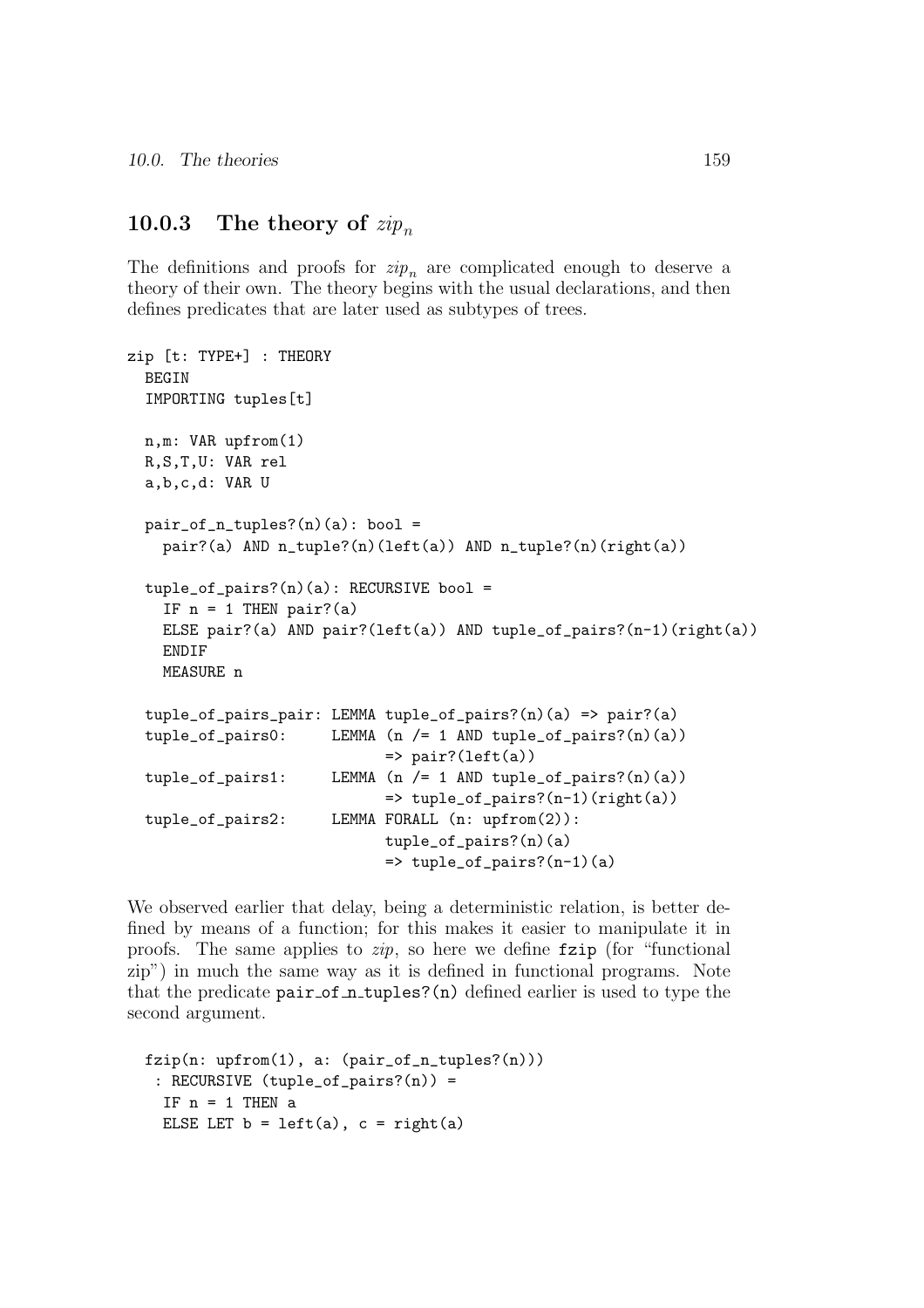```
IN pair(
               pair(left(b), left(c))
             , fzip(n-1, pair(right(b), right(c)))
             \lambdaENDIF
MEASURE n
```
Now funzip is the inverse of fzip

```
funzip(n: upfrom(1), a: (tuple_of_pairs?(n)))
 : RECURSIVE (pair_of_n_tuples? (n)) =IF n = 1 THEN a
 ELSE LET b = \text{funzip}(n-1, \text{right}(a))IN pair(pair(left(left(a)), left(b)), pair(right(left(a)), right(b)) )
 ENDIF
 MEASURE n
```
Now we can give the definition of *zip* seen as a relation. Then challenges to the definition and properties of zip are are declared. As usual, properties that depend on n are proved by induction on n. Theorem  $\mathsf{zip-fold}$  is not necessary for the proof of the carré theorem. It is included because it is interesting in its own right.

```
zip(n)(a,b): bool = IF pair_of_n_tuples?(n)(b)THEN a = fzip(n, b)ELSE FALSE ENDIF
fzip2_fzip2: THEOREM pair_of_pairs'(a) IMPLIES fzip(2, fzip(2, a)) = afzip_funzip_inverse: THEOREM tuple_of_pairs?(n)(a)
                             IMPLIES fzip(n, funzip(n, a)) = afunzip_fzip_inverse: THEOREM pair_of_n_tuples?(n)(a)
                             IMPLIES funzip(n, fzip(n, a)) = azip_invertible: THEOREM pair_of_n_tuples?(n)(b)
                       AND tuple_of_pairs?(n)(a)
                       IMPLIES zip(n)(a,b) = (b = funzip(n, a))fzip2: CHALLENGE fzip(2, pair(pair(a,b),pair(c,d)))
                = pair(pair(a, c), pair(b, d))zip1: CHALLENGE zip(1) = I*I
```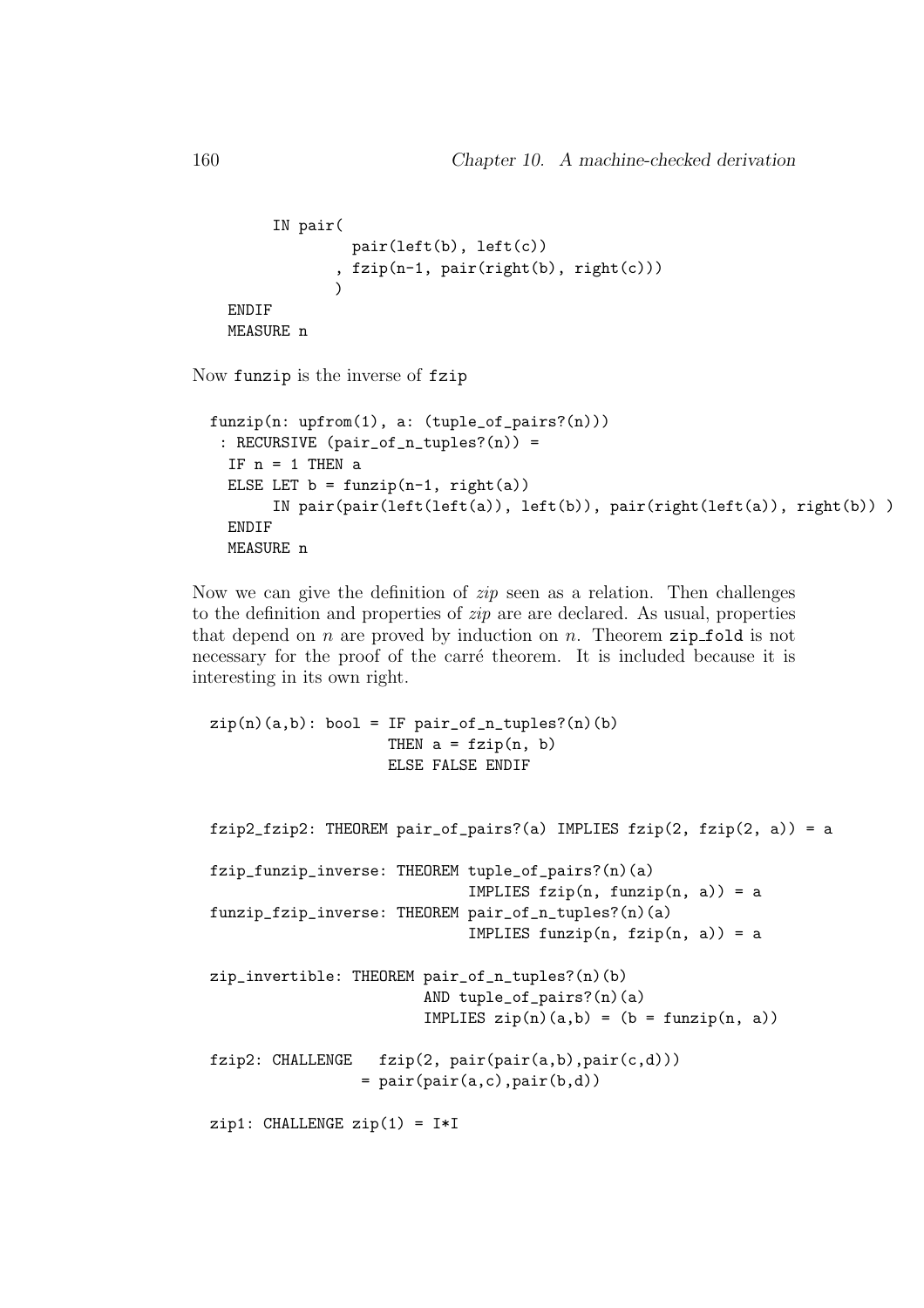```
zip2: CHALLENGE zip(2)( pair(pair(a,b),pair(c,d)) ,
                          pair(pair(a,c),pair(b,d)) )
  zip2_inv: THEOREM inv(zip(2)) = zip(2)zip\_step: THEOREM zip(n+1) = (I * zip(n)) o zip(2)zip2_rdom0: THEOREM zip(2) o (I*I) = zip(2)zip2_rdom1: THEOREM zip(2) o ((I*I)*(I*I)) = zip(2)zip2_ldom1: THEOREM ((I*I)*(I*I)) o zip(2) = zip(2)zip2_lemma0: LEMMA (zip(2) o R)(pair(pair(a,b),pair(c,d)), e)
                      = R(pair(pair(a, c), pair(b, d)), e)zip2_length: LEMMA (R o zip(2))(e, pair(pair(a,b),pair(c,d)))= R(e, pair(pair(a, c), pair(b, d)))zip2_comm: THEOREM zip(2) o ((R * S)*(T * U)) = ((R * T)*(S * U)) o zip(2)
  zip2_split: THEOREM zip(2) o split(split(R, S), split(T, U))
                      = split(split(R, T), split(S, U))
  zip\_ldom: THEOREM map(n, I*I) o zip(n) = zip(n)zip_fold: THEOREM FORALL (n:upfrom(2)): zip(n) = inv(fold(n, zip(2)))zip_map: THEOREM zip(n) o (\text{map}(n,R) * \text{map}(n,S)) = \text{map}(n,R*S) o zip(n)
  zip_train: THEOREM zip(n) o (tri(n,R) * tri(n,S)) = tri(n,R*S) o zip(n)zip_split1: THEOREM zip(n) o split(fork(n),fork(n))
                      = map(n, split(I,I)) o fork(n)
END zip
```
So much for the theory of  $zip$ .

#### $10.0.4$  The theory of carré

Finally, we have theory carre, where the main theorem is enunciated. This is the only non-parameterized theory that we use, since we are able to fix the universe of values that we need to the disjoint union of the booleans and the naturals. The plus datatype defines the disjoint sum of two sets in the manner that is usual in functional programming languages like Gofer or SML:

plus [T,S: TYPE]: DATATYPE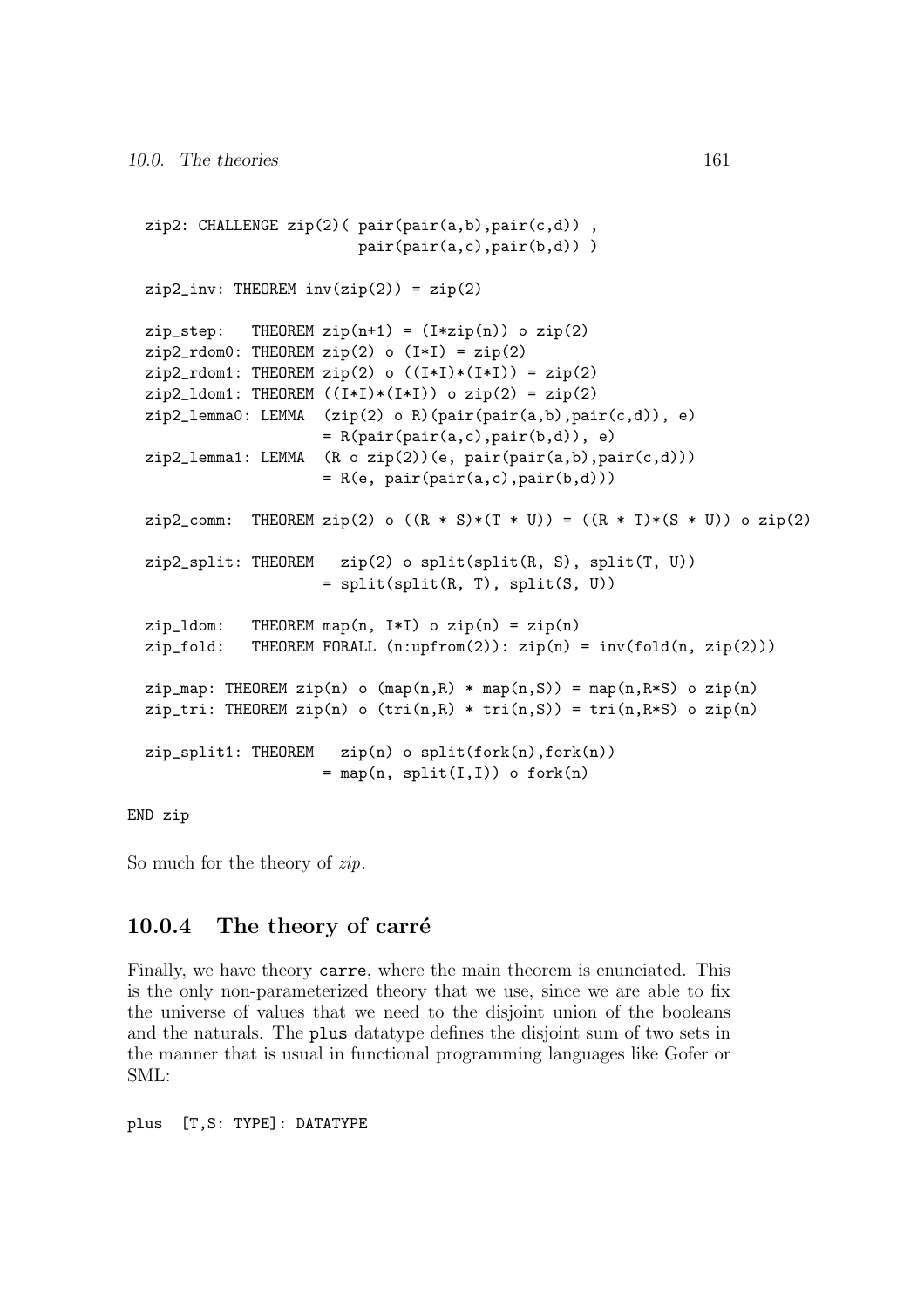```
BEGIN
inl (fst: T): inl?
inr (snd: S): inr?
END plus
```
(A more traditional way to define the disjoint union of sets  $A$  and  $B$  is  $A + B = \{(0, a) | a \in A\} \cup \{(1, b) | b \in B\}$ . So, when plus is instantiated with the types bool and nat, as in plus[bool,nat] we have that, for instance, inl(FALSE) is an element that satisfies inl?(inl(FALSE)) and falsifies inr?(inl(FALSE)).

```
carre : THEORY
 BEGIN
 IMPORTING plus[bool,nat]
  inlFALSE: plus = inl(FALSE)
  IMPORTING zip[plus]
 R,S,T,U: VAR rel
  a,b,c,d: VAR U
 x,y,z: VAR plus
 n,m: VAR upfrom(1)
```
Next we have the definitions of  $\triangleleft^n$ ,  $\dot{=}$  and  $\dot{\wedge}$ ; and g stands for "and gate". The name "and" is a reserved keyword of PVS.

```
delays(n): RECURSIVE rel =
  IF n = 1 THEN delay ELSE delay o (delays(n-1)) ENDIF
  MEASURE n
eqlg: rel = lift2(LAMBDA x, y: inl (x = y))
andg: rel = lift2(LAMBDA x,y:inl(int?(<i>x</i>) AND inl?(<i>y</i>) AND <math>fst(x) AND \,fst(y)))
```
Now a few lemmas are introduced; since they are meaningful on their own it makes sense to declare and prove them separately rather than proving them in the main proof. Another reason for declaring them separately is that some of these are used more than once in the proof of the carré theorem.

```
eqlg_rdom: LEMMA eqlg o (I*I) = eqlg
andg_rdom: LEMMA andg o (I*I) = andg
retiming_eqlg: LEMMA eqlg o (delay*delay) = delay o eqlg
retiming_andg: LEMMA andg o (delay*delay) = delay o andg
delays_determ: LEMMA determ?(delays(n))
```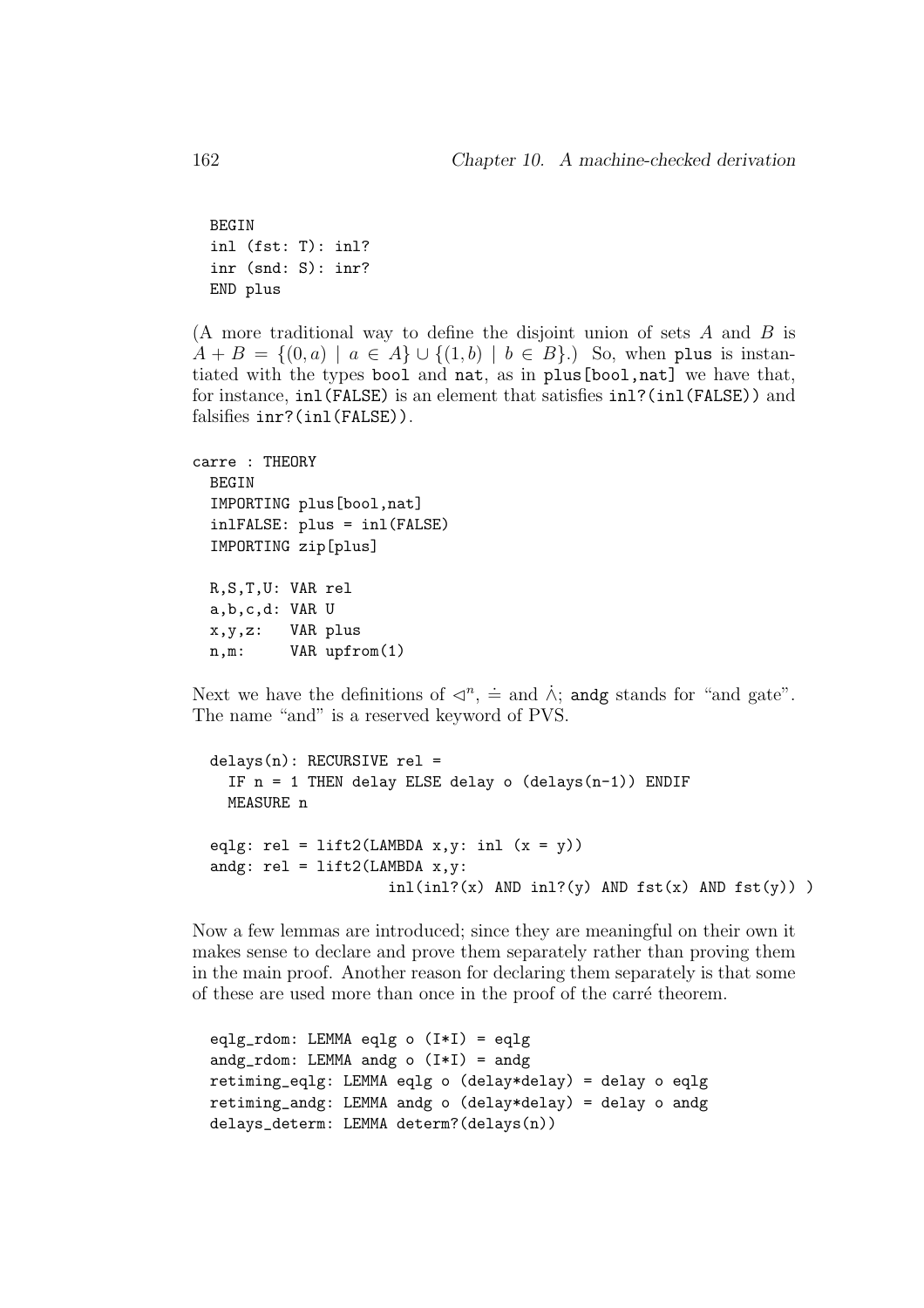#### *10.1. Proofs* 163

Finally, we enunciate the main theorem.

```
carre: THEOREM fold(n, andg)
               o map(n, eqlg)
               o zip(n)
               o (tri(n, delay)*tri(n,delay))
               o split(fork(n), fork(n) o delays(n))
             =
                 fold(n, andg \ o (I * delay))o fork(n)
               o eqlg
               o split(I, delays(n))
```
#### END carre

This concludes the exposition of the PVS theories.

## 10.1 Proofs

When the PVS theorem prover is invoked on a formula, the formula is transformed into a sequent, that is a pair  $(\Gamma, \Delta)$  where  $\Gamma$  is an (initially empty) list of antecedent formulæ, and  $\Delta$  is a list of consequent formulæ, which initially contains just the formula to be proved. Informally, a sequent is "true" if the conjunction of the antecedents implies the disjunction of the consequents. A proof consists in the application of rules of inference, that manipulate in various way the sequent, or reduce it to a list of simpler sequents. A proof attempt then has the shape of a tree, where the root is the original sequent, and the leaves are sequents whose truth implies the truth of the original sequent. A proof is complete when every leaf sequent is trivially true (or can be shown to be by use of decision procedures.) The primitive rules of inference can be combined in arbitrary proof procedures called "strategies" or "tactics". Many tactics are provided with PVS, and the users can write their own.

By way of example, we now see the proof of  $R \circ \iota = R$ , theorem id0 in theory rel. Figure 10.1 on page 181 shows the tree structure of the proof. The proof begins with the following sequent:

id0 :

|-------  ${1}$  (FORALL  $(R: rel): R \circ I = R$ )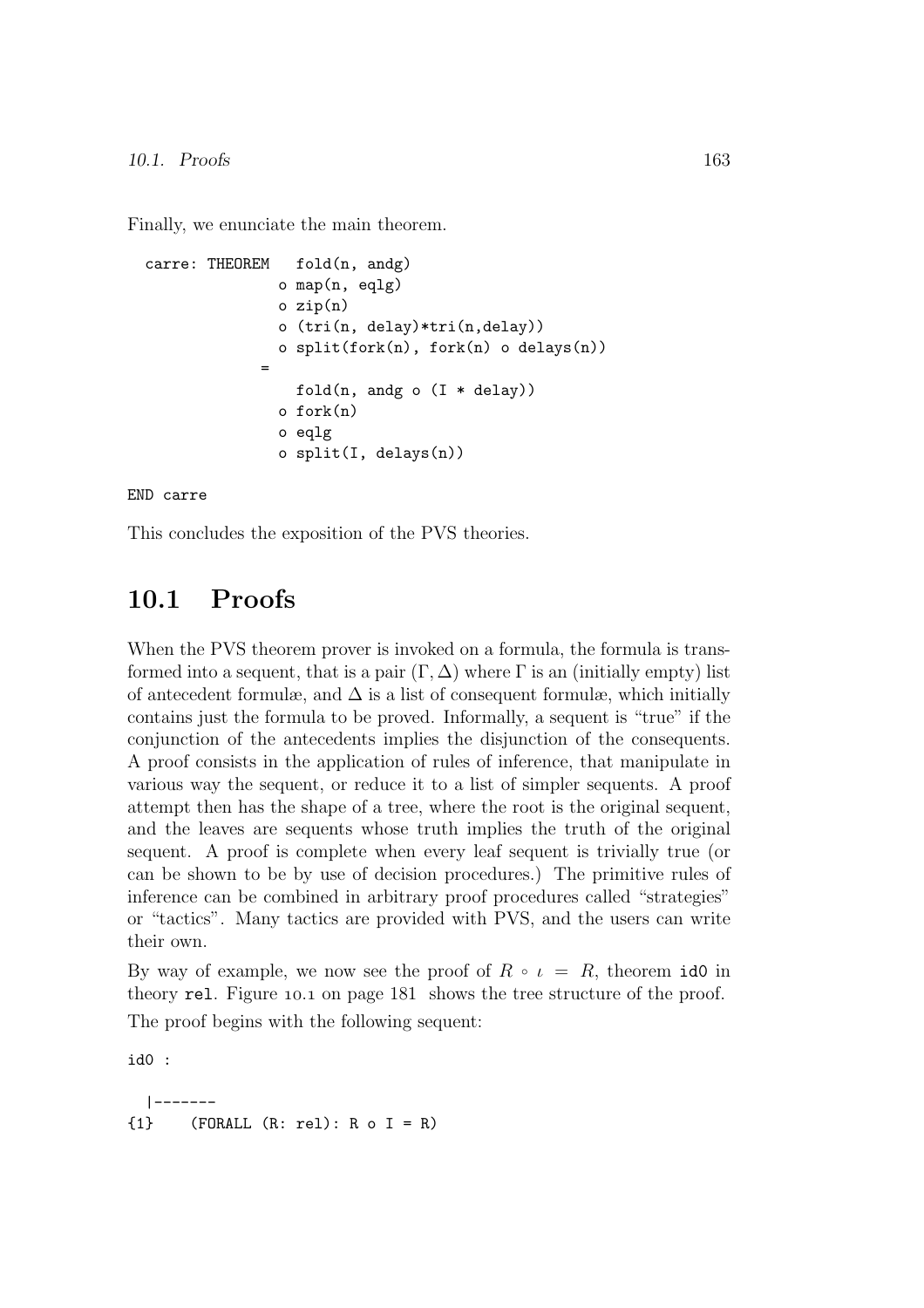We use (skolem!) to eliminate the quantification, introducing the skolem constant R!1 (think of it as R primed, or R'). (Usually, by skolemization is meant a rule that allows one to replace an existentially quantified antecedent variable with a fresh constant. The PVS rule can also perform the symmetric operation of replacing an universally quantified consequent variable with a constant.)

```
Rule? (skolem!)
Skolemizing,
this simplifies to:
id0 :
  |-------
{1} R!1 o I = R!1
```
We are going to do a pointwise proof. The command (apply-extensionality) applies the rule  $R = S \Leftrightarrow \forall (x, y : x \langle R \rangle y \equiv x \langle S \rangle y)$  and then skolemizes the universal quantification. The hide? t flag means that we want to "hide" from the resulting sequent the original formula. Next we expand the definitions of composition and identity.

```
Rule? (apply-extensionality :hide? t)
Applying extensionality,
this simplifies to:
id0 :
  |-------
\{1\} (R!1 o I)(x!1, x!2) = R!1(x!1, x!2)
Rule? (expand* "o" "I")
Expanding the definition(s) of (o I),
this simplifies to:
id0 :
  |-------
{1} ((EXISTS (z: U): (R!1(x!1, z) AND (z = x!2))) = R!1(x!1, x!2))
```
PVS rules do not allow the manipulation of quantifiers, unless the quantified term is the "top" term in the formula. The main function symbol in the current sequent is boolean equality; the only way to get rid of it is to change it into a propositional connective by (iff), and then do a proof by mutual implication.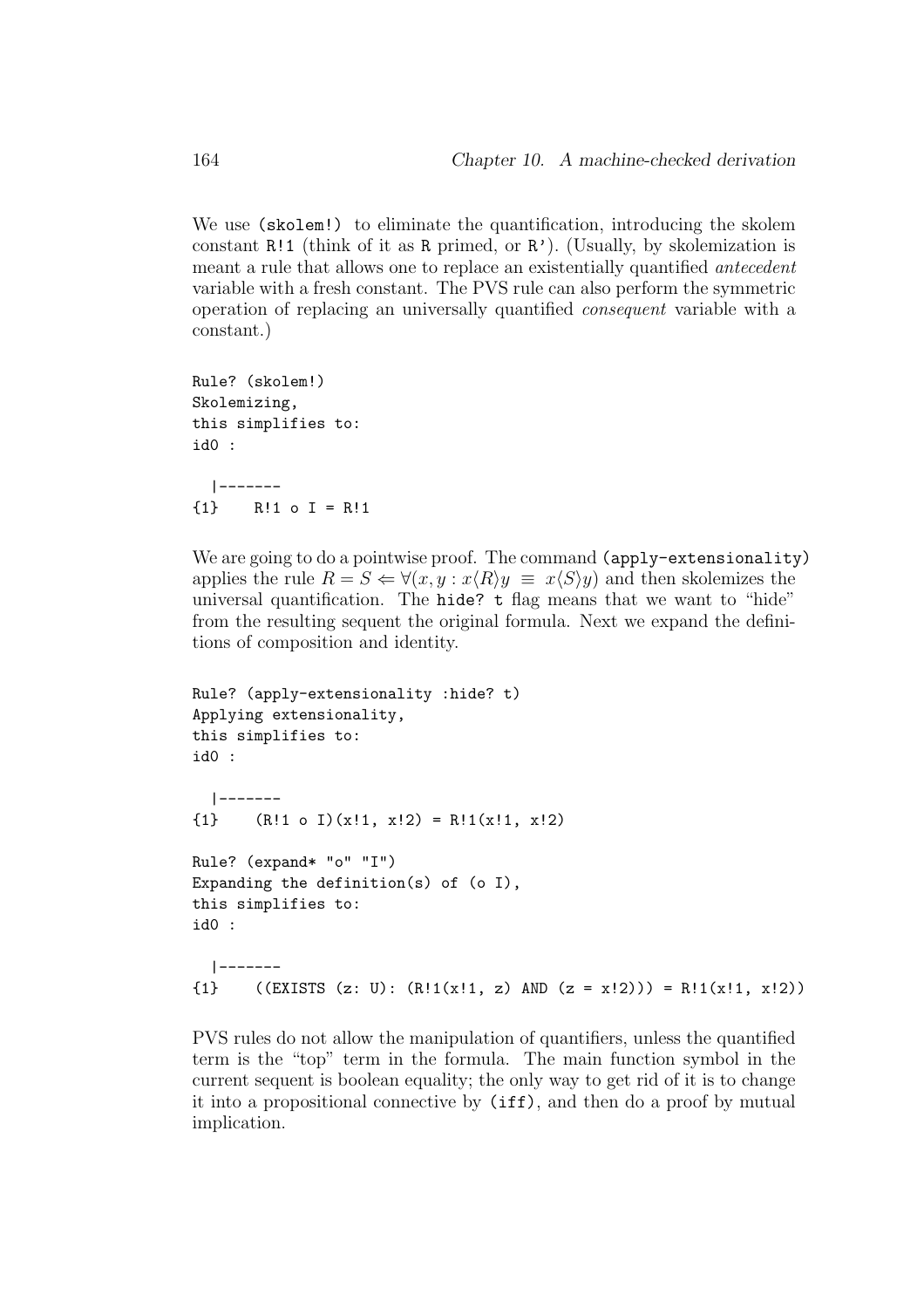```
Rule? (iff)
Converting top level boolean equality into IFF form,
Converting equality to IFF,
this simplifies to:
id0 :
  |-------
{1} (EXISTS (z: U): (R!1(x!1, z) AND (z = x!2))) IFF R!1(x!1, x!2)
Rule? (ground)
Applying propositional simplification and decision procedures,
this yields 2 subgoals:
id0.1 :
{-1} EXISTS (z: U): (R!1(x!1, z) AND (z = x!2))
  |-------
\{1\} R!1(x!1, x!2)
```
Now we must deal with two subproofs, which are both very easy. The first is dealt with by skolemizing the antecedent existential, and then applying the general-purpose tactic (ground):

```
Rule? (skolem!)
Skolemizing,
this simplifies to:
id0.1 :
{-1} (R!1(x!1, z!1) AND (z!1 = x!2))
  |-------
[1] R!1(x!1, x!2)
Rule? (ground)
Applying propositional simplification and decision procedures,
This completes the proof of id0.1.
```
For the second subproof it is sufficient to instantiate the existential, and then calling (assert), which tells the prover that the sequent "follows easily" from the decision procedures.

id0.2 :

 ${-1}$  R!1(x!1, x!2)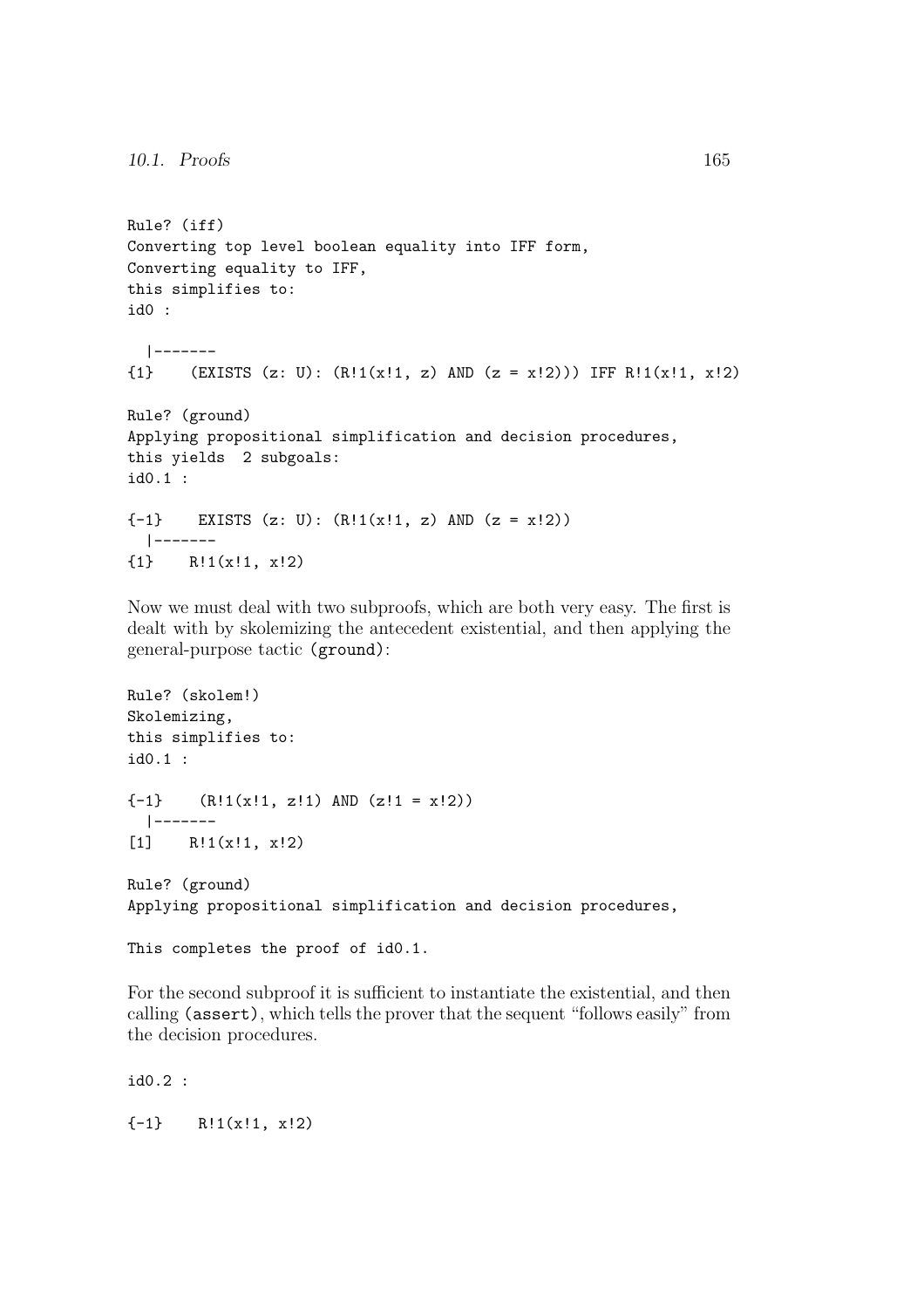```
|-------
{1} EXISTS (z: U): (R!1(x!1, z) AND (z = x!2))
Rule? (inst 1 "x!2")
Instantiating the top quantifier in 1 with the terms:
x!2,
this simplifies to:
id0.2 :
[-1] R!1(x!1, x!2)
  |-------
\{1\} (R!1(x!1, x!2) AND (x!2 = x!2))
Rule? (assert)
Simplifying, rewriting, and recording with decision procedures,
This completes the proof of id0.2.
Q.E.D.
```
This proof is very simple, and was conducted at a fine level of detail for the purpose of demonstration; however, it is often convenient to leave such simple proofs to the automated proof procedures. The proof of id1 below makes use of the powerful (grind) tactic and is considerably shorter:

```
id1 :
  |-------
{1} (FORALL (R: rel): I \circ R = R)
Rule? (skolem!)
Skolemizing,
this simplifies to:
id1 :
  |-------
{1} I o R!1 = R!1
Rule? (apply-extensionality :hide? t)
Applying extensionality,
this simplifies to:
id1 :
```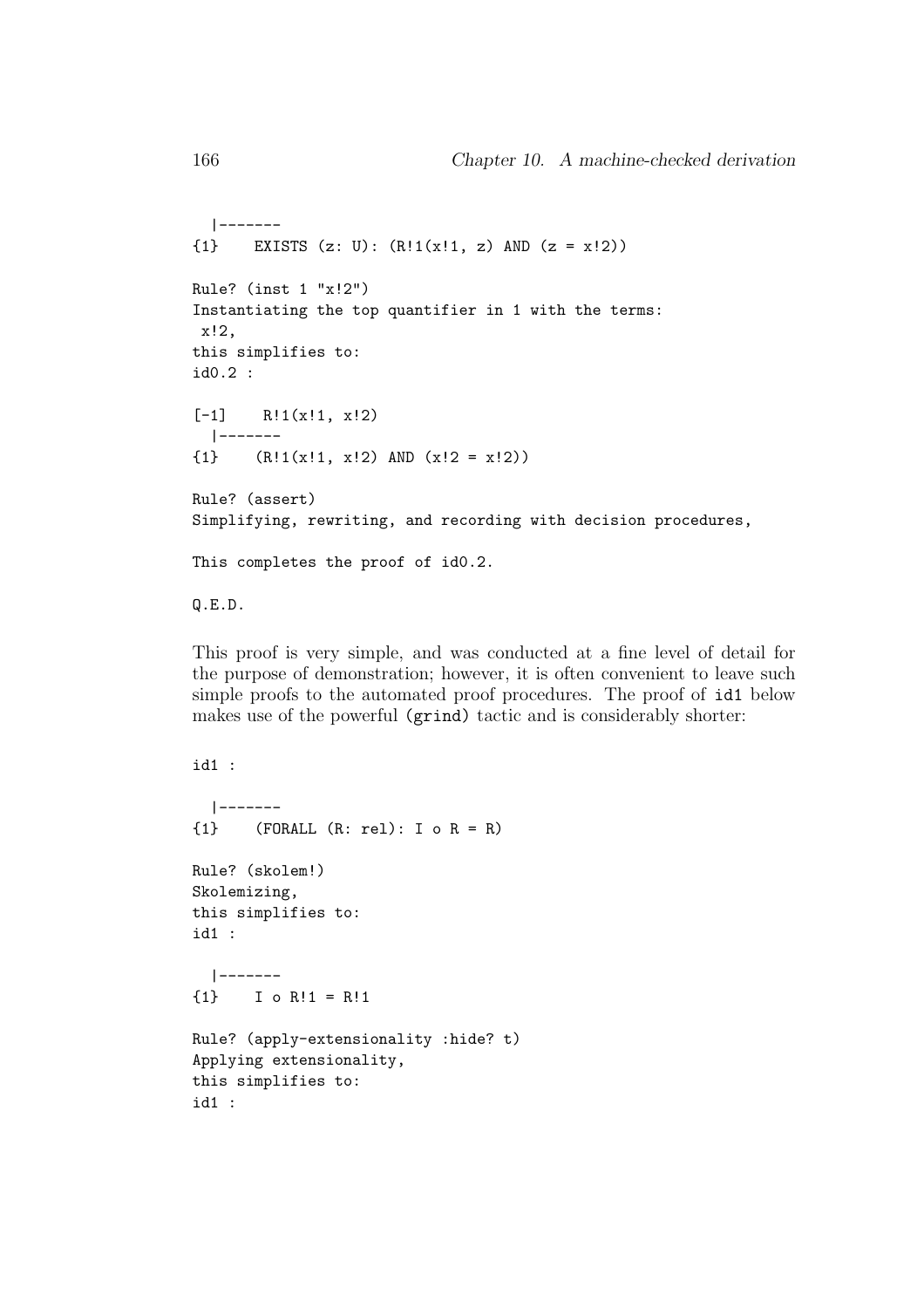```
|-------
\{1\} (I o R!1)(x!1, x!2) = R!1(x!1, x!2)
Rule? (grind)
I rewrites I(x!1, z)to (x!1 = z)O rewrites (I \circ R!1)(x!1, x!2)to EXISTS (z: U): (x!1 = z) AND R!1(z, x!2)I rewrites I(x!1, z)to (x!1 = z)O rewrites (I \circ R!1)(x!1, x!2)to EXISTS (z: U): (x!1 = z) AND R!1(z, x!2)Trying repeated skolemization, instantiation, and if-lifting,
Q.E.D.
```
\* \*

\*

The style of proof that we'd like to use when verifying Ruby equalities would ideally be similar to the one we employ with paper and pencil. This ideal is not fully attainable with current theorem proving technology; but we try to get as close as possible to it. In particular, in the supporting theories rel, circuits, tuples and zip we prove a series of lemmas that will make it possible to verify Ruby equalities in point-free style. The proofs of the lemmas, however, are mostly pointwise, and equalities of relations are often proved by mutual inclusion. The objective here is to relegate proofs by induction, mutual inclusion and by pointwise reasoning to the proofs of lemmas as much as possible, since these proof styles generally do not lead to concise calculational proofs.

One of the problems we find in applying equational lemmas to a circuit term is that the rewriting rules in PVS do not take into account the associativity of composition. As a result, some steps which one finds obvious are complicated by the need to rewrite several times the goal term with the associativity lemma. To obviate this problem, we devised a simple rewriting rule "modulo associativity" which we called assoc-rewrite. It works by first rewriting the term with associativity, associating all compositions to the left; then it alternately tries to rewrite with the given lemma and then with the associativity rule, until all compositions are associated to the right. The code for assoc-rewrite is in figure  $10.2$  on page 182.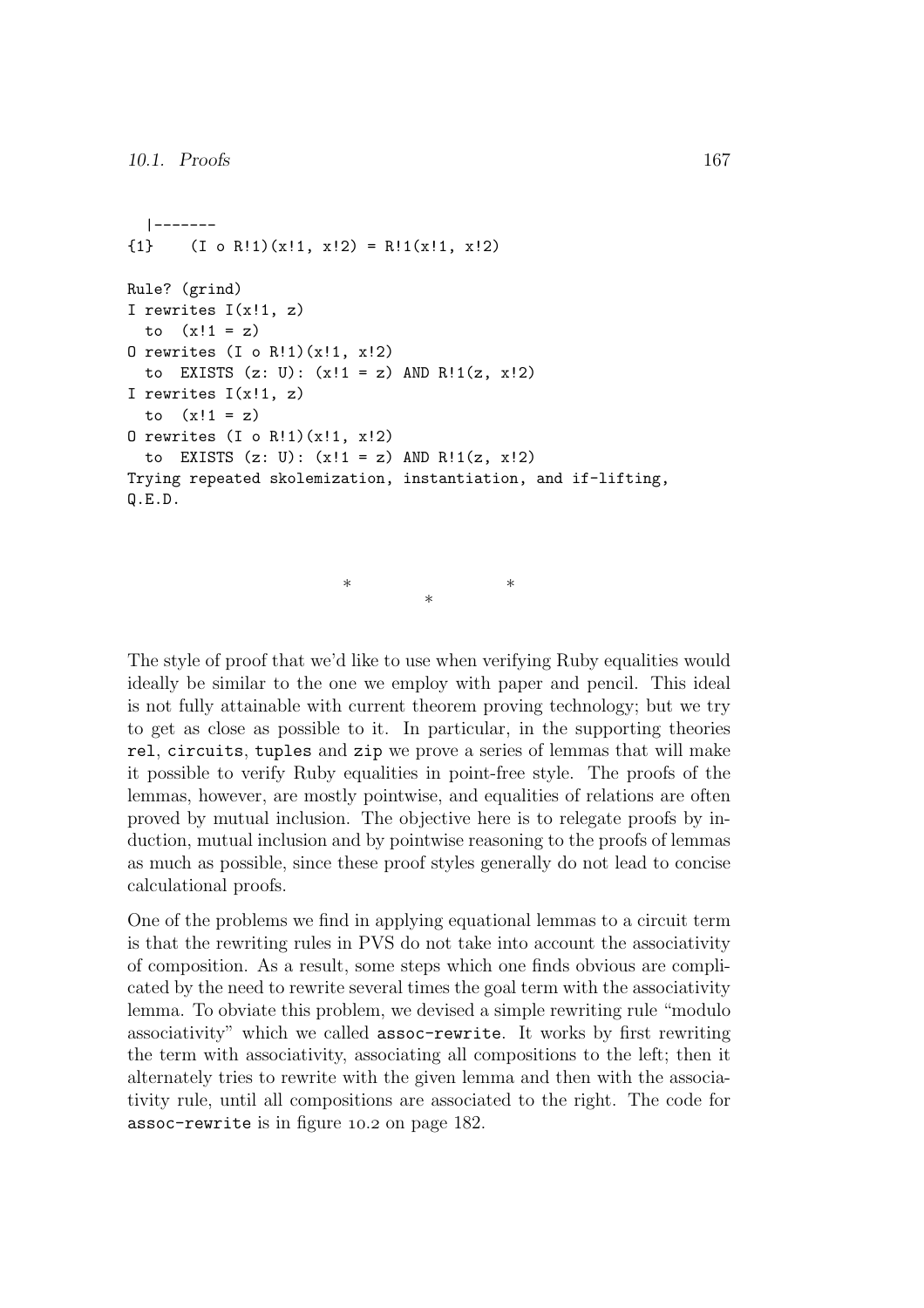## 10.2 The carre proof

The main theorem we aim to prove is theorem carre from the carre theory:

```
carre: THEOREM fold(n, andg)
               o map(n, eqlg)
               o zip(n)
               o (tri(n, delay)*tri(n,delay))
               o split(fork(n), fork(n) o delays(n))
             =
                 fold(n, andg o (I * delay))o fork(n)
               o eqlg
               o split(I, delays(n))
```
This corresponds to a proof of  $(5.1)$ . The PVS proof we obtain has the shape of a tree (see figure 10.3 on page  $183$ ). Whenever a rule with provisos is used, the current sequent is decomposed into a list of sequents where the first is the result of applying the rule, and the others are the provisos that must hold for the rule to be valid. For instance, the rule (rewrite "fork\_fusion1"), which rewrites the current goal with the named lemma, has a proviso, which is easily discharged by the appeal to lemma delays determ. As a result, one can follow the main line of reasoning by traversing the tree from the root and taking always the leftmost inferior node.

The carré proof starts with the following sequent:

```
carre :
  |-------
{1} (FORALL (n: upfrom(1)):
        fold(n, andg) o map(n, eqlg) o zip(n)o (tri(n, delay) * tri(n, delay))
             o split(fork(n), fork(n) o delays(n))
            = fold(n, andg o (I * delay)) o fork(n) o eqlg
               o split(I, delays(n)))
```
The first thing to do is to get rid of the quantification by skolemizing. We supply the name **n** for the skolem constant, since it's more readable than automatically generated names like n!1.

```
Rule? (skolem 1 "n")
For the top quantifier in 1, we introduce Skolem constants: n,
```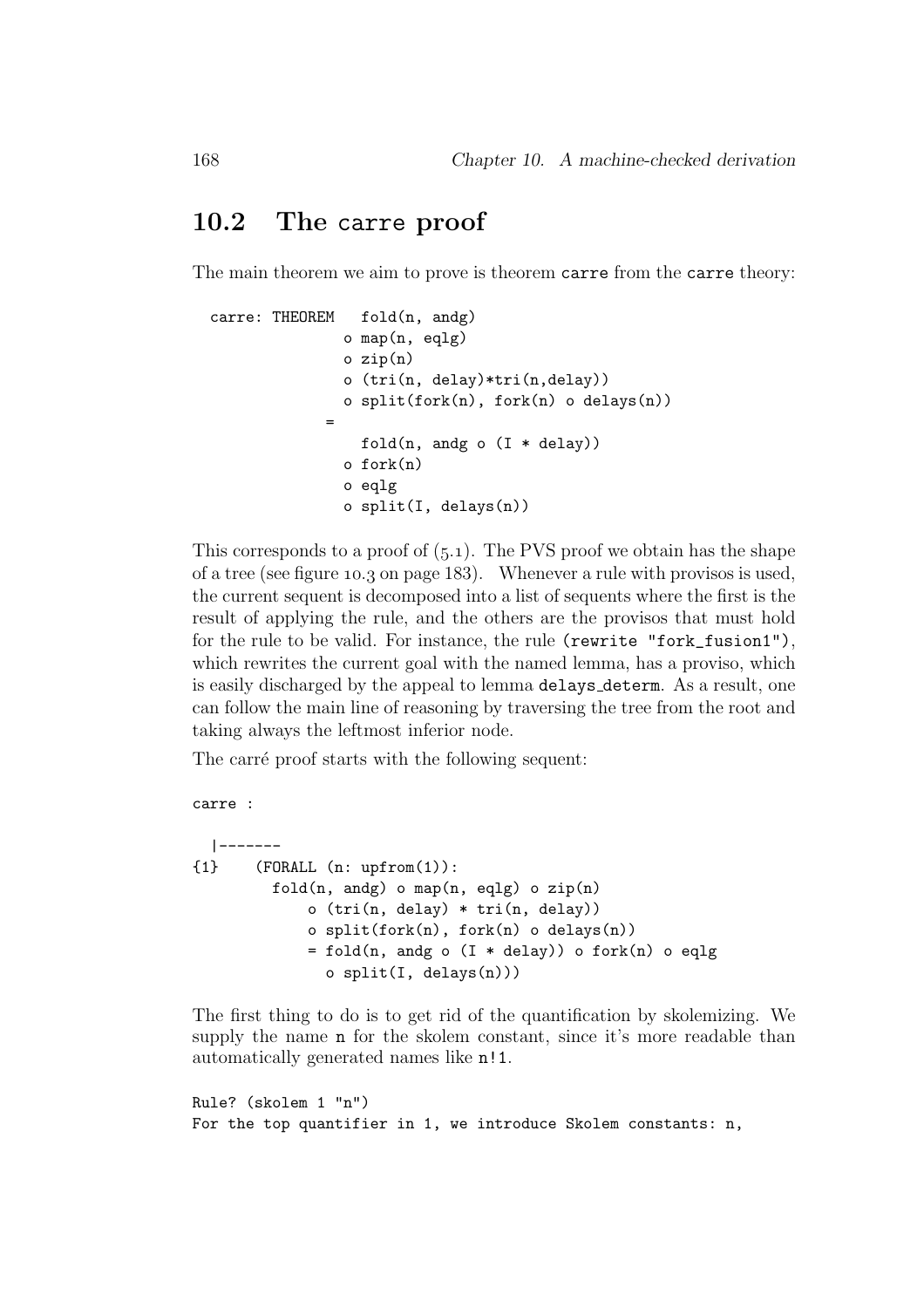```
this simplifies to:
carre :
```

```
|-------
{1} fold(n, andg) o map(n, eqlg) o zip(n) o (tri(n, delay) * tri(n, delay))
          o split(fork(n), fork(n) o delays(n))
          = fold(n, andg o (I * delay)) o fork(n) o eqlg o split(I, delays(n))
```
We now follow the structure of the derivation of page 60: we apply  $(4.7)$ , by rewriting modulo associativity of composition.

```
Rule? (assoc-rewrite "zip_tri")
rewriting with zip_tri modulo associativity,
this simplifies to:
carre :
  |-------
{1} (fold(n, andg) o map(n, eqlg)) o tri(n, delay * delay) o zip(n)
          o split(fork(n), fork(n) o delays(n))
          = (fold(n, andg o (I * delay)) o fork(n)) o eqlg o split(I, delays(n))
```
We next want to commute  $tri_n.(\triangleleft\times\triangleleft)$  with  $map_n.\dot{=};$  this is possible by means of theorem trimap and because  $\triangleleft \times \triangleleft$  commutes with  $\dot{=}$ . Since tri map is a conditional rewrite rule, we first introduce the proviso as an antecedent. After rewriting, we hide the proviso since it's no longer needed.

```
Rule? (lemma "retiming_eqlg")
Applying retiming_eqlg
this simplifies to:
carre :
{-1} eqlg o (delay * delay) = delay o eqlg
  |-------
[1] (fold(n, andg) o map(n, eqlg)) o tri(n, delay * delay) o zip(n)
         o split(fork(n), fork(n) o delays(n))
          = (fold(n, andg o (I * delay)) o fork(n)) o eqlg o split(I, delays(n))
Rule? (assoc-rewrite "tri_map" :dir rl :subst ("T" "delay"))
rewriting with tri_map modulo associativity,
this simplifies to:
carre :
[-1] eqlg o (delay * delay) = delay o eqlg
```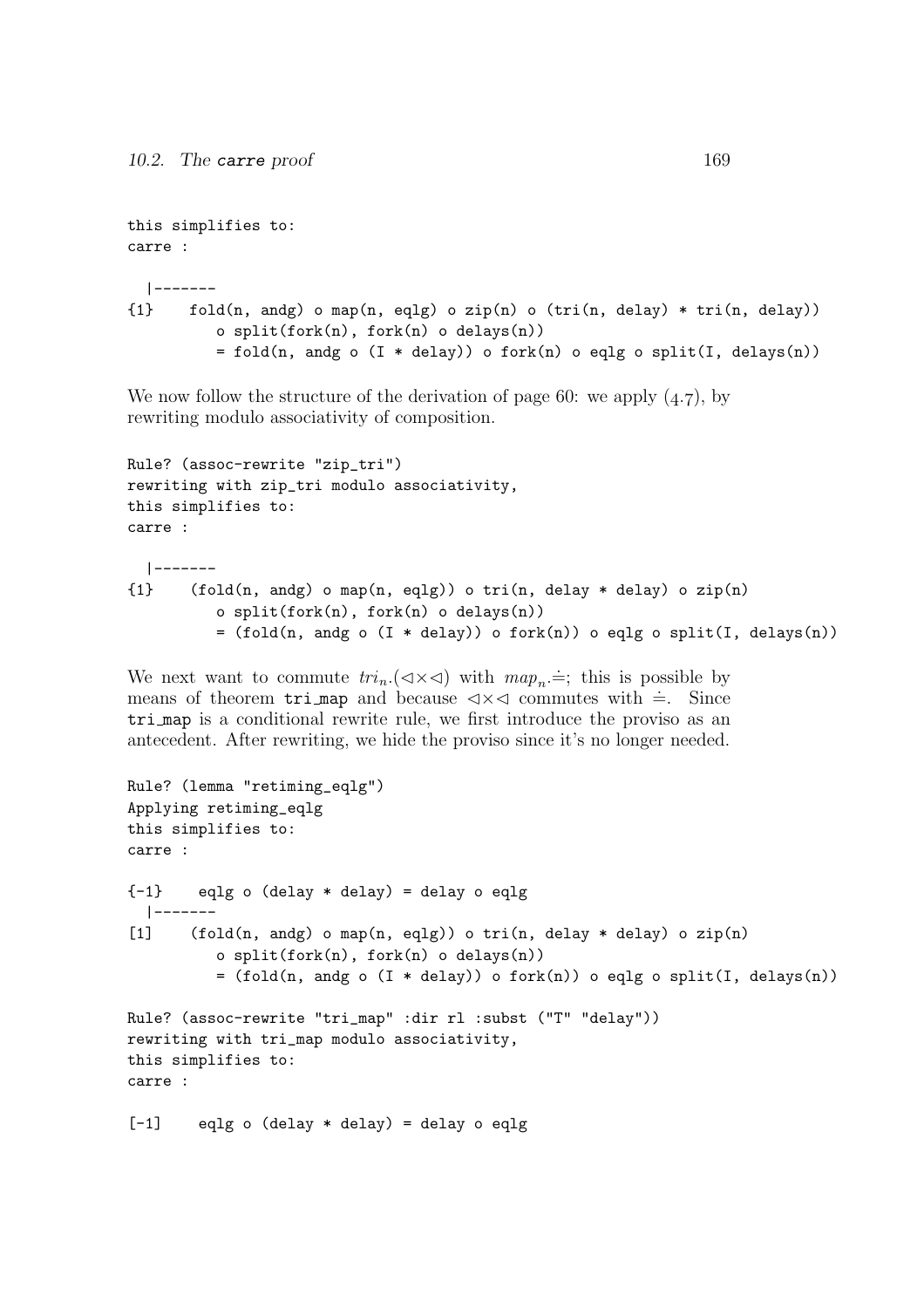```
|-------
{1} (fold(n, andg) o tri(n, delay)) o map(n, eqlg) o zip(n)
          o split(fork(n), fork(n) o delays(n))= (fold(n, andg o (I * delay)) o fork(n)) o eqlg o split(I, delays(n))
Rule? (hide -1)
Hiding formulas: -1,
this simplifies to:
carre :
  |-------
[1] (fold(n, andg) o tri(n, delay)) o map(n, eqlg) o zip(n)
          o split(fork(n), fork(n) o delays(n))
          = (fold(n, andg o (I * delay)) o fork(n)) o eqlg o split(I, delays(n))
```
Now we rewrite with  $(4.3)$ ; since we didn't supply the proviso as an antecedent, this time we'll get two goals: the first one is the original goal after rewriting, the second is the antecedent of the rewriting rule. We concentrate first on our main line of reasoning, leaving the second goal for later. Note that while our original sequent name is carre, the two sequents we obtain after rewriting are called carre1 and carre2.

```
Rule? (rewrite "fork_fusion1")
Found matching substitution:
R gets delays(n),
n gets n,
Rewriting using fork_fusion1,
this yields 2 subgoals:
carre.1 :
  |-------
{1} (fold(n, andg) o tri(n, delay)) o map(n, eqlg) o zip(n)
          o split(fork(n), map(n, delays(n)) o fork(n))
          = (fold(n, andg o (I * delay)) o fork(n)) o eqlg o split(I, delays(n))
```
Here we want to apply the split fusion rule  $\text{split}\$  fusion  $(4.3)$ ; in order to do so, we must have a  $map_n.\iota$  term appear by applying  $\mathtt{fork\_Idom}$  backwards (the :dir rl flag means to apply the rule from right to left). This will rewrite more than necessary, bringing about more  $map_n.\iota$  terms than needed; we'll take care of that later by applying fork\_1dom in the other direction.

```
Rule? (rewrite "fork_ldom" :dir rl)
Found matching substitution:
```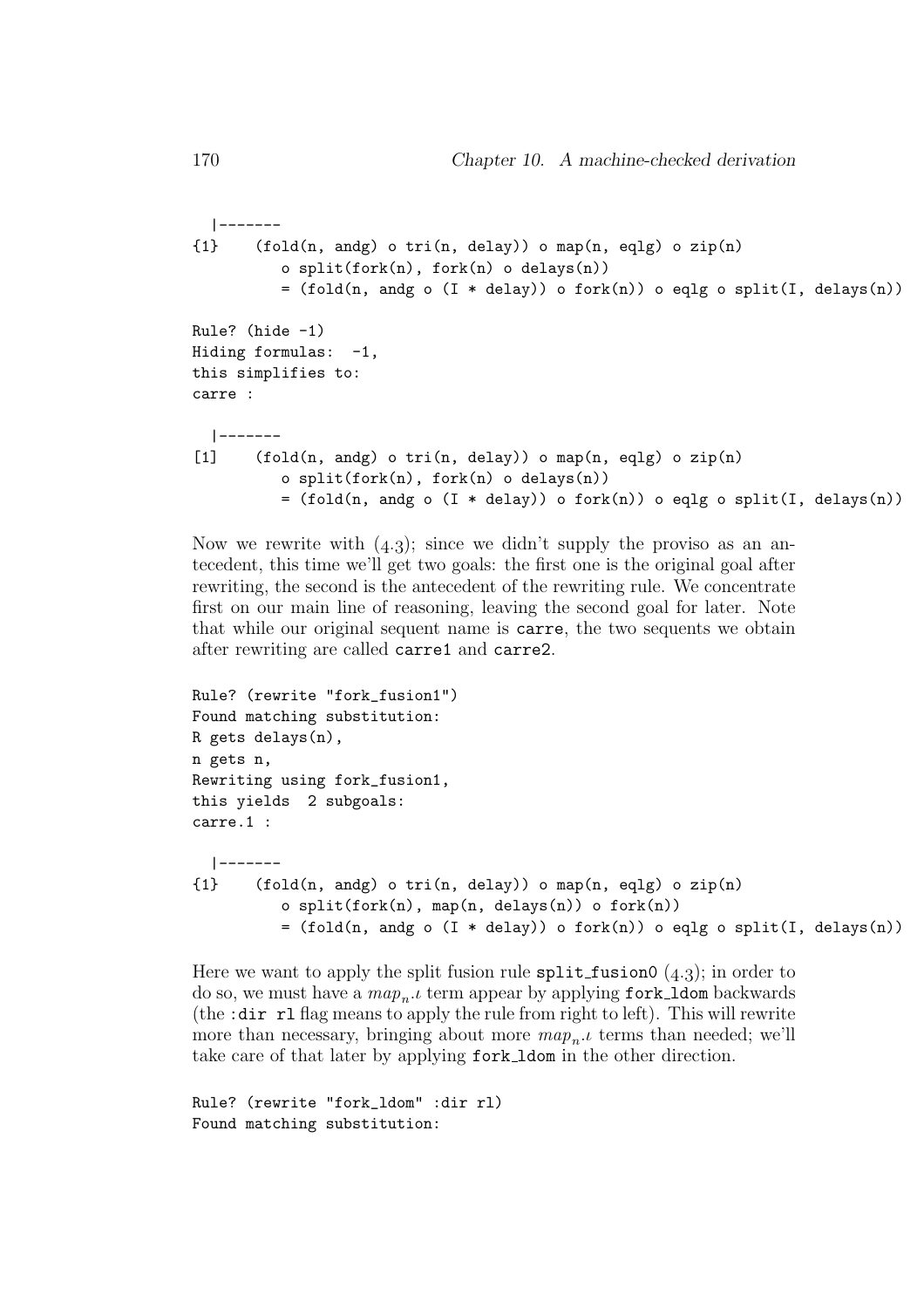```
n gets n,
Rewriting using fork_ldom,
this simplifies to:
carre.1 :
  |-------
{1} (fold(n, andg) o tri(n, delay)) o map(n, eqlg) o zip(n)
          o
        split(map(n, I) o fork(n), map(n, delays(n)) o (map(n, I) o fork(n)))
          = (fold(n, andg o (I * delay)) o (map(n, I) o fork(n))) o eqlg
            o split(I, delays(n))
Rule? (rewrite "split_fusion0" :dir rl)
Found matching substitution:
U gets map(n, 1) o fork(n),
S gets map(n, delays(n)),
T gets fork(n),
R gets map(n, I),
Rewriting using split_fusion0,
this simplifies to:
carre.1 :
 |-------
{1} (fold(n, andg) o tri(n, delay)) o map(n, eqlg) o zip(n)
          o
        ((map(n, 1) * map(n, delays(n))) o split(fork(n), map(n, I) o fork(n)))
          = (fold(n, andg o (I * delay)) o (map(n, I) o fork(n))) o eqlg
            o split(I, delays(n))
Rule? (apply (repeat (rewrite "fork_ldom")))
Applying
   (REPEAT (REWRITE "fork_ldom")),
this simplifies to:
carre.1 :
  |-------
{1} (fold(n, andg) o tri(n, delay)) o map(n, eqlg) o zip(n)
          o ((map(n, I) * map(n, delays(n))) o split(fork(n), fork(n)))= (fold(n, andg o (I * delay)) o fork(n)) o eqlg o split(I, delays(n))
```
Next we rewrite with zip map  $(4.6)$ , zip split1, map fusion  $(4.1)$ , split fusion0  $(4.3)$ , and finally simplify with the rule of composition identity id0.

```
Rule? (assoc-rewrite "zip_map")
```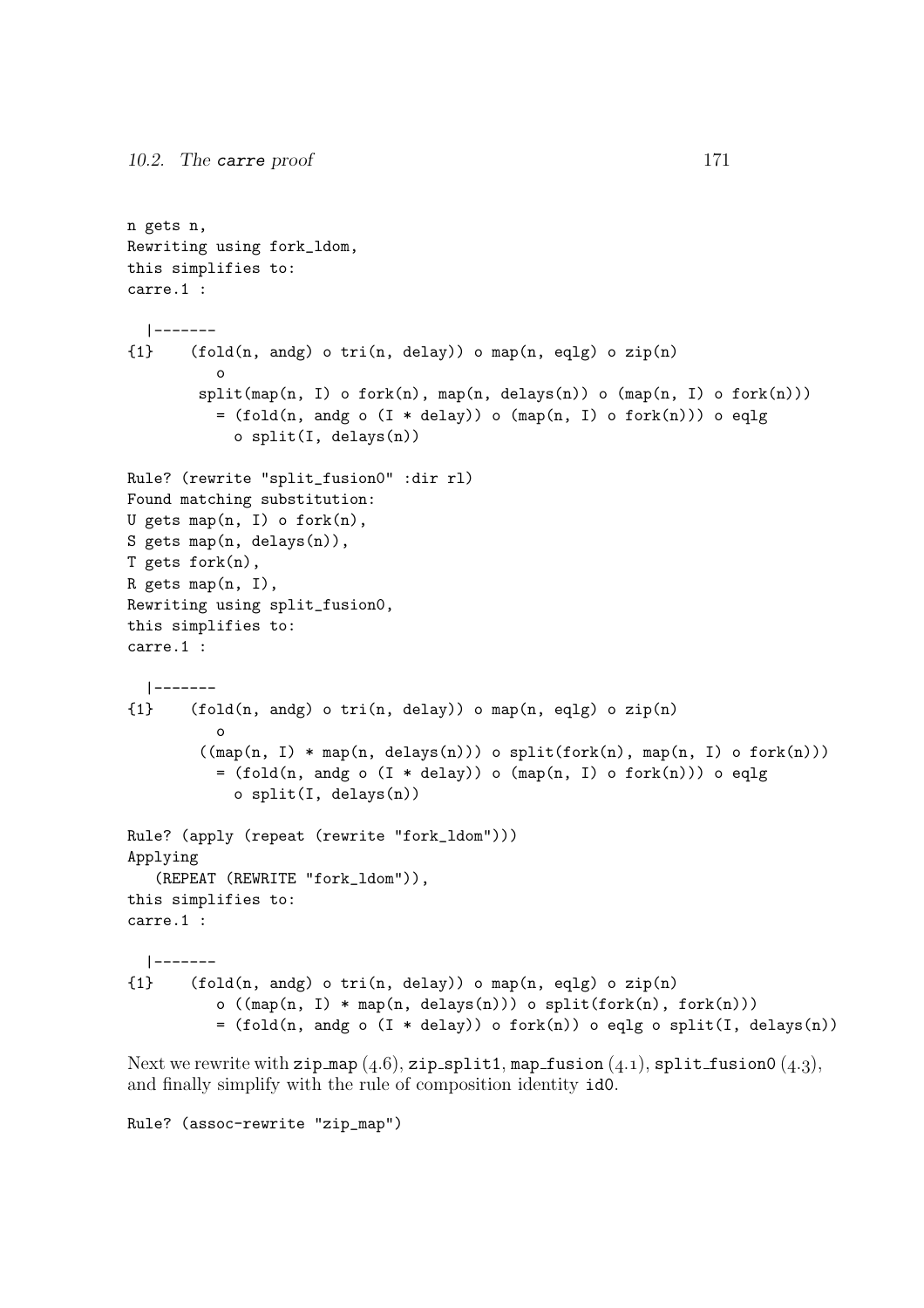```
rewriting with zip_map modulo associativity,
this simplifies to:
carre.1 :
  |-------
{1} (fold(n, andg) o tri(n, delay)) o map(n, eqlg) o map(n, I * delays(n))
          o zip(n)
          o split(fork(n), fork(n))
          = (fold(n, andg o (I * delay)) o fork(n)) o eqlg o split(I, delays(n))
Rule? (assoc-rewrite "zip_split1")
rewriting with zip_split1 modulo associativity,
this simplifies to:
carre.1 :
  |-------
{1} (fold(n, andg) o tri(n, delay)) o map(n, eqlg) o map(n, I * delays(n))
          o map(n, split(I, I))
          o fork(n)
          = (fold(n, andg o (I * delay)) o fork(n)) o eqlg o split(I, delays(n))
Rule? (assoc-rewrite "map_fusion")
rewriting with map_fusion modulo associativity,
this simplifies to:
carre.1 :
  |-------
{1} (fold(n, andg) o tri(n, delay))
          o map(n, \text{(eqlg o (I * delays(n))) o split(I, I))}o fork(n)
          = (fold(n, andg o (I * delay)) o fork(n)) o eqlg o split(I, delays(n))
Rule? (assoc-rewrite "split_fusion0")
rewriting with split_fusion0 modulo associativity,
this simplifies to:
carre.1 :
  |-------
{1} (fold(n, andg) o tri(n, delay))
          o map(n, eqlg o split(I o I, delays(n) o I))
          o fork(n)
          = (fold(n, andg o (I * delay)) o fork(n)) o eqlg o split(I, delays(n))
```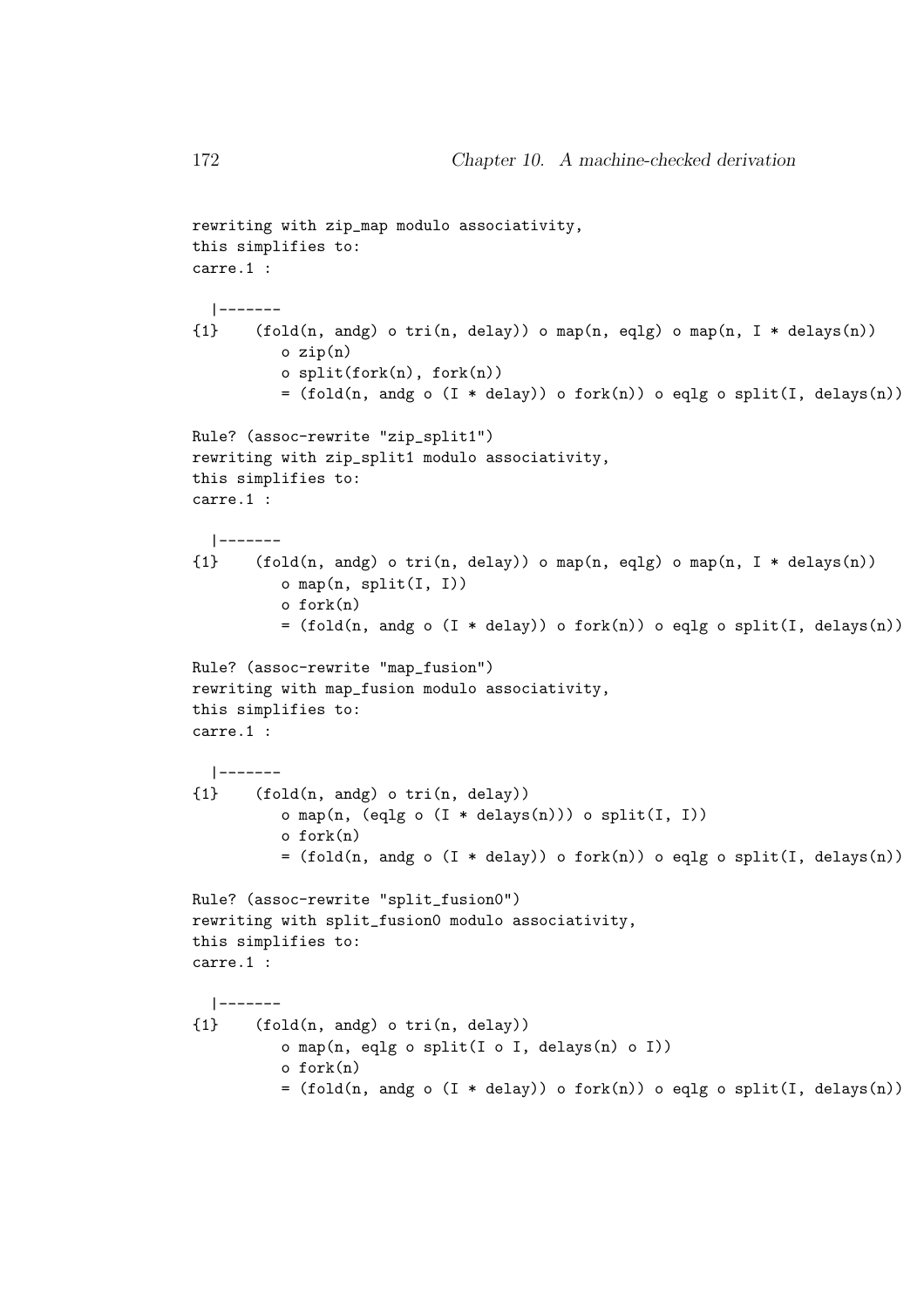```
Rule? (apply (repeat (rewrite "id0")))
Applying
   (REPEAT (REWRITE "id0")),
this simplifies to:
carre.1 :
  |-------
{1} (fold(n, andg) o tri(n, delay)) o map(n, eqlg o split(I, delays(n)))
          o fork(n)
          = (fold(n, andg o (I * delay)) o fork(n)) o eqlg o split(I, delays(n))
```
Once again we want to assoc-rewrite with fork fusion1, a conditional rewriting rule; as before, we want to provide the proviso as an antecedent, for otherwise assoc-rewrite would produce redundant subgoals. This time we do not have a ready-made lemma for the proviso so we introduce it by case analysis. We prove the theorem assuming that the proviso holds, and leave to a separate goal sequent the task of proving that it's indeed true; or, equivalently, that the negation of the proviso leads to a contradiction.

```
Rule? (case "determ?(eqlg o split(I, delays(n)))")
Case splitting on
  determ?(eqlg o split(I, delays(n))),
this yields 2 subgoals:
carre.1.1 :
{-1} determ?(eqlg o split(I, delays(n)))
  |-------
[1] (fold(n, andg) o tri(n, delay)) o map(n, eqlg o split(I, delays(n)))o fork(n)
          = (fold(n, andg o (I * delay)) o fork(n)) o eqlg o split(I, delays(n))
Rule? (assoc-rewrite "fork_fusion1" :dir rl)
rewriting with fork_fusion1 modulo associativity,
this simplifies to:
carre.1.1 :
[-1] determ?(eqlg o split(I, delays(n)))
  |-------
{1} (fold(n, andg) o tri(n, delay)) o fork(n) o eqlg o split(I, delays(n))
          = (fold(n, andg o (I * delay)) o fork(n)) o eqlg o split(I, delays(n))
```
Finally, we apply Horner's rule. The result of rewriting with horner is a sequent that contains Horner's rule proviso as a consequent; by appeal to the appropriate lemma, the main line of reasoning is concluded.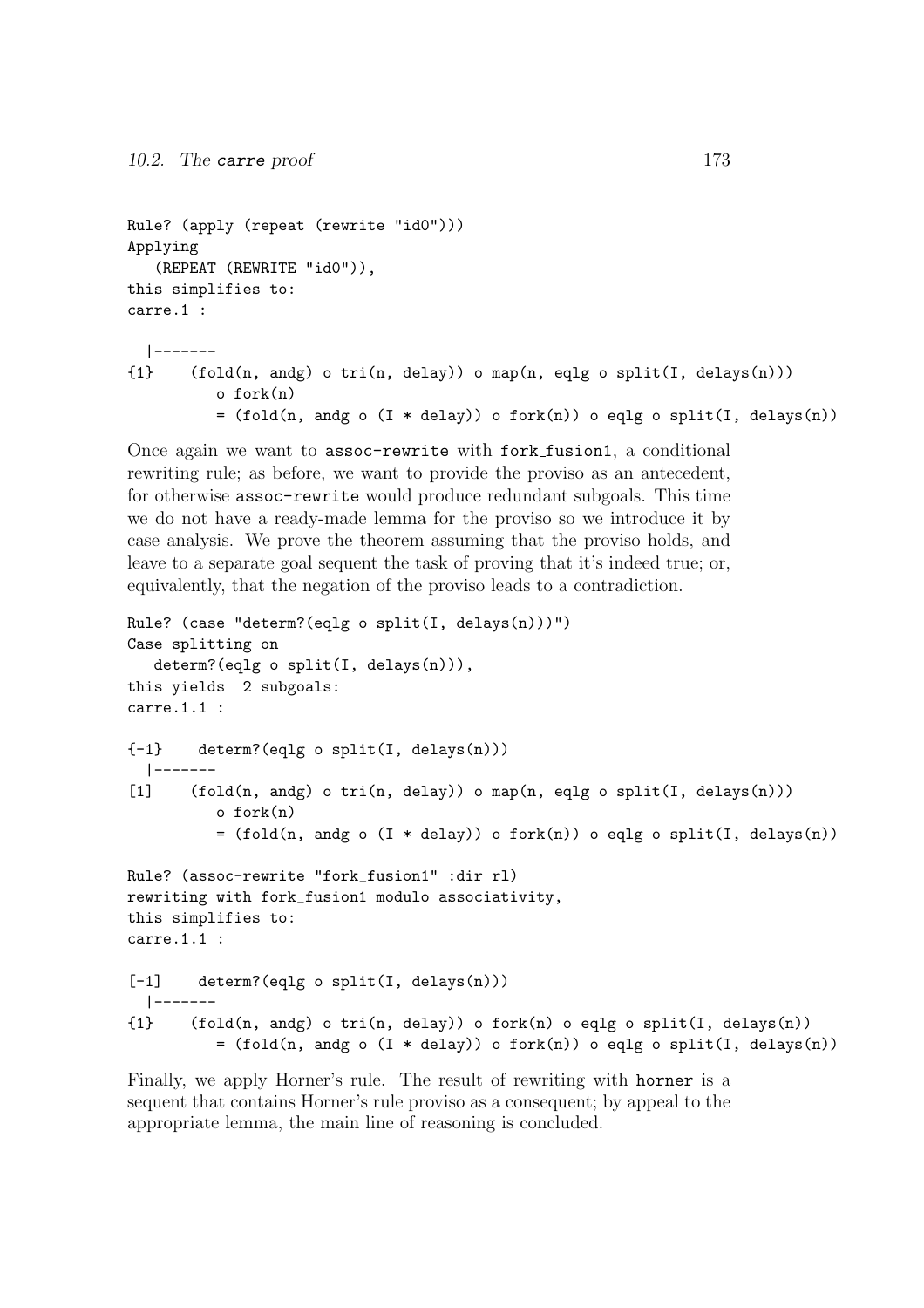```
Rule? (assoc-rewrite "horner")
rewriting with horner modulo associativity,
this simplifies to:
carre.1.1 :
[-1] determ?(eqlg o split(I, delays(n)))
  |-------
{1} andg o (delay * delay) = delay o andg
{2} (fold(n, andg) o tri(n, delay)) o fork(n) o eqlg o split(I, delays(n))
          = (fold(n, andg o (I * delay)) o fork(n)) o eqlg o split(I, delays(n))
Rule? (lemma "retiming_andg")
Applying retiming_andg
this simplifies to:
carre.1.1 :
{-1} andg o (delay * delay) = delay o andg
[-2] determ?(eqlg o split(I, delays(n)))
  |-------
[1] andg o (delay * delay) = delay o andg
[2] (fold(n, andg) o tri(n, delay)) o fork(n) o eqlg o split(I, delays(n))= (fold(n, andg o (I * delay)) o fork(n)) o eqlg o split(I, delays(n))
which is trivially true.
This completes the proof of carre.1.1.
We are now left with the task of proving the provisos for some of the rules
we applied. The first one we deal with is the one resulting from the case
analysis.
```

```
carre.1.2 :
 |-------
{1} determ?(eqlg o split(I, delays(n)))
[2] (fold(n, andg) o tri(n, delay)) o map(n, eqlg o split(I, delays(n)))o fork(n)
         = (fold(n, andg o (I * delay)) o fork(n)) o eqlg o split(I, delays(n))
```
Formula 2 is not needed, so for clarity we hide it from the sequent. This is because formula 1, the proviso, is always true. (In general, when performing a case analysis, all of the context may be needed; note that the sequent  $([], [A, B])$  is equivalent to the sequent  $([¬A], [B])$ , which amounts to proving that from the negation of  $A$ , the thesis  $B$  follows.)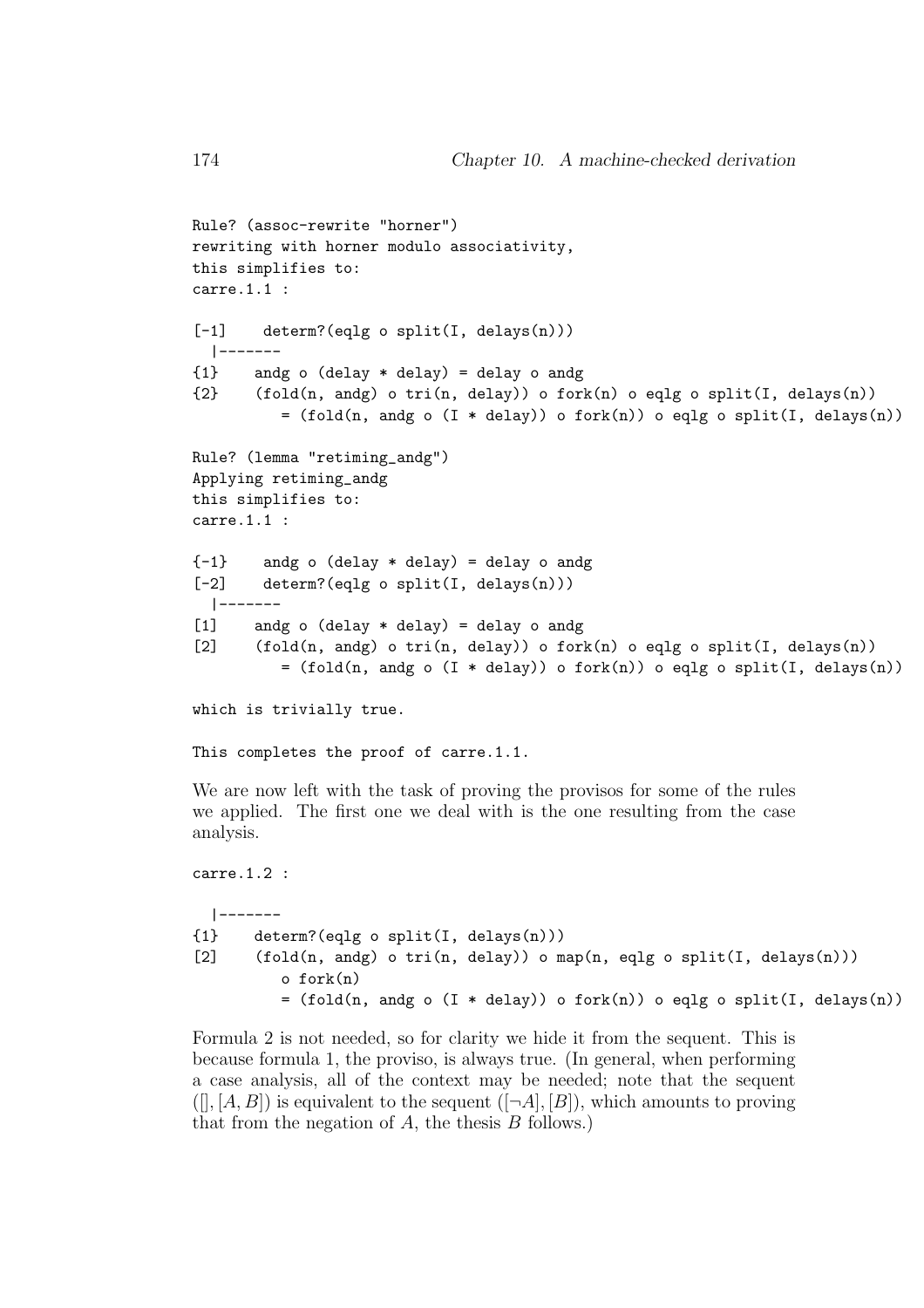```
Rule? (hide 2)
Hiding formulas: 2,
this simplifies to:
carre.1.2 :
  |-------
[1] determ?(eqlg o split(I, delays(n)))
```
We have a rule that says that to prove that the composition of two relations is deterministic, it suffices to prove that both relations are deterministic. This results in the splitting of the goal in two sequents.

```
Rule? (rewrite "comp_determ")
Found matching substitution:
S gets split(I, delays(n)),
R gets eqlg,
Rewriting using comp_determ,
this yields 2 subgoals:
carre.1.2.1 :
  |-------
{1} determ?(eqlg)
[2] determ?(eqlg o split(I, delays(n)))
```
The first subgoal is solved by expanding the definition of eqlg  $(\dot{=})$  and then applying the general lemma about retiming of a lifted relation.

```
Rule? (apply (then (hide 2) (expand "eqlg")))
Applying
   (THEN (HIDE 2) (EXPAND "eqlg")),
this simplifies to:
carre.1.2.1 :
  |-------
{1} determ?(lift2(LAMBDA x, y: inl(x = y)))
Rule? (rewrite "lift2_determ")
Found matching substitution:
f gets LAMBDA x, y: \text{inl}(x = y),
Rewriting using lift2_determ,
This completes the proof of carre.1.2.1.
```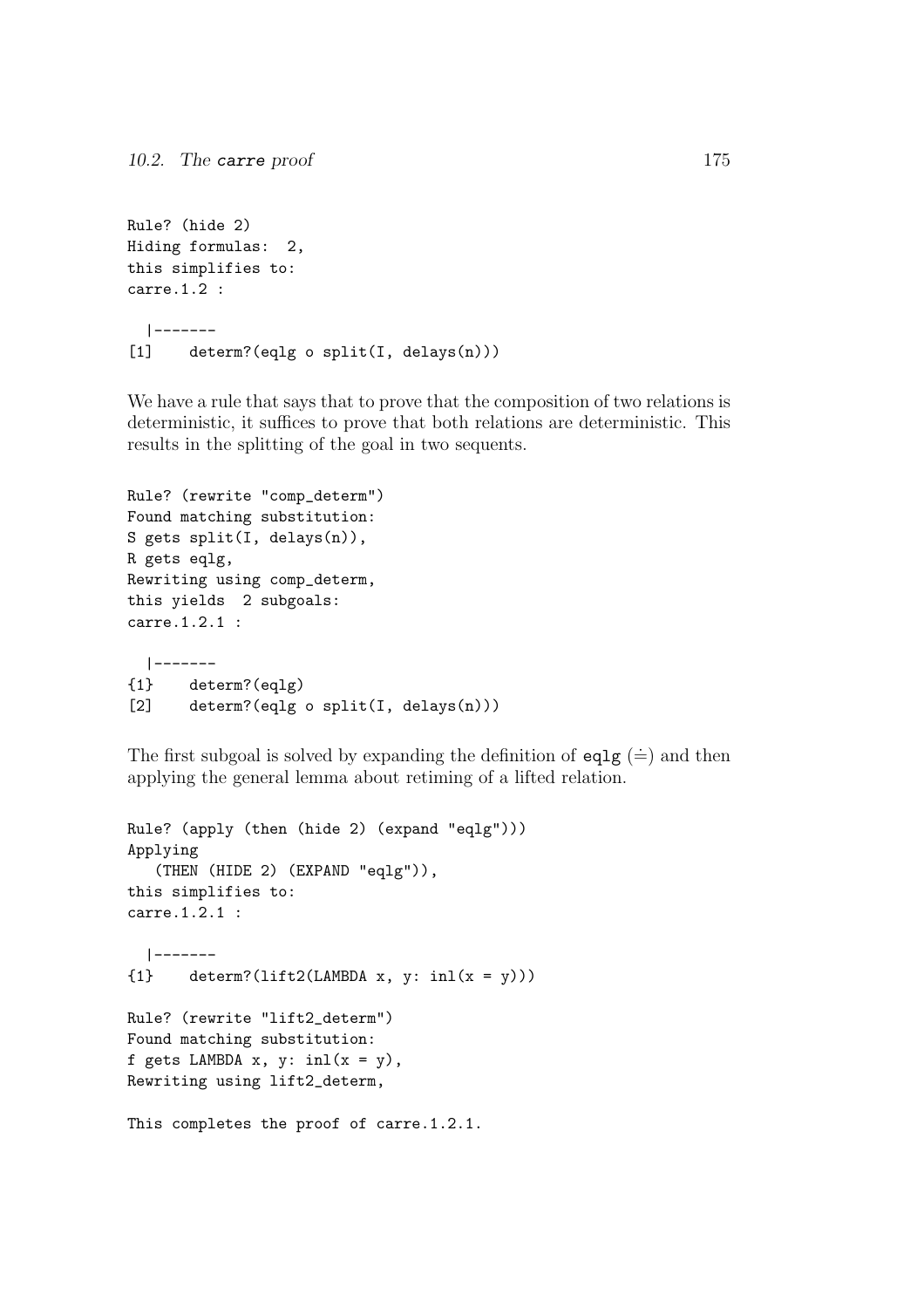The second subgoal is further split in two separate subgoals, one for each argument of split.

```
carre.1.2.2 :
  |-------
{1} determ?(split(I, delays(n)))
[2] determ?(eqlg o split(I, delays(n)))
Rule? (apply (then (hide 2) (rewrite "split_determ")))
Applying
   (THEN (HIDE 2) (REWRITE "split_determ")),
this yields 2 subgoals:
carre.1.2.2.1 :
  |-------
{1} determ?(I)
[2] determ?(split(I, delays(n)))
```
Now we must prove that the identity relation is deterministic, which is easily done by the general purpose tactic (grind).

```
Rule? (apply (then (hide 2) (grind)))
I rewrites I(y, x)to (y = x)I rewrites I(z, x)
 to (z = x)determ? rewrites determ?(I)
  to FORALL (x: U[stream[plus]]), (y: U[stream[plus]]), (z: U[stream[plus]]):
        (y = x) AND (z = x) IMPLIES y = zApplying
   (THEN (HIDE 2) (GRIND)),
```
This completes the proof of carre.1.2.2.1.

Finally, we must prove that  $\triangleleft^n$  is deterministic. This is fairly easy to do by induction; but since the other remaining subgoal also calls for the same result, it is better to have this proven as a separate lemma, rather than duplicating the argument in the present proof. By appealing twice to delays determ, the proof of carre is complete.

carre.1.2.2.2 :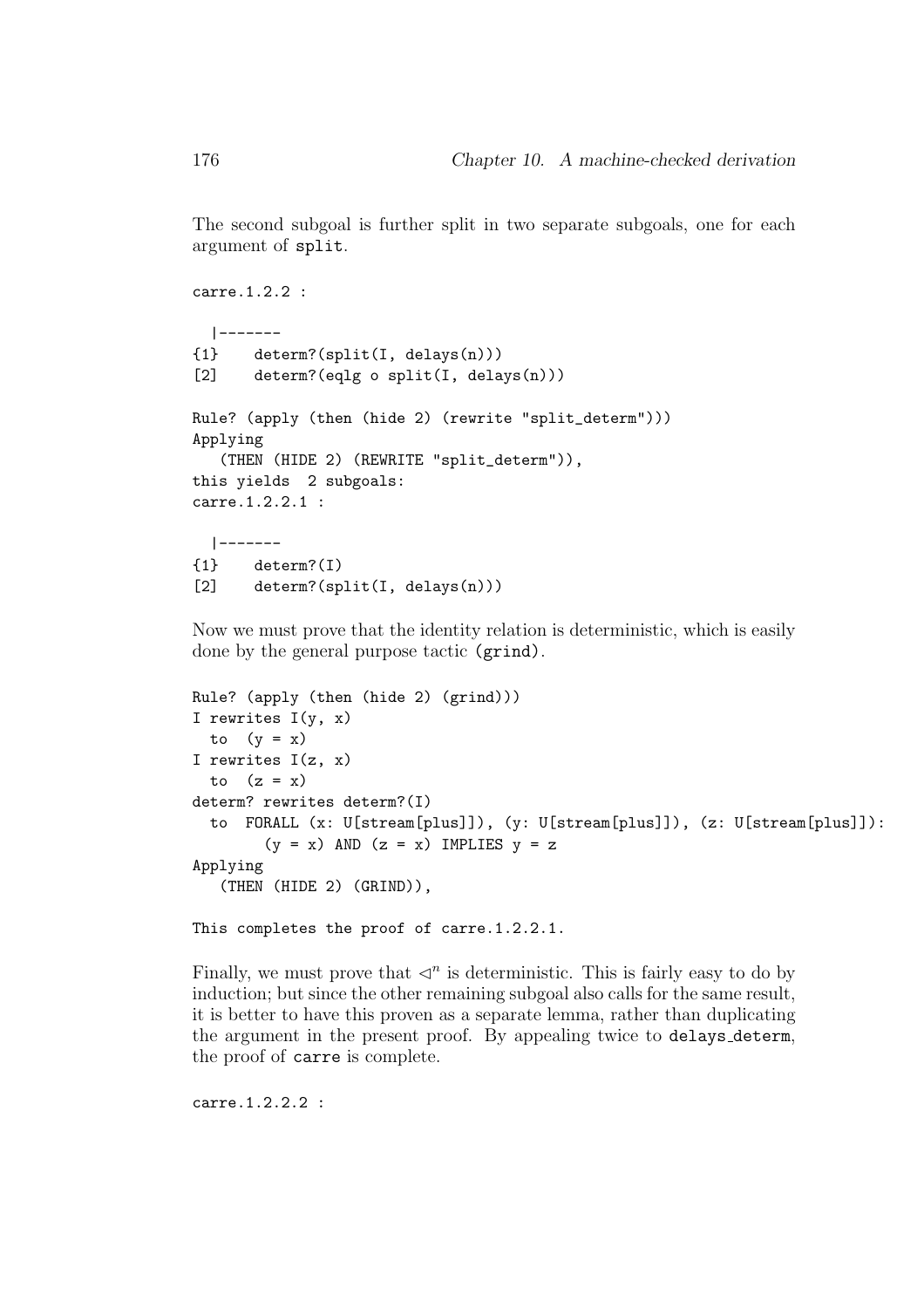```
|-------
{1} determ?(delays(n))
[2] determ?(split(I, delays(n)))
Rule? (rewrite "delays_determ")
Found matching substitution:
n gets n,
Rewriting using delays_determ,
This completes the proof of carre.1.2.2.2.
This completes the proof of carre.1.2.2.
This completes the proof of carre.1.2.
This completes the proof of carre.1.
carre.2 :
  |-------
{1} determ?(delays(n))
[2] (fold(n, andg) o tri(n, delay)) o map(n, eqlg) o zip(n)o split(fork(n), fork(n) o delays(n))
          = (fold(n, andg o (I * delay)) o fork(n)) o eqlg o split(I, delays(n))
Rule? (rewrite "delays_determ")
Found matching substitution:
n gets n,
Rewriting using delays_determ,
This completes the proof of carre.2.
Q.E.D.
```
This concludes our work on the verification of (part of) the carré problem.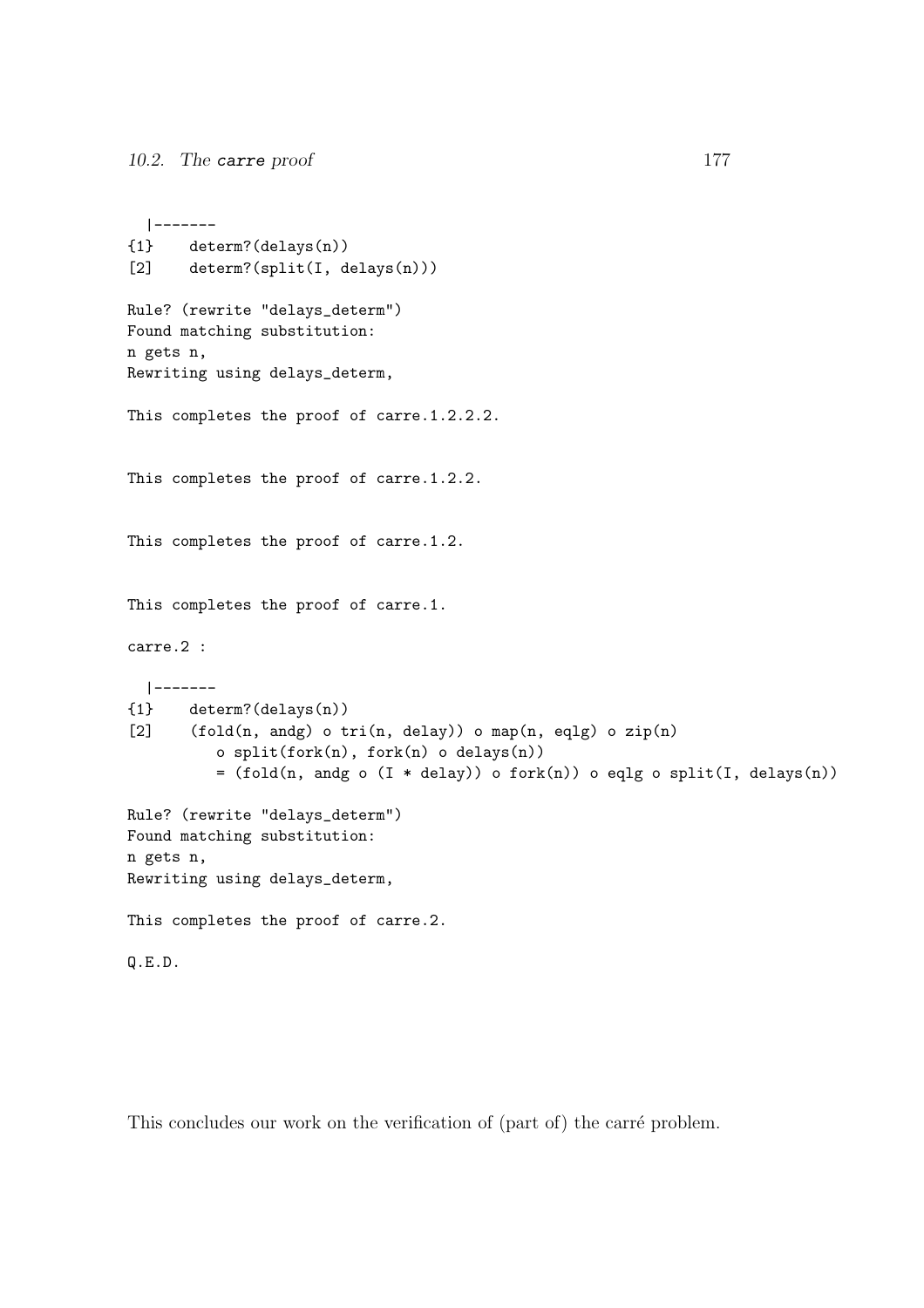## 10.3 Conclusions

We have shown how to formalize the theory of relations within the specification language of PVS, which is based on higher order logic. We proved from first principles all the rules of relational calculus, and Ruby, that we needed. We demonstrated how a general-purpose verification system can be used to do proofs in a point-free relational style.

Some of the proofs of the rules of the calculus and lemmas were for the most part conducted by letting the automated proof procedures take care of most of the work, and then leading the theorem prover step-by-step to prove the remaining sequents that it could not prove automatically. The proofs conducted in this manner are not compelling from the point of view of human readers; however they require less labour than full step-by-step proofs; and the theorems for which this strategy works are often the ones that can be easily seen to be correct. Another proof strategy, that leads to proofs that are more readable, is to lead the prover step-by-step until the task is decomposed into sequents that are easy to prove, and then letting the automated proof procedures take care of them.

But the main point of this work is to show that once the needed lemmas are available, the proof of Ruby-style derivations can be done in a fashion that is not too dissimilar to the corresponding paper-and-pencil proof.

One of the main obstacles to the use of systems like PVS is the ASCII notation, that is considerably less readable than mathematical notation (compare the terms that appear in the PVS proof of the carre theorem to the ones that appear in the corresponding derivation in page 60). The main difficulty in following the verification is in the parsing of the terms. PVS has a facility for producing L<sup>A</sup>TEX versions of proofs and theories; but this can only be used to embellish the presentation of proofs, while all interaction with the system is done in ASCII. Since we already gave a mathematical-style justification of the carr´e derivation, it seemed better to show the PVS material in the same style as one would see it by working with the system; this may be more useful to the reader who wants to reproduce our work.

It must be noted that PVS offers good assistance in the verification of theorems, but very little assistance for the construction of solutions. In our view, there are two main advantages in the use of systems like PVS. One is the uncovering of all unstated assumptions (not to mention errors!) in one's work. In this respect, the work with PVS was somewhat disappointing, for no errors were actually found in our work. The other advantage is that the effort to express things in a language, that is more formal and poorer than con-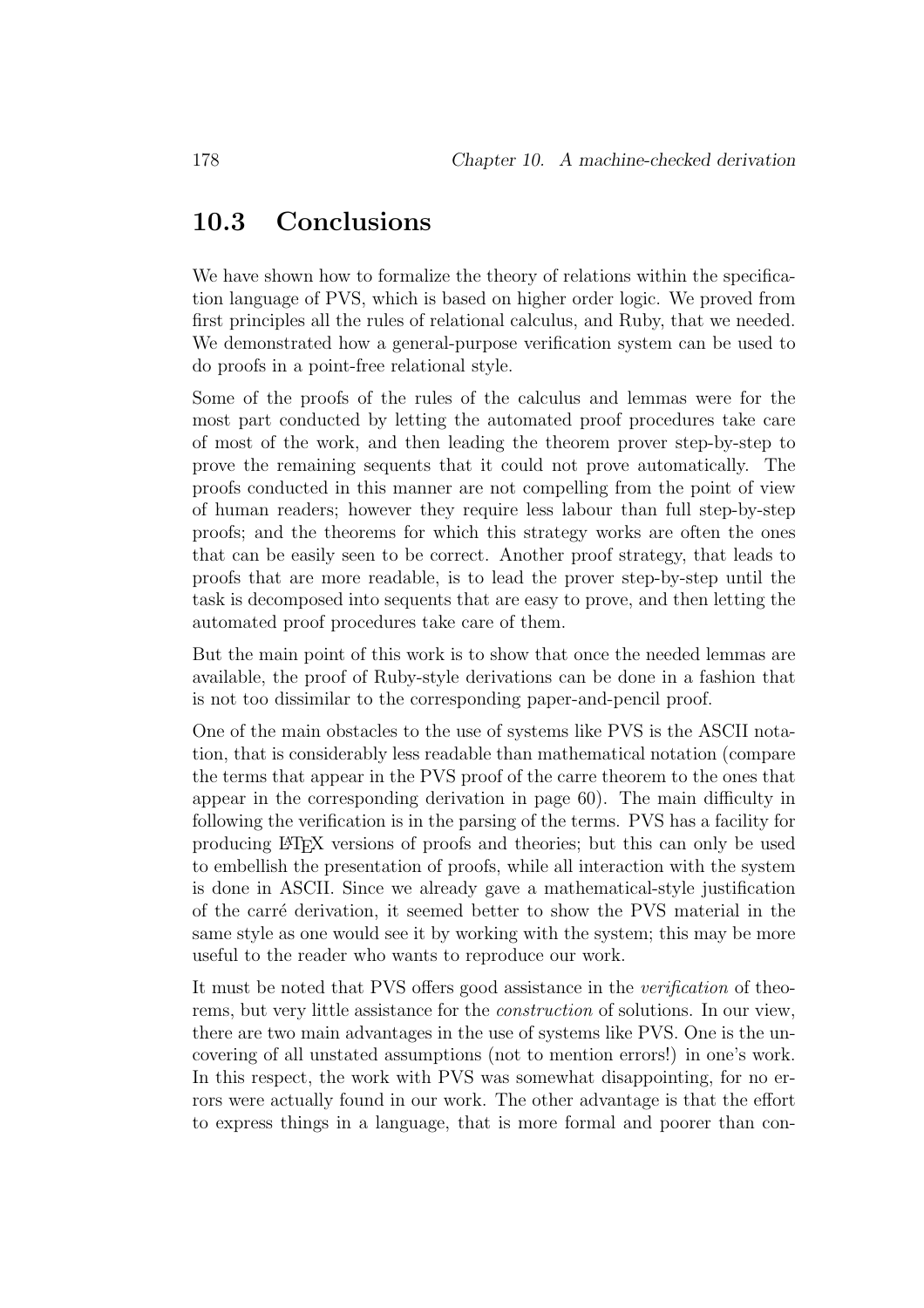#### *10.3. Conclusions* 179

ventional mathematical language, may lead to simpler definitions and better understanding.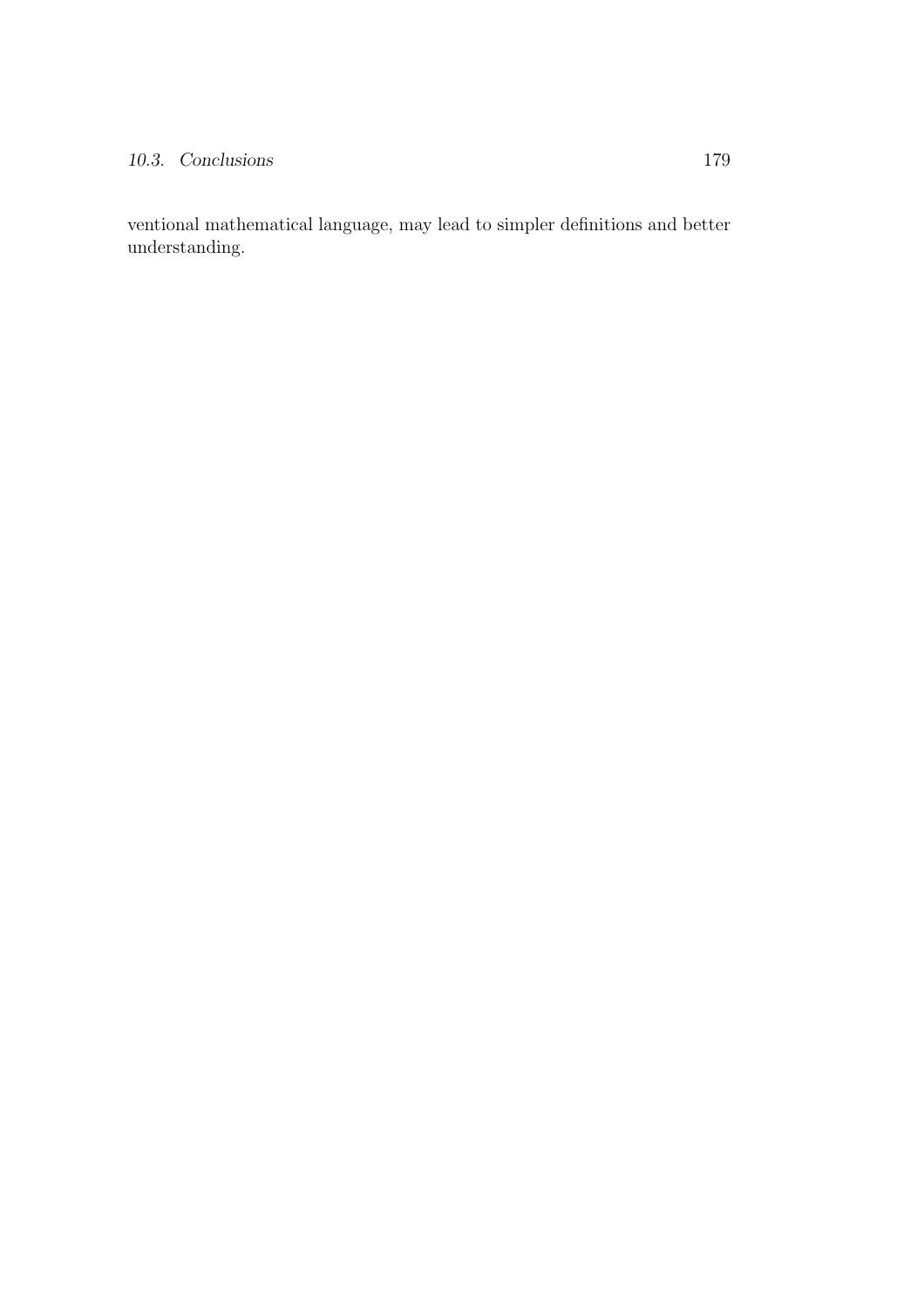

Figure 10.0: The hierarchy of theories by inclusion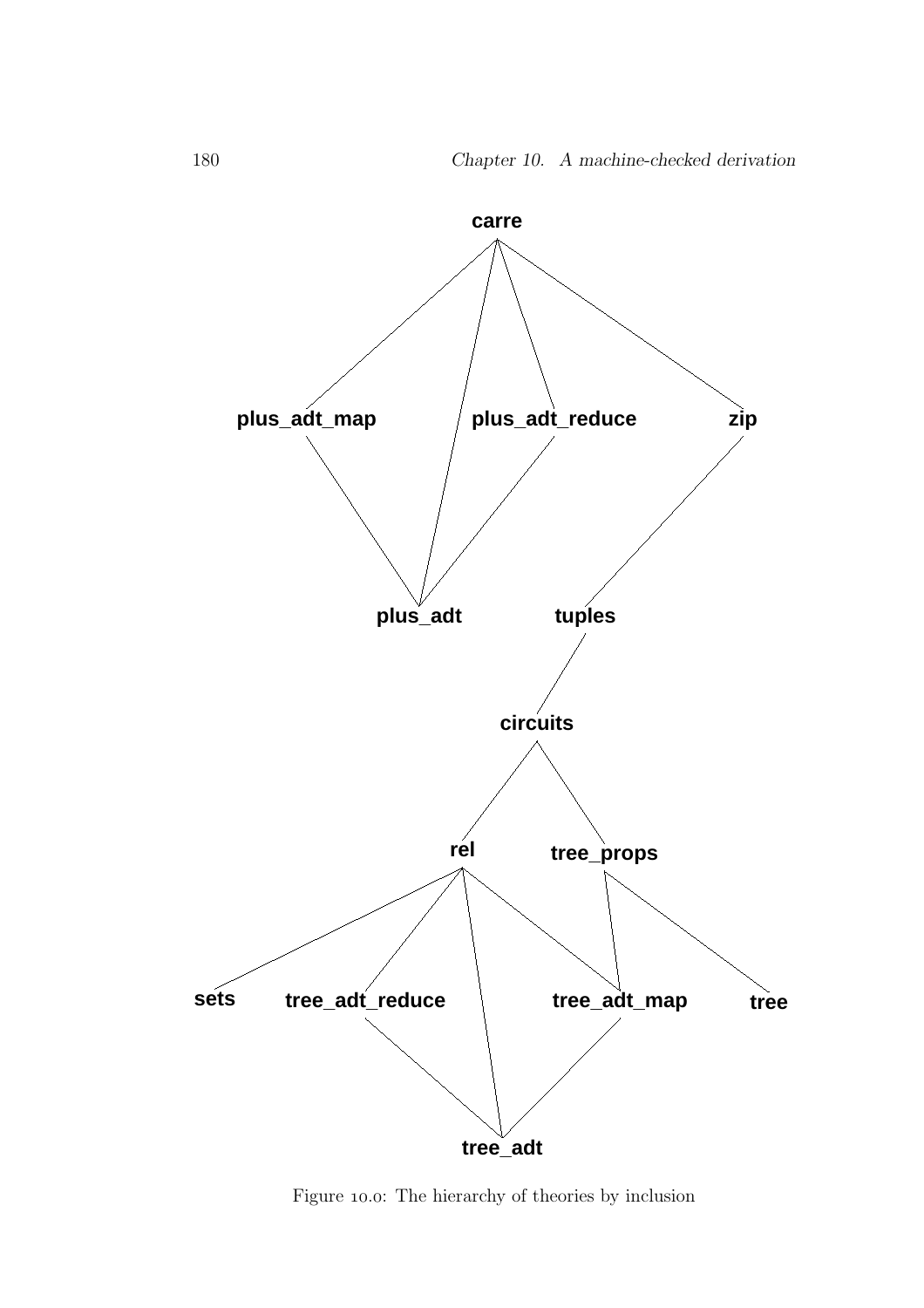

Figure 10.1: The structure of the proof of id0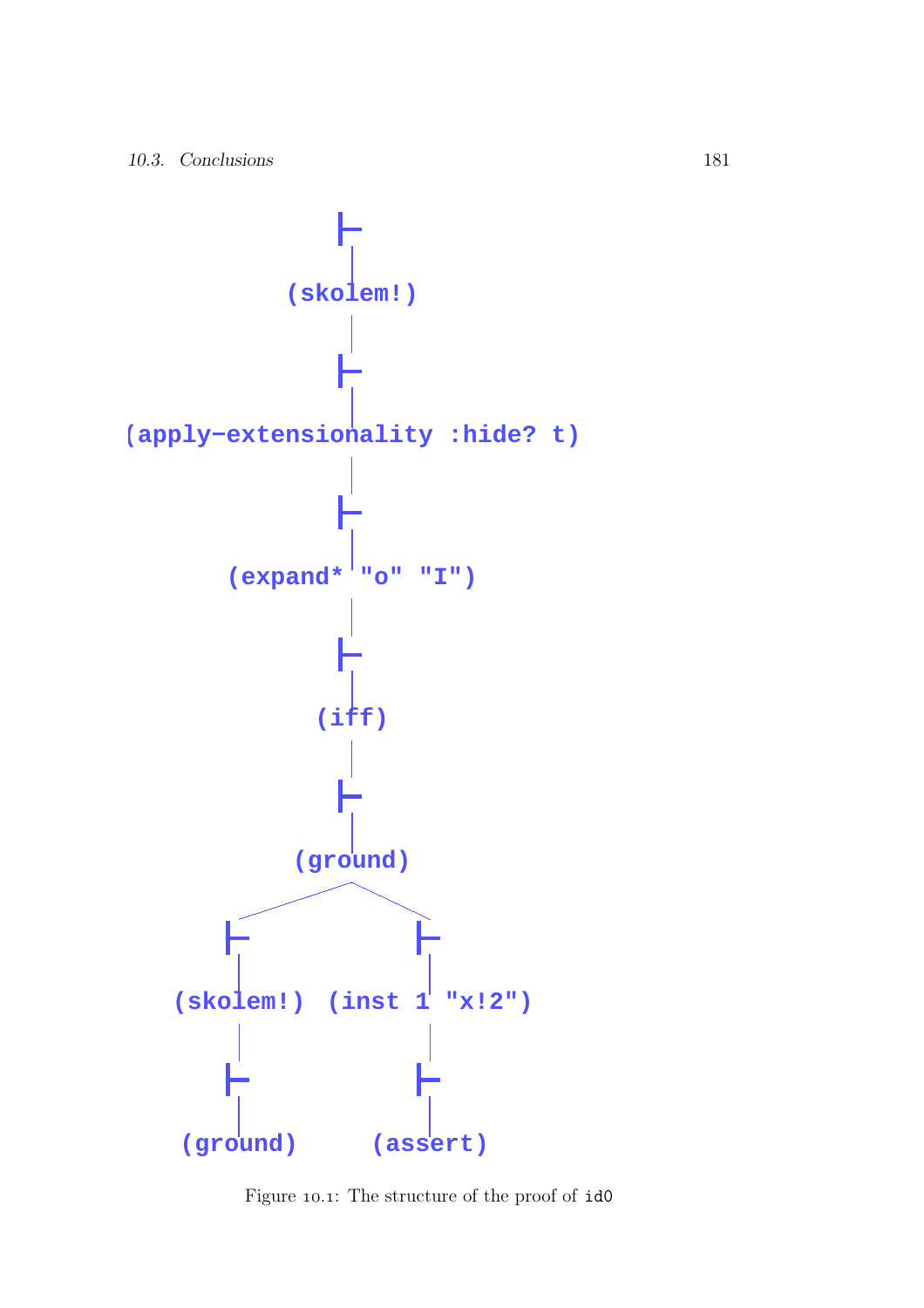```
(defstep assoc-rewrite (lemma &optional (fnums *)
                              subst (target-fnums *)
                               (dir LR) (order IN))
 (apply
  (then*
   (repeat (rewrite "comp_assoc" :dir rl :target-fnums target-fnums))
   (repeat (then (rewrite lemma
                           :subst subst :fnums fnums :dir dir
                           :target-fnums target-fnums)
                  (rewrite "comp_assoc")))
   (repeat (rewrite "comp_assoc" :dir rl)) ))
 "Applies a rewriting rule modulo associativity of composition"
 "rewriting with ~a modulo associativity" )
```
Figure 10.2: The assoc-rewrite proof strategy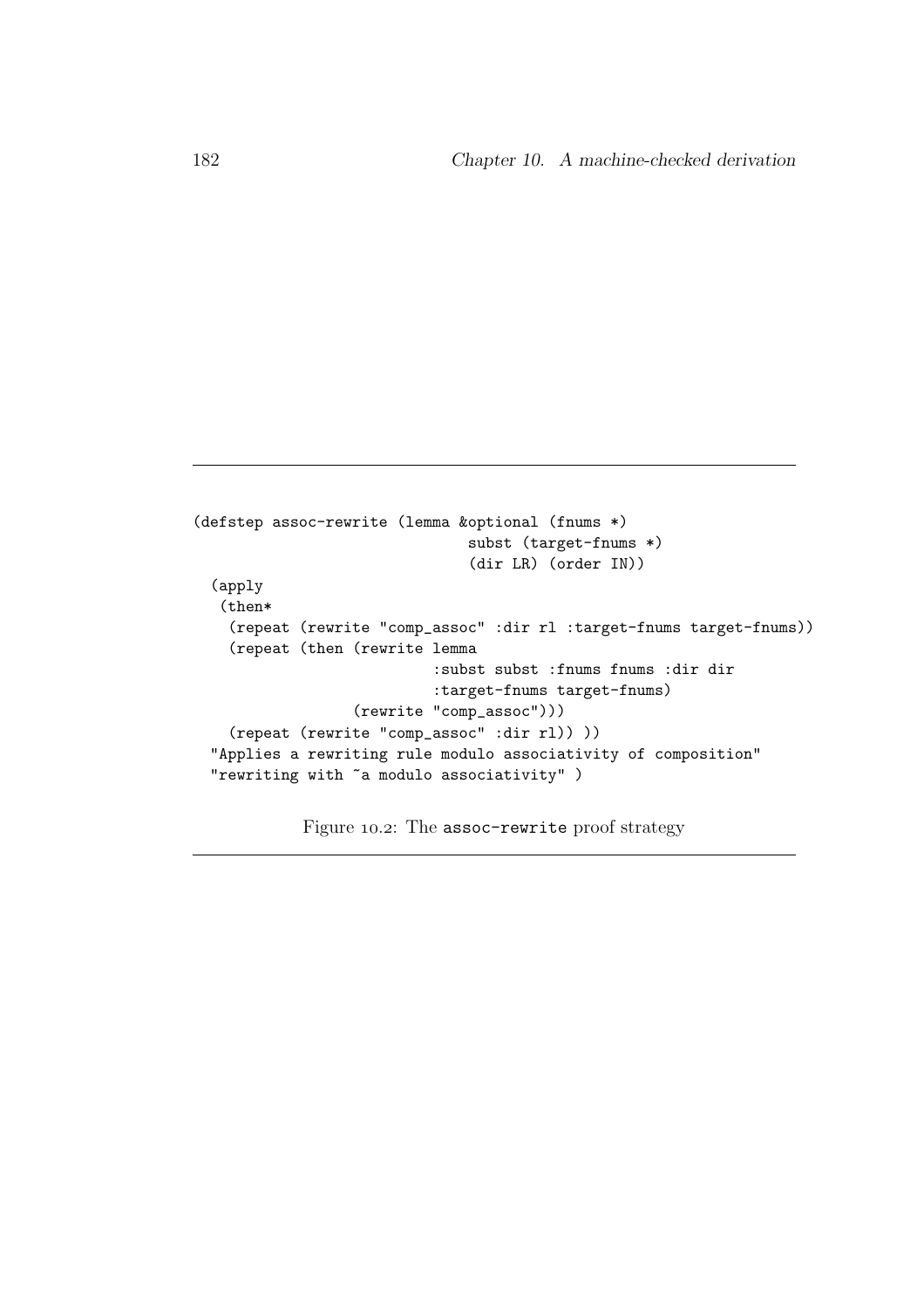

Figure 10.3: The proof tree of the carre theorem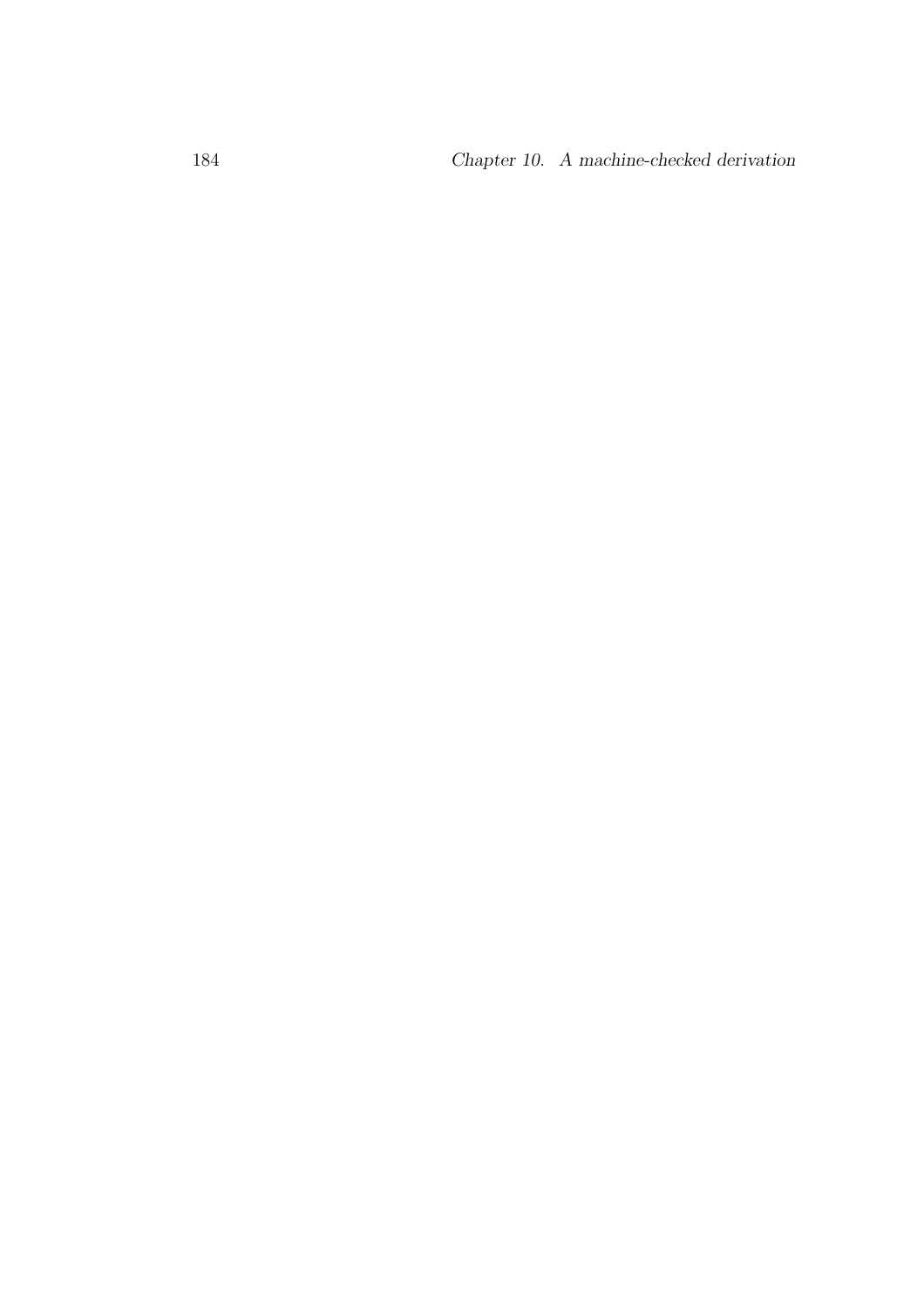#### Chapter 11

#### Conclusions and discussion

It is customary to define Ruby circuits as relations between two streams, which may be tuple-valued. In this thesis instead we define circuits as relations between trees of streams; so we may have a relation between, say, two pairs of streams, whereas in Ruby literature one would find a relation between two pair-valued streams. The reason for this different choice is the wish to depart as little as possible from relational calculus as defined in [0]. The standard relational definition of product, as defined in chapter 2, is

$$
(11.0) \quad (x,y)\langle R\times S\rangle(z,v) \equiv x\langle R\rangle z \wedge y\langle S\rangle v.
$$

But then the product of two relations is a relation between two *pairs* of values. In Ruby this is taken care of by using this variant definition of product:

$$
(11.1) \quad [R, S] = \widetilde{zip} \circ R \times S \circ \widetilde{zip} \vee,
$$

where  $\widetilde{zip}$  is the relation that transforms a pair of streams into a stream of pairs, defined by  $(3.10)$  at page 36. A similar thing applies to split. Now, it is perfectly acceptable to build a calculus of circuits that uses  $(11.1)$  and doesn't use  $(11.0)$ . But suppose we want the universe U to contain not just streams but also other values such as, say, the integers. This is necessary in order to define, e.g., mem (section 7.0). Then we have that product and split are no longer defined over all relations, but only on relation between streams. To overcome this undesirable fact, one can then define two products, the ordinary one  $(11.0)$  and the product for circuits  $(11.1)$ . Then one needs two versions of the split operator; then two versions of the projections. This causes a proliferation of operator symbols, which is unfortunate since the relational calculus uses many operators already; and does not change the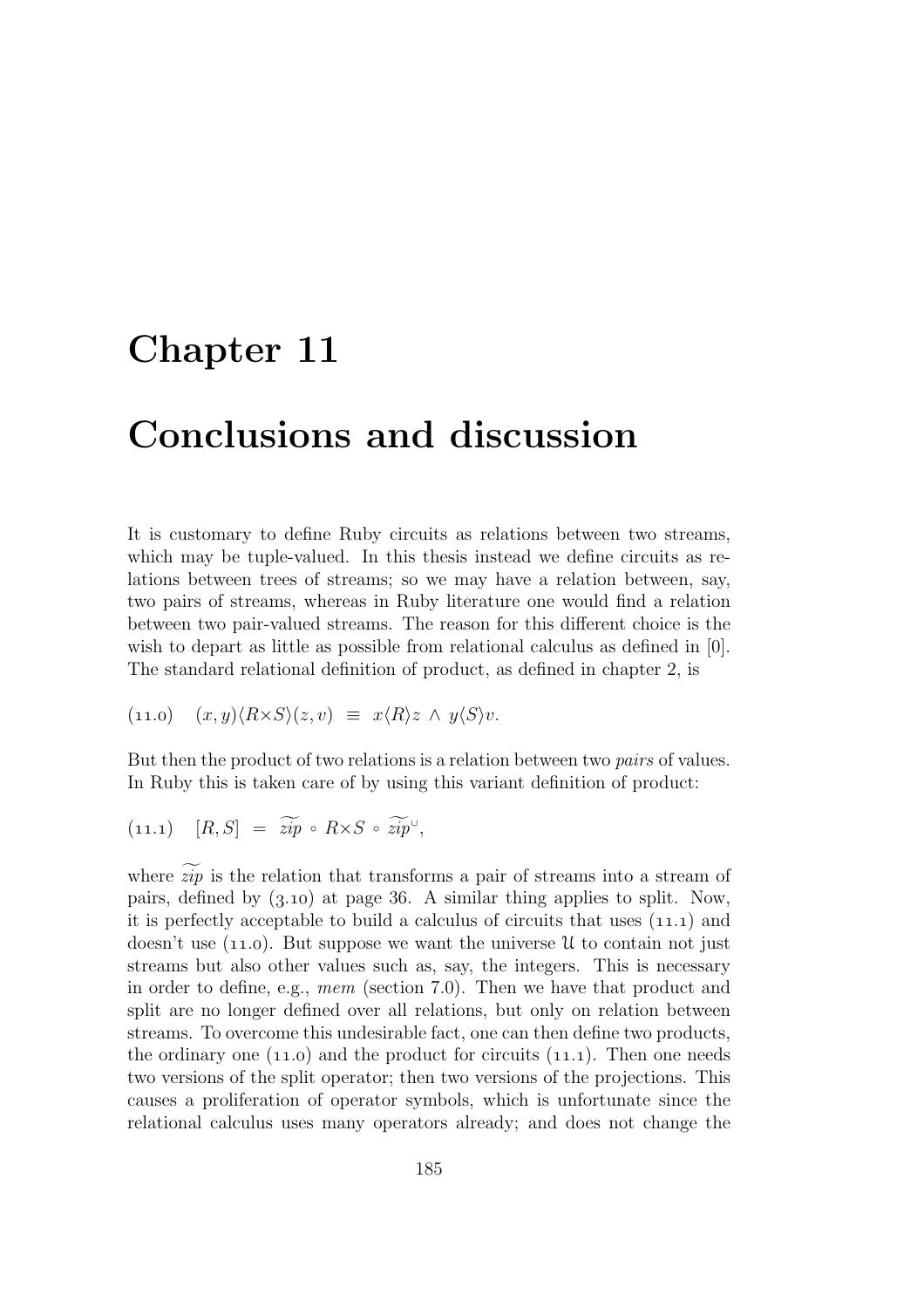problem of  $(11.1)$  not being defined over all relations. For this reason we prefer not to use  $(11.1)$  and accept the fact that a circuit is a relation between arbitrary pairings (that is trees) of streams.

There is another possible advantage to employing  $(11.1)$  for circuits. Sandum [47] notes that some Ruby circuits involving bundle are not implementable. For instance,  $[\bar{\iota}, \mathcal{B}]$  satisfies

$$
a\langle [\overline{\iota}, \overline{\mathcal{B}}] \rangle b \equiv \forall (n :: \ll.(a.n) = \ll.(b.n) \land \gg.(a.2n) = \ll.\gg.(b.n) \land \gg.(a.(2n+1)) = \gg.\gg.(b.n)),
$$

and any implementation of  $[\bar{\iota}, \bar{\mathcal{B}}]$  would require unbounded memory. This is due to the fact that the two devices in parallel are supposed to read a pairvalued stream. Hence they must work in synchrony. But  $\overline{\iota} \times \overline{\mathcal{B}}$  reads from a pair of streams, and an implementation where  $\bar{\iota}$  and  $\bar{\mathcal{B}}$  work asynchronously is possible.

However, it is not clear how to make use of this apparent greater generality. If the two streams read by a device  $R \times S$  are read at different speeds, then there should be some way to relate the state of R with the state of  $S$ ; in other words, we must have a way to define some  $T$  that when composed as in  $T \circ R \times S$  can make use of the outputs of both R and S. Such a T should be some kind of arbiter, that is able to accept actions from  $R$  and  $S$ asynchronously. This is a line of investigation that we haven't pursued; it look promising as it hints at a way to define a version of Ruby for asynchronous circuits.

Now we must admit that defining product as in  $(11.0)$  bears the disadvantage that many definition are more complicated than what we'd have when defining product by  $(11.1)$ , notably the definition of delay and bundle; and the proofs of the related properties are similarly more complicated. But this is a problem only with the proofs of the rules of the calculus of Ruby; circuit derivations are largely unaffected by our different choice of in the definition of product, since most rules of the calculus, like fusion, hold both for  $(11.1)$ and  $(11.0)$ .

It is interesting to note that there is at least one calculus equality that does *not* hold for  $\times$ , while it holds for  $[-,-]$ : (see the discussion at page 196): it holds

$$
(11.2) \quad \mathcal{B}^{\cup} \circ \mathcal{B} = [\iota, \iota],
$$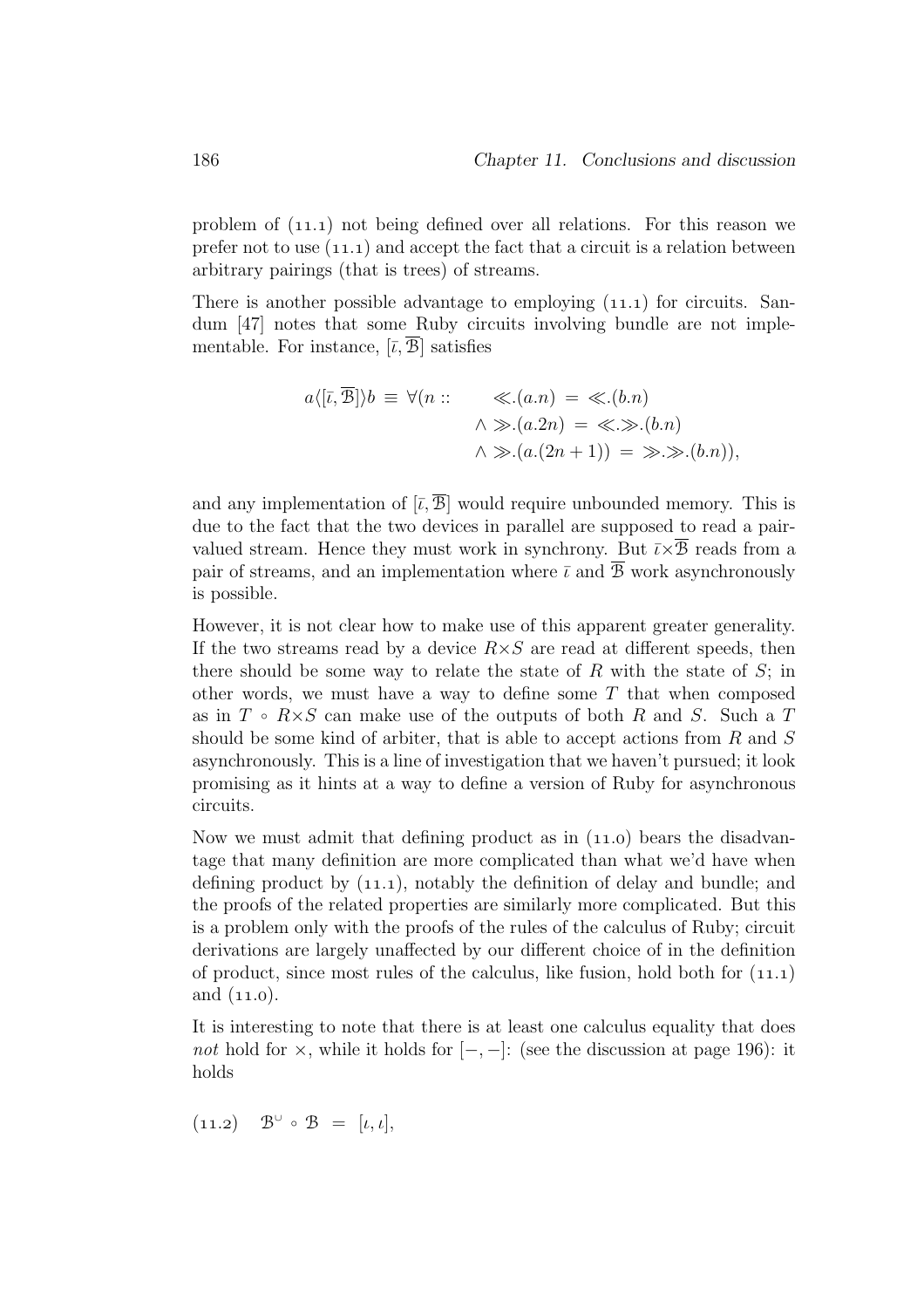but not  $\mathcal{B}^{\cup} \circ \mathcal{B} = \iota \times \iota$ . Given that we wish to avoid (11.1), the best alternative rule we can formulate is

$$
(11.3) \quad \mathcal{B}^{\cup} \circ \mathcal{B} \circ A = A,
$$

for A a shape-symmetric monotype; see theorem  $(B.2)$  at page 196. It is not clear whether this fact is an argument for or against our style of Ruby, since there is a good reason, in terms of circuits interpretation, for not wanting  $(11.2)$  to hold. What the circuit on the lhs of  $(11.2)$  does is to take a pair of values and sending them one at a time through a single wire, and then recompose the pair. But there is no restriction on the type of the elements of the pair; for instance, the first element may be a scalar wire, while the second is a pair. This makes it difficult to imagine the interpretation of the internal wire that connects the  $\mathcal{B}^{\cup}$  component with the  $\mathcal{B}$  in the circuit  $\mathcal{B}^{\cup} \circ \mathcal{B}$ , for it must be a wire able to transmit values of widely differing shapes. On the other hand, theorem  $(11.3)$  tells us the much weaker fact that, whenever we can prove that all elements of a pair of wires recursively share the same pairing structure, then it is possible to cancel composition with  $\mathcal{B}^{\cup} \circ \mathcal{B}$ .

It may be countered that terms like  $\mathcal{B}^{\cup} \circ \mathcal{B}$  may arise in the course of calculations, but need never be implemented; and certainly theorem  $(11.2)$ is useful for simplifying calculations. In conclusion, whether it is desirable or not to define product so that  $(11.2)$  holds is a matter of opinion.

> \* \* \*

The informal picture interpretation of circuit terms that we used is essentially monodimensional: the circuit extends horizontally. This is due to the fact that the relations of our calculus are binary, so they are like a circuit component with just two "ports". In contrast, traditional circuit diagrams extend in two dimensions: components may well have connections entering and exiting in all directions.

It is common in Ruby to extend the picture interpretation to two dimensions, by interpreting the second element of the left domain and the first element of the right domain as "vertical". Nevertheless, it's nice to see that a lot of ground can be covered by the simpler monodimensional picture interpretation, at least for the kind of circuits that we consider in this thesis.

A problem with the current state of Ruby is the absence of a textbook. Existing expositions are in the form of lecture notes, and often quote laws without proof. Laws that are often used without proof are the retining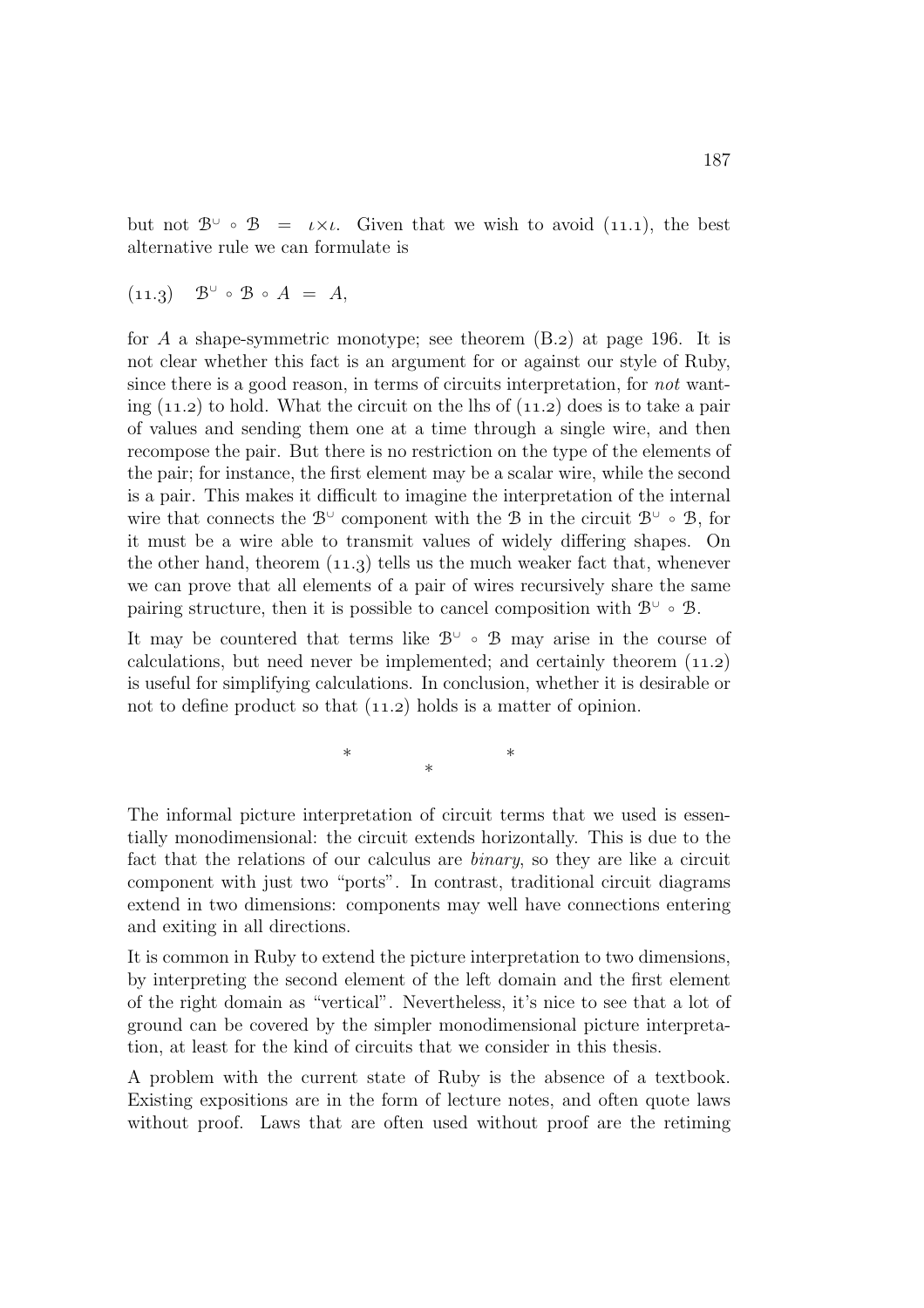and slowdown laws. We give full and detailed proofs for these laws in the appendix.

Many Ruby laws are proved to hold for combinational circuits, and then extended to arbitrary circuits by the "lifting theorem", which states that for "timeless" circuits (i.e., a circuit as defined by definition  $3.9$ ), many laws can be so extended. We feel no need for such theorem, since we found most Ruby laws can be easily proved by standard relational calculus.

In conclusion, it is difficult to assess the usefulness of a calculus. In this thesis there are no deep or difficult new theorems; on the contrary, we tried to make everything uniformly straightforward. This work is about method and notation: two things of paramount importance in Computing Science. The whole discipline of "programming language design" is about finding convenient notations to express programming concepts.

Much of this work was driven by the desire to see how Ruby could handle problems somewhat different from those one finds in the literature. It is clear that Ruby shines in regular array computations, such as matrix multiplications or convolution filters; but the real limits of Ruby applicability have not yet been clearly identified. A difficulty one often encounters when working with Ruby is that wiring relations can quickly become unmanageable.

In our opinion, the strength of Ruby is in the fact that memory elements are not named; this makes laws like the retiming law or the slowdown theorem very simple to state and apply; in contrast, stating these laws for a notation like Tangram would be difficult. On the other hand, this strength is also a weakness, for the risk of getting bogged down with overly complicated wiring relations. CSP-like notations have their own set of identity laws (Hoare [22]); identifying the overlap and differences between CSP and Ruby laws could be interesting further work.

One area where Ruby could be improved is in the handling of multiplexers, or "if-then-else". In its full generality this kind of component is shunned in Jones [24], for the reason that it enjoys few useful laws. However, the kind of circuits one can obtain without a choice component is limited. A first step in using choice within Ruby is our "junc" component; it could be interesting to try to generalize it, so to have a combinator that is more similar to "junc" as defined by Aarts et al. [0].

It is arguable that computing with relations is a different paradigm that is not nearly fully explored. It seems there are many tricks and techniques and methods yet to be discovered; I look forward with curiosity and anticipation to the results of future research.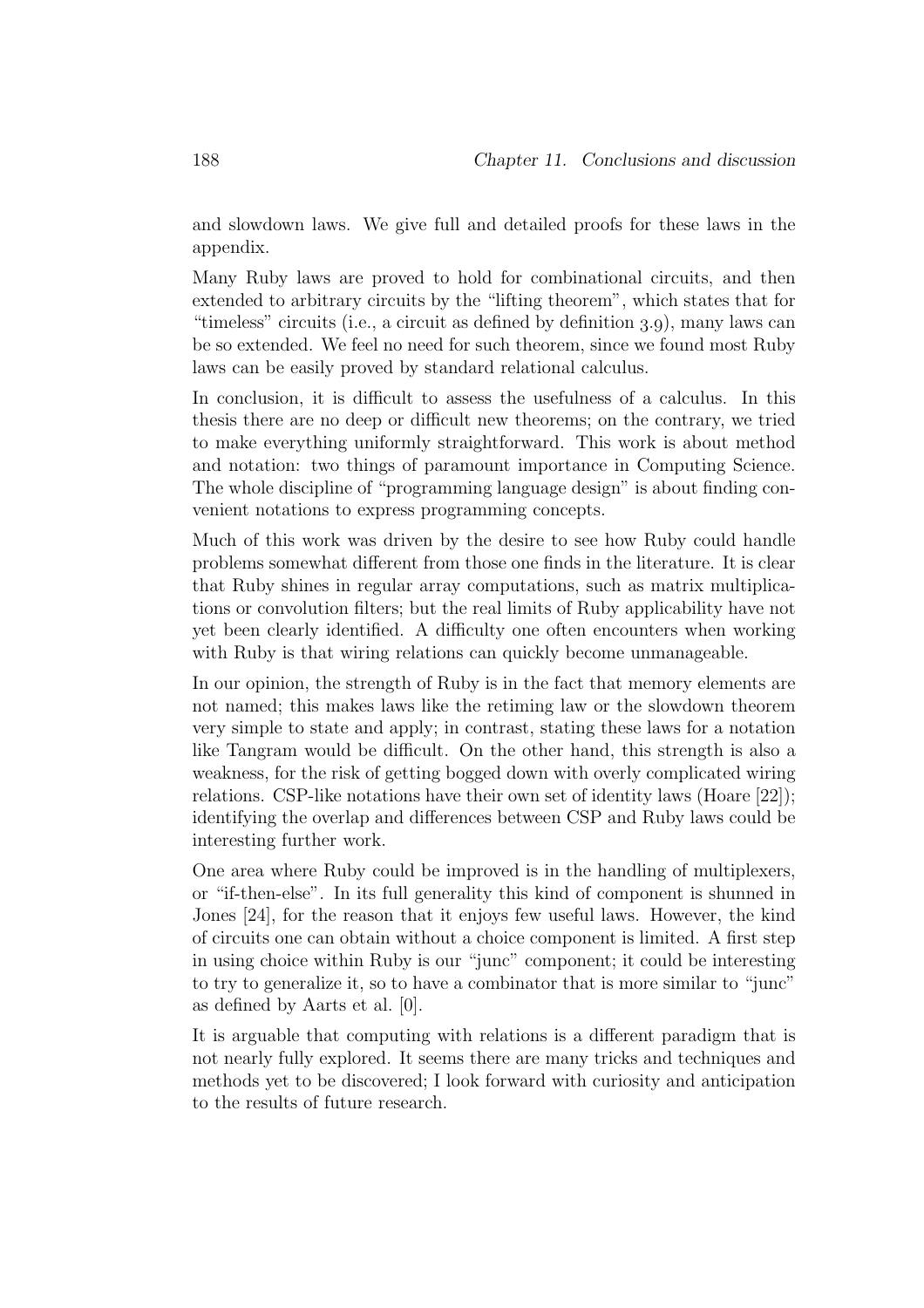## Appendix A

## Proofs of the delay and retiming laws

This section contains proofs of the properties of delay and, in particular, the retiming laws. The proof of  $(3.4)$  is as follows:

$$
\begin{aligned}\n&\triangleleft < = \iota \\
&\equiv \left\{ \begin{array}{c}\n\text{definition of } \triangleleft, \iota \\
(\mu(X \mapsto \partial \cup X \times X)) < = \mu(X \mapsto \bar{\iota} \cup X \times X) \\
&\Leftarrow \left\{ \begin{array}{c}\n\mu\text{-fusion} \\
\forall(X:: (\partial \cup X \times X) < = \bar{\iota} \cup X < \times X <)\n\end{array}\right. \\
&\Leftarrow \left\{ \begin{array}{c}\n\text{domains distribute through } \cup \text{ and } \times \\
\partial < = \bar{\iota} \land X < \times X < = X < \times X < \\
\text{definition of } \partial, \bar{\iota} > \n\end{array}\right.\n\end{aligned}
$$

The proof of the first part of  $(3.2)$  is as follows:

$$
\begin{aligned}\n&\triangleleft \circ \iota \times \iota \\
&= \left\{ \begin{array}{c} \text{definition of } \triangleleft \right. \\
(\partial \cup \triangleleft \times \triangleleft) \circ \iota \times \iota \\
&= \left\{ \begin{array}{c} \text{composition distributes over union} \\
\partial \circ \iota \times \iota \cup \triangleleft \times \triangleleft \circ \iota \times \iota \\
&\downarrow \partial \text{ is not defined for pairs, (2.1)} \end{array} \right.\right\} \\
&\triangleleft \times \triangleleft\n\end{aligned}
$$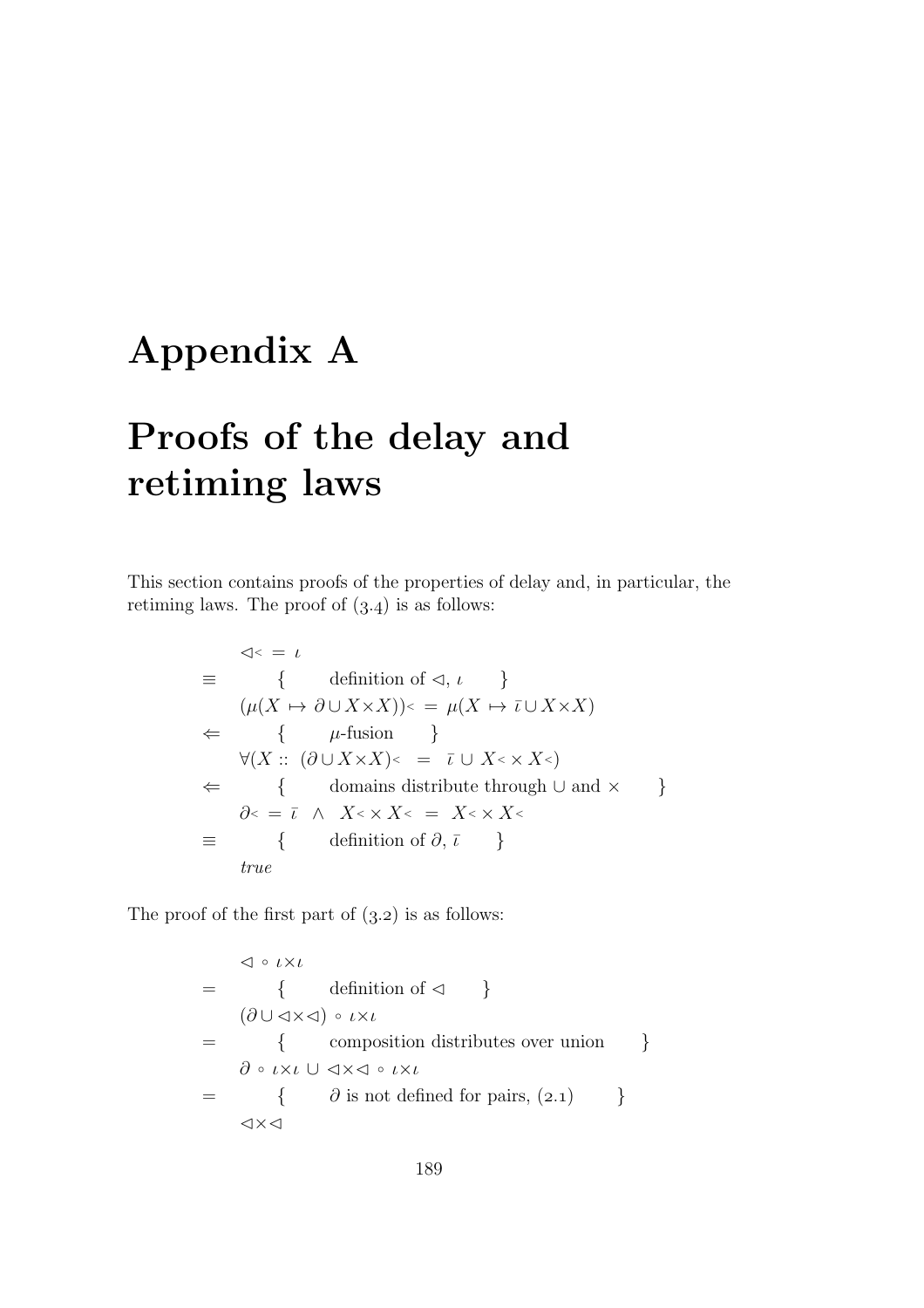The proof of the second half, and of the corresponding properties of  $\triangleright$ , are similar.

The next calculation establishes property  $(3.14)$ .

$$
\triangleright \circ \triangleleft = \iota
$$
\n
$$
\equiv \left\{ \begin{array}{c} \text{definition of } \iota \text{ and } \triangleleft \end{array} \right\}
$$
\n
$$
\equiv \left\{ \begin{array}{c} \text{definition of } \iota \text{ and } \triangleleft \end{array} \right\}
$$
\n
$$
\Leftrightarrow \mu(X \mapsto \partial \cup X \times X) = \mu(X \mapsto \bar{\iota} \cup X \times X)
$$
\n
$$
\Leftrightarrow \left\{ \begin{array}{c} \mu\text{-fusion} \\ \forall(X \dots \triangleright \circ (\partial \cup X \times X)) = \bar{\iota} \cup (\triangleright \circ X) \times (\triangleright \circ X)) \end{array} \right\}
$$
\n
$$
\Leftrightarrow \begin{array}{c} \lambda \in \mathcal{A} \\ \text{calculus} \end{array} \quad \Rightarrow \quad \lambda \in \mathcal{A} \times \mathcal{A} \times \mathcal{A} = (\triangleright \circ X) \times (\triangleright \circ X)
$$
\n
$$
\equiv \left\{ \begin{array}{c} \text{property (3.3)} \\ \lambda \circ \partial = \bar{\iota} \end{array} \right\}
$$
\n
$$
\equiv \left\{ \begin{array}{c} \lambda \circ \lambda \in \mathcal{A} \\ \lambda \circ \lambda \in \mathcal{A} \times \mathcal{A} \end{array} \right\}
$$
\n
$$
\equiv \left\{ \begin{array}{c} \lambda \circ \lambda \in \mathcal{A} \\ \lambda \circ \lambda \in \mathcal{A} \times \mathcal{A} \end{array} \right\}
$$
\n
$$
\equiv \left\{ \begin{array}{c} \lambda \circ \lambda \in \mathcal{A} \\ \lambda \circ \lambda \in \mathcal{A} \times \mathcal{A} \end{array} \right\}
$$
\n
$$
\equiv \left\{ \begin{array}{c} \lambda \circ \lambda \in \mathcal{A} \\ \lambda \circ \lambda \in \mathcal{A} \times \mathcal{A} \end{array} \right\}
$$
\n
$$
\equiv \left\{ \begin{array}{c} \lambda \circ \lambda \in \mathcal{A} \\ \lambda \circ \lambda \in \mathcal{A} \times \mathcal{A} \end{array} \right\}
$$
\n
$$
\equiv \left\{ \begin{array}{c} \lambda \circ \lambda \in \mathcal{A}
$$

This last formula can be proved pointwise: for all streams  $a,b$ ,

$$
\begin{aligned}\na\langle\partial^{\cup} \circ \partial\rangle b \\
\equiv & \{ \text{composition } \} \\
\exists (c:: a\langle\partial^{\cup}\rangle c \land c\langle\partial\rangle b) \\
\equiv & \{ \text{definition of primitive delay; calculus } \} \\
\exists (c:: \forall (n:: a.n = c.(n+1) \land c.(n+1) = b.n)) \\
\equiv & \{ \text{ calculus } \} \\
\forall (n:: a.n = b.n)\n\end{aligned}
$$

The second equality in  $(3.14)$  can be proved by means of a very similar proof. The proof of the retiming laws, equation  $(3.13)$  is by structural induction on definition 3.9. We begin by proving that  $(3.13)$  holds for any lifted relation  $\dot{R}$ . For all streams  $a$  and  $b$ :

$$
\equiv \begin{array}{c} a \langle \lhd \circ \dot{R} \rangle b \\ \equiv \quad \{ \quad \text{composition} \quad \} \\ \exists (c:: a \langle \lhd \rangle c \land c \langle \dot{R} \rangle b) \end{array}
$$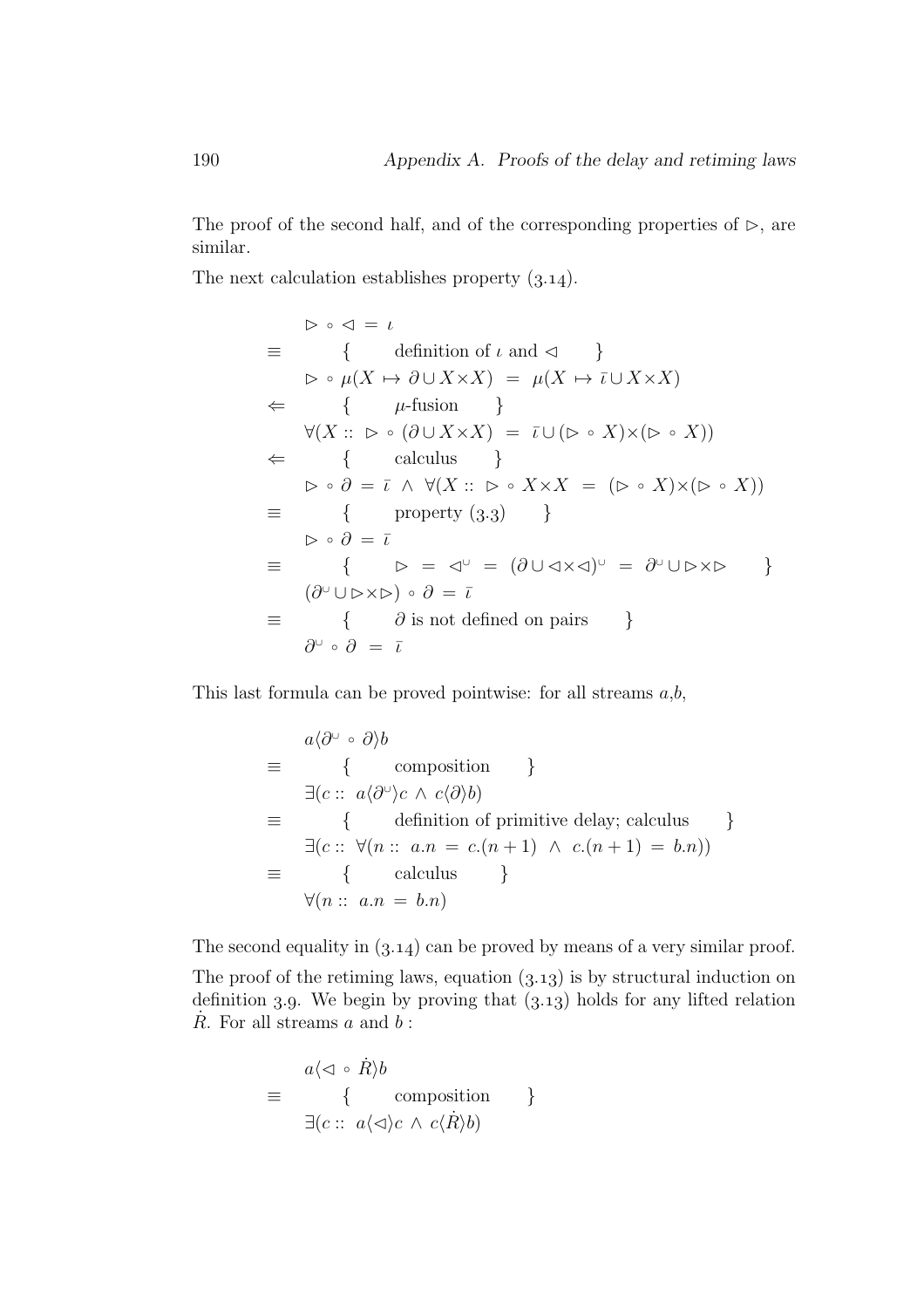$$
\equiv \{ \quad \text{definitions of } \lhd \text{ and } R; \text{ calculus } \}
$$
\n
$$
\exists (c:: \forall (n:: a.(n+1) = c.n \land c.n \langle R \rangle b.n))
$$
\n
$$
\equiv \{ \quad \text{ calculus } \}
$$
\n
$$
\forall (n:: a.(n+1) \langle R \rangle b.n)
$$
\n
$$
\equiv \{ \quad \text{ calculus } \}
$$
\n
$$
\exists (c:: \forall (n:: a.(n+1) \langle R \rangle c.(n+1) \land c.(n+1) = b.n))
$$
\n
$$
\equiv \{ \quad \text{ definitions of } \lhd \text{ and } R; \text{ calculus } \}
$$
\n
$$
\exists (c:: a \langle R \rangle c \land c \langle \lhd \rangle b)
$$
\n
$$
\equiv \{ \quad \text{composition } \}
$$
\n
$$
a \langle R \circ \lhd \rangle b
$$

Next we show that  $(3.13)$  holds for the left projection. First, we need a little lemma:

$$
(a, b)\langle\lhd\rangle(c, d)
$$
  
\n
$$
\equiv \{ \text{ by the definition of } \lhd \}
$$
  
\n
$$
(a, b)\langle\partial \cup \lhd \times \lhd \rangle(c, d)
$$
  
\n
$$
\equiv \{ \text{ definition of union } \}
$$
  
\n
$$
(a, b)\langle\partial\rangle(c, d) \lor (a, b)\langle\lhd \times \lhd \rangle(c, d)
$$
  
\n
$$
\equiv \{ \partial \text{ is not defined on pairs; definition of product } \}
$$
  
\n
$$
a\langle\lhd\rangle c \land b\langle\lhd\rangle d
$$

Hence, it holds that  $(a, b)\langle \triangleleft \rangle(c, d) \equiv a\langle \triangleleft \rangle c \wedge b\langle \triangleleft \rangle d$ . We may now proceed: for all streams  $a,b$  and  $c$ ,

$$
a \langle \neg \cdot \langle \rangle (b, c) \equiv a \langle \langle \cdot \cdot \rangle (b, c) \rangle
$$
  
\n
$$
\equiv \{ \text{composition } \} \exists (d :: a \langle \neg \rangle d \land d \langle \langle \cdot \rangle (b, c)) \equiv \exists (d, e :: a \langle \langle \cdot \rangle (d, e) \land (d, e) \langle \neg \rangle (b, c)) \rangle
$$
  
\n
$$
\equiv \{ \text{definition of } \langle \cdot \rangle, \text{ twice, and above lemma: } \} \exists (d :: a \langle \neg \rangle d \land d = b) \equiv \exists (d, e :: a = d \land d \langle \neg \rangle b \land e \langle \neg \rangle c) \rangle
$$
  
\n
$$
\Leftrightarrow \{ \text{ calculus } \} \}
$$
  
\n
$$
a \langle \neg \rangle b \equiv a \langle \neg \rangle b
$$
  
\n
$$
\equiv \{ \text{ calculus } \} \}
$$
  
\n
$$
true
$$

The proof that  $(3.13)$  holds for the right projection is entirely similar. That (3.13) holds for  $R := \triangleleft$  is trivial; for  $R := \triangleright$  it is a consequence of (3.14). For term we have: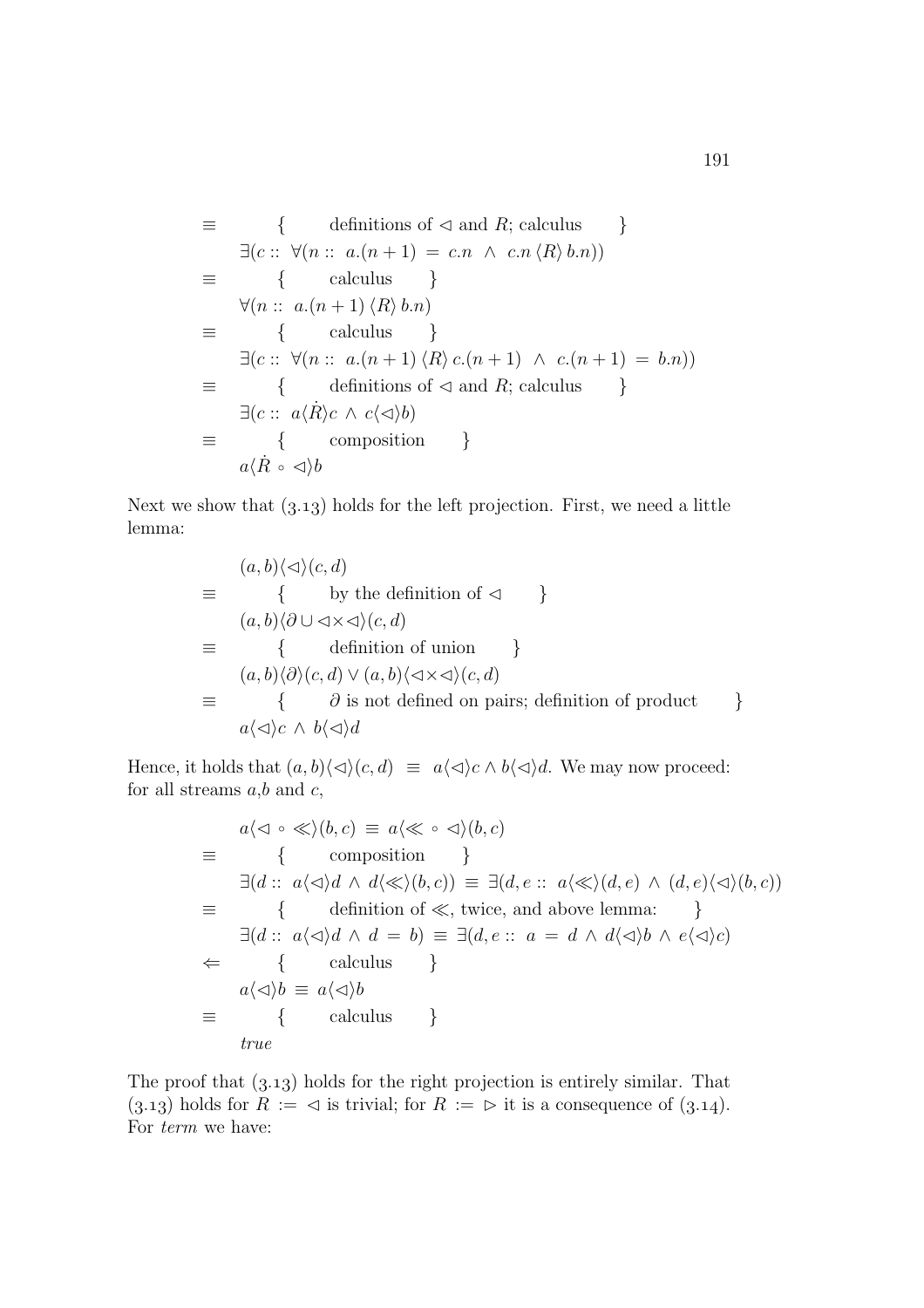$$
\begin{array}{rcl}\n\vartriangleleft \circ \text{ term} \\
&=& \{ & (3.16) \\
\text{ term} \\
&=& \{ & \vartriangleleft> = I \}\n\end{array}\n\}
$$
\n
$$
= & \{ & \vartriangleleft> \text{ term } \circ \vartriangleleft> \text{ for } R > I \text{ for } R \text{ for } R \text{ for } R \text{ for } R \text{ for } R \text{ for } R \text{ for } R \text{ for } R \text{ for } R \text{ for } R \text{ for } R \text{ for } R \text{ for } R \text{ for } R \text{ for } R \text{ for } R \text{ for } R \text{ for } R \text{ for } R \text{ for } R \text{ for } R \text{ for } R \text{ for } R \text{ for } R \text{ for } R \text{ for } R \text{ for } R \text{ for } R \text{ for } R \text{ for } R \text{ for } R \text{ for } R \text{ for } R \text{ for } R \text{ for } R \text{ for } R \text{ for } R \text{ for } R \text{ for } R \text{ for } R \text{ for } R \text{ for } R \text{ for } R \text{ for } R \text{ for } R \text{ for } R \text{ for } R \text{ for } R \text{ for } R \text{ for } R \text{ for } R \text{ for } R \text{ for } R \text{ for } R \text{ for } R \text{ for } R \text{ for } R \text{ for } R \text{ for } R \text{ for } R \text{ for } R \text{ for } R \text{ for } R \text{ for } R \text{ for } R \text{ for } R \text{ for } R \text{ for } R \text{ for } R \text{ for } R \text{ for } R \text{ for } R \text{ for } R \text{ for } R \text{ for } R \text{ for } R \text{ for } R \text{ for } R \text{ for } R \text{ for } R \text{ for } R \text{ for } R \text{ for } R \text{ for } R \text{ for } R \text{ for } R \text{ for } R \text{ for } R \text{ for } R \text{ for } R \text{ for } R \text{ for } R \text{ for } R \text{ for } R \text{ for } R \text{ for } R \text{ for } R \text{ for } R \text{ for } R \text{ for } R \text{ for } R \text{ for } R \text{ for } R \text{ for } R \text{ for } R \text{ for } R \text{ for } R \text{ for } R \text{ for } R \text{ for }
$$

Note that all the proofs we have given until now can be easily modified to prove the corresponding properties for antidelay. We will then assume that the reader is convinced that both parts of  $(3.13)$  hold for lifting, projections, delays and term.

Suppose now that  $(3.13)$  holds for circuits R and S. We then have:

$$
\begin{array}{rcl}\n\vartriangleleft & \circ & R \circ S \\
= & \{ & \text{hypothesis on } R \\
R \circ \vartriangleleft & \circ S \\
= & \{ & \text{hypothesis on } S \\
R \circ S \circ \vartriangleleft\n\end{array}\right\}\n\end{array}
$$

So much for composition. For product we have:

$$
\begin{aligned}\n&\triangleleft \circ R \times S \\
&= \left\{ \begin{array}{c} \text{equation (3.3)} \\ \left( \triangleleft \circ R \right) \times \left( \triangleleft \circ S \right) \right. \\ \text{{bypothesis on } R \text{ and } S \right. \\ \text{and} \quad S \right. \\ \text{= } &\left\{ \begin{array}{c} \text{hypothesis on } R \text{ and } S \\ \text{equation (3.3)} \end{array} \right. \right\} \\
&= \left\{ \begin{array}{c} \text{equation (3.3)} \\ \text{equation (3.3)} \end{array} \right\}\n\end{aligned}
$$

Similarly, for split:

$$
\begin{array}{rcl}\n\vartriangleleft \circ R \wedge S \\
= & \{ & \text{equation (3.3)} \quad \} \\
(\vartriangleleft \circ R) \wedge (\vartriangleleft \circ S) \\
= & \{ & \text{hypothesis on } R \text{ and } S \quad \} \\
(R \circ \vartriangleleft) \wedge (S \circ \vartriangleleft)\n\end{array}
$$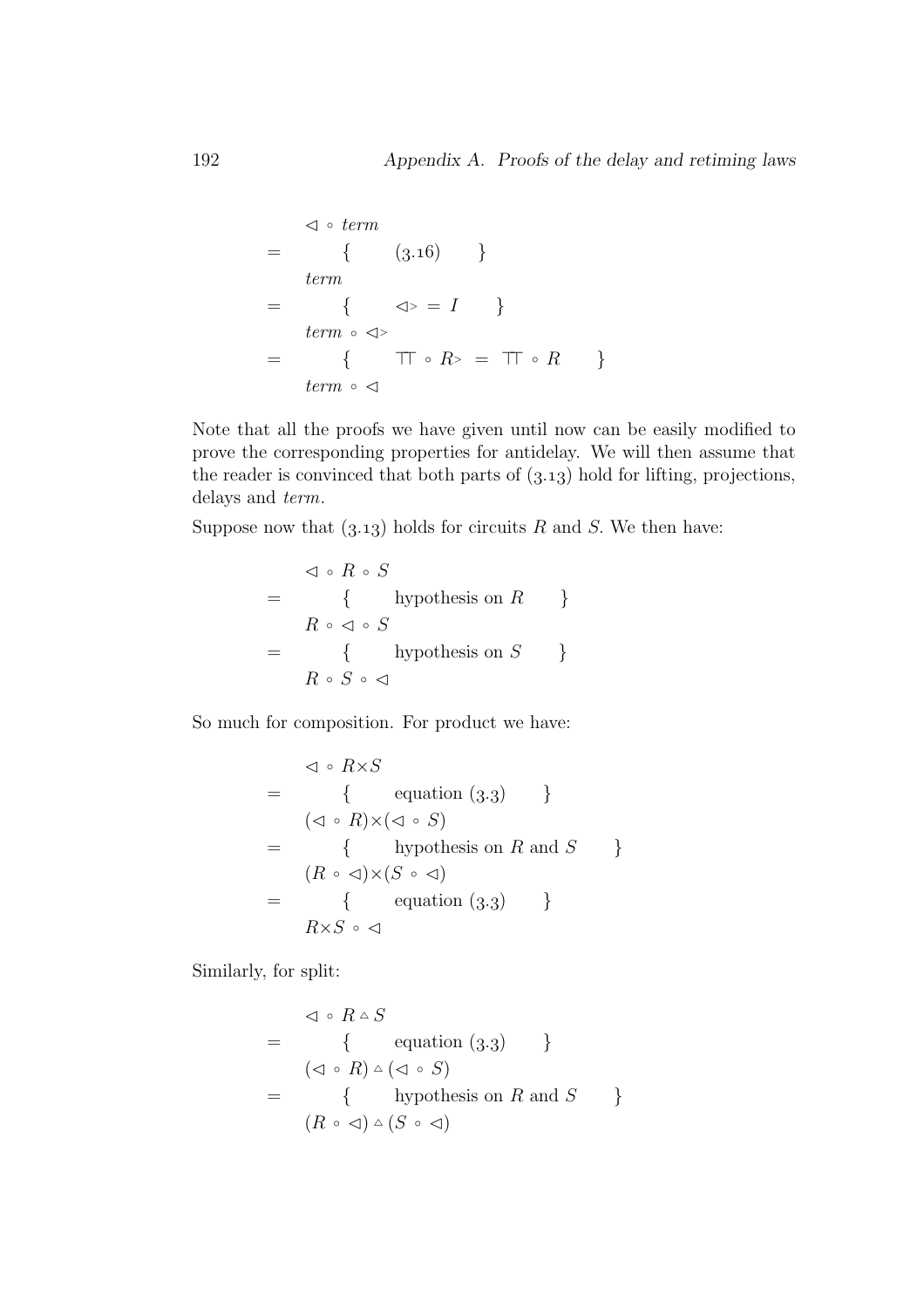$$
= \{ \text{equation (3.5)} \}
$$

$$
R \triangle S \circ \triangleleft
$$

For converse, we have

$$
\begin{array}{rcl}\n\vartriangleleft \circ R^{\cup} \\
&=& \{ & \text{converse; } \vartriangleright \text{ is the converse of } \vartriangleleft \} \\
(R \circ \vartriangleright)^{\cup} \\
&=& \{ & \text{by hypothesis (3.13) holds for } R \} \\
&=& (\vartriangleright \circ R)^{\cup} \\
&=& \{ & \text{converse} \} \\
&&& R^{\cup} \circ \vartriangleleft\n\end{array}
$$

The last part of the proof makes use of the properties of loop and feedback, equations  $(3.8)$ :

$$
\begin{array}{rcl}\n\triangleleft \circ R^{\sigma} & \text{loop-feedback} & \} \\
& = & \left\{ \begin{array}{c} \text{loop-feedback} \\ \text{loop fusion, eq. (2.1)} \end{array} \right\} \\
& = & \left\{ \begin{array}{c} \text{loop fusion, eq. (2.1)} \\ \text{equations (3.5) and (3.14)} \end{array} \right\} \\
& = & \left\{ \begin{array}{c} \text{equations (3.5) and (3.14)} \\ \text{hypothesis on } R \end{array} \right\} \\
& = & \left\{ \begin{array}{c} \text{hypothesis on } R \\ \text{equation (2.1)} \end{array} \right\} \\
& = & \left\{ \begin{array}{c} \text{equation (2.1)} \\ \text{loop leapfrog} \end{array} \right\} \\
& = & \left\{ \begin{array}{c} \text{loop leapfrog} \\ \text{lequations (3.3) and (3.14)} \end{array} \right\} \\
& = & \left\{ \begin{array}{c} \text{equations (3.3) and (3.14)} \\ \text{loop fusion} \end{array} \right\} \\
& = & \left\{ \begin{array}{c} \text{loop fusion} \\ \text{loop fusion} \end{array} \right\} \\
& = & \left\{ \begin{array}{c} \text{loop-feedback} \\ \text{loop-feedback} \end{array} \right\} \\
& R^{\sigma} \circ \triangleleft\n\end{array}
$$

This concludes the proof of  $(3.13)$ .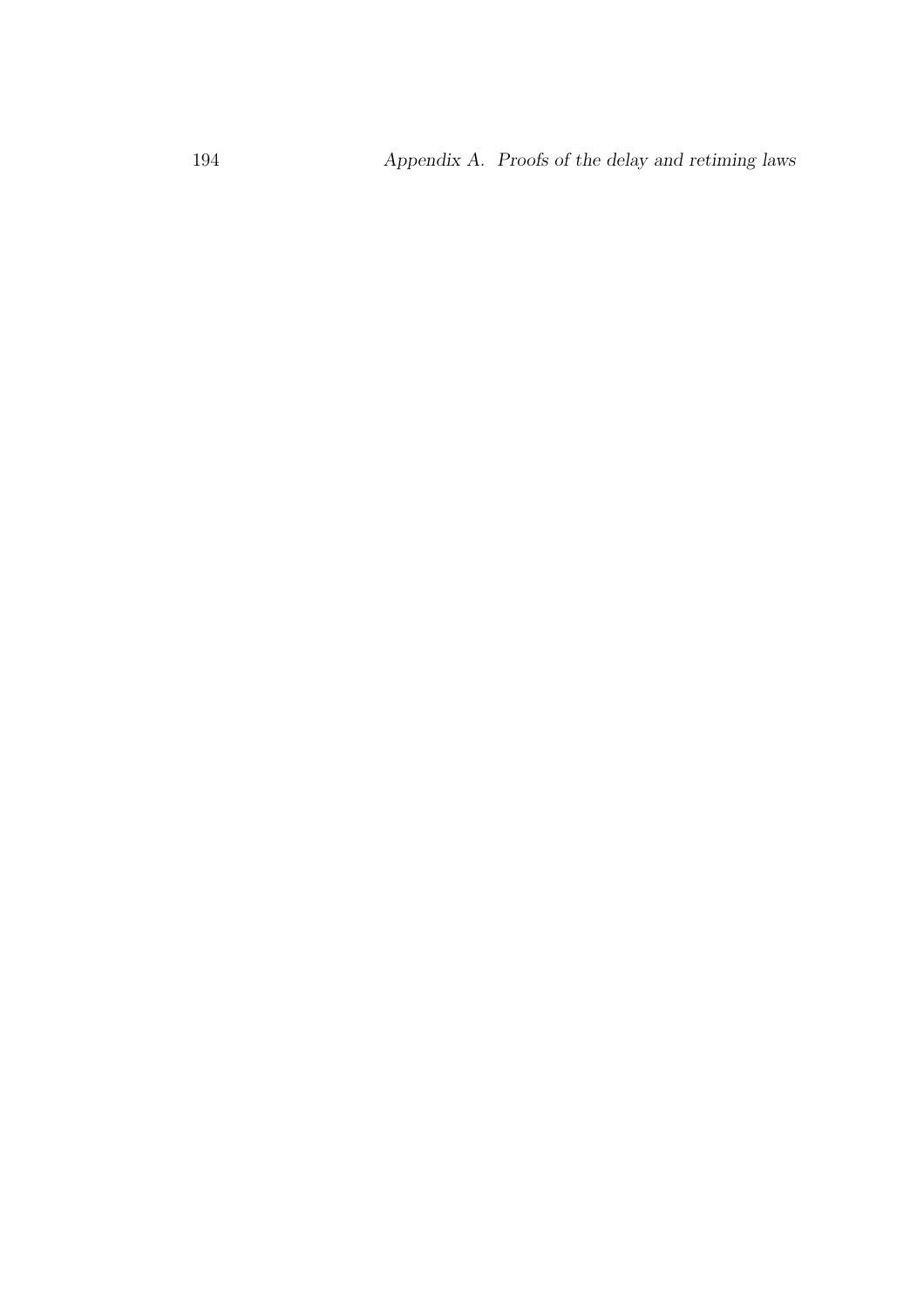# Appendix B

### Facts about bundle and slow

An essential property of bundle is

 $(B.0)$   $B \circ B^{\cup} = \iota$ 

The proof is:

$$
\mathcal{B} \circ \mathcal{B}^{\cup} = \iota
$$
\n
$$
\equiv \left\{ \begin{array}{c} \text{definitions} \\ \text{4 (X \rightarrow \overline{B} \cup X \times X \circ zip) \circ \mathcal{B}^{\cup} = \mu(X \rightarrow \overline{\iota} \cup X \times X) \\ \text{4 (X \cdots (\overline{B} \cup X \times X \circ zip) \circ \mathcal{B}^{\cup} = \overline{\iota} \cup (X \circ \mathcal{B}^{\cup}) \times (X \circ \mathcal{B}^{\cup})) \end{array} \right.
$$

and for all X,

$$
(\overline{\mathcal{B}} \cup X \times X \circ zip) \circ \mathcal{B}^{\cup}
$$
\n
$$
= \{ \mu \text{ computation rule;}
$$
\n
$$
(\overline{\mathcal{B}} \cup X \times X \circ zip) \circ (\overline{\mathcal{B}}^{\cup} \cup zip^{\cup} \circ \mathcal{B}^{\cup} \times \mathcal{B}^{\cup})
$$
\n
$$
= \{ \text{ distributivity; } \overline{\mathcal{B}} \text{ is not defined on pairs } \}
$$
\n
$$
\overline{\mathcal{B}} \circ \overline{\mathcal{B}}^{\cup} \cup X \times X \circ zip \circ zip^{\cup} \circ \mathcal{B}^{\cup} \times \mathcal{B}^{\cup}
$$
\n
$$
= \{ \text{ pointwise calculations } \}
$$
\n
$$
\overline{\iota} \cup X \times X \circ \mathcal{B}^{\cup} \times \mathcal{B}^{\cup}
$$
\n
$$
= \{ \text{fusion } \}
$$
\n
$$
\overline{\iota} \cup (X \circ \mathcal{B}^{\cup}) \times (X \circ \mathcal{B}^{\cup})
$$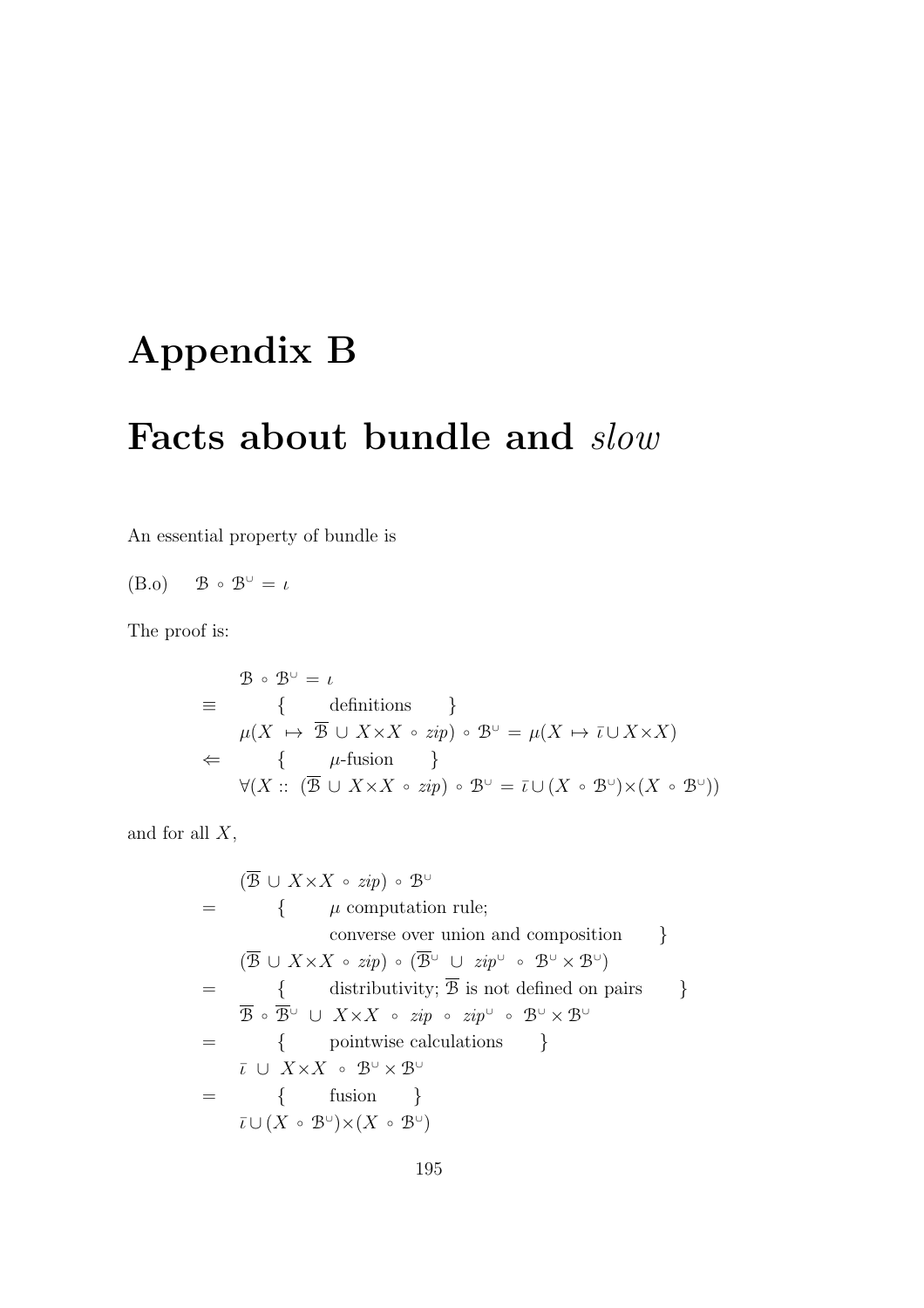This completes the proof of (B.).

One could hypothesize that  $\mathcal{B}^{\cup} \circ \mathcal{B} \cong \iota \times \iota$  should hold; yet it does not (see chapter 11). In fact, for any two monotype A, we have that  $\mathcal{B}^{\cup} \circ \mathcal{B} \circ A \neq \bot \bot$ only if A has a "symmetric shape". For example, it holds

$$
(B.1) \quad \mathcal{B}^{\cup} \circ \mathcal{B} \circ \bar{\iota} \times \bar{\iota} = \bar{\iota} \times \bar{\iota}
$$

and also

$$
\mathcal{B}^{\cup} \circ \mathcal{B} \circ (\bar{\iota} \times \bar{\iota}) \times (\bar{\iota} \times \bar{\iota}) = (\bar{\iota} \times \bar{\iota}) \times (\bar{\iota} \times \bar{\iota})
$$

but:

$$
\mathcal{B}^{\cup} \circ \mathcal{B} \circ (\bar{\iota} \times \bar{\iota}) \times \bar{\iota}
$$
\n
$$
= \n\begin{cases}\n\text{definition} \\
\mathcal{B}^{\cup} \circ (\overline{\mathcal{B}} \cup \mathcal{B} \times \mathcal{B} \circ zip) \circ (\bar{\iota} \times \bar{\iota}) \times \bar{\iota} \\
\text{distributivity; } \overline{\mathcal{B}} \text{ is not defined on } (\bar{\iota} \times \bar{\iota}) \times \bar{\iota}\n\end{cases}\n\}
$$
\n
$$
= \n\begin{cases}\n\text{distributivity; } \overline{\mathcal{B}} \text{ is not defined on } (\bar{\iota} \times \bar{\iota}) \times \bar{\iota} \\
\text{g}^{\cup} \circ \mathcal{B} \times \mathcal{B} \circ zip \circ (\bar{\iota} \times \bar{\iota}) \times \bar{\iota} \\
\text{zip is only defined on pairs of pairs}\n\end{cases}
$$

Let's formalize the concept of "having a symmetric shape". Let A be a monotype. We say that  $A$  is shape-symmetric, if

- $A \subseteq \overline{\iota} \times \overline{\iota}$ , or
- there exist monotypes B and C such that  $A = B \times C$  and both B and C are shape-symmetric.

Now we claim that, if A is a shape-symmetric monotype,

 $(B.2)$   $B^{\cup} \circ B \circ A = A$ 

This can be shown by structural induction on the definition of shape symmetry. If  $A \subseteq \overline{\iota} \times \overline{\iota}$ , then

$$
\mathcal{B}^{\cup} \circ \mathcal{B} \circ A
$$
\n
$$
= \begin{cases}\n\left\{\n\begin{array}{c}\nA \subseteq \overline{\iota} \times \overline{\iota} \\
B^{\cup} \circ \overline{\mathcal{B}} \circ A\n\end{array}\n\right\}
$$
\n
$$
= \begin{cases}\n\text{by pointwise reasoning} \\
A\n\end{cases}
$$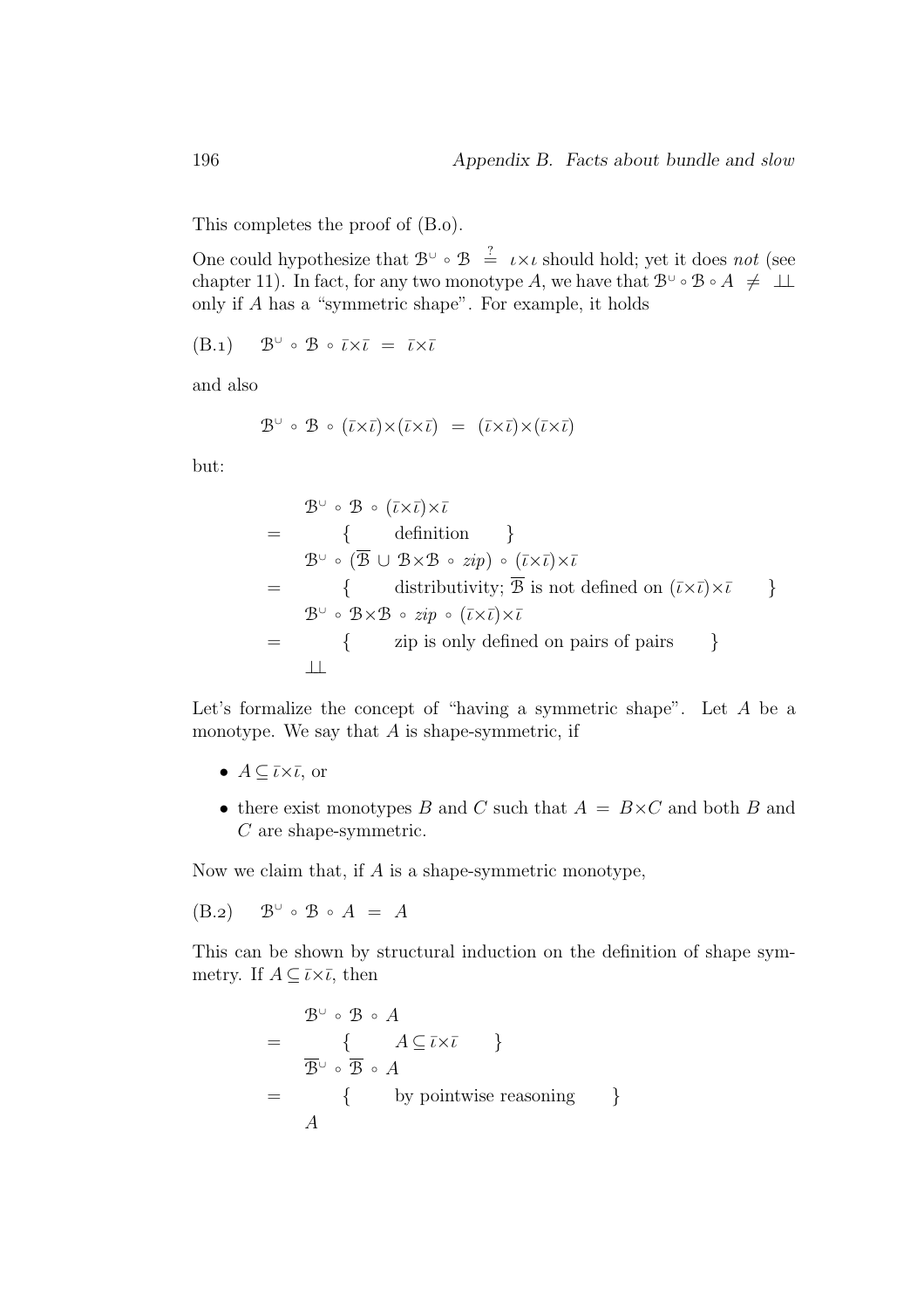Suppose now  $A$  can be written  $B \times C$ , for shape symmetric  $B$  and  $C$ :

$$
\mathcal{B}^{\cup} \circ \mathcal{B} \circ B \times C
$$
\n
$$
= \left\{ \begin{array}{c} \text{a shape-symmetric monotone can always} \\ \text{a shape-symmetric monotone can always} \\ \text{say, } B = B_0 \times B_1 \text{ and } C = C_0 \times C_1 \end{array} \right\}
$$
\n
$$
\mathcal{B}^{\cup} \circ \mathcal{B} \circ (B_0 \times B_1) \times (C_0 \times C_1)
$$
\n
$$
= \left\{ \begin{array}{c} \text{definition of bundle on pair of pairs} \\ \text{definition of bundle on pair of pairs} \end{array} \right\}
$$
\n
$$
zip \circ (\mathcal{B}^{\cup} \circ \mathcal{B}) \times (\mathcal{B}^{\cup} \circ \mathcal{B}) \circ (B_0 \times B_1) \times (C_0 \times C_1)
$$
\n
$$
= \left\{ \begin{array}{c} \text{property of } zip \\ \text{fusion} \end{array} \right\}
$$
\n
$$
zip \circ (\mathcal{B}^{\cup} \circ \mathcal{B} \circ B_0 \times C_0) \times (\mathcal{B}^{\cup} \circ \mathcal{B} \circ B_1 \times C_1) \circ zip
$$
\n
$$
= \left\{ \begin{array}{c} \text{fusion} \\ B_0 \times C_0 \text{ and } B_1 \times C_1 \text{ must be shape-symmetric;} \\ \text{by induction} \end{array} \right\}
$$
\n
$$
= \left\{ \begin{array}{c} \text{property of } zip \\ \text{property of } zip \end{array} \right\}
$$
\n
$$
= \left\{ \begin{array}{c} \text{property of } zip \\ \text{by the definitions of } B_0, B_1, C_0 \text{ and } C_1 \end{array} \right\}
$$
\n
$$
B \times C
$$

This concludes the proof of  $(B.2)$ .

One interesting theorem about  $\mathcal B$  is the following:

 $\mathcal{B} \, \circ \, \lhd = \lhd \, \circ \, \lhd \, \circ \, \mathcal{B}$ 

Proof: let's begin by supposing the left domain is not a pair. We have:

$$
a\langle \overline{B} \circ \partial \times \partial \rangle (b, c)
$$
  
\n
$$
\equiv \begin{cases} \text{definitions of bundle, primitive delay and composition} \\ \exists (d, e:: \quad \forall (n:: a.2n = d.n \land a.(2n+1) = e.n) \\ \land \forall (n:: d.n = b.(n-1) \land e.n = c.(n-1))) \end{cases}
$$
  
\n
$$
\equiv \begin{cases} \text{single-point rule} \\ \forall (n:: a.2n = b.(n-1) \land a.(2n+1) = c.(n-1)) \end{cases}
$$
  
\n
$$
\equiv \begin{cases} \text{change of dummy: } n := m+1 \\ \forall (m:: a.(2m+2) = b.m \land a.(2m+3) = c.m) \end{cases}
$$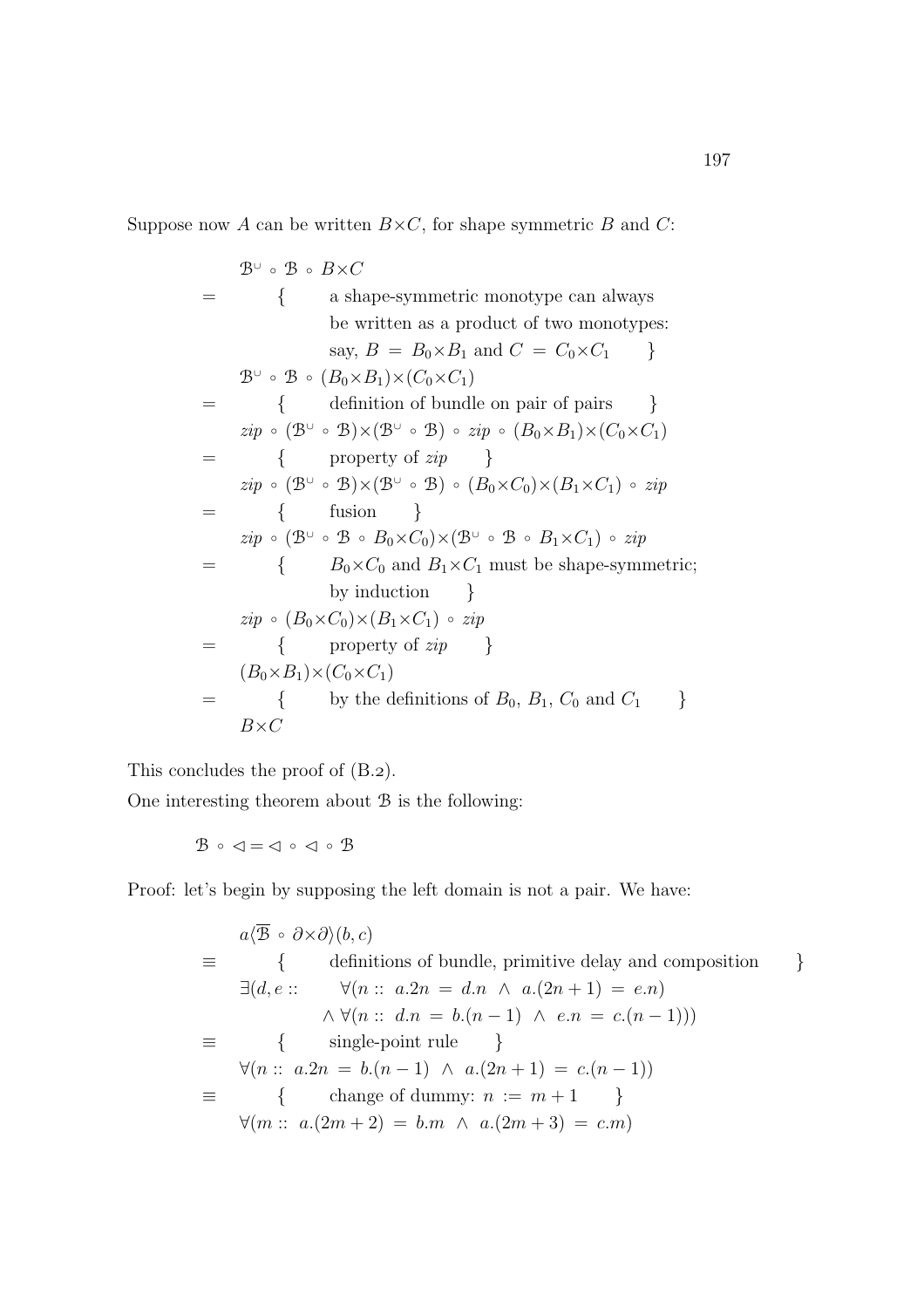$$
\equiv \{\quad \text{single-point rule } \}
$$
  
\n
$$
\exists (d:: \quad \forall (n:: a.n = d.(n-2))
$$
  
\n
$$
\land \forall (m:: d.2m = b.m \land d.(2m+1) = c.m))
$$
  
\n
$$
\equiv \{\quad \text{definitions of bundle, primitive delay and composition } \}
$$
  
\n
$$
a \langle \partial \circ \partial \circ \overline{B} \rangle (b, c)
$$

Hence, since  $\partial \circ \overline{B} = \vartriangleleft \circ \overline{B}$  and  $\overline{B} \circ \partial \times \partial = \overline{B} \circ \vartriangleleft$ , we have

$$
(B.3) \quad \vartriangleleft \circ \vartriangleleft \circ \overline{\mathcal{B}} = \overline{\mathcal{B}} \circ \vartriangleleft
$$

Armed with this lemma, we return to the general proof. We will try to find some function  $H$  such that

$$
(B.4) \quad \lhd \circ \lhd \circ \mathcal{B} = \mu H = \mathcal{B} \circ \lhd
$$

The first part of this equation expands as follows:

$$
\begin{aligned}\n&\triangleleft \circ \triangleleft \circ \mathcal{B} = \mu H \\
&\equiv \left\{ \begin{array}{c} \text{definition} \\ \text{definition} \end{array} \right\} \\
&\prec \circ \varphi \circ \mu(X \mapsto \overline{\mathcal{B}} \cup X \times X \circ zip) = \mu H \\
&\Leftarrow \left\{ \begin{array}{c} \mu\text{-fusion} \\ \text{#-fusion} \end{array} \right\} \\
&\forall (X :: \vartriangleleft \circ \vartriangleleft \circ (\overline{\mathcal{B}} \cup X \times X \circ zip) = H. (\vartriangleleft \circ \vartriangleleft \circ X)) \\
&\equiv \left\{ \begin{array}{c} \text{calculus} \\ \text{calculus} \end{array} \right\} \\
&\forall (X :: \vartriangleleft \circ \vartriangleleft \circ \overline{\mathcal{B}} \cup \vartriangleleft \circ \vartriangleleft \circ X \times X \circ zip) = H. (\vartriangleleft \circ \vartriangleleft \circ X))\n\end{aligned}
$$

and the second part is

$$
\mathcal{B} \circ \vartriangleleft = \mu H
$$
\n
$$
\equiv \begin{cases}\n\text{definition} \\
\mu(X \mapsto \overline{\mathcal{B}} \cup X \times X \circ zip) \circ \vartriangleleft = \mu H \\
\leftarrow \{\mu\text{-fusion}\} \\
\forall (X :: (\overline{\mathcal{B}} \cup X \times X \circ zip) \circ \vartriangleleft = H.(X \circ \vartriangleleft))\right) \\
\equiv \{\text{ calculus}\} \\
\forall (X :: \overline{\mathcal{B}} \circ \vartriangleleft \cup X \times X \circ zip) \circ \vartriangleleft = H.(X \circ \vartriangleleft))\n\end{cases}
$$

Let's define

$$
H.X \ = \ \overline{\mathcal{B}} \ \circ \ \vartriangleleft \ \cup \ X \!\times\! X \ \circ \ zip
$$

We obtain, for all  $X$ :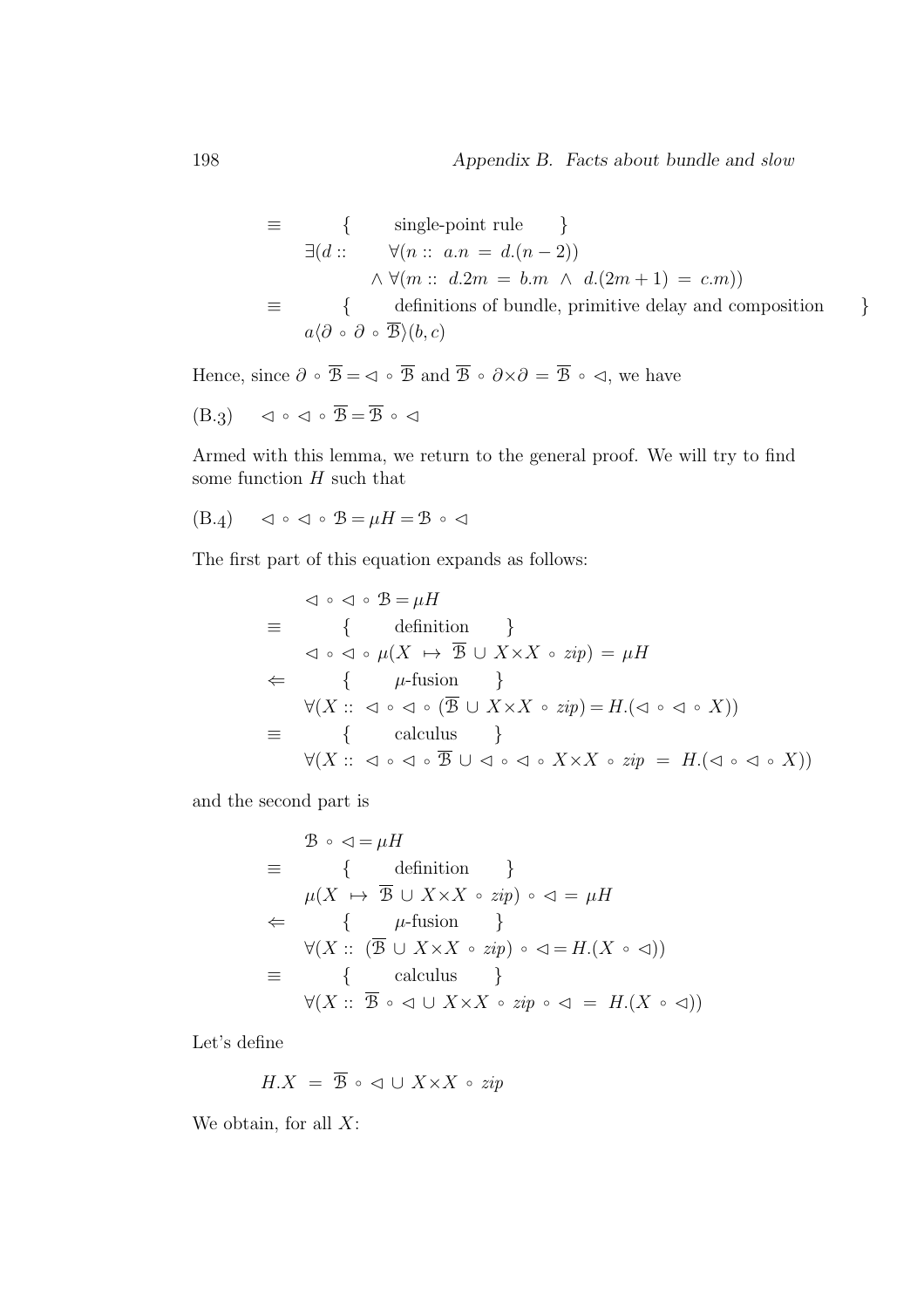$$
H.(X \circ \lhd)
$$
\n
$$
= \{ \text{definition } \}
$$
\n
$$
(X \circ \lhd) \times (X \circ \lhd) \circ zip
$$
\n
$$
= \{ \text{fusion } \}
$$
\n
$$
X \times X \circ \lhd \times \lhd \circ zip
$$
\n
$$
= \{ \text{zip is defined on pairs of pairs } \}
$$
\n
$$
X \times X \circ (\lhd \times \lhd) \times (\lhd \times \lhd) \circ zip
$$
\n
$$
= \{ \text{pointwise reasoning } \}
$$
\n
$$
X \times X \circ zip \circ (\lhd \times \lhd) \times (\lhd \times \lhd)
$$
\n
$$
= \{ \text{delay } \}
$$
\n
$$
X \times X \circ zip \circ \lhd
$$

and

$$
H.(\lhd \circ \lhd \circ X)
$$
\n
$$
= \{ \text{definition } \} \}
$$
\n
$$
= \{ \text{definition } \} \}
$$
\n
$$
= \{ \text{fusion } \}
$$
\n
$$
\lhd \times \lhd \circ \lhd \times \lhd \circ X \times X \circ zip
$$
\n
$$
= \{ \text{delay } \} \}
$$
\n
$$
\lhd \circ \lhd \circ X \times X \circ zip
$$

These last two calculations, together with  $(B.3)$ , prove  $(B.4)$ .

Next we see a very useful theorem: slow distributes through product, split, composition, converse, loop and feedback.

$$
slow.(R \circ S) = slow.R \circ slow.S
$$
  
\n
$$
slow.(R \times S) = slow.R \times slow.S
$$
  
\n
$$
(B.5) \quad slow.(R^{\circ}) = slow.R \circ slow.S
$$
  
\n
$$
slow.(R^{\circ}) = slow.R \circ slow.S
$$
  
\n
$$
slow.(R^{\circ}) = (slow.R)^{\circ}
$$
  
\n
$$
slow.(R^{\sigma}) = (slow.R)^{\sigma}
$$

The proof for composition is:

$$
slow.R \circ slow.S
$$
  
= {  
definition {definition}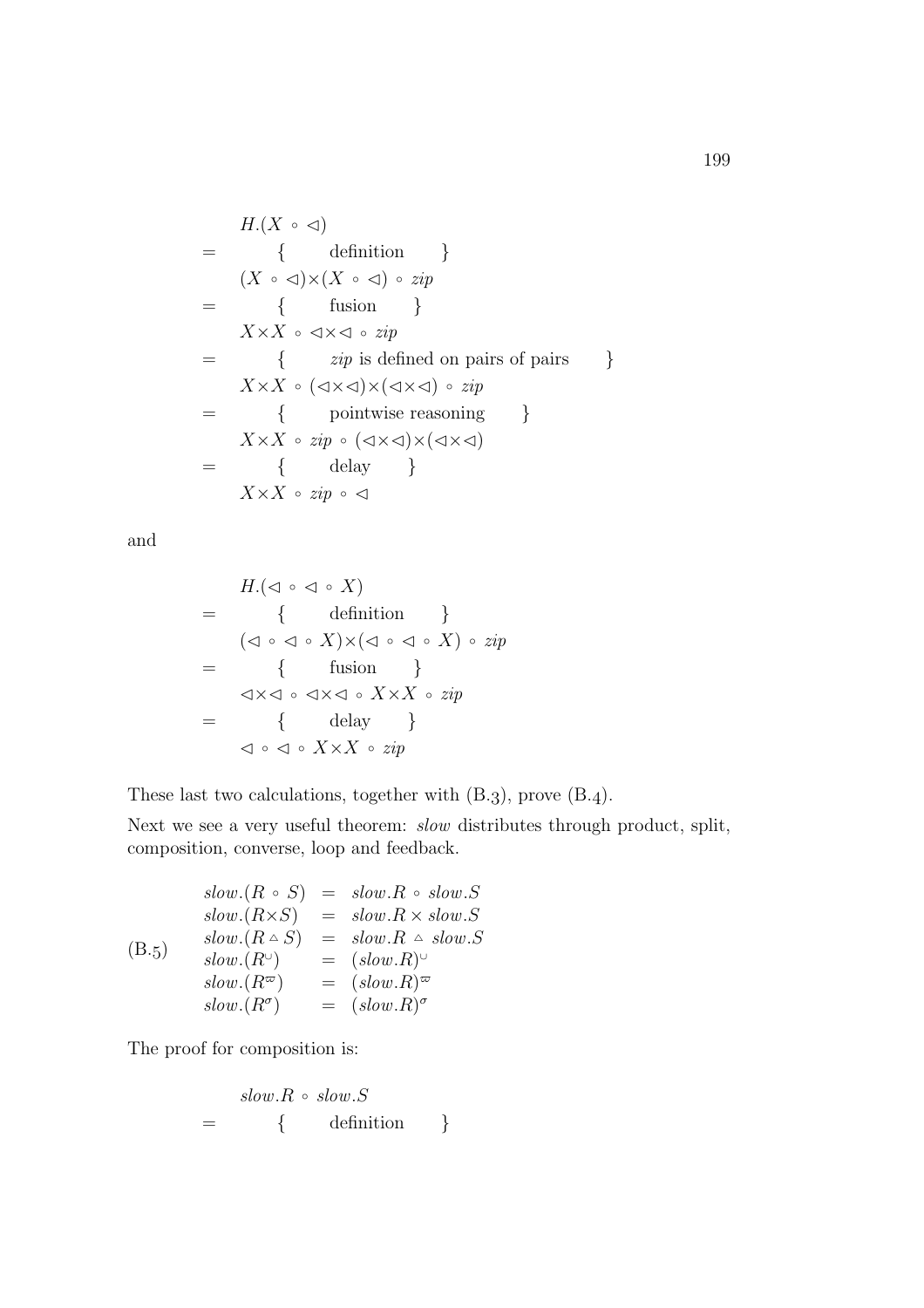$$
\mathcal{B} \circ R \times R \circ \mathcal{B}^{\cup} \circ \mathcal{B} \circ S \times S \circ \mathcal{B}^{\cup}
$$
\n
$$
= \left\{ \begin{array}{c} (\text{B}.2) \\ \mathcal{B} \circ R \times R \circ S \times S \circ \mathcal{B}^{\cup} \\ \{ \text{identity, fusion } \} \\ \mathcal{B} \circ (R \circ S) \times (R \circ S) \circ \mathcal{B}^{\cup} \\ \end{array} \right\}
$$
\n
$$
= \left\{ \begin{array}{c} \text{identity, fusion } \\ \{ \text{definition } \} \\ \text{slow.} (R \circ S) \end{array} \right\}
$$

For product, we have:

$$
slow.(R \times S)
$$
\n=\n
$$
\left\{\n\begin{array}{c}\n\text{definition} \\
\mathcal{B} \circ (R \times S) \times (R \times S) \circ \mathcal{B}^{\cup} \\
\text{=}\n\end{array}\n\right.
$$
\n
$$
\left\{\n\begin{array}{c}\n\mathcal{B} \text{ on pairs of pairs} \\
\mathcal{B} \times \mathcal{B} \circ zip \circ (R \times S) \times (R \times S) \circ zip \circ \mathcal{B}^{\cup} \times \mathcal{B}^{\cup} \\
\text{10001} \\
\text{1112}\n\end{array}\n\right.
$$
\n
$$
\left.\n\begin{array}{c}\n\mathcal{B} \times \mathcal{B} \circ (R \times R) \times (S \times S) \circ \mathcal{B}^{\cup} \times \mathcal{B}^{\cup} \\
\text{1121}\n\end{array}\n\right.
$$
\n
$$
slow.R \times slow.S
$$

For split, it is enough to show that  $slow.(\iota \Delta \iota) = \iota \Delta \iota$ ; the result then follows from the distributivity of slow through composition and product.

$$
slow.(\iota \rightharpoonup \iota)
$$
\n
$$
= \begin{cases}\n 8 \cdot (\iota \rightharpoonup \iota) \times (\iota \rightharpoonup \iota) \cdot 8^{\cup} \\
 8 \cdot (\iota \rightharpoonup \iota) \times (\iota \rightharpoonup \iota) \cdot 8^{\cup} \\
 1 \cdot 8 \cdot 8 \cdot 8^{\cup} \cdot 8^{\cup} \cdot (\iota \rightharpoonup \iota) \times (\iota \rightharpoonup \iota) \cdot 8^{\cup} \\
 1 \cdot 8 \cdot 8 \cdot 8^{\cup} \cdot 8^{\cup} \cdot (\iota \rightharpoonup \iota) \cdot 8^{\cup} \\
 2 \cdot 8 \cdot 8 \cdot (\iota \times \iota) \rightharpoonup (\iota \times \iota) \cdot 8^{\cup} \\
 1 \cdot 8 \cdot 8 \cdot 8^{\cup} \cdot 8^{\cup} \cdot 8^{\cup} \\
 1 \cdot 8 \cdot 8^{\cup} \cdot 8^{\cup} \cdot 8^{\cup} \cdot 8^{\cup} \\
 1 \cdot 8 \cdot 8^{\cup} \cdot 8^{\cup} \cdot 8^{\cup} \cdot 8^{\cup} \\
 1 \cdot 8 \cdot 8^{\cup} \cdot 8^{\cup} \cdot 8^{\cup} \cdot 8^{\cup} \\
 1 \cdot 8 \cdot 8^{\cup} \cdot 8^{\cup} \cdot 8^{\cup} \cdot 8^{\cup} \\
 1 \cdot 8 \cdot 8^{\cup} \cdot 8^{\cup} \cdot 8^{\cup} \cdot 8^{\cup} \\
 1 \cdot 8 \cdot 8^{\cup} \cdot 8^{\cup} \cdot 8^{\cup} \cdot 8^{\cup} \\
 1 \cdot 8 \cdot 8^{\cup} \cdot 8^{\cup} \cdot 8^{\cup} \cdot 8^{\cup} \\
 1 \cdot 8 \cdot 8^{\cup} \cdot 8^{\cup} \cdot 8^{\cup} \cdot 8^{\cup} \\
 1 \cdot 8 \cdot 8^{\cup} \cdot 8^{\cup} \cdot 8^{\cup} \cdot 8^{\cup} \\
 1 \cdot 8 \cdot 8^{\cup} \cdot 8^{\cup} \cdot 8^{\cup} \cdot 8^{\cup} \\
 1 \cdot 8 \cdot 8^{\cup} \cdot 8^{\cup} \cdot 8^{\cup} \cdot 8^{\cup} \\
 1 \cdot 8 \cdot 8^{\cup} \cdot 8^{\cup
$$

For converse,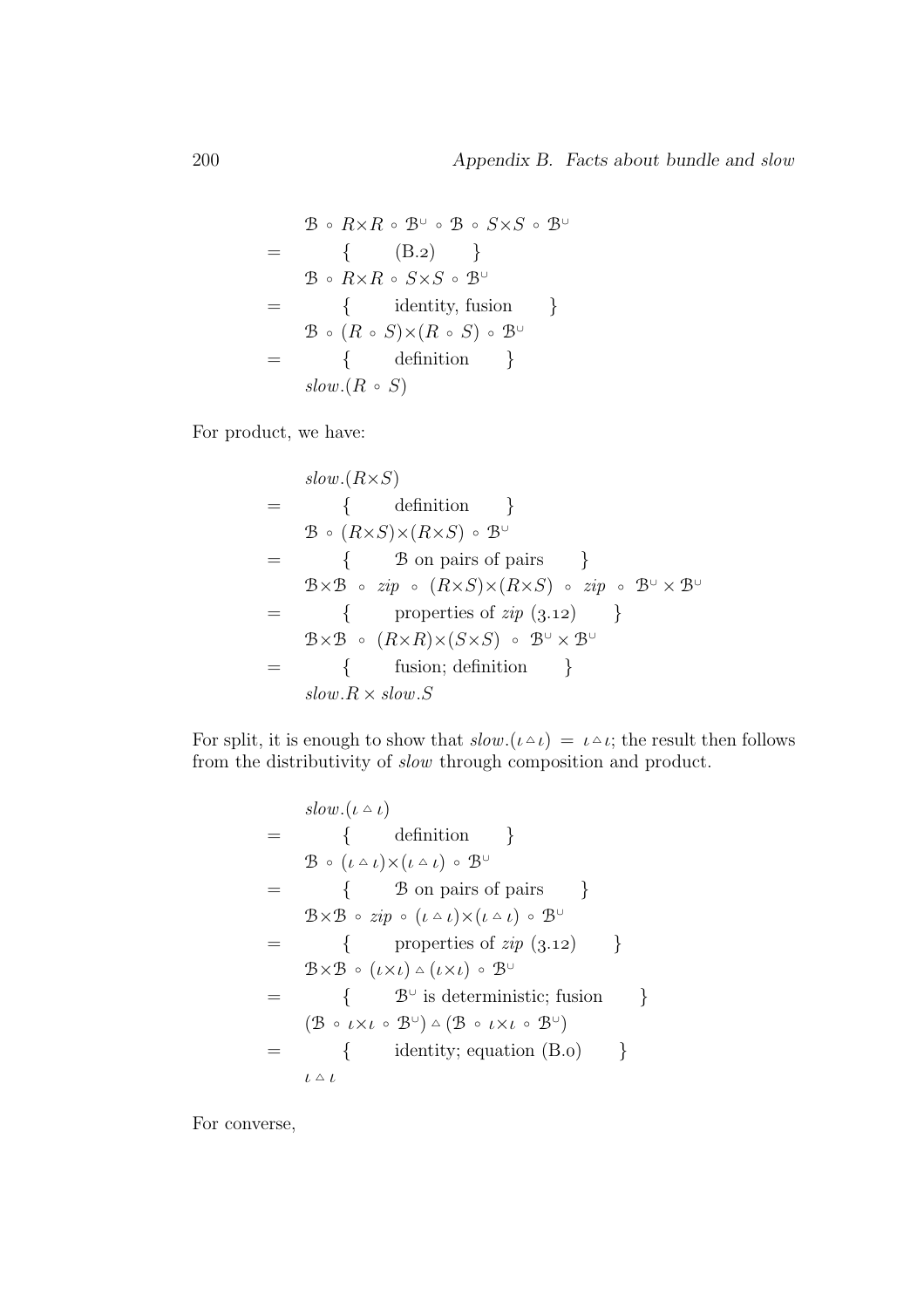$$
= \begin{cases}\n\text{slow.} R^{\cup} \\
\mathcal{B} \circ R^{\cup} \times R^{\cup} \circ \mathcal{B}^{\cup} \\
\mathcal{B} \circ (R \times R)^{\cup} \circ \mathcal{B}^{\cup} \\
\mathcal{B} \circ (R \times R)^{\cup} \circ \mathcal{B}^{\cup} \\
\mathcal{C} \circ (R \times R)^{\cup} \circ \mathcal{B}^{\cup} \\
\mathcal{C} \circ (R \times R)^{\cup} \circ \mathcal{B}^{\cup} \\
\mathcal{C} \circ (R \times R)^{\cup} \circ \mathcal{B}^{\cup} \\
\mathcal{C} \circ (R \times R)^{\cup} \circ \mathcal{B}^{\cup} \\
\mathcal{C} \circ (R \times R \circ \mathcal{B}^{\cup})^{\cup} \\
\mathcal{C} \circ R \times R \circ \mathcal{B}^{\cup} \\
\mathcal{C} \circ (R \times R \circ \mathcal{B}^{\cup})^{\cup} \\
\mathcal{C} \circ (R \times R \circ \mathcal{B}^{\cup})^{\cup} \\
\mathcal{C} \circ (R \times R \circ \mathcal{B}^{\cup})^{\cup} \\
\mathcal{C} \circ (R \times R \circ \mathcal{B}^{\cup})^{\cup} \\
\mathcal{C} \circ (R \times R \circ \mathcal{B}^{\cup})^{\cup} \\
\mathcal{C} \circ (R \times R \circ \mathcal{B}^{\cup})^{\cup} \\
\mathcal{C} \circ (R \times R)^{\cup} \\
\mathcal{C} \circ (R \times R)^{\cup} \\
\mathcal{C} \circ (R \times R \circ \mathcal{B}^{\cup})^{\cup} \\
\mathcal{C} \circ (R \times R)^{\cup} \\
\mathcal{C} \circ (R \times R)^{\cup} \\
\mathcal{C} \circ (R \times R \circ \mathcal{B}^{\cup})^{\cup} \\
\mathcal{C} \circ (R \times R)^{\cup} \\
\mathcal{C} \circ (R \times R \circ \mathcal{B}^{\cup})^{\cup} \\
\mathcal{C} \circ (R \times R)^{\cup} \\
\mathcal{C} \circ (R \times R \circ \mathcal{B}^{\cup})^{\cup} \\
\mathcal{C} \circ (R \times R)^{\cup} \\
\mathcal{C} \circ (R \times R)^{\cup} \\
\mathcal{C} \circ (R \times R \circ \mathcal{B}^{\cup})^{\cup
$$

For loop,

$$
slow.R^{\varpi}
$$
\n=\n
$$
\begin{cases}\n\text{definition }\quad} \\
\mathcal{B} \circ R^{\varpi} \times R^{\varpi} \circ \mathcal{B}^{\cup} \\
\mathcal{B} \circ (zip \circ R \times R \circ zip)^{\varpi} \circ \mathcal{B}^{\cup} \\
\mathcal{B} \circ (zip \circ R \times R \circ zip)^{\varpi} \circ \mathcal{B}^{\cup} \\
\mathcal{B} \times \iota \circ zip \circ R \times R \circ zip \circ \mathcal{B}^{\cup} \times \iota)^{\varpi}\n\end{cases}
$$
\n=\n
$$
\begin{cases}\n(\mathcal{B} \times \iota \circ \iota \times (\iota \times \iota) \circ zip \circ R \times R \circ zip \circ \mathcal{B}^{\cup} \times \iota)^{\varpi} \\
(\mathcal{B} \times \iota \circ \iota \times (\iota \times \iota) \circ zip \circ R \times R \circ zip \circ \mathcal{B}^{\cup} \times \iota)^{\varpi}\n\end{cases}
$$
\n=\n
$$
\begin{cases}\n(\mathcal{B} \times \iota \circ \iota \times (\mathcal{B}^{\cup} \circ \mathcal{B} \circ \iota \times \iota) \circ zip \circ R \times R \circ zip \circ \mathcal{B}^{\cup} \times \iota)^{\varpi}\n\end{cases}
$$
\n=\n
$$
\begin{cases}\n(\mathcal{B} \times (\mathcal{B}^{\cup} \circ \mathcal{B}) \circ zip \circ R \times R \circ zip \circ \mathcal{B}^{\cup} \times \iota)^{\varpi}\n\end{cases}
$$
\n=\n
$$
\begin{cases}\n(\mathcal{B} \times \mathcal{B} \circ zip \circ R \times R \circ zip \circ \mathcal{B}^{\cup} \times \mathcal{B}^{\cup})^{\varpi}\n\end{cases}
$$
\n=\n
$$
\begin{cases}\n(\mathcal{B} \times \mathcal{B} \circ zip \circ R \times R \circ zip \circ \mathcal{B}^{\cup} \times \mathcal{B}^{\cup})^{\varpi}\n\end{cases}
$$
\n=\n
$$
\begin{cases}\n(\mathcal{B} \times \mathcal{B} \circ \mathcal{B}^{\cup})^{\varpi}\n\end{cases}
$$
\n=\n
$$
\begin
$$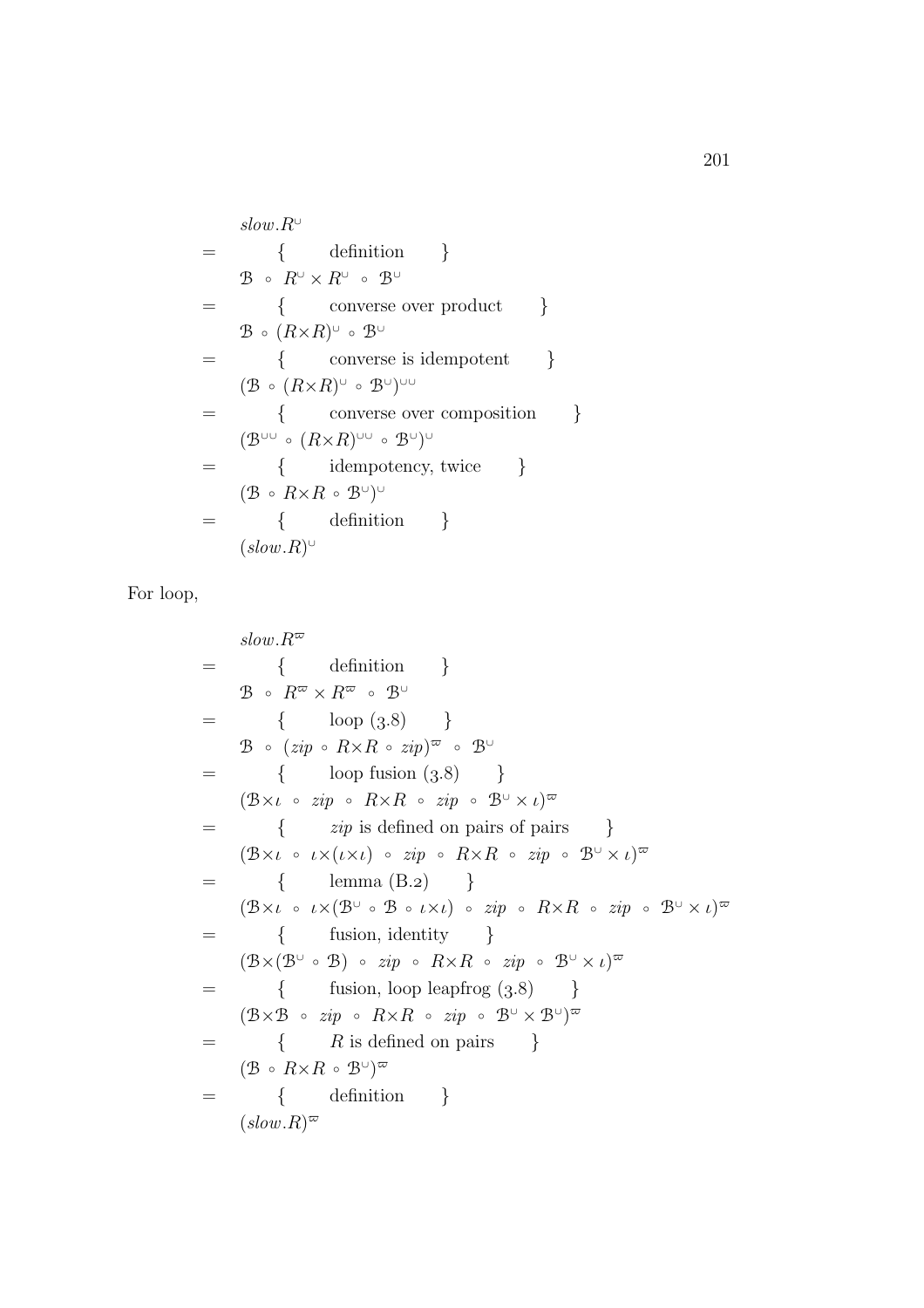For feedback,

$$
slow. R^{\sigma}
$$
\n
$$
= \begin{cases}\n\text{loop-feedback (3.8)} \\
\text{slow.} (\iota \sim \iota \circ R)^{\varpi} \\
= \begin{cases}\n\text{distributivity of slow (see above)} \\
(\iota \sim \iota \circ slow.R)^{\varpi}\n\end{cases}\n\end{cases}
$$
\n
$$
= \begin{cases}\n(\iota \sim \iota \circ slow.R)^{\varpi} \\
\text{loop-feedback (3.8)}\n\end{cases}
$$
\n
$$
(slow. R)^{\sigma}
$$

This concludes the proof of  $(B.5)$ .

The main theorem about *slow* is that, for  $R$  a circuit, *slow*. $R$  is equal to  $R$  with all delays doubled. The proof is by induction on definition 3.9. We begin with delay; this is a corollary of theorem  $(B.4)$ :

$$
\begin{array}{rcl}\n & \mathcal{B} \circ \vartriangleleft \times \vartriangleleft \circ \mathcal{B}^{\cup} \\
 & = & \{ & \text{ delays and (B.4)} \quad \} \\
 & \vartriangleleft \circ \vartriangleleft \circ \mathcal{B} \circ \mathcal{B}^{\cup} \\
 & = & \{ & \text{equation (B.0)} \quad \} \\
 & \vartriangleleft \circ \vartriangleleft\n \end{array}
$$

We continue with a lifted relation.

$$
a \langle \dot{R} \circ \overline{B} \rangle (b, c)
$$
  
\n
$$
\equiv \{ \text{composition } \}
$$
  
\n
$$
\exists (d :: a \langle \dot{R} \rangle d \land d \langle \overline{B} \rangle (b, c))
$$
  
\n
$$
\equiv \{ \text{definition } \}
$$
  
\n
$$
\exists (d :: a \langle \dot{R} \rangle d \land \forall (n :: b.n = d.(2n) \land c.n = d.(2n + 1)))
$$
  
\n
$$
\equiv \{ \text{definition of lifted relation } \}
$$
  
\n
$$
\exists (d :: \forall (n :: b.n = d.(2n) \land c.n = d.(2n + 1) \land a.(2n) \langle R \rangle b.n \land a.(2n + 1) \langle R \rangle c.n))
$$
  
\n
$$
\equiv \{ \text{single-point rule } \}
$$
  
\n
$$
\forall (n :: a.(2n) \langle R \rangle b.n \land a.(2n + 1) \langle R \rangle c.n)
$$

and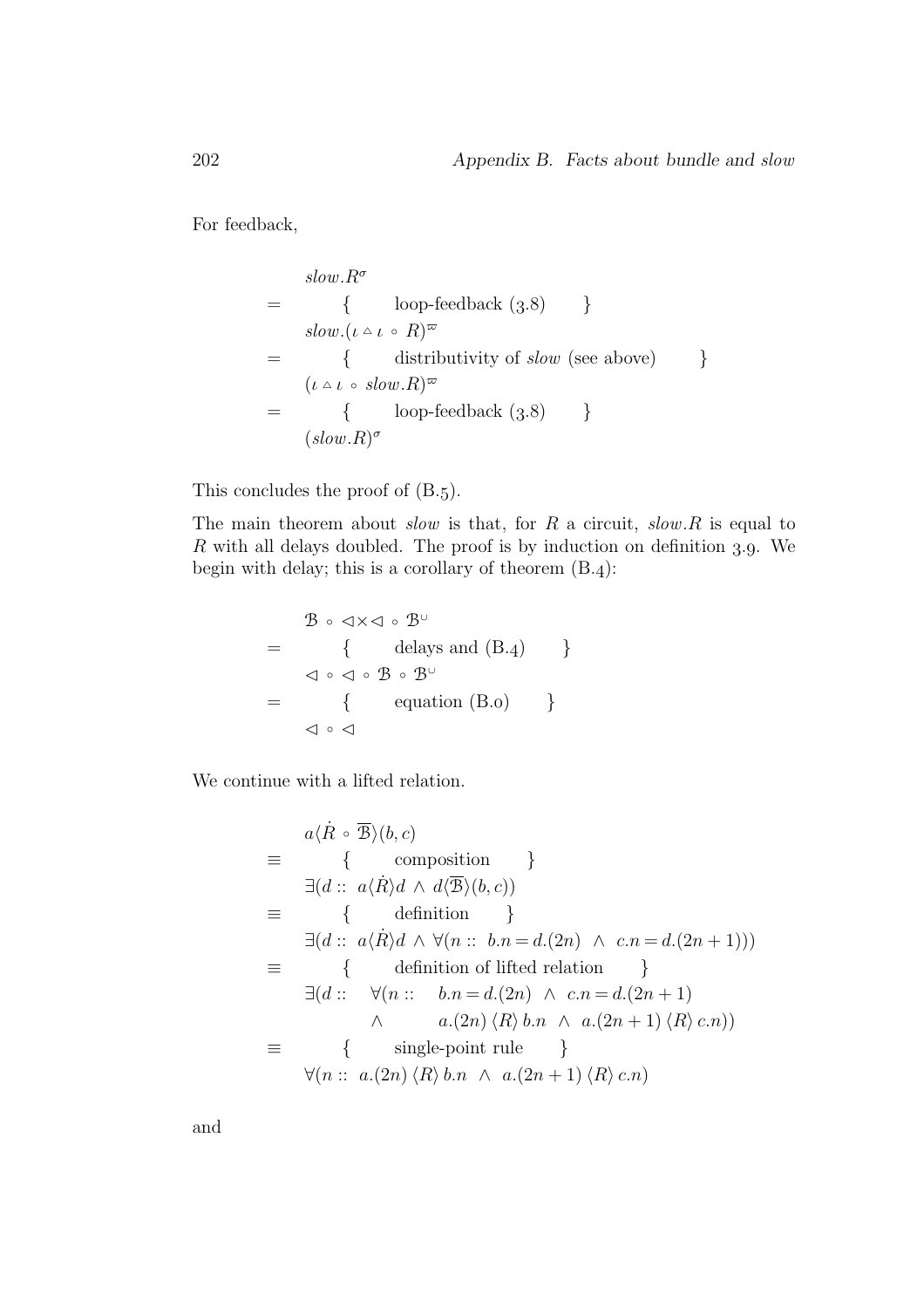$$
a\langle \overline{B} \circ \dot{R} \times \dot{R} \rangle (b, c)
$$
  
\n
$$
\equiv \{ \quad \text{calculus} \}
$$
  
\n
$$
\exists (d, e :: a\langle \overline{B} \rangle (d, e) \land (d, e) \langle \dot{R} \times \dot{R} \rangle (b, c))
$$
  
\n
$$
\equiv \{ \quad \text{calculus} \}
$$
  
\n
$$
\exists (d, e :: \forall (n :: d.n = a.2n \land e.n = a.(2n + 1) \land d.n \langle R \rangle b.n \land e.n \langle R \rangle c.n))
$$
  
\n
$$
\equiv \{ \quad \text{calculus} \}
$$
  
\n
$$
\forall (n :: a.(2n) \langle R \rangle b.n \land a.(2n + 1) \langle R \rangle c.n)
$$

Hence,  $\dot{R} \circ \overline{B} = \overline{B} \circ \dot{R} \times \dot{R}$ . A similar proof establishes the same result for a two-inputs lifted relation (i.e., a relation  $\dot{R}$  such that  $\dot{R} = \dot{R} \circ \iota \times \iota$ ). The case of the identity relation is trivial, given equation (B.):

$$
\mathcal{B} \, \circ \, \iota \times \iota \, \circ \, \mathcal{B}^{\cup} = \mathcal{B} \, \circ \, \mathcal{B}^{\cup} = \iota
$$

Next we see the left projection: for  $a$  through  $e$  arbitrary pairings of streams,

$$
a \langle \ll \circ B \rangle ((b, c), (d, e))
$$
  
\n
$$
\equiv \{ \text{composition } \}
$$
  
\n
$$
\exists (f, g :: a \langle \ll \rangle (g, f) \land (g, f) \langle B \rangle ((b, c), (d, e)))
$$
  
\n
$$
\equiv \{ \text{projection } \}
$$
  
\n
$$
\exists (f :: (a, f) \langle B \rangle ((b, c), (d, e)))
$$
  
\n
$$
\equiv \{ \text{definition of } B \}
$$
  
\n
$$
\exists (f :: (a, f) \langle B \times B \circ zip \rangle ((b, c), (d, e)))
$$
  
\n
$$
\equiv \{ \text{definition of } zip \}
$$
  
\n
$$
\exists (f :: (a, f) \langle B \times B \rangle ((b, d), (c, e)))
$$
  
\n
$$
\equiv \{ \text{definition of product } \}
$$
  
\n
$$
\exists (f :: a \langle B \rangle (b, d) \land f \langle B \rangle (c, e))
$$
  
\n
$$
\equiv \{ \text{B is deterministic, hence } f \text{ is uniquely determined } \}
$$
  
\n
$$
a \langle B \rangle (b, d)
$$
  
\n
$$
\equiv \{ \text{ calculus } \}
$$
  
\n
$$
a \langle B \circ \ll \times \ll \rangle ((b, c), (d, e))
$$

For term we have, for arbitrary collections of wires  $a,b,c$  and  $d$ :

$$
(a, b) \langle \mathcal{B} \circ \mathit{term} \times \mathit{term} \rangle (c, d)
$$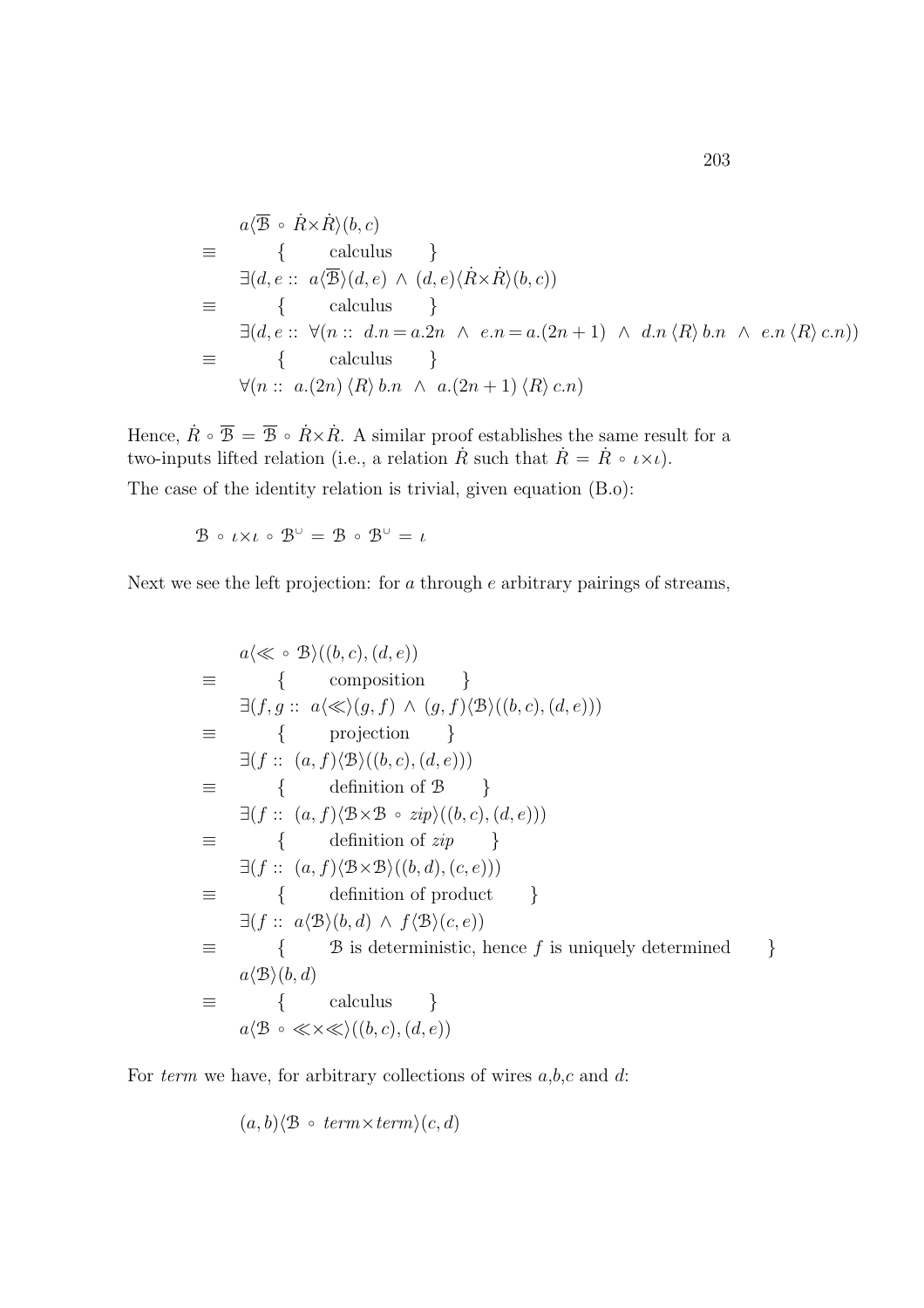$$
\equiv \{ \text{composition, definition of term } \} \n\exists (e, f :: (a, b) \langle \mathcal{B} \rangle ((e, e), (f, f))) \n\equiv \{ \text{definition of } \mathcal{B} \} \n\exists (e, f :: (a, b) \langle \mathcal{B} \times \mathcal{B} \circ zip \rangle ((e, e), (f, f))) \n\equiv \{ \text{definition of } zip \} \n\exists (e, f :: (a, b) \langle \mathcal{B} \times \mathcal{B} \rangle ((e, f), (e, f))) \n\equiv \{ \text{product } \} \n\exists (e, f :: a \langle \mathcal{B} \rangle (e, f) \land b \langle \mathcal{B} \rangle (e, f)) \n\equiv \{ \text{B is deterministic } \} \na = b \n\equiv \{ \text{single-point rule } \} \n\exists (e :: a = b \land e \langle \mathcal{B} \rangle (c, d)) \n\equiv \{ \text{definition of term } \} \n\exists (e :: (a, b) \langle term \rangle e \land e \langle \mathcal{B} \rangle (c, d)) \n\equiv \{ \text{composition } \} \n\langle a, b \rangle \langle term \circ \mathcal{B} \rangle (c, d)
$$

So much for the base of the induction over definition  $3.9$ . The induction step is an immediate consequence of theorem  $(B.5)$ .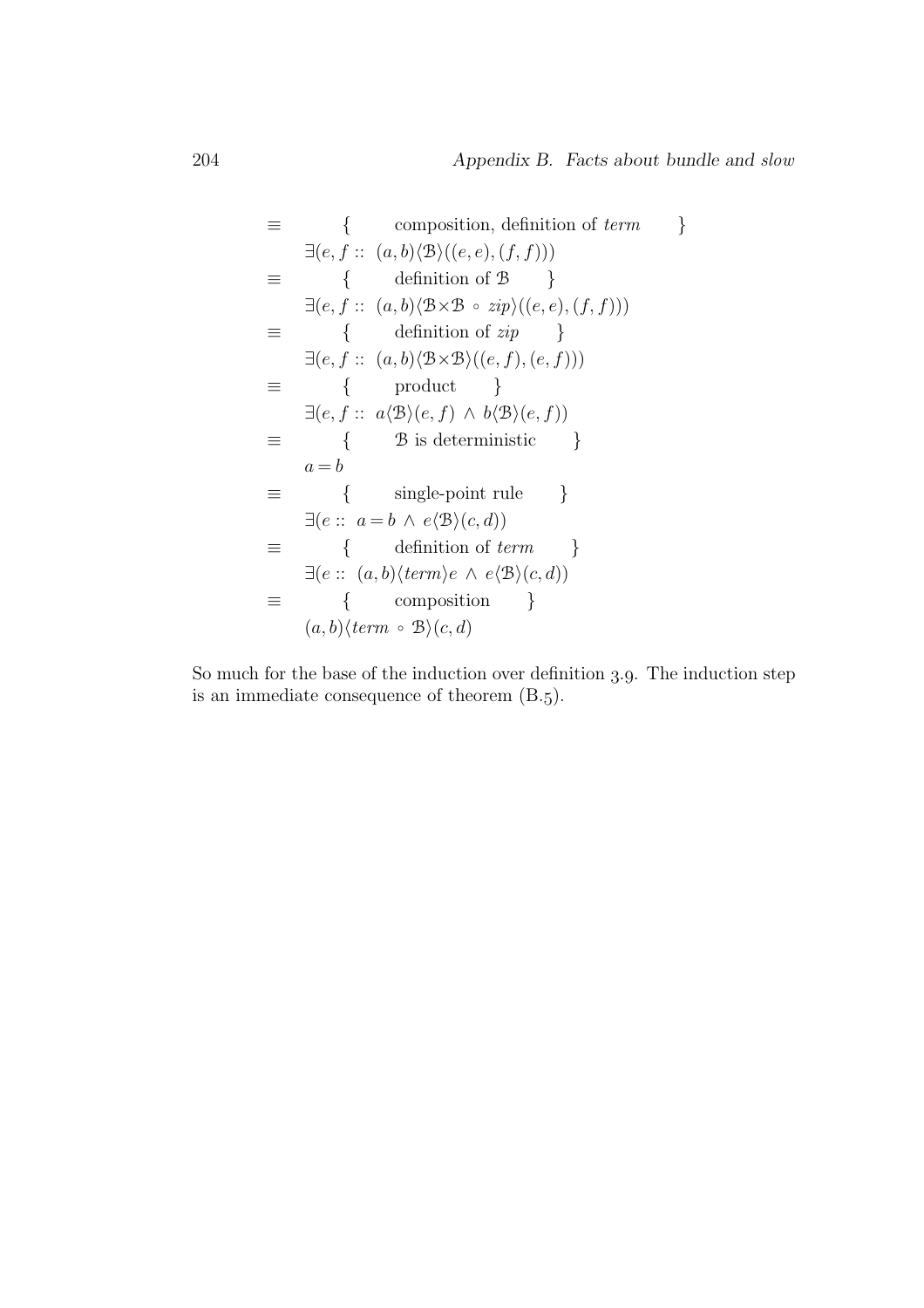#### Bibliography

- [0] Chritiene Aarts, Roland Backhouse, Paul Hoogendijk, Ed Voermans, and Jaap van der Woude. A relational theory of datatypes. Available at ftp://ftp.win.tue.nl/pub/math.prog.construction/book. dvi, December 1992.
- [1] Roland Backhouse. Making formality work for us. EATCS Bulletin, 38:219–249, June 1989.
- [2] Roland Backhouse. The calculational method. Information Processing Letters, 53(3):121, 1995.
- [3] Roland C. Backhouse. Specification and proof of a regular language recognizer in synchronous CCS. Technical Report CSM-53, University of Essex, 1983.
- [4] Roland C. Backhouse. Program Construction and Verification. Prentice-Hall, 1986.
- [5] John Backus. Can programming be liberated from von Neumann's style? In ACM Turing Award Lectures. The First Twenty Years. 1966-1985. ACM Press, 1987.
- [6] Richard S. Bird. A calculus of functions for program derivation. In D.A. Turner, editor, Research Topics in Functional Programming, University of Texas at Austin Year of Programming Series. Addison-Wesley, 1988.
- [7] Richard S. Bird and Oege de Moor. Algebra of Programming. Prentice-Hall International, 1996.
- [8] R. S. Boyer and J S. Moore. A Computational Logic. Academic Press, 1979.
- [9] C. Brink and G. Schmidt, editors. Relational Methods in Computer Science. Springer, 1997.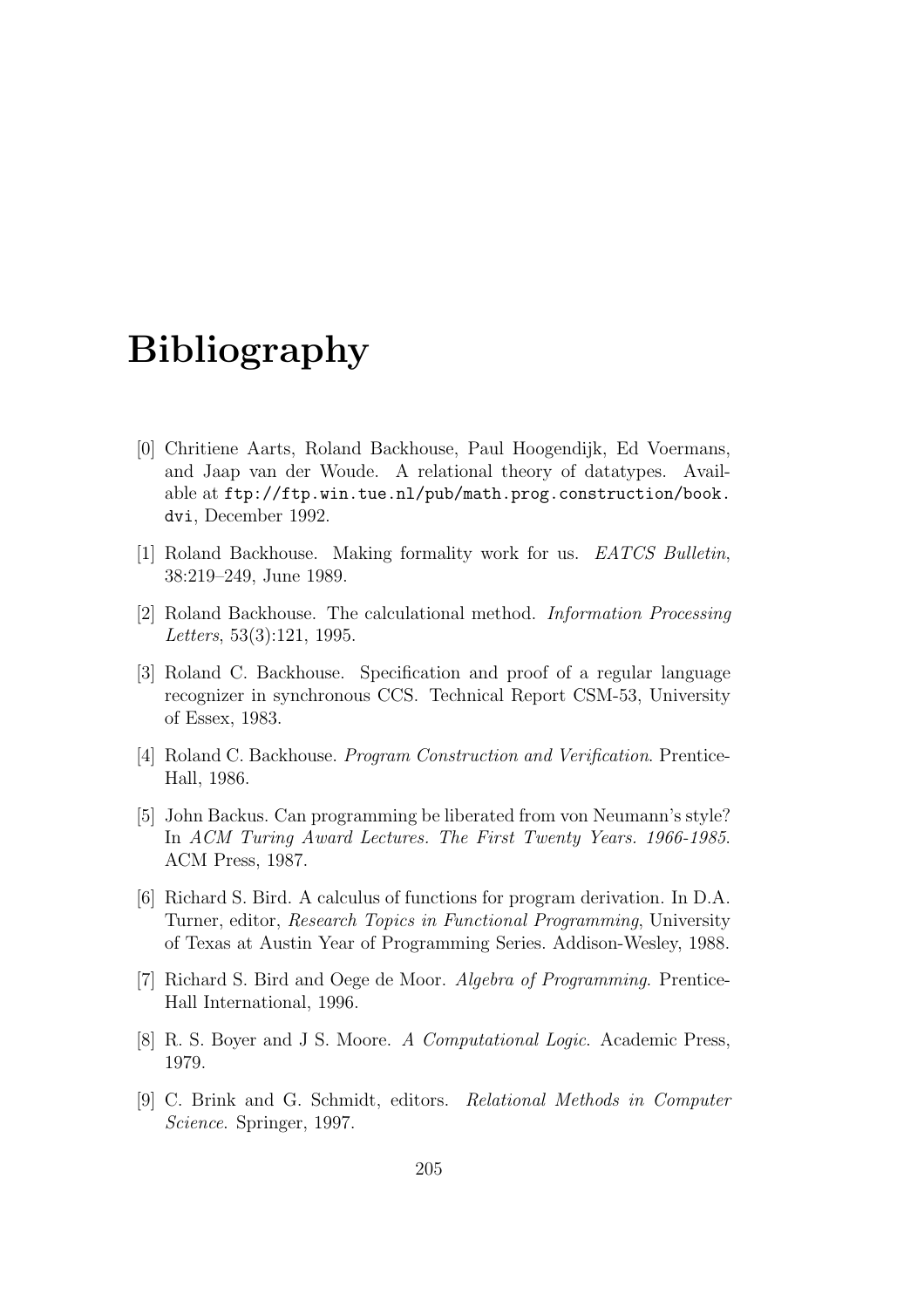- [10] Avra Cohn and Mike Gordon. A mechanized proof of correctness of a simple counter. In K. McEvoy and J.V. Tucker, editors, Theoretical Foundations of VLSI Design, Cambridge Tracts in Theoretical Computer Science. Cambridge University Press, 1990.
- [11] Edsger W. Dijkstra. A Discipline of Programming. Prentice-Hall, 1976.
- [12] Edsger W. Dijkstra, editor. Formal Development of Programs and Proofs. University of Texas at Austin Year of Programming Series. Addison-Wesley, 1990.
- [13] Edsger W. Dijkstra and Carel S. Scholten. Predicate Calculus and Program Semantics. Texts and monographs in Computer Science. Springer-Verlag, 1990.
- [14] Henk Doornbos, Roland Backhouse, and Jaap van der Woude. A calculational approach to mathematical induction. Theoretical Computer Science, 179(1–2):103–135, 1 June 1997.
- [15] Henk Doornbos, Netty van Gasteren, and Roland Backhouse. Programs and datatypes. In C. Brink and G. Schmidt, editors, Relational Methods in Computer Science. Springer, 1997.
- [16] W.H.J. Feijen and Lex Bijlsma. Exercises in formula manipulation. In Edsger W. Dijkstra, editor, Formal Development of Programs and Proofs, University of Texas at Austin Year of Programming Series. Addison-Wesley, 1990.
- [17] Michael J. Foster. Specialized Silicon Compilers for Language Recognition. PhD thesis, Computer Science Department, Carnegie Mellon University, 1984.
- [18] M.J. Foster and H.T. Kung. Recognize regular languages with programmable building blocks. Journal of Digital Systems, 4(6):323–332, 1982.
- [19] Ronald L. Graham, Donald E. Knuth, and Oren Patashnik. Concrete Mathematics. Addison-Wesley, 1989.
- [20] David Gries. The Science of Programming. Springer-Verlag, 1981.
- [21] C.A.R. Hoare. Communicating Sequential Processes. Prentice-Hall, 1985.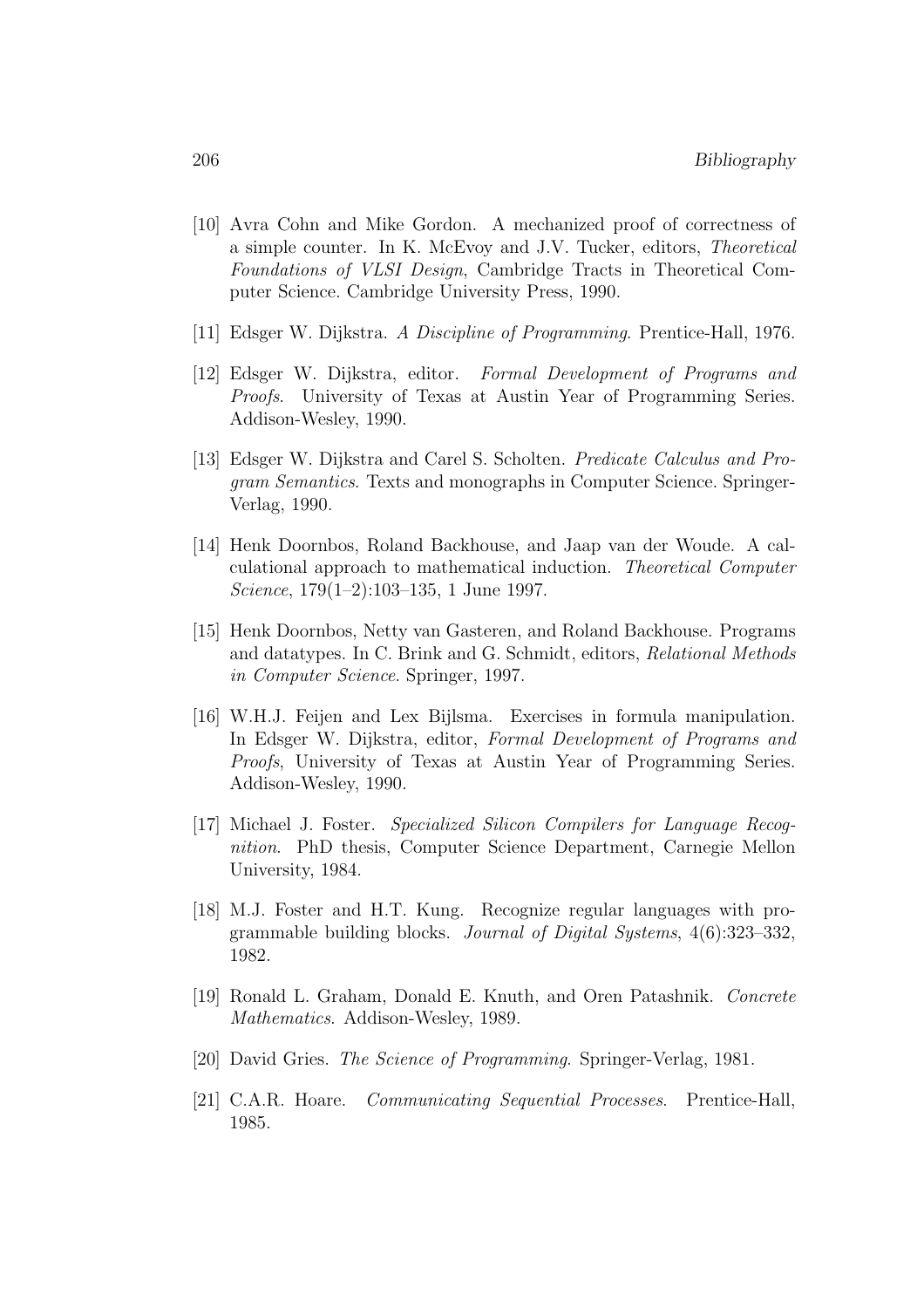- [22] C.A.R. Hoare, I.J. Hayes, He Jifeng, C.C. Morgan, A.W. Roscoe, J.W. Sanders, I.H. Sorensen, J.M. Spivey, and B.A. Sufrin. Laws of programming. Communications of the ACM,  $30(8):672-686$ , 1987.
- [23] Graham Hutton. Between Functions and Relations in Calculating Programs. PhD thesis, Dept. of Computer Science, University of Glasgow, June 1993. Available at http://www.cs.nott.ac.uk/Department/ Staff/gmh.
- [24] Geraint Jones. Designing circuits by calculation. Technical Report PRG-TR-10-90, Programming Research Group, Oxford University Computing Laboratory, April 1990. Available at http://www.comlab.ox.ac.uk/ oucl/users/geraint.jones/publications.
- [25] Geraint Jones and Mary Sheeran. Circuit design in Ruby. In Jørgen Staunstrup, editor, Formal Methods for VLSI Design. IFIP WG 10.5 Lecture Notes. North-Holland, 1990. A revised version is available at http://www.comlab.ox.ac.uk/oucl/users/geraint.jones/ publications.
- [26] Geraint Jones and Mary Sheeran. Deriving bit-serial circuits in Ruby. In Arne Halaas and Peter B. Denyer, editors, IFIP Transactions A-1, VLSI 91. North-Holland, 1992. Available at http://www.comlab.ox. ac.uk/oucl/users/geraint.jones/publications.
- [27] A. Kaldewaij and G. Zwaan. A systolic design for acceptors of regular languages. Science of Computer Programming, 15(2):171–183, 1990.
- [28] Randy H. Katz. Contemporary Logic Design. Addison-Wesley, 1994.
- [29] Thomas Kropf. IFIP WG10.5 benchmark circuits for hardware verification. Available at http://goethe.ira.uka.de/hvg, 1996.
- [30] F. Thomson Leighton. Introduction to Parallel Algorithms and Architectures. Morgan Kaufman, 1992.
- [31] Charles E. Leiserson. Area-Efficient VLSI Computation. MIT Press, 1983.
- [32] Charles E. Leiserson and James B. Saxe. Optimizing synchronous systems. Journal of VLSI and Computer Systems, 1(1):41–63, 1983.
- [33] Charles E. Leiserson and James B. Saxe. Retiming synchronous circuitry. Algorithmica, 6:5–35, 1991.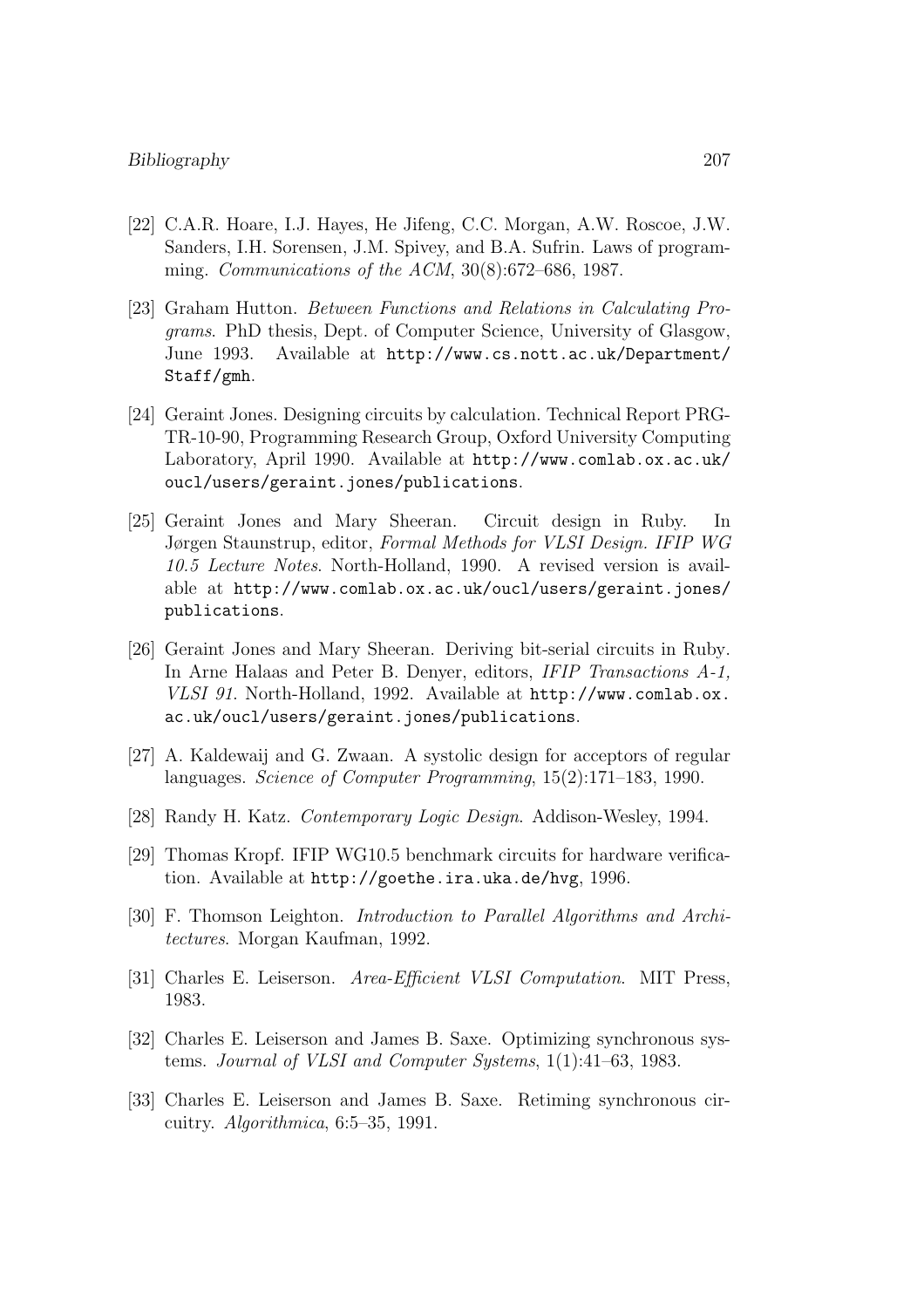- [34] Wayne Luk. Specifying and developing regular heterogeneous designs. In Luc J. M. Claesen, editor, Formal VLSI Specification and Synthesis. VLSI Design Methods-I. North-Holland, 1990.
- [35] Wayne Luk. Systematic serialisation of array-based architectures. Integration,  $14(3):333-360$ , 1993. Available at  $ftp://ftp.comlab.ox.ac.$ uk/pub/Documents/techpapers/Wayne.Luk.
- [36] Grant Malcolm. Data structures and program transformation. Science of Computer Programming, 14:255–279, 1990.
- [37] Lambert Meertens. Algorithmics towards programming as a mathematical activity. In J.W. de Bakker, M. Hazewinkel, and J.K. Lenstra, editors, Proceedings CWI Symposium on Mathematics and Computer Science, number 1 in CWI Monographs, pages 289–334. North-Holland, 1986.
- [38] Robin Milner. Communication and Concurrency. Prentice-Hall, 1989.
- [39] Eindhoven University of Technology Mathematics of Program Construction Group. Fixed point calculus. Information Processing Letters, 53(3):131–136, February 1995.
- [40] Sam Owre, John Rushby, and Natarajan Shankar. PVS: a prototype verification system. In Proceedings of the 11th International Conference on Automated Deduction, number 607 in LNCS. Springer-Verlag, 1992.
- [41] Ian Page. Constructing hardware-software systems from a single description. Journal of VLSI Signal Processing, 1(12):87–107, 1996. Available at ftp://ftp.comlab.ox.ac.uk/pub/Documents/ techpapers/Ian.Page.
- [42] L. C. Paulson. Isabelle: the next 700 theorem provers. In P. Odifreddi, editor, Logic and Computer Science. Academic Press, 1990.
- [43] Lawrence C. Paulson. ML for the Working Programmer. Cambridge University Press, 1991.
- [44] O. Rasmussen. A Ruby proof system. Technical Report ID–TR: 1995- 161, Dept. of Computer Science, Technical University of Denmark, December 1995.
- [45] Martin Rem. The carré problem. In Simplex Sigillum Veri, Een Liber Amicorum voor prof. dr. F.E.J. Kruseman Aretz, pages 279–284. Technische Universiteit Eindhoven, December 1995.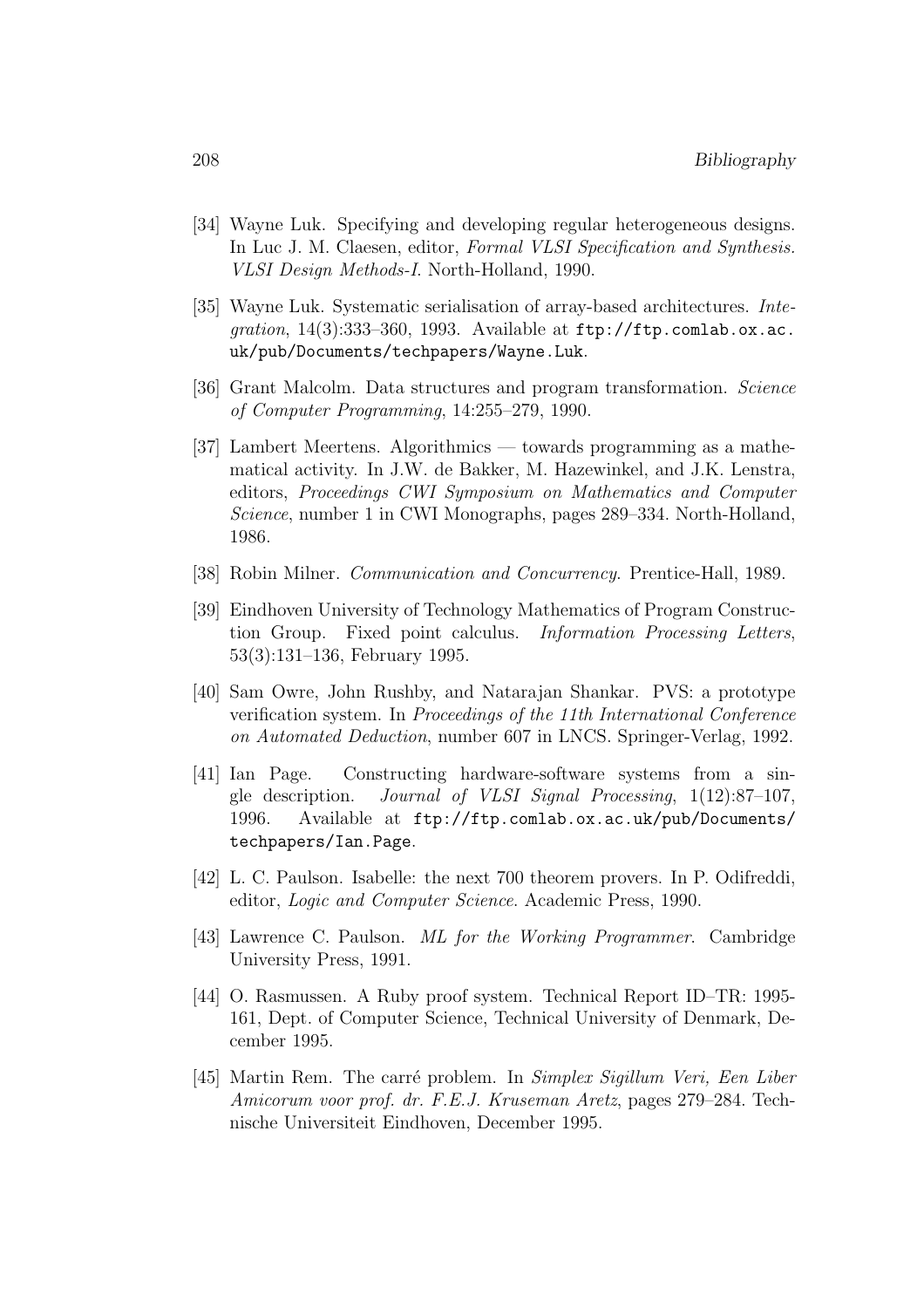- [46] Frans Rietman. A Relational Calculus for the Design of Distributed Algorithms. PhD thesis, University of Utrecht, 1995.
- [47] Ole Sandum. Multiple clocks and Ruby. Technical Report ID–TR: 1994- 153, Dept. of Computer Science, Technical University of Denmark, August 1994. Available by FTP at ftp://ftp.it.dtu.dk/pub/Ruby/ mcar.ps.Z.
- [48] Frits D. Schalij. Tangram manual. Technical Report Nat. Lab. Technical Note Nr. UR 008/93, Philips Electronics N. V., 1996.
- [49] Robin Sharp and Ole Rasmussen. An introduction to Ruby. 2nd edition. Technical report, Dept. of Computer Science, Technical University of Denmark, 1995. Available at ftp://ftp.it.dtu.dk/pub/Ruby/intro. ps.Z.
- [50] Matteo Vaccari and Roland Backhouse. Deriving a systolic regular language recognizer. In Richard Bird and Lambert Meertens, editors, Algorithmic Languages and Calculi. Chapman & Hall, 1997.
- [51] Kees van Berkel. Handshake Circuits: an Asynchronous Architecture for VLSI Programming. Cambridge University Press, 1993.
- [52] Kees van Berkel and Martin Rem. VLSI programming of asynchronous circuits for low power. Nat. Lab. Technical Note Nr. UR 005/94, Philips Electronics N.V., 1994.
- [53] A.J.M. van Gasteren. On the Shape of Mathematical Arguments. Number 445 in LNCS. Springer-Verlag, 1990.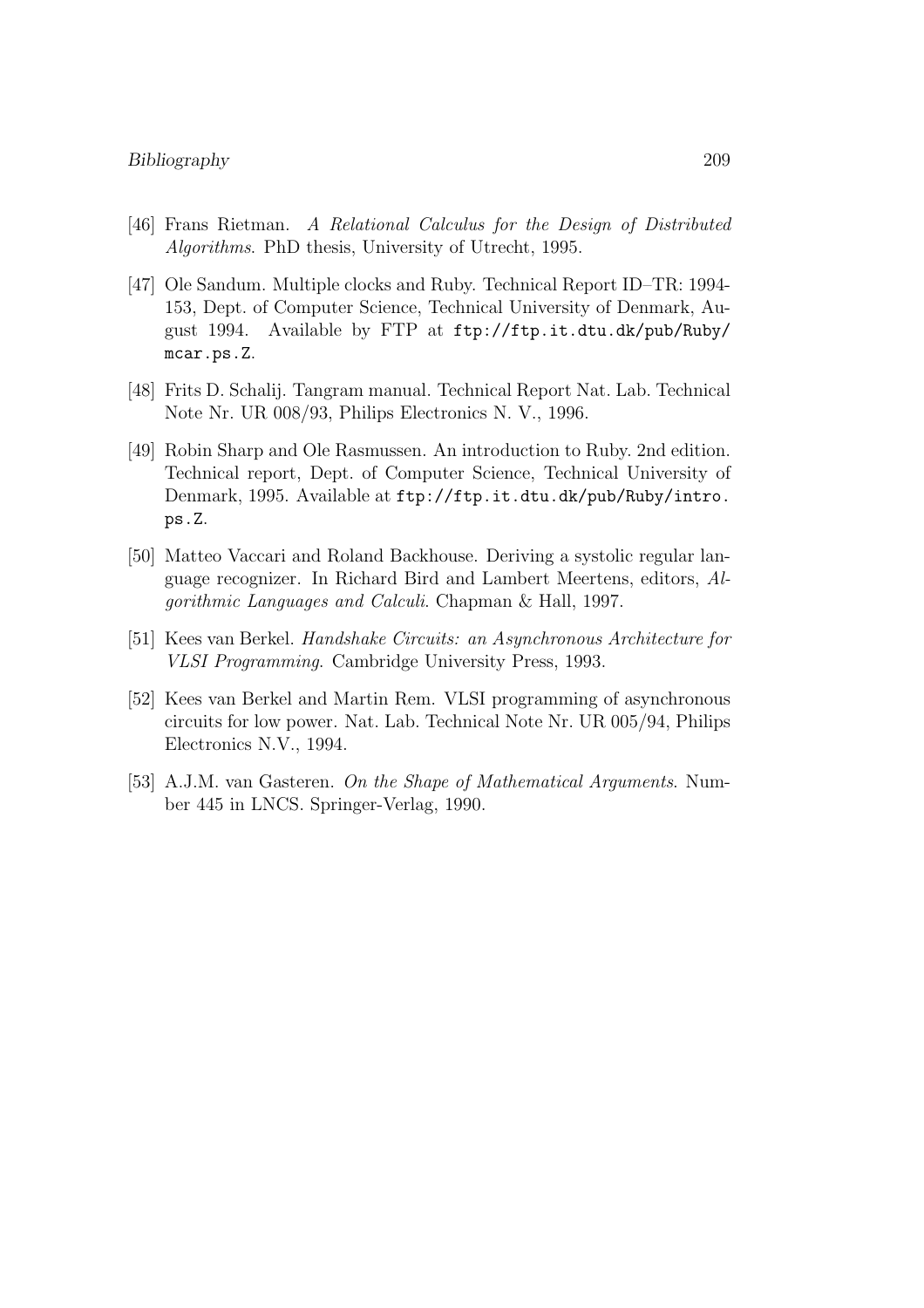# Index

| $+n, 62$                               | $\mu$ -fusion, 19            |
|----------------------------------------|------------------------------|
| $\dot{R} \overline{\vee} \dot{S}$ , 33 | $\mathbb{N}, 23$             |
| $\ell$ , 104                           | R <sub>5</sub> , 23          |
| $\eta$ , 105                           | R > 23                       |
| $\kappa$ , 98, 101                     | $R \circ S$ , 22             |
| $cc_n$ , 98                            | $R \triangle S$ , 24         |
| cmx, 57                                | $R^*, 24$                    |
| $a[n, m)$ , 84                         | $R^{\sigma}$ , 33            |
| $\rho$ , 91, 95                        | $R^{\varpi}$ , 33            |
| $\tau$ , 90                            | $R^{\cup}$ , 23              |
| $\dagger$ , 62                         | $R\times S$ , 24             |
| v, 92, 95                              | R, 30                        |
| $x\langle R\rangle y$ , 21             | $\mathfrak{T}, 82$           |
| $\perp$ , 22                           | tt, 83                       |
| TT, 22                                 |                              |
| $\gg$ , 24                             | antidelay, 31                |
| $\ll$ , 24                             | append, 56                   |
| B, 41                                  |                              |
| $\mathcal{B}_n$ , 54                   | bend, 91                     |
| $\mathcal{B}, 41$                      | bundle, 41                   |
| $\mathcal{B}_n$ , 54                   | cc, 98                       |
| $\partial$ , 31                        | ccli, 98                     |
| $\triangleright$ , 31                  | circuit, 30                  |
| $\triangleleft$ , 31                   | combinational, 34            |
| $\mathcal{E}$ ; $\mathcal{E}$ , 82     | definition, 34               |
| $\mathcal{E}^*, 82$                    | systolic, 36                 |
| $\mathcal{E} + \mathcal{E}$ , 82       | closure                      |
| I, 22                                  | reflexive and transitive, 24 |
| $\bar{\iota}$ , 31                     | $cnt_n$ , 62                 |
| $\iota$ , 31                           | combinational circuit, 34    |
| $K_x$ , 32                             | combinational path, 34       |
| $\uparrow$ , 17                        | computation rule, 18         |
| $\mu f$ , 18                           | constant circuit, 32         |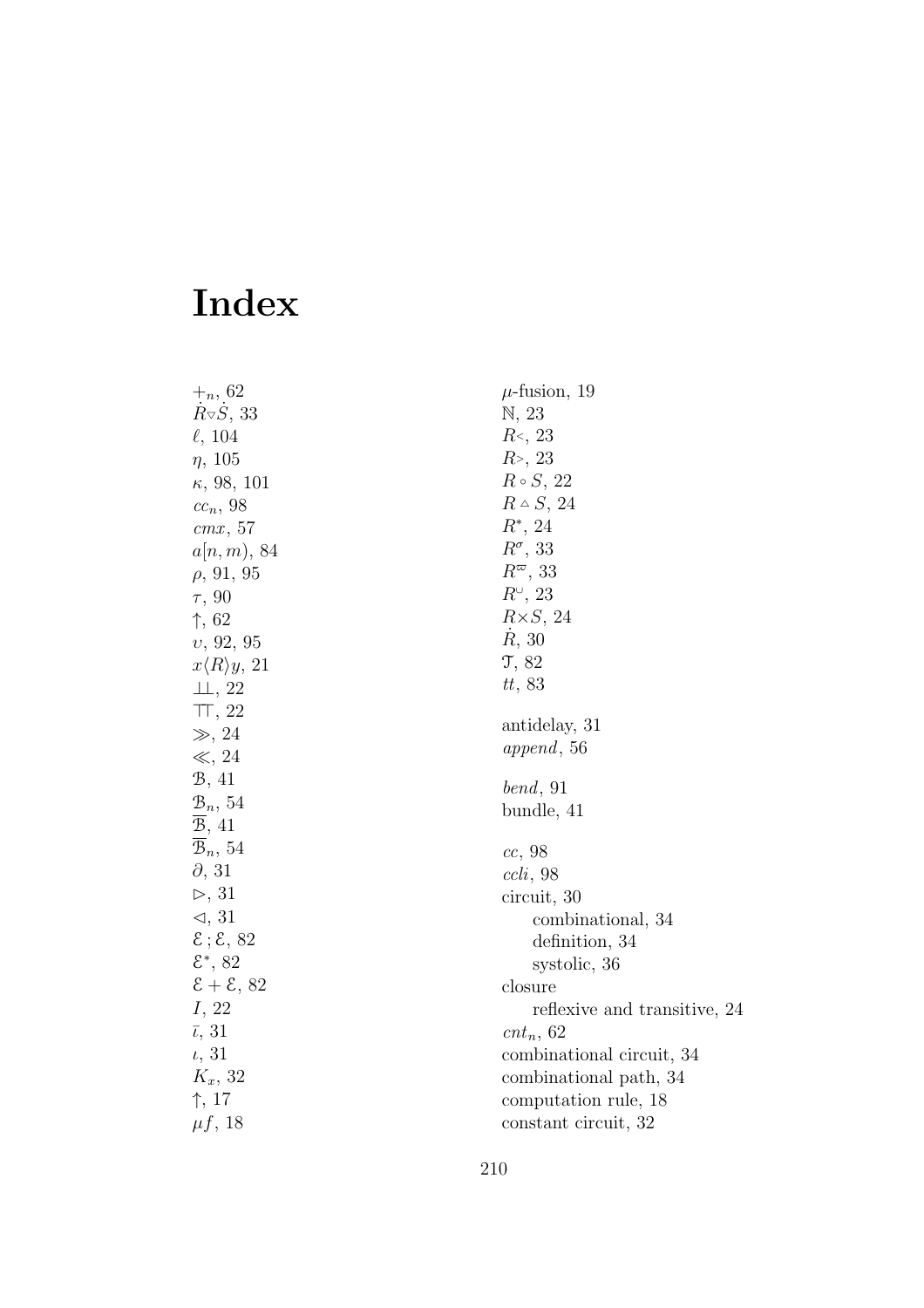#### *Index* 211

contra-flow, 43 converse, 23 cyclic multiplexer, 57 delay, 31 antidelay, 31 primitive, 31 delay introduction, 32 deterministic relation, 22 diagonal rule, 19 feedback, 33 fixed point, 18 fold, 50 fork, 51 fusion, 24  $\mu$ -fusion, 19 map, 48 simple  $\mu$ -fusion, 19 Geraint Jones, 29 Gofer, 125 Horner's rule, 52, 61 I, 22 indirect equality, 17 induction rule, 18 junc, 33 Knaster-Tarski theorem, 18 latency time, 45 lattice, 22 complete, 18 Lazy ML, 107 left condition, 23 left domain, 23 lifting, 30 loop, 33 fusion, 33 leapfrog, 33

loop-feedback, 33 lsh, 39 map, 48 map fusion, 48 Mary Sheeran, 29 max, 17 mem, 83 monotype, 23 operational interpretation, 35 picture interpretation of a circuit, 34 pipelining, 45 plumb, 92 pointwise ordering, 19 prefix point, 18 primitive delay, 31 primitive stream identity, 31 product, 24  $n$ -wide, 47 projection, 24 reflexive, transitive closure, 24 relation, 21 reorg, 89 retiming, 39 right condition, 23 right domain, 23 rolling rule, 18 rot, 56 rsh, 39 Ruby, 29 shape symmetry, 196 simple  $\mu$ -fusion, 19 slow, 41 slowdown, 41 proof of theorem, 202 split, 24 str, 91 stream, 30